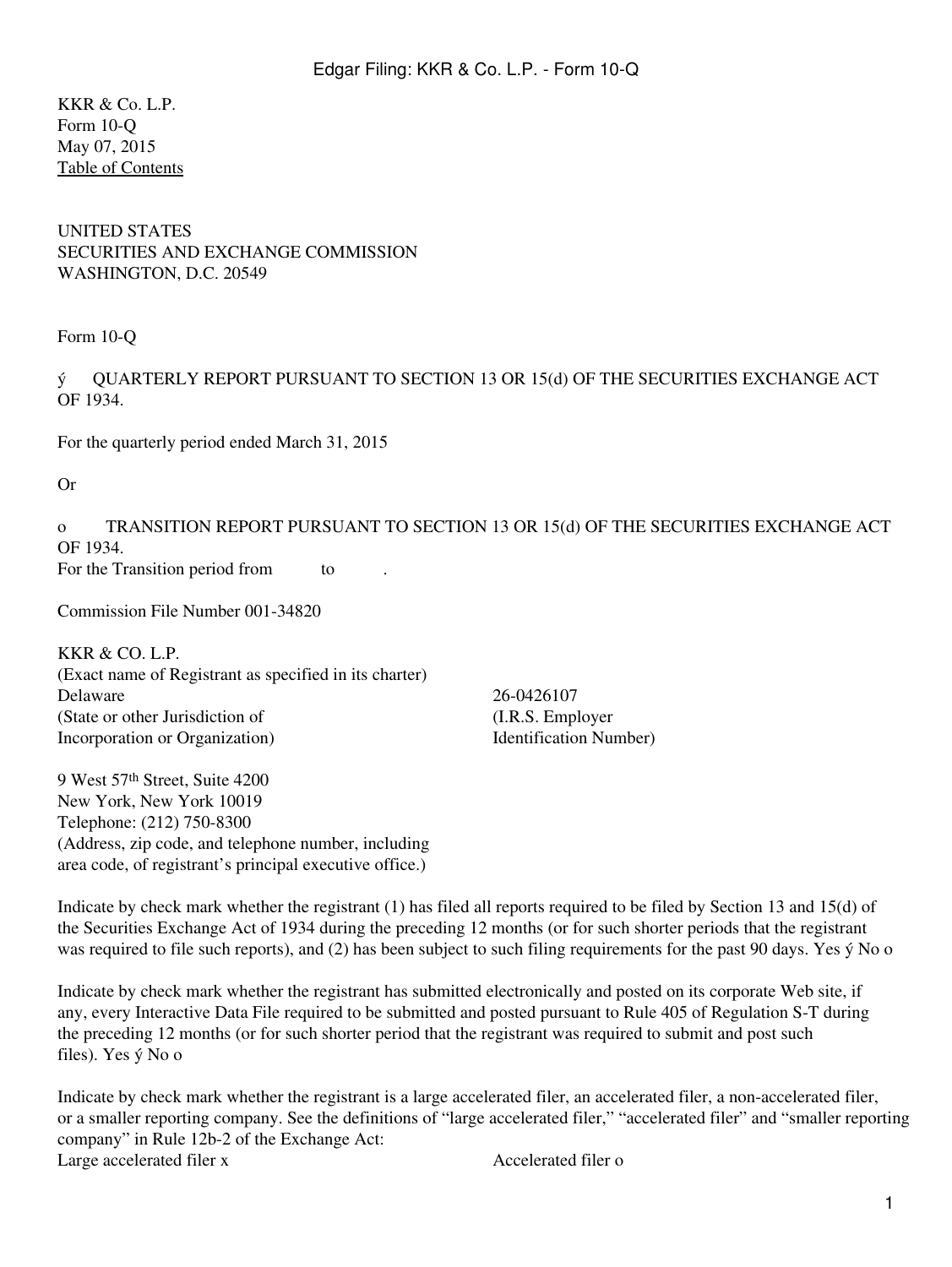Non-accelerated filer o Smaller reporting company o (Do not check if a smaller reporting company)

Indicate by check mark whether the registrant is a shell company (as defined in Rule 12b-2 of the Exchange Act). Yes o No ý

As of May 5, 2015, there were 441,909,905 Common Units of the registrant outstanding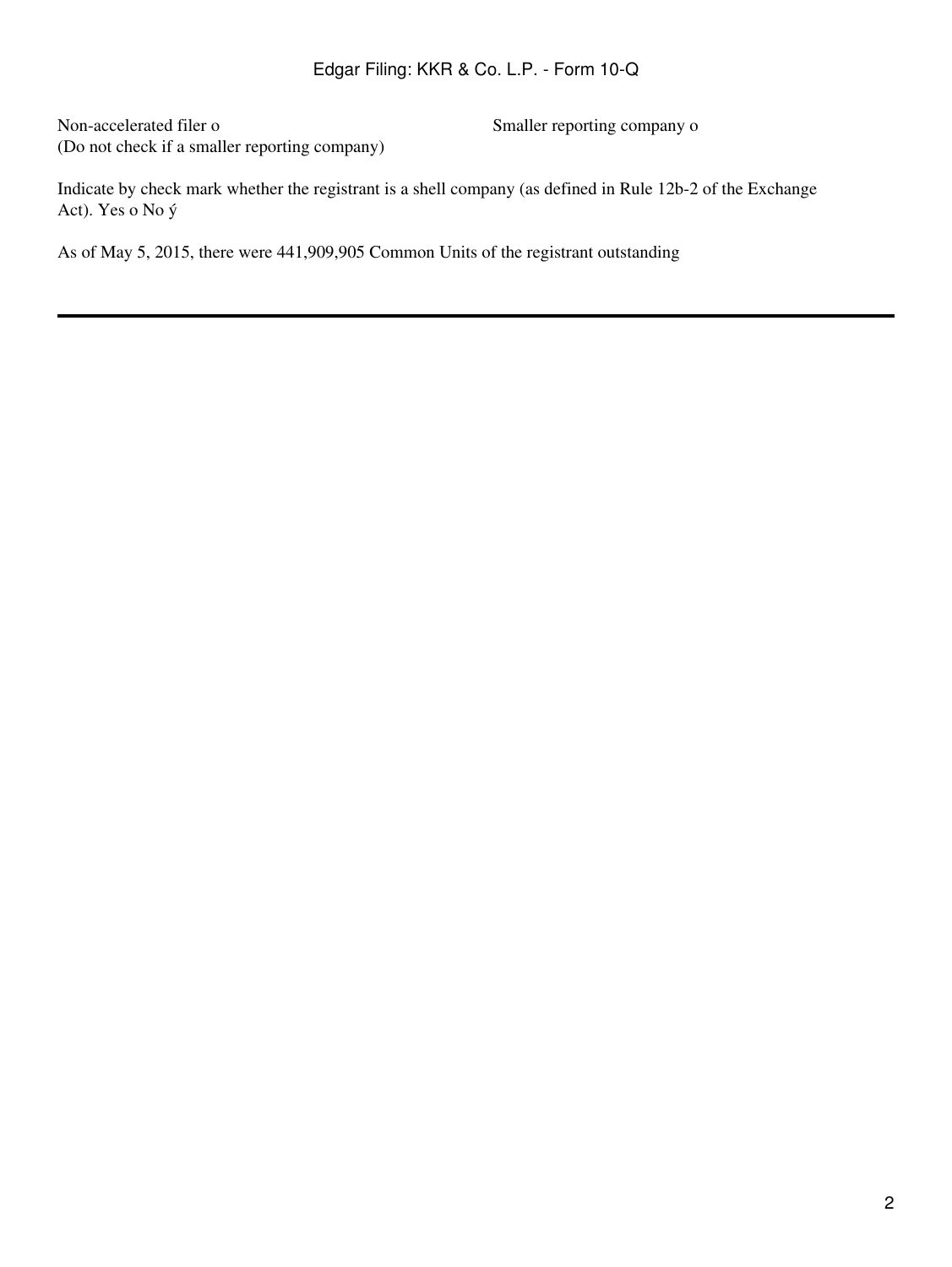<span id="page-2-0"></span>KKR & CO. L.P.

FORM 10-Q

For the Quarter Ended March 31, 2015

## INDEX

|                   | PART I-FINANCIAL INFORMATION                                                          | Page No.       |
|-------------------|---------------------------------------------------------------------------------------|----------------|
| Item 1.           | <b>Condensed Consolidated Financial Statements (Unaudited)</b>                        | $\overline{2}$ |
| Item 2.           | Management's Discussion and Analysis of Financial Condition and Results of Operations | 57             |
| Item 3.           | Quantitative and Qualitative Disclosures About Market Risk                            | <u>109</u>     |
| Item 4.           | <b>Controls and Procedures</b>                                                        | 109            |
|                   | PART II-OTHER INFORMATION                                                             |                |
| Item 1.           | <b>Legal Proceedings</b>                                                              | 110            |
| Item 1A.          | <b>Risk Factors</b>                                                                   | <u>110</u>     |
| Item 2.           | Unregistered Sales of Equity Securities and Use of Proceeds                           | 110            |
| Item 3.           | <b>Defaults Upon Senior Securities</b>                                                | 110            |
| Item 4.           | <b>Mine Safety Disclosures</b>                                                        | 110            |
| Item 5.           | Other Information                                                                     | 110            |
| Item 6.           | <b>Exhibits</b>                                                                       | <u>110</u>     |
| <b>SIGNATURES</b> |                                                                                       | 111            |
| 2                 |                                                                                       |                |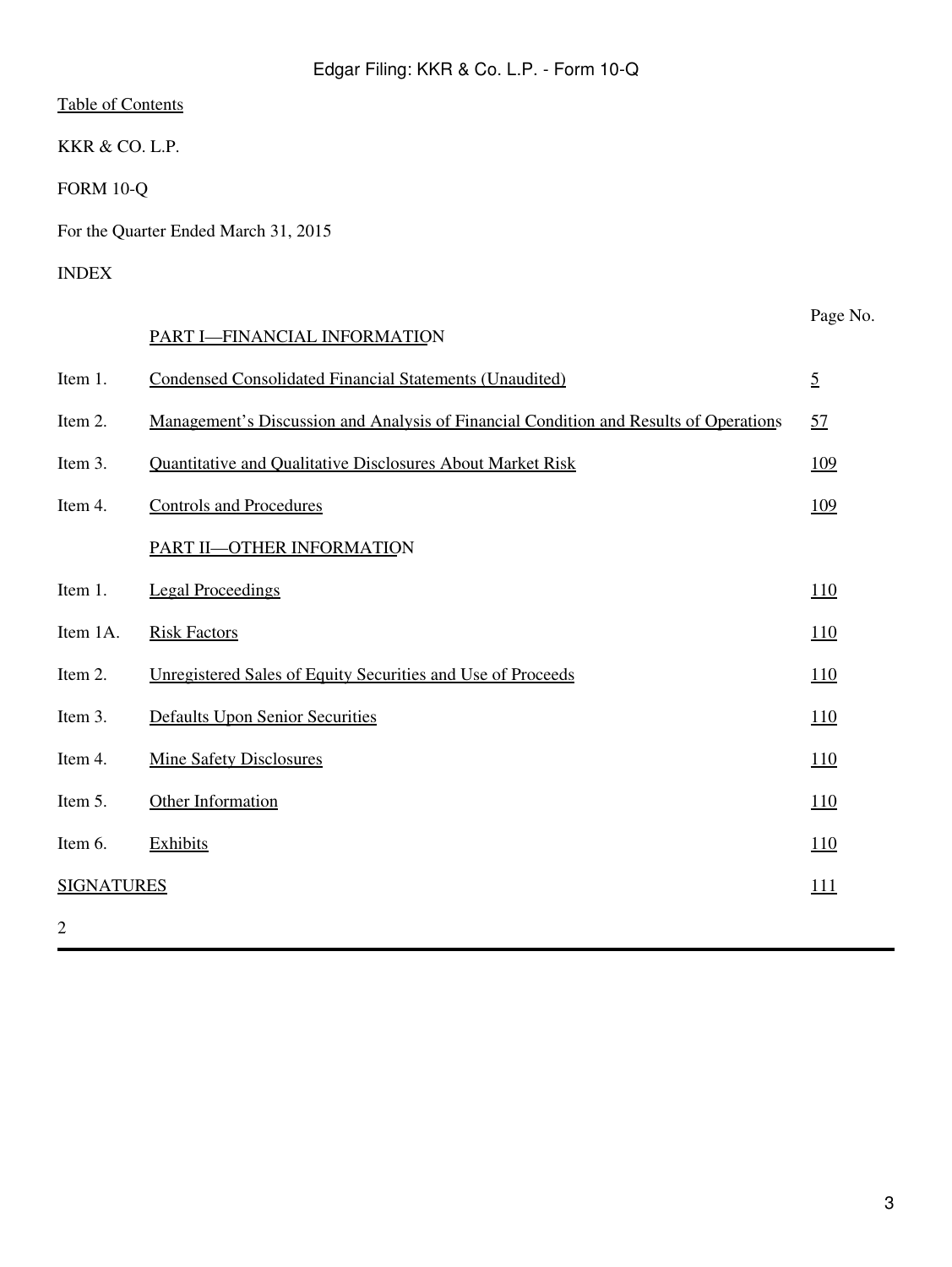#### CAUTIONARY NOTE REGARDING FORWARD-LOOKING STATEMENTS

This report contains forward looking statements within the meaning of Section 27A of the Securities Act of 1933, or the Securities Act, and Section 21E of the Securities Exchange Act of 1934, or the Exchange Act, which reflect our current views with respect to, among other things, our operations and financial performance. You can identify these forward looking statements by the use of words such as "outlook," "believe," "expect," "potential," "continue," "may," "should," "seek," "approximately," "predict," "intend," "will," "plan," "estimate," "anticipate," the negative version of these words, other comparable words or other statements that do not relate strictly to historical or factual matters. Without limiting the foregoing, statements regarding the expected synergies from the acquisitions of KKR Financial Holdings LLC, Avoca Capital, Prisma Capital Partners LP, and their affiliates may constitute forward-looking statements that are subject to the risk that the benefits and anticipated synergies from such transactions are not realized. Forward looking statements are subject to various risks and uncertainties. Accordingly, there are or will be important factors that could cause actual outcomes or results to differ materially from those indicated in these statements. We believe these factors include those described under the section entitled "Risk Factors" in our Annual Report on Form 10-K for the fiscal year ended December 31, 2014, filed with the Securities and Exchange Commission on February 27, 2015. These factors should be read in conjunction with the other cautionary statements that are included in this report and in our other periodic filings. We do not undertake any obligation to publicly update or review any forward looking statement, whether as a result of new information, future developments or otherwise.

In this report, references to "KKR," "we," "us," "our" and "our partnership" refer to KKR & Co. L.P. and its consolidated subsidiaries. Prior to KKR & Co. L.P. becoming listed on the New York Stock Exchange ("NYSE") on July 15, 2010, KKR Group Holdings L.P. ("Group Holdings") consolidated the financial results of KKR Management Holdings L.P. and KKR Fund Holdings L.P. (together, the "KKR Group Partnerships") and their consolidated subsidiaries. On August 5, 2014, KKR International Holdings L.P. became a KKR Group Partnership. Each KKR Group Partnership has an identical number of partner interests and, when held together, one Class A partner interest in each of the KKR Group Partnerships together represents one KKR Group Partnership Unit.

References to "our Managing Partner" are to KKR Management LLC, which acts as our general partner and unless otherwise indicated, references to equity interests in KKR's business, or to percentage interests in KKR's business, reflect the aggregate equity of the KKR Group Partnerships and are net of amounts that have been allocated to our principals and other employees and non-employee operating consultants in respect of the carried interest from KKR's business as part of our "carry pool" and certain minority interests. References to "principals" are to our senior employees and non-employee operating consultants who hold interests in KKR's business through KKR Holdings L.P., which we refer to as "KKR Holdings," and references to our "senior principals" are to our senior employees who hold interests in our Managing Partner entitling them to vote for the election of its directors.

References to non-employee operating consultants include employees of KKR Capstone and are not employees of KKR. KKR Capstone refers to a group of entities that are owned and controlled by their senior management. KKR Capstone is not a subsidiary or affiliate of KKR. KKR Capstone operates under several consulting agreements with KKR and uses the "KKR" name under license from KKR.

Prior to October 1, 2009, KKR's business was conducted through multiple entities for which there was no single holding entity, but were under common control of senior KKR principals, and in which senior principals and KKR's other principals and individuals held ownership interests (collectively, the "Predecessor Owners"). On October 1, 2009, we completed the acquisition of all of the assets and liabilities of KKR & Co. (Guernsey) L.P. (f/k/a KKR Private Equity Investors, L.P. or "KPE") and, in connection with such acquisition, completed a series of transactions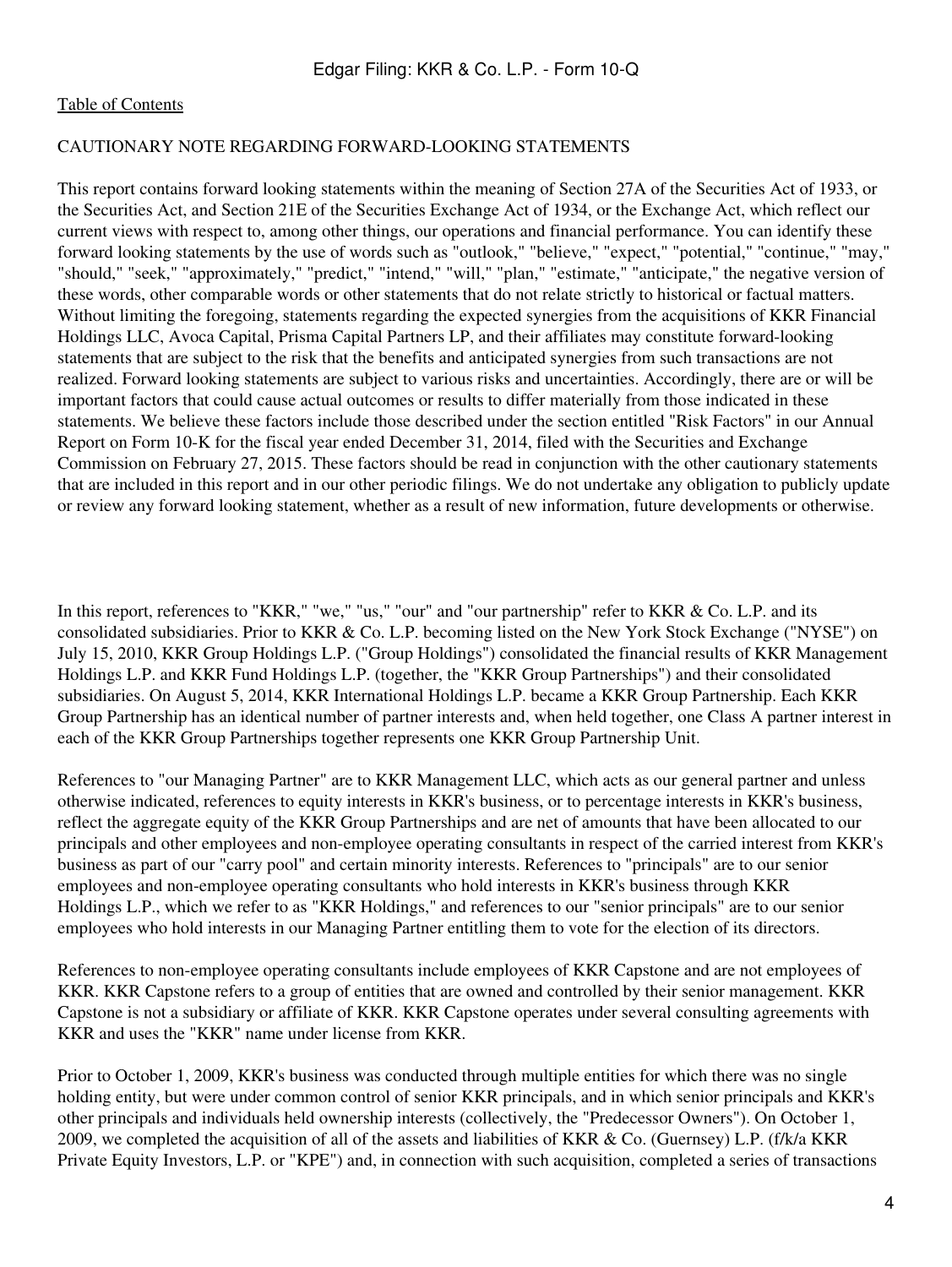pursuant to which the business of KKR was reorganized into a holding company structure. The reorganization involved a contribution of certain equity interests in KKR's business that were held by KKR's Predecessor Owners to the KKR Group Partnerships in exchange for equity interests in the KKR Group Partnerships held through KKR Holdings. We refer to the acquisition of the assets and liabilities of KPE and to our subsequent reorganization into a holding company structure as the "KPE Transaction."

In this report, the term "GAAP" refers to accounting principles generally accepted in the United States of America.

We disclose certain financial measures in this report that are calculated and presented using methodologies other than in accordance with GAAP. We believe that providing these performance measures on a supplemental basis to our GAAP results is helpful to unitholders in assessing the overall performance of KKR's businesses. These financial measures should not be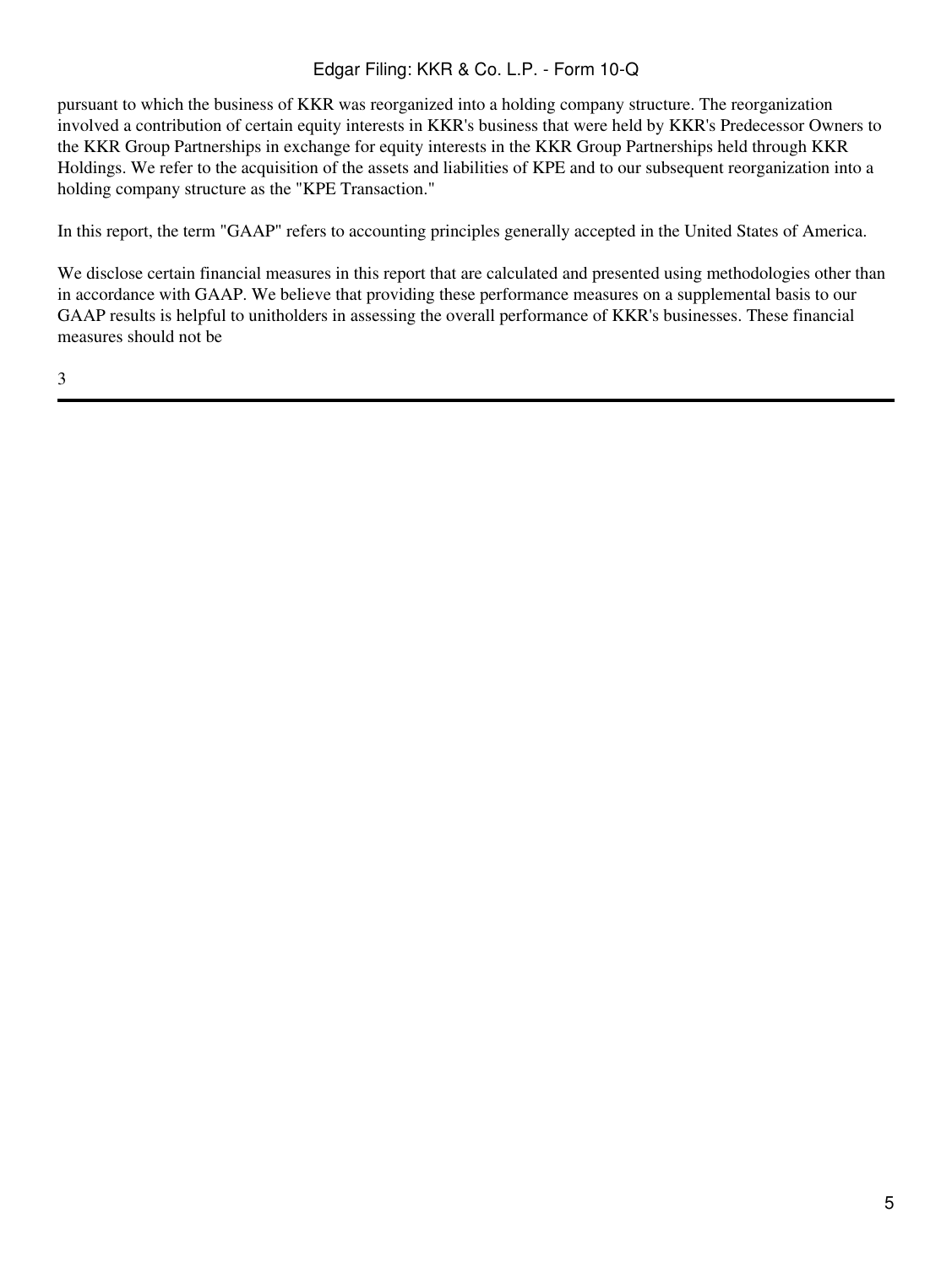#### [Table of Contents](#page-2-0)

considered as a substitute for similar financial measures calculated in accordance with GAAP, if available. We caution readers that these non-GAAP financial measures may differ from the calculations of other investment managers, and as a result, may not be comparable to similar measures presented by other investment managers. Reconciliations of these non-GAAP financial measures to the most directly comparable financial measures calculated and presented in accordance with GAAP, where applicable, are included within "Condensed Consolidated Financial Statements (Unaudited)—Note 13. Segment Reporting" and later in this report under "Management's Discussion and Analysis of Financial Condition and Results of Operations — Segment Balance Sheet."

This report uses the terms total distributable earnings, net realized investment income, assets under management or AUM, fee paying assets under management or FPAUM, fee related earnings or FRE, fee and yield earnings, economic net income or ENI, equity invested, gross dollars invested and syndicated capital. You should note that our calculations of these financial measures and other financial measures may differ from the calculations of other investment managers and, as a result, our financial measures may not be comparable to similar measures presented by other investment managers. These and other financial measures are defined in the section "Management's Discussion and Analysis of Financial Condition & Results of Operations—Key Financial Measures under GAAP—Segment Operating and Performance Measures" and "— Segment Balance Sheet —Liquidity—Liquidity Needs."

References to "our funds" or "our vehicles" refer to investment funds, vehicles and/or accounts advised, sponsored or managed by one or more subsidiaries of KKR including CLOs, unless context requires otherwise. They do not include investment funds, vehicles or accounts of any hedge fund manager in which we may acquire a non-controlling interest.

Unless otherwise indicated, references in this report to our fully exchanged and diluted common units outstanding, or to our common units outstanding on a fully exchanged and diluted basis, reflect (i) actual common units outstanding, (ii) common units into which KKR Group Partnership Units not held by us are exchangeable pursuant to the terms of the exchange agreement described in this report, (iii) common units issuable in respect of exchangeable equity securities issued in connection with the acquisition of Avoca Capital ("Avoca"), and (iv) common units issuable pursuant to any equity awards actually issued under the KKR & Co. L.P. 2010 Equity Incentive Plan, which we refer to as our "Equity Incentive Plan," but do not reflect common units available for issuance pursuant to our Equity Incentive Plan for which grants have not yet been made.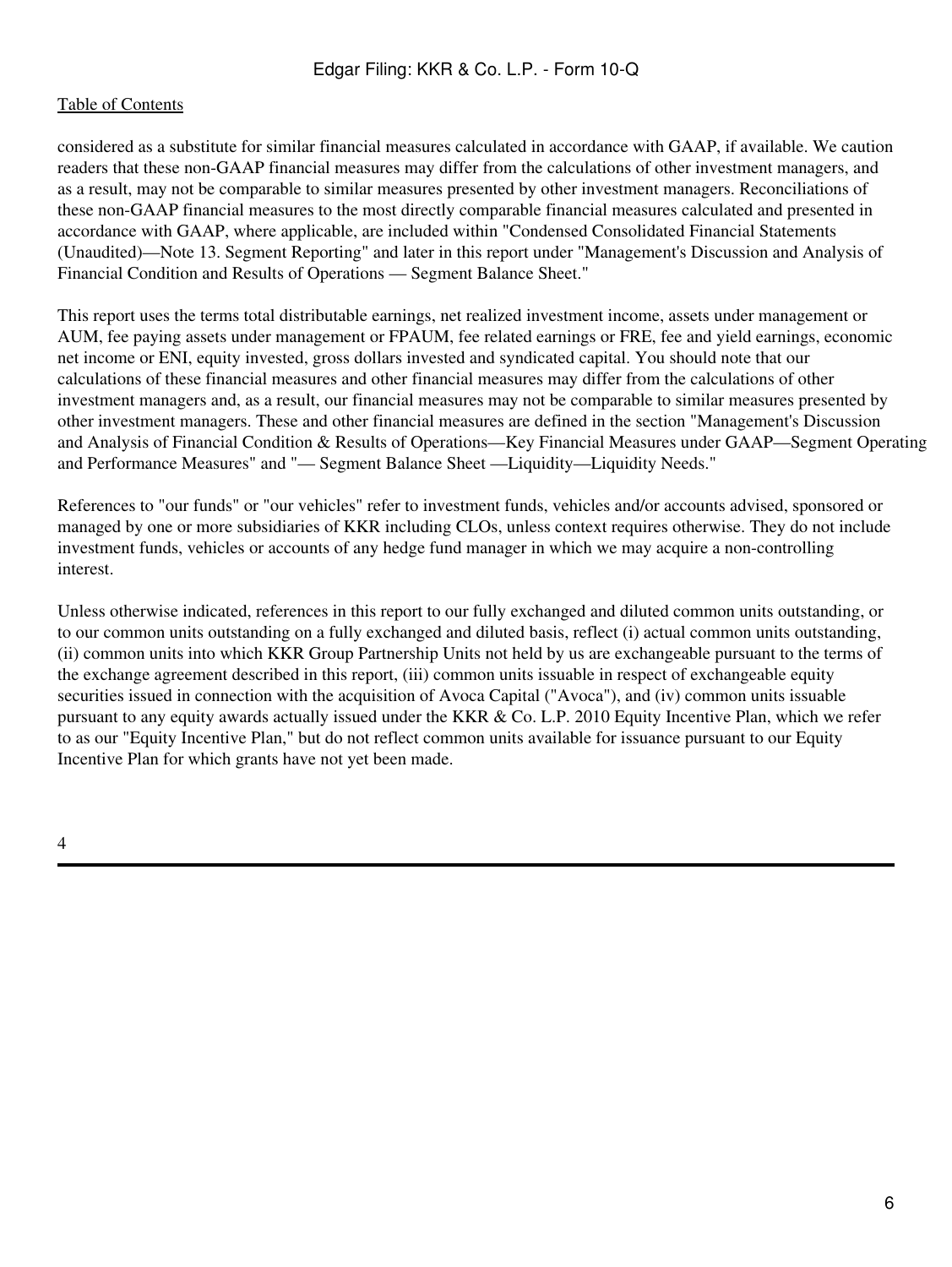### <span id="page-6-1"></span><span id="page-6-0"></span>KKR & CO. L.P. CONDENSED CONSOLIDATED STATEMENTS OF FINANCIAL CONDITION (UNAUDITED)

(Amounts in Thousands, Except Unit Data)

|                                                                                  | March 31,<br>2015 | December 31,<br>2014 |
|----------------------------------------------------------------------------------|-------------------|----------------------|
| Assets                                                                           |                   |                      |
| Cash and Cash Equivalents                                                        | \$1,306,975       | \$918,080            |
| Cash and Cash Equivalents Held at Consolidated Entities                          | 1,334,930         | 1,372,775            |
| Restricted Cash and Cash Equivalents                                             | 53,362            | 102,991              |
| Investments                                                                      | 60,971,453        | 60,167,626           |
| Due from Affiliates                                                              | 109,346           | 147,056              |
| <b>Other Assets</b>                                                              | 3,510,924         | 3,164,217            |
| <b>Total Assets</b>                                                              | \$67,286,990      | \$65,872,745         |
| Liabilities and Equity                                                           |                   |                      |
| Debt Obligations                                                                 | \$11,717,676      | \$10,837,784         |
| Due to Affiliates                                                                | 141,649           | 131,548              |
| Accounts Payable, Accrued Expenses and Other Liabilities                         | 3,270,120         | 3,199,352            |
| <b>Total Liabilities</b>                                                         | 15,129,445        | 14,168,684           |
| <b>Commitments and Contingencies</b>                                             | \$0               | $\boldsymbol{0}$     |
| Redeemable Noncontrolling Interests                                              | 303,169           | 300,098              |
| Equity                                                                           |                   |                      |
| KKR & Co. L.P. Partners' Capital (438,054,363 and 433,330,540 common units       | 5,633,520         | 5,403,095            |
| issued and outstanding as of March 31, 2015 and December 31, 2014, respectively) |                   |                      |
| Accumulated Other Comprehensive Income (Loss)                                    | (32, 154)         | (20, 404)            |
| Total KKR & Co. L.P. Partners' Capital                                           | 5,601,366         | 5,382,691            |
| Noncontrolling Interests                                                         | 46,253,010        | 46,004,377           |
| <b>Appropriated Capital</b>                                                      |                   | 16,895               |
| <b>Total Equity</b>                                                              | 51,854,376        | 51,403,963           |
| <b>Total Liabilities and Equity</b>                                              | \$67,286,990      | \$65,872,745         |
|                                                                                  |                   |                      |

See notes to condensed consolidated financial statements.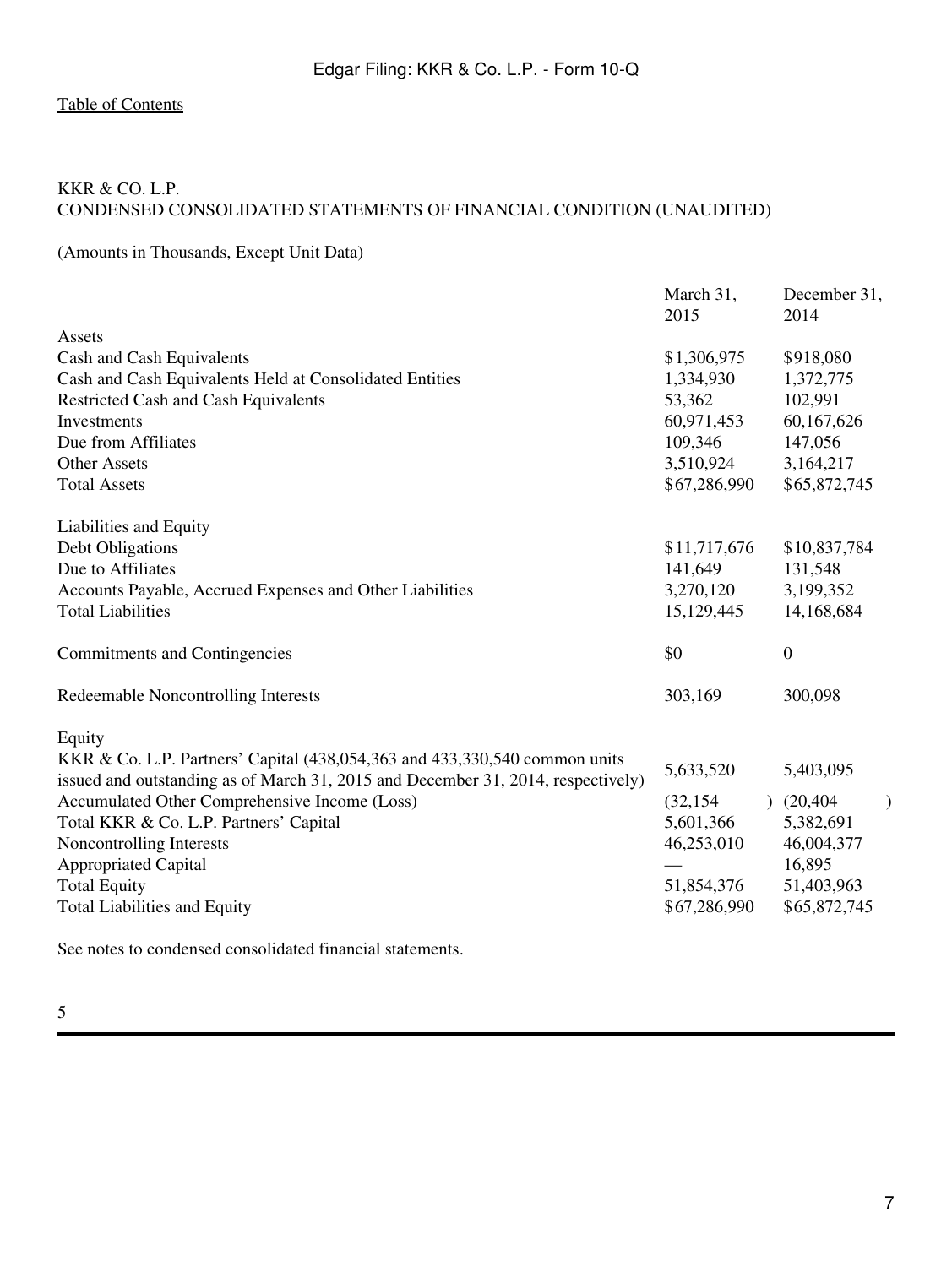#### KKR & CO. L.P.

#### CONDENSED CONSOLIDATED STATEMENTS OF FINANCIAL CONDITION (Continued) (UNAUDITED)

#### (Amounts in Thousands)

The following presents the portion of the consolidated balances presented in the condensed consolidated statements of financial condition attributable to consolidated variable interest entities ("VIEs") as of March 31, 2015 and December 31, 2014. The assets of consolidated collateralized loan obligation ("CLO") vehicles, which comprise the majority of KKR's consolidated VIEs, are held solely as collateral to satisfy the obligations of the CLO vehicles. KKR has no right to the benefits from, nor does KKR bear the risks associated with, the assets held by these CLO vehicles beyond KKR's beneficial interest therein and management fees generated from the CLO vehicles. The assets in each CLO vehicle can be used only to settle the debt of the related CLO vehicle. The noteholders and other creditors of the CLO vehicles have no recourse to KKR's general assets. There are neither explicit arrangements nor does KKR hold implicit variable interests that would require KKR to provide any ongoing financial support to the CLO vehicles.

|                                                           | March 31, 2015 | December 31,<br>2014 |
|-----------------------------------------------------------|----------------|----------------------|
| Assets                                                    |                |                      |
| Cash and Cash Equivalents Held at Consolidated Entities   | \$786,701      | \$1,046,018          |
| Investments                                               | 8,049,472      | 8,559,967            |
| Other Assets                                              | 220,079        | 129,949              |
| <b>Total Assets</b>                                       | \$9,056,252    | \$9,735,934          |
| Liabilities                                               |                |                      |
| Debt Obligations                                          | \$7,158,322    | \$7,615,340          |
| Accounts Payable, Accrued Expenses and Other Liabilities  | 544,680        | 638,953              |
| <b>Total Liabilities</b>                                  | \$7,703,002    | \$8,254,293          |
| See notes to condensed consolidated financial statements. |                |                      |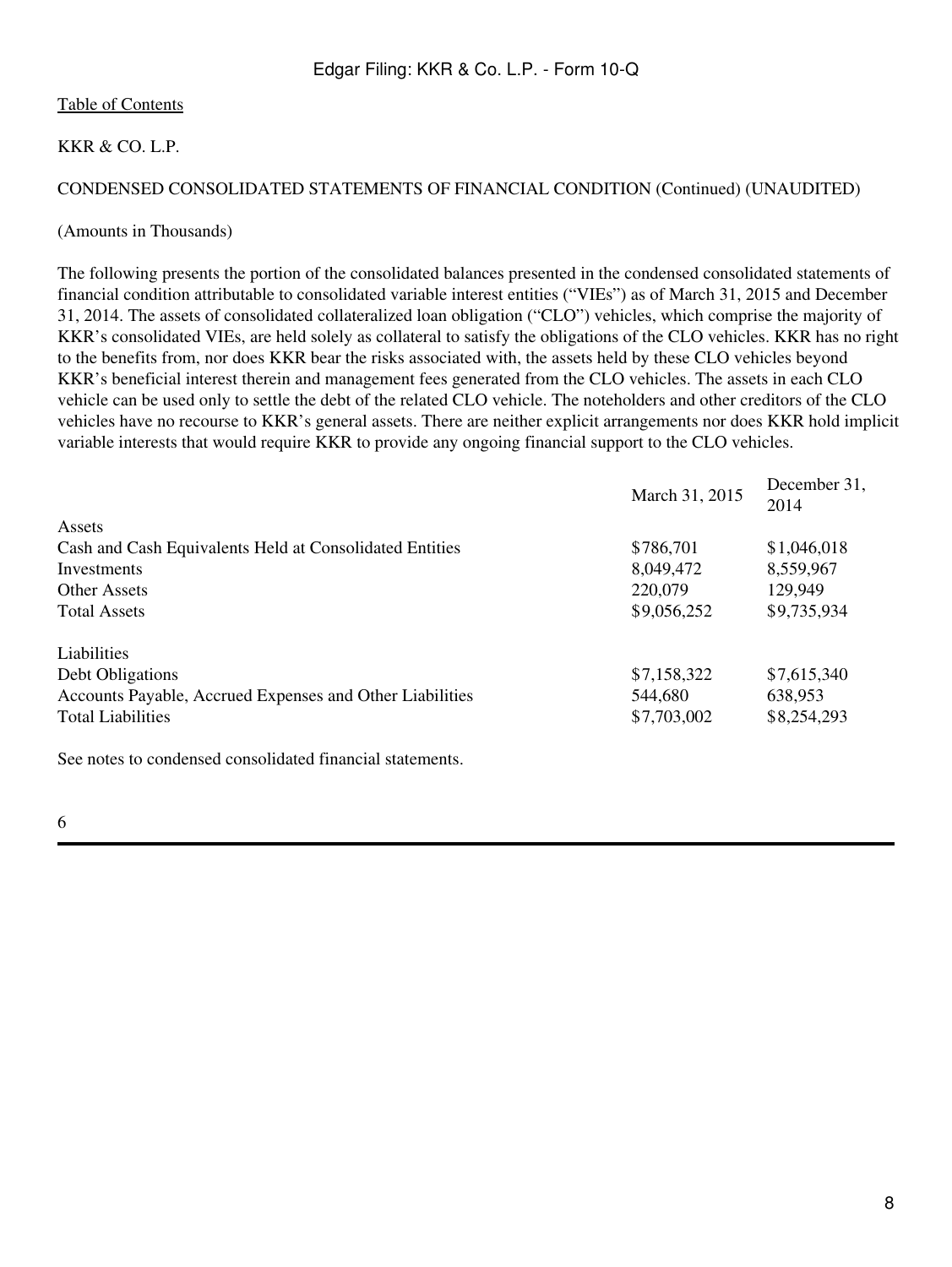### KKR & CO. L.P.

### CONDENSED CONSOLIDATED STATEMENTS OF OPERATIONS (UNAUDITED)

(Amounts in Thousands, Except Unit Data)

|                                                                                               | 2015        | Three Months Ended March 31,<br>2014 |  |  |  |  |
|-----------------------------------------------------------------------------------------------|-------------|--------------------------------------|--|--|--|--|
| Revenues                                                                                      |             |                                      |  |  |  |  |
| Fees and Other                                                                                | \$291,345   | \$302,926                            |  |  |  |  |
|                                                                                               |             |                                      |  |  |  |  |
| Expenses                                                                                      |             |                                      |  |  |  |  |
| <b>Compensation and Benefits</b>                                                              | 364,999     | 331,038                              |  |  |  |  |
| Occupancy and Related Charges                                                                 | 15,732      | 15,408                               |  |  |  |  |
| General, Administrative and Other                                                             | 134,302     | 126,725                              |  |  |  |  |
| <b>Total Expenses</b>                                                                         | 515,033     | 473,171                              |  |  |  |  |
| Investment Income (Loss)                                                                      |             |                                      |  |  |  |  |
| Net Gains (Losses) from Investment Activities                                                 | 1,919,825   | 1,972,180                            |  |  |  |  |
| Dividend Income                                                                               | 78,815      | 96,704                               |  |  |  |  |
| Interest Income                                                                               | 296,158     | 161,960                              |  |  |  |  |
| <b>Interest Expense</b>                                                                       | (111,963)   | $)$ (34,731)<br>)                    |  |  |  |  |
| Total Investment Income (Loss)                                                                | 2,182,835   | 2,196,113                            |  |  |  |  |
| Income (Loss) Before Taxes                                                                    | 1,959,147   | 2,025,868                            |  |  |  |  |
| <b>Income Taxes</b>                                                                           | 16,138      | 21,702                               |  |  |  |  |
| Net Income (Loss)                                                                             | 1,943,009   | 2,004,166                            |  |  |  |  |
| Net Income (Loss) Attributable to Redeemable Noncontrolling Interests                         | 1,933       | 10,637                               |  |  |  |  |
| Net Income (Loss) Attributable to Noncontrolling Interests and Appropriated Capital 1,670,569 |             | 1,783,488                            |  |  |  |  |
| Net Income (Loss) Attributable to KKR & Co. L.P.                                              | \$270,507   | \$210,041                            |  |  |  |  |
| Net Income (Loss) Attributable to KKR & Co. L.P. Per Common Unit                              |             |                                      |  |  |  |  |
| <b>Basic</b>                                                                                  | \$0.62      | \$0.72                               |  |  |  |  |
| Diluted                                                                                       | \$0.57      | \$0.65                               |  |  |  |  |
| Weighted Average Common Units Outstanding                                                     |             |                                      |  |  |  |  |
| <b>Basic</b>                                                                                  | 434,874,820 | 293,490,461                          |  |  |  |  |
| Diluted                                                                                       | 472,225,344 | 325,104,229                          |  |  |  |  |
| See notes to condensed consolidated financial statements.                                     |             |                                      |  |  |  |  |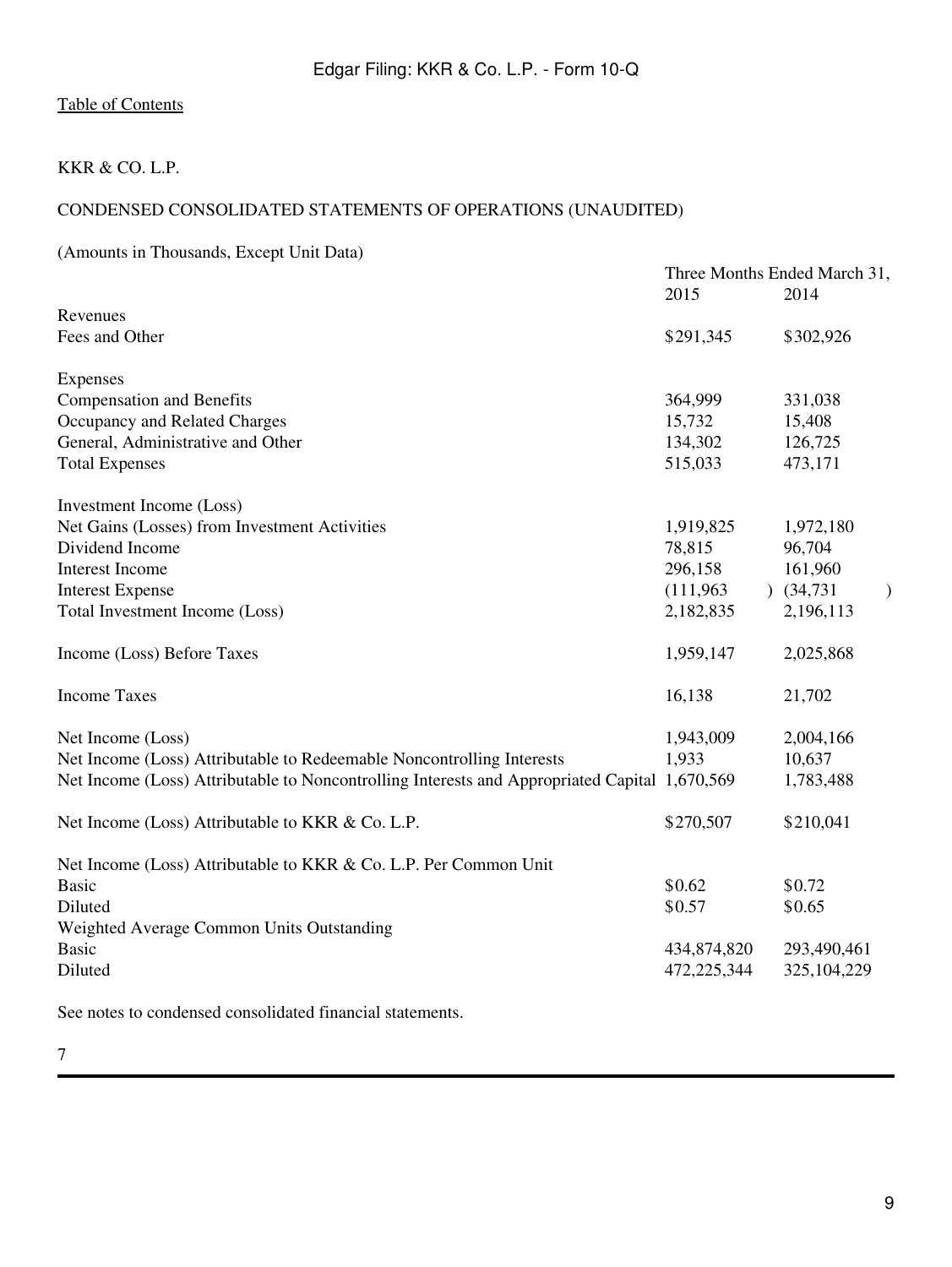### KKR & CO. L.P.

## CONDENSED CONSOLIDATED STATEMENTS OF COMPREHENSIVE INCOME (LOSS) (UNAUDITED)

(Amounts in Thousands)

|                                                                                                               |                     | Three Months Ended March 31, |
|---------------------------------------------------------------------------------------------------------------|---------------------|------------------------------|
| Net Income (Loss)                                                                                             | 2015<br>\$1,943,009 | 2014<br>\$2,004,166          |
| Other Comprehensive Income (Loss), Net of Tax:                                                                |                     |                              |
| Foreign Currency Translation Adjustments                                                                      | (22, 426)           | ) 5,343                      |
| Comprehensive Income (Loss)                                                                                   | 1,920,583           | 2,009,509                    |
| Less: Comprehensive Income (Loss) Attributable to Redeemable Noncontrolling<br><b>Interests</b>               | 1,933               | 10,637                       |
| Less: Comprehensive Income (Loss) Attributable to Noncontrolling Interests and<br><b>Appropriated Capital</b> | 1,659,564           | 1,787,760                    |
| Comprehensive Income (Loss) Attributable to KKR & Co. L.P.                                                    | \$259,086           | \$211,112                    |
| See notes to condensed consolidated financial statements.                                                     |                     |                              |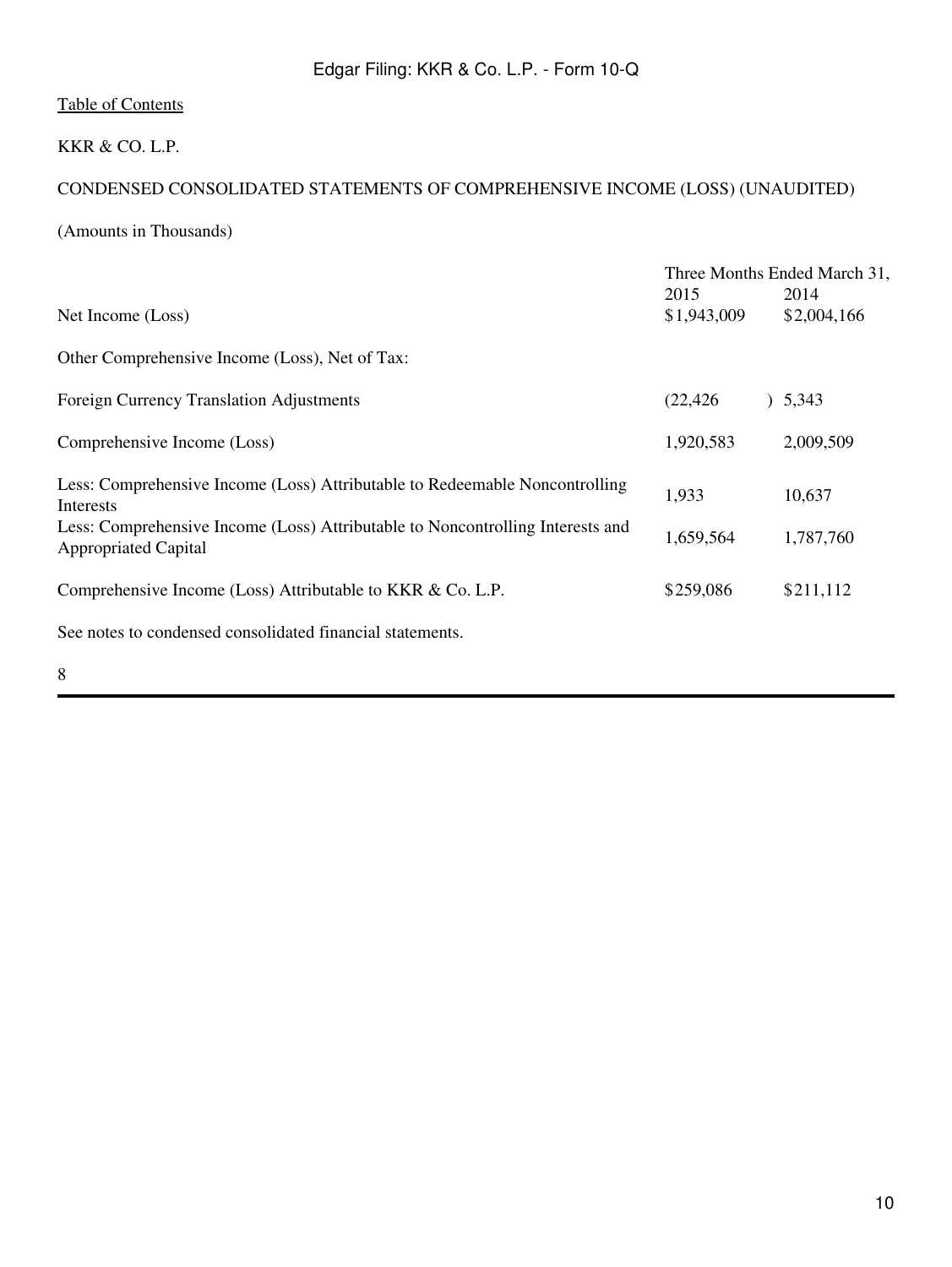#### KKR & CO. L.P.

## CONDENSED CONSOLIDATED STATEMENTS OF CHANGES IN EQUITY (UNAUDITED)

(Amounts in Thousands, Except Unit Data)

KKR & Co. L.P.

|                                                                                                                      | $\sum_{i=1}^{n} \sum_{i=1}^{n} \sum_{i=1}^{n} \sum_{i=1}^{n} \sum_{i=1}^{n} \sum_{i=1}^{n} \sum_{i=1}^{n} \sum_{i=1}^{n} \sum_{i=1}^{n} \sum_{i=1}^{n} \sum_{i=1}^{n} \sum_{i=1}^{n} \sum_{i=1}^{n} \sum_{i=1}^{n} \sum_{i=1}^{n} \sum_{i=1}^{n} \sum_{i=1}^{n} \sum_{i=1}^{n} \sum_{i=1}^{n} \sum_{i=1}^{n} \sum_{i=1}^{n} \sum_{i=1}^{n}$ |                         |                                                               |               |                                               |               |                                    |                                           |
|----------------------------------------------------------------------------------------------------------------------|---------------------------------------------------------------------------------------------------------------------------------------------------------------------------------------------------------------------------------------------------------------------------------------------------------------------------------------------|-------------------------|---------------------------------------------------------------|---------------|-----------------------------------------------|---------------|------------------------------------|-------------------------------------------|
|                                                                                                                      | Common<br>Units                                                                                                                                                                                                                                                                                                                             | Partners'<br>Capital    | Accumulated<br>Other<br>Comprehensiketerests<br>Income (Loss) |               | Noncontrolling Appropriated dtal              | Capital       | Equity                             | Redeemable<br>Noncontrolling<br>Interests |
| Balance at January 1,<br>2014                                                                                        | 288, 143, 327                                                                                                                                                                                                                                                                                                                               | \$2,727,909             | \$ (5,899)                                                    |               | $\frac{1}{2}$ \$43,235,001                    | $\frac{1}{2}$ | \$45,957,011                       | \$627,807                                 |
| Net Income (Loss)<br>Other Comprehensive<br>Income                                                                   |                                                                                                                                                                                                                                                                                                                                             | 210,041                 |                                                               |               | 1,775,868                                     | 7,620         | 1,993,529                          | 10,637                                    |
| (Loss)-Foreign<br><b>Currency Translation</b><br>(Net of Tax)<br>Exchange of KKR<br>Holdings L.P. Units<br>and Other |                                                                                                                                                                                                                                                                                                                                             |                         | 1,071                                                         |               | 4,184                                         | 88            | 5,343                              |                                           |
| Exchangeable<br>Securities to KKR &<br>Co. L.P. Common<br>Units<br><b>Tax Effects Resulting</b><br>from Exchange of  | 11,011,561                                                                                                                                                                                                                                                                                                                                  | 144,795                 | (274)                                                         |               | (144, 521)<br>$\mathcal{E}$                   |               |                                    |                                           |
| KKR Holdings L.P.<br>Units and delivery of<br>KKR & Co. L.P.<br>Common Units<br>Net Delivery of                      |                                                                                                                                                                                                                                                                                                                                             | 4,508                   | 108                                                           |               |                                               |               | 4,616                              |                                           |
| Common<br>Units-Equity<br><b>Incentive Plan</b>                                                                      | 1,199,400                                                                                                                                                                                                                                                                                                                                   | 28,379                  |                                                               |               |                                               |               | 28,379                             |                                           |
| <b>Equity Based</b><br>Compensation                                                                                  |                                                                                                                                                                                                                                                                                                                                             | 39,353                  |                                                               |               | 38,175                                        |               | 77,528                             |                                           |
| Acquisitions<br><b>Capital Contributions</b><br><b>Capital Distributions</b>                                         |                                                                                                                                                                                                                                                                                                                                             | (138, 308)<br>$\lambda$ |                                                               |               | 56,495<br>4,564,205<br>(3,666,167)<br>$\big)$ |               | 56,495<br>4,564,205<br>(3,804,475) | 45,418<br>(18,286)<br>$\lambda$           |
| Balance at March 31,<br>2014                                                                                         | 300, 354, 288 \$3, 016, 677                                                                                                                                                                                                                                                                                                                 |                         | \$ (4,994)                                                    | $\mathcal{L}$ | \$45,863,240                                  | \$7,708       | \$48,882,631                       | \$665,576                                 |

| KKR & Co. L.P. |           |               |                                              |         |        |                |
|----------------|-----------|---------------|----------------------------------------------|---------|--------|----------------|
| Common         | Partners' |               | Accumulated Noncontrolling Appropriated otal |         |        | Redeemable     |
| Units          | Capital   | Other         | Interests                                    | Capital | Equity | Noncontrolling |
|                |           | Comprehensive |                                              |         |        | Interests      |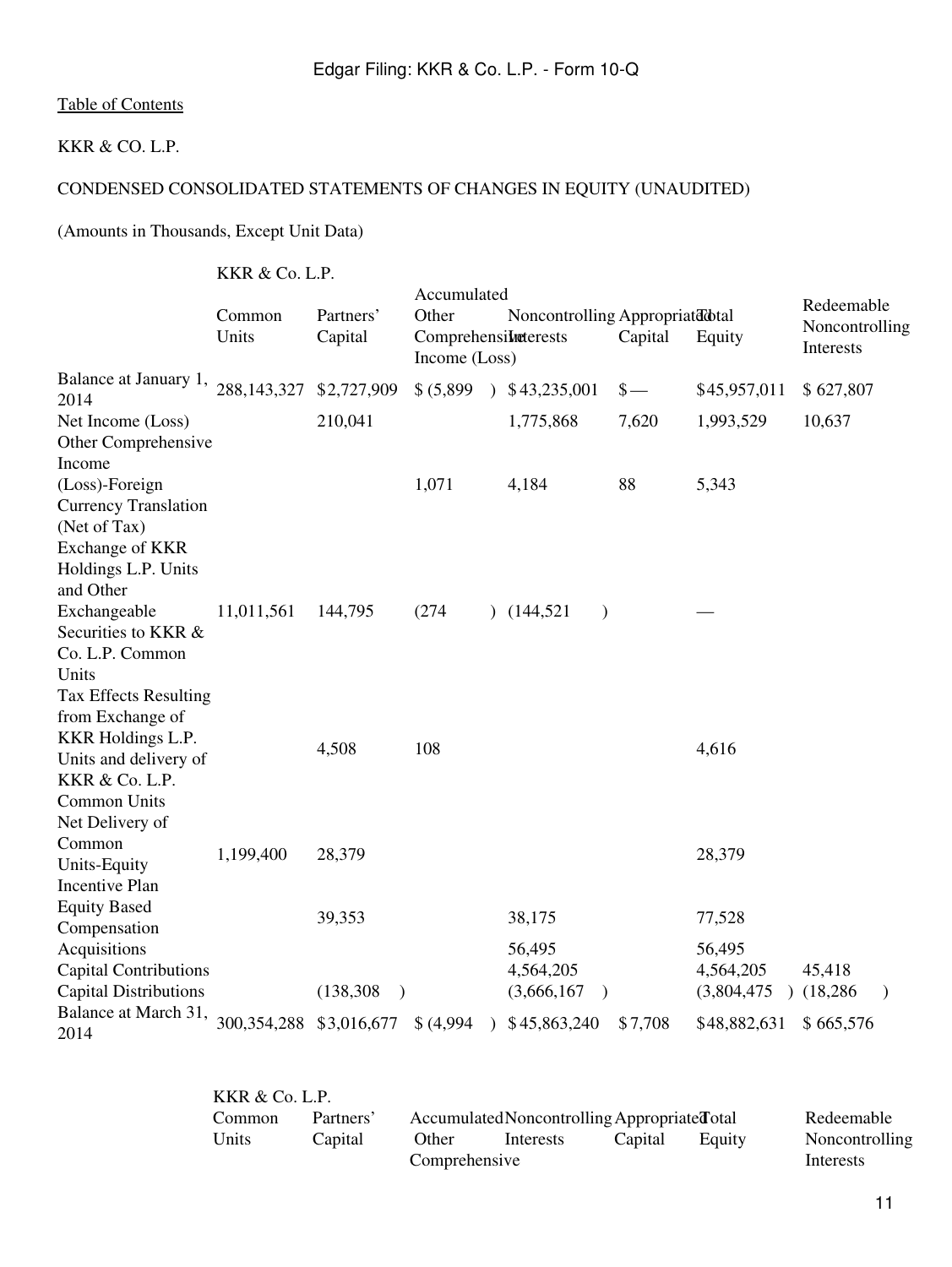|                                                                                                                                         |                                               | Income (Loss) |                           |               |                |                          |               |                  |
|-----------------------------------------------------------------------------------------------------------------------------------------|-----------------------------------------------|---------------|---------------------------|---------------|----------------|--------------------------|---------------|------------------|
| Balance at January 1, 433,330,540 \$5,403,095<br>2015                                                                                   |                                               |               | \$ (20,404 ) \$46,004,377 |               | \$16,895       | \$51,403,963             |               | \$300,098        |
| Net Income (Loss)<br>Other Comprehensive                                                                                                | 270,507                                       |               | 1,670,569                 |               |                | 1,941,076                |               | 1,933            |
| Income (Loss)-<br>Foreign Currency<br>Translation (Net of<br>Tax)                                                                       |                                               | (11, 421)     | (11,005)                  | $\mathcal{E}$ |                | (22, 426)                | $\mathcal{E}$ |                  |
| Cumulative-effect<br>adjustment from<br>adoption of<br>accounting guidance<br>Exchange of KKR                                           | (307)<br>$\mathcal{E}$                        |               |                           |               | (16,895)       | (17,202)                 | $\mathcal{E}$ |                  |
| Holdings L.P. Units<br>and Other Securities 4,723,823<br>to KKR & Co. L.P.<br><b>Common Units</b>                                       | 59,495                                        | (405)         | (59,090)                  | $\mathcal{E}$ |                |                          |               |                  |
| <b>Tax Effects Resulting</b><br>from Exchange of<br>KKR Holdings L.P.<br>Units and delivery of<br>KKR & Co. L.P.<br><b>Common Units</b> | 198                                           | 76            |                           |               |                | 274                      |               |                  |
| <b>Equity Based</b><br>Compensation                                                                                                     | 52,265                                        |               | 24,285                    |               |                | 76,550                   |               |                  |
| <b>Capital Contributions</b><br><b>Capital Distributions</b>                                                                            | $\overline{0}$<br>(151, 733)<br>$\rightarrow$ |               | 1,880,114<br>(3,256,240)  | $\rightarrow$ |                | 1,880,114<br>(3,407,973) |               | 2,485<br>(1,347) |
| Balance at March 31, 438,054,363<br>2015                                                                                                | \$5,633,520                                   |               | \$ (32,154 ) \$46,253,010 |               | $\mathbf{s}$ — | \$51,854,376             |               | \$303,169        |

See notes to condensed consolidated financial statements.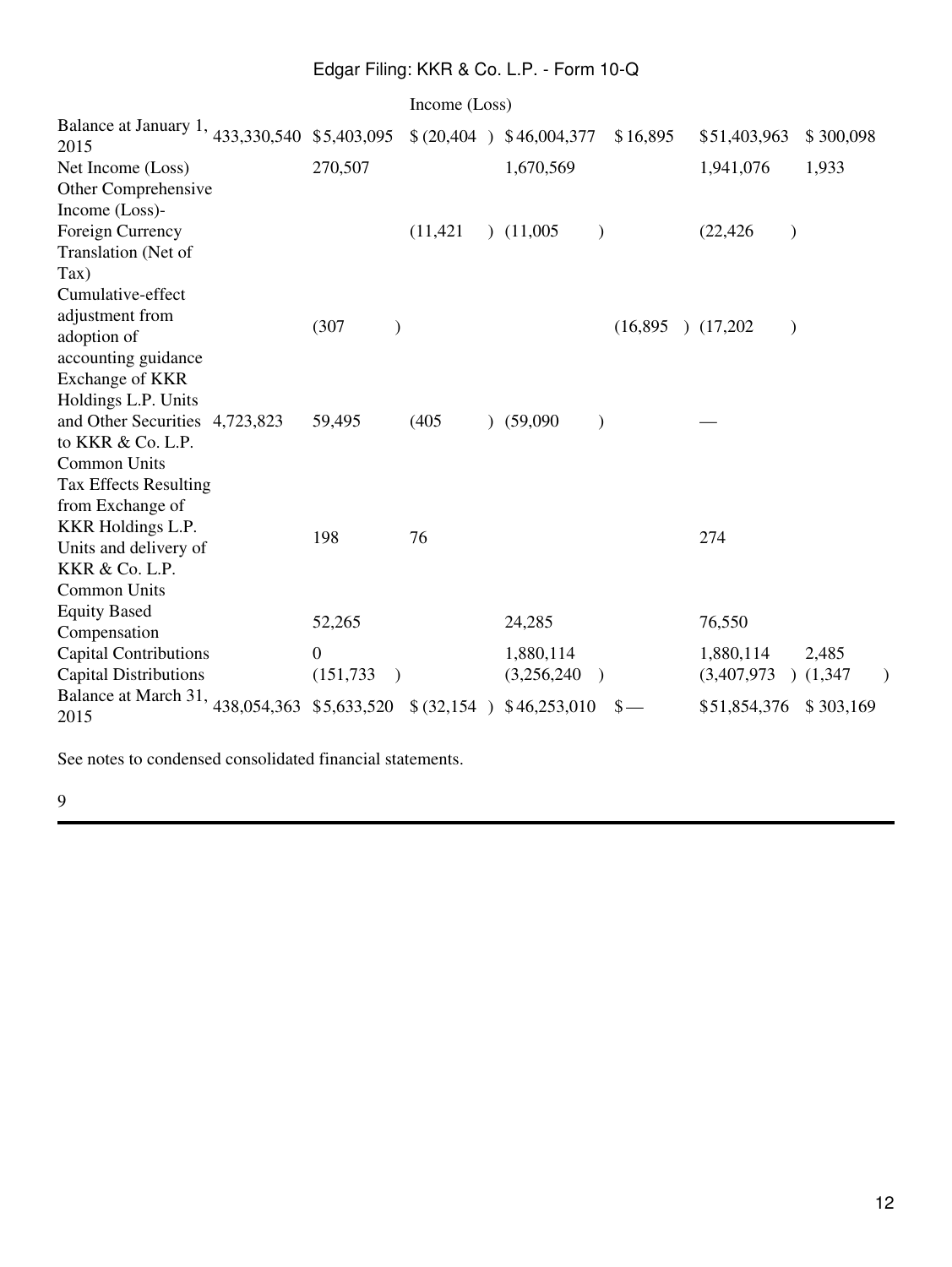## KKR & CO. L.P.

## CONDENSED CONSOLIDATED STATEMENTS OF CASH FLOWS (UNAUDITED)

(Amounts in Thousands)

|                                                                           | Three Months Ended March 31, |  |                 |               |
|---------------------------------------------------------------------------|------------------------------|--|-----------------|---------------|
|                                                                           | 2015                         |  | 2014            |               |
| <b>Operating Activities</b>                                               |                              |  |                 |               |
| Net Income (Loss)                                                         | \$1,943,009                  |  | \$2,004,166     |               |
| Adjustments to Reconcile Net Income (Loss) to Net Cash Provided (Used) by |                              |  |                 |               |
| <b>Operating Activities:</b>                                              |                              |  |                 |               |
| <b>Equity Based Compensation</b>                                          | 76,550                       |  | 77,528          |               |
| Net Realized (Gains) Losses on Investments                                | (1,805,787)                  |  | (750,627)       | $\mathcal{E}$ |
| Change in Unrealized (Gains) Losses on Investments                        | (114,038)                    |  | (1,221,553)     | $)$           |
| <b>Other Non-Cash Amounts</b>                                             | (41, 658)                    |  | (16, 433)       |               |
| Cash Flows Due to Changes in Operating Assets and Liabilities:            |                              |  |                 |               |
| Change in Cash and Cash Equivalents Held at Consolidated Entities         | (18,665)                     |  | (325,902)       | $\big)$       |
| Change in Due from / to Affiliates                                        | 32,340                       |  | (12,768)        |               |
| Change in Other Assets                                                    | 208,921                      |  | (49, 654)       | )             |
| Change in Accounts Payable, Accrued Expenses and Other Liabilities        | 264,915                      |  | 402,910         |               |
| <b>Investments Purchased</b>                                              | (5,656,487)                  |  | (10,400,657)    | $\bm{)}$      |
| Proceeds from Sale of Investments and Principal Payments                  | 6,054,272                    |  | 9,389,630       |               |
| Net Cash Provided (Used) by Operating Activities                          | 943,372                      |  | (903, 360)      | $\mathcal{E}$ |
| <b>Investing Activities</b>                                               |                              |  |                 |               |
| Change in Restricted Cash and Cash Equivalents                            | 49,629                       |  | (7,667)         | $\mathcal{E}$ |
| Purchase of Furniture, Computer Hardware and Leasehold Improvements       | (3,783)                      |  | (1,888)         | $\mathcal{E}$ |
| Development of Oil and Natural Gas Properties                             | (42, 791)                    |  |                 |               |
| Proceeds from Sale of Oil and Natural Gas Properties                      | 4,863                        |  |                 |               |
| Net Cash Acquired (Paid for Acquisitions)                                 |                              |  | (58, 922)       | $\mathcal{E}$ |
| Net Cash Provided (Used) by Investing Activities                          | 7,918                        |  | (68, 477)       | $\mathcal{E}$ |
| <b>Financing Activities</b>                                               |                              |  |                 |               |
| Distributions to Partners                                                 | (151, 733)                   |  | (138, 308)      | $\mathcal{Y}$ |
| Distributions to Redeemable Noncontrolling Interests                      | (1, 347)                     |  | (18,286)        | $\mathcal{E}$ |
| Contributions from Redeemable Noncontrolling Interests                    | 2,485                        |  | 45,418          |               |
| Distributions to Noncontrolling Interests                                 | (3,256,240)                  |  | $)$ (3,666,167) | $\mathcal{E}$ |
| Contributions from Noncontrolling Interests                               | 1,880,114                    |  | 4,564,205       |               |
| Net Delivery of Common Units - Equity Incentive Plan                      |                              |  | 28,379          |               |
| Proceeds from Debt Obligations                                            | 1,808,100                    |  | 308,435         |               |
| Repayment of Debt Obligations                                             | (837, 235)                   |  | (133, 297)      |               |
| <b>Financing Costs Paid</b>                                               | (6, 539)                     |  |                 |               |
| Net Cash Provided (Used) by Financing Activities                          | (562, 395)                   |  | 990,379         |               |
| Net Increase/(Decrease) in Cash and Cash Equivalents                      | 388,895                      |  | 18,542          |               |
| Cash and Cash Equivalents, Beginning of Period                            | 918,080                      |  | 1,306,383       |               |
| Cash and Cash Equivalents, End of Period                                  | \$1,306,975                  |  | \$1,324,925     |               |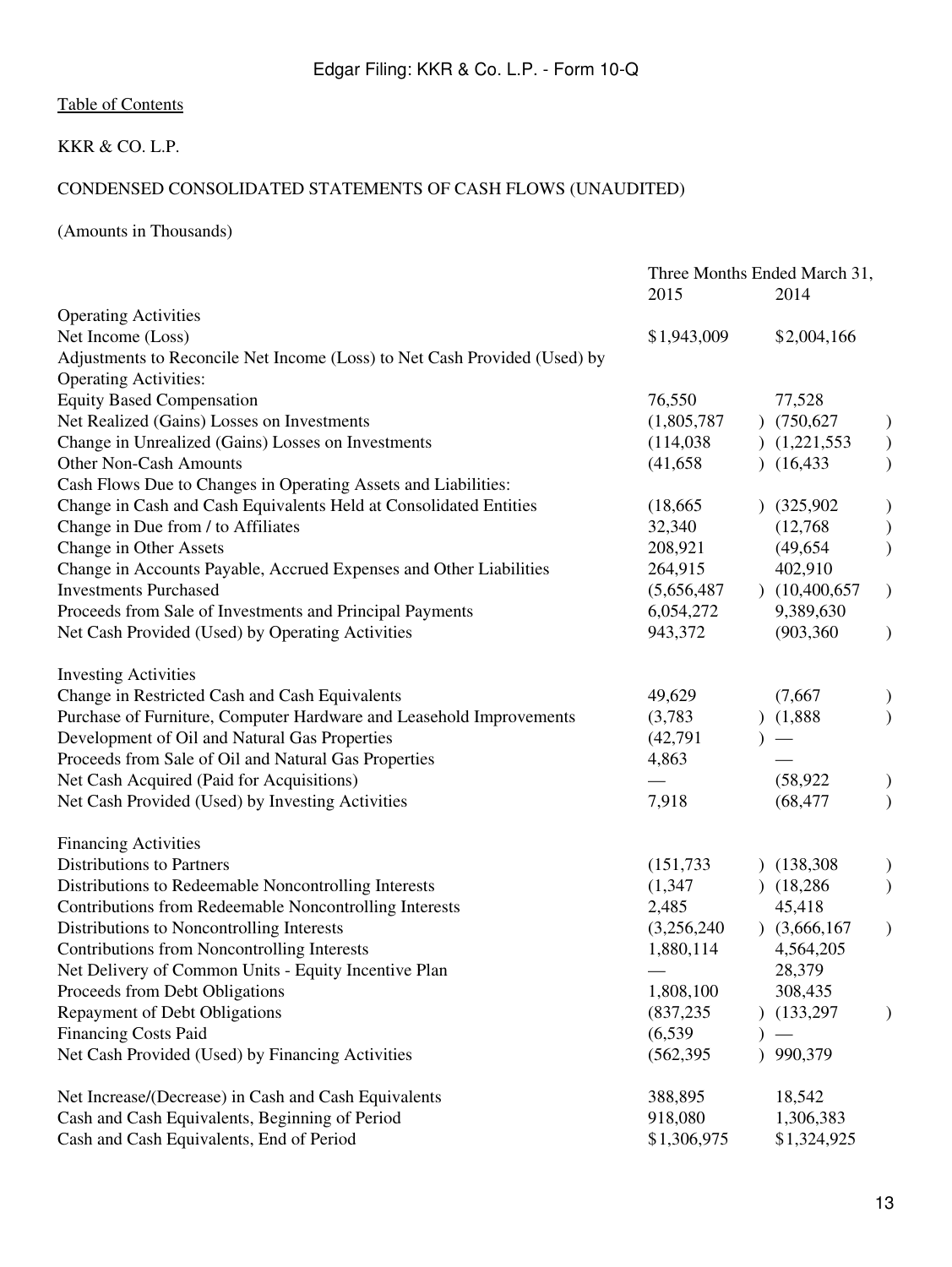See notes to condensed consolidated financial statements.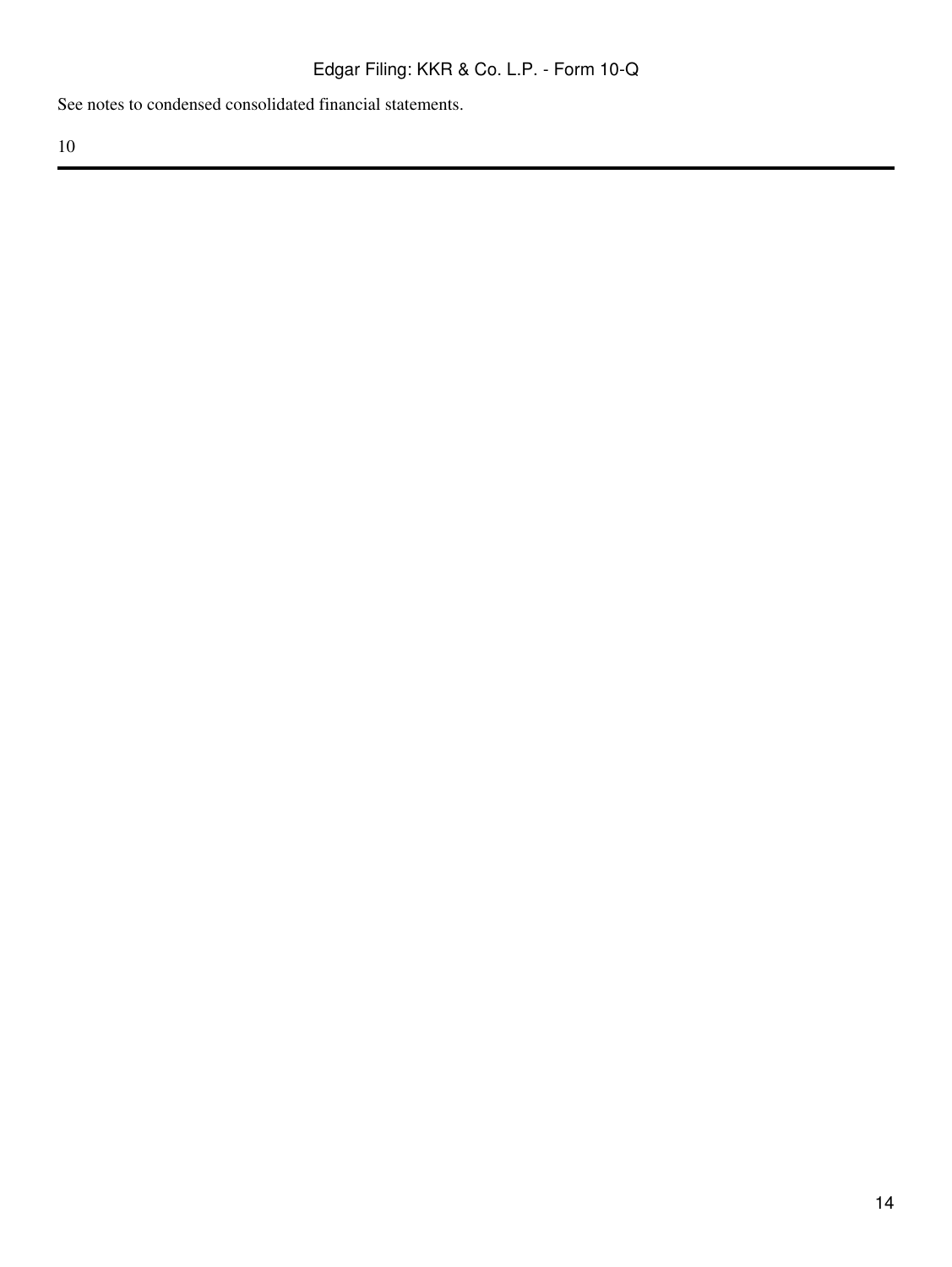### KKR & CO. L.P.

## CONDENSED CONSOLIDATED STATEMENTS OF CASH FLOWS (Continued) (UNAUDITED)

(Amounts in Thousands)

|                                                                                | Three Months Ended March 31, |  |             |  |
|--------------------------------------------------------------------------------|------------------------------|--|-------------|--|
|                                                                                | 2015                         |  | 2014        |  |
| Supplemental Disclosures of Cash Flow Information                              |                              |  |             |  |
| Payments for Interest                                                          | \$100,334                    |  | \$40,143    |  |
| Payments for Income Taxes                                                      | \$9,472                      |  | \$7,656     |  |
| Supplemental Disclosures of Non-Cash Investing and Financing Activities        |                              |  |             |  |
| Non-Cash Contributions of Equity Based Compensation                            | \$76,550                     |  | \$77,528    |  |
| Cumulative effect adjustment from adoption of accounting guidance              | \$(17,202)                   |  | $S-$        |  |
| Debt Obligations-Foreign Exchange Gains (Losses), Translation and Other        | \$(100,525)                  |  | \$(7,356)   |  |
| Tax Effects Resulting from Exchange of KKR Holdings L.P. Units and delivery of | \$274                        |  | \$4,616     |  |
| KKR & Co. L.P. Common Units                                                    |                              |  |             |  |
| Net Assets Acquired                                                            |                              |  |             |  |
| Cash and Cash Equivalents Held at Consolidated Entities                        |                              |  | \$150,302   |  |
| Investments                                                                    |                              |  | \$1,247,079 |  |
| <b>Other Assets</b>                                                            | $\frac{\S}{\S}$              |  | \$109,557   |  |
| Debt Obligations                                                               |                              |  | \$1,150,551 |  |
| Accounts Payable, Accrued Expenses and Other Liabilities                       |                              |  | \$153,892   |  |
|                                                                                |                              |  |             |  |

See notes to condensed consolidated financial statements.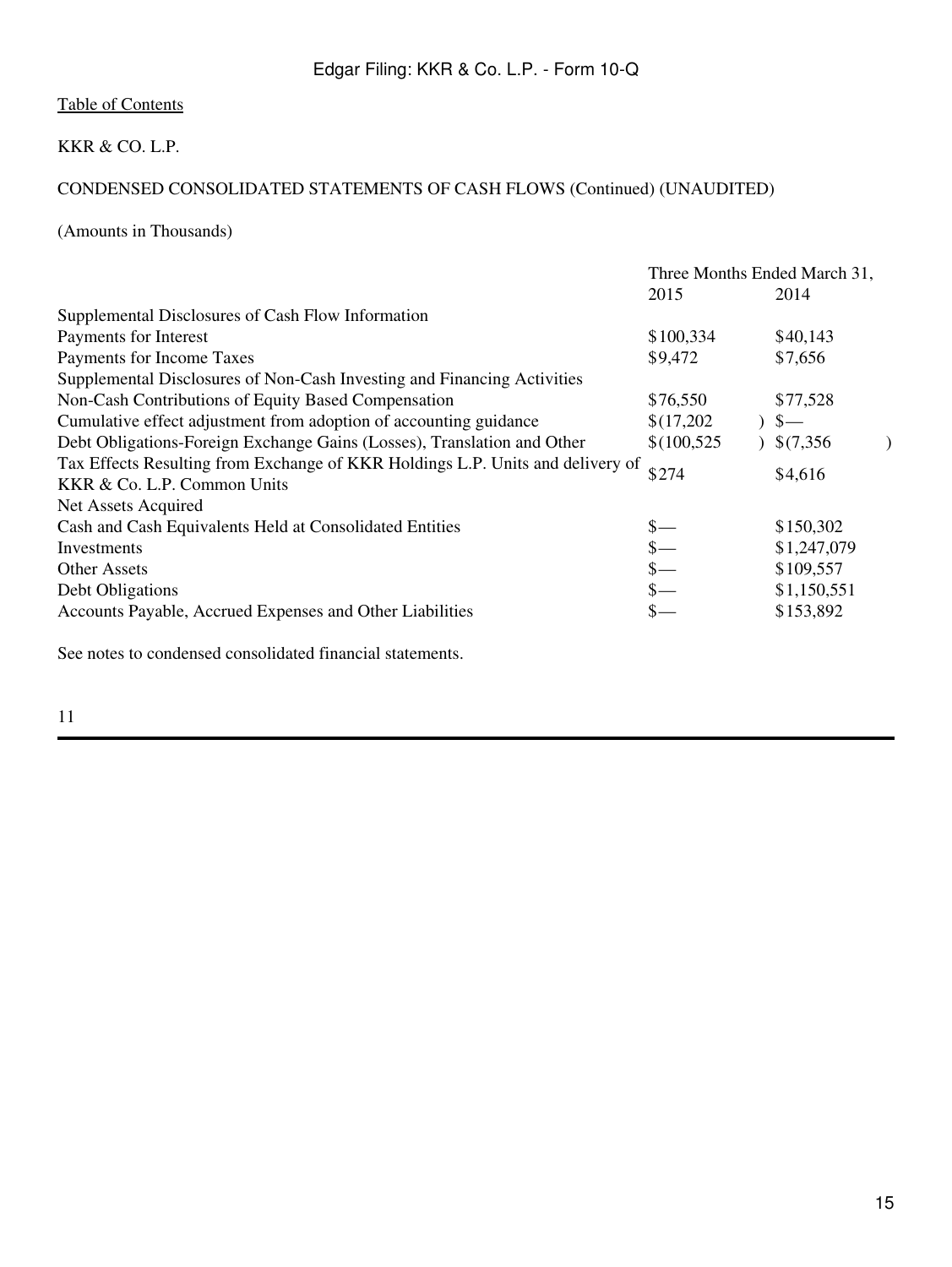### 1. ORGANIZATION

KKR & Co. L.P. (NYSE: KKR), together with its consolidated subsidiaries ("KKR"), is a leading global investment firm that manages investments across multiple asset classes including private equity, energy, infrastructure, real estate, credit and hedge funds. KKR aims to generate attractive investment returns by following a patient and disciplined investment approach, employing world class people, and driving growth and value creation at the asset level. KKR invests its own capital alongside the capital it manages for fund investors and brings debt and equity investment opportunities to others through its capital markets business.

KKR & Co. L.P. was formed as a Delaware limited partnership on June 25, 2007 and its general partner is KKR Management LLC (the "Managing Partner"). KKR & Co. L.P. is the parent company of KKR Group Limited, which is the non-economic general partner of KKR Group Holdings L.P. ("Group Holdings"), and KKR & Co. L.P. is the sole limited partner of Group Holdings. Group Holdings holds a controlling economic interest in each of (i) KKR Management Holdings L.P. ("Management Holdings") through KKR Management Holdings Corp., a Delaware corporation which is a domestic corporation for U.S. federal income tax purposes, (ii) KKR Fund Holdings L.P. ("Fund Holdings") directly and through KKR Fund Holdings GP Limited, a Cayman Island limited company which is a disregarded entity for U.S. federal income tax purposes, and (iii) KKR International Holdings L.P. ("International Holdings", and together with Management Holdings and Fund Holdings, the "KKR Group Partnerships") directly and through KKR Fund Holdings GP Limited. Group Holdings also owns certain economic interests in Management Holdings through a wholly owned Delaware corporate subsidiary of KKR Management Holdings Corp. and certain economic interests in Fund Holdings through a Delaware partnership of which Group Holdings is the general partner with a 99% economic interest and KKR Management Holdings Corp. is a limited partner with a 1% economic interest. KKR & Co. L.P., through its indirect controlling economic interests in the KKR Group Partnerships, is the holding partnership for the KKR business.

KKR & Co. L.P. both indirectly controls the KKR Group Partnerships and indirectly holds Class A partner units in each KKR Group Partnership (collectively, "KKR Group Partnership Units") representing economic interests in KKR's business. The remaining KKR Group Partnership Units are held by KKR Holdings L.P. ("KKR Holdings"), which is not a subsidiary of KKR. As of March 31, 2015, KKR & Co. L.P. held approximately 54% of the KKR Group Partnership Units and principals through KKR Holdings held approximately 46% of the KKR Group Partnership Units. The percentage ownership in the KKR Group Partnerships will continue to change as KKR Holdings and/or principals exchange units in the KKR Group Partnerships for KKR & Co. L.P. common units or when KKR & Co. L.P. otherwise issues new KKR & Co. L.P. common units.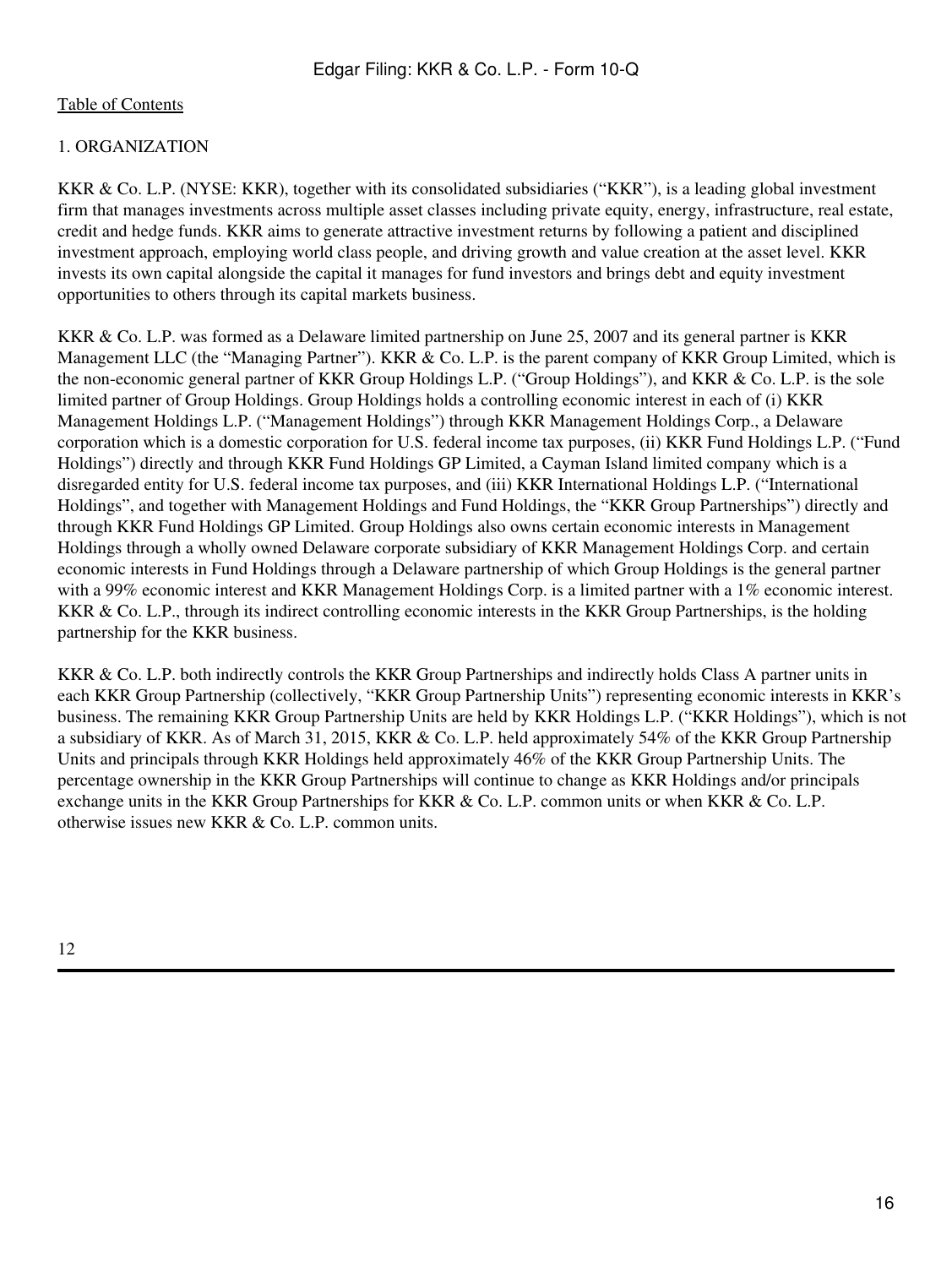#### 2. SUMMARY OF SIGNIFICANT ACCOUNTING POLICIES

#### Basis of Presentation

The accompanying unaudited condensed consolidated financial statements of KKR & Co. L.P. have been prepared in accordance with accounting principles generally accepted in the United States of America ("GAAP") for interim financial information and the instructions to Form 10-Q. The condensed consolidated financial statements (referred to hereafter as the "financial statements"), including these notes, are unaudited and exclude some of the disclosures required in annual financial statements. Management believes it has made all necessary adjustments (consisting of only normal recurring items) such that the condensed consolidated financial statements are presented fairly and that estimates made in preparing the condensed consolidated financial statements are reasonable and prudent. The operating results presented for interim periods are not necessarily indicative of the results that may be expected for any other interim period or for the entire year. The December 31, 2014 condensed consolidated balance sheet data was derived from audited consolidated financial statements included in KKR's Annual Report on Form 10-K for the year ended December 31, 2014, which include all disclosures required by GAAP. These condensed consolidated financial statements should be read in conjunction with the audited consolidated financial statements included in KKR & Co. L.P.'s Annual Report on Form 10-K filed with the Securities and Exchange Commission ("SEC").

KKR & Co. L.P. consolidates the financial results of the KKR Group Partnerships and their consolidated subsidiaries, which include the accounts of KKR's investment management and capital markets companies, the general partners of certain unconsolidated funds and vehicles, general partners of consolidated funds and their respective consolidated funds and certain other entities including certain CLOs. References in the accompanying financial statements to "principals" are to KKR's senior employees and non-employee operating consultants who hold interests in KKR's business through KKR Holdings, and references to "Senior Principals" are to KKR's senior employees who hold interests in the Managing Partner entitling them to vote for the election of the Managing Partner's directors.

#### Use of Estimates

The preparation of the financial statements in conformity with GAAP requires management to make estimates and assumptions that affect the reported amounts of assets and liabilities, the disclosure of contingent assets and liabilities at the date of the financial statements and the reported amounts of fees, expenses and investment income (loss) during the reporting periods. Such estimates include but are not limited to the valuation of investments and financial instruments. Actual results could differ from those estimates, and such differences could be material to the financial statements.

#### Principles of Consolidation

The types of entities KKR assesses for consolidation include (i) subsidiaries, including management companies, broker-dealers and general partners of investment funds that KKR manages, (ii) entities that have all the attributes of an investment company, like investment funds, (iii) CLOs and (iv) other entities, including entities that employ non-employee operating consultants. Each of these entities is assessed for consolidation on a case by case basis depending on the specific facts and circumstances surrounding that entity.

Pursuant to its consolidation policy, KKR first considers whether an entity is considered a VIE and therefore whether to apply the consolidation guidance under the VIE model. Entities that do not qualify as VIEs are generally assessed for consolidation as voting interest entities ("VOEs") under the voting interest model.

The consolidation rules were revised effective January 1, 2010 which had the effect of changing the criteria for determining whether a reporting entity is the primary beneficiary of a VIE. However, the adoption of these new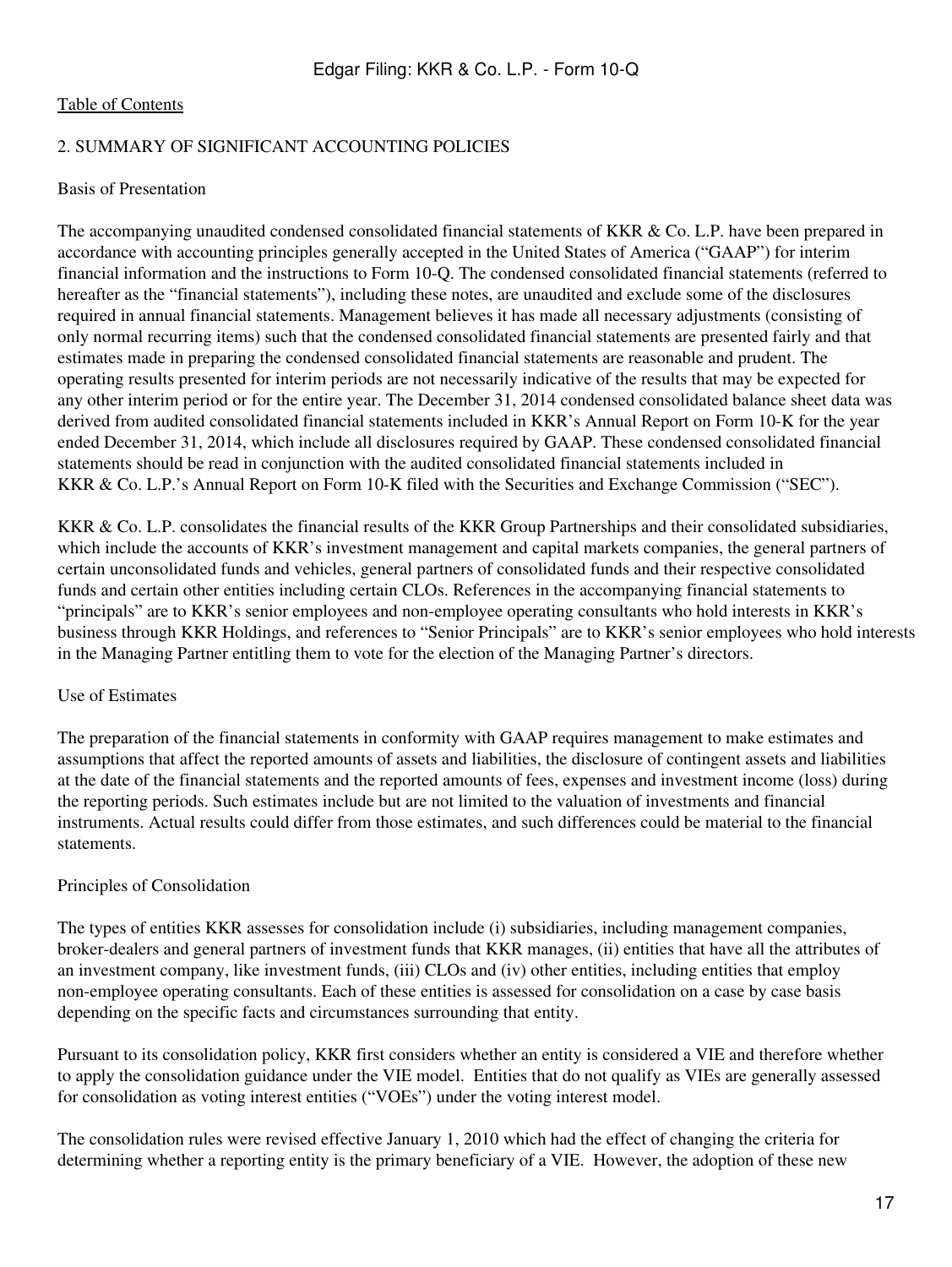consolidation rules was indefinitely deferred (the "Deferral") for a reporting entity's interests in certain entities. In particular, entities that have all the attributes of an investment company such as investment funds generally meet the conditions necessary for the Deferral. Entities that are securitization or asset-backed financing entities such as CLOs would generally not qualify for the Deferral. Accordingly, when making the assessment of whether an entity is a VIE, KKR considers whether the entity being assessed meets the conditions for the Deferral and therefore would be subject to the rules that existed prior to January 1, 2010. Under both sets of rules, VIEs for which KKR is determined to be the primary beneficiary are consolidated and such VIEs generally include certain CLO vehicles and entities that employ non-employee operating consultants.

An entity in which KKR holds a variable interest is a VIE if any one of the following conditions exist: (a) the total equity investment at risk is not sufficient to permit the legal entity to finance its activities without additional subordinated financial support, (b) the holders of equity investment at risk (as a group) lack either the direct or indirect ability through voting rights or similar rights to make decisions about a legal entity's activities that have a significant effect on the success of the legal entity or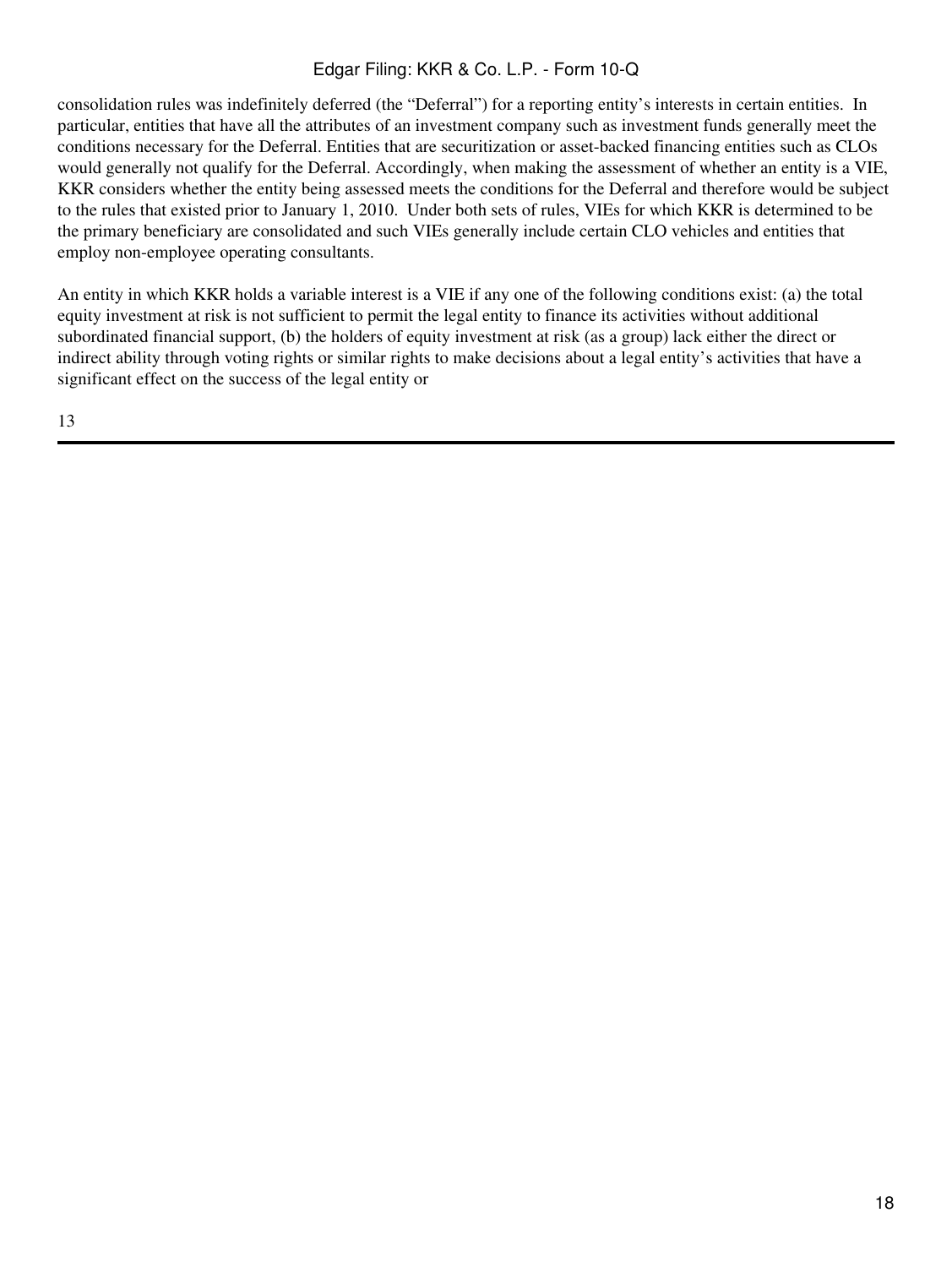the obligation to absorb the expected losses or right to receive the expected residual returns, or (c) the voting rights of some investors are disproportionate to their obligation to absorb the expected losses of the legal entity, their rights to receive the expected residual returns of the legal entity, or both and substantially all of the legal entity's activities either involve or are conducted on behalf of an investor with disproportionately few voting rights.

With respect to VIEs such as KKR's investment funds that qualify for the Deferral and therefore apply the previous consolidation rules, KKR is determined to be the primary beneficiary if its involvement, through holding interests directly or indirectly in the VIE or contractually through other variable interests (e.g., carried interest), would be expected to absorb a majority of the VIE's expected losses, receive a majority of the VIE's expected residual returns, or both. In cases where two or more KKR related parties hold a variable interest in a VIE, and the aggregate variable interest held by those parties would, if held by a single party, identify that party as the primary beneficiary, then KKR is determined to be the primary beneficiary to the extent it is the party within the related party group that is most closely associated with the VIE.

Under the voting interest model, KKR consolidates those entities it controls through a majority voting interest or through other means, including those VOEs in which the general partner is presumed to have control. KKR does not consolidate those VOEs in which the presumption of control by the general partner has been overcome through either the granting of substantive rights to the unaffiliated fund investors to either dissolve the fund or remove the general partner ("kick-out rights") or the granting of substantive participating rights.

The consolidation assessment, including the determination as to whether an entity qualifies as a VIE or VOE depends on the facts and circumstances surrounding each entity and therefore certain of KKR's investment funds may qualify as VIEs whereas others may qualify as VOEs.

With respect to KKR's consolidated funds that are not CLOs, KKR meets the criteria for the Deferral and therefore applies the consolidation rules that existed prior to January 1, 2010. For these funds, KKR generally has operational discretion and control, and fund investors have no substantive rights to impact ongoing governance and operating activities of the fund, including the ability to remove the general partner, also known as kick-out rights. As a result, a fund should be consolidated unless KKR has a nominal level of equity at risk. To the extent that KKR commits a nominal amount of equity to a given fund and has no obligation to fund any future losses, the equity at risk to KKR is not considered substantive and the fund is typically considered a VIE. In these cases, the fund investors are generally deemed to be the primary beneficiaries, and KKR does not consolidate the fund. In cases when KKR's equity at risk is deemed to be substantive, the fund is generally considered to be a VOE and KKR generally consolidates the fund under the VOE model.

With respect to CLOs, which are generally VIEs, the criteria for the Deferral are not met and therefore KKR applies the consolidation rules issued on January 1, 2010. In its role as collateral manager, KKR generally has the power to direct the activities of the CLO entities that most significantly impact the economic performance of the entity. In some, but not all cases, KKR, through both its residual interest in the CLO and the potential to earn an incentive fee, may have variable interests that represent an obligation to absorb losses of, or a right to receive benefits from, the CLO that could potentially be significant to the CLO. In cases where KKR has both (a) the power to direct the activities of the CLO that most significantly impact the CLOs economic performance and (b) the obligation to absorb losses of the CLO or the right to receive benefits from the CLO that could potentially be significant to the CLO, KKR consolidates the CLO.

Certain of KKR's funds and CLOs are consolidated by KKR notwithstanding the fact that KKR has only a minority economic interest in those funds and CLOs. KKR's financial statements reflect the assets, liabilities, fees, expenses, investment income (loss) and cash flows of the consolidated KKR funds and CLOs on a gross basis, and the majority of the economic interests in those funds and CLOs, which are held by fund investors or other third parties, are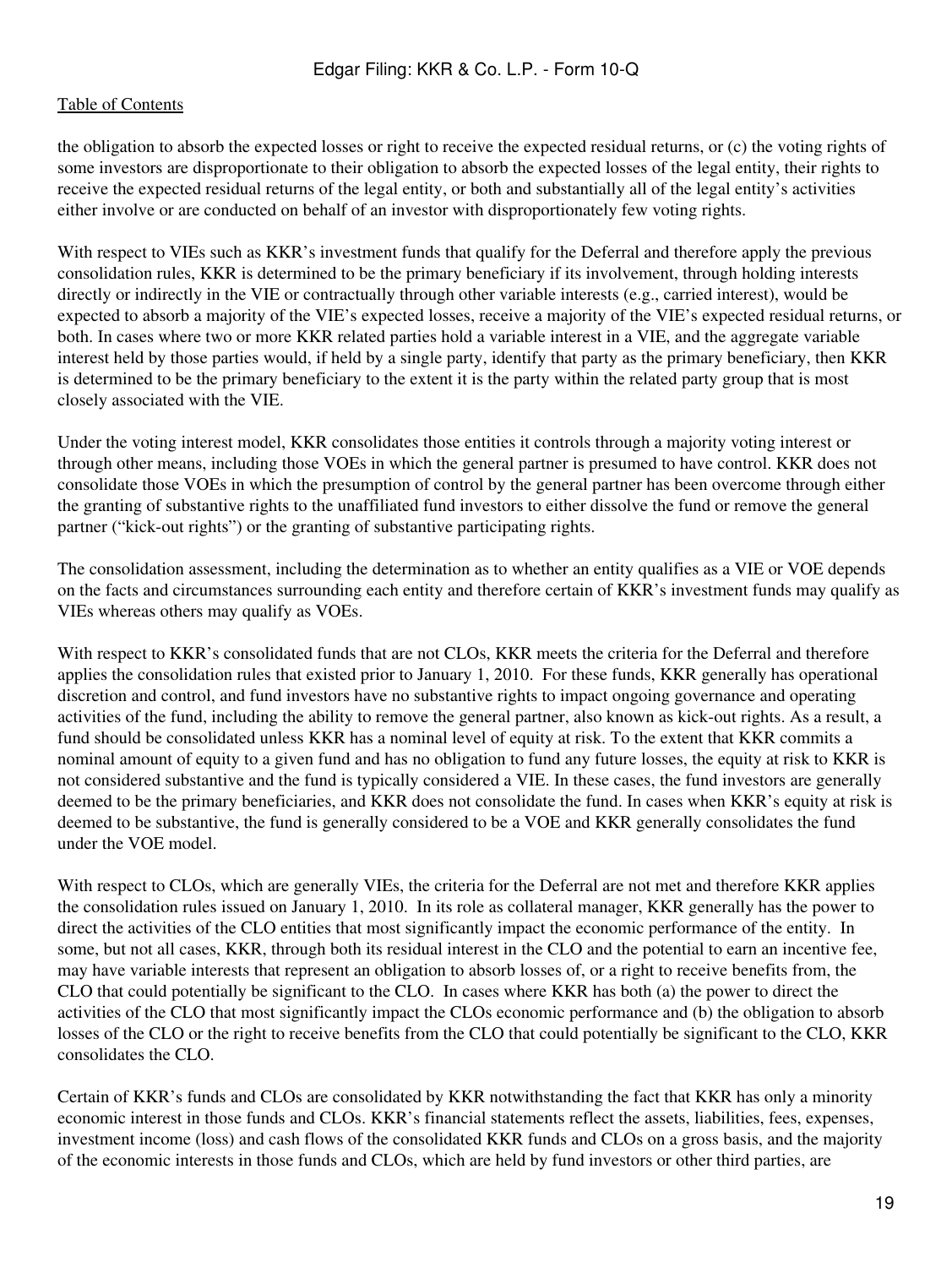attributed to noncontrolling interests in the accompanying financial statements. All of the management fees and certain other amounts earned by KKR from those funds and CLOs are eliminated in consolidation. However, because the eliminated amounts are earned from and funded by noncontrolling interests, KKR's attributable share of the net income (loss) from those funds and CLOs is increased by the amounts eliminated. Accordingly, the elimination in consolidation of such amounts has no effect on net income (loss) attributable to KKR or KKR partners' capital.

KKR's funds are, for GAAP purposes, investment companies and therefore are not required to consolidate their investments in portfolio companies even if majority-owned and controlled. Rather, the consolidated funds and vehicles reflect their investments at fair value as described below in "Fair Value Measurements".

All intercompany transactions and balances have been eliminated.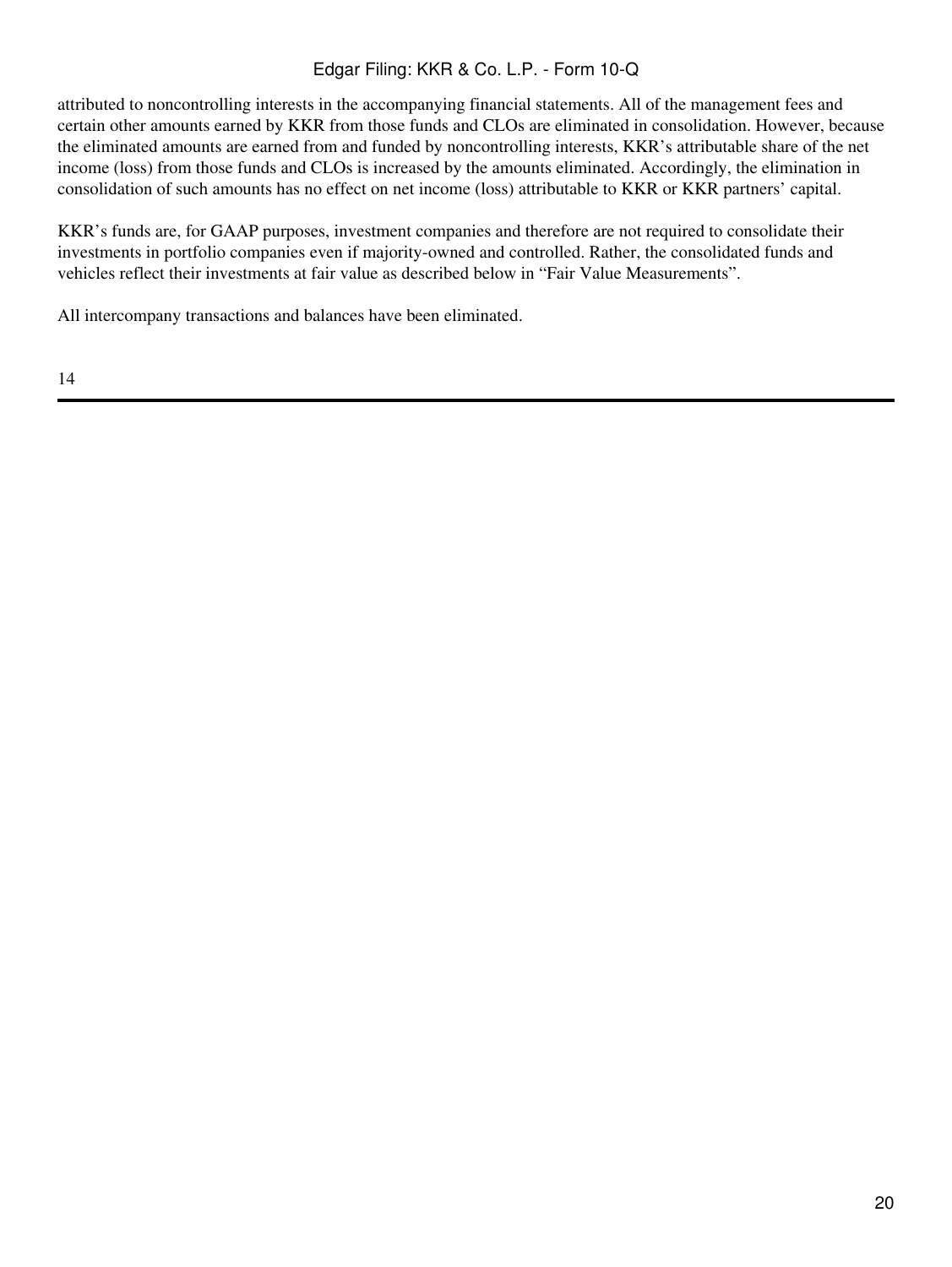Variable Interest Entities — Collateralized Loan Obligations

As of January 1, 2015, KKR has adopted the measurement alternative included in ASU 2014-13, "Measuring the Financial Assets and the Financial Liabilities of a Consolidated Collateralized Financing Entity" ("ASU 2014-13"), and has applied the amendments using a modified retrospective approach by recording a cumulative-effect adjustment to equity as of January 1, 2015. Refer to the condensed consolidated statements of changes in equity. Pursuant to ASU 2014-13, KKR measures both the financial assets and financial liabilities of the consolidated CLOs in its condensed consolidated financial statements using the more observable of the fair value of the financial assets and the fair value of the financial liabilities. KKR believes the fair value of the financial assets of the consolidated CLOs, which are Level II assets within the GAAP hierarchical levels, are more observable than the fair value of the financial liabilities of the consolidated CLOs, which are Level III liabilities. As a result, the financial assets of the consolidated CLOs are being measured at fair value and the financial liabilities are being measured in consolidation as: (1) the sum of the fair value of the financial assets and the carrying value of any nonfinancial assets that are incidental to the operations of the CLOs less (2) the sum of the fair value of any beneficial interests retained by the reporting entity (other than those that represent compensation for services) and KKR's carrying value of any beneficial interests that represent compensation for services. The resulting amount is allocated to the individual financial liabilities (other than the beneficial interests retained by KKR) using a reasonable and consistent methodology. Under the measurement alternative, KKR's condensed consolidated net income (loss) reflects KKR's own economic interests in the consolidated CLOs including (i) changes in the fair value of the beneficial interests retained by KKR and (ii) beneficial interests that represent compensation for collateral management services. Prior to the adoption of ASU 2014-13, KKR elected the fair value option for the assets and liabilities of the consolidated CLO vehicles. KKR accounted for the difference between the fair value of the assets and the fair value of the liabilities of the consolidated CLOs in Net Gains (Losses) from Investment Activities in the condensed consolidated statements of operations. This amount was attributed to KKR and third party beneficial interest holders based on each beneficial holder's residual interest in the consolidated CLOs. The amount attributed to third party beneficial interest holders was reflected in the condensed consolidated statements of operations in Net Income (Loss) Attributable to Noncontrolling Interests and Appropriated Capital and in the condensed consolidated statements of financial condition in Appropriated Capital within Equity. The amount was recorded as Appropriated Capital since the other holders of the CLOs' beneficial interests, not KKR, received the benefits or absorbed the losses associated with their proportionate share of the CLOs' assets and liabilities. Business Combinations

Acquisitions are accounted for using the acquisition method of accounting. The purchase price of an acquisition is allocated to the assets acquired and liabilities assumed using the estimated fair values at the acquisition date. Transaction costs are expensed as incurred.

#### Oil and Natural Gas Properties

KKR proportionately consolidates working and royalty interests in oil and natural gas producing properties, which as a result of the acquisition of KKR Financial Holdings LLC ("KFN") on April 30, 2014 became more significant.

Oil and natural gas producing activities are accounted for under the successful efforts method of accounting. Under this method, exploration costs, other than the costs of drilling exploratory wells, are charged to expense as incurred. Costs that are associated with the drilling of successful exploration wells are capitalized if proved reserves are found. Lease acquisition costs are capitalized when incurred. Costs associated with the drilling of exploratory wells that do not find proved reserves, geological and geophysical costs and costs of certain nonproducing leasehold costs are charged to expense as incurred.

Expenditures for repairs and maintenance, including workovers, are charged to expense as incurred.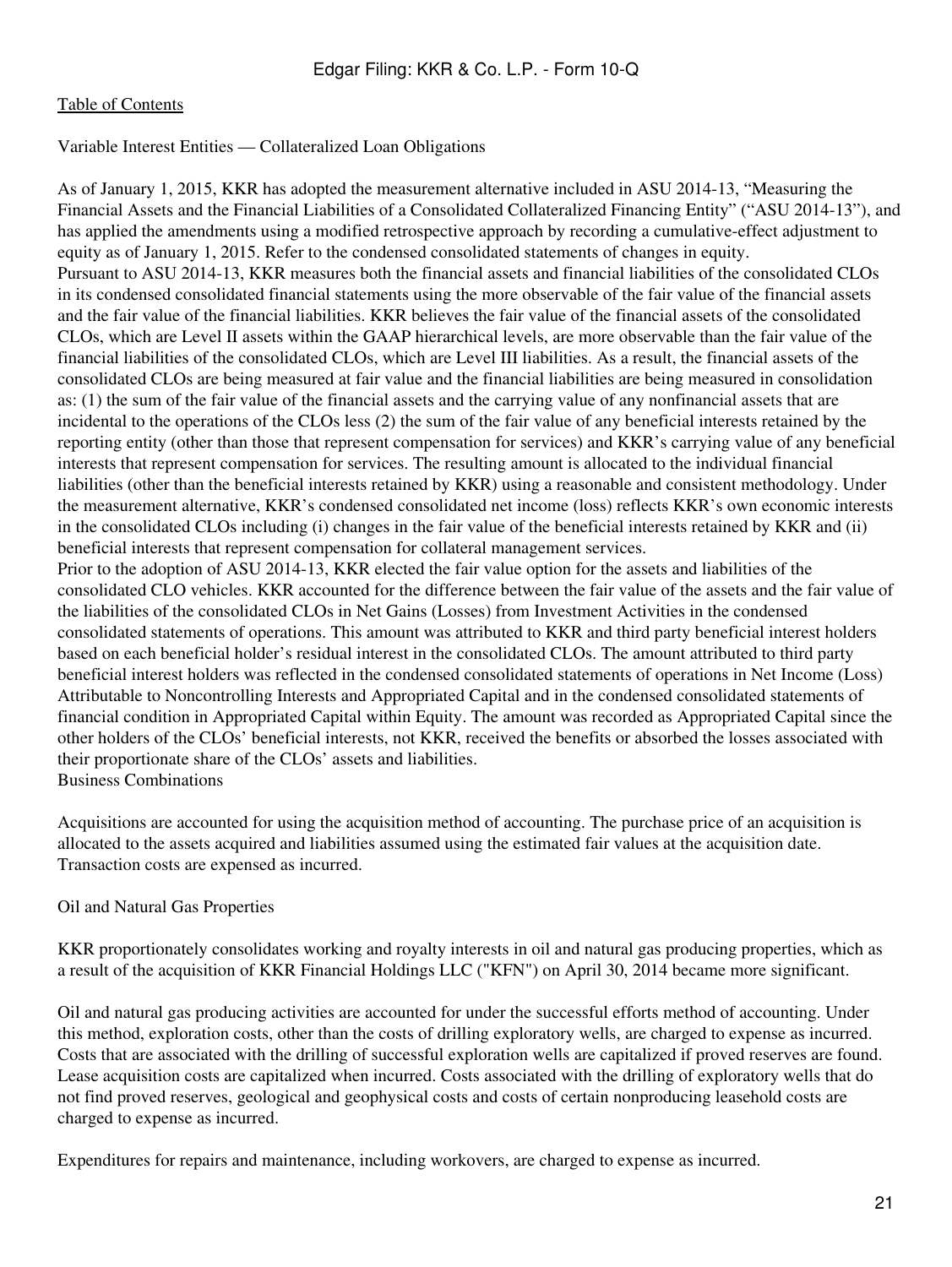The capitalized costs of producing oil and natural gas properties are depleted on a field-by-field basis using the units-of production method based on the ratio of current production to estimated total net proved oil, natural gas and natural gas liquid reserves. Proved developed reserves are used in computing depletion rates for drilling and development costs and total proved reserves are used for depletion rates of leasehold costs.

Estimated dismantlement and abandonment costs for oil and natural gas properties, net of salvage value, are capitalized at their estimated net present value and amortized on a unit-of-production basis over the remaining life of the related proved developed reserves.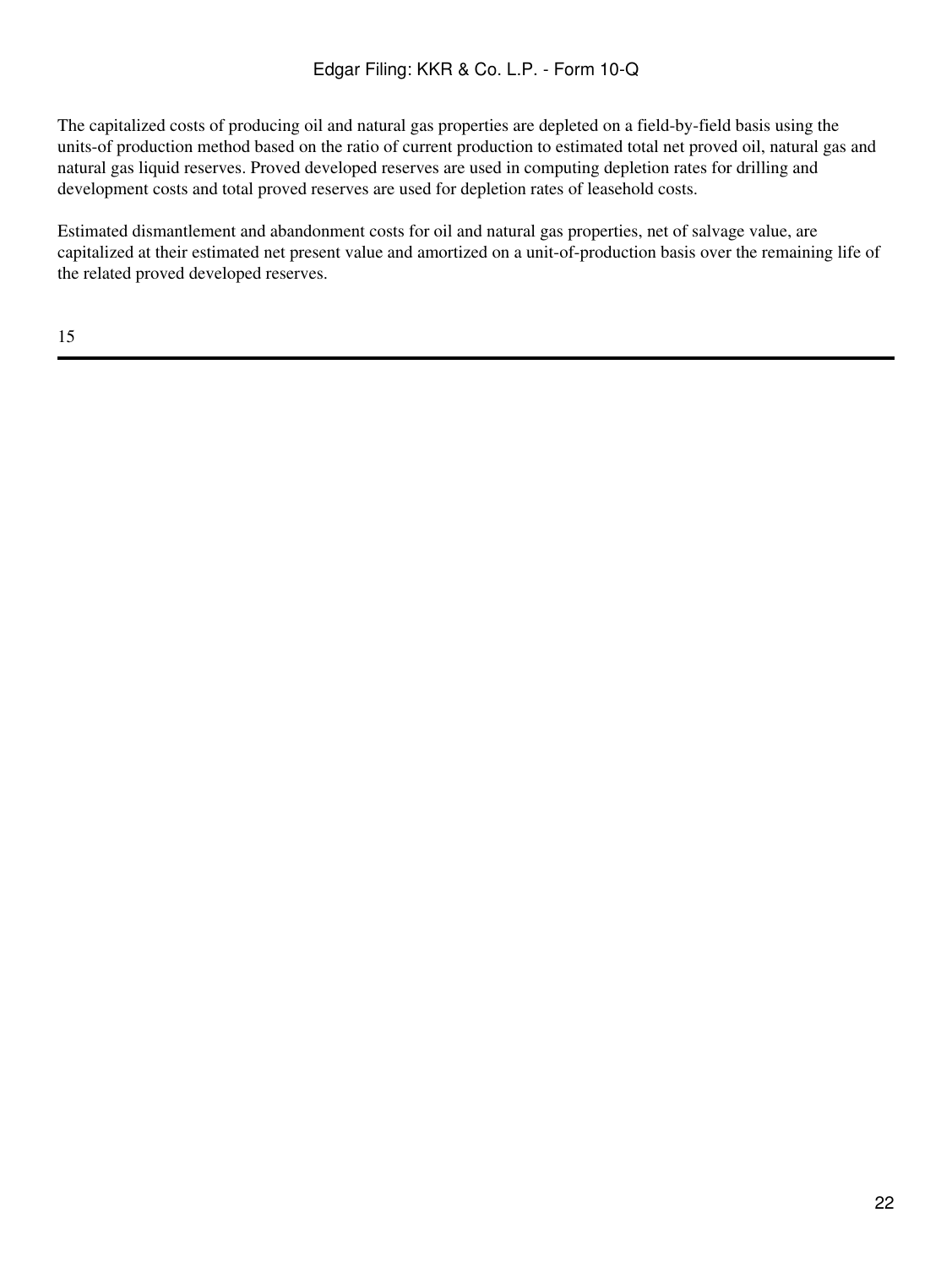Whenever events or changes in circumstances indicate that the carrying amounts of oil and natural gas properties may not be recoverable, KKR evaluates the proved oil and natural gas properties and related equipment and facilities for impairment on a field-by-field basis. The determination of recoverability is made based upon estimated undiscounted future net cash flows. The amount of impairment loss, if any, is determined by comparing the fair value, as determined by a discounted cash flow analysis, with the carrying value of the related asset. Unproved oil and natural gas properties are assessed periodically and, at a minimum, annually on a property-by-property basis, and any impairment in value is recognized when incurred and is recorded in General, Administrative, and Other expense in the condensed consolidated statements of operations.

#### Intangible Assets

Intangible assets consist primarily of contractual rights to earn future fee income, including management and incentive fees, and are recorded in Other Assets in the accompanying condensed consolidated statements of financial condition. Identifiable finite-lived intangible assets are amortized on a straight-line basis over their estimated useful lives and amortization expense is included within General, Administrative and Other in the accompanying condensed consolidated statements of operations. Intangible assets are reviewed for impairment when circumstances indicate impairment may exist. KKR does not have any indefinite-lived intangible assets.

#### Goodwill

Goodwill represents the excess of acquisition cost over the fair value of net tangible and intangible assets acquired in connection with an acquisition. Goodwill is assessed for impairment annually or more frequently if circumstances indicate impairment may have occurred. Goodwill is recorded in Other Assets in the accompanying condensed consolidated statements of financial condition.

#### Redeemable Noncontrolling Interests

Redeemable Noncontrolling Interests represent noncontrolling interests of certain investment vehicles and funds that are subject to periodic redemption by fund investors following the expiration of a specified period of time (typically between one and three years), or may be withdrawn subject to a redemption fee during the period when capital may not be otherwise withdrawn. Fund investors interests subject to redemption as described above are presented as Redeemable Noncontrolling Interests in the accompanying condensed consolidated statements of financial condition and presented as Net Income (Loss) Attributable to Redeemable Noncontrolling Interests in the accompanying condensed consolidated statements of operations.

When redeemable amounts become legally payable to fund investors, they are classified as a liability and included in Accounts Payable, Accrued Expenses and Other Liabilities in the accompanying condensed consolidated statements of financial condition. For all consolidated investment vehicles and funds in which redemption rights have not been granted, noncontrolling interests are presented within Equity in the accompanying condensed consolidated statements of financial condition as noncontrolling interests.

#### Noncontrolling Interests

Noncontrolling interests represent (i) noncontrolling interests in consolidated entities and (ii) noncontrolling interests held by KKR Holdings.

Noncontrolling Interests in Consolidated Entities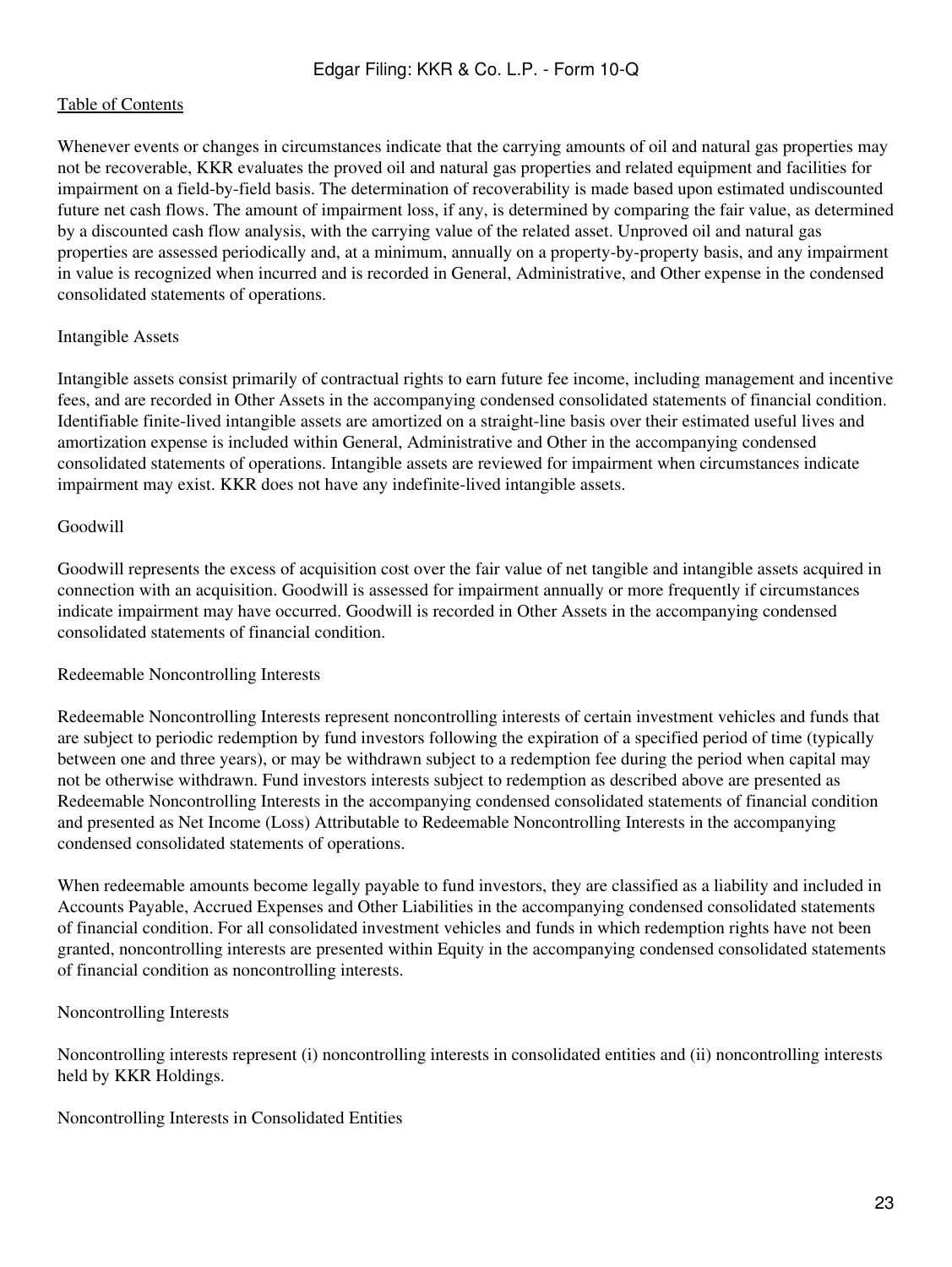Noncontrolling interests in consolidated entities represent the non-redeemable ownership interests in KKR that are held primarily by:

 $(i)$  third party fund investors in KKR's funds;

- (ii) third parties holding an aggregate of 1% of the carried interest received by the general partners of KKR's funds and  $1\%$  of KKR's other profits (losses) until a future date;
- (iii) partners of KKR's private equity funds that was allocated to them with respect to private equity investments made certain former principals and their designees representing a portion of the carried interest received by the general during such former principals' tenure with KKR prior to October 1, 2009;
- $(iv)$  certain principals and former principals representing all of the capital invested by or on behalf of the general partners of KKR's private equity funds prior to October 1, 2009 and any returns thereon;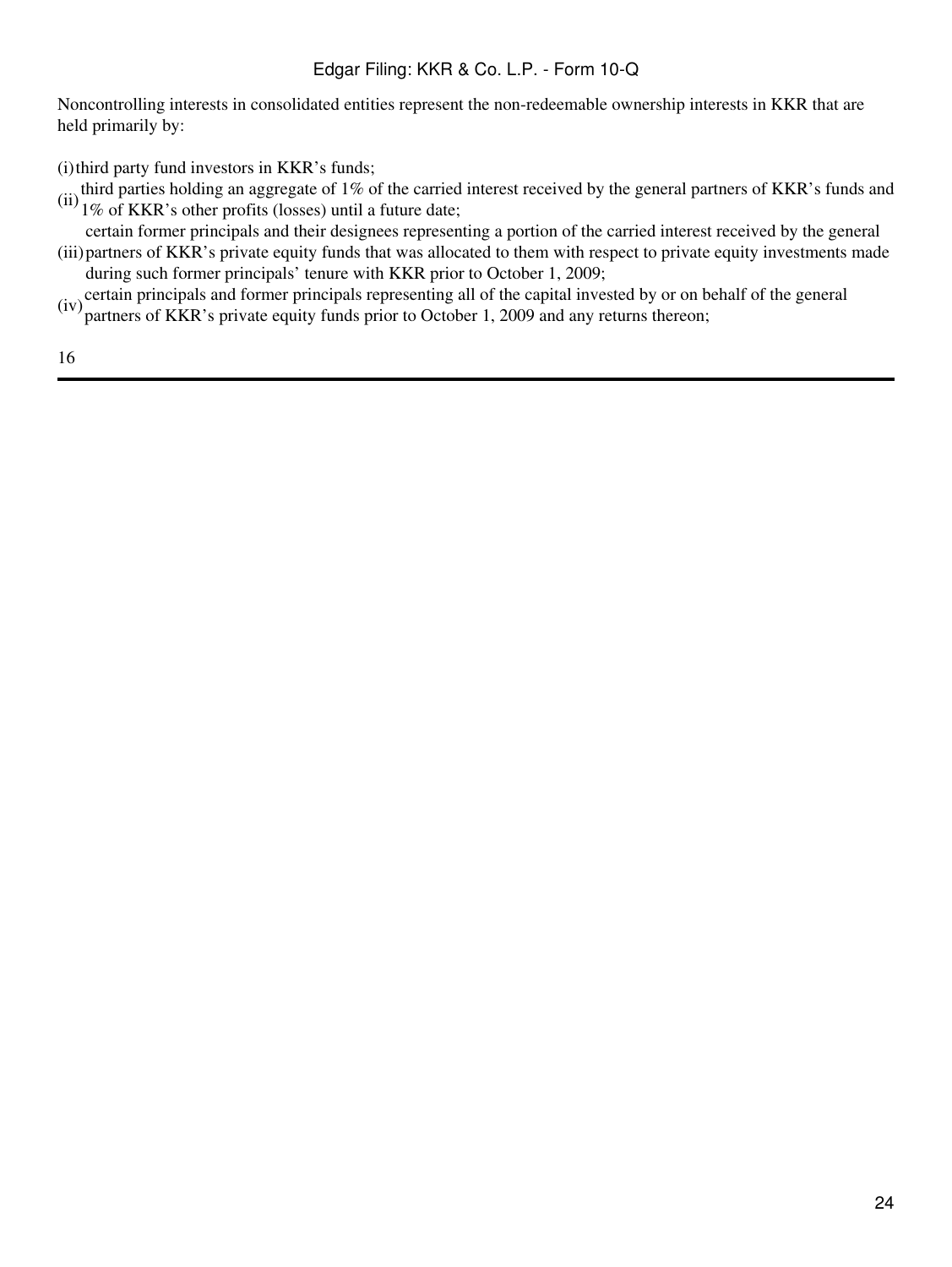#### [Table of Contents](#page-2-0)

(v)third parties in KKR's capital markets business;

holders of exchangeable equity securities representing ownership interests in a subsidiary of a KKR Group

(vi) partnership issued in connection with the acquisition of Avoca; and

(vii)holders of the 7.375% Series A LLC Preferred Shares of KFN whose rights are limited to the assets of KFN.

Noncontrolling Interests held by KKR Holdings

Noncontrolling interests held by KKR Holdings include economic interests held by principals in the KKR Group Partnerships. Such principals receive financial benefits from KKR's business in the form of distributions received from KKR Holdings and through their direct and indirect participation in the value of KKR Group Partnership Units held by KKR Holdings. These financial benefits are not paid by KKR and are borne by KKR Holdings.

The following table presents the calculation of noncontrolling interests held by KKR Holdings:

| 2015        |                                                                                            | 2014        |                                                                   |
|-------------|--------------------------------------------------------------------------------------------|-------------|-------------------------------------------------------------------|
| \$4,661,679 |                                                                                            | \$5,116,761 |                                                                   |
|             |                                                                                            | 300,814     |                                                                   |
| (11.077     |                                                                                            |             |                                                                   |
| (58, 140)   |                                                                                            |             |                                                                   |
| 20,517      |                                                                                            | 35,150      |                                                                   |
| 250         |                                                                                            | 460         |                                                                   |
| (132, 274)  |                                                                                            |             |                                                                   |
| \$4,719,963 |                                                                                            | \$5,118,491 |                                                                   |
|             | Net income (loss) attributable to noncontrolling interests held by KKR Holdings (a)239,008 |             | Three months ended March 31,<br>2,469<br>(144, 521)<br>(192, 642) |

(a)Refer to the table below for calculation of Net income (loss) attributable to noncontrolling interests held by KKR Holdings.

(b)Calculated on a pro rata basis based on the weighted average KKR Group Partnership Units held by KKR Holdings during the reporting period.

(c) to the exchange agreement during the reporting period. The exchange agreement provides for the exchange of KKR Calculated based on the proportion of KKR Holdings units exchanged for KKR & Co. L.P. common units pursuant

Group Partnership Units held by KKR Holdings for KKR & Co. L.P. common units.

Net income (loss) attributable to KKR & Co. L.P. after allocation to noncontrolling interests held by KKR Holdings, with the exception of certain tax assets and liabilities that are directly allocable to KKR Management Holdings Corp., is attributed based on the percentage of the weighted average KKR Group Partnership Units held by KKR and KKR Holdings, each of which hold equity of the KKR Group Partnerships. However, primarily because of the (i) contribution of certain expenses borne entirely by KKR Holdings, (ii) the periodic exchange of KKR Holdings units for KKR & Co. L.P. common units pursuant to the exchange agreement and (iii) the contribution of certain expenses borne entirely by KKR associated with the KKR & Co. L.P. 2010 Equity Plan ("Equity Incentive Plan"), equity allocations shown in the condensed consolidated statement of changes in equity differ from their respective pro-rata ownership interests in KKR's net assets.

The following table presents net income (loss) attributable to noncontrolling interests held by KKR Holdings:

|                                                                             |             | Three months ended March 31, |
|-----------------------------------------------------------------------------|-------------|------------------------------|
|                                                                             | 2015        | 2014                         |
| Net income (loss)                                                           | \$1,943,009 | \$2,004,166                  |
| Less: Net income (loss) attributable to Redeemable Noncontrolling Interests | 1.933       | 10.637                       |
|                                                                             | 1,431,561   | 1.482.674                    |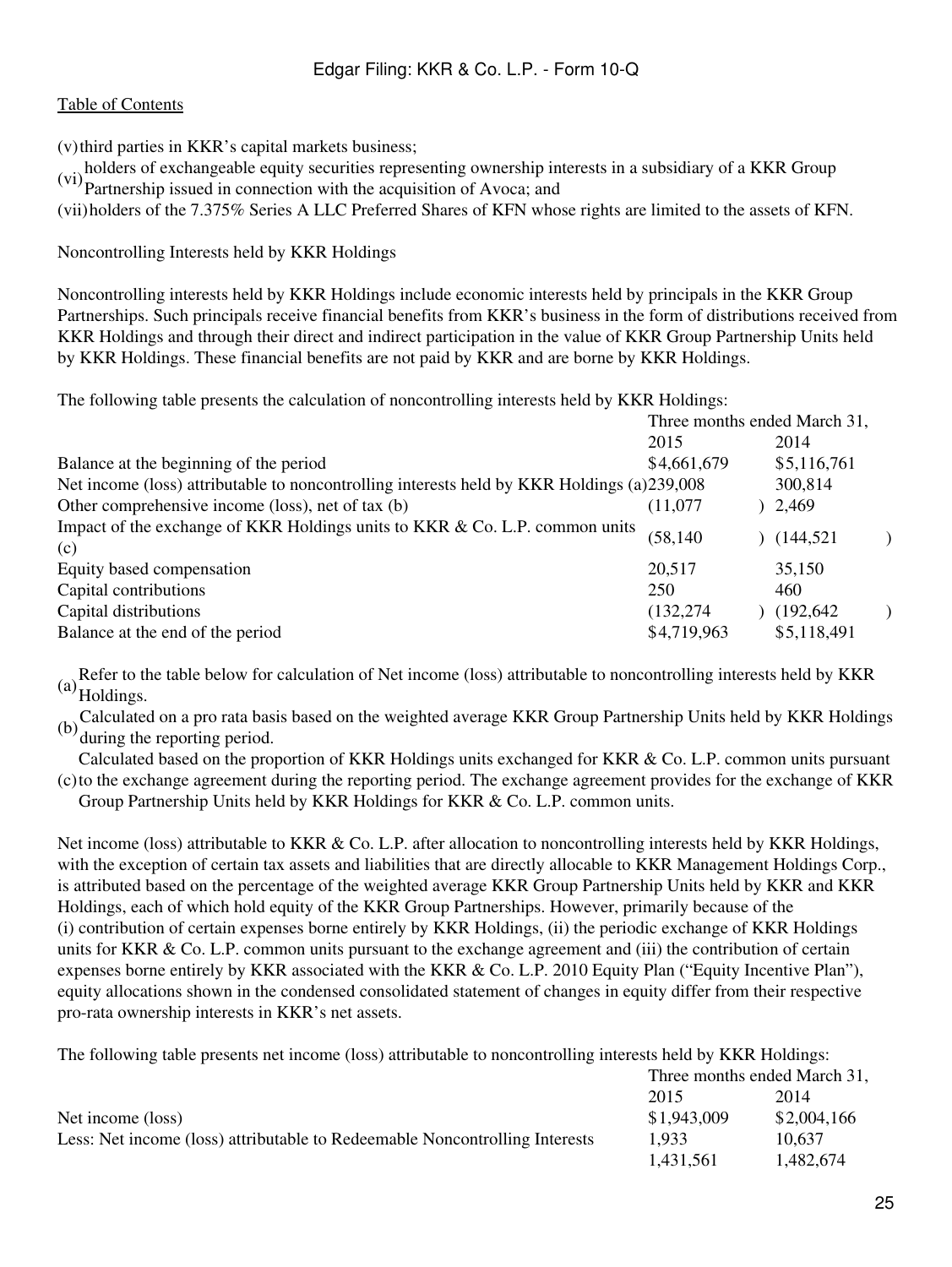| Less: Net income (loss) attributable to Noncontrolling Interests in consolidated<br>entities and appropriated capital |           |           |
|-----------------------------------------------------------------------------------------------------------------------|-----------|-----------|
| Plus: Income taxes attributable to KKR Management Holdings Corp.                                                      | 6.053     | 10,947    |
| Net income (loss) attributable to KKR & Co. L.P. and KKR Holdings                                                     | \$515,568 | \$521,802 |
| Net income (loss) attributable to noncontrolling interests held by KKR Holdings                                       | \$239,008 | \$300,814 |
| 17                                                                                                                    |           |           |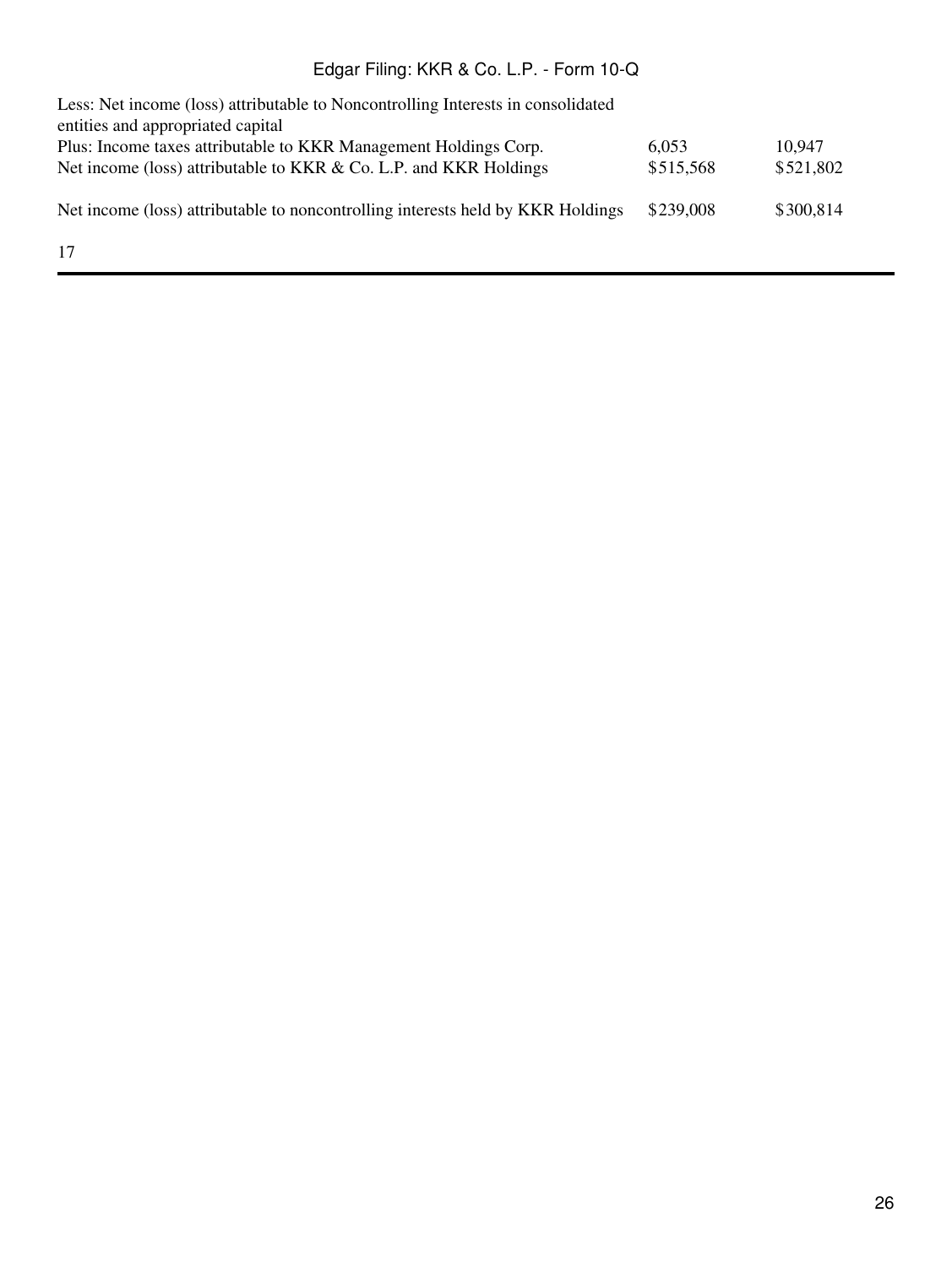#### Investments

Investments consist primarily of private equity, real assets, credit, investments of consolidated CLOs, and other investments. Investments are carried at their estimated fair values, with unrealized gains or losses resulting from changes in fair value reflected as a component of Net Gains (Losses) from Investment Activities in the condensed consolidated statements of operations. Investments denominated in currencies other than the U.S. dollar are valued based on the spot rate of the respective currency at the end of the reporting period with changes related to exchange rate movements reflected as a component of Net Gains (Losses) from Investment Activities in the condensed consolidated statements of operations. Security and loan transactions are recorded on a trade date basis. Further disclosure on investments is presented in Note 4, "Investments."

The following describes the types of securities held within each investment class.

Private Equity —Consists primarily of equity investments in operating businesses.

Real Assets —Consists primarily of investments in (i) energy related assets, principally oil and natural gas producing properties held through consolidated investment vehicles, (ii) infrastructure assets, and (iii) real estate, principally residential and commercial real estate assets and businesses.

Credit —Consists primarily of investments in below investment grade corporate debt securities (primarily high yield bonds and syndicated bank loans), distressed and opportunistic debt and interests in unconsolidated CLOs.

Investments of Consolidated CLOs — Consists primarily of investments in below investment grade corporate debt securities (primarily high yield bonds and syndicated bank loans) held directly by the consolidated CLOs.

Other —Consists primarily of (i) investments in common stock, preferred stock, warrants and options of companies that are not private equity, real assets, credit and investments of consolidated CLOs as well as (ii) equity method investments.

#### Equity Method

Equity method investments include (i) certain investments in private equity funds, real assets funds and credit funds, which are not consolidated, and (ii) certain investments in operating companies in which KKR is deemed to exert significant influence. Under the equity method of accounting, KKR's share of earnings (losses) from equity method investments is reflected as a component of Net Gains (Losses) from Investment Activities in the condensed consolidated statements of operations. Because the underlying investments of unconsolidated investment funds are reported at fair value, the carrying value of these equity method investments representing KKR's interests in unconsolidated funds approximates fair value. The carrying value of equity method investments in certain operating companies, which KKR is determined to exert significant influence, is determined based on the amounts invested by KKR, adjusted for the equity in earnings or losses of the investee allocated based on KKR's respective ownership percentage, less distributions. In some cases, KKR has elected the fair value option to account for certain of these equity method investments.

#### Fair Value Measurements

Investments and other financial instruments are measured and carried at fair value. The majority of investments and other financial instruments are held by the consolidated funds and vehicles. KKR's funds are, for GAAP purposes, investment companies and reflect their investments and other financial instruments at fair value. KKR has retained the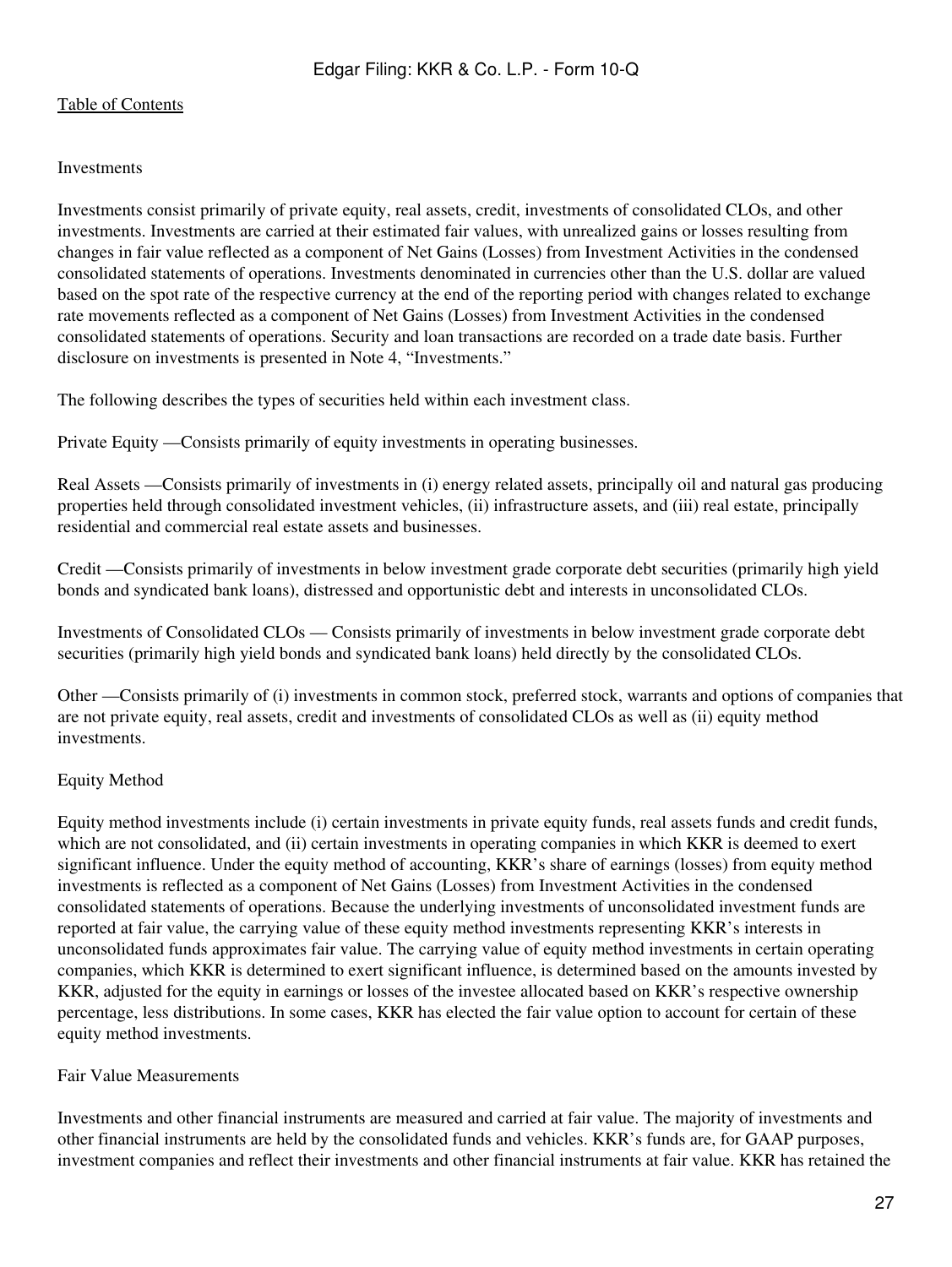specialized accounting for the consolidated funds and vehicles in consolidation. Accordingly, the unrealized gains and losses resulting from changes in fair value of the investments held by KKR's funds are reflected as a component of Net Gains (Losses) from Investment Activities in the condensed consolidated statements of operations.

For investments and other financial instruments that are not held in a consolidated fund or vehicle, KKR has elected the fair value option since these investments and other financial instruments are similar to those in the consolidated funds and vehicles. Such election is irrevocable and is applied on an investment by investment basis at initial recognition. Unrealized gains and losses resulting from changes in fair value are reflected as a component of Net Gains (Losses) from Investment Activities in the condensed consolidated statements of operations. The methodology for measuring the fair value of such investments and other financial instruments is consistent with the methodologies applied to investments and other financial instruments that are held in consolidated funds and vehicles. In addition, KKR has elected the fair value option for the investments of the consolidated CLO vehicles.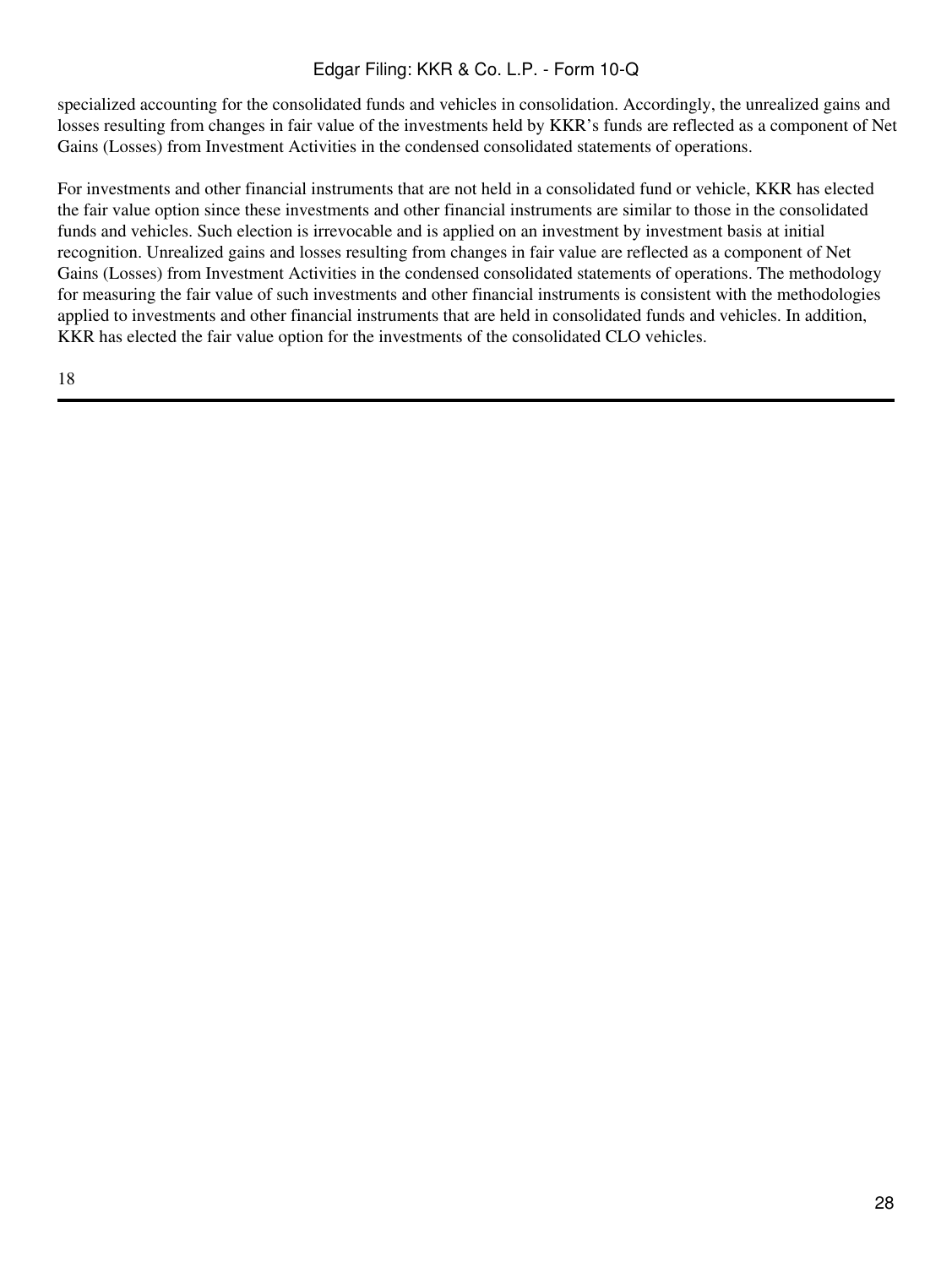#### [Table of Contents](#page-2-0)

The carrying amounts of Other Assets, Accounts Payable, Accrued Expenses and Other Liabilities recognized on the condensed consolidated statements of financial condition (excluding fixed assets, goodwill, intangible assets, oil  $\&$ gas assets, net, contingent consideration and certain debt obligations) approximate fair value due to their short term maturities. Further information on KKR's debt obligations are presented in Note 9, "Debt Obligations."

Fair value is the price that would be received to sell an asset or paid to transfer a liability in an orderly transaction between market participants at the measurement date. Where available, fair value is based on observable market prices or parameters or derived from such prices or parameters. Where observable prices or inputs are not available, valuation techniques are applied. These valuation techniques involve varying levels of management estimation and judgment, the degree of which is dependent on a variety of factors. See Note 5, "Fair Value Measurements" for further information on KKR's valuation techniques that involve unobservable inputs. Assets and liabilities recorded at fair value in the statements of financial condition are categorized based upon the level of judgment associated with the inputs used to measure their fair value. Hierarchical levels, as defined under GAAP, are directly related to the amount of subjectivity associated with the inputs to the valuation of these assets and liabilities. The hierarchical levels defined under GAAP are as follows:

#### Level I

Inputs are unadjusted, quoted prices in active markets for identical assets or liabilities at the measurement date. The type of investments and other financial instruments included in this category are publicly-listed equities, debt and securities sold short.

#### Level II

Inputs are other than quoted prices that are observable for the asset or liability, either directly or indirectly. Level II inputs include quoted prices for similar instruments in active markets, and inputs other than quoted prices that are observable for the asset or liability. The type of investments and other financial instruments included in this category are credit investments, investments and debt obligations of consolidated CLOs (beginning on January 1, 2015), convertible debt securities indexed to publicly-listed securities, less liquid and restricted equity securities and certain over-the-counter derivatives such as foreign currency option and forward contracts.

#### Level III

Inputs are unobservable for the asset or liability, and include situations where there is little, if any, market activity for the asset or liability. The types of assets and liabilities generally included in this category are private portfolio companies, real assets investments, credit investments and debt obligations of consolidated CLOs (prior to January 1, 2015) for which a sufficiently liquid trading market does not exist.

In certain cases, the inputs used to measure fair value may fall into different levels of the fair value hierarchy. In such cases, the level in the fair value hierarchy within which the fair value measurement in its entirety falls has been determined based on the lowest level input that is significant to the fair value measurement in its entirety. KKR's assessment of the significance of a particular input to the fair value measurement in its entirety requires judgment and consideration of factors specific to the asset.

A significant decrease in the volume and level of activity for the asset or liability is an indication that transactions or quoted prices may not be representative of fair value because in such market conditions there may be increased instances of transactions that are not orderly. In those circumstances, further analysis of transactions or quoted prices is needed, and a significant adjustment to the transactions or quoted prices may be necessary to estimate fair value.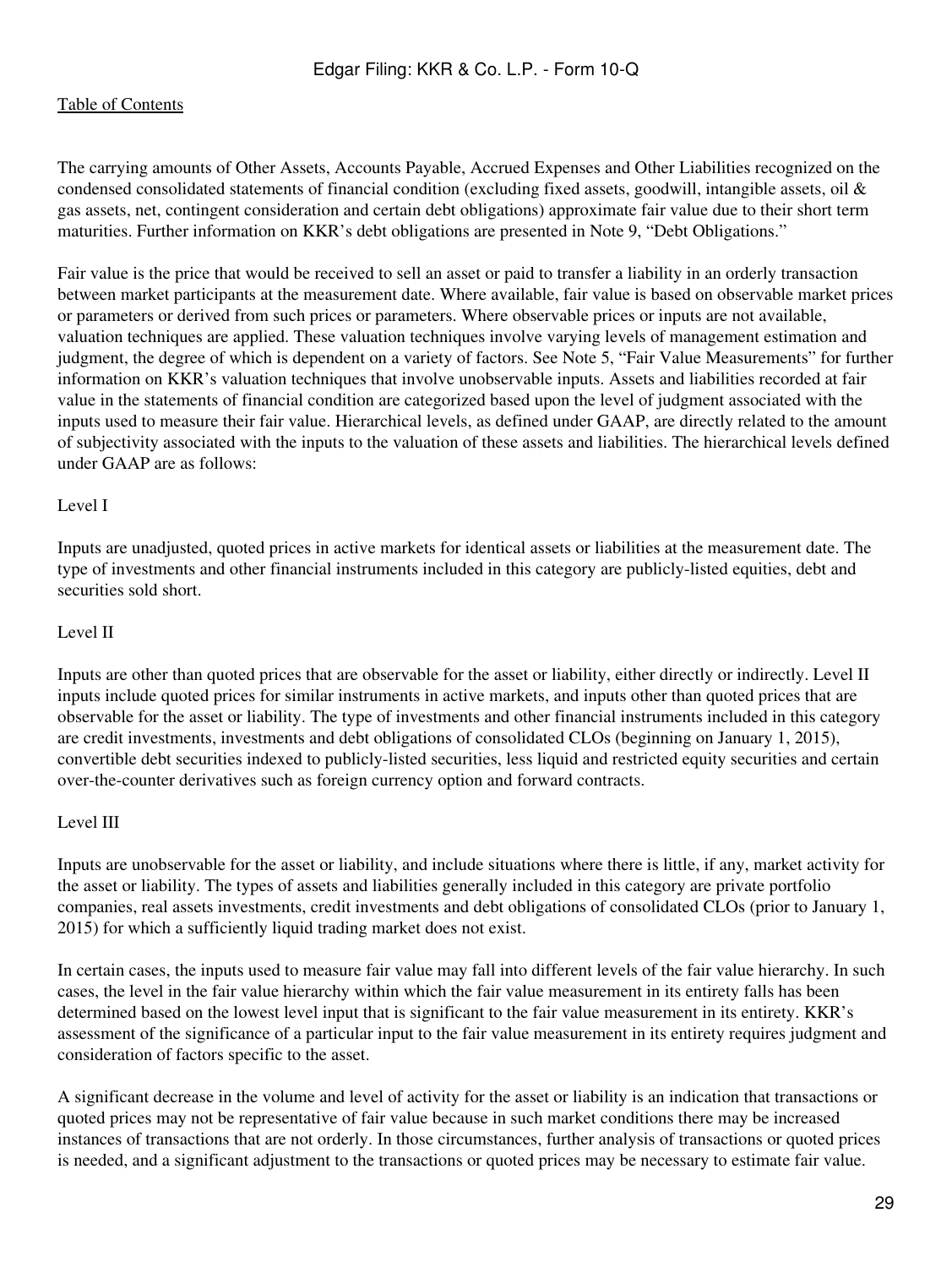The availability of observable inputs can vary depending on the financial asset or liability and is affected by a wide variety of factors, including, for example, the type of instrument, whether the instrument has recently been issued, whether the instrument is traded on an active exchange or in the secondary market, and current market conditions. To the extent that valuation is based on models or inputs that are less observable or unobservable in the market, the determination of fair value requires more judgment. Accordingly, the degree of judgment exercised by KKR in determining fair value is greatest for instruments categorized in Level III. The variability and availability of the observable inputs affected by the factors described above may cause transfers between Levels I, II, and III, which KKR recognizes at the beginning of the reporting period.

Investments and other financial instruments that have readily observable market prices (such as those traded on a securities exchange) are stated at the last quoted sales price as of the reporting date. KKR does not adjust the quoted price for these investments, even in situations where KKR holds a large position and a sale could reasonably affect the quoted price.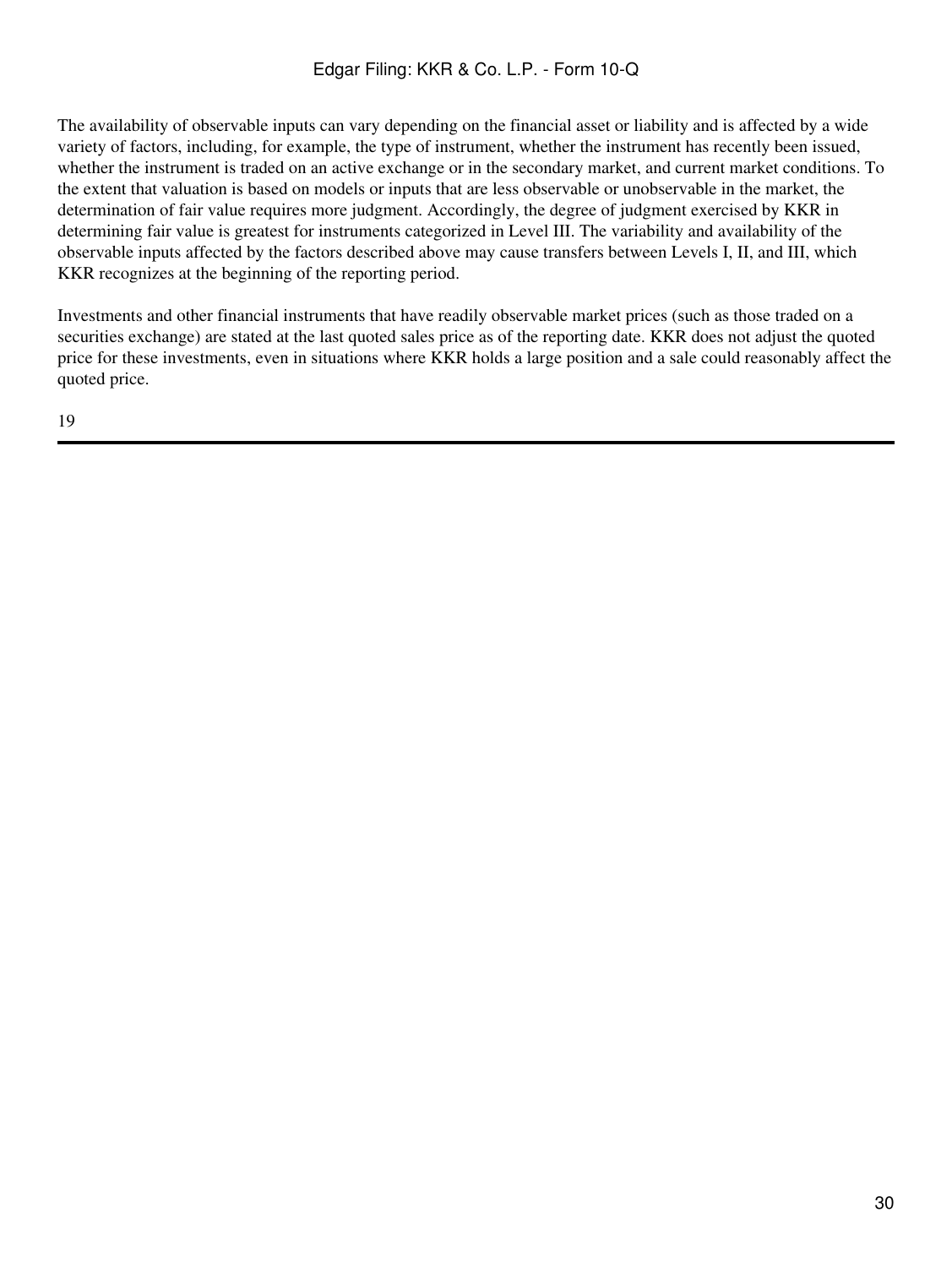Management's determination of fair value is based upon the best information available for a given circumstance and may incorporate assumptions that are management's best estimates after consideration of a variety of internal and external factors.

#### Level II Valuation Methodologies

Financial assets and liabilities categorized as Level II consist primarily of credit investments, investments and debt obligations of consolidated CLOs, convertible debt securities indexed to publicly-listed securities, less liquid and restricted equity securities and certain over-the-counter derivatives such as foreign currency option and forward contracts.

Credit investments and investments of consolidated CLOs: These investments generally have bid and ask prices that can be observed in the marketplace. Bid prices reflect the highest price that KKR and others are willing to pay for an asset. Ask prices represent the lowest price that KKR and others are willing to accept for an asset. For financial assets and liabilities whose inputs are based on bid-ask prices obtained from third party pricing services, fair value may not always be a predetermined point in the bid-ask range. KKR's policy is generally to allow for mid-market pricing and adjusting to the point within the bid-ask range that meets KKR's best estimate of fair value.

Securities indexed to publicly listed securities: The securities are typically valued using standard convertible security pricing models. The key inputs into these models that require some amount of judgment are the credit spreads utilized and the volatility assumed. To the extent the company being valued has other outstanding debt securities that are publicly-traded, the implied credit spread on the company's other outstanding debt securities would be utilized in the valuation. To the extent the company being valued does not have other outstanding debt securities that are publicly-traded, the credit spread will be estimated based on the implied credit spreads observed in comparable publicly-traded debt securities. In certain cases, an additional spread will be added to reflect an illiquidity discount due to the fact that the security being valued is not publicly-traded. The volatility assumption is based upon the historically observed volatility of the underlying equity security into which the convertible debt security is convertible and/or the volatility implied by the prices of options on the underlying equity security.

Restricted Equity Securities: The valuation of certain equity securities is based on an observable price for an identical security adjusted for the effect of a restriction.

Derivatives: The valuation incorporates observable inputs comprising yield curves, foreign currency rates and credit spreads.

CLO Debt Obligations: Beginning on January 1, 2015 with the adoption of ASU 2014-13, KKR measures CLO debt obligations on the basis of the fair value of the financial assets of the CLO.

Level III Valuation Methodologies

Financial assets and liabilities categorized as Level III consist primarily of the following:

Private Equity Investments: KKR generally employs two valuation methodologies when determining the fair value of a private equity investment. The first methodology is typically a market comparables analysis that considers key financial inputs and recent public and private transactions and other available measures. The second methodology utilized is typically a discounted cash flow analysis, which incorporates significant assumptions and judgments. Estimates of key inputs used in this methodology include the weighted average cost of capital for the investment and assumed inputs used to calculate terminal values, such as exit EBITDA multiples. Other inputs are also used in both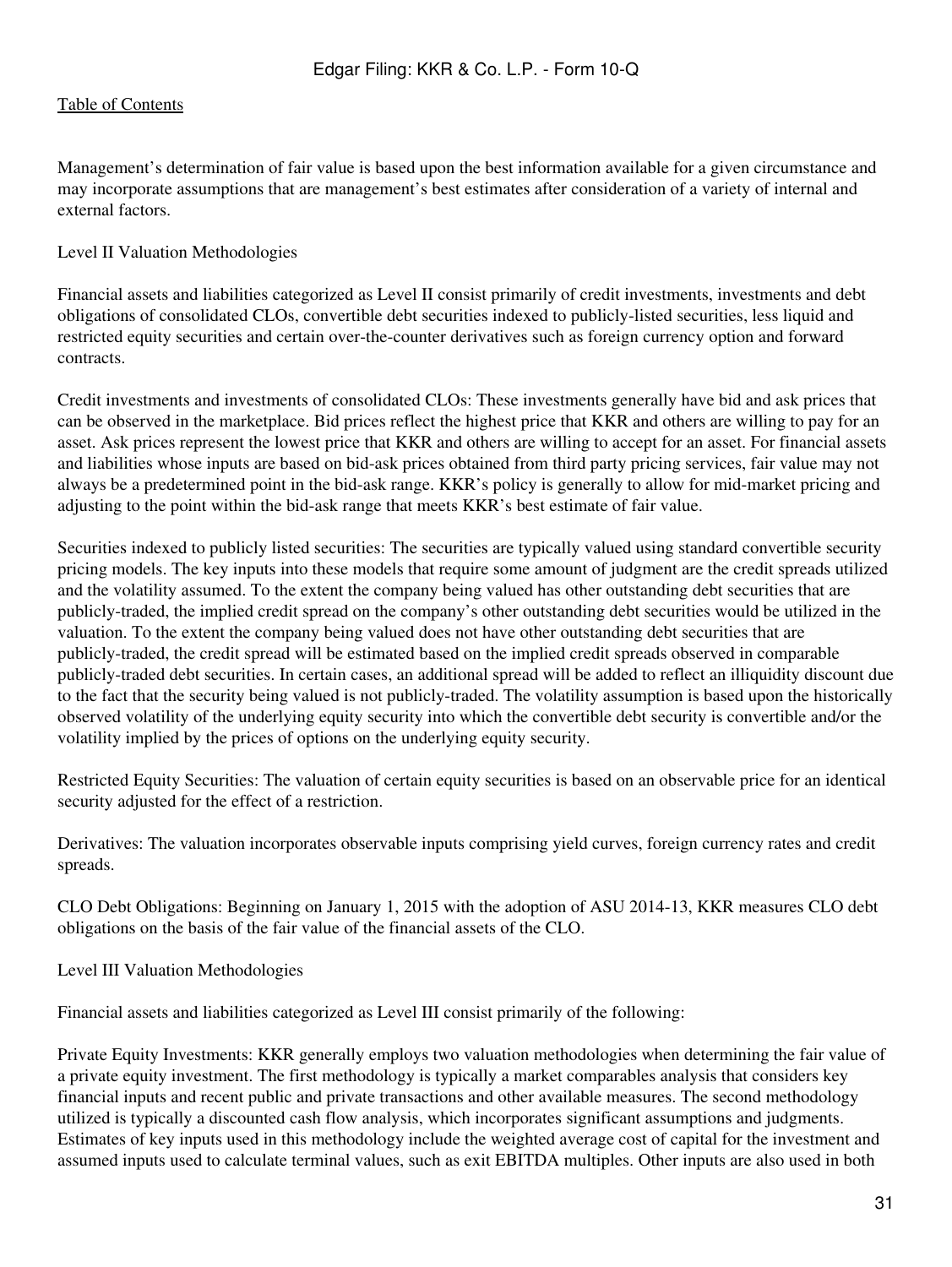methodologies. However, when a definitive agreement has been executed to sell an investment, KKR generally considers a significant determinant of fair value to be the consideration to be received by KKR pursuant to the executed definitive agreement.

Upon completion of the valuations conducted using these methodologies, a weighting is ascribed to each method, and an illiquidity discount is typically applied where appropriate. The ultimate fair value recorded for a particular investment will generally be within a range suggested by the two methodologies, except that the value may be higher or lower than such range in the case of investments being sold pursuant to an executed definitive agreement.

When determining the weighting ascribed to each valuation methodology, KKR considers, among other factors, the availability of direct market comparables, the applicability of a discounted cash flow analysis, the expected hold period and manner of realization for the investment, and in the case of investments being sold pursuant to an executed definitive agreement, the probability of such sale being completed. These factors can result in different weightings among investments in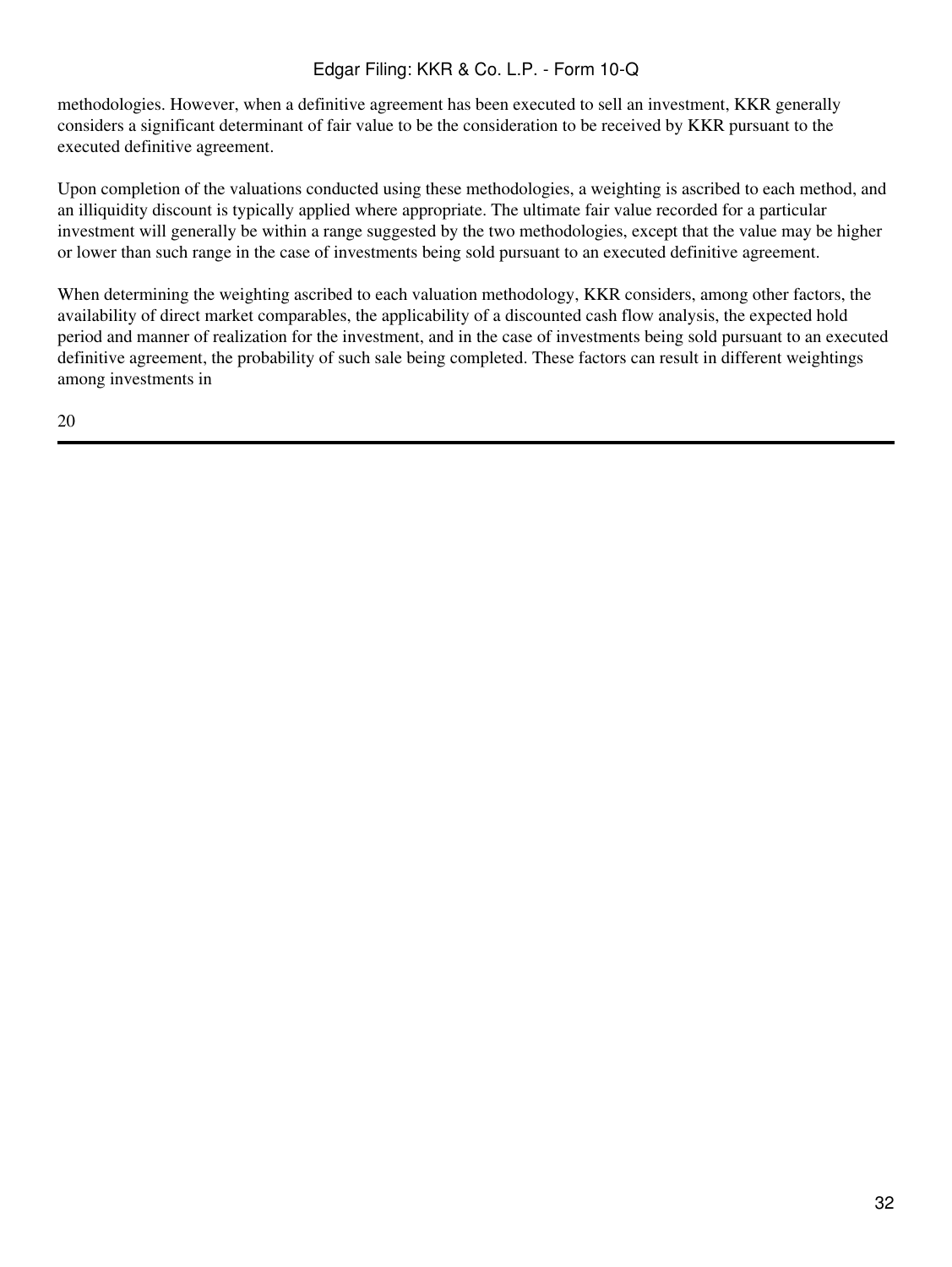the portfolio and in certain instances may result in up to a 100% weighting to a single methodology. Across the Level III private equity investment portfolio, approximately 55.4% of the fair value is derived from investments that are valued based exactly 50% on market comparables and 50% on a discounted cash flow analysis. Less than 5% of the fair value of the Level III private equity investment portfolio is derived from investments that are valued either based 100% on market comparables or 100% on a discounted cash flow analysis.

When an illiquidity discount is to be applied, KKR seeks to take a uniform approach across its portfolio and generally applies a minimum 5% discount to all private equity investments. KKR then evaluates such private equity investments to determine if factors exist that could make it more challenging to monetize the investment and, therefore, justify applying a higher illiquidity discount. These factors generally include (i) whether KKR is unable to sell the portfolio company or conduct an initial public offering of the portfolio company due to the consent rights of a third party or similar factors, (ii) whether the portfolio company is undergoing significant restructuring activity or similar factors and (iii) characteristics about the portfolio company regarding its size and/or whether the portfolio company is experiencing, or expected to experience, a significant decline in earnings. These factors generally make it less likely that a portfolio company would be sold or publicly offered in the near term at a price indicated by using just a market multiples and/or discounted cash flow analysis, and these factors tend to reduce the number of opportunities to sell an investment and/or increase the time horizon over which an investment may be monetized. Depending on the applicability of these factors, KKR determines the amount of any incremental illiquidity discount to be applied above the 5% minimum, and during the time KKR holds the investment, the illiquidity discount may be increased or decreased, from time to time, based on changes to these factors. The amount of illiquidity discount applied at any time requires considerable judgment about what a market participant would consider and is based on the facts and circumstances of each individual investment. Accordingly, the illiquidity discount ultimately considered by a market participant upon the realization of any investment may be higher or lower than that estimated by KKR in its valuations.

Real Assets Investments: Real asset investments in infrastructure, energy and real estate are valued using one or more of the discounted cash flow analysis, market comparables analysis and direct income capitalization, which in each case incorporates significant assumptions and judgments. Infrastructure investments are generally valued using the discounted cash flow analysis. Key inputs used in this methodology include the weighted average cost of capital and assumed inputs used to calculate terminal values, such as exit EBITDA multiples. Energy investments are generally valued using a discounted cash flow analysis. Key inputs used in this methodology that require estimates include the weighted average cost of capital. In addition, the valuations of energy investments generally incorporate both commodity prices as quoted on indices and long-term commodity price forecasts, which may be substantially different from, and are currently higher than, commodity prices on certain indices for equivalent future dates. Certain energy investments do not include an illiquidity discount. Long-term commodity price forecasts are utilized to capture the value of the investments across a range of commodity prices within the energy investment portfolio associated with future development and to reflect a range of price expectations. Real estate investments are generally valued using a combination of direct income capitalization and discounted cash flow analysis. Key inputs used in such methodologies that require estimates include an unlevered discount rate and current capitalization rate, and certain real estate investments do not include a minimum illiquidity discount. The valuations of real assets investments also use other inputs.

Credit Investments: Credit investments are valued using values obtained from dealers or market makers, and where these values are not available, credit investments are valued by KKR based on ranges of valuations determined by an independent valuation firm. Valuation models are based on discounted cash flow analyses, for which the key inputs are determined based on market comparables, which incorporate similar instruments from similar issuers.

Other Investments: With respect to other investments including equity method investments for which the fair value election has been made, KKR generally employs the same valuation methodologies as described above for private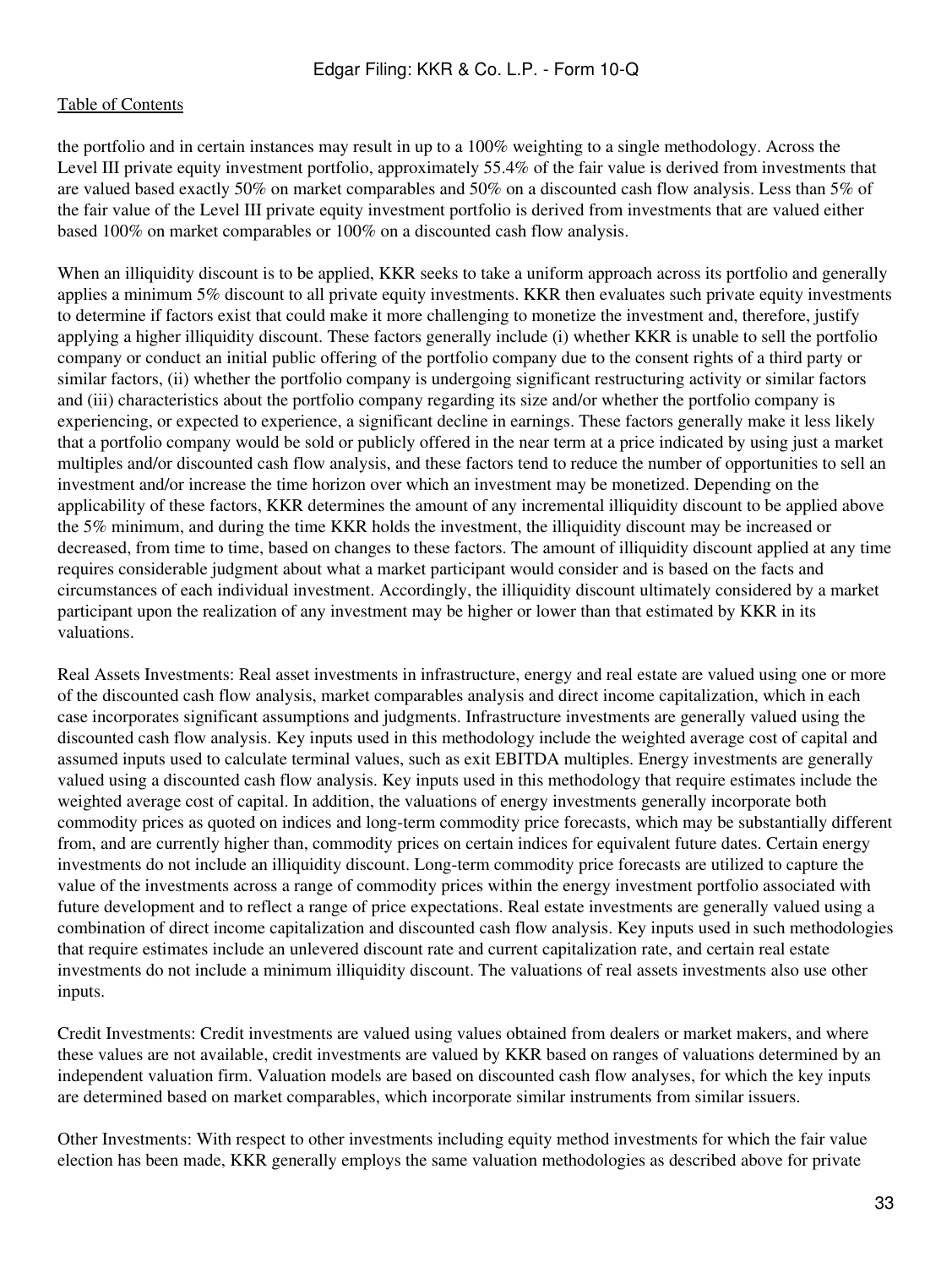equity investments when valuing these other investments.

CLO Debt Obligations: Prior to January 1, 2015 and the adoption of ASU 2014-13, collateralized loan obligation senior secured and subordinated notes were initially valued at the transaction price and were subsequently valued using a third party valuation service. The approach used to estimate the fair values was the discounted cash flow method, which includes consideration of the cash flows of the debt obligation based on projected quarterly interest payments and quarterly amortization. The debt obligations were discounted based on the appropriate yield curve given the debt obligation's respective maturity and credit rating. The most significant inputs to the valuation of these financial instruments were default and loss expectations and discount margins. As described above in Fair Value Measurements - Summary of Significant Accounting Policies - Level II Valuation Methodologies, beginning on January 1, 2015, with the adoption of ASU 2014-13, KKR measures CLO debt obligations on the basis of the fair value of the financial assets of the CLO.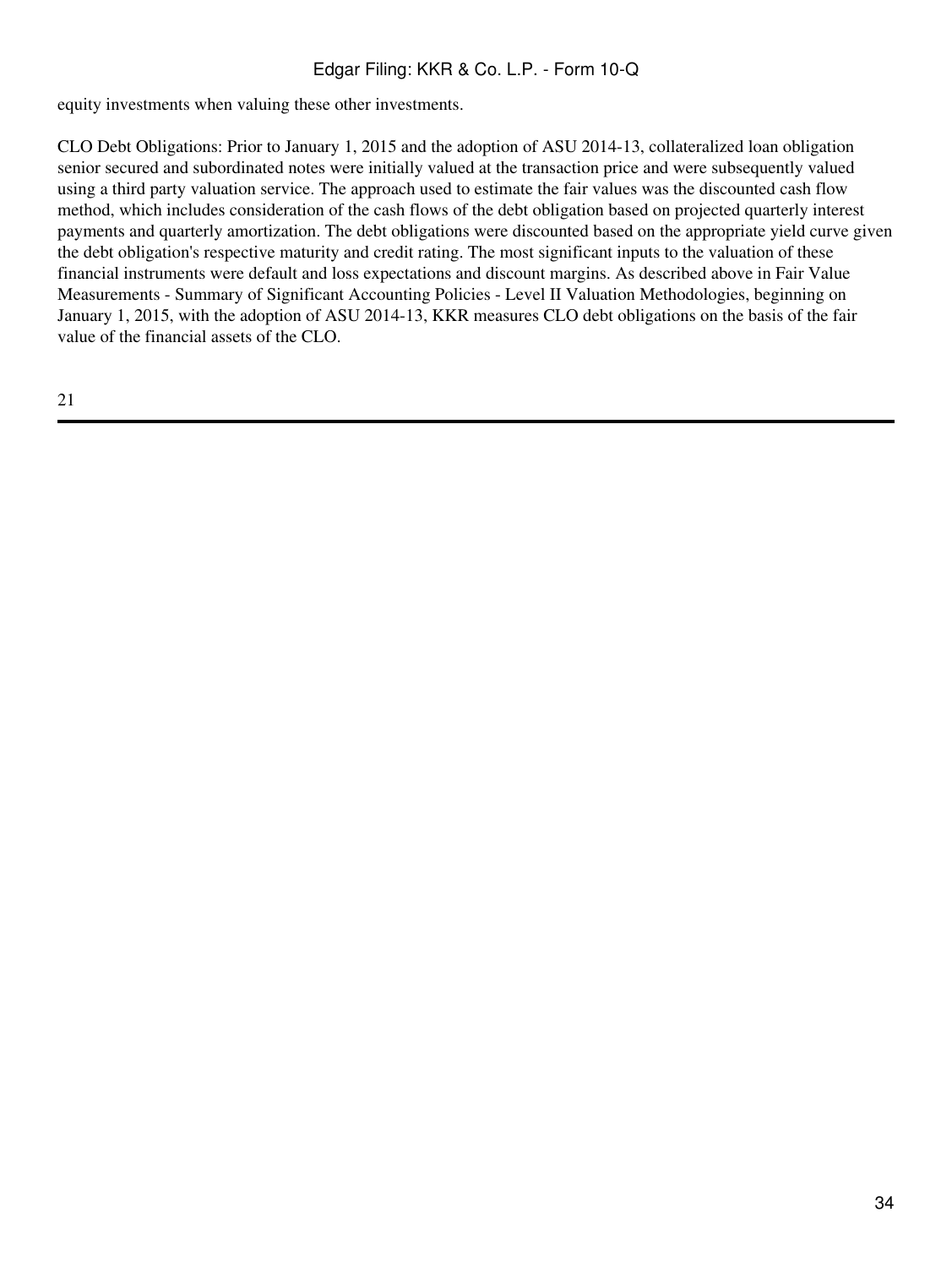Key unobservable inputs that have a significant impact on KKR's Level III investment valuations as described above are included in Note 5 "Fair Value Measurements." KKR utilizes several unobservable pricing inputs and assumptions in determining the fair value of its Level III investments. These unobservable pricing inputs and assumptions may differ by investment and in the application of KKR's valuation methodologies. KKR's reported fair value estimates could vary materially if KKR had chosen to incorporate different unobservable pricing inputs and other assumptions or, for applicable investments, if KKR only used either the discounted cash flow methodology or the market comparables methodology instead of assigning a weighting to both methodologies.

#### Level III Valuation Process

The valuation process involved for Level III measurements is completed on a quarterly basis and is designed to subject the valuation of Level III investments to an appropriate level of consistency, oversight, and review. KKR has a Private Markets valuation committee for private equity and real assets investments and a valuation committee for credit (including investments held by consolidated CLOs) and other investments. The Private Markets valuation committee is assisted by subcommittees in the valuation of real asset investments. Each of the Private Markets valuation committee and the credit valuation committee is assisted by a valuation team, which, except as noted below, is comprised only of employees who are not investment professionals responsible for preparing preliminary valuations or for oversight of the investments being valued. The valuation teams or subcommittees for real asset investments include investment professionals who participate in the preparation of preliminary valuations and oversight for those investments. The valuation committees and teams are responsible for coordinating and consistently implementing KKR's quarterly valuation policies, guidelines and processes. For Private Markets investments classified as Level III, investment professionals prepare preliminary valuations based on their evaluation of financial and operating data, company specific developments, market valuations of comparable companies and other factors. These preliminary valuations are reviewed with the investment professionals by the applicable valuation team and are also reviewed by an independent valuation firm engaged by KKR to perform certain procedures in order to assess the reasonableness of KKR's valuations annually for all Level III investments in Private Markets and quarterly for investments other than certain investments, which are less than pre-set value thresholds and which in the aggregate comprise less than 5% of the total value of KKR's Level III Private Markets investments. For most investments classified as Level III in Public Markets, in general, an independent valuation firm is engaged by KKR to provide third party valuations, or ranges of valuations from which KKR's investment professionals select a point in the range to determine the preliminary valuation, or an independent valuation firm is engaged by KKR to perform certain procedures in order to assess the reasonableness and provide positive assurance of KKR's valuations. All preliminary valuations in Private Markets and Public Markets are then reviewed by the applicable valuation committee, and after reflecting any input by their respective valuation committees, the preliminary valuations are presented to the firm's management committee. When these valuations are approved by this committee after reflecting any input from it, the valuations of Level III investments, as well as the valuations of Level I and Level II investments, are presented to the audit committee of KKR's board of directors and are then reported on to the board of directors.

#### Fees and Other

Fees and other consist primarily of (i) transaction fees earned in connection with successful investment transactions and from capital markets activities, (ii) management and incentive fees from providing investment management services to unconsolidated funds, CLOs, other vehicles, and separately managed accounts, (iii) monitoring fees from providing services to portfolio companies, (iv) revenue earned by oil and gas-producing entities that are consolidated and (v) consulting fees earned by entities that employ non-employee operating consultants.

For the three months ended March 31, 2015 and 2014, respectively, fees and other consisted of the following: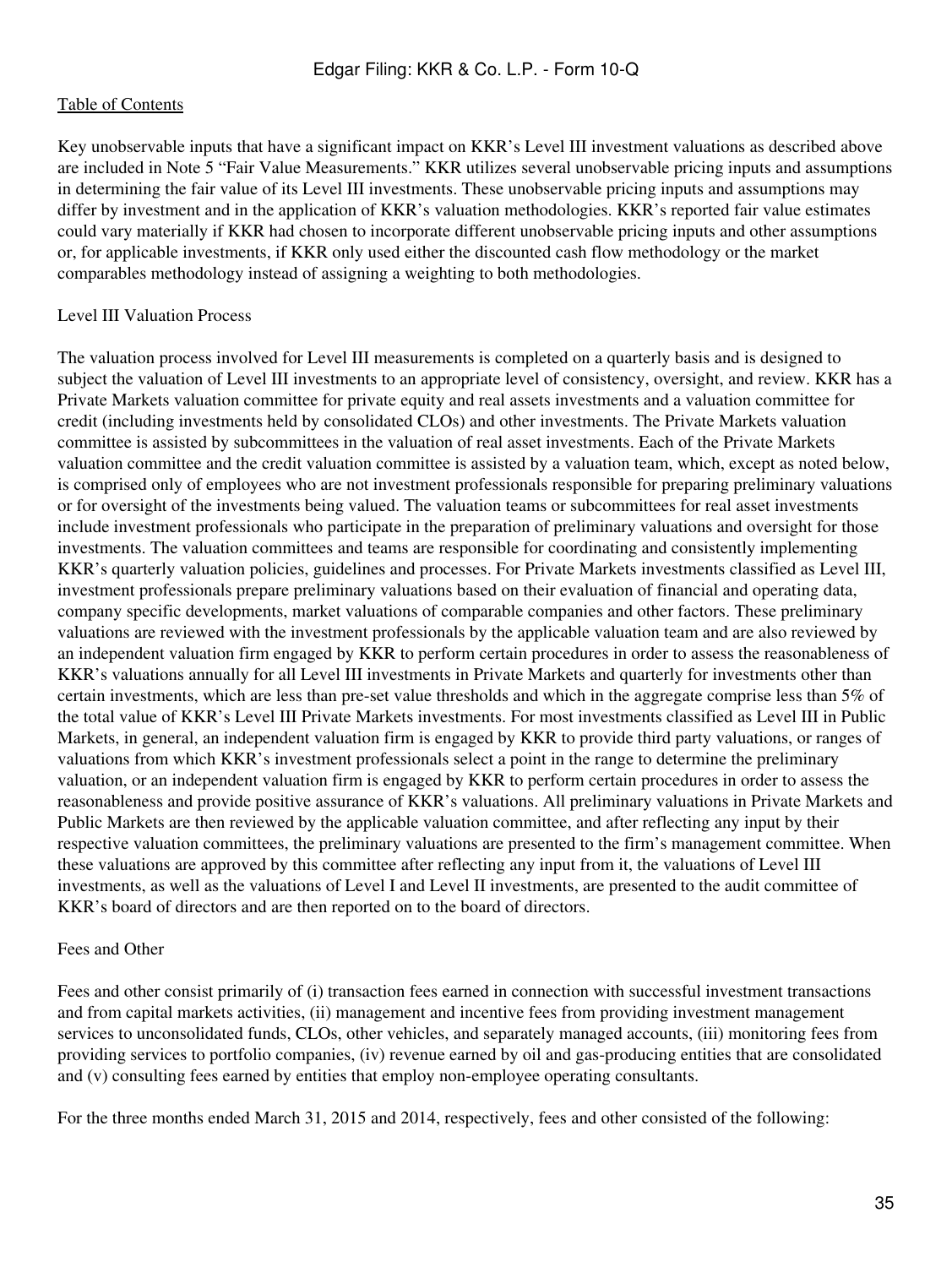|                         | Three Months Ended |           |
|-------------------------|--------------------|-----------|
|                         | March 31,          |           |
|                         | 2015               | 2014      |
| <b>Monitoring Fees</b>  | \$111,525          | \$52,349  |
| <b>Transaction Fees</b> | 92,605             | 155,154   |
| <b>Management Fees</b>  | 48,205             | 50,185    |
| Oil and Gas Revenue     | 24,944             | 17,781    |
| <b>Consulting Fees</b>  | 8,427              | 10,351    |
| Incentive Fees          | 5,639              | 17,106    |
| Total Fees and Other    | \$291,345          | \$302,926 |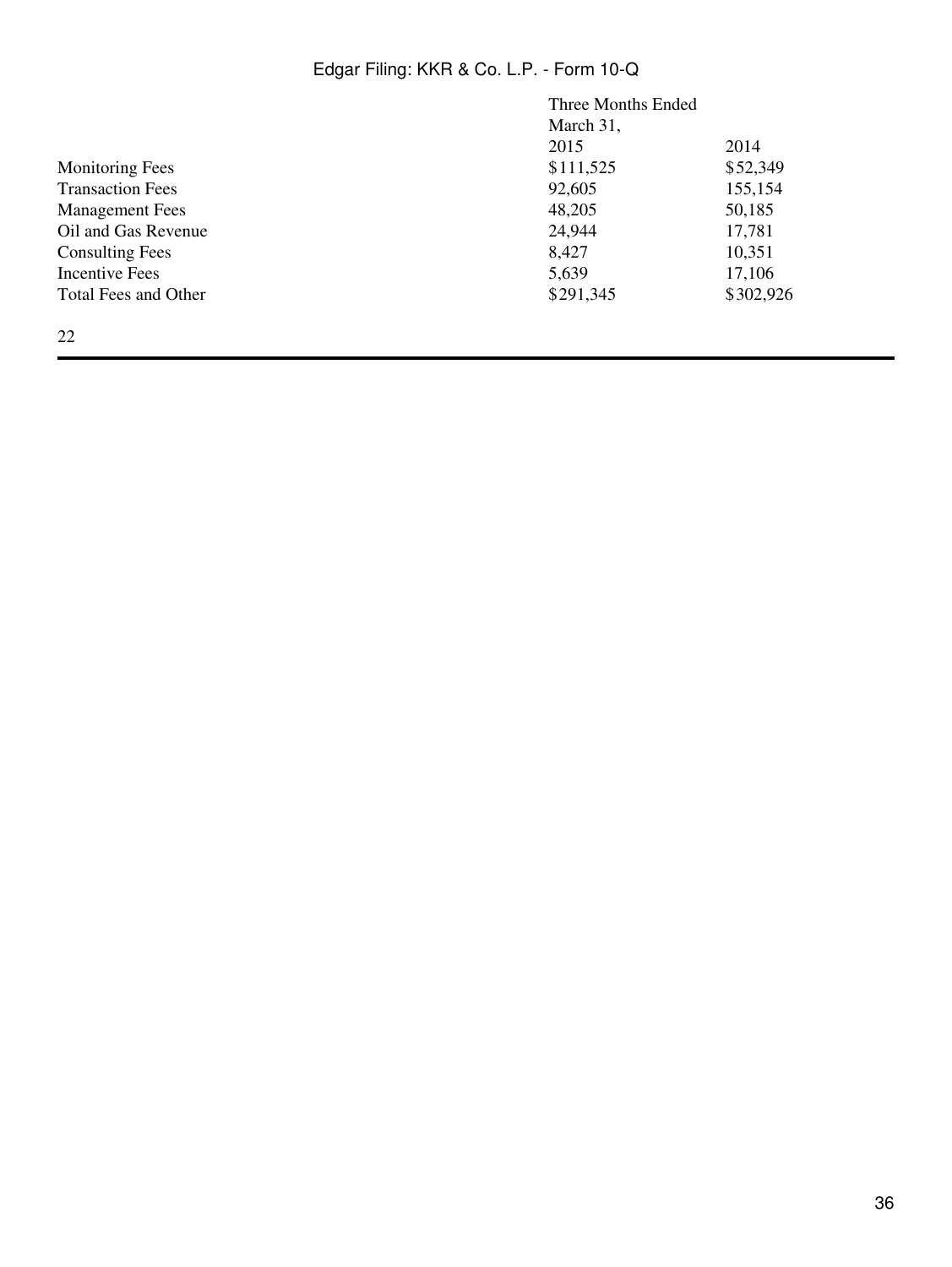All fees presented in the table above, except for oil and gas revenue, are earned from KKR investment funds, vehicles and portfolio companies. Consulting fees are earned by certain consolidated entities that employ non-employee operating consultants from providing advisory and other services to portfolio companies and other companies and are recognized as the services are rendered. These fees are separately negotiated with each company for which services are provided and are not shared with KKR.

#### Monitoring, Transaction, Management, Consulting, and Incentive Fees Recognition

Monitoring, transaction, management, consulting and incentive fees are recognized when earned based on the contractual terms of the governing agreements and coincides with the period during which the related services are performed. In the case of transaction fees, the fees are recognized upon closing of the transaction. Monitoring fees may provide for a termination payment following an initial public offering or change of control. These termination payments are recognized in the period when the related transaction closes.

#### Oil and Gas Revenue Recognition

Oil and gas revenues are recognized when production is sold to a purchaser at fixed or determinable prices, when delivery has occurred and title has transferred and collectability of the revenue is reasonably assured. The oil and gas producing entities consolidated by KKR follow the sales method of accounting for natural gas revenues. Under this method of accounting, revenues are recognized based on volumes sold, which may differ from the volume to which the entity is entitled based on KKR's working interest. An imbalance is recognized as a liability only when the estimated remaining reserves will not be sufficient to enable the under-produced owners to recoup their entitled share through future production. Under the sales method, no receivables are recorded when these entities have taken less than their share of production and no payables are recorded when it has taken more than its share of production unless reserves are not sufficient.

Recently Issued Accounting Pronouncements

Revenue from Contracts with Customers

In May 2014, the FASB issued ASU 2014-09, Revenue from Contracts with Customers Topic 606 ("ASU 2014-09") which outlines a single comprehensive model for entities to use in accounting for revenue arising from contracts with customers and supersedes most current revenue recognition guidance, including industry-specific guidance. Revenue recorded under ASU 2014-09 will depict the transfer of promised goods or services to customers in an amount that reflects the consideration to which the entity expects to be entitled in exchange for those goods or services. In April 2015, the FASB proposed to defer the effective date of ASU 2014-09 to annual reporting periods beginning after December 15, 2017 and early adoption is not permitted. A full retrospective or modified retrospective approach is required. KKR is currently evaluating the impact the adoption of this guidance may have on its financial statements, including with respect to the timing of the recognition of carried interest.

Measurement of Financial Assets and Liabilities - Consolidated Collateralized Financing Entities

In August 2014, the FASB issued ASU 2014–13, "Measuring the Financial Assets and the Financial Liabilities of a Consolidated Collateralized Financing Entity" ("CFE"), such as CLOs. ASU 2014‑13 provides an entity with an election to measure the financial assets and financial liabilities of a consolidated CFE on the basis of either the fair value of the CFE's financial assets or financial liabilities, whichever is more observable. The guidance is effective for annual periods, and interim periods within those annual periods, beginning after December 15, 2015. Early adoption is permitted and this guidance was early adopted by KKR on January 1, 2015 using a modified retrospective approach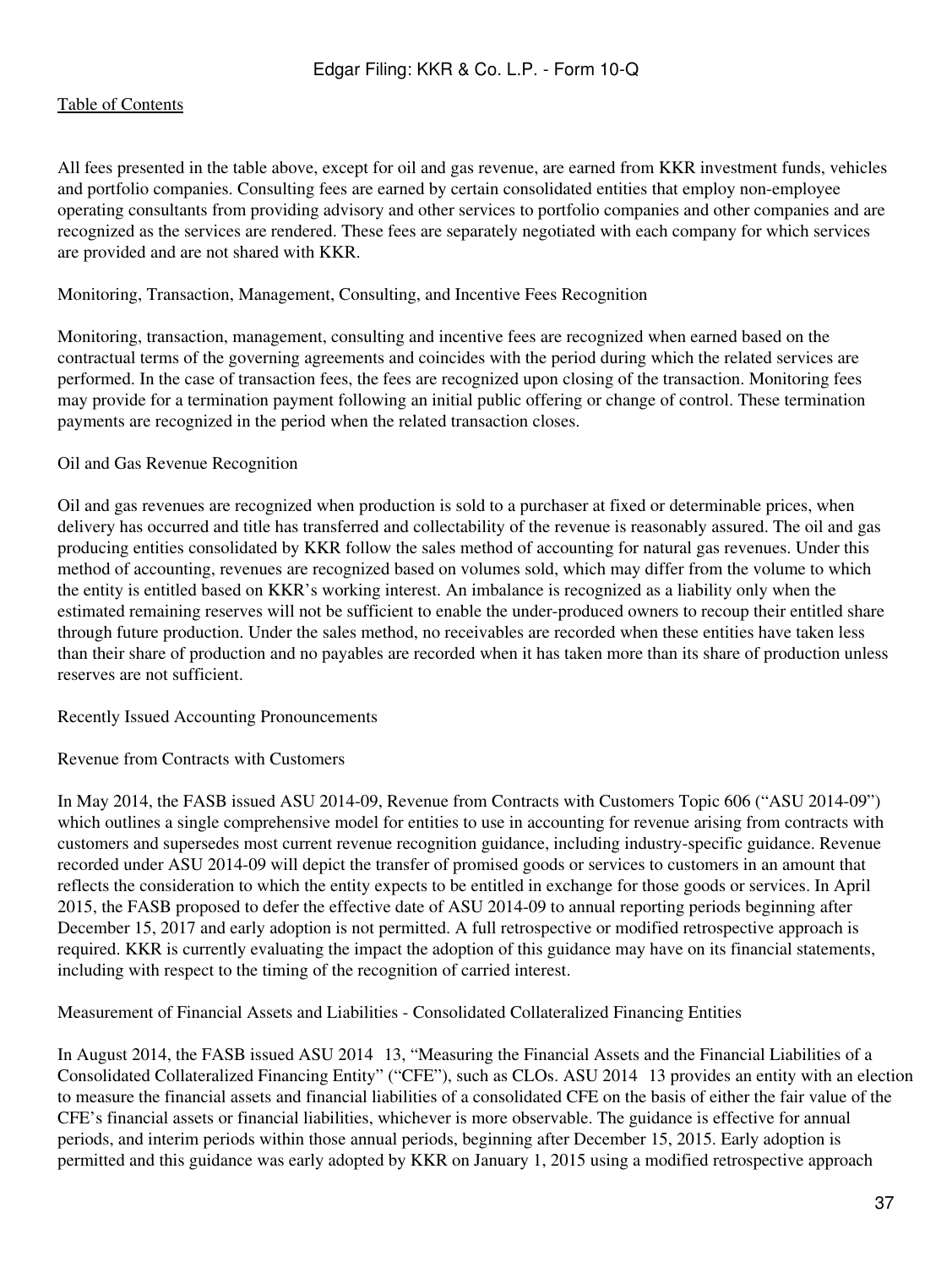by recording a cumulative-effect adjustment to equity as of the beginning of the annual period. Refer above to Variable Interest Entities - Collateralized Loan Obligations. Going Concern

In August 2014, the FASB issued ASU No. 2014-15, Presentation of Financial Statements — Going Concern (Subtopic 205-40) Disclosure of Uncertainties about an Entity's Ability to Continue as a Going Concern ("ASU 2014-15"). The guidance in ASU 2014-15 sets forth management's responsibility to evaluate whether there is substantial doubt about an entity's ability to continue as a going concern as well as required disclosures. ASU 2014-15 indicates that, when preparing interim and annual financial statements, management should evaluate whether conditions or events, in the aggregate, raise substantial doubt about the entity's ability to continue as a going concern for one year from the date the financial statements are issued or are available to be issued. This evaluation should include consideration of conditions and events that are either known or are reasonably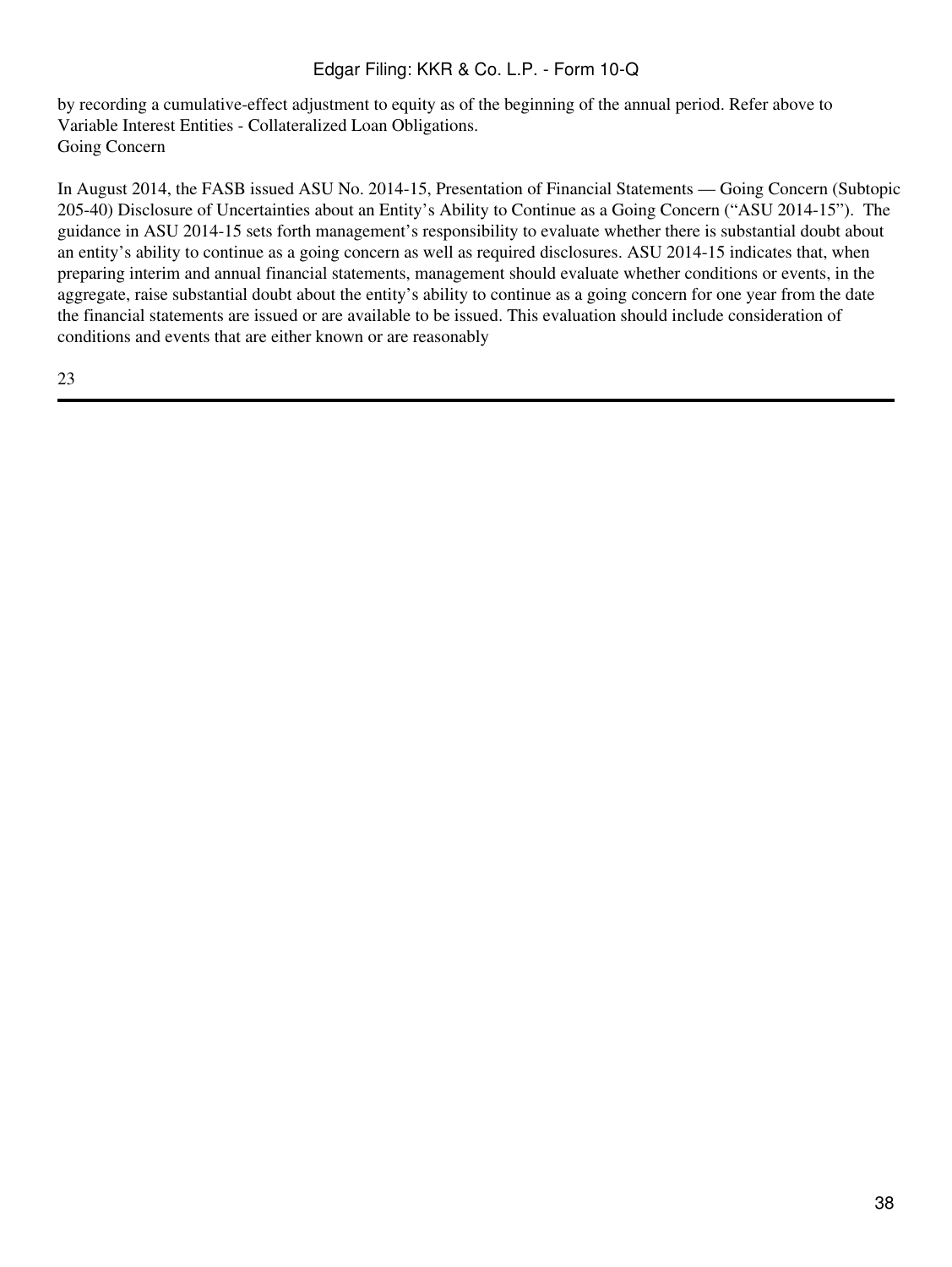knowable at the date the financial statements are issued or are available to be issued, as well as whether it is probable that management's plans to address the substantial doubt will be implemented and, if so, whether it is probable that the plans will alleviate the substantial doubt. ASU 2014-15 is effective for annual periods ending after December 15, 2016, and interim periods and annual periods thereafter. Early adoption is permitted, and a prospective approach is required. The adoption of this guidance is not expected to have a material impact on KKR's financial statements.

# Derivatives and Hedging

In November 2014, the FASB issued ASU No. 2014-16, Derivatives and Hedging (Topic 815): Determining Whether the Host Contract in a Hybrid Financial Instrument Issued in the Form of a Share is More Akin to Debt or to Equity ("ASU 2014-16"). The guidance in ASU 2014-16 states that implied substantive terms and features of a hybrid financial instrument issued in the form of a stock should weigh each term and feature on the basis of relevant facts and circumstances. An entity should determine the nature of the host contract by considering the economic characteristics and risks of the entire hybrid financial instrument, including the embedded derivative feature that is being evaluated for separate accounting from the host contract. ASU 2014-16 is effective for reporting periods starting after December 15, 2015 and for interim periods within the fiscal year. Early adoption is permitted, and a retrospective approach is permitted but not required. The adoption of this guidance is not expected to have a material impact on KKR's financial statements.

### Consolidation

In February 2015, the FASB issued ASU No. 2015-02, Consolidation (Topic 810): Amendments to the Consolidation Analysis ("ASU 2015-02"). The guidance in ASU 2015-02 eliminates the presumption that a general partner should consolidate a limited partnership and also eliminates the consolidation model specific to limited partnerships. The amendments also clarify how to treat fees paid to an asset manager or other entity that makes the decisions for the investment vehicle and whether such fees should be considered in determining when a variable interest entity should be reported on an asset manager's balance sheet. ASU 2015-02 is effective for reporting periods starting after December 15, 2015 and for interim periods within the fiscal year. Early adoption is permitted, and a full retrospective or modified retrospective approach is required. KKR is evaluating the impact on its financial statements and expects to deconsolidate certain investment funds, vehicles and entities upon adoption of this guidance.

#### Interest - Imputation of Interest

In April 2015, the FASB issued ASU No. 2015-03, Interest - Imputation of Interest (Subtopic 835-30): Simplifying the Presentation of Debt Issuance Costs ("ASU 2015-03"). The guidance in ASU 2015-03 requires that debt issuance costs related to a recognized debt liability be presented in the balance sheet as a direct deduction from the carrying amount of that debt liability, consistent with debt discounts. ASU 2015-03 is effective for fiscal years beginning after December 15, 2015, and interim periods within those fiscal years. Early adoption is permitted, and a retrospective approach is required. The adoption of this guidance is not expected to have a material impact on KKR's financial statements.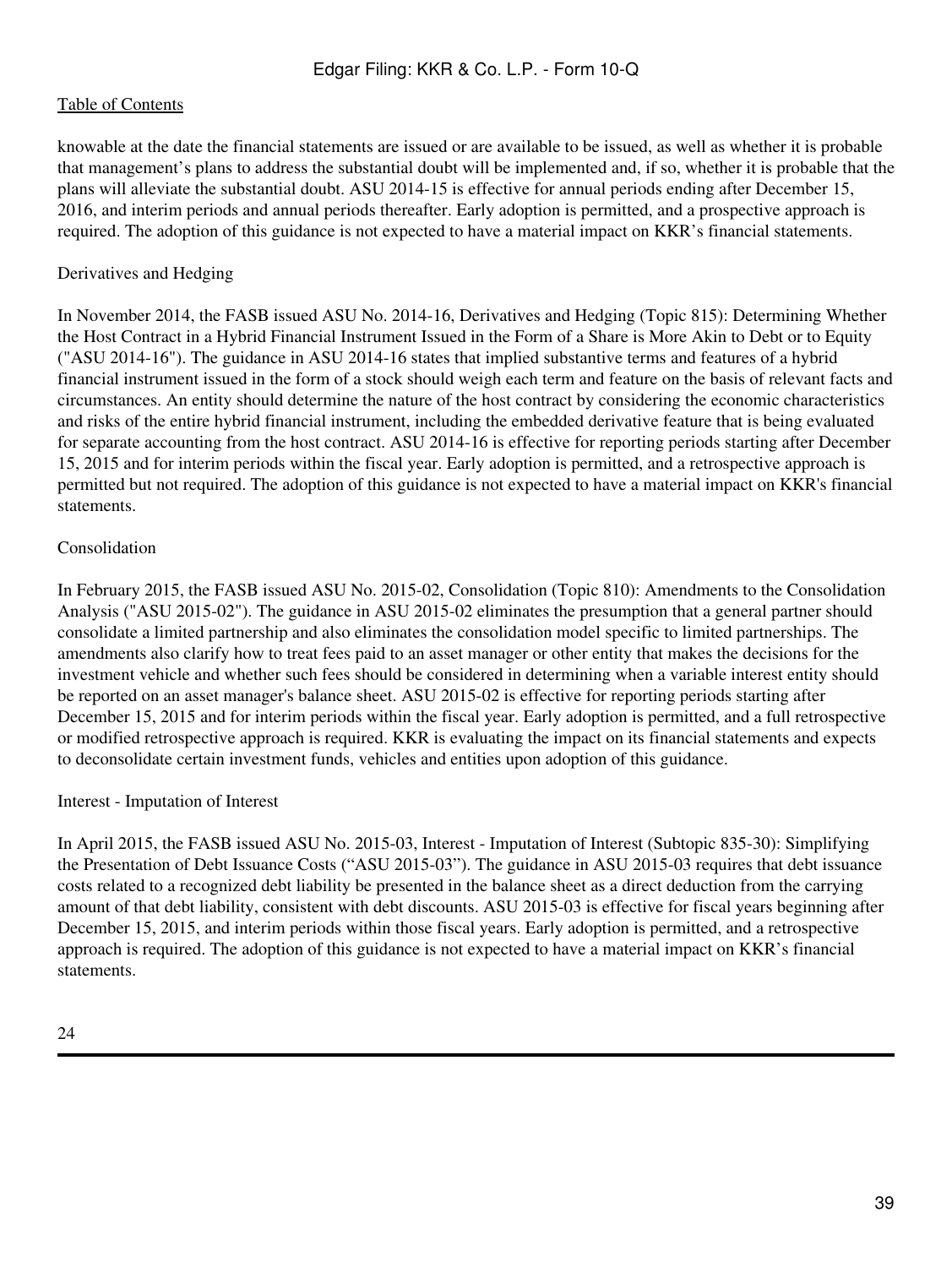# 3. NET GAINS (LOSSES) FROM INVESTMENT ACTIVITIES

Net Gains (Losses) from Investment Activities in the condensed consolidated statements of operations consist primarily of the realized and unrealized gains and losses on investments (including foreign exchange gains and losses attributable to foreign denominated investments and related activities) and other financial instruments, including those for which the fair value option has been elected. Unrealized gains or losses result from changes in the fair value of these investments and other financial instruments during a period. Upon disposition of an investment or financial instrument, previously recognized unrealized gains or losses are reversed and an offsetting realized gain or loss is recognized in the current period.

The following table summarizes total Net Gains (Losses) from Investment Activities for the three months ended March 31, 2015 and 2014, respectively:

|                                                            | Three Months Ended |                | Three Months Ended<br>March 31, 2014 |                |  |
|------------------------------------------------------------|--------------------|----------------|--------------------------------------|----------------|--|
|                                                            | March 31, 2015     |                |                                      |                |  |
|                                                            | Net Realized       | Net Unrealized | Net Realized                         | Net Unrealized |  |
|                                                            | Gains (Losses)     | Gains (Losses) | Gains (Losses)                       | Gains (Losses) |  |
| Private Equity (a)                                         | \$1,619,876        | \$271,278      | \$635,069                            | \$1,045,459    |  |
| Credit and Other (a)                                       | 42,826             | (275, 975)     | 159,780                              | 134,845        |  |
| Investments of Consolidated CLOs (a)                       | (17,271)           | 92,903         | (225)                                | 16,450         |  |
| Real Assets (a)                                            |                    | (100, 112)     | 2,655                                | (10, 353)      |  |
| Foreign Exchange Forward Contracts and Options<br>(b)      | 133,931            | 323,310        | (8, 439)<br>℩                        | 9,283          |  |
| Securities Sold Short (b)                                  | (1,637)            | (21,802)       | (16,013)                             | 23,989         |  |
| <b>Other Derivatives</b>                                   | (7,679)            | 9,439          | (18,009)<br>$\mathcal{L}$            | 5,161          |  |
| Foreign Exchange Gains (Losses) on Debt<br>Obligations (c) | 11,017             | (108, 511)     | (2,236)                              | (2,882)        |  |
| Foreign Exchange Gains (Losses) and Other (d)              | 24,724             | (76, 492)      | (1,955)                              | (399)          |  |
| Total Net Gains (Losses) from Investment<br>Activities     | \$1,805,787        | \$114,038      | \$750,627                            | \$1,221,553    |  |

(a)See Note 4 "Investments."

(b) See Note 7 "Other Assets and Accounts Payable, Accrued Expenses and Other

Liabilities."

(c)See Note 9 "Debt Obligations."

(d)Foreign Exchange Gains (Losses) includes foreign exchange gains (losses) on cash and cash equivalents and cash and cash equivalents held at consolidated entities.

### 4. INVESTMENTS

Investments consist of the following:

|                                  | Fair Value     |                                  | Cost         |                   |
|----------------------------------|----------------|----------------------------------|--------------|-------------------|
|                                  | March 31, 2015 | December 31, 2014 March 31, 2015 |              | December 31, 2014 |
| Private Equity                   | \$37,912,609   | \$38,222,255                     | \$28,736,938 | \$29,317,314      |
| Credit                           | 6,985,924      | 6,702,740                        | 7,391,974    | 6,906,583         |
| Investments of Consolidated CLOs | 8,049,472      | 8,559,967                        | 8,211,888    | 8,815,286         |
| Real Assets                      | 3,874,099      | 3,130,404                        | 6, 197, 448  | 5,354,191         |
| Other                            | 4,149,349      | 3,552,260                        | 3,851,655    | 3,182,917         |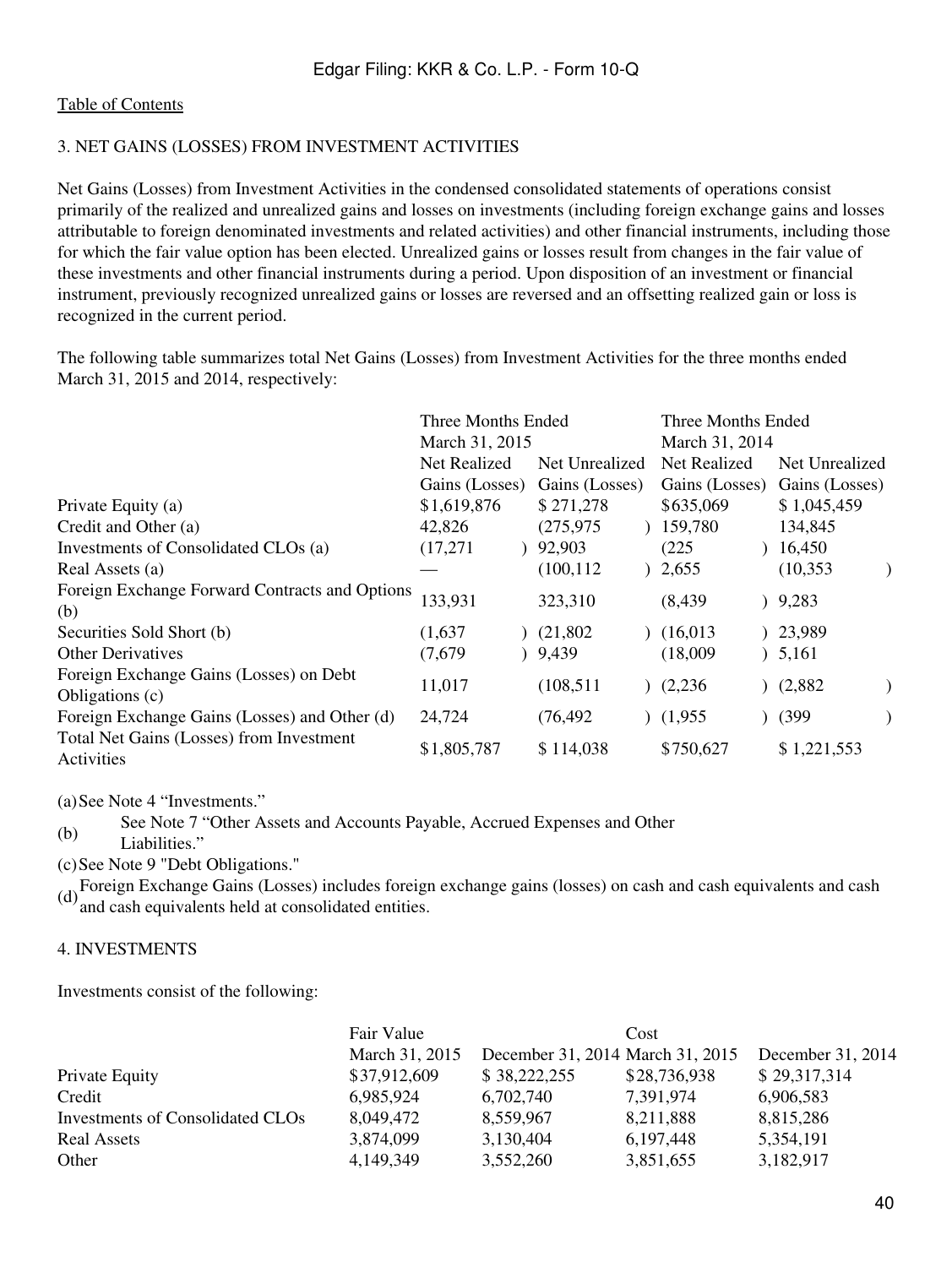Total Investments  $$60,971,453$   $$60,167,626$   $$54,389,903$   $$53,576,291$ 

As of March 31, 2015, investments which represented greater than 5% of total investments consisted of Walgreens Boots Alliance Inc. of \$4.4 billion and First Data Corporation of \$4.2 billion. As of December 31, 2014, investments which represented greater than 5% of total investments consisted of Walgreens Boots Alliance Inc. of \$5.5 billion and First Data Corporation of \$3.8 billion. In addition, as of March 31, 2015 and December 31, 2014, investments totaling \$10.1 billion and \$11.4 billion, respectively, were pledged as direct collateral against various financing arrangements. See Note 9 "Debt Obligations."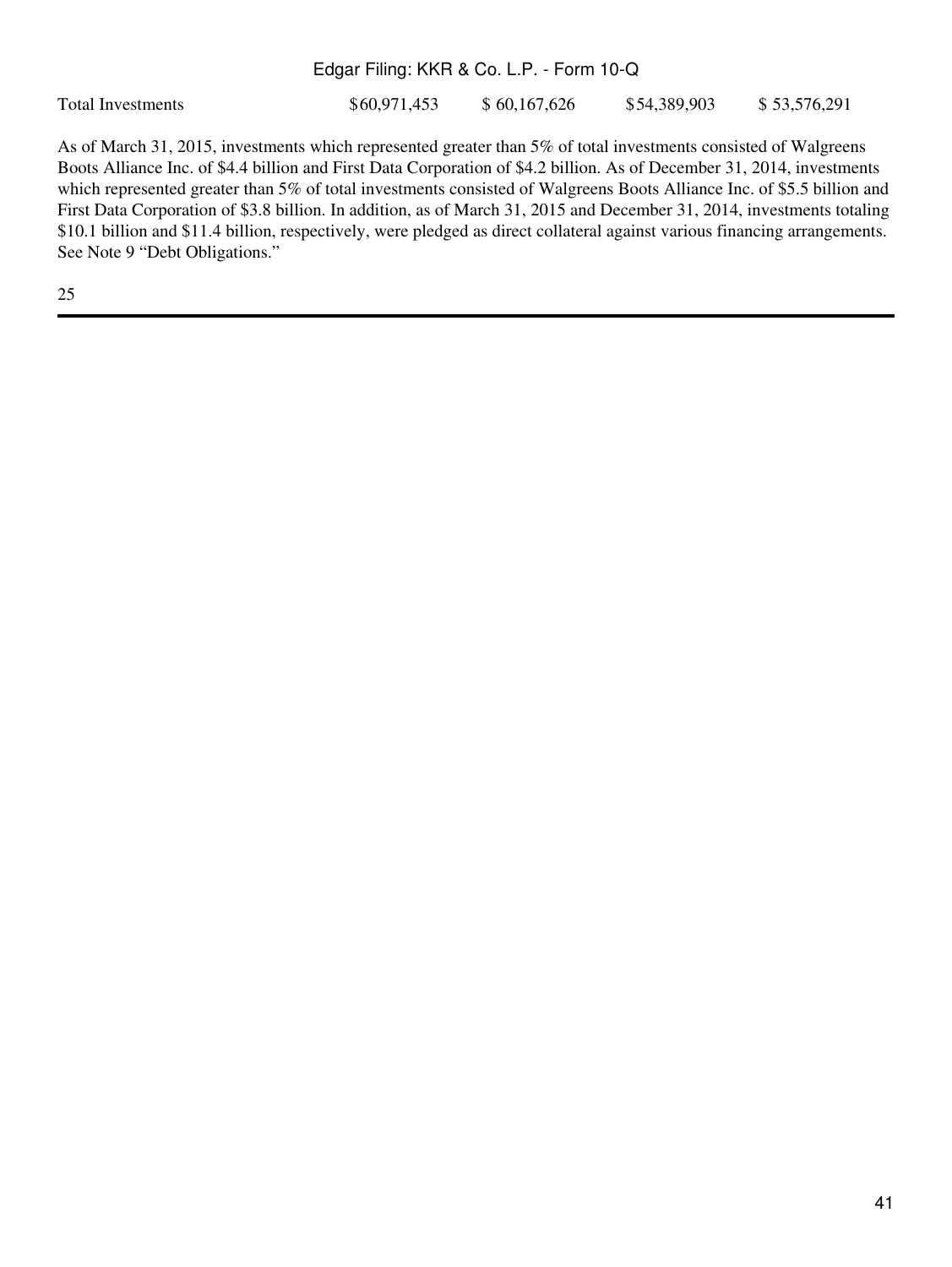The following table represents private equity investments by industry as of March 31, 2015 and December 31, 2014:

|                           | Fair Value     |                   |
|---------------------------|----------------|-------------------|
|                           | March 31, 2015 | December 31, 2014 |
| Health Care               | \$9,652,931    | \$10,269,605      |
| <b>Financial Services</b> | 6,111,757      | 5,691,815         |
| Technology                | 4,520,091      | 4,262,800         |
| Retail                    | 4,359,055      | 4, 141, 276       |
| Manufacturing             | 4,217,880      | 4,227,859         |
| Other                     | 9,050,895      | 9,628,900         |
|                           | \$37,912,609   | \$38,222,255      |

In the table above, other investments represent private equity investments in the following industries: Consumer Products, Education, Forestry, Media, Services, Telecommunications, Transportation, Hotel/Leisure, Packaging, Mining, Agriculture and Recycling. None of these industries represents more than 10% of total private equity investments as of March 31, 2015.

The majority of the securities underlying private equity investments represent equity securities. As of March 31, 2015 and December 31, 2014, the fair value of investments that were other than equity securities amounted to \$602.2 million and \$577.0 million, respectively.

### 5. FAIR VALUE MEASUREMENTS

The following tables summarize the valuation of KKR's assets and liabilities reported at fair value by the fair value hierarchy levels described in Note 2 "Summary of Significant Accounting Policies" as of March 31, 2015 and December 31, 2014 including those investments, other financial instruments and debt obligations of consolidated CLOs for which the fair value option has been elected. Equity Method Investments for which the fair value option has not been elected have been excluded from the tables below.

Assets, at fair value:

|                                        | March 31, 2015                                                                 |                                             |                                                            |              |
|----------------------------------------|--------------------------------------------------------------------------------|---------------------------------------------|------------------------------------------------------------|--------------|
|                                        | Quoted Prices in<br>Active Markets for<br><b>Identical Assets</b><br>(Level I) | Significant Other Significant<br>(Level II) | Observable Inputs Unobservable Inputs Total<br>(Level III) |              |
| Private Equity                         | \$6,773,425                                                                    | \$5,006,969                                 | \$26,132,215                                               | \$37,912,609 |
| Credit                                 |                                                                                | 2,759,699                                   | 4,226,225                                                  | 6,985,924    |
| Investments of Consolidated CLOs       |                                                                                | 7,895,816                                   | 153,656                                                    | 8,049,472    |
| <b>Real Assets</b>                     |                                                                                |                                             | 3,874,099                                                  | 3,874,099    |
| Other                                  | 806,462                                                                        | 432,407                                     | 2,381,303                                                  | 3,620,172    |
| Total                                  | 7,579,887                                                                      | 16,094,891                                  | 36,767,498                                                 | 60,442,276   |
| Foreign Exchange Contracts and Options |                                                                                | 871,040                                     |                                                            | 871,040      |
| <b>Other Derivatives</b>               | 1,553                                                                          | 14,696                                      |                                                            | 16,249       |
| <b>Total Assets</b>                    | \$7,581,440                                                                    | \$16,980,627                                | \$36,767,498                                               | \$61,329,565 |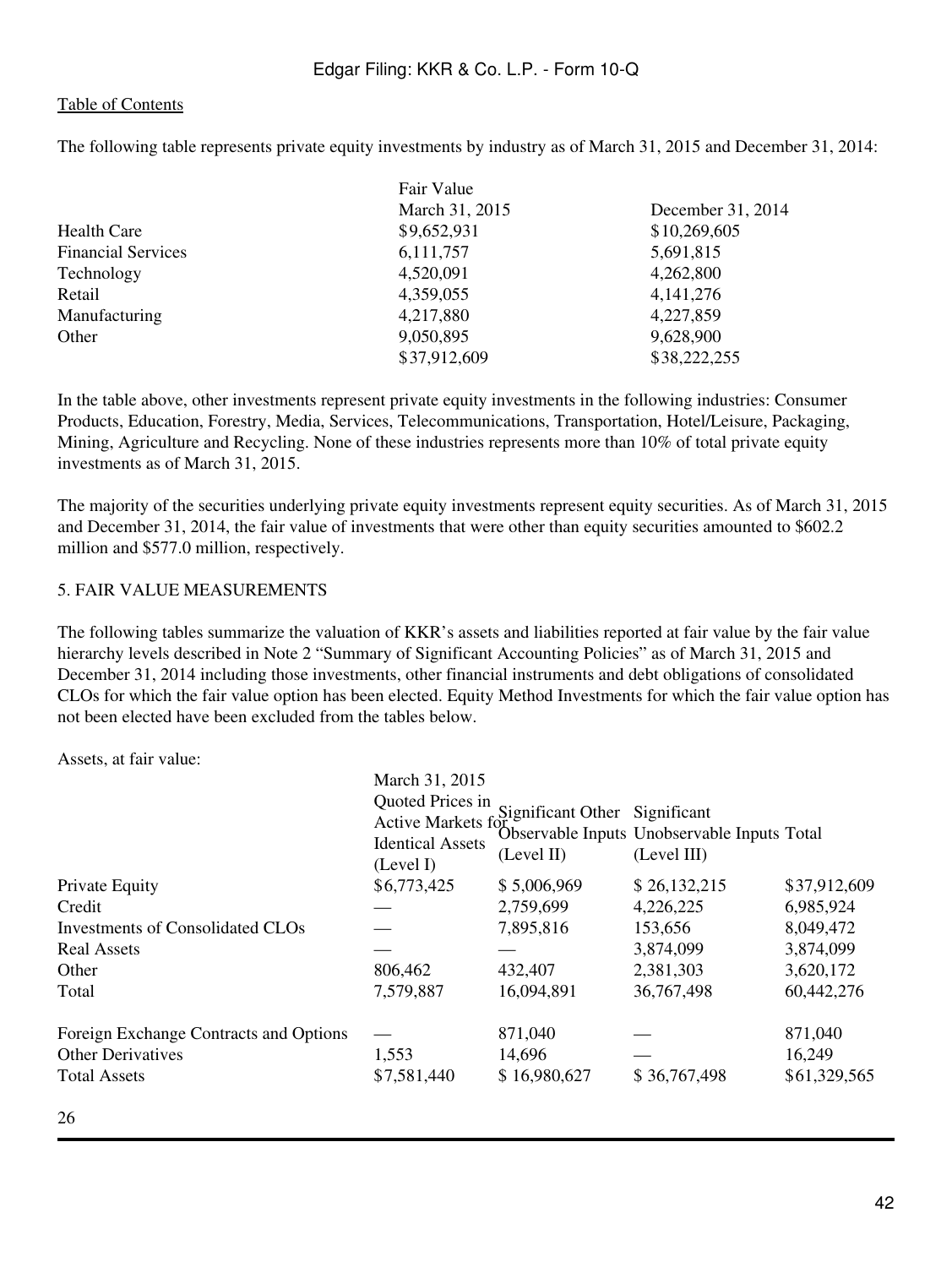| Quoted Prices in<br>Significant Other Significant<br>Active Markets for Supervable Inputs Unobservable Inputs Total<br><b>Identical Assets</b><br>(Level III)<br>(Level II)<br>(Level I)<br>\$5,940,470<br>\$6,005,764<br>\$26,276,021<br>\$38,222,255<br>2,510,038<br>4,192,702<br>6,702,740<br>8,467,472<br>92,495<br>8,559,967<br>3,130,404<br>3,130,404<br>573,983<br>276,051<br>2,133,001<br>2,983,035<br>6,514,453<br>35,824,623<br>17,259,325<br>59,598,401<br>517,088<br>517,088<br>2,246<br>9,651<br>11,897<br>\$6,516,699<br>\$17,786,064<br>\$35,824,623<br>\$60,127,386<br>March 31, 2015<br>Quoted Prices in<br>Significant<br>Significant Other<br>Unobservable<br>Active Markets fo<br>Observable Inputs<br>Total<br><b>Identical Assets</b><br>Inputs<br>(Level II)<br>(Level I)<br>(Level III)<br>Securities Sold Short<br>\$583,069<br>\$576<br>$\mathbb{S}-$<br>\$583,645<br>Foreign Exchange Contracts and Options<br>102,598<br>102,598<br><b>Unfunded Revolver Commitments</b><br>4,788<br>4,788<br><b>Other Derivatives</b><br>71,266<br>71,266<br>$\frac{\text{S}}{\text{}}$<br><b>Total Liabilities</b><br>\$583,069<br>\$179,228<br>\$762,297<br>December 31, 2014<br>Quoted Prices in<br>Significant<br>Significant Other<br>Unobservable<br>Active Markets fo<br>Observable Inputs<br>Total<br>Inputs<br><b>Identical Assets</b><br>(Level II)<br>(Level III)<br>(Level I)<br>$\frac{\ }{\ }$<br>\$630,794<br>\$2,338<br>\$633,132<br>71,956<br>71,956<br>3,858<br>3,858<br>75,150<br>75,150<br>7,615,340<br>7,615,340<br>\$630,794<br>\$153,302<br>\$7,615,340<br>\$8,399,436 |                                         | December 31, 2014 |  |  |
|------------------------------------------------------------------------------------------------------------------------------------------------------------------------------------------------------------------------------------------------------------------------------------------------------------------------------------------------------------------------------------------------------------------------------------------------------------------------------------------------------------------------------------------------------------------------------------------------------------------------------------------------------------------------------------------------------------------------------------------------------------------------------------------------------------------------------------------------------------------------------------------------------------------------------------------------------------------------------------------------------------------------------------------------------------------------------------------------------------------------------------------------------------------------------------------------------------------------------------------------------------------------------------------------------------------------------------------------------------------------------------------------------------------------------------------------------------------------------------------------------------------------------------------------------------------------------------------------------------|-----------------------------------------|-------------------|--|--|
|                                                                                                                                                                                                                                                                                                                                                                                                                                                                                                                                                                                                                                                                                                                                                                                                                                                                                                                                                                                                                                                                                                                                                                                                                                                                                                                                                                                                                                                                                                                                                                                                            |                                         |                   |  |  |
|                                                                                                                                                                                                                                                                                                                                                                                                                                                                                                                                                                                                                                                                                                                                                                                                                                                                                                                                                                                                                                                                                                                                                                                                                                                                                                                                                                                                                                                                                                                                                                                                            | Private Equity                          |                   |  |  |
|                                                                                                                                                                                                                                                                                                                                                                                                                                                                                                                                                                                                                                                                                                                                                                                                                                                                                                                                                                                                                                                                                                                                                                                                                                                                                                                                                                                                                                                                                                                                                                                                            | Credit                                  |                   |  |  |
|                                                                                                                                                                                                                                                                                                                                                                                                                                                                                                                                                                                                                                                                                                                                                                                                                                                                                                                                                                                                                                                                                                                                                                                                                                                                                                                                                                                                                                                                                                                                                                                                            | <b>Investments of Consolidated CLOs</b> |                   |  |  |
|                                                                                                                                                                                                                                                                                                                                                                                                                                                                                                                                                                                                                                                                                                                                                                                                                                                                                                                                                                                                                                                                                                                                                                                                                                                                                                                                                                                                                                                                                                                                                                                                            | <b>Real Assets</b>                      |                   |  |  |
|                                                                                                                                                                                                                                                                                                                                                                                                                                                                                                                                                                                                                                                                                                                                                                                                                                                                                                                                                                                                                                                                                                                                                                                                                                                                                                                                                                                                                                                                                                                                                                                                            | Other                                   |                   |  |  |
|                                                                                                                                                                                                                                                                                                                                                                                                                                                                                                                                                                                                                                                                                                                                                                                                                                                                                                                                                                                                                                                                                                                                                                                                                                                                                                                                                                                                                                                                                                                                                                                                            | Total                                   |                   |  |  |
|                                                                                                                                                                                                                                                                                                                                                                                                                                                                                                                                                                                                                                                                                                                                                                                                                                                                                                                                                                                                                                                                                                                                                                                                                                                                                                                                                                                                                                                                                                                                                                                                            | Foreign Exchange Contracts and Options  |                   |  |  |
|                                                                                                                                                                                                                                                                                                                                                                                                                                                                                                                                                                                                                                                                                                                                                                                                                                                                                                                                                                                                                                                                                                                                                                                                                                                                                                                                                                                                                                                                                                                                                                                                            | <b>Other Derivatives</b>                |                   |  |  |
|                                                                                                                                                                                                                                                                                                                                                                                                                                                                                                                                                                                                                                                                                                                                                                                                                                                                                                                                                                                                                                                                                                                                                                                                                                                                                                                                                                                                                                                                                                                                                                                                            | <b>Total Assets</b>                     |                   |  |  |
|                                                                                                                                                                                                                                                                                                                                                                                                                                                                                                                                                                                                                                                                                                                                                                                                                                                                                                                                                                                                                                                                                                                                                                                                                                                                                                                                                                                                                                                                                                                                                                                                            | Liabilities, at fair value:             |                   |  |  |
|                                                                                                                                                                                                                                                                                                                                                                                                                                                                                                                                                                                                                                                                                                                                                                                                                                                                                                                                                                                                                                                                                                                                                                                                                                                                                                                                                                                                                                                                                                                                                                                                            |                                         |                   |  |  |
|                                                                                                                                                                                                                                                                                                                                                                                                                                                                                                                                                                                                                                                                                                                                                                                                                                                                                                                                                                                                                                                                                                                                                                                                                                                                                                                                                                                                                                                                                                                                                                                                            |                                         |                   |  |  |
|                                                                                                                                                                                                                                                                                                                                                                                                                                                                                                                                                                                                                                                                                                                                                                                                                                                                                                                                                                                                                                                                                                                                                                                                                                                                                                                                                                                                                                                                                                                                                                                                            |                                         |                   |  |  |
|                                                                                                                                                                                                                                                                                                                                                                                                                                                                                                                                                                                                                                                                                                                                                                                                                                                                                                                                                                                                                                                                                                                                                                                                                                                                                                                                                                                                                                                                                                                                                                                                            |                                         |                   |  |  |
|                                                                                                                                                                                                                                                                                                                                                                                                                                                                                                                                                                                                                                                                                                                                                                                                                                                                                                                                                                                                                                                                                                                                                                                                                                                                                                                                                                                                                                                                                                                                                                                                            |                                         |                   |  |  |
|                                                                                                                                                                                                                                                                                                                                                                                                                                                                                                                                                                                                                                                                                                                                                                                                                                                                                                                                                                                                                                                                                                                                                                                                                                                                                                                                                                                                                                                                                                                                                                                                            |                                         |                   |  |  |
|                                                                                                                                                                                                                                                                                                                                                                                                                                                                                                                                                                                                                                                                                                                                                                                                                                                                                                                                                                                                                                                                                                                                                                                                                                                                                                                                                                                                                                                                                                                                                                                                            |                                         |                   |  |  |
|                                                                                                                                                                                                                                                                                                                                                                                                                                                                                                                                                                                                                                                                                                                                                                                                                                                                                                                                                                                                                                                                                                                                                                                                                                                                                                                                                                                                                                                                                                                                                                                                            |                                         |                   |  |  |
|                                                                                                                                                                                                                                                                                                                                                                                                                                                                                                                                                                                                                                                                                                                                                                                                                                                                                                                                                                                                                                                                                                                                                                                                                                                                                                                                                                                                                                                                                                                                                                                                            |                                         |                   |  |  |
|                                                                                                                                                                                                                                                                                                                                                                                                                                                                                                                                                                                                                                                                                                                                                                                                                                                                                                                                                                                                                                                                                                                                                                                                                                                                                                                                                                                                                                                                                                                                                                                                            |                                         |                   |  |  |
|                                                                                                                                                                                                                                                                                                                                                                                                                                                                                                                                                                                                                                                                                                                                                                                                                                                                                                                                                                                                                                                                                                                                                                                                                                                                                                                                                                                                                                                                                                                                                                                                            |                                         |                   |  |  |
|                                                                                                                                                                                                                                                                                                                                                                                                                                                                                                                                                                                                                                                                                                                                                                                                                                                                                                                                                                                                                                                                                                                                                                                                                                                                                                                                                                                                                                                                                                                                                                                                            |                                         |                   |  |  |
|                                                                                                                                                                                                                                                                                                                                                                                                                                                                                                                                                                                                                                                                                                                                                                                                                                                                                                                                                                                                                                                                                                                                                                                                                                                                                                                                                                                                                                                                                                                                                                                                            | Securities Sold Short                   |                   |  |  |
|                                                                                                                                                                                                                                                                                                                                                                                                                                                                                                                                                                                                                                                                                                                                                                                                                                                                                                                                                                                                                                                                                                                                                                                                                                                                                                                                                                                                                                                                                                                                                                                                            | Foreign Exchange Contracts and Options  |                   |  |  |
|                                                                                                                                                                                                                                                                                                                                                                                                                                                                                                                                                                                                                                                                                                                                                                                                                                                                                                                                                                                                                                                                                                                                                                                                                                                                                                                                                                                                                                                                                                                                                                                                            | <b>Unfunded Revolver Commitments</b>    |                   |  |  |
|                                                                                                                                                                                                                                                                                                                                                                                                                                                                                                                                                                                                                                                                                                                                                                                                                                                                                                                                                                                                                                                                                                                                                                                                                                                                                                                                                                                                                                                                                                                                                                                                            | <b>Other Derivatives</b>                |                   |  |  |
|                                                                                                                                                                                                                                                                                                                                                                                                                                                                                                                                                                                                                                                                                                                                                                                                                                                                                                                                                                                                                                                                                                                                                                                                                                                                                                                                                                                                                                                                                                                                                                                                            | Debt Obligations of Consolidated CLOs   |                   |  |  |
|                                                                                                                                                                                                                                                                                                                                                                                                                                                                                                                                                                                                                                                                                                                                                                                                                                                                                                                                                                                                                                                                                                                                                                                                                                                                                                                                                                                                                                                                                                                                                                                                            | <b>Total Liabilities</b>                |                   |  |  |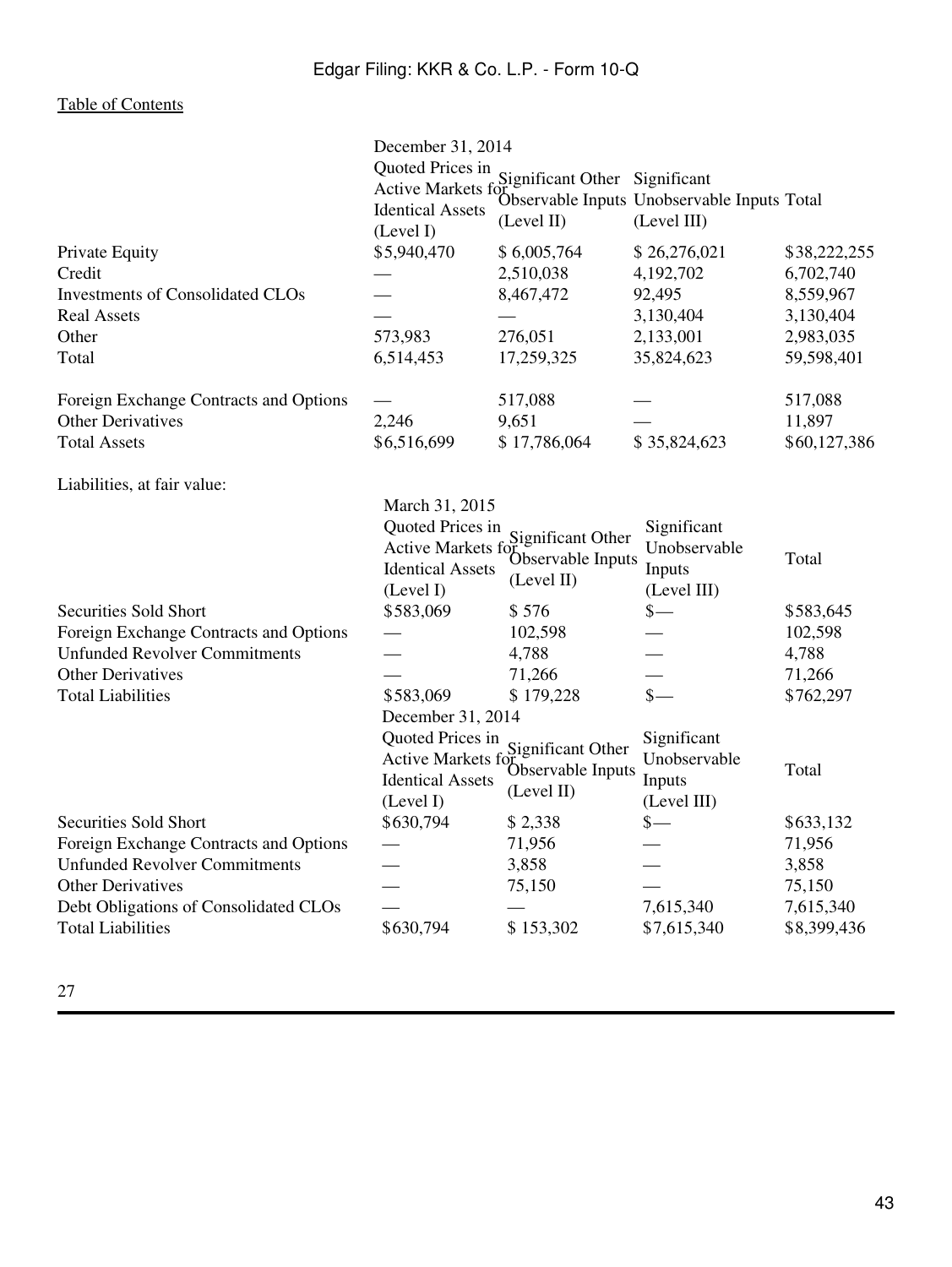The following tables summarize changes in assets and liabilities reported at fair value for which Level III inputs have been used to determine fair value for the three months ended March 31, 2015 and 2014, respectively:

|                                                                                                                             |                                       | Three Months Ended March 31, 2015 |                                    |                                                |                               |                                                                       |                                                 |
|-----------------------------------------------------------------------------------------------------------------------------|---------------------------------------|-----------------------------------|------------------------------------|------------------------------------------------|-------------------------------|-----------------------------------------------------------------------|-------------------------------------------------|
|                                                                                                                             | Private<br>Equity                     | Credit                            | Investments of<br>CLO <sub>s</sub> | <b>Consolidated Real Assets</b>                | Other                         | <b>Total Level</b><br>Ш<br>Investments                                | Debt Obligations of<br>Consolidated CLOs        |
| Balance, Beg. of<br>Period                                                                                                  | \$26,276,021                          | \$4,192,702                       | \$92,495                           | \$3,130,404                                    | \$2,133,001                   | 35,824,623                                                            | \$7,615,340                                     |
| Transfers In $(1)$<br>Transfers Out (2) (1,212,235)<br>Acquisitions                                                         |                                       | 16,706<br>(12,860)                | 108,340                            |                                                | 1,187<br>(1,710)              | 126,233<br>(1,226,805)                                                | $\overline{\phantom{m}}$                        |
| Purchases<br><b>Sales</b><br>Settlements                                                                                    | 688,776<br>(327,054)                  | 433,196<br>(196, 667)<br>57,567   | 1,308<br>(3,138)<br>(883)          | 853,770<br>(9,963)                             | 414,362<br>(99, 163)<br>1,969 | 2,391,412<br>(635,985)<br>58,653                                      |                                                 |
| Net Realized<br>Gains (Losses)                                                                                              | 145,084                               | (6, 536)                          | $)$ —                              |                                                | 1,229                         | 139,777                                                               |                                                 |
| Net Unrealized<br>Gains (Losses)                                                                                            | 561,623                               | (257, 883)                        | (44, 466)                          | (100, 112)                                     | (69,572)                      | 89,590                                                                |                                                 |
| Change in<br>Accounting<br>Principle (3)<br>Change in Other                                                                 |                                       |                                   |                                    |                                                |                               |                                                                       | (7,615,340)<br>$\lambda$                        |
| Comprehensive<br>Income                                                                                                     |                                       |                                   |                                    |                                                |                               |                                                                       |                                                 |
| Balance, End of<br>Period                                                                                                   | \$26,132,215                          | \$4,226,225                       | \$153,656                          | \$3,874,099                                    | \$2,381,303                   | 36,767,498                                                            | $S -$                                           |
| Changes in Net<br><b>Unrealized Gains</b><br>(Losses) Included<br>in Net Gains<br>(Losses) from<br>Investment<br>Activities | \$712,482                             |                                   |                                    | $$(289,389) \$(44,466) \$(100,112) \$(71,431)$ |                               | ) 207,084                                                             | $\mathsf{s}-$                                   |
|                                                                                                                             | Level III Assets                      | Three Months Ended March 31, 2014 |                                    |                                                |                               |                                                                       | Level III Liabilities                           |
|                                                                                                                             | Private<br>Equity                     | Credit                            | Investments of<br>CLO <sub>s</sub> | Consolidate Real Assets                        | Other                         | <b>Total Level</b><br>$\mathop{\mathrm{III}}\nolimits$<br>Investments | Debt Obligations of<br><b>Consolidated CLOs</b> |
| Balance, Beg. of<br>Period                                                                                                  | \$29,082,505                          | \$1,944,464                       | $\frac{\S}{\S}$                    | \$3,300,674                                    | \$348,486                     | \$34,676,129                                                          | $\frac{1}{2}$                                   |
| Transfers In $(1)$<br>Transfers Out (2)<br>Acquisitions<br>Purchases<br><b>Sales</b><br>Settlements                         | (1,258,584)<br>2,122,439<br>(24, 131) | 453,205<br>(134, 166)<br>15,720   |                                    | 496,219<br>(4,669)                             | 406,465<br>(19,207)           | (1,258,584)<br>3,478,328<br>(182, 173)<br>15,720                      | 1,150,551                                       |
| Net Realized<br>Gains (Losses)                                                                                              | (695, 318)                            | ) 28,734                          |                                    | 2,655                                          | 176                           | (663, 753)                                                            |                                                 |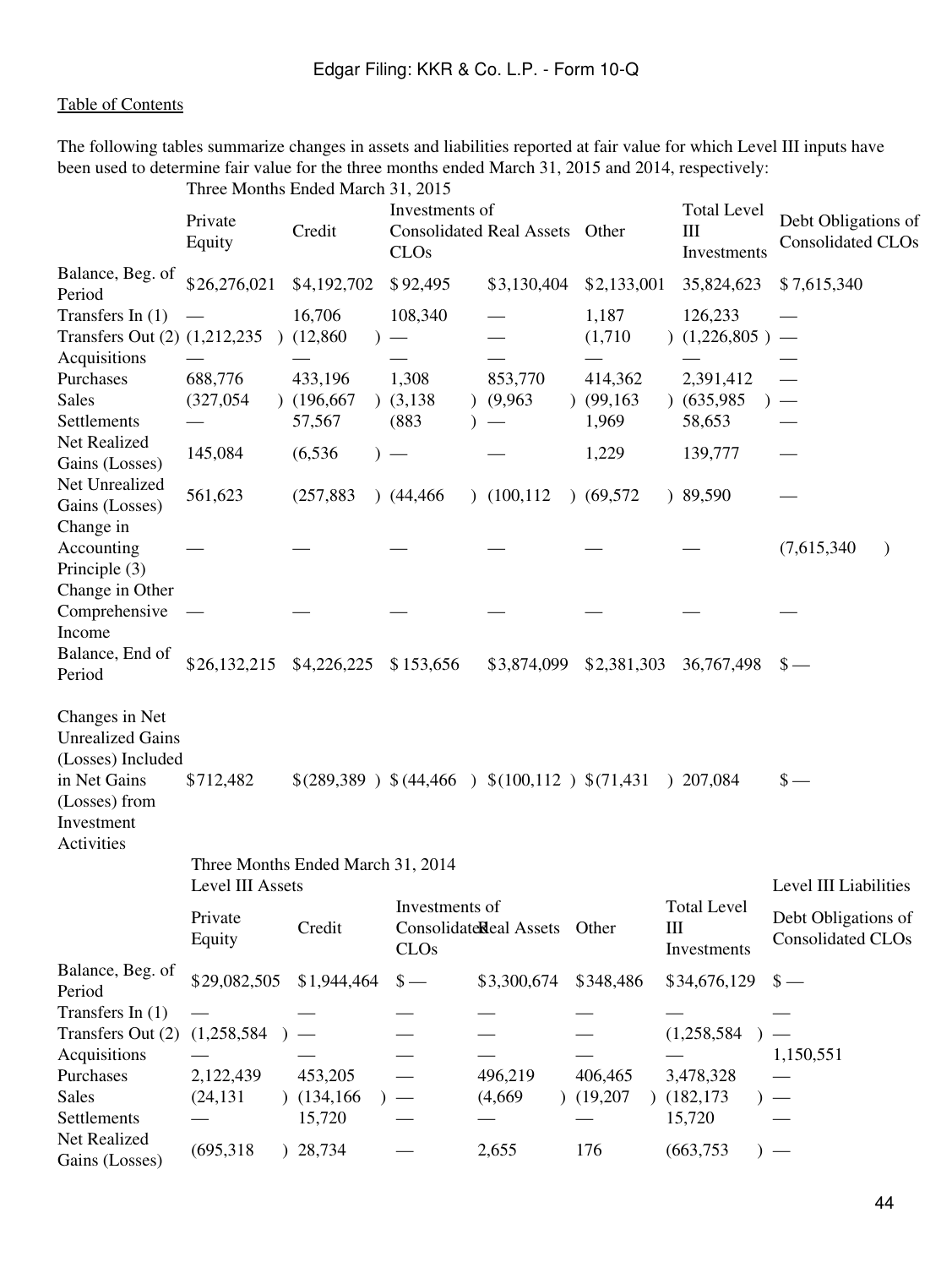| Net Unrealized          | 1,649,418    | 9,409            |              | (13,951)    | 42,718<br>λ.              | 1,687,594    | 2,239       |
|-------------------------|--------------|------------------|--------------|-------------|---------------------------|--------------|-------------|
| Gains (Losses)          |              |                  |              |             |                           |              |             |
| Change in Other         |              |                  |              |             |                           |              |             |
| Comprehensive           |              |                  |              |             |                           |              |             |
| Income                  |              |                  |              |             |                           |              |             |
| Balance, End of         | \$30,876,329 | $$2,317,366$ \$- |              | \$3,780,928 | \$778,638                 | \$37,753,261 | \$1,152,790 |
| Period                  |              |                  |              |             |                           |              |             |
| Changes in Net          |              |                  |              |             |                           |              |             |
| <b>Unrealized Gains</b> |              |                  |              |             |                           |              |             |
| (Losses) Included       |              |                  |              |             |                           |              |             |
| in Net Gains            | \$954,100    | \$38,032         | $\sqrt{s}$ — | \$(13,951)  | \$43,665<br>$\mathcal{L}$ | \$1,021,846  | \$2,239     |
| (Losses) from           |              |                  |              |             |                           |              |             |
| Investment              |              |                  |              |             |                           |              |             |
| Activities              |              |                  |              |             |                           |              |             |
|                         |              |                  |              |             |                           |              |             |

(1) principally attributable to certain investments that experienced an insignificant level of market activity during the The Transfers In noted in the tables above for credit, investments of consolidated CLOs and other investments are period and thus were valued in the absence of observable inputs.

(2) The Transfers Out noted in the tables above for private equity investments are attributable to portfolio companies<br>that are now valued using their publicly traded market price. The Transfers Out noted above for credit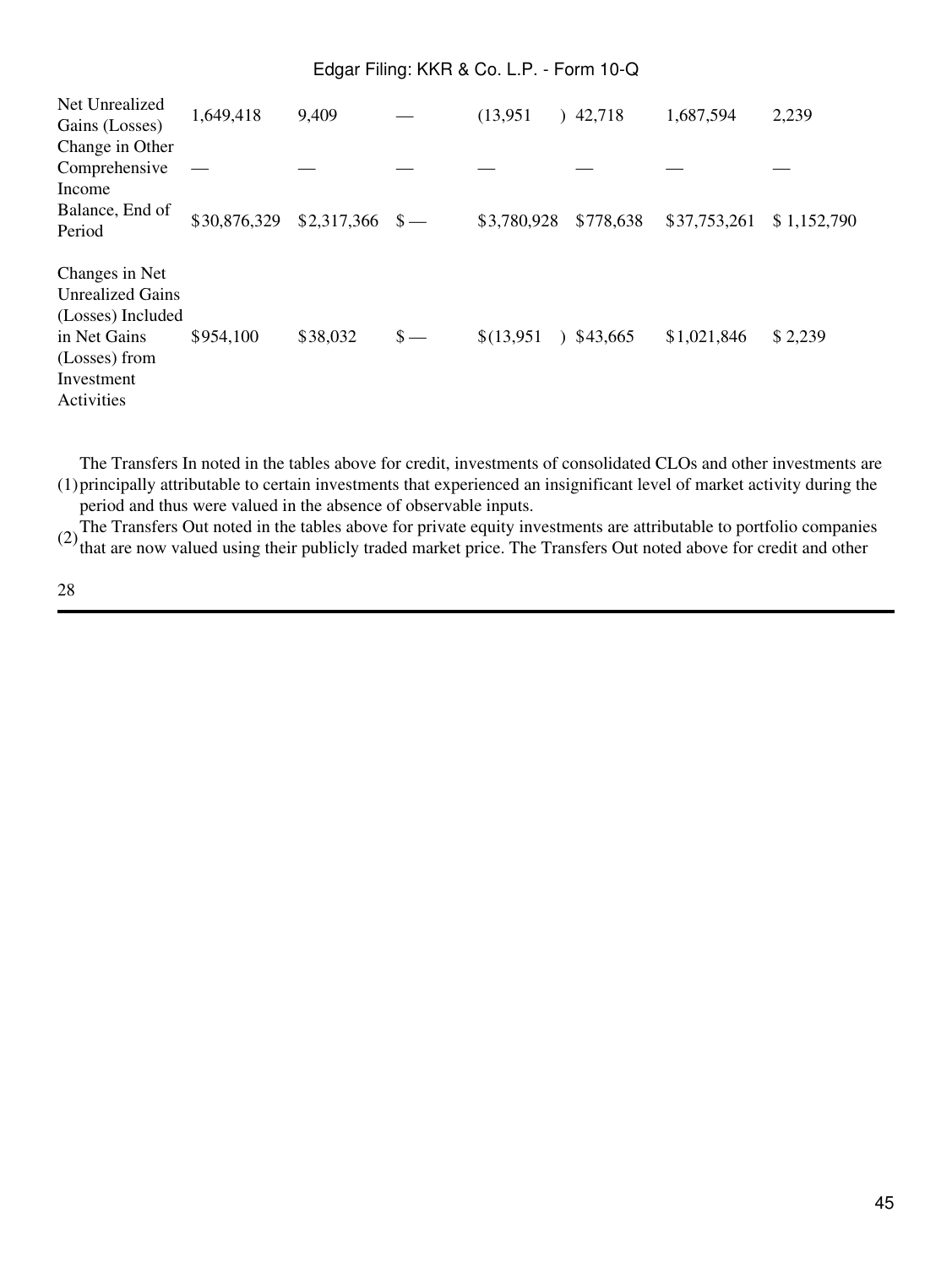investments are principally attributable to certain investments that experienced a higher level of market activity during the period and thus were valued using observable inputs.

Upon adoption of ASU 2014-13, the debt obligations of consolidated CLOs are no longer Level III financial

(3) liabilities under the GAAP fair value hierarchy. As of March 31, 2015, the debt obligations of consolidated CLOs<br>(3) are magazined on the hosis of the fair value of the financial secate of the CLO and are alsocified a are measured on the basis of the fair value of the financial assets of the CLO and are classified as Level II financial liabilities. See Note 2 " Summary of Significant Accounting Policies".

Total realized and unrealized gains and losses recorded for Level III investments are reported in Net Gains (Losses) from Investment Activities in the accompanying condensed consolidated statements of operations. There were no transfers between Level I and Level II during the three months ended March 31, 2015. There was one transfer for \$318.9 million between Level I and Level II for private equity investments during the three months ended March 31, 2014 attributable to a portfolio company that is now valued using its publicly traded market price.

The following table presents additional information about valuation methodologies and significant unobservable inputs used for investments that are measured at fair value and categorized within Level III as of March 31, 2015:

| Fair Value<br>March 31,<br>2015 | Valuation<br>Methodologies | Unobservable Input(s) $(1)$ | Weighted<br>Range<br>Average $(2)$ | Impact to<br>Valuation<br>from an<br>Increase in<br>Input $(3)$ |
|---------------------------------|----------------------------|-----------------------------|------------------------------------|-----------------------------------------------------------------|
|---------------------------------|----------------------------|-----------------------------|------------------------------------|-----------------------------------------------------------------|

Private Equity Investments \$26,132,215

| Financial<br>Services | \$5,683,574            |                                                 | <b>Illiquidity Discount</b>                               | 10.2% | $10\%$ -<br>15%    | Decrease |
|-----------------------|------------------------|-------------------------------------------------|-----------------------------------------------------------|-------|--------------------|----------|
|                       |                        | Inputs to market<br>comparable,                 | Weight Ascribed to Market<br>Comparables                  | 43.0% | $38% -$<br>100%    | (4)      |
|                       |                        | discounted cash<br>flow and                     | Weight Ascribed to<br>Discounted Cash Flow                | 38.3% | $0\% - 50\%$       | (5)      |
|                       |                        | transaction cost                                | Weight Ascribed to<br><b>Transaction Price</b>            | 18.7% | $0\%$ - 25%        | (6)      |
|                       |                        | Market<br>comparables<br>Discounted cash        | Enterprise Value/LTM<br><b>EBITDA Multiple</b>            | 13.0x | $11.4x -$<br>13.4x | Increase |
|                       |                        |                                                 | <b>Enterprise Value/Forward</b><br><b>EBITDA</b> Multiple | 11.4x | $10.4x -$<br>11.7x | Increase |
|                       |                        |                                                 | Weighted Average Cost of<br>Capital                       | 11.1% | $9.5\%$ -<br>11.5% | Decrease |
|                       |                        | flow                                            | Enterprise Value/LTM<br><b>EBITDA Exit Multiple</b>       | 10.4x | $10.0x -$<br>10.5x | Increase |
|                       | Technology \$4,276,447 |                                                 | <b>Illiquidity Discount</b>                               | 7.3%  | $0\%$ - $20\%$     | Decrease |
|                       |                        | Inputs to market<br>comparable,                 | Weight Ascribed to Market<br>Comparables                  | 32.9% | $0\%$ -<br>100%    | (4)      |
|                       |                        | discounted cash<br>flow and<br>transaction cost | Weight Ascribed to<br>Discounted Cash Flow                | 32.8% | $0\% - 50\%$       | (5)      |
|                       |                        |                                                 | Weight Ascribed to<br><b>Transaction Price</b>            | 34.3% | $0\%$ -<br>100%    | (6)      |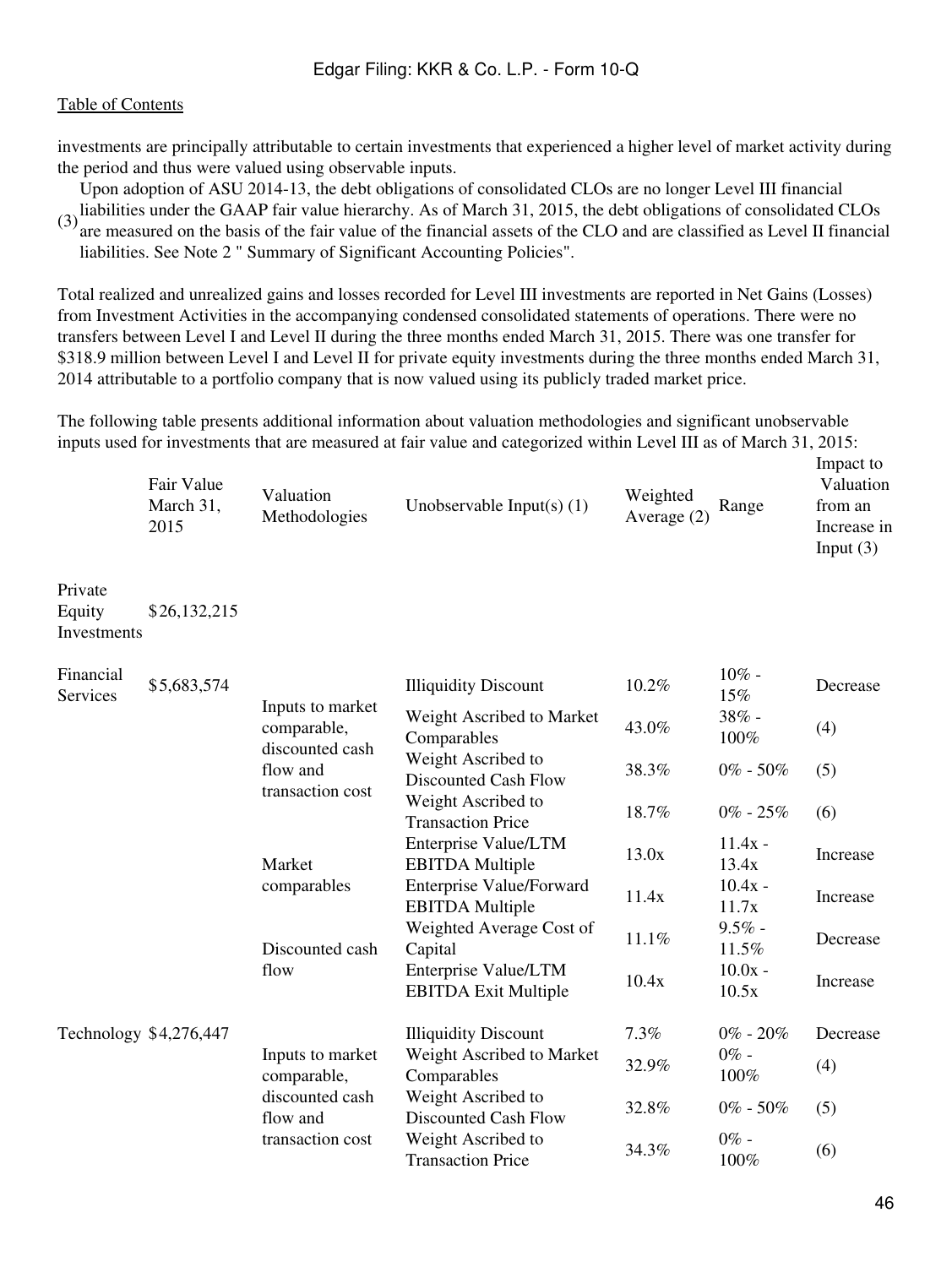|            |             | Market                                          | Enterprise Value/LTM<br><b>EBITDA</b> Multiple            | 12.1x | $5.9x -$<br>15.9x  | Increase |
|------------|-------------|-------------------------------------------------|-----------------------------------------------------------|-------|--------------------|----------|
|            |             | comparables                                     | <b>Enterprise Value/Forward</b><br><b>EBITDA</b> Multiple | 10.9x | $5.3x -$<br>12.9x  | Increase |
|            |             | Discounted cash                                 | Weighted Average Cost of<br>Capital                       | 12.1% | $8.1\%$ -<br>20.7% | Decrease |
|            |             | flow                                            | Enterprise Value/LTM<br><b>EBITDA Exit Multiple</b>       | 9.0x  | $5.5x -$<br>10.0x  | Increase |
| Healthcare | \$3,452,306 |                                                 | <b>Illiquidity Discount</b>                               | 6.1%  | $2.5%$ -<br>15%    | Decrease |
|            |             | Inputs to market<br>comparable,                 | Weight Ascribed to Market<br>Comparables                  | 26.0% | $0\% - 50\%$       | (4)      |
|            |             | discounted cash<br>flow and<br>transaction cost | Weight Ascribed to<br>Discounted Cash Flow                | 35.7% | $12.5\%$ -<br>100% | (5)      |
|            |             |                                                 | Weight Ascribed to<br><b>Transaction Price</b>            | 38.3% | $0\%$ - $75\%$     | (6)      |
|            |             | Market<br>comparables<br>Discounted cash        | Enterprise Value/LTM<br><b>EBITDA</b> Multiple            | 11.2x | $9.6x -$<br>13.2x  | Increase |
|            |             |                                                 | <b>Enterprise Value/Forward</b><br><b>EBITDA Multiple</b> | 10.5x | $8.8x -$<br>11.9x  | Increase |
|            |             |                                                 | Weighted Average Cost of<br>Capital                       | 11.7% | $9.0\%$ -<br>13.2% | Decrease |
|            |             | flow                                            | Enterprise Value/LTM<br><b>EBITDA Exit Multiple</b>       | 10.3x | $7.5x -$<br>11.5x  | Increase |
| Retail     | \$3,428,590 |                                                 | <b>Illiquidity Discount</b>                               | 7.7%  | $5\%$ - $20\%$     | Decrease |
|            |             | Inputs to market<br>comparable,                 | Weight Ascribed to Market<br>Comparables                  | 44.5% | $0\% - 50\%$       | (4)      |
|            |             | discounted cash<br>flow and<br>transaction      | Weight Ascribed to<br>Discounted Cash Flow                | 44.6% | $37.5\%$ -<br>100% | (5)      |
|            |             |                                                 | Weight Ascribed to<br><b>Transaction Price</b>            | 10.9% | $0\%$ - $25\%$     | (6)      |
|            |             |                                                 |                                                           |       |                    |          |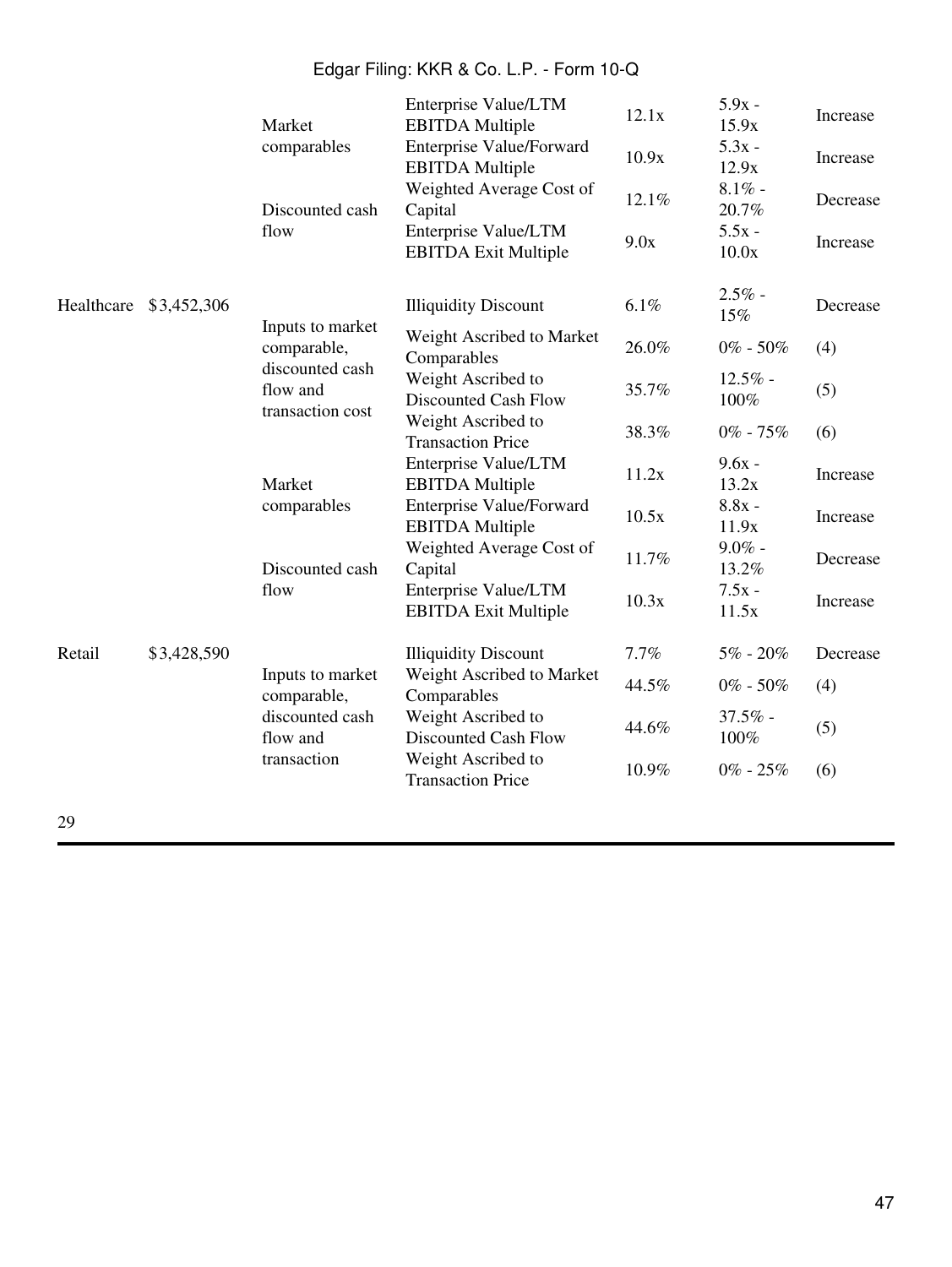|                           | Fair Value<br>March 31,<br>2015 | Valuation<br>Methodologies     | Unobservable Input(s) $(1)$                               | Weighted<br>Average $(2)$ | Range              | Impact to<br>Valuation<br>from an<br>Increase in<br>Input $(3)$ |
|---------------------------|---------------------------------|--------------------------------|-----------------------------------------------------------|---------------------------|--------------------|-----------------------------------------------------------------|
| Retail (cont.)            |                                 | Market<br>comparables          | Enterprise Value/LTM<br><b>EBITDA</b> Multiple            | 11.0x                     | $7.0x -$<br>14.3x  | (7) Increase                                                    |
|                           |                                 |                                | Enterprise Value/Forward<br><b>EBITDA</b> Multiple        | 9.6x                      | $6.7x -$<br>11.0x  | (7) Increase                                                    |
|                           |                                 | Discounted cash                | Weighted Average Cost of<br>Capital                       | 10.6%                     | $9.0\%$ -<br>22.2% | Decrease                                                        |
|                           |                                 | flow                           | Enterprise Value/LTM<br><b>EBITDA Exit Multiple</b>       | 8.1x                      | $6.0x -$<br>10.8x  | Increase                                                        |
| Manufacturing \$3,392,657 |                                 | Inputs to both                 | <b>Illiquidity Discount</b>                               | 8.5%                      | $5\% - 21\%$       | Decrease                                                        |
|                           |                                 | market<br>comparable and       | Weight Ascribed to Market<br>Comparables                  | 46.1%                     | $33.3\%$ -<br>50%  | (4)                                                             |
|                           |                                 | discounted cash<br>flow        | Weight Ascribed to<br>Discounted Cash Flow                | 53.9%                     | $50\%$ -<br>66.7%  | (5)                                                             |
|                           |                                 |                                | Enterprise Value/LTM<br><b>EBITDA</b> Multiple            | 11.6x                     | $6.8x -$<br>19.6x  | Increase                                                        |
|                           |                                 | Market<br>comparables          | <b>Enterprise Value/Forward</b><br><b>EBITDA Multiple</b> | 10.6x                     | $7.5x -$<br>14.6x  | Increase                                                        |
|                           |                                 |                                | <b>Control Premium</b>                                    | 20.0%                     | $20%$ -<br>20%     | (8) Increase                                                    |
|                           |                                 | Discounted cash                | Weighted Average Cost of<br>Capital                       | 14.0%                     | $9.5\%$ -<br>20.6% | Decrease                                                        |
|                           |                                 | flow                           | Enterprise Value/LTM<br><b>EBITDA Exit Multiple</b>       | 9.6x                      | $7.0x -$<br>10.5x  | Increase                                                        |
| Other                     | \$5,898,641                     | Inputs to market               | <b>Illiquidity Discount</b>                               | 11.6%                     | $5\% - 20\%$       | Decrease                                                        |
|                           |                                 | comparable,<br>discounted cash | Weight Ascribed to Market<br>Comparables                  | 47.3%                     | $0\%$ -<br>100%    | (4)                                                             |
|                           |                                 | flow and<br>transaction cost   | Weight Ascribed to<br>Discounted Cash Flow                | 52.7%                     | $0\%$ -<br>$100\%$ | (5)                                                             |
|                           |                                 |                                | Enterprise Value/LTM<br><b>EBITDA</b> Multiple            | 11.9x                     | $6.9x -$<br>19.7x  | Increase                                                        |
|                           |                                 | Market<br>comparables          | <b>Enterprise Value/Forward</b><br><b>EBITDA</b> Multiple | 10.7x                     | $6.5x -$<br>14.8x  | Increase                                                        |
|                           |                                 |                                | <b>Control Premium</b>                                    | 15.8%                     | $10\%$ -<br>20%    | (8) Increase                                                    |
|                           |                                 | Discounted cash                | Weighted Average Cost of<br>Capital                       | 12.8%                     | $8\%$ -<br>25.3%   | Decrease                                                        |
|                           |                                 | flow                           | Enterprise Value/LTM<br><b>EBITDA Exit Multiple</b>       | 9.9x                      | $6.5x -$<br>12.0x  | Increase                                                        |
| <b>Real Assets</b>        | \$3,874,099                     |                                |                                                           |                           |                    |                                                                 |
| Energy                    | \$1,615,253                     |                                |                                                           | 12.6%                     |                    | Decrease                                                        |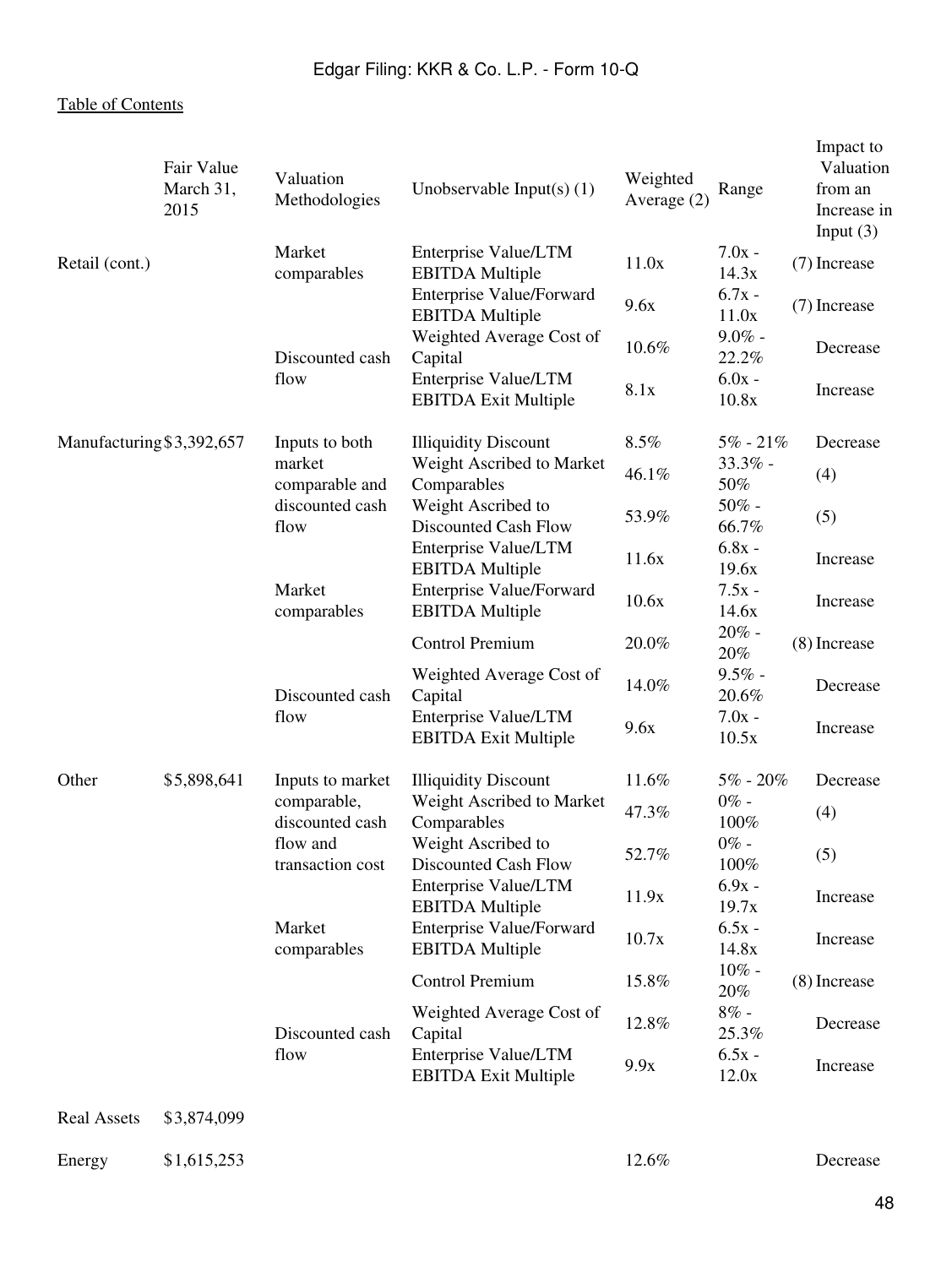|                          |                 | Discounted cash<br>flow                                                          | Weighted Average Cost of<br>Capital                 |       | $8.9\%$ -<br>17.6%<br>$$25.46 -$ |                 |
|--------------------------|-----------------|----------------------------------------------------------------------------------|-----------------------------------------------------|-------|----------------------------------|-----------------|
|                          |                 |                                                                                  | Average Price Per BOE (12) \$30.50                  |       | \$33.97                          | <b>Increase</b> |
| Infrastructure \$944,891 |                 | Discounted cash<br>flow                                                          | Weighted Average Cost of<br>Capital                 | 7.8%  | $5.7\%$ -<br>12.5%               | Decrease        |
|                          |                 |                                                                                  | Enterprise Value/LTM<br><b>EBITDA Exit Multiple</b> | 8.7x  | $7.8x -$<br>10.0x                | Increase        |
| <b>Real Estate</b>       | \$1,313,955     | Inputs to direct<br>income                                                       | Weight Ascribed to Direct<br>Income Capitalization  | 31.1% | $0\%$ -<br>100%                  | (10)            |
|                          |                 | capitalization and<br>discounted cash<br>flow<br>Direct Income<br>Capitalization | Weight Ascribed to<br>Discounted Cash Flow          | 68.9% | $0\%$ -<br>100%                  | (5)             |
|                          |                 |                                                                                  | <b>Current Capitalization Rate</b>                  | 7.0%  | $4.5\%$ -<br>11.9%               | Decrease        |
|                          |                 | Discounted cash<br>flow                                                          | <b>Unlevered Discount Rate</b>                      | 9.7%  | $7.3\%$ -<br>20%                 | Decrease        |
| Credit $(11)$            | \$4,379,881 (9) |                                                                                  | Yield                                               | 11.3% | $5.9\%$ -<br>22.4%               | Decrease        |
|                          |                 | <b>Yield Analysis</b>                                                            | Net Leverage                                        | 5.3x  | $0.4x -$<br>12.6x                | Decrease        |
|                          |                 |                                                                                  | <b>EBITDA</b> Multiple                              | 8.0x  | $0.7x -$<br>14.9x                | Increase        |

In the table above, Other Investments, within private equity investments, represents the following industries: Consumer Products, Education, Forestry, Media, Services, Telecommunications, Transportation, Hotels/Leisure, Mining, Agriculture and Recycling. None of these industries represents more than 10% of total Level III private equity investments as of March 31, 2015.

In determining certain of these inputs, management evaluates a variety of factors including economic conditions, industry and market developments, market valuations of comparable companies and company specific

(1) developments including exit strategies and realization opportunities. Management has determined that market participants would take these inputs into account when valuing the investments. LTM means Last Twelve Months and EBITDA means Earnings Before Interest Taxes Depreciation and Amortization.

(2)Inputs were weighted based on the fair value of the investments included in the range.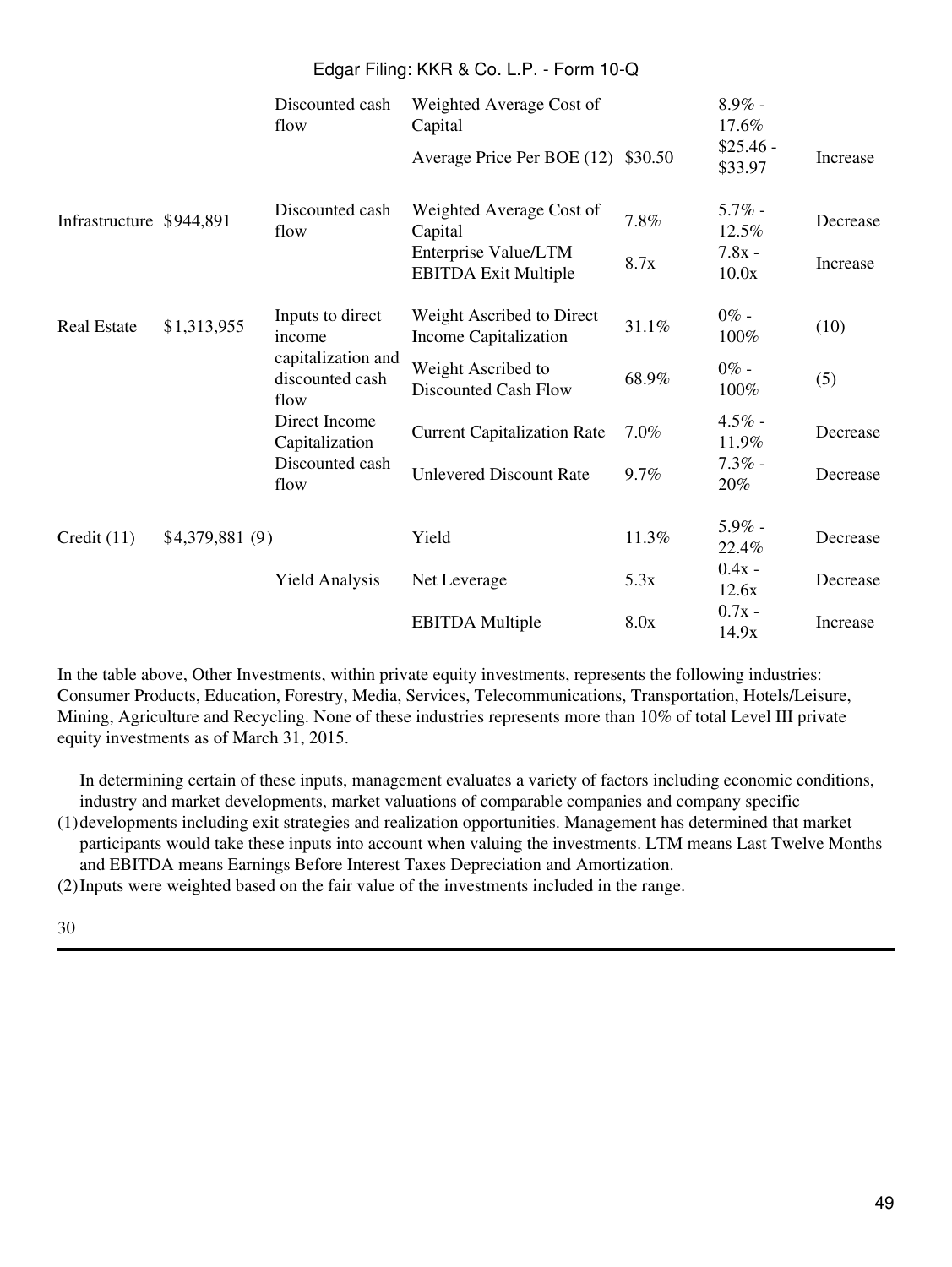$(3)$  that would result from an increase to the corresponding unobservable input. A decrease to the unobservable input  $(3)$  would have the approximate of fact. Significant increases and decreases in these inputs in isola Unless otherwise noted, this column represents the directional change in the fair value of the Level III investments

would have the opposite effect. Significant increases and decreases in these inputs in isolation could result in significantly higher or lower fair value measurements.

(4) the fair value of the Level III investments if the market comparables approach results in a higher valuation than the  $(4)$  discounted seek flow engroach and transaction price. The appearite would be true if the marke The directional change from an increase in the weight ascribed to the market comparables approach would increase

- discounted cash flow approach and transaction price. The opposite would be true if the market comparables approach results in a lower valuation than the discounted cash flow approach and transaction price. The directional change from an increase in the weight ascribed to the discounted cash flow approach would increase the fair value of the Level III investments if the discounted cash flow approach results in a higher
- (5) valuation than the market comparables approach, transaction price and direct income capitalization approach. The opposite would be true if the discounted cash flow approach results in a lower valuation than the market comparables approach and transaction price.

The directional change from an increase in the weight ascribed to the transaction price would increase the fair

value of the Level III investments if the transaction price results in a higher valuation than the market comparables  $(6)$  and discounted each flow engressed. The engestic would be true if the transaction grise gesults i and discounted cash flow approach. The opposite would be true if the transaction price results in a lower valuation than the market comparables approach and discounted cash flow approach.

(7) 0.5% of the total fair value of Private Equity Investments and had an Enterprise Value/LTM EBITDA Multiple and Ranges shown exclude inputs relating to a single portfolio company that was determined to lack comparability with other investments in KKR's private equity portfolio. This portfolio company had a fair value representing less than

Enterprise Value/Forward EBITDA Multiple of 31.4x and 21.3x, respectively. The exclusion of this investment does not impact the weighted average.

Level III private equity investments whose valuations include a control premium represent less than 5% of total

- (8) Level III private equity investments. The valuations for the remaining investments do not include a control premium.
- (9)Amounts include \$504.0 million of investments that were valued using dealer quotes or third party valuation firms. The directional change from an increase in the weight ascribed to the direct income capitalization approach would
- (10) increase the fair value of the Level III investments if the direct income capitalization approach results in a higher valuation than the discounted cash flow approach. The opposite would be true if the direct income capitalization approach results in a lower valuation than the discounted cash flow approach.
- (11)Includes Level III Credit Investments and Level III Investments of Consolidated CLOs. The total Energy fair value amount includes multiple investments (in multiple locations throughout North America) that are held in multiple investment funds and produce varying quantities of oil, condensate, natural gas liquids, and natural gas. Commodity price may be measured using a common volumetric equivalent where one barrel of oil equivalent, or BOE, is determined using the ratio of six thousand cubic feet of natural gas to one
- (12) barrel of oil, condensate or natural gas liquids. The price per BOE is provided to show the aggregate of all price inputs for the various investments over a common volumetric equivalent although the valuations for specific investments may use price inputs specific to the asset for purposes of our valuations. The discounted cash flows include forecasted production of liquids (oil, condensate, and natural gas liquids) and natural gas with a forecasted revenue ratio of approximately 36% liquids and 64% natural gas.

In the table above, certain private equity investments may be valued at cost for a period of time after an acquisition as the best indicator of fair value. In addition, certain valuations of private equity investments may be entirely or partially derived by reference to observable valuation measures for a pending or consummated transaction.

The table above excludes Other Investments in the amount of \$2.4 billion comprised primarily of privately-held equity and equity-like securities (e.g. warrants) in companies that are neither private equity, real assets nor credit investments. These investments were valued using Level III valuation methodologies that are generally the same as those shown for private equity investments.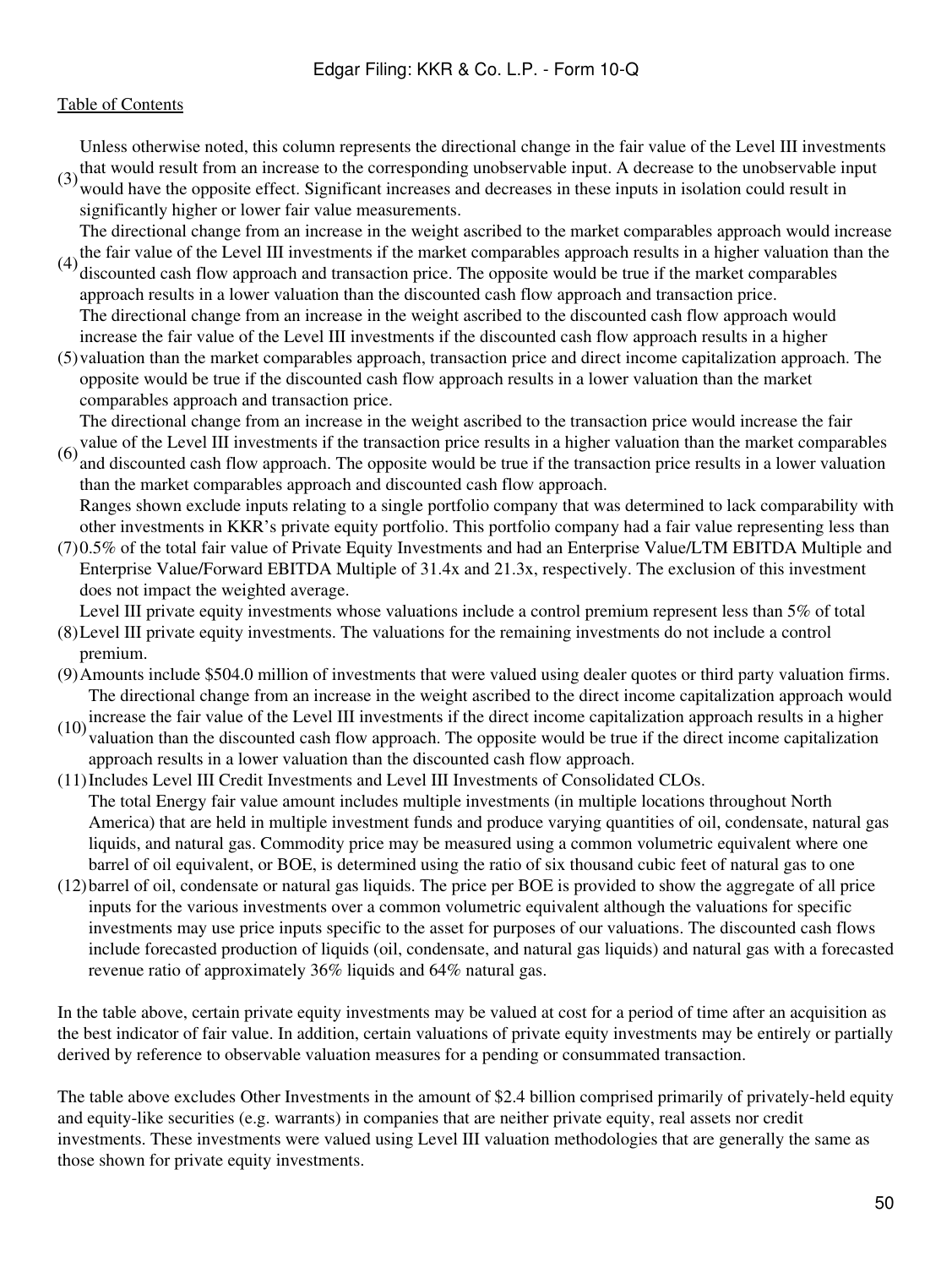The various unobservable inputs used to determine the Level III valuations may have similar or diverging impacts on valuation. Significant increases and decreases in these inputs in isolation and interrelationships between those inputs could result in significantly higher or lower fair value measurements as noted in the table above.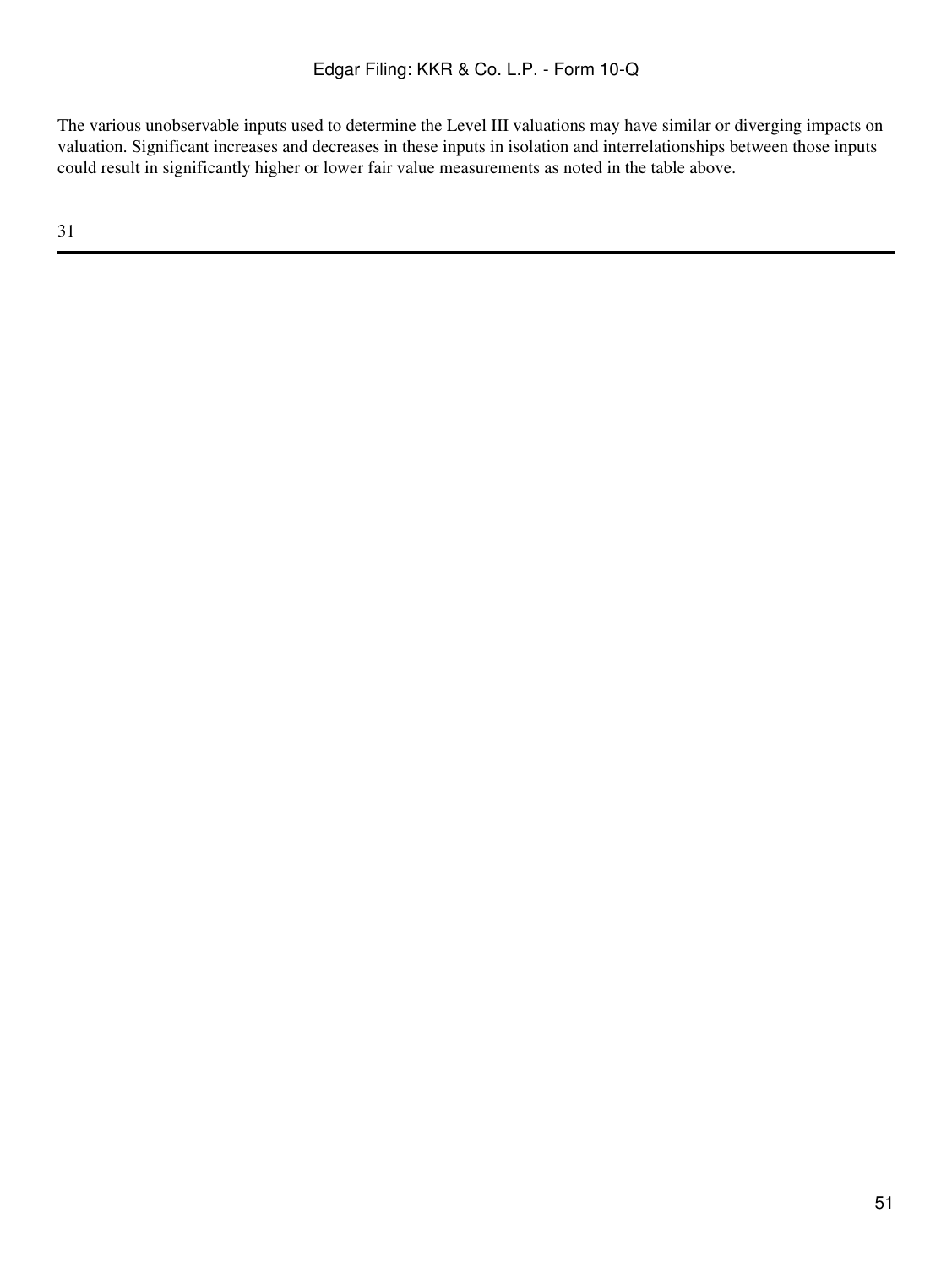### [Table of Contents](#page-2-0)

# 6. NET INCOME (LOSS) ATTRIBUTABLE TO KKR & CO. L.P. PER COMMON UNIT

For the three months ended March 31, 2015 and 2014, basic and diluted Net Income (Loss) attributable to KKR & Co. L.P. per common unit were calculated as follows:

|                                                                            | Three Months Ended |                               |
|----------------------------------------------------------------------------|--------------------|-------------------------------|
|                                                                            |                    | March 31, 2015 March 31, 2014 |
| Net Income (Loss) Attributable to KKR & Co. L.P.                           | \$270,507          | \$210,041                     |
| Basic Net Income (Loss) Per Common Unit                                    |                    |                               |
| Weighted Average Common Units Outstanding - Basic                          | 434,874,820        | 293,490,461                   |
| Net Income (Loss) Attributable to KKR & Co. L.P. Per Common Unit - Basic   | \$0.62             | \$0.72                        |
| Diluted Net Income (Loss) Per Common Unit                                  |                    |                               |
| Weighted Average Common Units Outstanding - Basic                          | 434,874,820        | 293,490,461                   |
| Weighted Average Unvested Common Units and Other Exchangeable Securities   | 37, 350, 524       | 31,613,768                    |
| Weighted Average Common Units Outstanding - Diluted                        | 472,225,344        | 325, 104, 229                 |
| Net Income (Loss) Attributable to KKR & Co. L.P. Per Common Unit - Diluted | \$0.57             | \$0.65                        |

Weighted Average Common Units Outstanding—Diluted primarily includes unvested equity awards that have been granted under the Equity Incentive Plan as well as exchangeable equity securities issued in connection with the acquisition of Avoca. Vesting or exchanges of these equity interests dilute KKR and KKR Holdings pro rata in accordance with their respective ownership interests in the KKR Group Partnerships.

|                                                 | Three Months Ended            |             |
|-------------------------------------------------|-------------------------------|-------------|
|                                                 | March 31, 2015 March 31, 2014 |             |
| Weighted Average KKR Holdings Units Outstanding | 375,836,317                   | 399,474,991 |

For the three months ended March 31, 2015 and 2014, KKR Holdings units have been excluded from the calculation of diluted Net Income (Loss) attributable to KKR & Co. L.P. per common unit since the exchange of these units would not dilute KKR's respective ownership interests in the KKR Group Partnerships.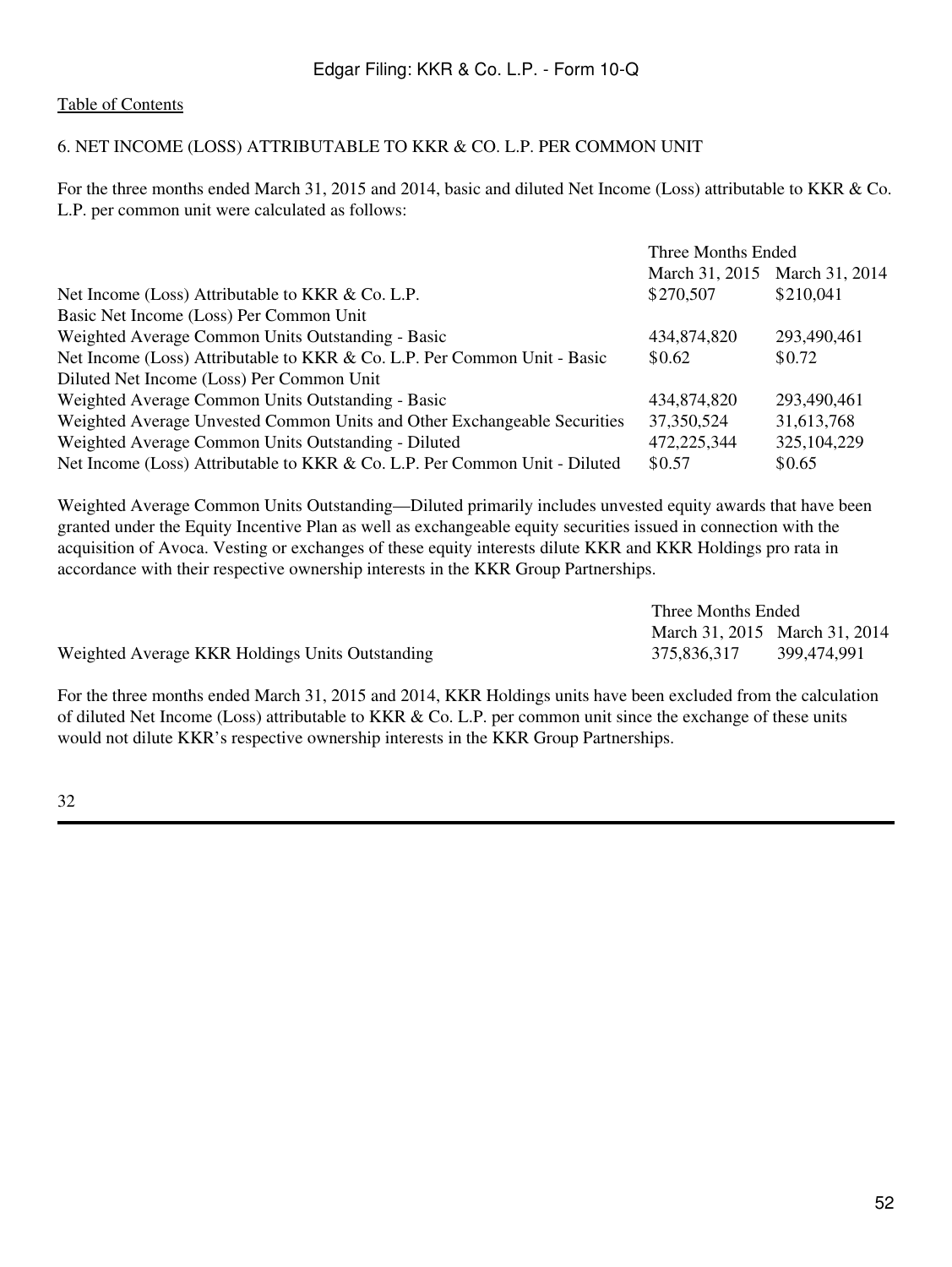# 7. OTHER ASSETS AND ACCOUNTS PAYABLE, ACCRUED EXPENSES AND OTHER LIABILITIES

Other Assets consist of the following:

| March 31, 2015 | December 31, 2014 |
|----------------|-------------------|
| \$871,040      | \$517,088         |
| 617,626        | 594,288           |
| 467,933        | 561,554           |
| 455,481        | 460,658           |
| 291,983        | 176,622           |
| 266,289        | 237,982           |
| 196,688        | 209,202           |
| 89,000         | 89,000            |
| 75,492         | 76,247            |
| 56,244         | 55,876            |
| 50,732         | 46,058            |
| 16,249         | 11,897            |
| 14,218         | 14,981            |
| 13,890         | 8,812             |
| 6,334          | 31,267            |
| 21,725         | 72,685            |
| \$3,510,924    | \$3,164,217       |
|                |                   |

Represents derivative financial instruments used to manage foreign exchange risk arising from certain foreign denominated investments. Such instruments are measured at fair value with changes in fair value recorded in Net

(a) Gains (Losses) from Investment Activities in the accompanying condensed consolidated statements of operations. See Note 3 "Net Gains (Losses) from Investment Activities" for the net changes in fair value associated with these instruments.

(b)Represents interest and dividend receivables and promissory notes due from third parties. The promissory notes bear interest at rates ranging from 2.0% -3.0% per annum and mature between 2016 and 2018.

(c)Represents amounts held at clearing brokers resulting from securities transactions.

(d) Includes proved and unproved oil and natural gas properties under the successful efforts method of accounting, which is net of impairment write-downs, accumulated depreciation, depletion and amortization.

(e)Represents amounts due from third parties for investments sold for which cash settlement has not occurred.

(f) See Note 15 "Goodwill and Intangible Assets."

Net of accumulated depreciation and amortization of \$126,823 and \$122,908 as of March 31, 2015 and December 31, 2014, respectively. Depreciation and amortization expense of \$3,914 and \$4,047 for the

(g) three months ended March 31, 2015 and 2014, respectively, is included in General, Administrative and Other in the accompanying condensed consolidated statements of operations.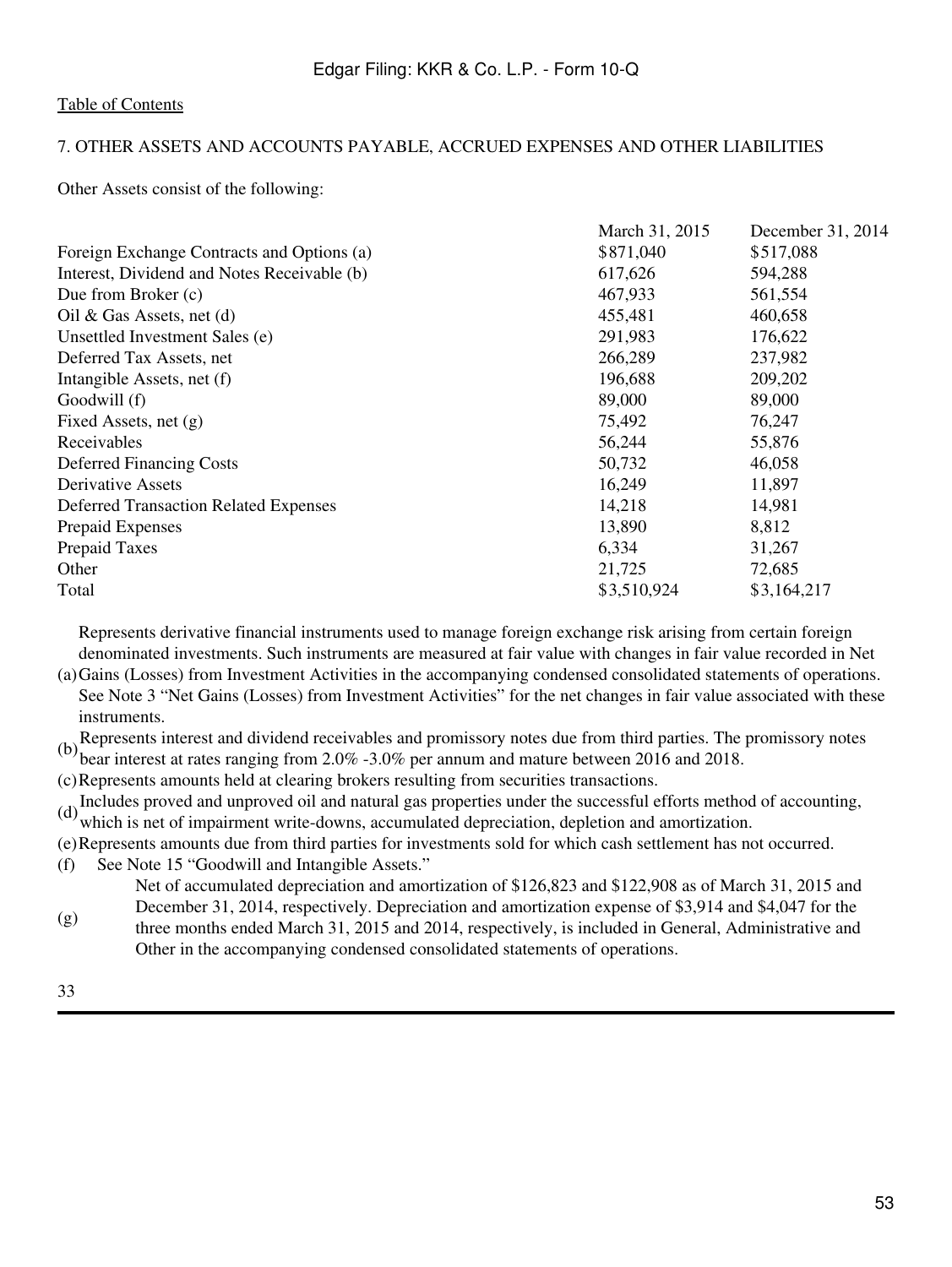Accounts Payable, Accrued Expenses and Other Liabilities consist of the following:

|                                            | March 31, 2015 | December 31, 2014 |
|--------------------------------------------|----------------|-------------------|
| Amounts Payable to Carry Pool (a)          | \$1,154,424    | \$1,100,943       |
| Unsettled Investment Purchases (b)         | 679,747        | 891,649           |
| Securities Sold Short (c)                  | 583,645        | 633,132           |
| Due to Broker $(d)$                        | 249,990        | 72,509            |
| Accounts Payable and Accrued Expenses      | 103,497        | 130,023           |
| Foreign Exchange Contracts and Options (e) | 102,598        | 71,956            |
| Derivative Liabilities                     | 71,266         | 75,150            |
| <b>Accrued Compensation and Benefits</b>   | 64,946         | 17,799            |
| <b>Interest Payable</b>                    | 63,399         | 61,643            |
| Contingent Consideration Obligation (f)    | 42,600         | 40,600            |
| Deferred Rent and Income                   | 24,433         | 26,894            |
| <b>Taxes Payable</b>                       | 9,067          | 6,362             |
| <b>Other Liabilities</b>                   | 120,508        | 70,692            |
| Total                                      | \$3,270,120    | \$3,199,352       |

(a) Represents the amount of carried interest payable to principals, professionals and other individuals with respect to  $(a)_{VFD}$ . KKR's active funds and co-investment vehicles that provide for carried interest.

- (b)Represents amounts owed to third parties for investment purchases for which cash settlement has not occurred. Represents the obligations of KKR to deliver a specified security at a future point in time. Such securities are measured at fair value with changes in fair value recorded in Net Gains (Losses) from Investment Activities in the
- (c) accompanying condensed consolidated statements of operations. See Note 3 "Net Gains (Losses) from Investment Activities" for the net changes in fair value associated with these instruments. The cost bases for these instruments at March 31, 2015 and December 31, 2014 were \$556,782 and \$628,071, respectively.

(d)Represents amounts owed for securities transactions initiated at clearing brokers.

Represents derivative financial instruments used to manage foreign exchange risk arising from certain foreign denominated investments. Such instruments are measured at fair value with changes in fair value recorded in Net

(e) Gains (Losses) from Investment Activities in the accompanying condensed consolidated statements of operations. See Note 3 "Net Gains (Losses) from Investment Activities" for the net changes in fair value associated with these instruments.

(f)Represents the fair value of the contingent consideration related to the acquisition of Prisma.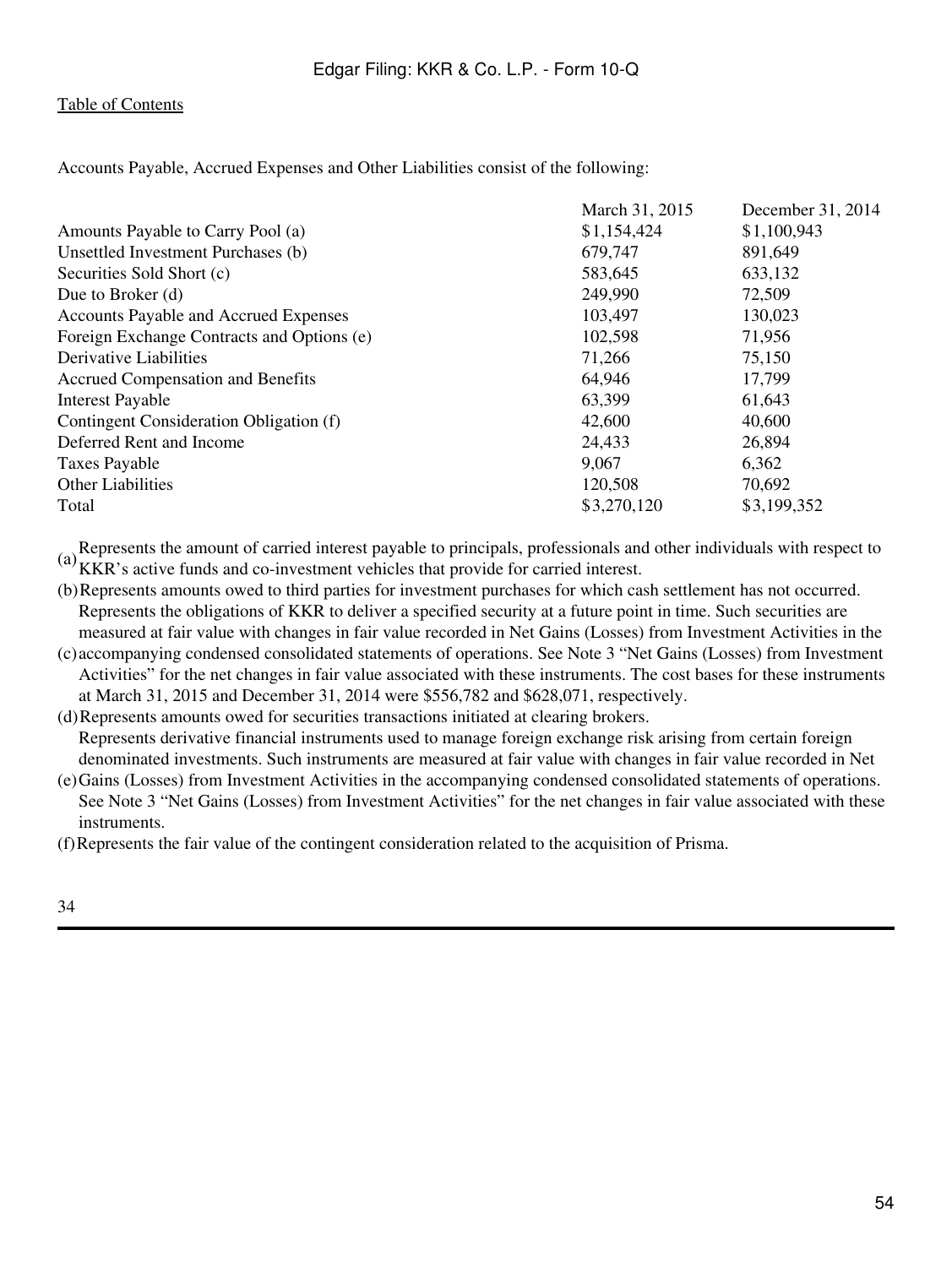### 8. VARIABLE INTEREST ENTITIES

### Consolidated VIEs

KKR consolidates certain VIEs in which it is determined that KKR is the primary beneficiary, which predominately are CLO vehicles. In developing its conclusion that it is the primary beneficiary of these CLO vehicles, KKR determined that it has more than an insignificant variable interest in these CLO vehicles by virtue of its residual interest in these CLO vehicles and, in certain cases, the presence of an incentive collateral management fee. These two variable interests were determined to expose KKR to a more than insignificant amount of these CLO vehicles' variability relative to its anticipated economic performance. In addition, in KKR's role as collateral manager of these CLO vehicles, KKR has the power to direct the activities that most significantly impact the economic performance of the entities. In each case, KKR's variable interests represent an obligation to absorb losses of or a right to receive benefits from the entity that could potentially be significant to the entity. In consideration of these factors, KKR concluded that it was the primary beneficiary of these CLO vehicles for consolidation accounting purposes. The primary purpose of these CLO vehicles is to provide investment opportunities with the objective of generating current income for these CLO investors in exchange for management and/or incentive based fees. The investment strategies of these CLO vehicles are similar and the fundamental risks of these CLO vehicles have similar characteristics, which include loss of invested capital and loss of management fees and/or incentive based fees. KKR does not provide performance guarantees and has no other financial obligation to provide funding to these consolidated CLO vehicles.

### Unconsolidated VIEs

KKR holds variable interests in certain VIEs which are not consolidated as it is determined that KKR is not the primary beneficiary. VIEs that are not consolidated include (i) certain investment funds sponsored by KKR where the equity at risk to KKR is not considered substantive and (ii) certain CLO vehicles where KKR does not hold a variable interest that exposes KKR to a more than insignificant amount of the CLO vehicle's variability.

#### Investments in Unconsolidated Investment Funds

KKR's investment strategies differ by investment fund; however, the fundamental risks have similar characteristics, including loss of invested capital and loss of management fees and carried interests. KKR's maximum exposure to loss as a result of its investments in the unconsolidated investment funds is the carrying value of such investments, which was \$318.5 million at March 31, 2015. Accordingly disaggregation of KKR's involvement by type of unconsolidated investment fund would not provide more useful information. For these unconsolidated investment funds in which KKR is the sponsor, KKR may have an obligation as general partner to provide commitments to such investment funds. As of March 31, 2015, KKR's commitments to these unconsolidated investment funds was \$11.6 million. KKR has not provided any financial support other than its obligated amount as of March 31, 2015.

### Investments in Unconsolidated CLO Vehicles

KKR provides collateral management services for, and has made nominal investments in, certain CLO vehicles that it does not consolidate. KKR's investments in the unconsolidated CLO vehicles, if any, are carried at fair value in the condensed consolidated statements of financial condition. KKR earns management fees, including subordinated management fees, for managing the collateral of the CLO vehicles. At March 31, 2015, combined assets under management in the pools of unconsolidated CLO vehicles were \$2.1 billion. KKR's maximum exposure to loss as a result of its investments in the residual interests of unconsolidated CLO vehicles is the carrying value of such investments, which was \$1.1 million at March 31, 2015. CLO investors in the CLO vehicles may only use the assets of the CLO to settle the debt of the related CLO, and otherwise have no recourse against KKR for any losses sustained in the CLO structures.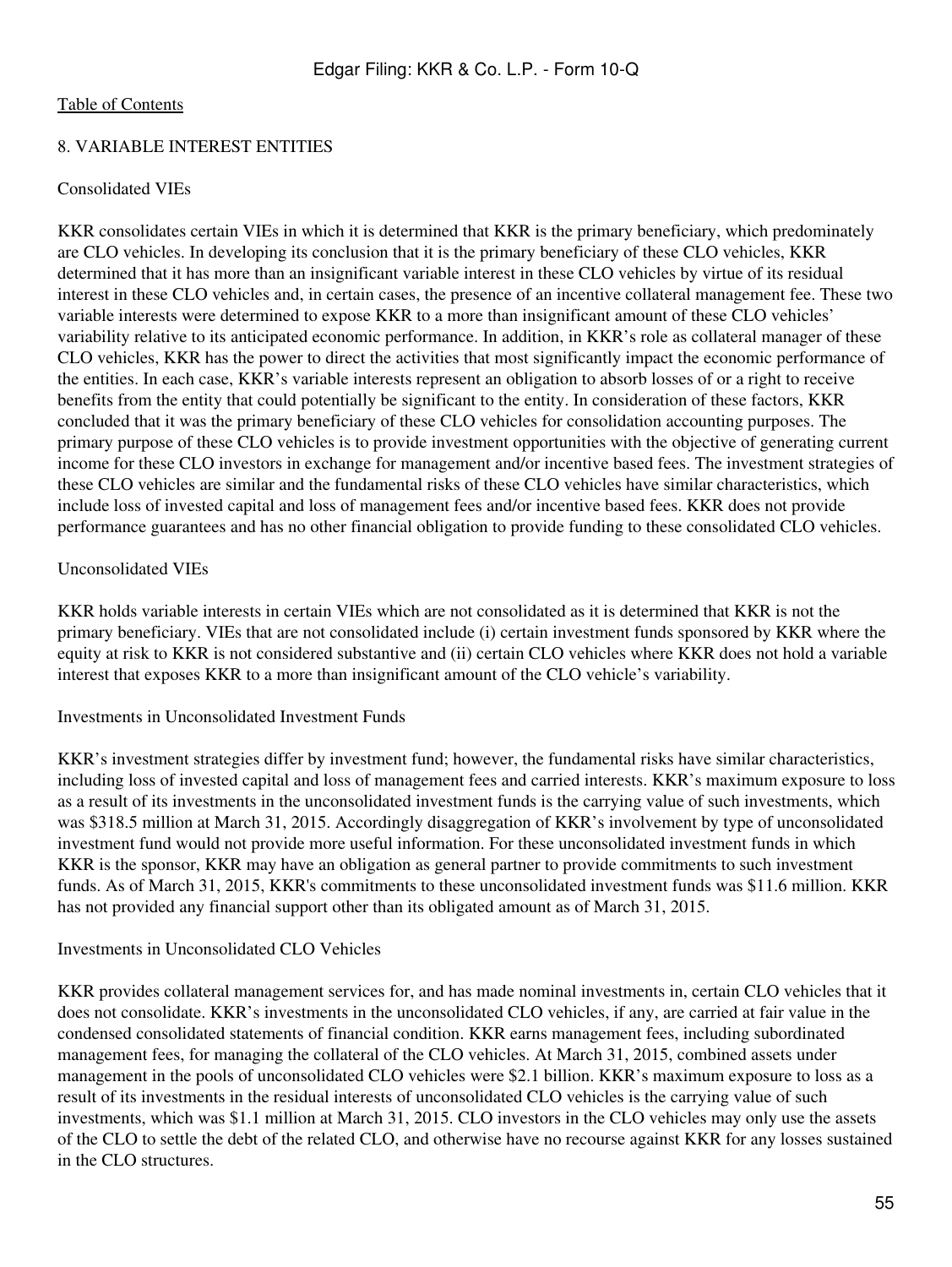As of March 31, 2015 and December 31, 2014, the maximum exposure to loss, before allocations to the carry pool, if any, for those VIEs in which KKR is determined not to be the primary beneficiary but in which it has a variable interest is as follows:

|                          | March 31, 2015 | December 31, 2014 |
|--------------------------|----------------|-------------------|
| Investments              | \$319,603      | \$375,061         |
| Due from Affiliates, net | 599            | 3,478             |
| Maximum Exposure to Loss | \$320,202      | \$378,539         |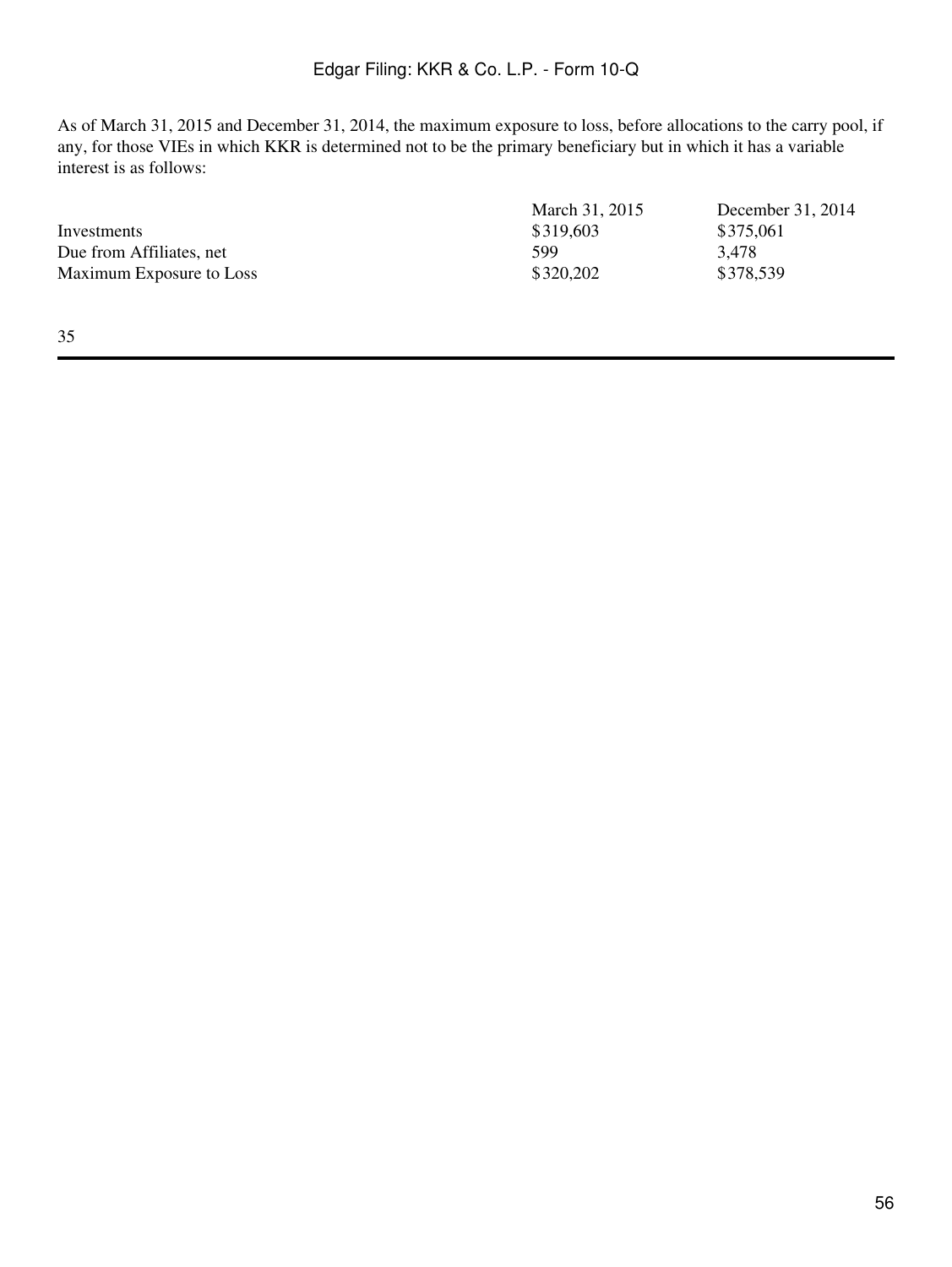# [Table of Contents](#page-2-0)

# 9. DEBT OBLIGATIONS

KKR borrows and enters into credit agreements and issues debt for its general operating and investment purposes and certain of its investment funds borrow to meet financing needs of their operating and investing activities. In connection with the acquisition of KFN on April 30, 2014, KKR consolidates and reports KFN's debt obligations which are non-recourse to KKR beyond the assets of KFN.

Fund financing facilities have been established for the benefit of certain KKR investment funds. When a KKR investment fund borrows from the facility in which it participates, the proceeds from the borrowings are strictly limited for their intended use by the borrowing investment fund. KKR's obligations with respect to these financing arrangements are generally limited to KKR's pro-rata equity interest in such funds.

In addition, consolidated CLO vehicles issue debt securities to third party investors which are collateralized by assets held by the CLO vehicle. KKR bears no obligation with respect to financing arrangements at KKR's consolidated CLO vehicles. Debt securities issued by CLO vehicles are supported solely by the assets held at the CLO vehicles and are not collateralized by assets of any other KKR entity. As described in Note 2 to these condensed consolidated financial statements, as a result of the adoption of ASU 2014-13, KKR measures debt securities of consolidated CLOs on the basis of the fair value of the financial assets of the CLO.

March 31, 2015 December 31, 2014 Financing Available Borrowing Borrowing Fair Value Financing<br>Outstanding Fair Value Available Available Borrowing Outstanding Fair Value Revolving Credit Facilities: Corporate Credit Agreement \$1,000,000 \$— \$— \$1,000,000 \$— \$— KCM Credit Agreement 403,000 97,000 97,000 (i) 473,000 27,000 27,000 (i) Notes Issued: KKR Issued 6.375% Notes Due 2020 (a)  $-$  498,856 587,000 (j)  $-$  498,804 583,692 (j) KKR Issued 5.500% Notes Due 2043 (b)  $-$  494,692 541,250 (j)  $-$  494,644 566,250 (j) KKR Issued 5.125% Notes Due 2044 (c)  $-$  998,553 1,039,000 (j)  $-$  493,214 539,797 (j) KFN Issued 8.375% Notes Due 2041 (d)  $-$  290,567 289,947 (k)  $-$  290,861 287,359 (k) KFN Issued 7.500% Notes Due 2042 (e)  $-$  123,585 125,488 (k)  $-$  123,663 125,856 (k) KFN Issued Junior Subordinated Notes (f)  $-$  247,320 221,775  $-$  246,907 228,087 Other Consolidated Debt Obligations: KKR Fund Financing Facilities (g) 3,048,109 1,808,781 1,808,781 (l) 2,150,819 1,047,351 1,047,351 (l) CLO Vehicles (h)  $-$  7,158,322 7,158,322  $-$  7,615,340 7,615,340 \$4,451,109 \$11,717,676 \$11,868,563 \$3,623,819 \$10,837,784 \$11,020,732

KKR's borrowings consisted of the following:

(a) \$500 million aggregate principal amount of 6.375% senior notes of KKR due 2020.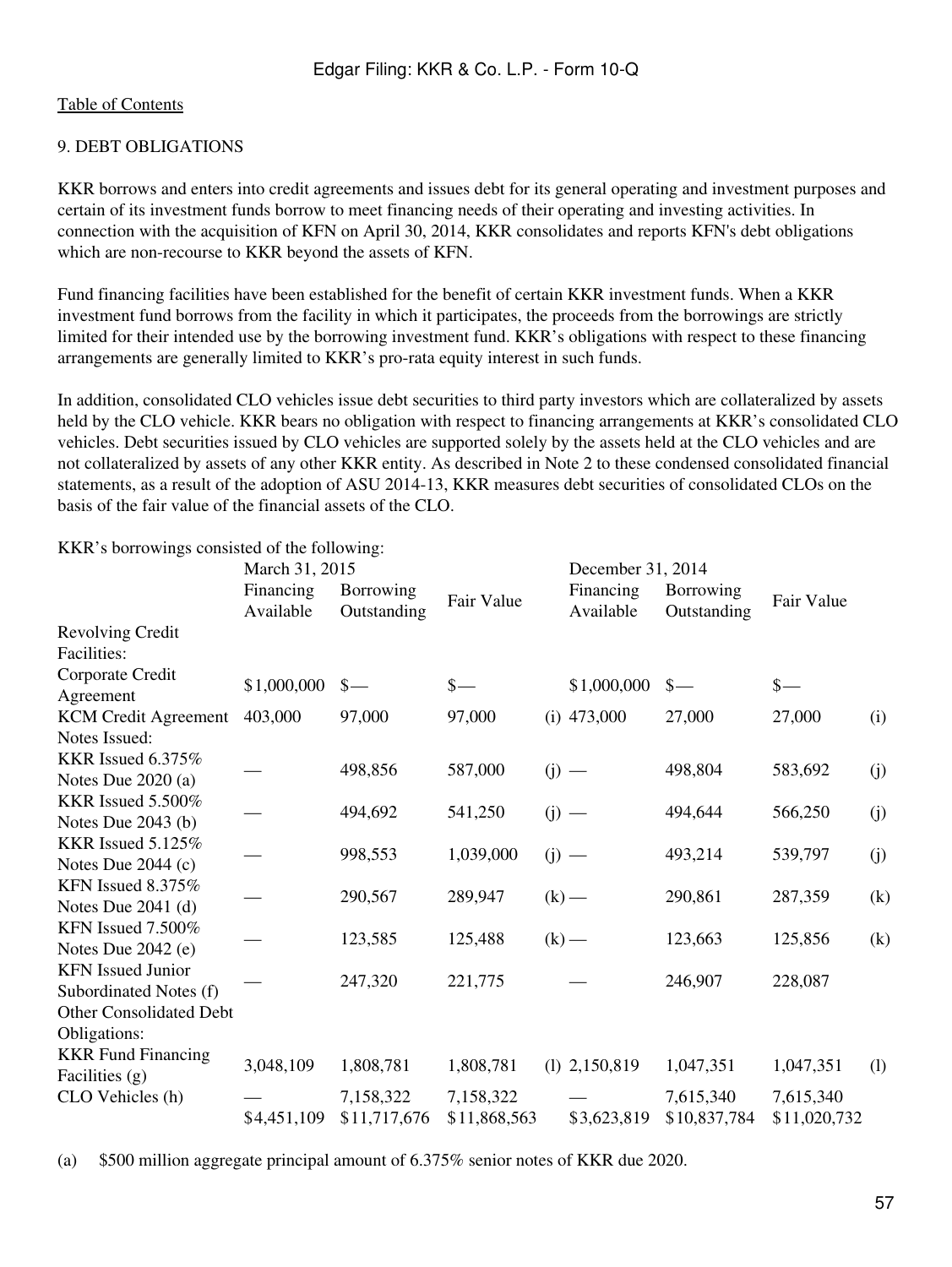- (b) \$500 million aggregate principal amount of 5.500% senior notes of KKR due 2043.
- (c)\$1.0 billion aggregate principal amount of 5.125% senior notes of KKR due 2044.
- (d) KKR consolidates KFN and thus reports KFN's outstanding \$259 million aggregate principal amount of 8.375% senior notes due 2041.
- (e) KKR consolidates KFN and thus reports KFN's outstanding \$115 million aggregate principal amount of 7.500% senior notes due 2042.

(f) subordinated notes. The weighted average interest rate is 5.4% and the weighted average years to maturity is 21.5<br>(f) years as of Marsh 21.2015. These debt obligations are also field as Lavel III within the fair value KKR consolidates KFN and thus reports KFN's outstanding \$284 million aggregate principal amount of junior

- years as of March 31, 2015. These debt obligations are classified as Level III within the fair value hierarchy and valued using the same valuation methodologies as KKR's Level III credit investments. Certain of KKR's investment funds have entered into financing arrangements with major financial institutions,
- (g) limited partners. The weighted average interest rate is 2.5% and 2.9% as of March 31, 2015 and December 31, generally to enable such investment funds to make investments prior to or without receiving capital from fund
- 2014, respectively. In addition, the weighted average years to maturity is 2.6 years and 2.9 years as of March 31, 2015 and December 31, 2014, respectively.

(h) obligations of consolidated CLOs are measured on the basis of the fair value of the financial assets of the CLO and The debt obligations of consolidated CLO vehicles are carried at fair value. As of March 31, 2015, the debt

- are classified as Level II financial liabilities. See Note 5 "Fair Value Measurements."
- (i) Carrying value approximates fair value given the credit facility's interest rate is variable.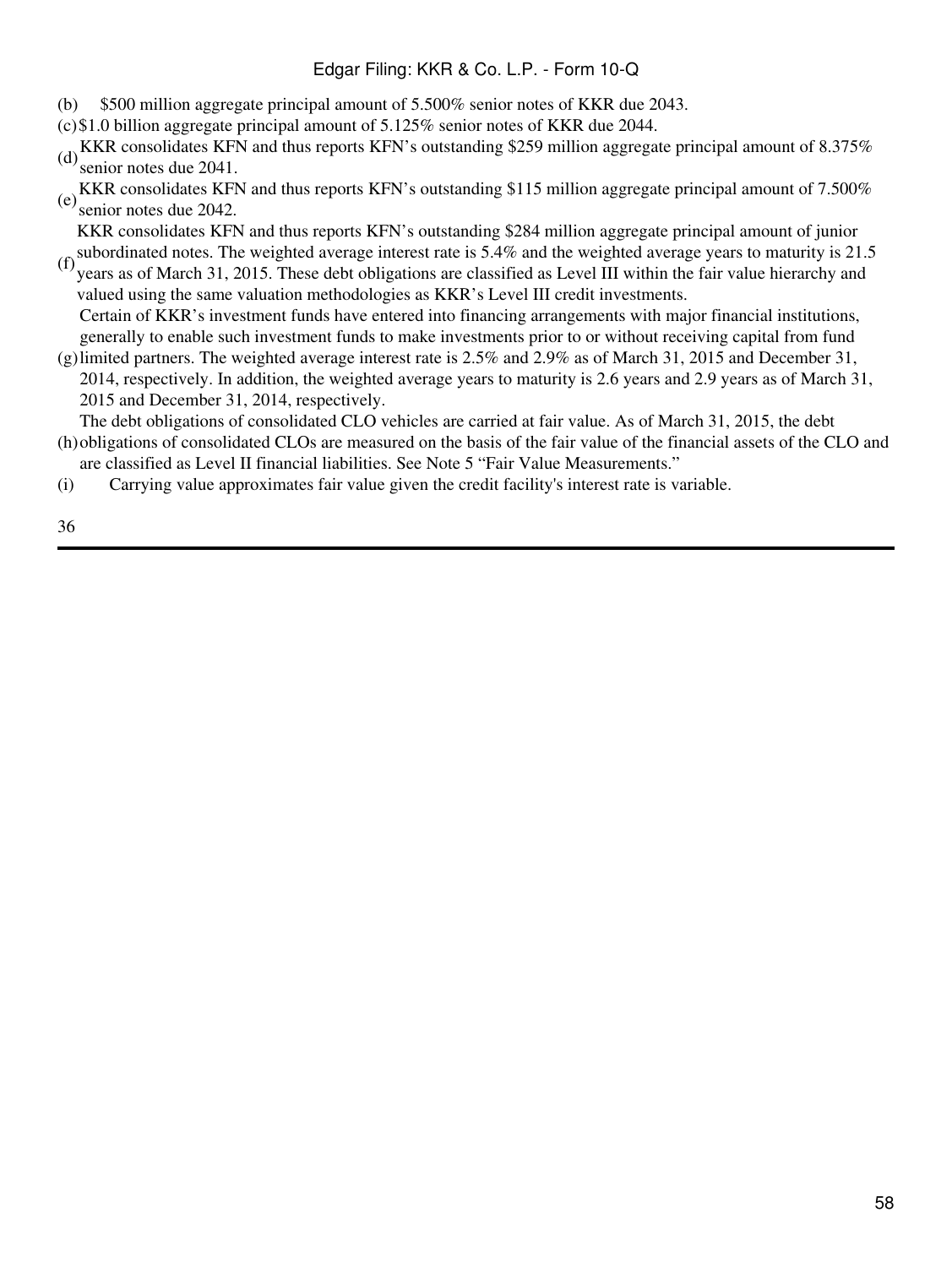The notes are classified as Level II within the fair value hierarchy and fair value is determined by third party broker  $(i)$ <sup> $\overline{q}$ </sup> quotes.

(k) The notes are classified as Level I within the fair value hierarchy and fair value is determined by quoted prices in  $(k)$  active merkets since the data is with the state in the state of the state is not the state of t active markets since the debt is publicly listed.

(l)Carrying value approximates fair value given the fund financing facilities' interest rates are variable.

2044 Senior Notes

On March 18, 2015, KKR Group Finance Co. III LLC, a subsidiary of KKR Management Holdings Corp., issued an additional \$500 million aggregate principal amount of its 5.125% Senior Notes due 2044 (the "Notes"), under the indenture dated as of May 29, 2014, which were priced at 101.062%. The Notes are unsecured and unsubordinated obligations of the issuer and will mature on June 1, 2044, unless earlier redeemed or repurchased. The Notes are fully and unconditionally guaranteed, jointly and severally, by KKR & Co. L.P. and the KKR Group Partnerships. The guarantees are unsecured and unsubordinated obligations of the guarantors. The Notes constitute an additional issuance of the issuer's 5.125% Senior Notes due 2044, \$500 million aggregate principal amount of which were previously issued and are outstanding (the "Existing Notes" and together with the Notes are referred to hereafter as the "2044 Senior Notes"). The Notes form a single series with the Existing Notes. The terms of the Notes are identical to the terms of the Existing Notes, except for the issue date, issue price, the first payment date, June 1, 2015, and the date from which interest begins to accrue.

Debt Obligations of Consolidated CLOs

As of March 31, 2015, debt obligations of consolidated CLOs consisted of the following:

|                           | Borrowing   | Weighted             | <b>Weighted Average</b>  |
|---------------------------|-------------|----------------------|--------------------------|
|                           | Outstanding | Average              | Remaining                |
|                           |             | <b>Interest Rate</b> | <b>Maturity in Years</b> |
| Senior Secured Notes      | \$6,907,430 | 1.9                  | %8.5                     |
| <b>Subordinated Notes</b> | 250,892     | (a)                  | 8.2                      |
|                           | \$7,158,322 |                      |                          |

(a) The subordinated notes do not have contractual interest rates but instead receive a pro rata amount of the net distributions from the excess cash flows of the respective CLO vehicle. Accordingly, weighted average borrowing rates for the subordinated notes are based on cash distributions during the period ended March 31, 2015, if any. Debt obligations of consolidated CLOs are collateralized by assets held by each respective CLO vehicle and assets of one CLO vehicle may not be used to satisfy the liabilities of another. As of March 31, 2015, the fair value of the consolidated CLO assets was \$9.1 billion. This collateral consisted of Cash and Cash Equivalents Held at Consolidated Entities, Investments, and Other Assets.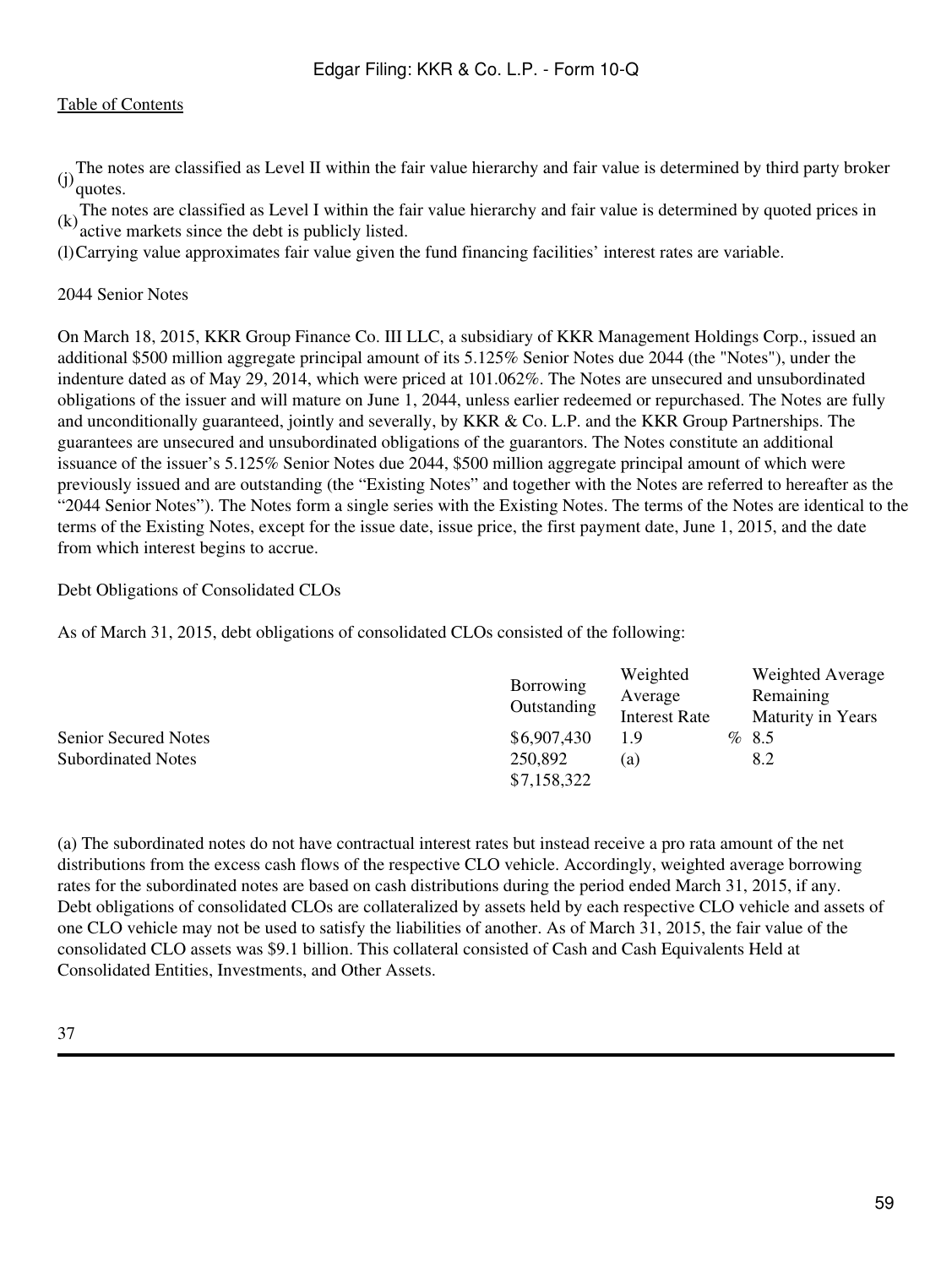# 10. INCOME TAXES

The consolidated entities of KKR are generally treated as partnerships or disregarded entities for U.S. and non-U.S. tax purposes. The taxes payable on the income generated by partnerships and disregarded entities are generally paid by the fund investors, unitholders, principals and other third parties who beneficially own such partnerships and disregarded entities and are generally not payable by KKR. However, certain consolidated entities are treated as corporations for U.S. and non-U.S tax purposes and are therefore subject to U.S. federal, state and/or local income taxes and/or non-U.S. taxes at the entity-level. In addition, certain consolidated entities which are treated as partnerships for U.S. tax purposes are subject to the New York City Unincorporated Business Tax or other local taxes.

The effective tax rates were 0.82% and 1.07% for the three months ended March 31, 2015 and 2014, respectively. The effective tax rate differs from the statutory rate primarily due to the following: (i) a substantial portion of the reported net income (loss) before taxes is not attributable to KKR but rather is attributable to noncontrolling interests held in KKR's consolidated entities by third parties or by KKR Holdings, (ii) a significant portion of the amount of the reported net income (loss) before taxes attributable to KKR is from certain entities that are not subject to U.S. federal, state or local income taxes and/or non-U.S. taxes, and (iii) certain compensation charges attributable to KKR are not deductible for tax purposes.

During the three month period ended March 31, 2015, there were no material changes to KKR's uncertain tax positions and KKR believes there will be no significant increase or decrease to the uncertain tax positions within 12 months of the reporting date.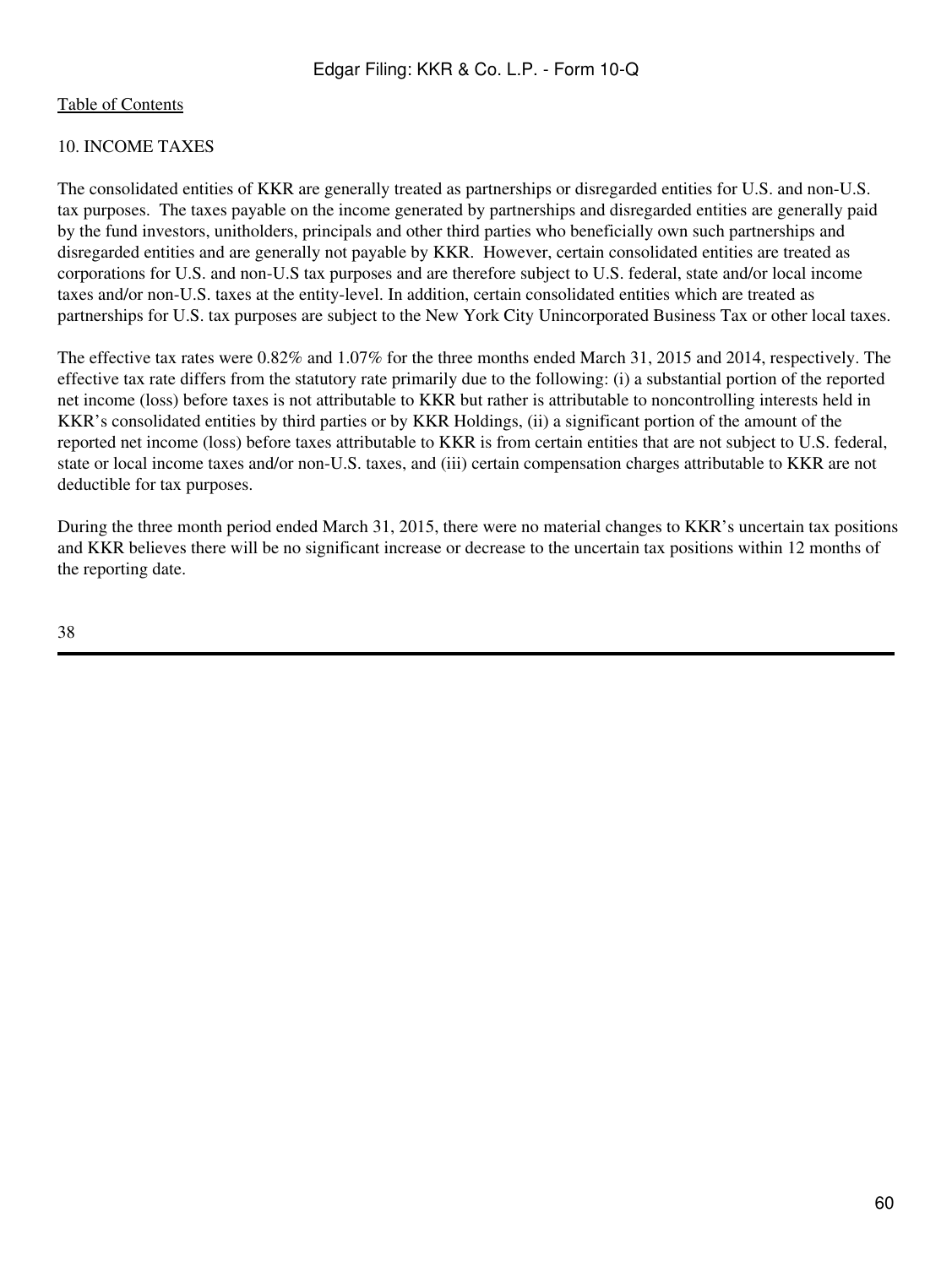### 11. EQUITY BASED COMPENSATION

The following table summarizes the expense associated with equity based compensation for the three months ended March 31, 2015 and 2014, respectively.

|                                             | Three months ended March 31, |          |
|---------------------------------------------|------------------------------|----------|
|                                             | 2015                         | 2014     |
| Equity Incentive Plan Units                 | \$52,265                     | \$39,353 |
| <b>KKR Holdings Principal Awards</b>        | 2,518                        | 10,222   |
| <b>Other Exchangeable Securities</b>        | 3,768                        | 3,024    |
| <b>KKR Holdings Restricted Equity Units</b> | 128                          | 110      |
| Discretionary Compensation                  | 17,871                       | 24,819   |
| Total                                       | \$76,550                     | \$77,528 |

#### Equity Incentive Plan

Under the Equity Incentive Plan, KKR is permitted to grant equity awards representing ownership interests in KKR & Co. L.P. common units. Vested awards under the Equity Incentive Plan dilute KKR & Co. L.P. common unitholders and KKR Holdings pro rata in accordance with their respective percentage interests in the KKR Group Partnerships.

The total number of common units that may be issued under the Equity Incentive Plan is equivalent to 15% of the number of fully diluted common units outstanding, subject to annual adjustment. Equity awards have been granted under the Equity Incentive Plan and are generally subject to service based vesting, typically over a three to five year period from the date of grant. In certain cases, these awards are subject to transfer restrictions and/or minimum retained ownership requirements. The transfer restriction period, if applicable, lasts for (i) one year with respect to one-half of the interests vesting on any vesting date and (ii) two years with respect to the other one-half of the interests vesting on such vesting date. While providing services to KKR, if applicable, certain of these recipients are also subject to minimum retained ownership rules requiring them to continuously hold common unit equivalents equal to at least 15% of their cumulatively vested interests.

Expense associated with the vesting of these awards is based on the closing price of the KKR & Co. L.P. common units on the date of grant, discounted for the lack of participation rights in the expected distributions on unvested units, which currently ranges from 8% to 56% multiplied by the number of unvested units on the grant date. The grant date fair value of a KKR & Co. L.P. common unit reflects a discount for lack of distribution participation rights, because equity awards are not entitled to receive distributions while unvested. The discount range was based on management's estimates of future distributions that unvested equity awards will not be entitled to receive between the grant date and the vesting date. Therefore, units that vest in earlier periods have a lower discount as compared to units that vest in later periods, which have a higher discount. The discount range will generally increase when the level of expected annual distributions increases relative to the grant date fair value of a KKR & Co. L.P. common unit. A decrease in expected annual distributions relative to the grant date fair value of a KKR & Co. L.P. common unit would generally have the opposite effect. Expense is recognized on a straight line basis over the life of the award and assumes a forfeiture rate of up to 8% annually based upon expected turnover by class of recipient.

As of March 31, 2015, there was approximately \$346.1 million of estimated unrecognized expense related to unvested awards. That cost is expected to be recognized as follows:

Year Unrecognized Expense (in millions)

Remainder of  $2015$   $$127.1$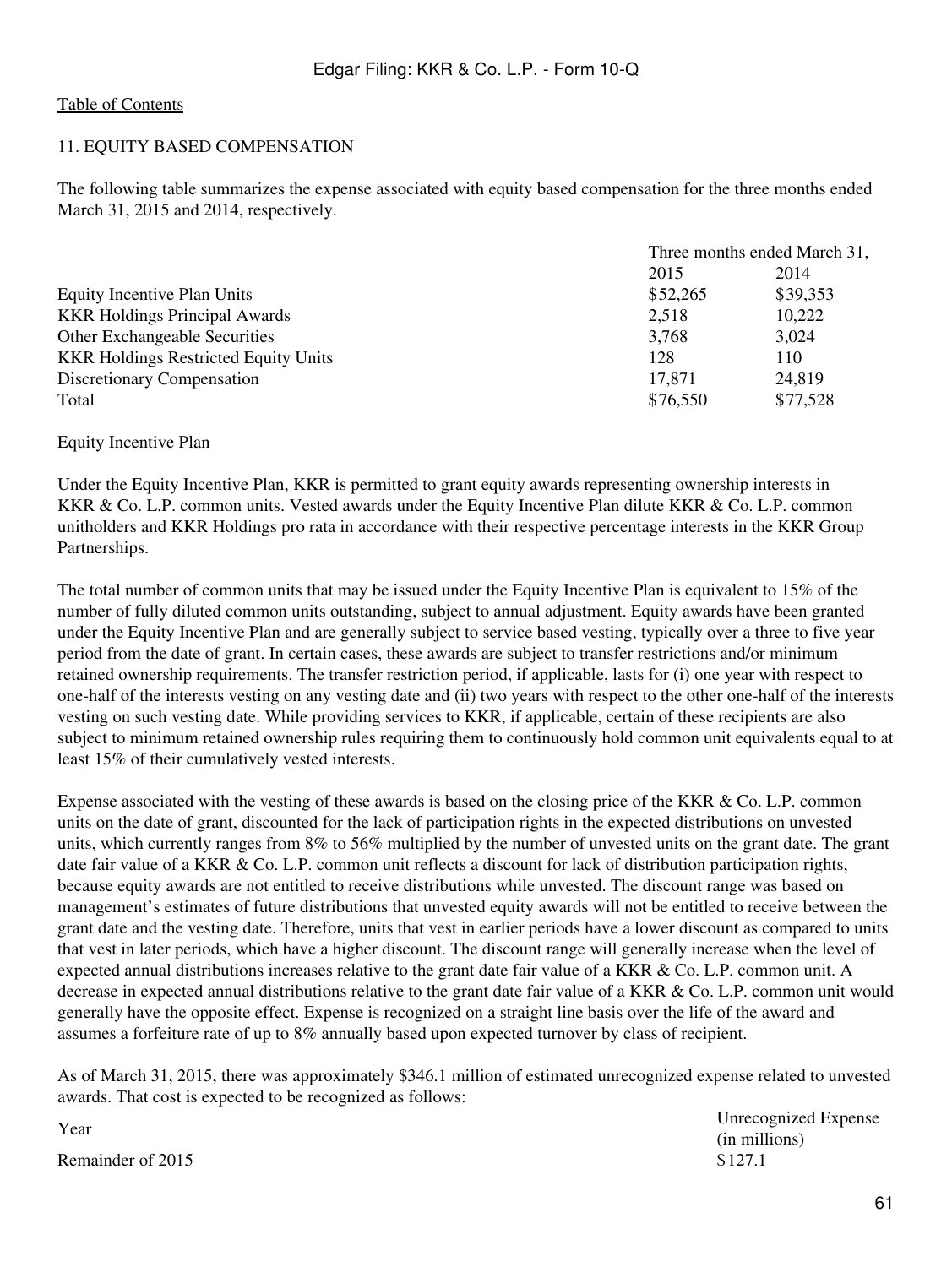| 2016  | 128.2   |
|-------|---------|
| 2017  | 73.3    |
| 2018  | 17.5    |
| Total | \$346.1 |
|       |         |
|       |         |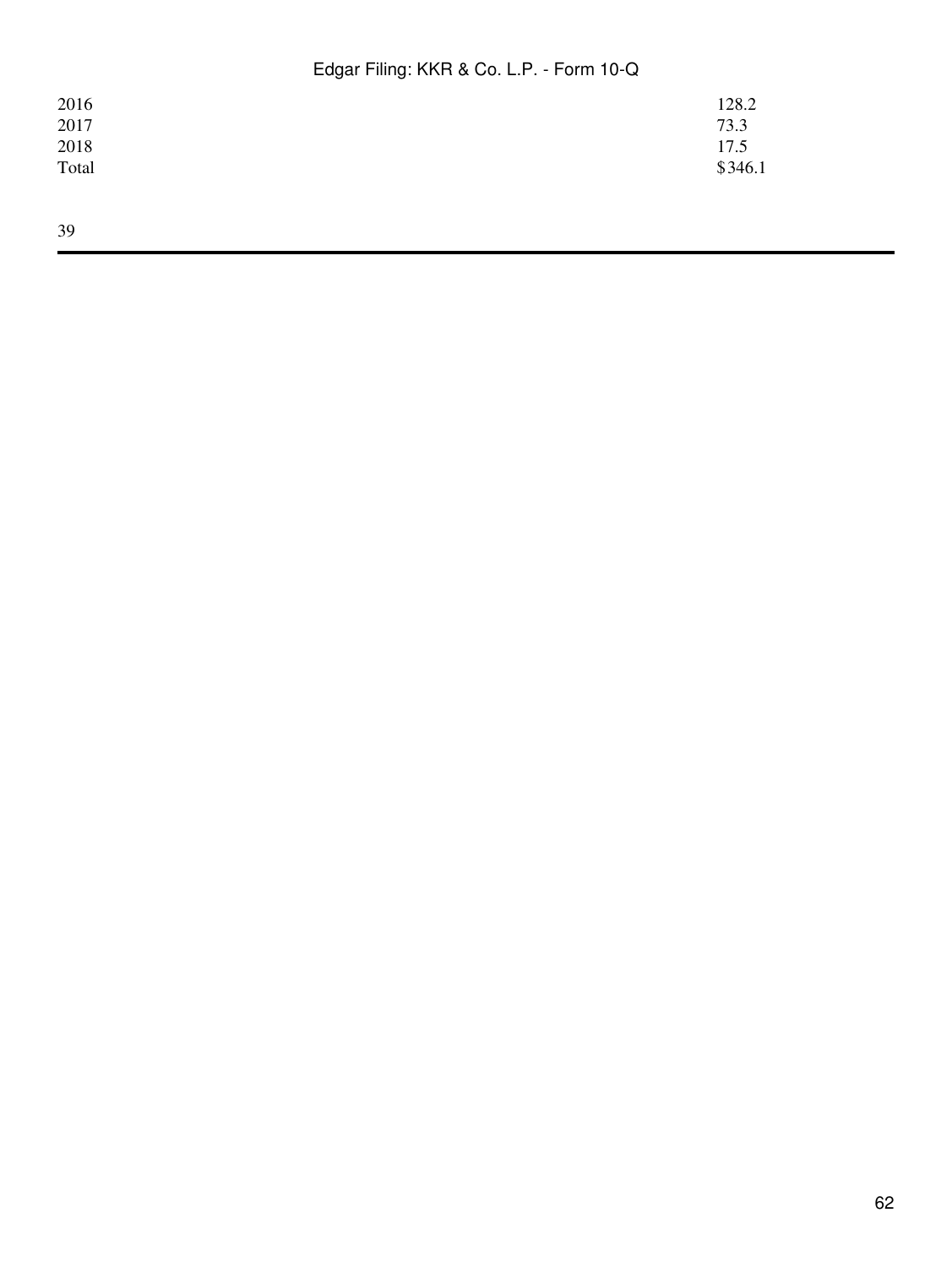A summary of the status of unvested awards granted under the Equity Incentive Plan from January 1, 2015 through March 31, 2015 is presented below:

|                          |            | Weighted             |
|--------------------------|------------|----------------------|
|                          | Units      | <b>Average Grant</b> |
|                          |            | Date Fair Value      |
| Balance, January 1, 2015 | 20,488,737 | \$12.33              |
| Granted                  | 14,902,386 | 16.98                |
| Vested                   |            |                      |
| Forfeited                | (433, 126) | 12.96                |
| Balance, March 31, 2015  | 34,957,997 | \$14.30              |

The weighted average remaining vesting period over which unvested awards are expected to vest is 1.4 years.

A summary of the remaining vesting tranches of awards granted under the Equity Incentive Plan is presented below:

| <b>Vesting Date</b> | Units      |
|---------------------|------------|
| April 1, 2015       | 5,297,636  |
| October 1, 2015     | 5,524,491  |
| April 1, 2016       | 7,633,135  |
| October 1, 2016     | 4,322,545  |
| April 1, 2017       | 5,647,312  |
| October 1, 2017     | 1,317,132  |
| April 1, 2018       | 4,235,867  |
| October 1, 2018     | 968,380    |
| April 1, 2019       | 6,947      |
| October 1, 2019     | 4,552      |
|                     | 34,957,997 |

#### KKR Holdings—Principal Awards

Certain KKR employees and non-employee operating consultants and other service providers received grants of KKR Holdings units ("Principal Awards") which are exchangeable for KKR Group Partnership Units. These units are generally subject to minimum retained ownership requirements and in certain cases, transfer restrictions, and allow for their exchange into common units of KKR & Co. L.P. on a one-for-one basis. As of March 31, 2015, KKR Holdings owned approximately 46.0%, or 372,661,977 of the outstanding KKR Group Partnership Units.

Except for any Principal Awards that vested on the date of grant or that have vested since their grant dates, Principal Awards are subject to service based vesting, generally over a three to five year period from the date of grant. The transfer restriction period will generally last for a minimum of (i) one year with respect to one-half of the interests vesting on any vesting date and (ii) two years with respect to the other one-half of the interests vesting on such vesting date. While providing services to KKR, these individuals may also be subject to minimum retained ownership rules requiring them to continuously hold 25% of their vested interests. Upon separation from KKR, certain individuals will be subject to the terms of a non-compete agreement that may require the forfeiture of certain vested and unvested units should the terms of the non-compete agreement be violated. Holders of KKR Group Partnership Units held through KKR Holdings are not entitled to participate in distributions made on KKR Group Partnership Units until such units are vested.

Because KKR Holdings is a partnership, all of the 372,661,977 KKR Holdings units have been legally allocated, but the allocation of 34,783,520 of these units has not been communicated to each respective principal. The units that have not been communicated are subject to performance based vesting conditions, which include profitability and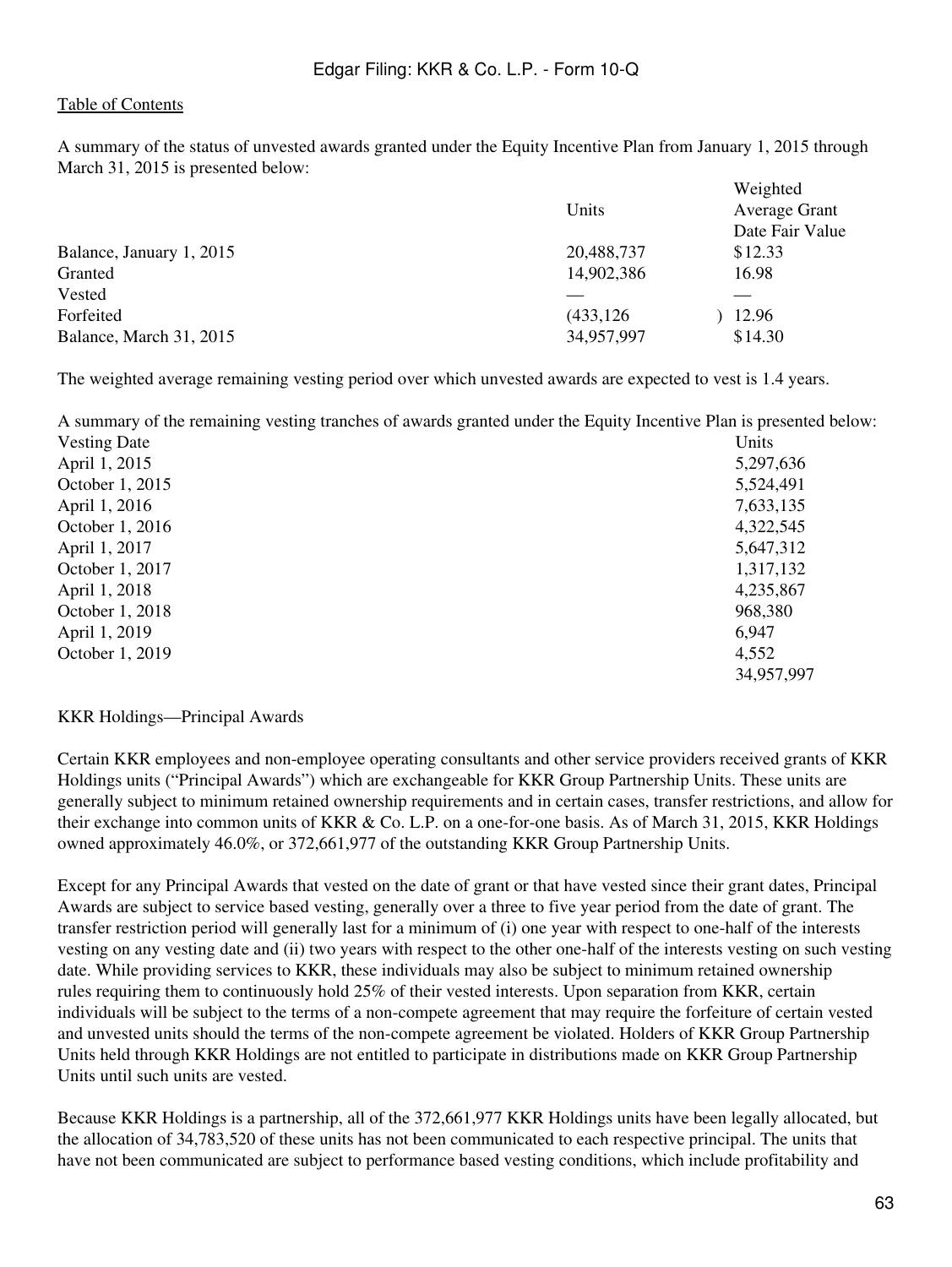other similar criteria. These criteria are not sufficiently specific to constitute performance conditions for accounting purposes, and the achievement, or lack thereof, will be determined based upon the exercise of judgment by the general partner of KKR Holdings. Each principal will ultimately receive between zero and 100% of the units initially allocated. The allocation of these units has not yet been communicated to the award recipients as this was management's decision on how to best incentivize its principals. It is anticipated that additional service-based vesting conditions will be imposed at the time the allocation is initially communicated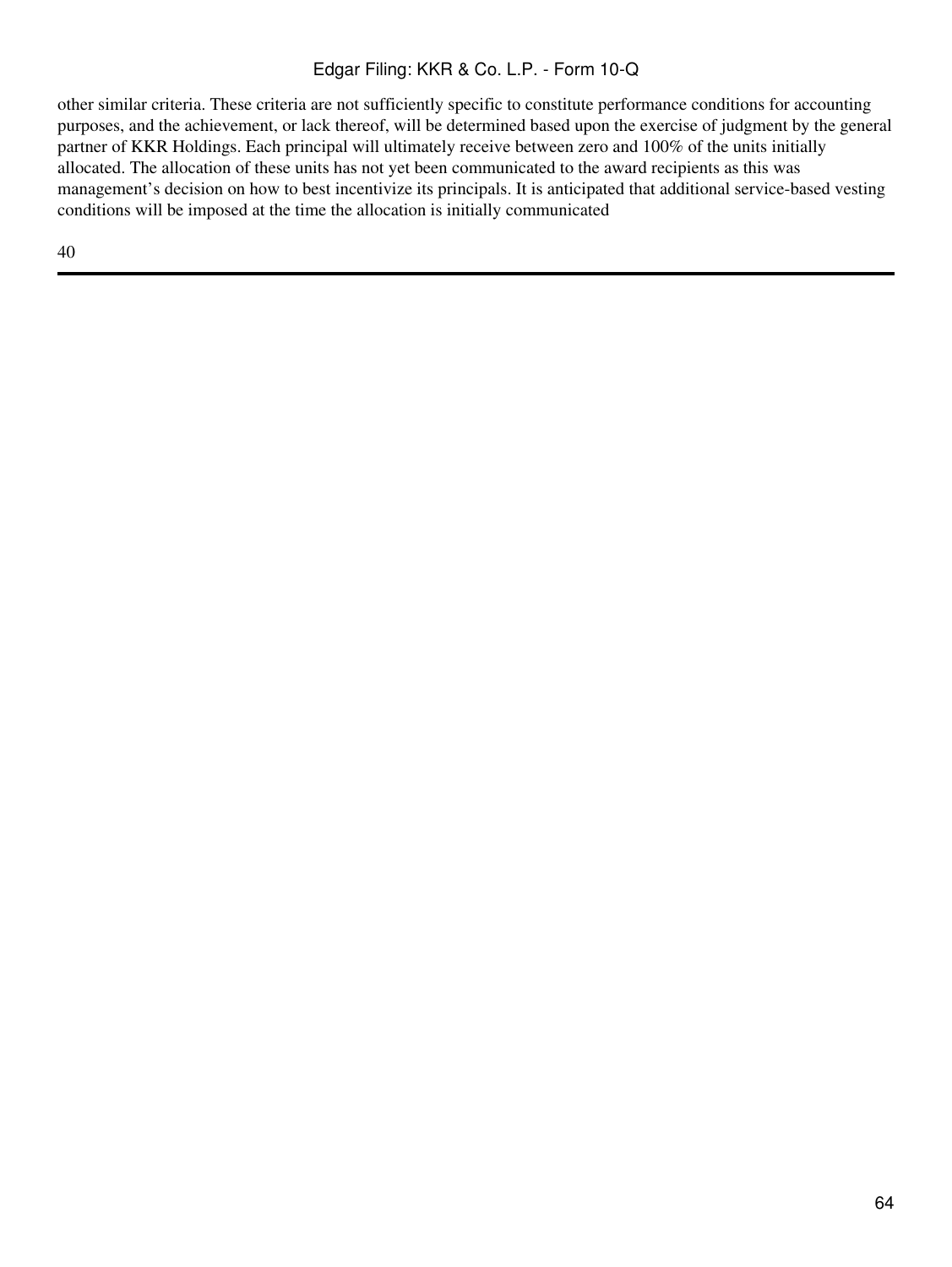to the respective principals. KKR applied the guidance of Accounting Standards Code ("ASC") 718 and concluded that these KKR Holdings units do not yet meet the criteria for recognition of compensation cost because neither the grant date nor the service inception date has occurred. In reaching a conclusion that the service inception date has not occurred, KKR considered (a) the fact that the vesting conditions are not sufficiently specific to constitute performance conditions for accounting purposes, (b) the significant judgment that can be exercised by the general partner of KKR Holdings in determining whether the vesting conditions are ultimately achieved, and (c) the absence of communication to the principals of any information related to the number of units they were initially allocated. The allocation of these units will be communicated to the award recipients when the performance-based vesting conditions have been met, and currently there is no plan as to when the communication will occur. The determination as to whether the award recipients have satisfied the performance-based vesting conditions is made by the general partner of KKR Holdings, and is based on multiple factors primarily related to the award recipients' individual performance.

The fair value of Principal Awards is based on the closing price of KKR & Co. L.P. common units on the date of grant. KKR determined this to be the best evidence of fair value as a KKR & Co. L.P. common unit is traded in an active market and has an observable market price. Additionally, a KKR Holdings unit is an instrument with terms and conditions similar to those of a KKR & Co. L.P. common unit. Specifically, units in both KKR Holdings and KKR & Co. L.P. represent ownership interests in KKR Group Partnership Units and, subject to any vesting, minimum retained ownership requirements and transfer restrictions referenced above, each KKR Holdings unit is exchangeable into a KKR Group Partnership Unit and then into a KKR & Co. L.P. common unit on a one-for-one basis.

Principal Awards give rise to equity-based payment charges in the condensed consolidated statements of operations based on the grant-date fair value of the award. For units vesting on the grant date, expense is recognized on the date of grant based on the fair value of a KKR & Co. L.P. common unit on the grant date multiplied by the number of vested units. Equity-based payment expense on unvested units is calculated based on the fair value of a KKR & Co. L.P. common unit at the time of grant, discounted for the lack of participation rights in the expected distributions on unvested units which currently ranges from 8% to 56%, multiplied by the number of unvested units on the grant date. Expense is recognized using the graded-attribution method, which treats each vesting tranche as a separate award. The grant date fair value of a KKR & Co. L.P. common unit reflects a discount for lack of distribution participation rights because equity awards are not entitled to receive distributions while unvested. The discount range was based on management's estimates of future distributions that unvested equity awards will not be entitled to receive between the grant date and the vesting date. Therefore, units that vest in the earlier periods have a lower discount as compared to units that vest in later periods, which have a higher discount. The discount range will generally increase when the level of expected annual distributions increases relative to the grant date fair value of a KKR & Co. L.P. common unit. A decrease in expected annual distributions relative to the grant date fair value of a KKR & Co. L.P. common unit would generally have the opposite effect.

Principal Awards granted to certain non-employee consultants and service providers give rise to general, administrative and other charges in the condensed consolidated statements of operations. For units vesting on the grant date, expense is recognized on the date of grant based on the fair value of a KKR & Co. L.P. common unit on the grant date multiplied by the number of vested units. General, administrative and other expense recognized on unvested units is calculated based on the fair value of a KKR  $& Co.$  L.P. common unit on each reporting date and subsequently adjusted for the actual fair value of the award at each vesting date. Accordingly, the measured value of these units will not be finalized until each vesting date.

The calculation of equity-based payment expense and general administrative and other expense on unvested Principal Awards assumes forfeiture rates of up to 8% annually based upon expected turnover by class of employee, consultant, or service provider.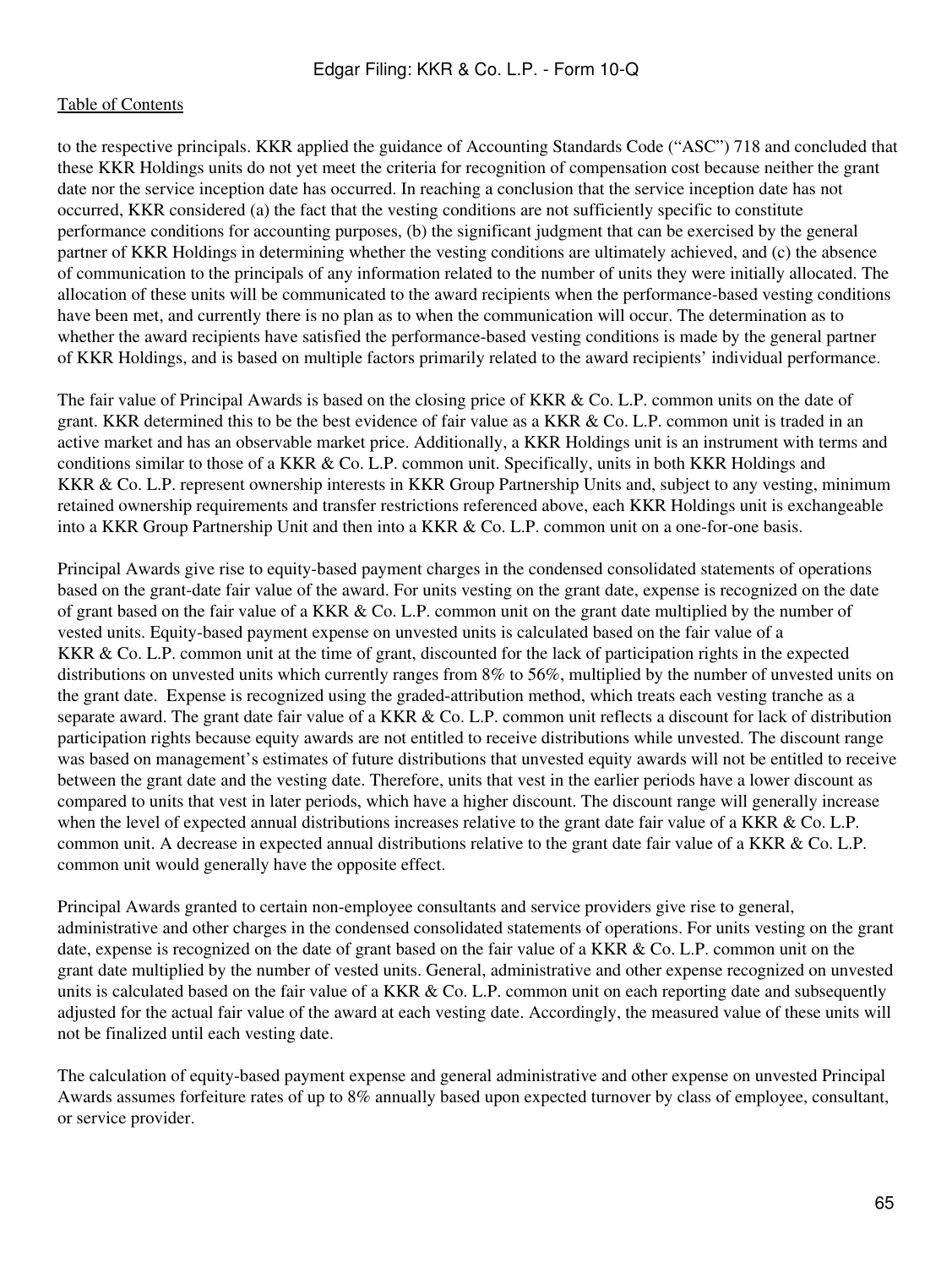As of March 31, 2015, there was approximately \$7.4 million of estimated unrecognized equity-based payment and general administrative and other expense related to unvested Principal Awards. That cost is expected to be recognized as follows:

|                   | Unrecognized  |
|-------------------|---------------|
| Year              | Expense       |
|                   | (in millions) |
| Remainder of 2015 | \$4.9         |
| 2016              | 2.1           |
| 2017              | 0.4           |
| Total             | \$7.4         |
|                   |               |
|                   |               |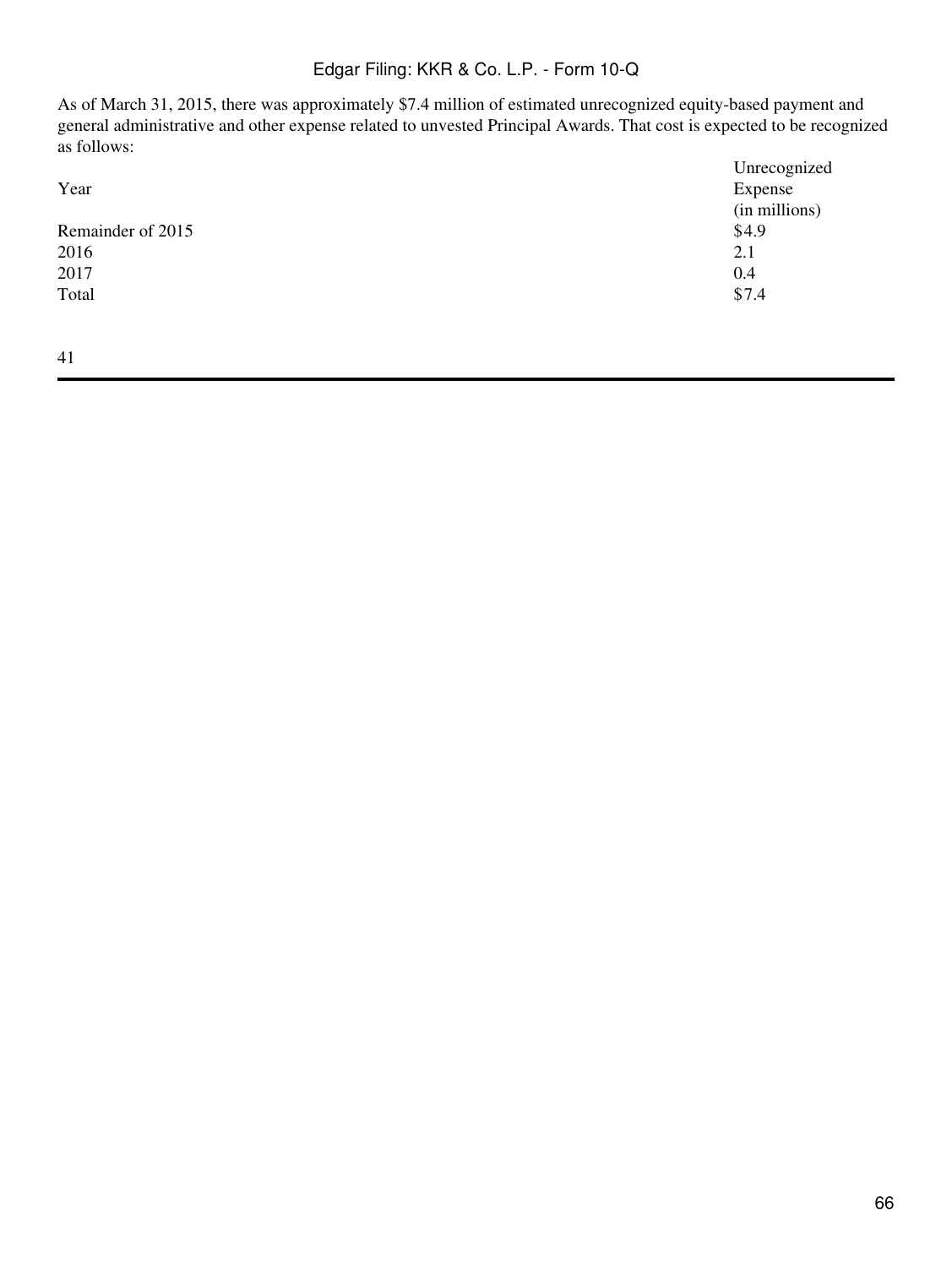A summary of the status of unvested Principal Awards from January 1, 2015 through March 31, 2015 is presented below:  $WU$ ,  $U$ ,  $U$ ,  $U$ ,  $U$ 

|                          | Units     | weighted<br><b>Average Grant</b><br>Date Fair Value |
|--------------------------|-----------|-----------------------------------------------------|
| Balance, January 1, 2015 | 4,708,434 | \$8.44                                              |
| Granted                  | 74,247    | 16.64                                               |
| Vested                   |           |                                                     |
| Forfeited                | (94, 718) | 7.39                                                |
| Balance, March 31, 2015  | 4,687,963 | \$8.59                                              |
|                          |           |                                                     |

The weighted average remaining vesting period over which unvested units are expected to vest is 0.7 years.

The following table summarizes the remaining vesting tranches of Principal Awards:

| <b>Vesting Date</b> | Units     |
|---------------------|-----------|
| April 1, 2015       | 1,153,193 |
| October 1, 2015     | 2,063,345 |
| April 1, 2016       | 122,697   |
| October 1, 2016     | 1,127,413 |
| April 1, 2017       | 70,271    |
| October 1, 2017     | 111,293   |
| April 1, 2018       | 39,751    |
|                     | 4,687,963 |

#### Other Exchangeable Securities

In connection with the acquisition of Avoca, KKR issued 2,545,602 equity securities of a subsidiary of a KKR Group Partnership and of KKR & Co. L.P. both of which are exchangeable into common units of KKR & Co. L.P. on a one-for-one basis ("Other Exchangeable Securities"). Certain Other Exchangeable Securities are subject to time based vesting (generally over a three-year period from February 19, 2014) and are not exchangeable into common units until vested, and in certain cases are subject to minimum retained ownership requirements and transfer restrictions. Consistent with grants of KKR Holdings awards and grants made under the KKR Equity Incentive Plan, holders of Other Exchangeable Securities are not entitled to receive distributions while unvested.

The fair value of Other Exchangeable Securities is based on the closing price of KKR & Co. L.P. common units on the date of grant. KKR determined this to be the best evidence of fair value as a KKR & Co. L.P. common unit is traded in an active market and has an observable market price. Additionally, Other Exchangeable Securities are instruments with terms and conditions similar to those of a KKR & Co. L.P. common unit. Specifically, these Other Exchangeable Securities are exchangeable into KKR & Co. L.P. common units on a one-for-one basis upon vesting.

Expense associated with the vesting of these Other Exchangeable Securities is based on the closing price of a KKR & Co. L.P. common unit on the date of grant, discounted for the lack of participation rights in the expected distributions on unvested Other Exchangeable Securities, which currently ranges from 8% to 56% multiplied by the number of unvested Other Exchangeable Securities on the issuance date. The discount range was based on management's estimates of future distributions that unvested Other Exchangeable Securities will not be entitled to receive between the issuance date and the vesting date. Therefore, Other Exchangeable Securities that vest in earlier periods have a lower discount as compared to Other Exchangeable Securities that vest in later periods, which have a higher discount. The discount range will generally increase when the level of expected annual distributions increases relative to the issuance date fair value of a KKR & Co. L.P. common unit. A decrease in expected annual distributions relative to the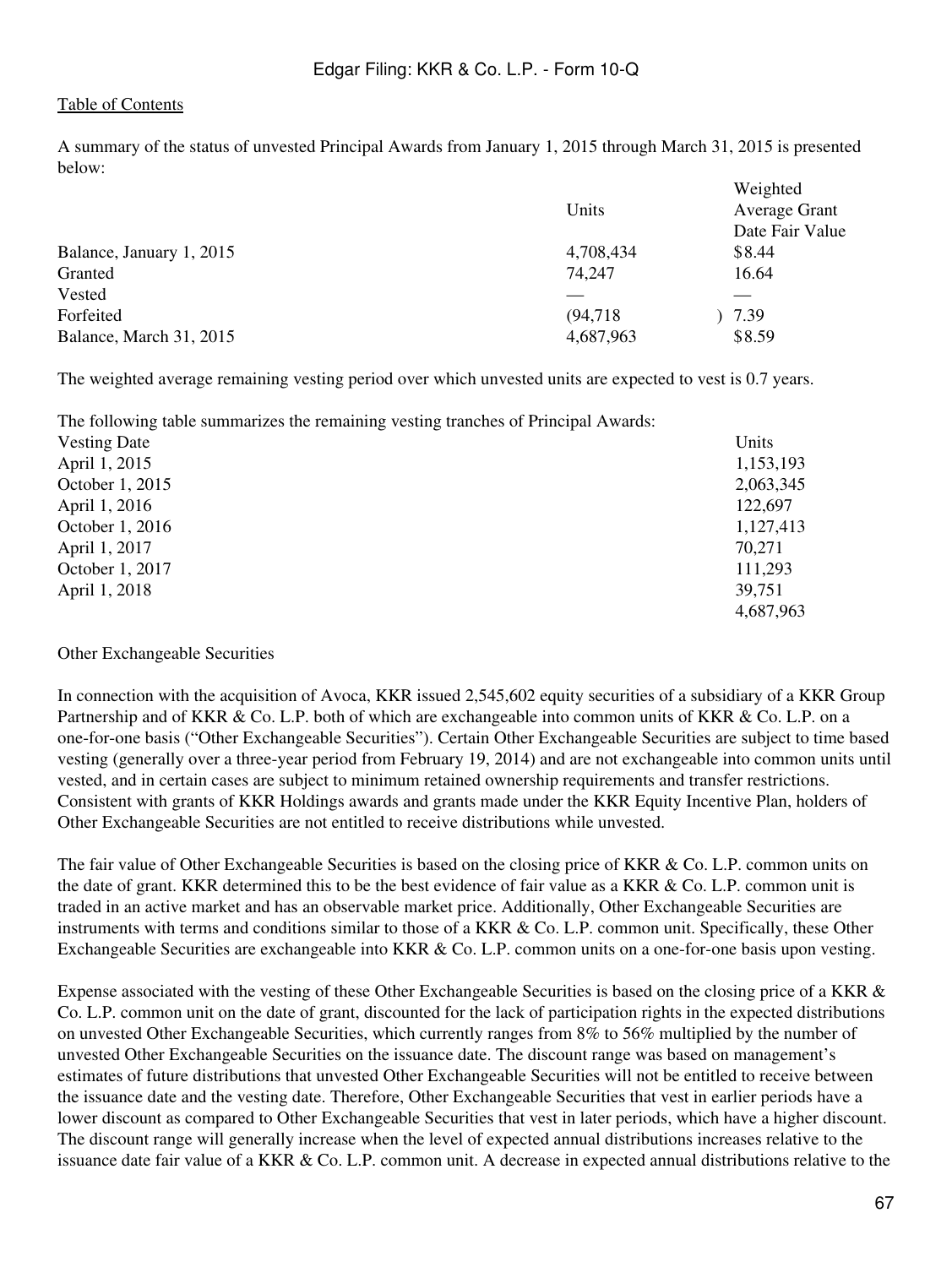grant date fair value of a KKR & Co. L.P. common unit would generally have the opposite effect. Expense is recognized on a straight line basis over the life of the security and assumes a forfeiture rate of up to 8% annually based upon expected turnover by class of recipient.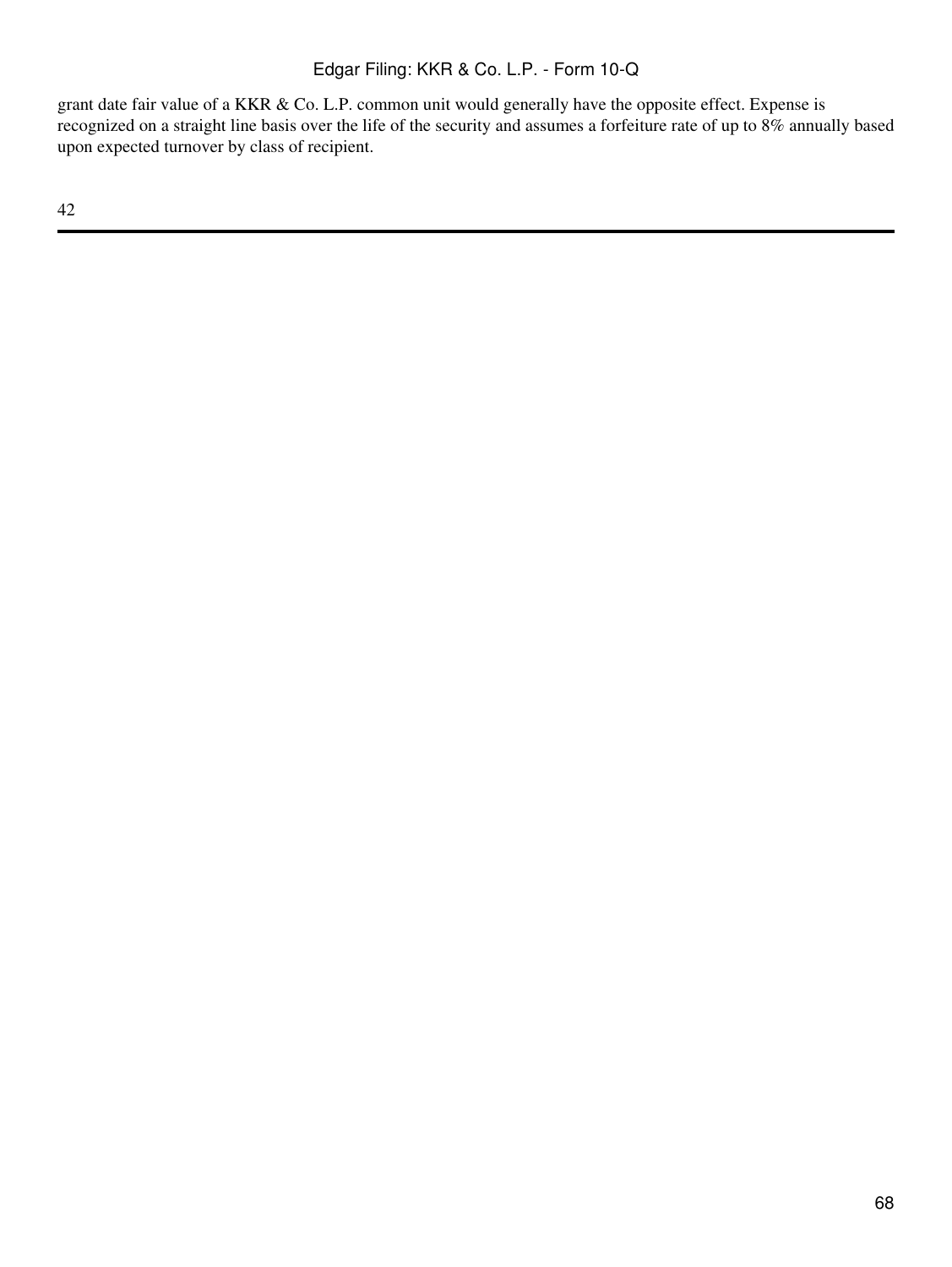As of March 31, 2015, there was approximately \$19.8 million of estimated unrecognized expense related to unvested Other Exchangeable Securities. That cost is expected to be recognized as follows:

|                   | Unrecognized  |
|-------------------|---------------|
| Year              | Expense       |
|                   | (in millions) |
| Remainder of 2015 | \$10.4        |
| 2016              | 9.4           |
| Total             | \$19.8        |

A summary of the status of unvested Other Exchangeable Securities from January 1, 2015 through March 31, 2015 is presented below:

|                          | Units     | Weighted<br><b>Average Grant</b><br>Date Fair Value |
|--------------------------|-----------|-----------------------------------------------------|
| Balance, January 1, 2015 | 1,695,972 | \$18.45                                             |
| Granted                  |           |                                                     |
| Vested                   |           |                                                     |
| Forfeited                |           |                                                     |
| Balance, March 31, 2015  | 1,695,972 | \$18.45                                             |

The weighted average remaining vesting period over which unvested Other Exchangeable Securities are expected to vest is one year.

The following table summarizes the remaining vesting tranches of Other Exchangeable Securities: Vesting Date Units October 1, 2015 847,983 October 1, 2016 847,989 1,695,972

#### KKR Holdings—Restricted Equity Units

Grants of restricted equity units based on KKR Group Partnership Units held by KKR Holdings were made to professionals, support staff, and other personnel ("Holdings REU Awards"). These grants are funded by KKR Holdings and do not dilute KKR's interests in the KKR Group Partnerships. Substantially all Holdings REU Awards are fully vested as of April 1, 2015 and there is no material unrecognized expense.

Discretionary Compensation

All KKR employees and certain employees of certain consolidated entities are eligible to receive discretionary cash bonuses. While cash bonuses paid to most employees are borne by KKR and certain consolidated entities and result in customary compensation and benefits expense, cash bonuses that are paid to certain principals are currently borne by KKR Holdings. These bonuses are funded with distributions that KKR Holdings receives on KKR Group Partnership Units held by KKR Holdings but are not then passed on to holders of unvested units of KKR Holdings. Because principals are not entitled to receive distributions on units that are unvested, any amounts allocated to principals in excess of a principal's vested equity interests are reflected as employee compensation and benefits expense. These compensation charges are recorded based on the unvested portion of quarterly earnings distributions received by KKR Holdings at the time of the distribution.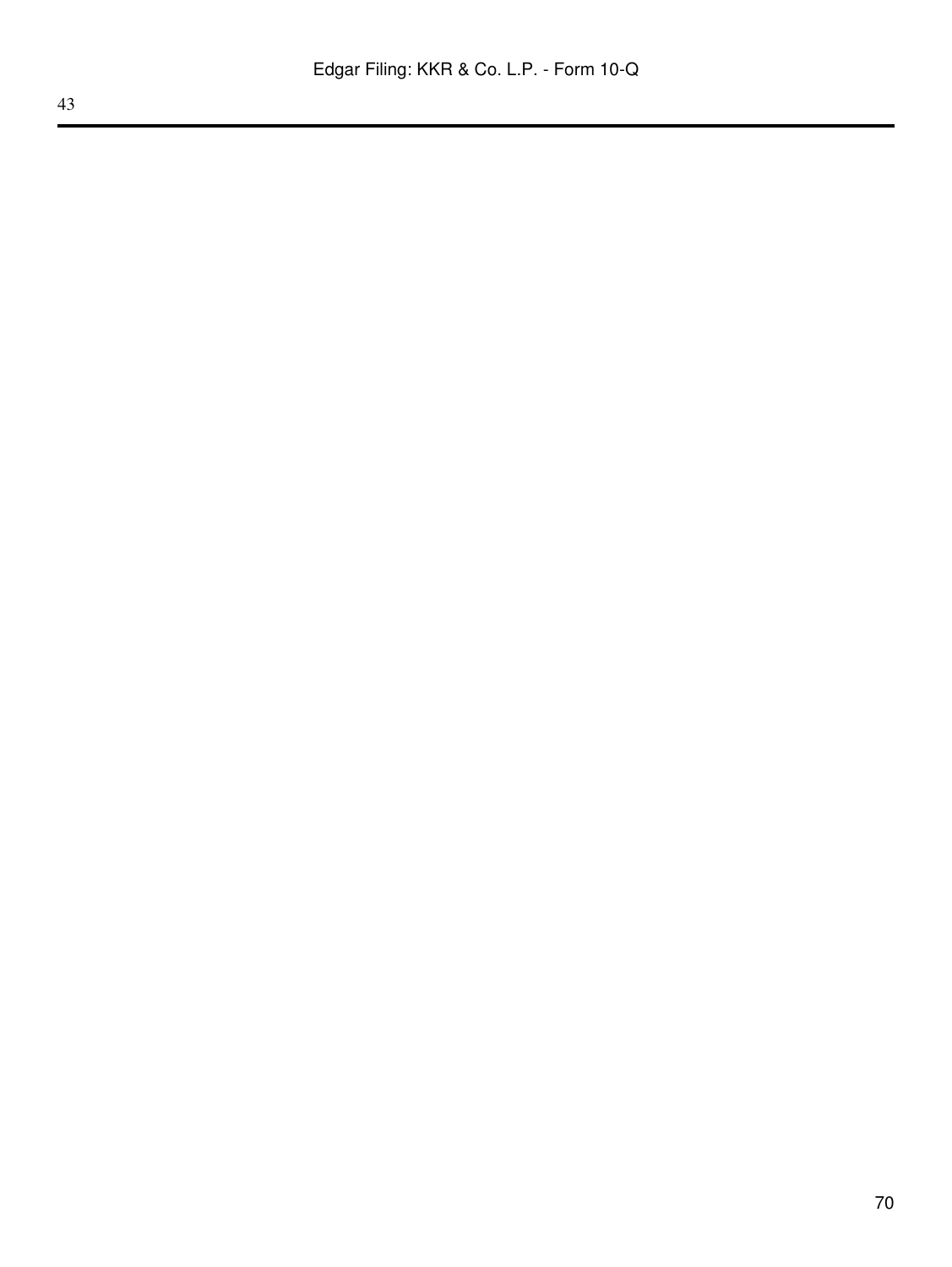# 12. RELATED PARTY TRANSACTIONS

Due from and to Affiliates consists of:

|                                                                     | March 31, 2015 | December 31, 2014 |
|---------------------------------------------------------------------|----------------|-------------------|
| Fees earned from portfolio companies                                | \$40,576       | \$64,989          |
| Fees earned from unconsolidated investment funds                    | 44,746         | 47,229            |
| Due from related entities                                           | 24,024         | 34,838            |
| Due from Affiliates                                                 | \$109,346      | \$147,056         |
|                                                                     | March 31, 2015 | December 31, 2014 |
| Due to KKR Holdings in connection with the tax receivable agreement | \$128,268      | \$121,803         |
| Due to related entities                                             | 13,381         | 9,745             |
| Due to Affiliates                                                   | \$141,649      | \$131,548         |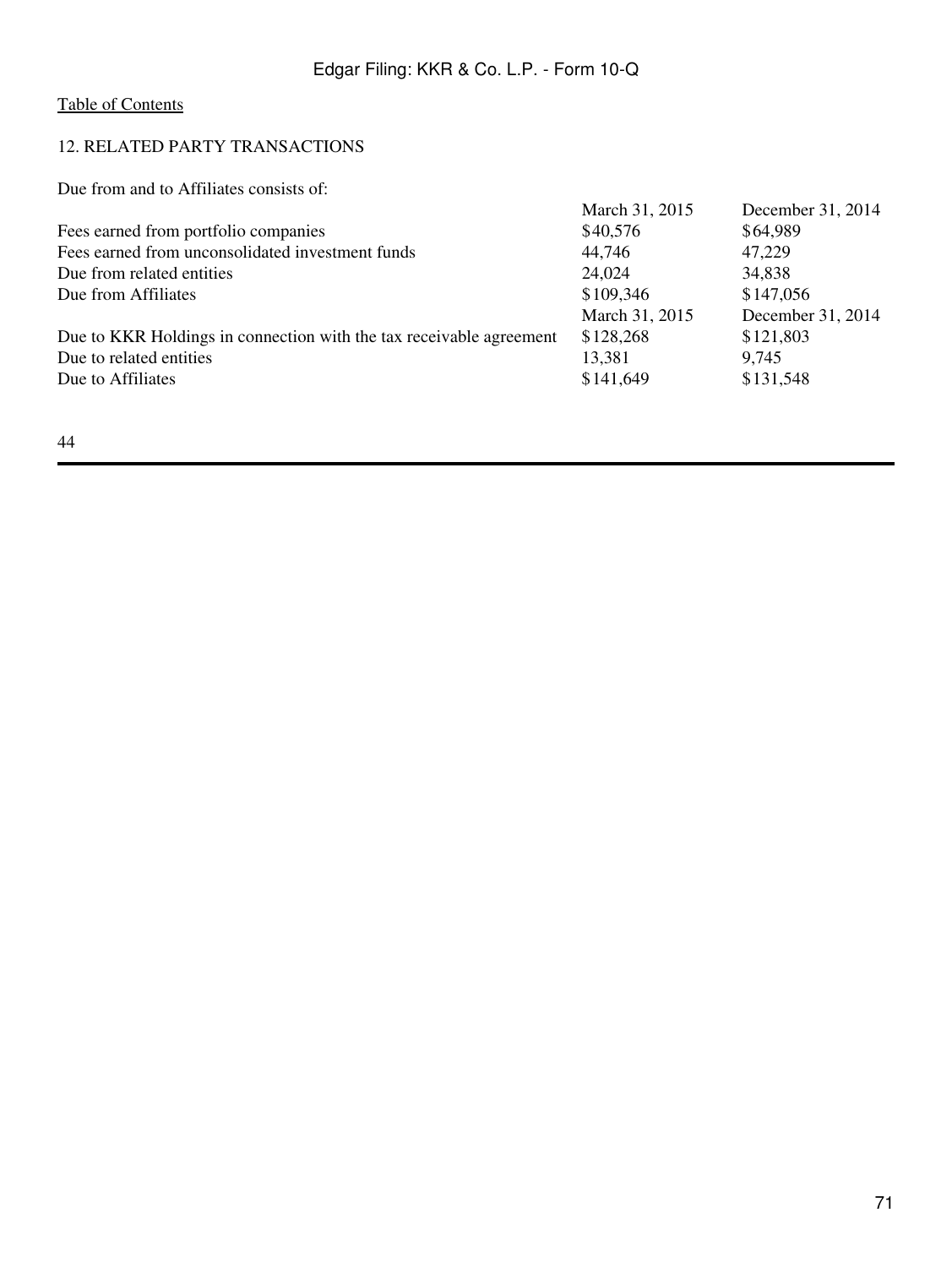# 13. SEGMENT REPORTING

KKR operates through three reportable business segments. These segments, which are differentiated primarily by their business objectives and investment strategies, consist of the following:

### Private Markets

Through KKR's Private Markets segment, KKR manages and sponsors a group of private equity funds and co-investment vehicles that invest capital for long-term appreciation, either through controlling ownership of a company or strategic minority positions. KKR also manages and sponsors a group of funds and co-investment vehicles that invest capital in real assets, such as infrastructure, energy and real estate. These funds, vehicles and accounts are managed by Kohlberg Kravis Roberts & Co. L.P., an SEC registered investment adviser.

#### Public Markets

KKR operates and reports its combined credit and hedge funds businesses through the Public Markets segment. KKR's credit business advises funds, CLOs, separately managed accounts, and investment companies registered under the Investment Company Act, including a business development company or BDC, undertakings for collective investment in transferable investment funds or UCITS and alternative investment funds or AIFs, which invests capital in (i) leveraged credit strategies, such as leveraged loans, high yield bonds and opportunistic credit and (ii) alternative credit strategies such as mezzanine investments, special situations investments, direct lending investments and long/short credit. KKR's Public Markets segment also includes its hedge funds business that offers a variety of investment strategies including customized hedge fund portfolios, hedge fund-of-fund solutions and acquiring stakes in or seeding hedge fund managers. KKR's funds in the credit and hedge funds strategies are managed by KKR Credit Advisors (US) LLC (formerly known as KKR Asset Management LLC) and Prisma Capital Partners LP, both of which are SEC-registered investment advisers, and KKR Credit Advisors (Ireland), regulated by the Central Bank of Ireland and KKR Credit Advisors (UK), regulated by the United Kingdom Financial Conduct Authority, or FCA.

# Capital Markets

Capital Markets segment is comprised primarily of KKR's global capital markets business. KKR's capital markets business supports the firm, portfolio companies and third-party clients by developing and implementing both traditional and non-traditional capital solutions for investments or companies seeking financing. These services include arranging debt and equity financing for transactions, placing and underwriting securities offerings and providing other types of capital markets services. When KKR underwrites an offering of securities or a loan on a firm commitment basis, KKR commits to buy and sell an issue of securities or indebtedness and generate revenue by purchasing the securities or indebtedness at a discount or for a fee. When KKR acts in an agency capacity, KKR generates revenue for arranging financing or placing securities or debt with capital markets investors. KKR Capital Markets LLC is an SEC-registered broker-dealer and a FINRA member, and KKR is also registered or authorized to carry out certain broker-dealer activities in various countries in North America, Europe, Asia-Pacific and the Middle East. KKR's third party capital markets activities are generally carried out through Merchant Capital Solutions LLC, a joint venture with two other unaffiliated partners, and non-bank financial companies, or NBFCs, in India.

KKR earns the majority of its fees from subsidiaries located in the United States.

Key Performance Measure - Economic Net Income ("ENI")

ENI is used by management in making operating and resource deployment decisions as well as assessing the overall performance of each of KKR's reportable business segments. The reportable segments for KKR's business are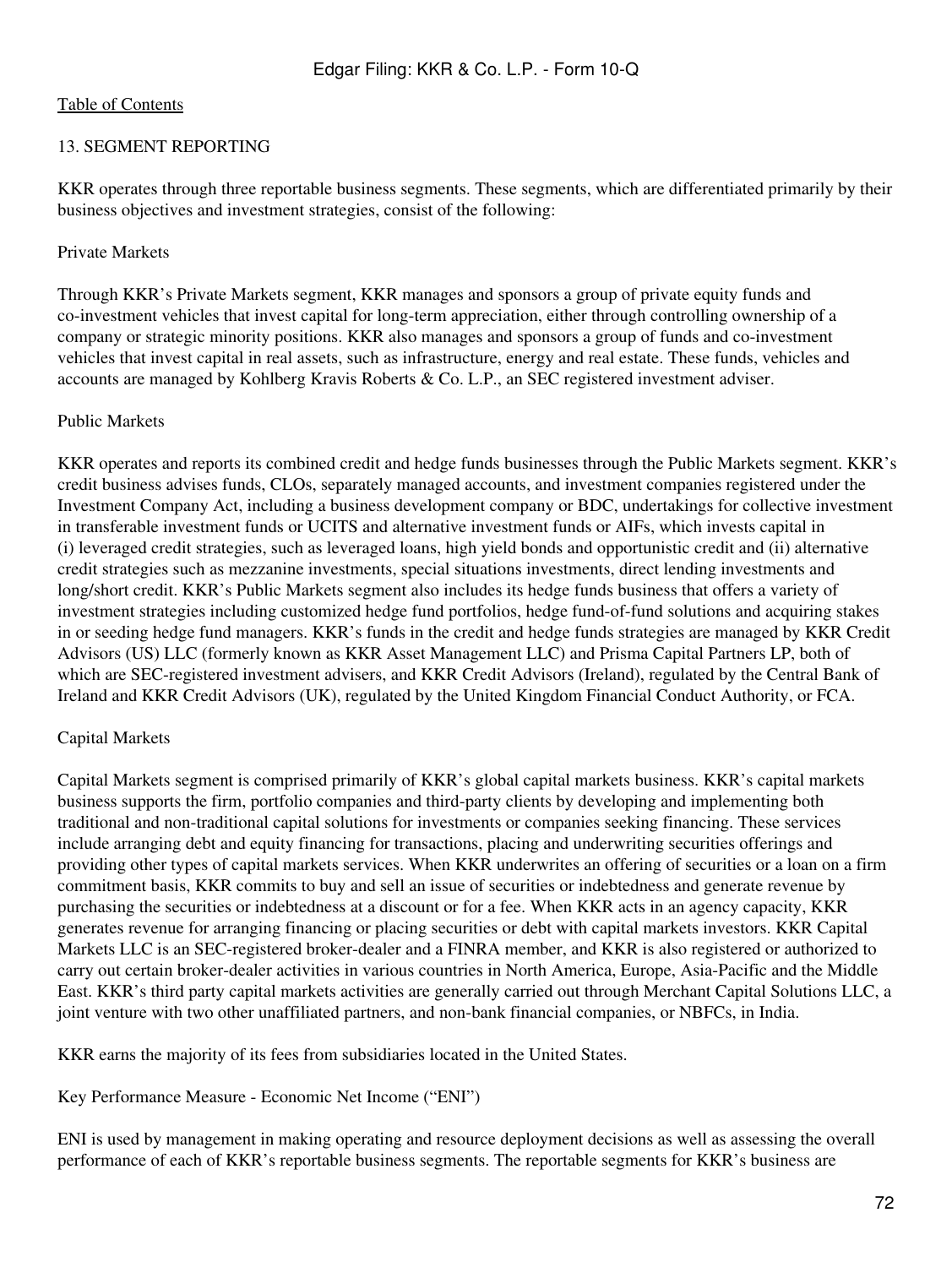presented prior to giving effect to the allocation of income (loss) between KKR & Co. L.P. and KKR Holdings and as such represents the business in total. In addition, KKR's reportable segments are presented without giving effect to the consolidation of the funds that KKR manages.

ENI is a measure of profitability for KKR's reportable segments and is used by management as an alternative measurement of the operating and investment earnings of KKR and its business segments. ENI is comprised of total segment revenues; less total segment expenses and certain economic interests in KKR's segments held by third parties. ENI differs from net income (loss) on a GAAP basis as a result of: (i) the inclusion of management fees earned from consolidated funds that were eliminated in consolidation; (ii) the exclusion of fees and expenses of certain consolidated entities; (iii) the exclusion of charges relating to the amortization of intangible assets; (iv) the exclusion of non-cash equity-based charges and other non-cash compensation charges borne by KKR Holdings or incurred under the Equity Incentive Plan and other securities that are exchangeable for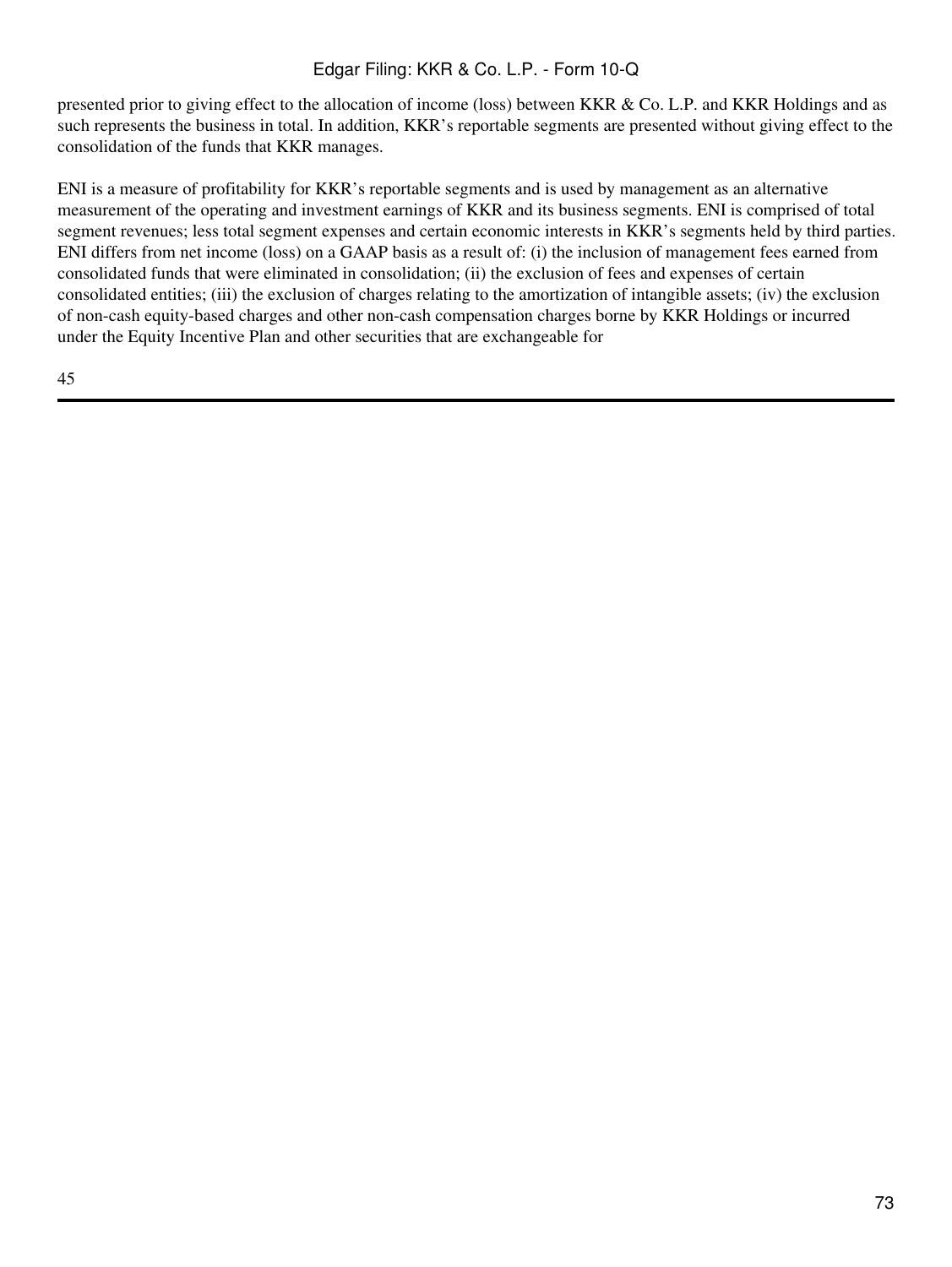common units of KKR & Co. L.P.; (v) the exclusion of certain non-recurring items; (vi) the exclusion of investment income (loss) relating to noncontrolling interests; and (vii) the exclusion of income taxes.

The following tables present the financial data for KKR's reportable segments:

|                                                                     | As of and for the Three Months Ended March 31, 2015 |                   |                    |                                 |  |  |  |  |  |
|---------------------------------------------------------------------|-----------------------------------------------------|-------------------|--------------------|---------------------------------|--|--|--|--|--|
|                                                                     | Private<br>Markets                                  | Public<br>Markets | Capital<br>Markets | Total<br>Reportable<br>Segments |  |  |  |  |  |
| <b>Segment Revenues</b>                                             |                                                     |                   |                    |                                 |  |  |  |  |  |
| Management, Monitoring and Transaction Fees, Net                    |                                                     |                   |                    |                                 |  |  |  |  |  |
| <b>Management Fees</b>                                              | \$109,276                                           | \$64,504          | $\frac{\S}{\S}$    | \$173,780                       |  |  |  |  |  |
| <b>Monitoring Fees</b>                                              | 97,838                                              |                   |                    | 97,838                          |  |  |  |  |  |
| <b>Transaction Fees</b>                                             | 46,599                                              | 13,430            | 43,257             | 103,286                         |  |  |  |  |  |
| Fee Credits (1)                                                     | (69,906)                                            | (10,588)          |                    | (80, 494)                       |  |  |  |  |  |
| Total Management, Monitoring and Transaction<br>Fees, Net           | 183,807                                             | 67,346            | 43,257             | 294,410                         |  |  |  |  |  |
| Performance Income                                                  |                                                     |                   |                    |                                 |  |  |  |  |  |
| <b>Realized Carried Interest</b>                                    | 302,425                                             |                   |                    | 302,425                         |  |  |  |  |  |
| <b>Incentive Fees</b>                                               |                                                     | 5,665             |                    | 5,665                           |  |  |  |  |  |
| <b>Unrealized Carried Interest</b>                                  | 126,937                                             | 12,347            |                    | 139,284                         |  |  |  |  |  |
| <b>Total Performance Income</b>                                     | 429,362                                             | 18,012            |                    | 447,374                         |  |  |  |  |  |
| Investment Income (Loss)                                            |                                                     |                   |                    |                                 |  |  |  |  |  |
| Net Realized Gains (Losses)                                         | 183,264                                             | 684               | (3,281)            | 180,667                         |  |  |  |  |  |
| Net Unrealized Gains (Losses)                                       | 79,363                                              | (87, 877)         | (2,207)            | (10, 721)                       |  |  |  |  |  |
| <b>Total Realized and Unrealized</b>                                | 262,627                                             | (87, 193)         | (5,488)            | 169,946                         |  |  |  |  |  |
| Net Interest and Dividends                                          | (7, 831)                                            | ) 51,872          | 6,634              | 50,675                          |  |  |  |  |  |
| Total Investment Income (Loss)                                      | 254,796                                             | (35, 321)         | 1,146              | 220,621                         |  |  |  |  |  |
| <b>Total Segment Revenues</b>                                       | 867,965                                             | 50,037            | 44,403             | 962,405                         |  |  |  |  |  |
| <b>Segment Expenses</b>                                             |                                                     |                   |                    |                                 |  |  |  |  |  |
| <b>Compensation and Benefits</b>                                    |                                                     |                   |                    |                                 |  |  |  |  |  |
| <b>Cash Compensation and Benefits</b>                               | 73,967                                              | 24,005            | 9,055              | 107,027                         |  |  |  |  |  |
| Realized Allocation to Carry Pool (2)                               | 120,970                                             |                   |                    | 120,970                         |  |  |  |  |  |
| Unrealized Allocation to Carry Pool (2)                             | 50,693                                              | 4,938             |                    | 55,631                          |  |  |  |  |  |
| <b>Total Compensation and Benefits</b>                              | 245,630                                             | 28,943            | 9,055              | 283,628                         |  |  |  |  |  |
| Occupancy and Related Charges                                       | 11,016                                              | 3,122             | 658                | 14,796                          |  |  |  |  |  |
| <b>Other Operating Expenses</b>                                     | 42,116                                              | 14,954            | 3,876              | 60,946                          |  |  |  |  |  |
| <b>Total Segment Expenses</b>                                       | 298,762                                             | 47,019            | 13,589             | 359,370                         |  |  |  |  |  |
| Income (Loss) attributable to noncontrolling interests $719$<br>(3) |                                                     | 175               | 2,728              | 3,622                           |  |  |  |  |  |
| Economic Net Income (Loss)                                          | \$568,484                                           | \$2,843           | \$28,086           | \$599,413                       |  |  |  |  |  |
| <b>Total Assets</b>                                                 | \$8,023,160                                         | \$4,560,080       | \$1,341,946        | \$13,925,186                    |  |  |  |  |  |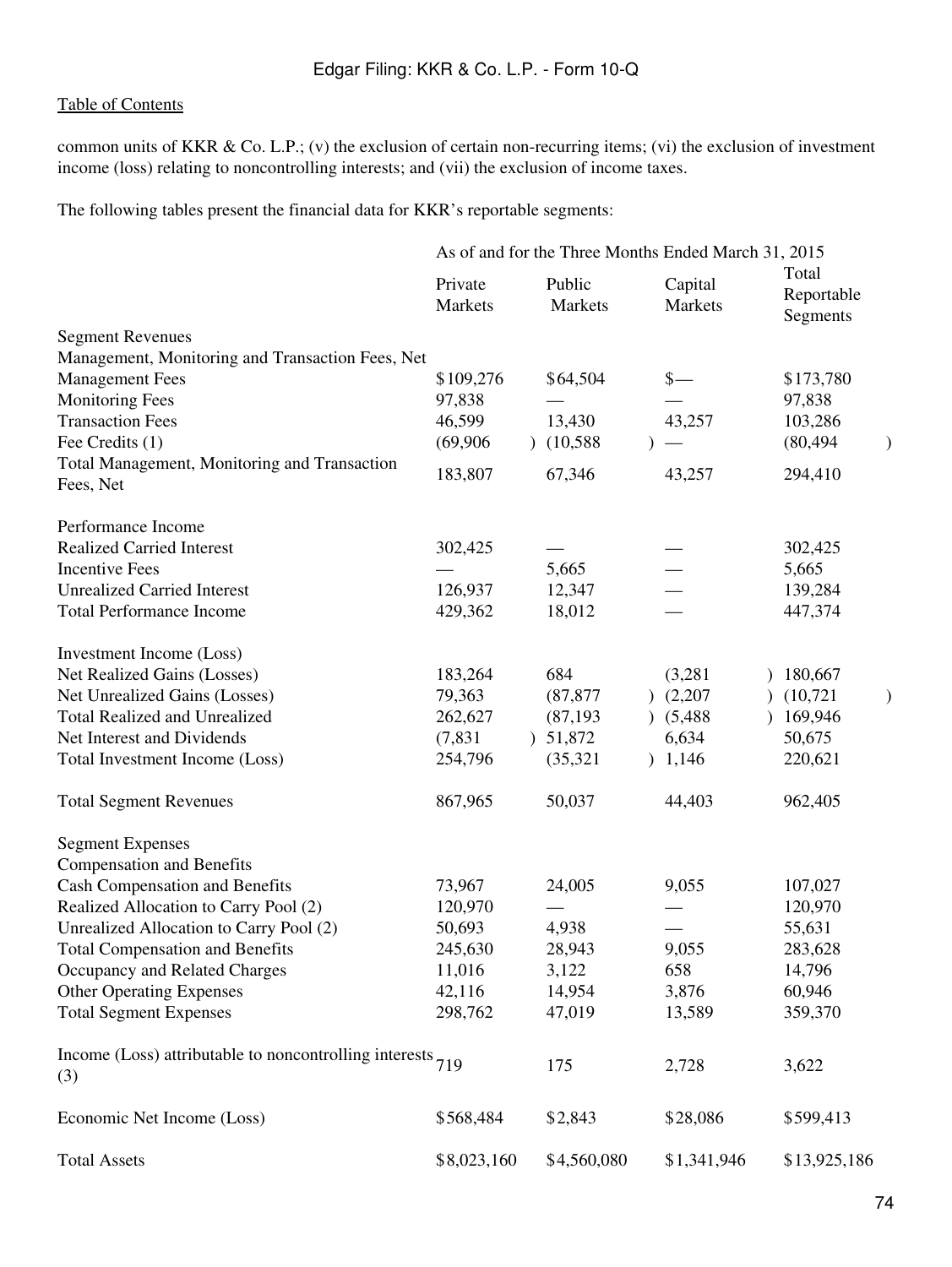(1) portfolio companies ("Fee Credits"). Fund investors receive Fee Credits only with respect to monitoring and  $(1)$  transaction fees that are allegable to the fund's investment in the portfolio company and not for examp KKR's agreements with the fund investors of certain of its investment funds require KKR to share with these fund investors an agreed upon percentage of certain fees, including monitoring and transaction fees received from

transaction fees that are allocable to the fund's investment in the portfolio company and not, for example, any fees allocable to capital invested through co-investment vehicles. Fee Credits are calculated after deducting certain fund-related expenses and generally amount to 80% of allocable monitoring and transaction fees after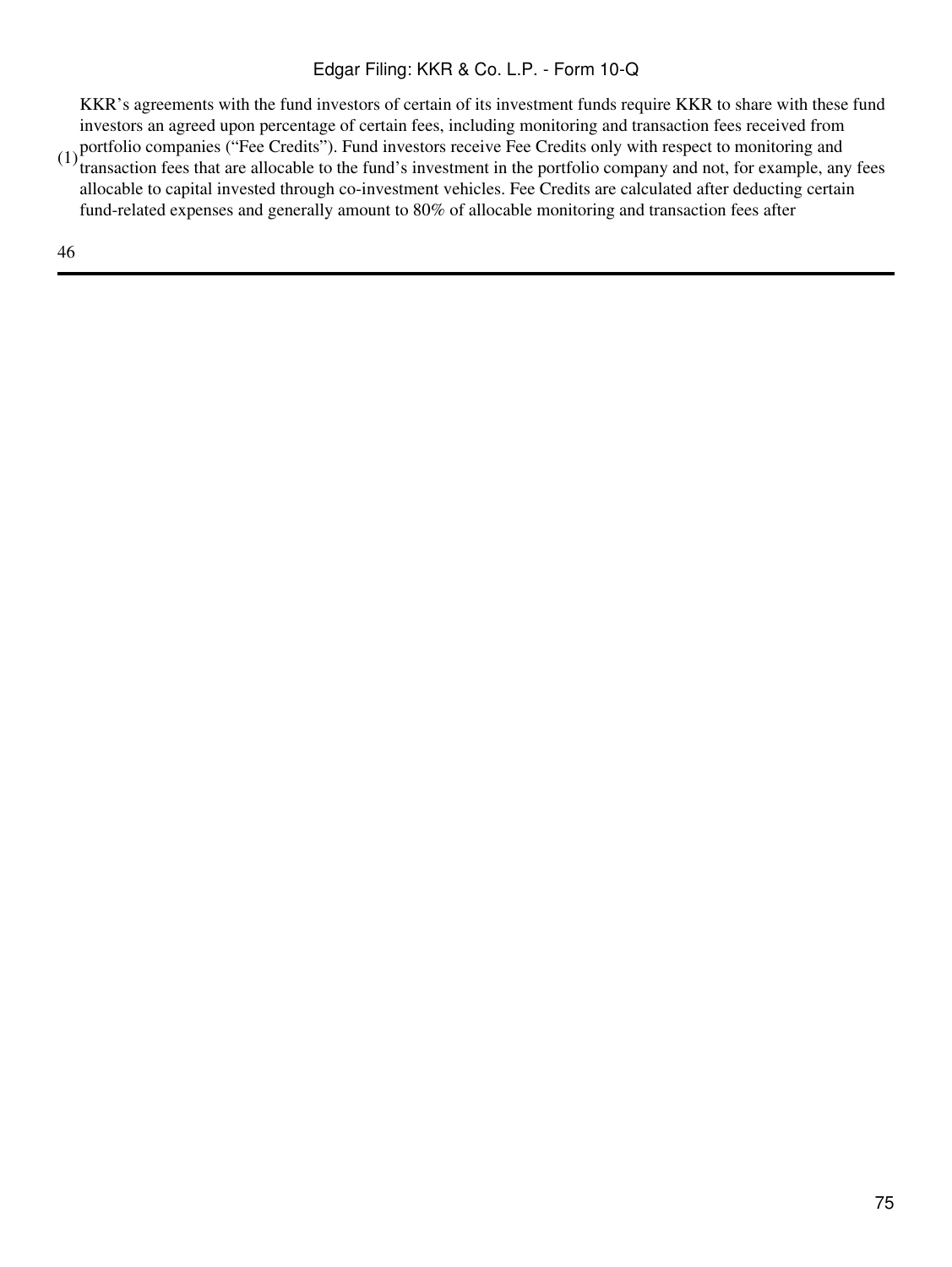fund-related expenses are recovered, although the actual percentage may vary from fund to fund as well as among different classes of investors within a fund.

(2) interest, KKR will allocate to its principals, other professionals and selected other individuals a portion of the With respect to KKR's active and future investment funds and co-investment vehicles that provide for carried carried interest earned in relation to these funds as part of its carry pool.

(3) KKR's management companies until a future date and (ii) allocate to third party investors certain profits and losses Represents economic interests that will (i) allocate to third parties an aggregate of 1% of profits and losses of in KKR's Capital Markets segment. As of and for the Three Months Ended March 31, 2014

|                                                                 | As of and for the Three Months Ended March 31, 2014 |  |                   |           |                          |                                 |  |
|-----------------------------------------------------------------|-----------------------------------------------------|--|-------------------|-----------|--------------------------|---------------------------------|--|
|                                                                 | Private<br><b>Markets</b>                           |  | Public<br>Markets |           | Capital<br>Markets       | Total<br>Reportable<br>Segments |  |
| <b>Segment Revenues</b>                                         |                                                     |  |                   |           |                          |                                 |  |
| Management, Monitoring and Transaction Fees, Net                |                                                     |  |                   |           |                          |                                 |  |
| <b>Management Fees</b>                                          | \$123,039                                           |  | \$72,354          |           | $\frac{\S}{\S}$          | \$195,393                       |  |
| <b>Monitoring Fees</b>                                          | 36,363                                              |  |                   |           |                          | 36,363                          |  |
| <b>Transaction Fees</b>                                         | 93,020                                              |  | 6,022             |           | 64,474                   | 163,516                         |  |
| Fee Credits (1)                                                 | (80, 338)                                           |  | (4,330)           |           |                          | (84, 668)                       |  |
| Total Management, Monitoring and Transaction<br>Fees, Net       | 172,084                                             |  | 74,046            |           | 64,474                   | 310,604                         |  |
| Performance Income                                              |                                                     |  |                   |           |                          |                                 |  |
| <b>Realized Carried Interest</b>                                | 168,800                                             |  | 24,750            |           |                          | 193,550                         |  |
| <b>Incentive Fees</b>                                           |                                                     |  | 17,019            |           |                          | 17,019                          |  |
| <b>Unrealized Carried Interest</b>                              | 145,776                                             |  | (129)             |           |                          | 145,647                         |  |
| <b>Total Performance Income</b>                                 | 314,576                                             |  | 41,640            |           |                          | 356,216                         |  |
| Investment Income (Loss)                                        |                                                     |  |                   |           |                          |                                 |  |
| Net Realized Gains (Losses)                                     | 176,198                                             |  | 5,479             |           | 51                       | 181,728                         |  |
| Net Unrealized Gains (Losses)                                   | 70,673                                              |  | 14,814            |           | 272                      | 85,759                          |  |
| <b>Total Realized and Unrealized</b>                            | 246,871                                             |  | 20,293            |           | 323                      | 267,487                         |  |
| Net Interest and Dividends                                      | (2,808)                                             |  | 9,577             |           | 4,395                    | 11,164                          |  |
| Total Investment Income (Loss)                                  | 244,063                                             |  | 29,870            |           | 4,718                    | 278,651                         |  |
| <b>Total Segment Revenues</b>                                   | 730,723                                             |  | 145,556           |           | 69,192                   | 945,471                         |  |
| <b>Segment Expenses</b>                                         |                                                     |  |                   |           |                          |                                 |  |
| <b>Compensation and Benefits</b>                                |                                                     |  |                   |           |                          |                                 |  |
| <b>Cash Compensation and Benefits</b>                           | 66,898                                              |  | 26,745            |           | 15,272                   | 108,915                         |  |
| Realized Allocation to Carry Pool (2)                           | 67,520                                              |  | 9,900             |           |                          | 77,420                          |  |
| Unrealized Allocation to Carry Pool (2)                         | 58,743                                              |  | (53)              | $\lambda$ | $\overline{\phantom{0}}$ | 58,690                          |  |
| <b>Total Compensation and Benefits</b>                          | 193,161                                             |  | 36,592            |           | 15,272                   | 245,025                         |  |
| Occupancy and Related Charges                                   | 11,560                                              |  | 2,172             |           | 457                      | 14,189                          |  |
| <b>Other Operating Expenses</b>                                 | 40,059                                              |  | 8,507             |           | 4,235                    | 52,801                          |  |
| <b>Total Segment Expenses</b>                                   | 244,780                                             |  | 47,271            |           | 19,964                   | 312,015                         |  |
| Income (Loss) attributable to noncontrolling<br>interests $(3)$ | 515                                                 |  | 522               |           | 2,165                    | 3,202                           |  |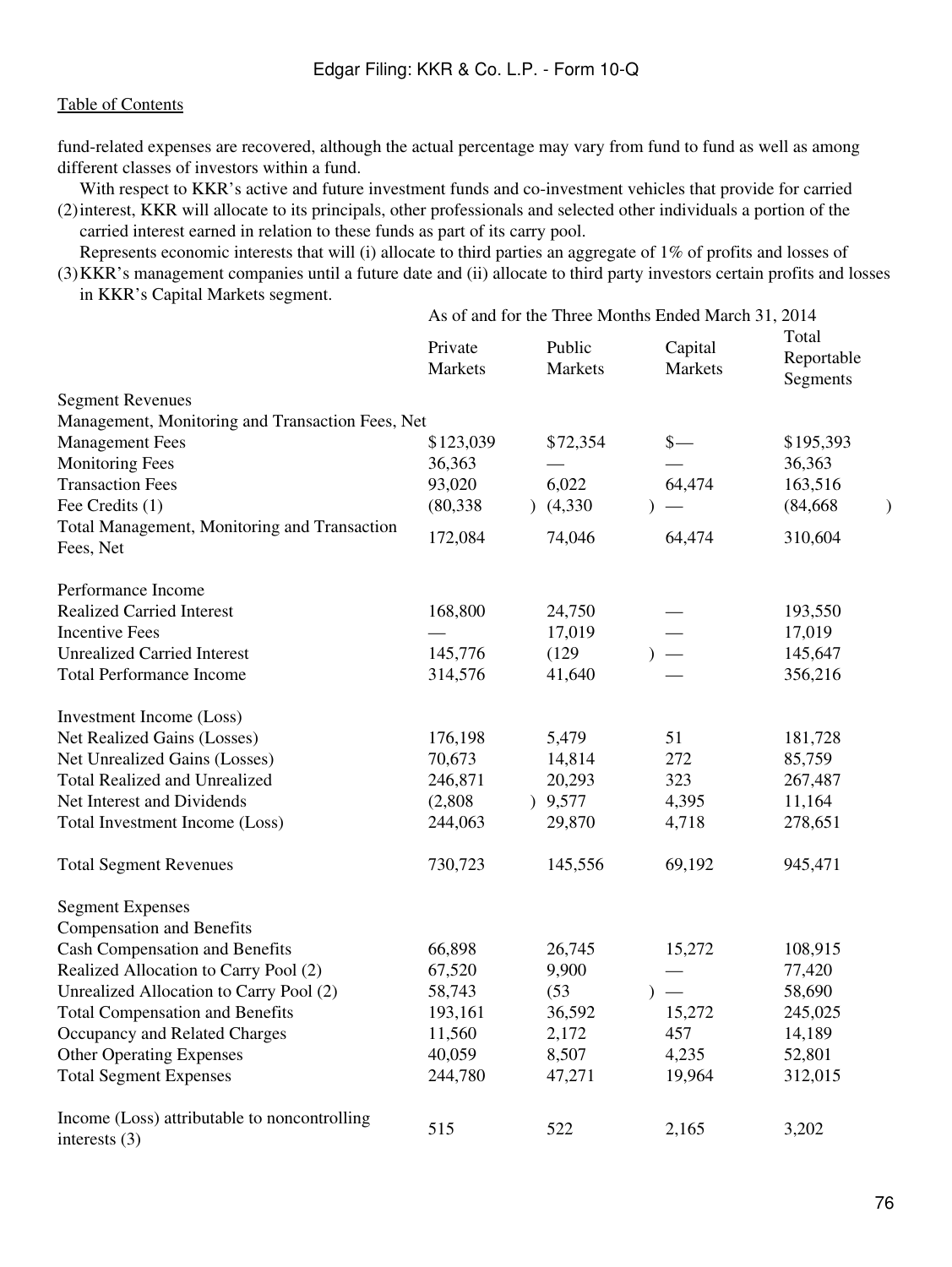| Edgar Filing: KKR & Co. L.P. - Form 10-Q |             |             |             |             |  |  |  |  |
|------------------------------------------|-------------|-------------|-------------|-------------|--|--|--|--|
| Economic Net Income (Loss)               | \$485,428   | \$97,763    | \$47,063    | \$630,254   |  |  |  |  |
| <b>Total Assets</b>                      | \$6,425,260 | \$1,633,796 | \$1,433,212 | \$9,492,268 |  |  |  |  |
| 47                                       |             |             |             |             |  |  |  |  |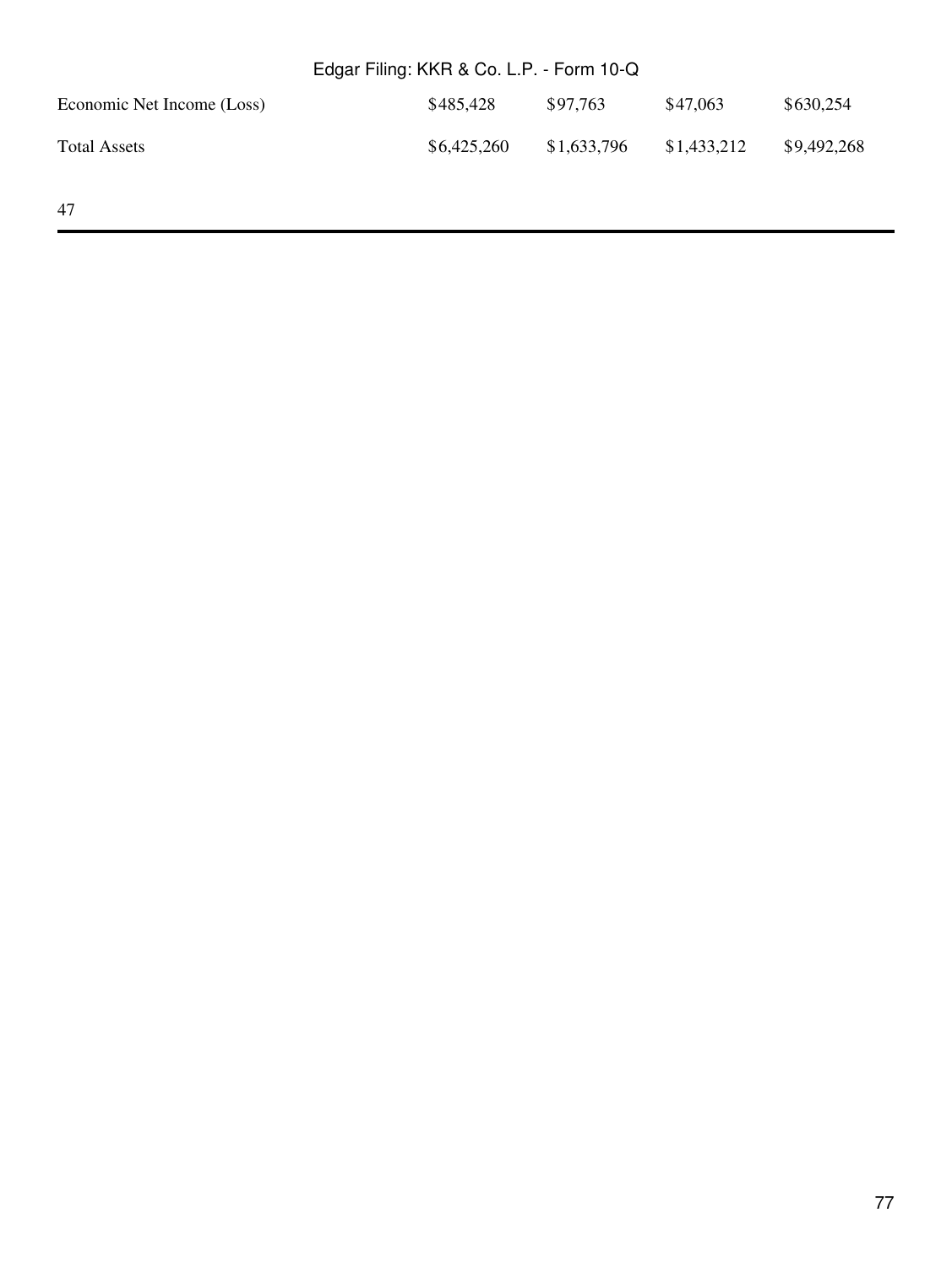# [Table of Contents](#page-2-0)

KKR's agreements with the fund investors of certain of its investment funds require KKR to share with these fund investors an agreed upon percentage of certain fees, including monitoring and transaction fees received from portfolio companies ("Fee Credits"). Fund investors receive Fee Credits only with respect to monitoring and

 $(1)$  transaction fees that are allocable to the fund's investment in the portfolio company and not, for example, any fees  $(1)$  allocable to conital invested through an investment variables. For *Cradits are coloulated e* allocable to capital invested through co-investment vehicles. Fee Credits are calculated after deducting certain fund-related expenses and generally amount to 80% of allocable monitoring and transaction fees after fund-related expenses are recovered, although the actual percentage may vary from fund to fund as well as among different classes of investors within a fund.

(2) interest, KKR will allocate to its principals, other professionals and selected other individuals a portion of the With respect to KKR's active and future investment funds and co-investment vehicles that provide for carried

carried interest earned in relation to these funds as part of its carry pool. Represents economic interests that will (i) allocate to third parties an aggregate of 1% of profits and losses of

(3) KKR's management companies until a future date and (ii) allocate to third party investors certain profits and losses in KKR's Capital Markets segment.

The following tables reconcile KKR's total reportable segments to the most directly comparable financial measures calculated and presented in accordance with GAAP:

Fees

|                                                                      | For the Three Months Ended |                |
|----------------------------------------------------------------------|----------------------------|----------------|
|                                                                      | March 31, 2015             | March 31, 2014 |
| <b>Total Segment Revenues</b>                                        | \$962,405                  | \$945,471      |
| Management fees relating to consolidated funds and other entities    | (125, 575)                 | (145,208)      |
| Fee credits relating to consolidated funds                           | 72,949                     | 80,092         |
| Net realized and unrealized carried interest                         | (441,709)                  | (339, 197)     |
| Total investment income (loss)                                       | (220, 621)                 | (278, 651)     |
| Revenue earned by oil $\&$ gas producing entities                    | 24,944                     | 17,781         |
| Reimbursable expenses                                                | 9,778                      | 15,986         |
| Other                                                                | 9,174                      | 6,652          |
| Fees and Other                                                       | \$291,345                  | \$302,926      |
| <b>Expenses</b>                                                      |                            |                |
|                                                                      | For the Three Months Ended |                |
|                                                                      | March 31, 2015             | March 31, 2014 |
| <b>Total Segment Expenses</b>                                        | \$359,370                  | \$312,015      |
| Equity based compensation                                            | 76,550                     | 77,528         |
| Reimbursable expenses                                                | 19,859                     | 18,912         |
| Operating expenses relating to consolidated funds and other entities | 10,970                     | 7,315          |
| Expenses incurred by oil $\&$ gas producing entities                 | 21,078                     | 10,984         |

Intangible amortization, acquisition, litigation and certain non-recurring costs 15,471 23,303

Other 23,114 Total Expenses \$515,033 \$473,171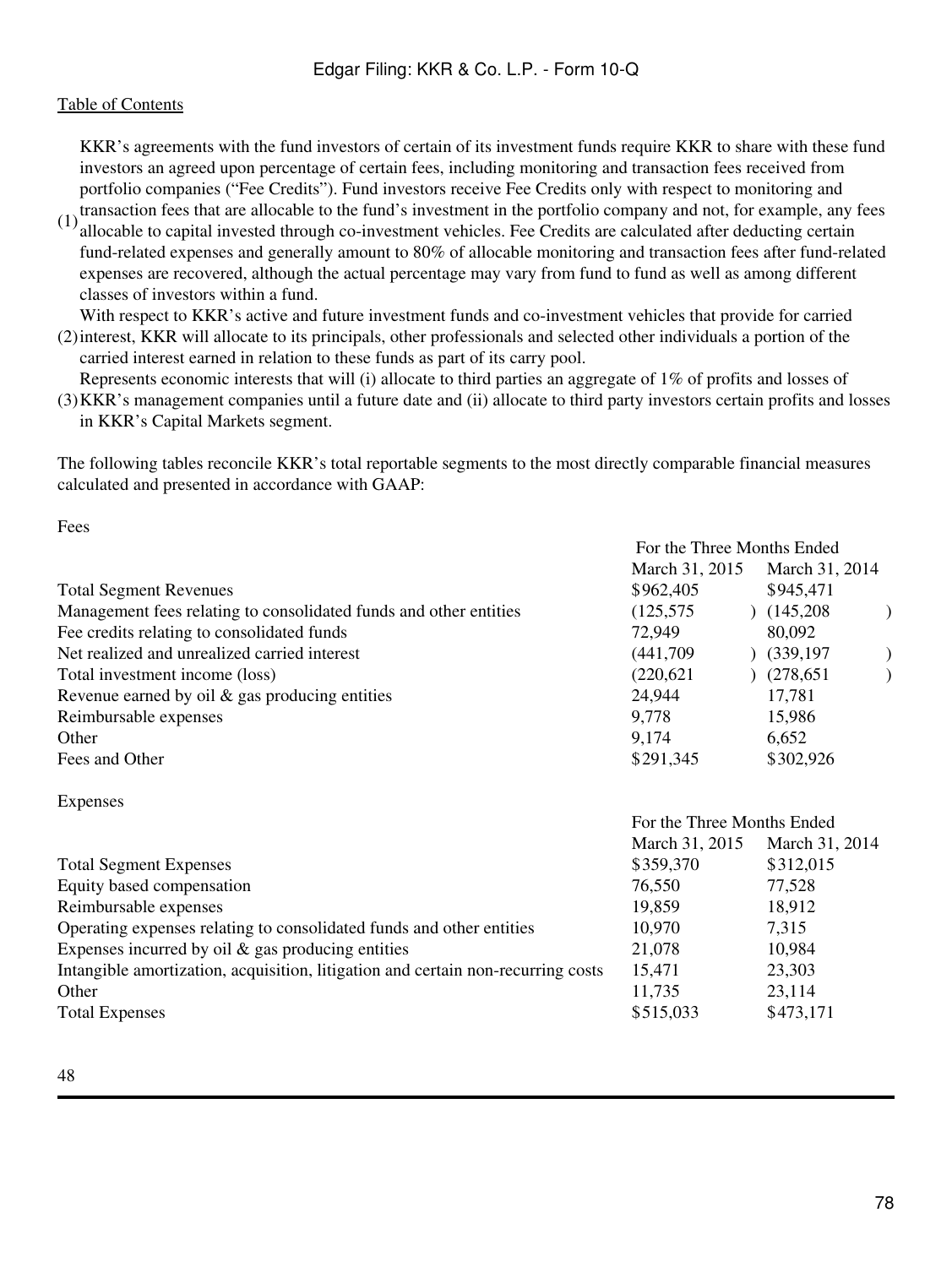Income (Loss) Before Taxes

| \$599,413   |                                                                                                                                                                                            | \$630,254      |                                              |  |  |  |
|-------------|--------------------------------------------------------------------------------------------------------------------------------------------------------------------------------------------|----------------|----------------------------------------------|--|--|--|
| (16, 138)   |                                                                                                                                                                                            | (21,702)       |                                              |  |  |  |
| 2,790       |                                                                                                                                                                                            | (20, 169)      |                                              |  |  |  |
| (76, 550)   |                                                                                                                                                                                            | (77, 528)      |                                              |  |  |  |
|             |                                                                                                                                                                                            | (300, 814)     |                                              |  |  |  |
| 270,507     |                                                                                                                                                                                            | 210,041        |                                              |  |  |  |
|             |                                                                                                                                                                                            | 1,783,488      |                                              |  |  |  |
| 1,933       |                                                                                                                                                                                            | 10,637         |                                              |  |  |  |
| 16,138      |                                                                                                                                                                                            | 21,702         |                                              |  |  |  |
| \$1,959,147 |                                                                                                                                                                                            | \$2,025,868    |                                              |  |  |  |
|             | Net income (loss) attributable to noncontrolling interests held by KKR Holdings (239,008)<br>Net income (loss) attributable to noncontrolling interests and appropriated capital 1,670,569 | March 31, 2015 | For the Three Months Ended<br>March 31, 2014 |  |  |  |

The items that reconcile KKR's total reportable segments to the corresponding condensed consolidated amounts calculated and presented in accordance with GAAP for (i) net income (loss) attributable to redeemable noncontrolling interests, (ii) income (loss) attributable to noncontrolling interests and appropriated capital and (iii) total assets are primarily attributable to the impact of the consolidation of KKR's funds and certain other entities.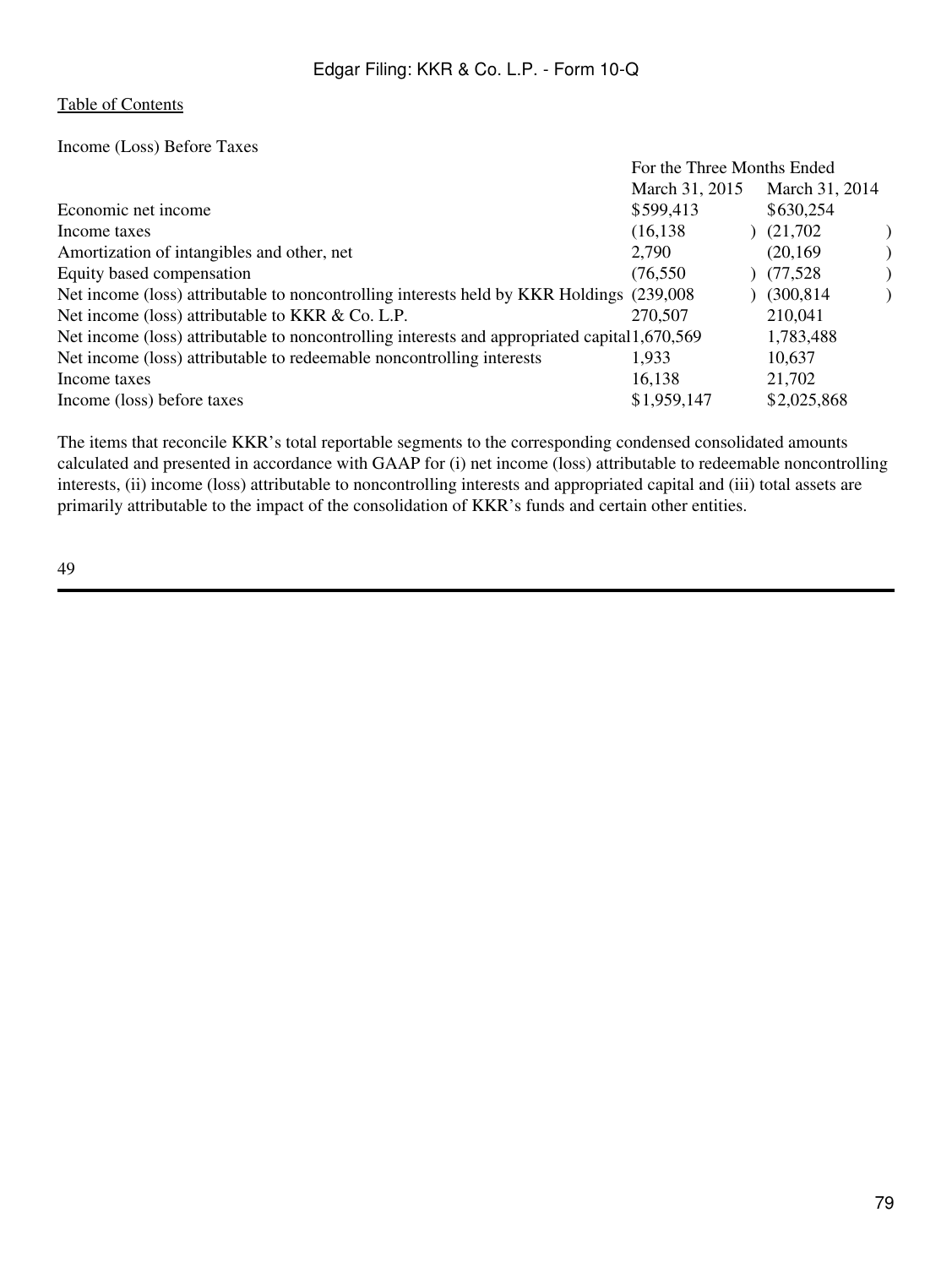# 14. ACQUISITIONS

# Acquisition of KFN

On April 30, 2014, KKR, affiliates of KKR and KFN, completed the acquisition by merger (the "Merger") contemplated by an Agreement and Plan of Merger (the "Merger Agreement"), pursuant to which KFN became a subsidiary of KKR Fund Holdings. KFN is a specialty finance company with expertise in a range of asset classes in which it invests, including bank loans, high yield securities, natural resources, special situations, mezzanine, commercial real estate and private equity with a focus on specialty lending. The addition of KFN provided KKR with over \$2 billion of permanent equity capital to support the continued growth of its business.

The total consideration paid was approximately \$2.4 billion consisting entirely of the issuance of 104.3 million KKR common units as follows (amounts in thousands except unit data): Number of KKR common units issued 104,340,028 KKR common unit price on April 30, 2014<br>Estimated fair value of KKR common units issued \$2,369,559<br>\$2,369,559 Estimated fair value of KKR common units issued

The following is a summary of the estimated fair values of the assets acquired and liabilities as of April 30, 2014, the date they were assumed (amounts in thousands):

| Cash and cash equivalents                                | \$210,413 |
|----------------------------------------------------------|-----------|
| Cash and cash equivalents held at consolidated entities  | 614,929   |
| Restricted cash and cash equivalents                     | 35,038    |
| Investments                                              | 1,235,813 |
| Investments of consolidated CLOs                         | 6,742,768 |
| Other assets                                             | 642,721   |
| Other assets of consolidated CLOs                        | 133,036   |
| Total assets                                             | 9,614,718 |
| Debt obligations                                         | 724,509   |
| Debt obligations of consolidated CLOs                    | 5,663,666 |
| Accounts payable, accrued expenses and other liabilities | 118,427   |
| Other liabilities of consolidated CLOs                   | 344,660   |
| Total liabilities                                        | 6,851,262 |
| Noncontrolling interests                                 | 378,983   |
| Fair value of Net Assets Acquired                        | 2,384,473 |
| Less: Fair value of consideration transferred            | 2,369,559 |
| Gain on acquisition                                      | \$14,914  |

As of April 30, 2014, the fair value of the net assets acquired exceeded the fair value of consideration transferred by approximately \$14.9 million and relates primarily to the difference between the fair value of the assets and liabilities of CLOs consolidated by KFN. This amount has been recorded in net gains (losses) from investment activities in the condensed consolidated statements of operations.

On a segment basis, the financial results of KFN are included within each of the Private Markets segment, Public Markets segment and Capital Markets segment, based on the character of each asset of KFN.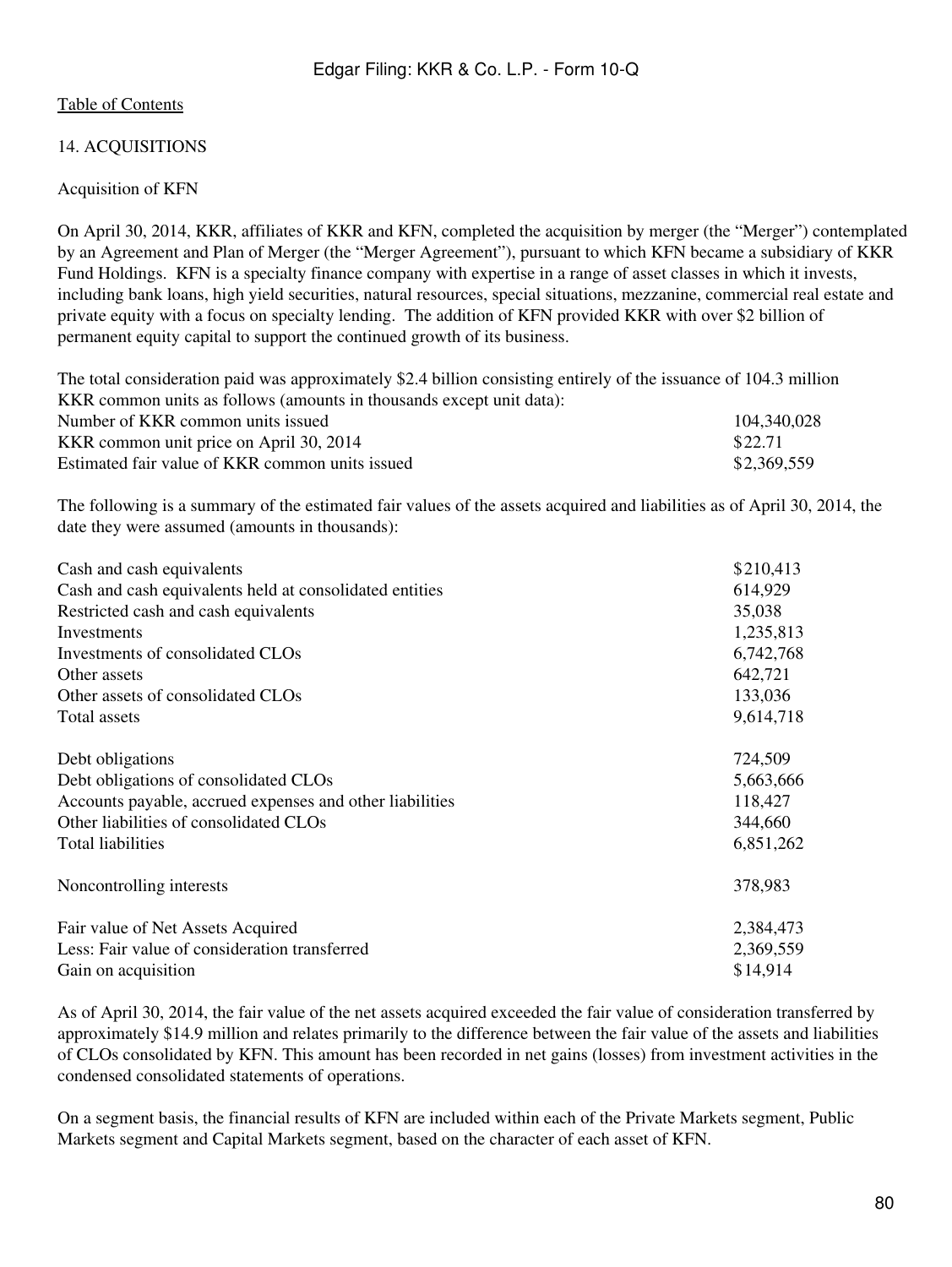KKR incurred \$8.3 million of acquisition related costs through the date of closing, which were expensed as incurred and are reflected within General, Administrative and Other.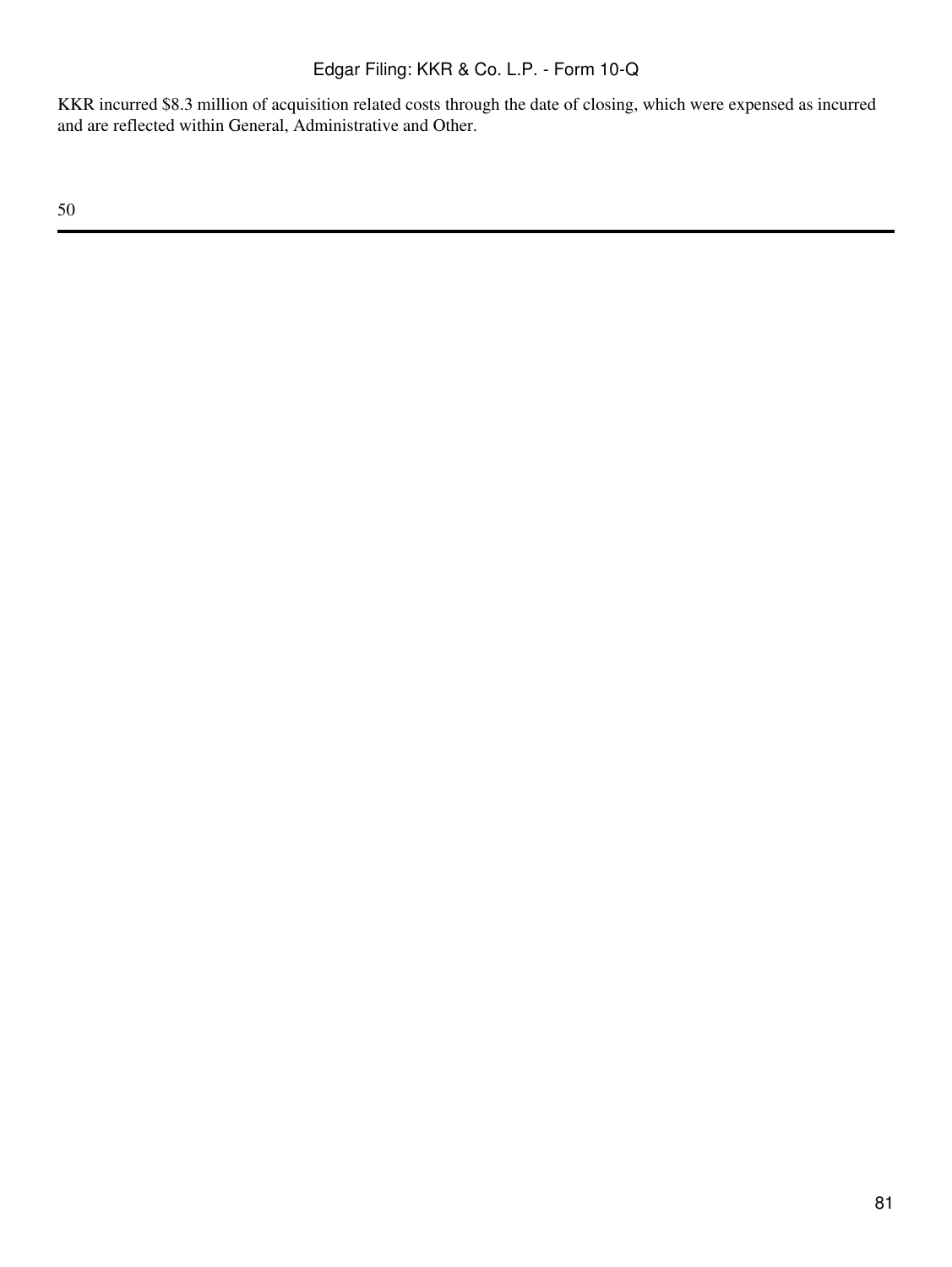# [Table of Contents](#page-2-0)

## Acquisition of Avoca Capital

On February 19, 2014, KKR closed its acquisition of 100% of the equity interests of Avoca Capital and its affiliates ("Avoca"). Avoca, now renamed KKR Credit Advisors (Ireland), was a European credit investment manager with approximately \$8.2 billion in assets under management at the time of acquisition. The addition of Avoca provided KKR with a greater presence in the European leveraged credit markets.

The total consideration included \$83.3 million in cash and \$56.5 million in securities of a subsidiary of a KKR Group Partnership and of KKR & Co. L.P. that are exchangeable into approximately 2.4 million KKR & Co. L.P. common units, at any time, at the election of the holders of the securities. In connection with this transaction, there is no contingent consideration payable in the future.

The following is a summary of the estimated fair values of the assets acquired and liabilities as of February 19, 2014, the date they were assumed:

| Cash and cash equivalents                                                                           | \$24,381  |
|-----------------------------------------------------------------------------------------------------|-----------|
| Investments                                                                                         | 20,905    |
| Investments of consolidated CLOs                                                                    | 1,226,174 |
| Other assets of consolidated CLOs                                                                   | 186,609   |
| Other assets                                                                                        | 7,370     |
| Intangible assets                                                                                   | 65,880    |
| Total assets                                                                                        | 1,531,319 |
| Liabilities                                                                                         | 13,584    |
| Debt obligations of consolidated CLOs                                                               | 1,150,551 |
| Other liabilities of consolidated CLOs                                                              | 140,308   |
| <b>Total liabilities</b>                                                                            | 1,304,443 |
| Fair Value of Net Assets Acquired                                                                   | 226,876   |
| Less: Fair value of subordinated notes of consolidated CLOs held by KKR prior to<br>acquisition (a) | 74,029    |
| Less: Fair value of consideration transferred                                                       | 139,798   |
| Gain on acquisition                                                                                 | \$13,049  |

(a) Avoca. Upon acquisition of Avoca, KKR's investment in the subordinated notes was offset against the Represents subordinated notes in one of the consolidated CLOs held by KKR prior to the acquisition of corresponding debt obligations of the consolidated CLO in purchase accounting.

As of February 19, 2014, the fair value of the net assets acquired exceeded the fair value of consideration transferred by approximately \$13.0 million and relates primarily to the difference between the fair value of the assets and liabilities of CLOs required to be consolidated in connection with the Avoca transaction. This amount has been recorded in net gains (losses) from investment activities in the condensed consolidated statements of operations.

On a segment basis, the financial results of Avoca are included within the Public Markets segment.

KKR incurred \$4.4 million of acquisition related costs through the date of closing, which were expensed as incurred and are reflected within General, Administrative and Other.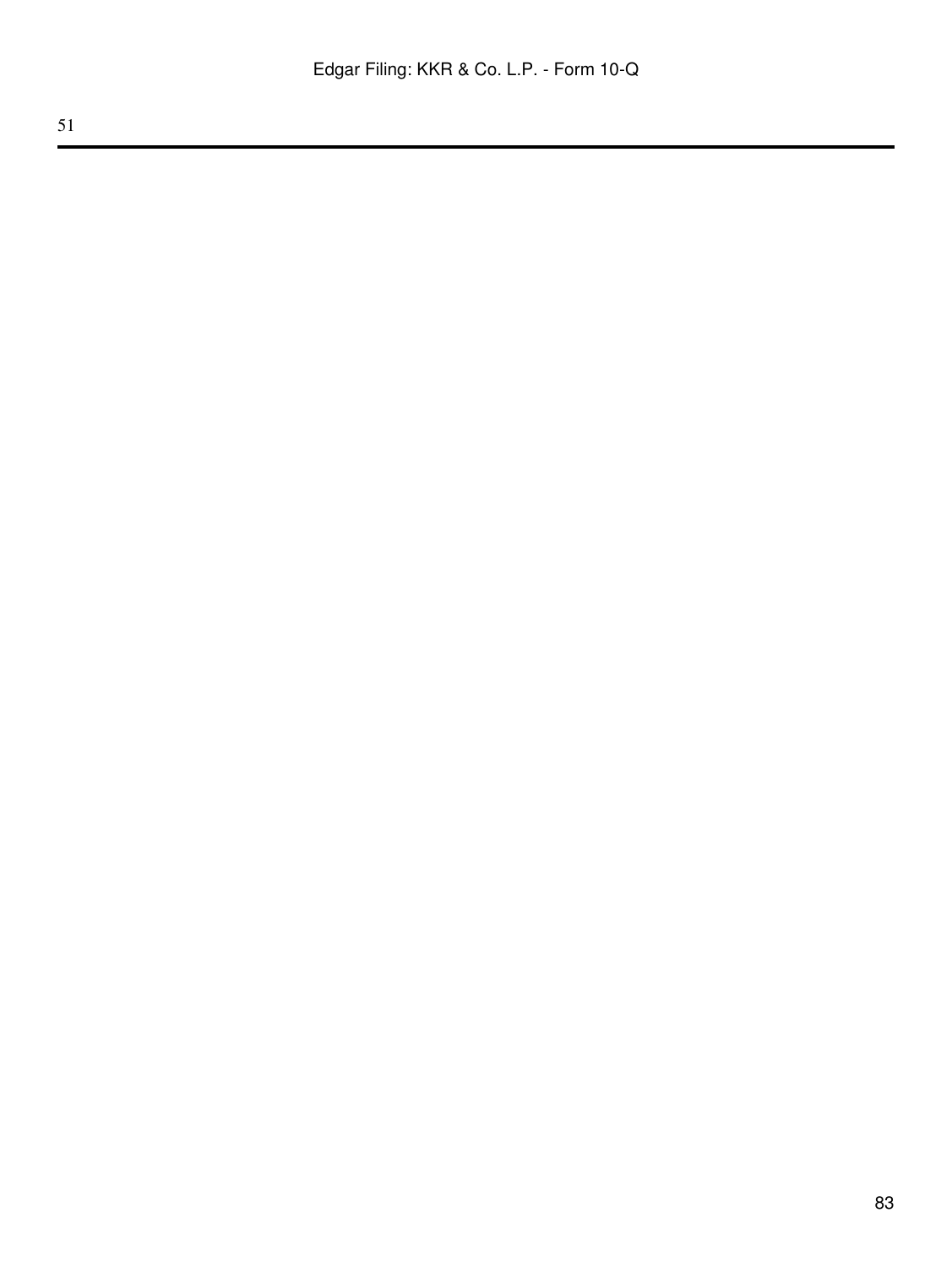# 15. GOODWILL AND INTANGIBLE ASSETS

#### Goodwill

Goodwill from the acquisition of Prisma represents the excess of acquisition costs over the fair value of net tangible and intangible assets acquired and is primarily attributed to synergies expected to arise after the acquisition of Prisma. The carrying value of goodwill was \$89.0 million as of March 31, 2015 and December 31, 2014, and is recorded within Other Assets on the condensed consolidated statements of financial condition. Goodwill has been allocated entirely to the Public Markets segment. As of March 31, 2015, the fair value of KKR's reporting units substantially exceeded their respective carrying values. All of the goodwill is currently expected to be deductible for tax purposes. See Note 7 "Other Assets and Accounts Payable, Accrued Expenses and Other Liabilities."

#### Intangible Assets

Intangible Assets, Net consists of the following:

|                                                              | 7 79 O.L                    |                                |  |
|--------------------------------------------------------------|-----------------------------|--------------------------------|--|
| Finite-Lived Intangible Assets                               | March 31, 2015<br>\$284,766 | December 31, 2014<br>\$284,766 |  |
| Accumulated Amortization (includes foreign exchange)         | (88,078)                    | (75, 564)                      |  |
|                                                              |                             |                                |  |
| Intangible Assets, Net                                       | \$196,688                   | \$209,202                      |  |
| Changes in Intangible Assets, Net consists of the following: |                             |                                |  |
|                                                              |                             | Three Months Ended March 31,   |  |
|                                                              |                             | 2015                           |  |
| Balance, Beginning of Period                                 |                             | \$209,202                      |  |
| <b>Amortization Expense</b>                                  |                             | (6,708)                        |  |
| Foreign Exchange                                             |                             | (5,806)                        |  |
| Balance, End of Period                                       |                             | \$196,688                      |  |
|                                                              |                             |                                |  |
|                                                              |                             |                                |  |

 $\Delta$ s of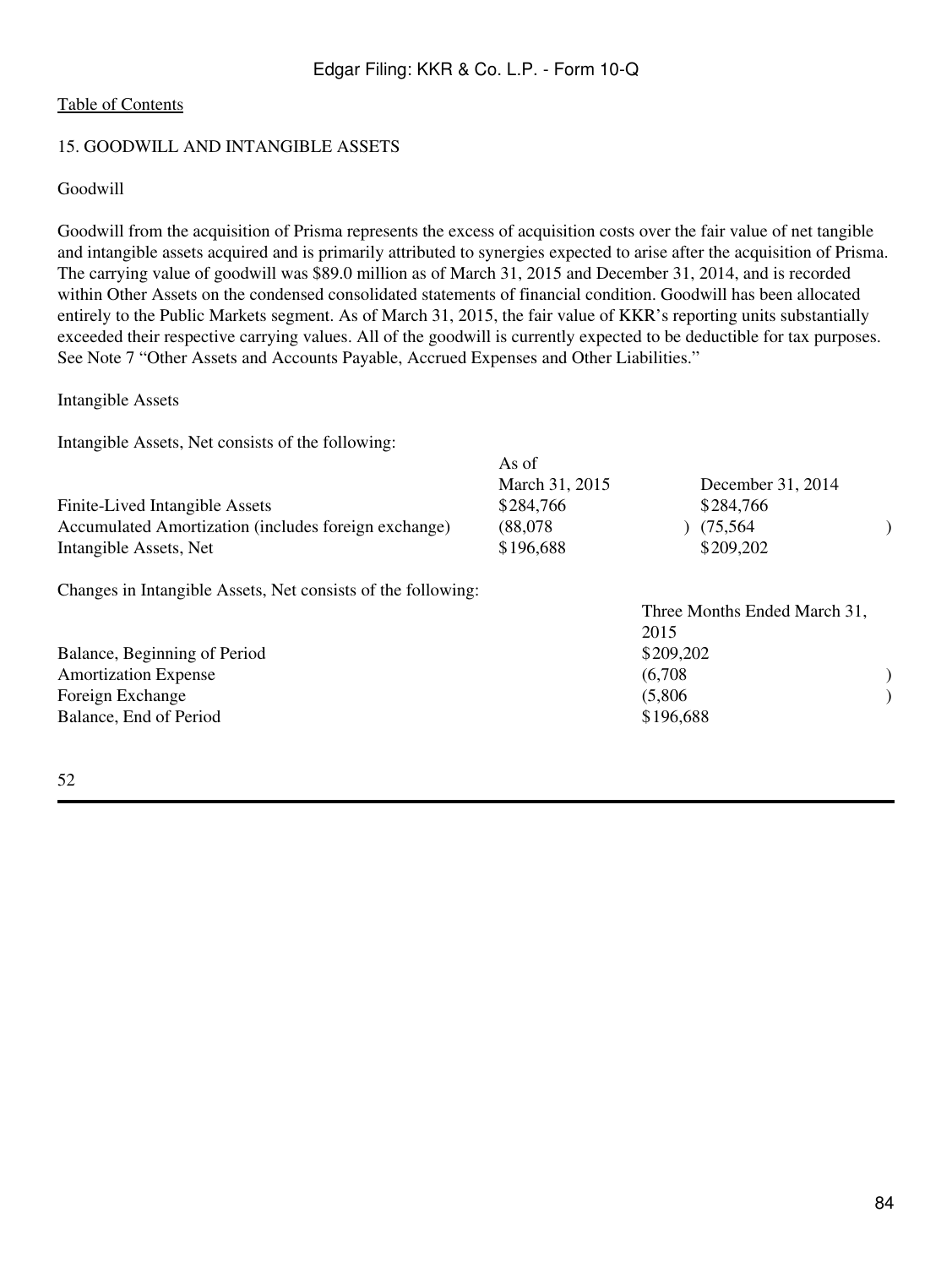#### 16. COMMITMENTS AND CONTINGENCIES

## Debt Covenants

Borrowings of KKR contain various debt covenants. These covenants do not, in management's opinion, materially restrict KKR's operating business or investment strategies. KKR is in compliance with its debt covenants in all material respects as of March 31, 2015, except for an instance of non-compliance at one consolidated investment fund that has since been cured or waived and is not material to KKR's financial results.

#### Investment Commitments

As of March 31, 2015, KKR had unfunded commitments consisting of (i) \$1,192.5 million to its active private equity and other investment vehicles and (ii) \$374.6 million in connection with commitments by KKR's capital markets business, (iii) \$128.6 million relating to Merchant Capital Solutions LLC and (iv) other investment commitments of \$157.2 million. Whether these amounts are actually funded, in whole or in part depends on the terms of such commitments, including the satisfaction or waiver of any conditions to funding.

## Contingent Repayment Guarantees

The partnership documents governing KKR's carry—paying funds, including funds relating to private equity, mezzanine, infrastructure, energy, real estate, direct lending and special situations investments, generally include a "clawback" provision that, if triggered, may give rise to a contingent obligation requiring the general partner to return amounts to the fund for distribution to the fund investors at the end of the life of the fund. Under a clawback obligation, upon the liquidation of a fund, the general partner is required to return, typically on an after-tax basis, previously distributed carry to the extent that, due to the diminished performance of later investments, the aggregate amount of carry distributions received by the general partner during the term of the fund exceed the amount to which the general partner was ultimately entitled, including the effects of any performance thresholds. Excluding carried interest received by the general partners of funds that were not contributed to KKR in the acquisition of the assets and liabilities of KKR & Co. (Guernsey) L.P. (formerly known as KKR Private Equity Investors, L.P.) on October 1, 2009 (the "KPE Transaction"), as of March 31, 2015, no carried interest was subject to this clawback obligation, assuming that all applicable carry paying funds were liquidated at their March 31, 2015 fair values. Had the investments in such funds been liquidated at zero value, the clawback obligation would have been \$2,486.8 million. Carried interest is recognized in the statement of operations based on the contractual conditions set forth in the agreements governing the fund as if the fund were terminated and liquidated at the reporting date and the fund's investments were realized at the then estimated fair values. Amounts earned pursuant to carried interest are earned by the general partner of those funds to the extent that cumulative investment returns are positive and where applicable, preferred return thresholds have been met. If these investment amounts earned decrease or turn negative in subsequent periods, recognized carried interest will be reversed and to the extent that the aggregate amount of carry distributions received by the general partner during the term of the fund exceed the amount to which the general partner was ultimately entitled, a clawback obligation would be recorded. For funds that are consolidated, this clawback obligation, if any, is reflected as an increase in noncontrolling interests in the condensed consolidated statements of financial condition. For funds that are not consolidated, this clawback obligation, if any, is reflected as a reduction of KKR's investment balance as this is where carried interest is initially recorded.

Certain private equity funds that were contributed to KKR in the KPE Transaction in 2009 also include a "net loss sharing provision." Upon the liquidation of an investment vehicle to which a net loss sharing obligation applies, the general partner is required to contribute capital to the vehicle, to fund 20% of the net losses on investments. In these vehicles, such losses would be required to be paid by KKR to the fund investors in those vehicles in the event of a liquidation of the fund regardless of whether any carried interest had previously been distributed, and a greater share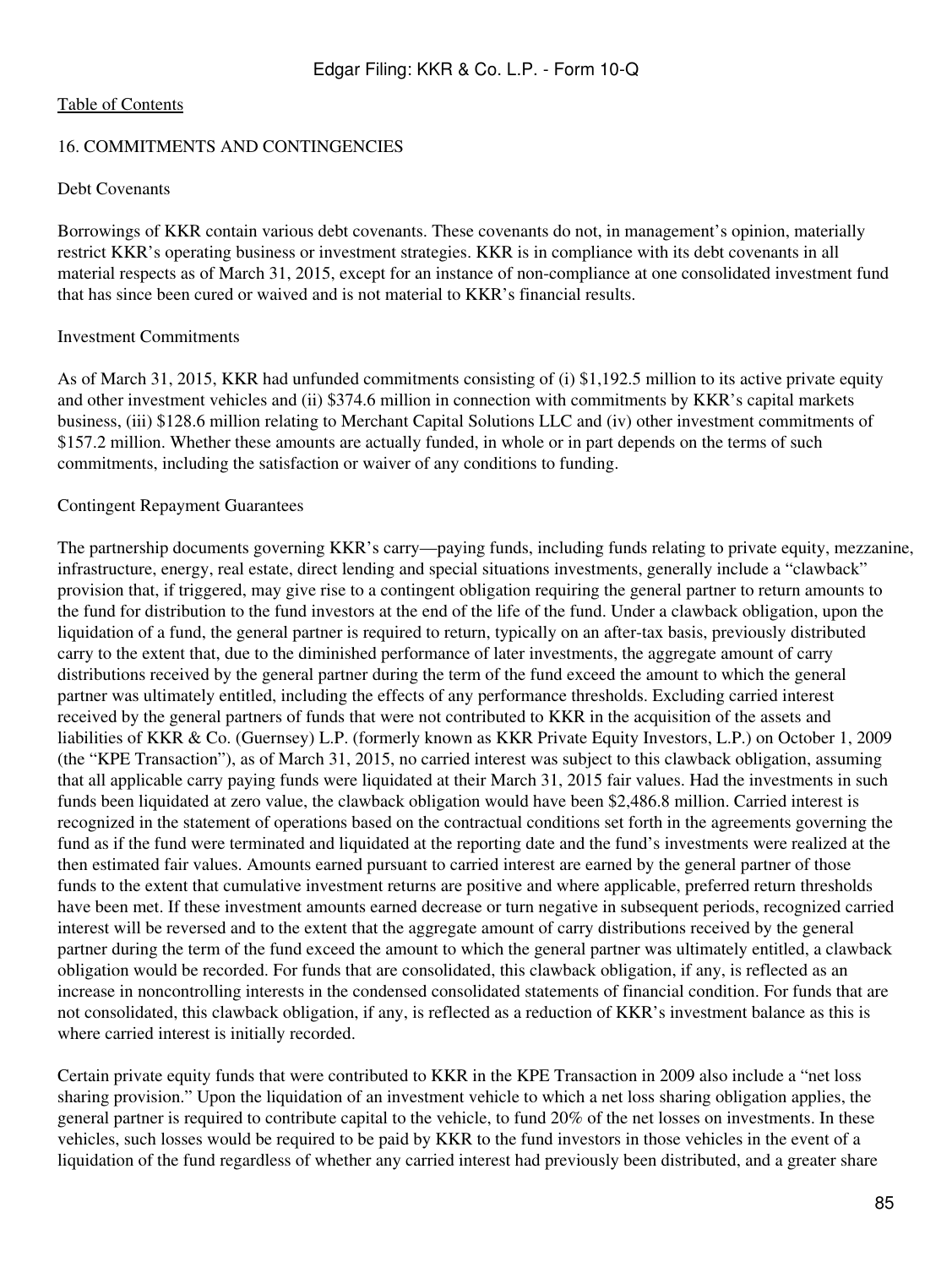of investment losses would be allocable to KKR relative to the capital that KKR contributed to it as general partner. Based on the fair market values as of March 31, 2015, there would have been no net loss sharing obligation. If the vehicles were liquidated at zero value, the net loss sharing obligation would have been approximately \$115.8 million as of March 31, 2015.

Prior to the KPE Transaction in 2009, certain principals who received carried interest distributions with respect to certain private equity funds contributed to KKR had personally guaranteed, on a several basis and subject to a cap, the contingent obligations of the general partners of such private equity funds to repay amounts to fund investors pursuant to the general partners' clawback obligations. The terms of the KPE Transaction require that principals remain responsible for any clawback obligations relating to carry distributions received prior to the KPE Transaction, up to a maximum of \$223.6 million. Through investment realizations, KKR's potential exposure has been reduced to \$184.7 million as of March 31, 2015. Using valuations as of March 31, 2015, no amounts are due with respect to the clawback obligation required to be funded by principals. Carry distributions arising subsequent to the KPE Transaction may give rise to clawback obligations that may be allocated generally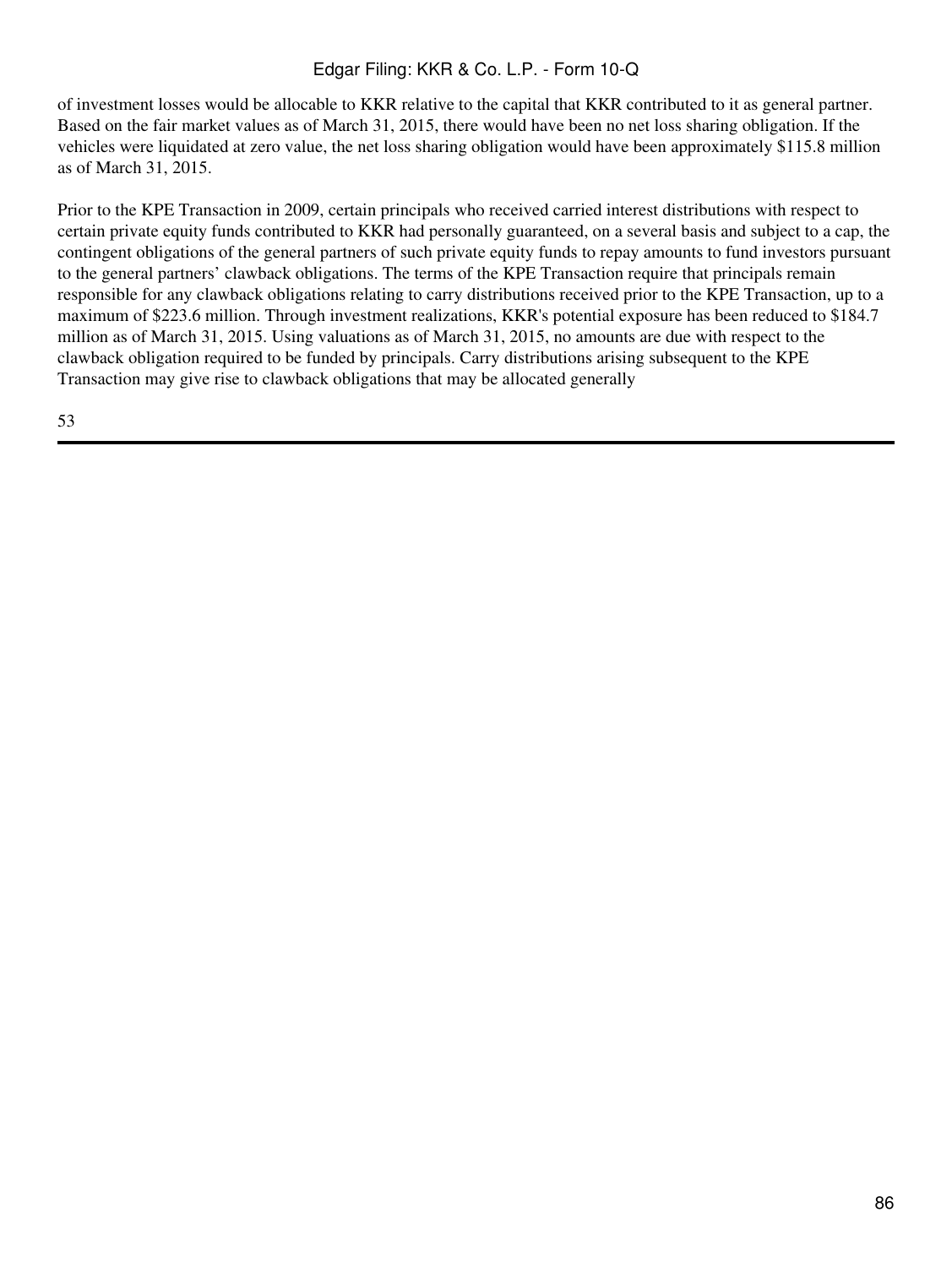to KKR and persons who participate in the carry pool. Unlike the clawback obligation, KKR will be responsible for all amounts due under a net loss sharing obligation and will indemnify principals for any personal guarantees that they have provided with respect to such amounts. In addition, guarantees of or similar arrangements relating to clawback or net loss sharing obligations in favor of third party investors in an individual investment partnership by entities KKR owns may limit distributions of carried interest more generally.

#### Indemnifications

In the normal course of business, KKR enters into contracts that contain a variety of representations and warranties that provide general indemnifications. In addition, certain of KKR's consolidated funds and KFN have provided certain indemnities relating to environmental and other matters and has provided nonrecourse carve-out guarantees for fraud, willful misconduct and other customary wrongful acts, each in connection with the financing of certain real estate investments that KKR has made. KKR's maximum exposure under these arrangements is unknown as this would involve future claims that may be made against KKR that have not yet occurred. However, based on experience, KKR expects the risk of material loss to be low.

## Litigation

From time to time, KKR is involved in various legal proceedings, lawsuits and claims incidental to the conduct of KKR's business. KKR's business is also subject to extensive regulation, which may result in regulatory proceedings against it.

On May 23, 2011, KKR, certain KKR affiliates and the board of directors of Primedia Inc. (a former KKR portfolio company whose directors at that time included certain KKR personnel) were named as defendants, along with others, in two shareholder class action complaints filed in the Court of Chancery of the State of Delaware challenging the sale of Primedia in a merger transaction that was completed on July 13, 2011. These actions allege, among other things, that Primedia board members, KKR, and certain KKR affiliates, breached their fiduciary duties by entering into the merger agreement at an unfair price and failing to disclose all material information about the merger. Plaintiffs also allege that the merger price was unfair in light of the value of certain shareholder derivative claims, which were dismissed on August 8, 2011, based on a stipulation by the parties that the derivative plaintiffs and any other former Primedia shareholders lost standing to prosecute the derivative claims on behalf of Primedia when the Primedia merger was completed. The dismissed shareholder derivative claims included allegations concerning open market purchases of certain shares of Primedia's preferred stock by KKR affiliates in 2002 and allegations concerning Primedia's redemption of certain shares of Primedia's preferred stock in 2004 and 2005, some of which were owned by KKR affiliates. With respect to the pending shareholder class actions challenging the Primedia merger, on June 7, 2011, the Court of Chancery denied a motion to preliminarily enjoin the merger. On July 18, 2011, the Court of Chancery consolidated the two pending shareholder class actions and appointed lead counsel for plaintiffs. On October 7, 2011, defendants moved to dismiss the operative complaint in the consolidated shareholder class action. The operative complaint seeks, in relevant part, unspecified monetary damages and rescission of the merger. On December 2, 2011, plaintiffs filed a consolidated amended complaint, which similarly alleges that the Primedia board members, KKR, and certain KKR affiliates breached their respective fiduciary duties by entering into the merger agreement at an unfair price in light of the value of the dismissed shareholder derivative claims. That amended complaint seeks an unspecified amount of monetary damages. On January 31, 2012, defendants moved to dismiss the amended complaint. On May 10, 2013, the Court of Chancery denied the motion to dismiss the complaint as it relates to the Primedia board members, KKR and certain KKR affiliates. On July 1, 2013, KKR and other defendants filed a motion for judgment on the pleadings on the grounds that plaintiff's claims were barred by the statute of limitations. On December 20, 2013, the Court of Chancery granted the motion in part and denied the motion in part. On March 6, 2015, KKR entered into a definitive agreement to settle all claims without the admission of wrongdoing, which is subject to the approval of the Court of Chancery and would operate to release all claims in the two shareholder class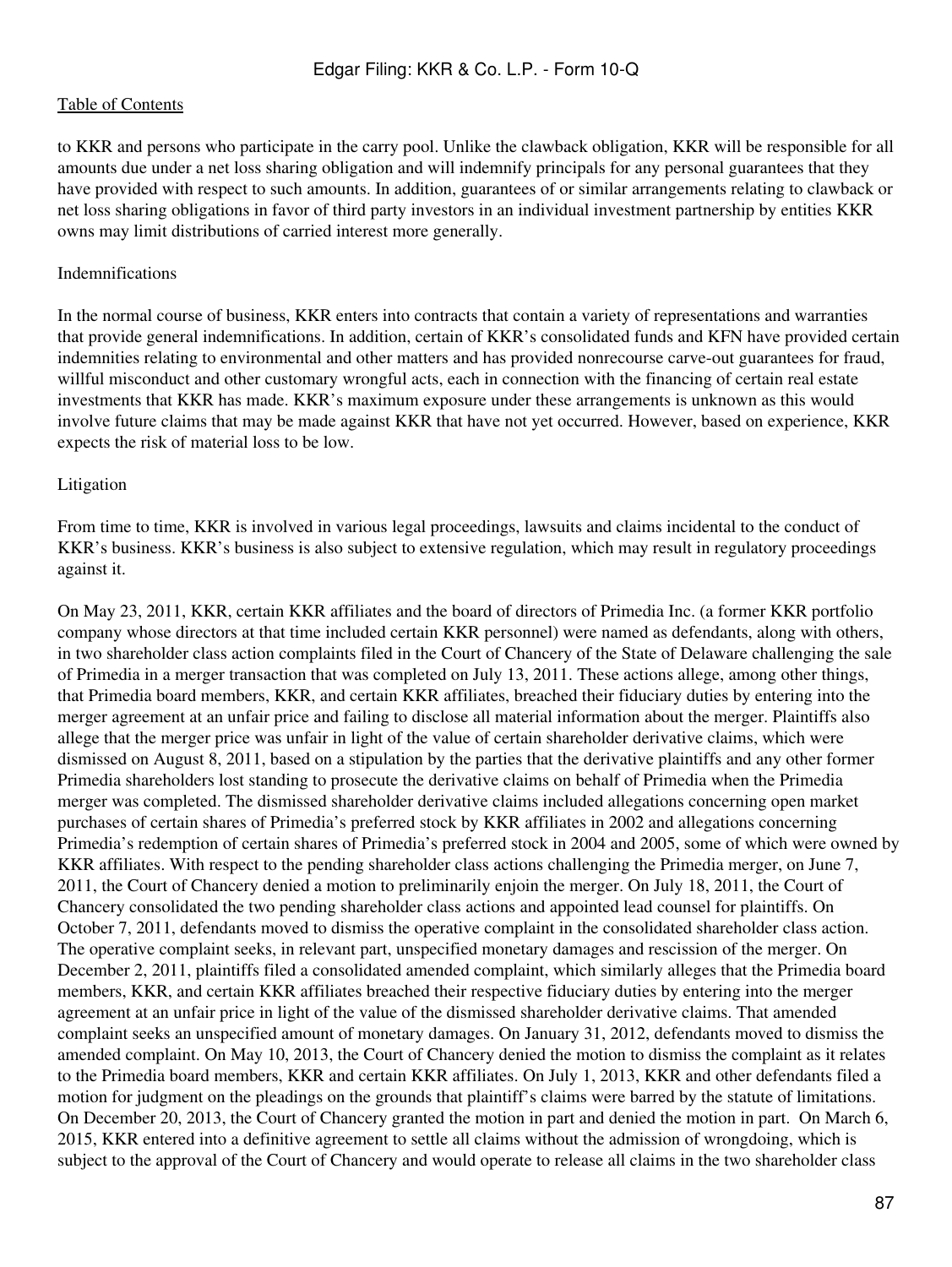actions filed in Georgia state courts that are discussed below. The amount to be paid pursuant to the settlement is not expected to have a material effect on KKR's financial results.

Additionally, in May 2011, two shareholder class actions challenging the Primedia merger were filed in Georgia state courts, asserting similar allegations and seeking similar relief as initially sought by the Delaware shareholder class actions above. Both Georgia actions have been stayed in favor of the Delaware action.

In December 2007, KKR, along with 15 other private equity firms and investment banks, were named as defendants in a purported class action complaint filed in the United States District Court for the District of Massachusetts by shareholders in certain public companies acquired by private equity firms since 2003. In August 2008, KKR, along with 16 other private equity firms and investment banks, were named as defendants in a purported consolidated amended class action complaint. The suit alleges that from mid-2003 defendants have violated antitrust laws by allegedly conspiring to rig bids, restrict the supply of private equity financing, fix the prices for target companies at artificially low levels, and divide up an alleged market for private equity services for leveraged buyouts. The amended complaint seeks injunctive relief on behalf of all persons who sold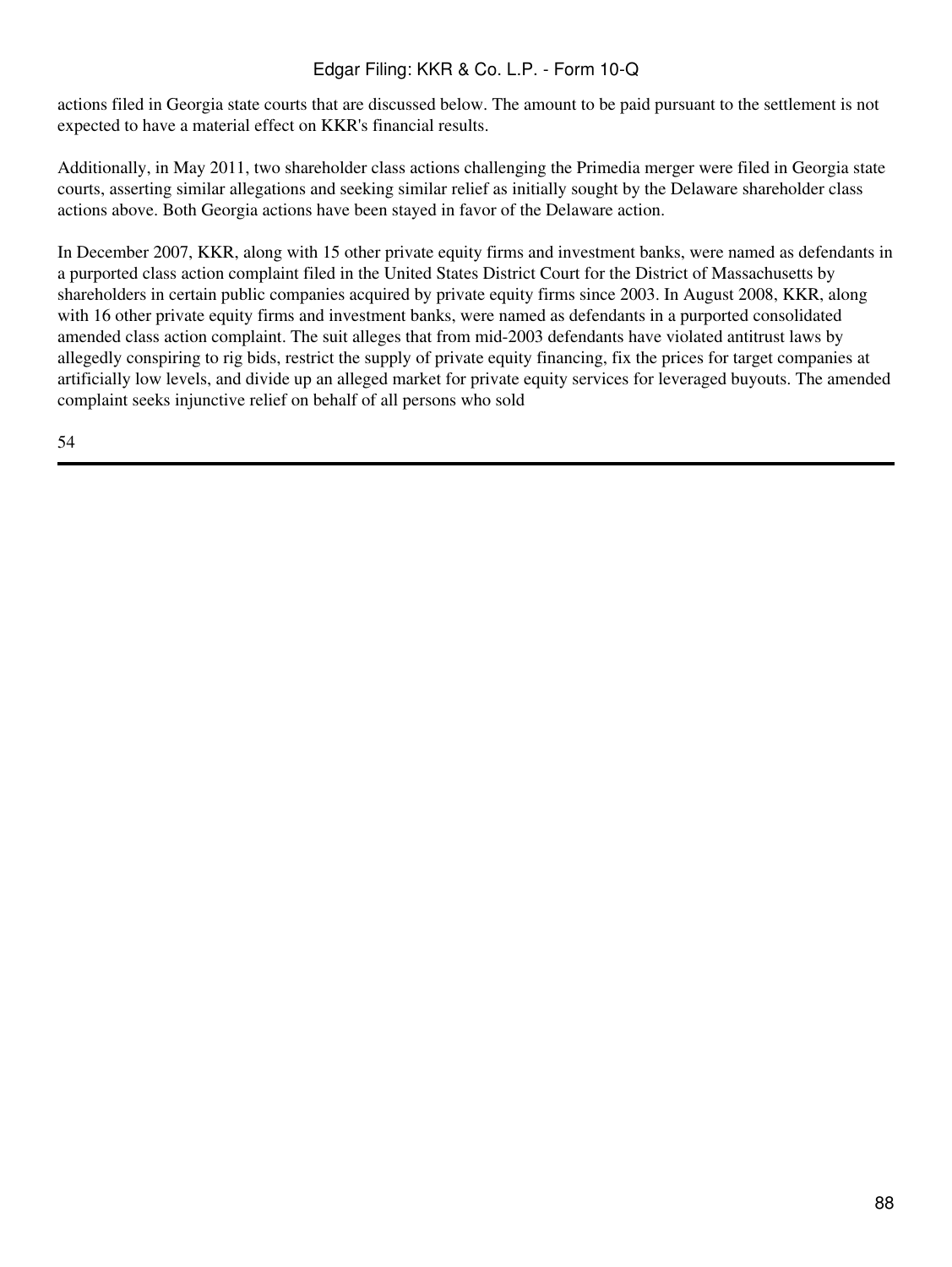securities to any of the defendants in leveraged buyout transactions and specifically challenges nine transactions. The first stage of discovery concluded on or about April 15, 2010. On August 18, 2010, the court granted plaintiffs' motion to proceed to a second stage of discovery in part and denied it in part. Specifically, the court granted a second stage of discovery as to eight additional transactions but denied a second stage of discovery as to any transactions beyond the additional eight specified transactions. On October 7, 2010, the plaintiffs filed under seal a fourth amended complaint that includes new factual allegations concerning the additional eight transactions and the original nine transactions. The fourth amended complaint also includes eight purported sub classes of plaintiffs seeking unspecified monetary damages and/or restitution with respect to eight of the original nine challenged transactions and new separate claims against two of the original nine challenged transactions. On January 13, 2011, the court granted a motion filed by KKR and certain other defendants to dismiss all claims alleged by a putative damages sub class in connection with the acquisition of PanAmSat Corp. and separate claims for relief related to the PanAmSat transaction. The second phase of discovery permitted by the court is completed. On July 11, 2011, plaintiffs filed a motion seeking leave to file a proposed fifth amended complaint that seeks to challenge ten additional transactions in addition to the transactions identified in the previous complaints. Defendants opposed plaintiffs' motion. On September 7, 2011, the court granted plaintiffs' motion in part and denied it in part. Specifically, the court granted a third stage of limited discovery as to the ten additional transactions identified in plaintiffs' proposed fifth amended complaint but denied plaintiffs' motion seeking leave to file a proposed fifth amended complaint. On June 14, 2012, following the completion of the third phase of discovery, plaintiffs filed a fifth amended complaint which, like their proposed fifth amended complaint, seeks to challenge ten additional transactions in addition to the transactions identified in the previous complaints. On June 22, 2012, defendants filed a motion to dismiss certain claims asserted in the fifth amended complaint. On July 18, 2012, the court granted in part and denied in part defendants' motion to dismiss, dismissing certain previously released claims against certain defendants. On March 13, 2013, the United States District Court denied defendants' motion for summary judgment on the count involving KKR. However, the court narrowed plaintiffs' claim to an alleged overarching agreement to refrain from jumping other defendants' announced proprietary transactions, thereby limiting the case to a smaller number of transactions subject to plaintiffs' claim. KKR filed a renewed motion for summary judgment on April 16, 2013, which the court denied on July 18, 2013. Plaintiffs moved for class certification on October 21, 2013. Defendants filed their opposition to the motion on January 24, 2014. On July 28, 2014, KKR entered into a definitive agreement to settle all claims without the admission of wrongdoing, which was preliminarily approved by the court on September 29, 2014, and an order of final approval of the settlement was entered on March 5, 2015. The time to appeal has expired.

From December 19, 2013 to January 31, 2014, multiple putative class action lawsuits were filed in the Superior Court of California, County of San Francisco, the United States District Court of the District of Northern California, and the Court of Chancery of the State of Delaware by KFN shareholders against KFN, individual members of KFN's board of directors, KKR, and certain of KKR's affiliates in connection with KFN's entry into a merger agreement pursuant to which it would become a subsidiary of KKR. The merger transaction was completed on April 30, 2014. The actions filed in California state court were consolidated, and prior to the filing or designation of an operative complaint for the consolidated action, the consolidated action was voluntarily dismissed without prejudice on December 1, 2014. The complaint filed in the California federal court action, which was never served on the defendants, was voluntarily dismissed without prejudice on May 6, 2014. Two of the Delaware actions were voluntarily dismissed without prejudice, and the remaining Delaware actions were consolidated. On February 21, 2014, a consolidated complaint was filed in the consolidated Delaware action which all defendants moved to dismiss on March 7, 2014. On October 14, 2014, the Delaware Court of Chancery granted defendants' motions to dismiss with prejudice. On November 13, 2014, plaintiffs filed a notice of appeal in the Supreme Court of the State of Delaware and the appeal is pending.

The consolidated complaint in the Delaware action alleges that the members of the KFN board of directors breached fiduciary duties owed to KFN shareholders by approving the proposed transaction for inadequate consideration; approving the proposed transaction in order to obtain benefits not equally shared by other KFN shareholders; entering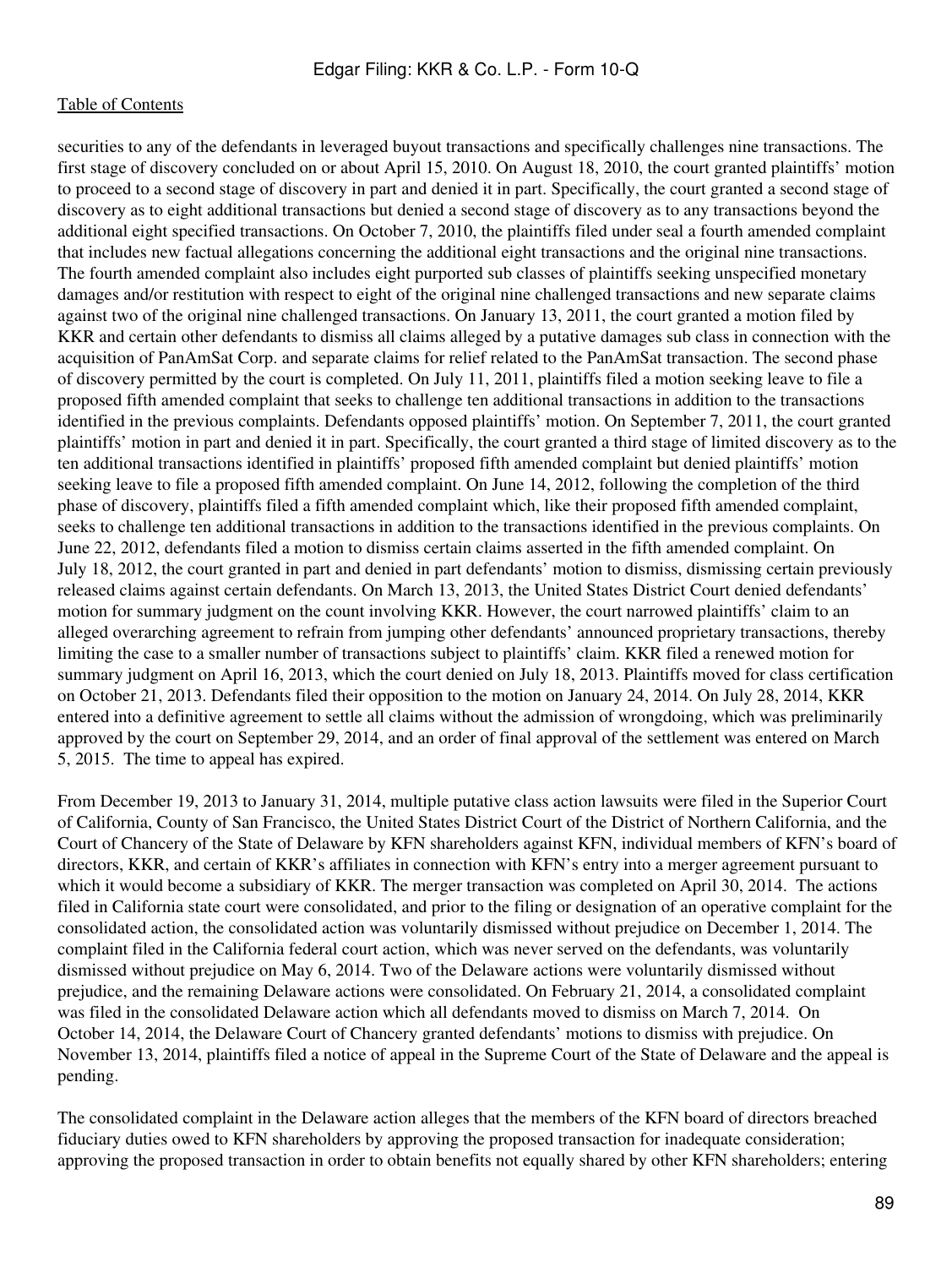into the merger agreement containing preclusive deal protection devices; and failing to take steps to maximize the value to be paid to the KFN shareholders. The Delaware action also alleges that KKR, and certain of KKR's affiliates, aided and abetted the alleged breaches of fiduciary duties and that KKR is a controlling shareholder of KFN by means of a management agreement between KFN and KKR Financial Advisors LLC, a subsidiary of KKR, and KKR breached a fiduciary duty it allegedly owed to KFN shareholders by causing KFN to enter into the merger agreement. The relief sought in the Delaware action includes, among other things, declaratory relief concerning the alleged breaches of fiduciary duties, compensatory damages, attorneys' fees and costs, and other relief.

KKR currently is and expects to continue to become, from time to time, subject to examinations, inquiries and investigations by various U.S. and non U.S. governmental and regulatory agencies, including but not limited to the U.S. Securities and Exchange Commission, or SEC, Department of Justice, state attorney generals, Financial Industry Regulatory Authority, or FINRA, and the U.K. Financial Conduct Authority. Such examinations, inquiries and investigations may result in the commencement of civil or criminal lawsuits against KKR or its personnel. KKR is engaged in discussions with the SEC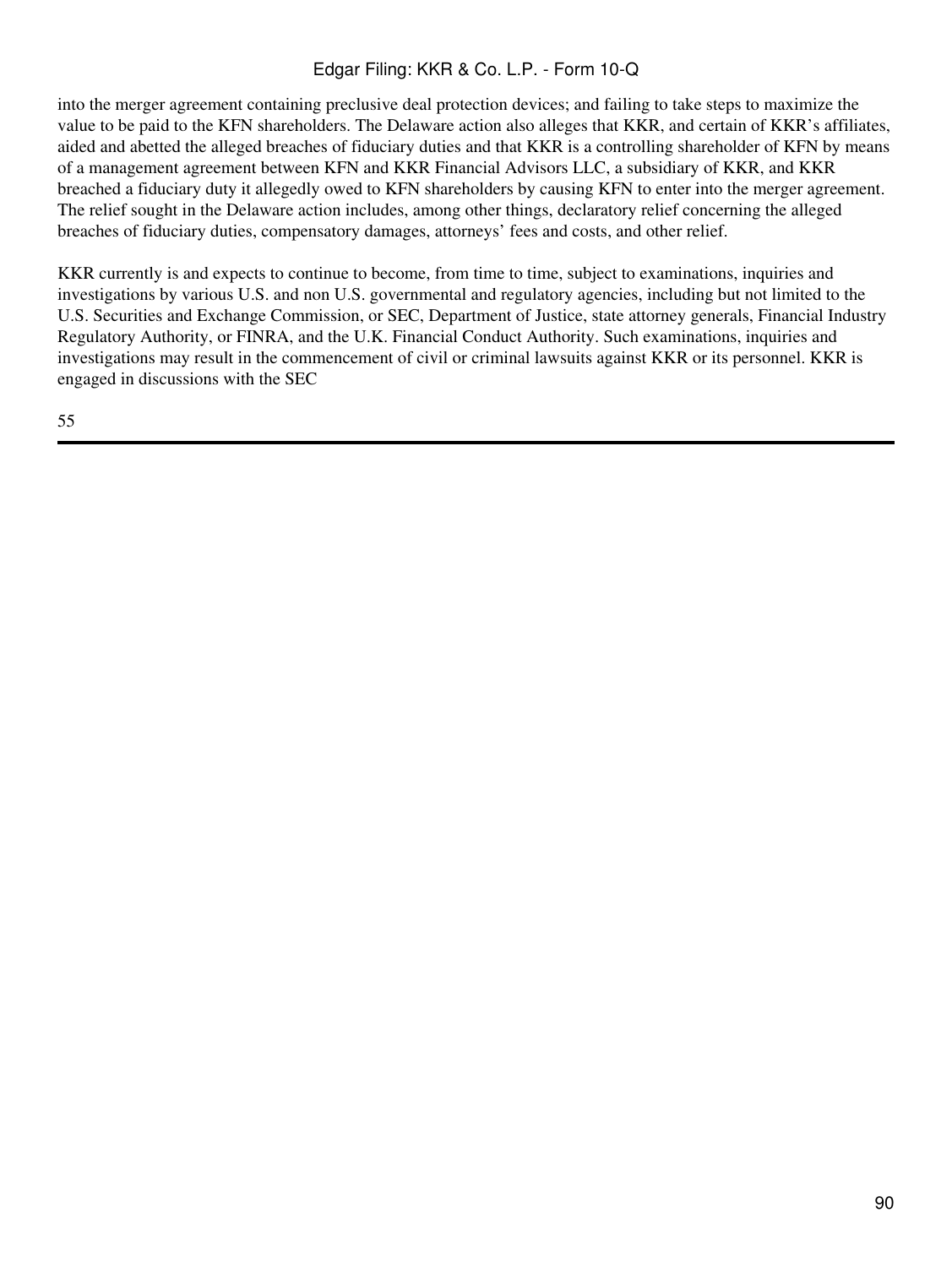regarding a potential resolution of one such matter involving an inquiry by the SEC relating to the allocation of certain categories of expenses between KKR's flagship private equity funds and co-investment and employee vehicles that invested alongside those private equity funds during the period 2006 to 2011. There can be no assurance that these discussions will lead to a resolution of the matter.

Moreover, in the ordinary course of business, KKR is and can be both the defendant and the plaintiff in numerous lawsuits with respect to acquisitions, bankruptcy, insolvency and other types of proceedings. Such lawsuits may involve claims that adversely affect the value of certain investments owned by KKR's funds.

KKR establishes an accrued liability for legal proceedings only when those matters present loss contingencies that are both probable and reasonably estimable. In such cases, there may be an exposure to loss in excess of any amounts accrued. No loss contingency is recorded for matters where such losses are either not probable or reasonably estimable (or both) at the time of determination. Such matters are subject to many uncertainties, including among others (i) the proceedings are in early stages; (ii) damages sought are unspecified, unsupportable, unexplained or uncertain; (iii) discovery has not been started or is incomplete; (iv) there is uncertainty as to the outcome of pending appeals or motions; (v) there are significant factual issues to be resolved; or (vi) there are novel legal issues or unsettled legal theories to be presented or a large number of parties. Consequently, management is unable to estimate a range of potential loss, if any, related to these matters. In addition, loss contingencies may be, in part or in whole, subject to insurance or other payments such as contributions and/or indemnity, which may reduce any ultimate loss. For these matters described above for which a loss is both probable and reasonably estimable, KKR has estimated the aggregate amount of losses attributable to KKR to be approximately \$25.0 million. This estimate is subject to significant judgment and a variety of assumptions and uncertainties. Actual outcomes may vary significantly from this estimate.

It is not possible to predict the ultimate outcome of all pending legal proceedings, and some of the matters discussed above seek or may seek potentially large and/or indeterminate amounts. As of such date, based on information known by management, management has not concluded that the final resolutions of the matters above will have a material effect upon the consolidated financial statements. However, given the potentially large and/or indeterminate amounts sought or may be sought in certain of these matters and the inherent unpredictability of investigations and litigations, it is possible that an adverse outcome in certain matters could, from time to time, have a material effect on KKR's financial results in any particular period.

# 17. REGULATORY CAPITAL REQUIREMENTS

KKR has a registered broker-dealer subsidiary which is subject to the minimum net capital requirements of the SEC and the FINRA. Additionally, KKR entities based in London and Ireland are subject to the regulatory capital requirements of the U.K. Financial Conduct Authority and the Central Bank of Ireland, respectively. In addition, KKR has an entity based in Hong Kong which is subject to the capital requirements of the Hong Kong Securities and Futures Ordinance, an entity based in Japan subject to the capital requirements of Financial Services Authority of Japan, and two entities based in Mumbai which are subject to capital requirements of the Reserve Bank of India or RBI and the Securities and Exchange Board of India or SEBI. All of these entities have continuously operated in excess of their respective minimum regulatory capital requirements.

The regulatory capital requirements referred to above may restrict KKR's ability to withdraw capital from its registered broker-dealer entities. At March 31, 2015, approximately \$91.2 million of cash at KKR's registered broker-dealer entities may be restricted as to the payment of cash dividends and advances to KKR.

# 18. SUBSEQUENT EVENTS

#### Distribution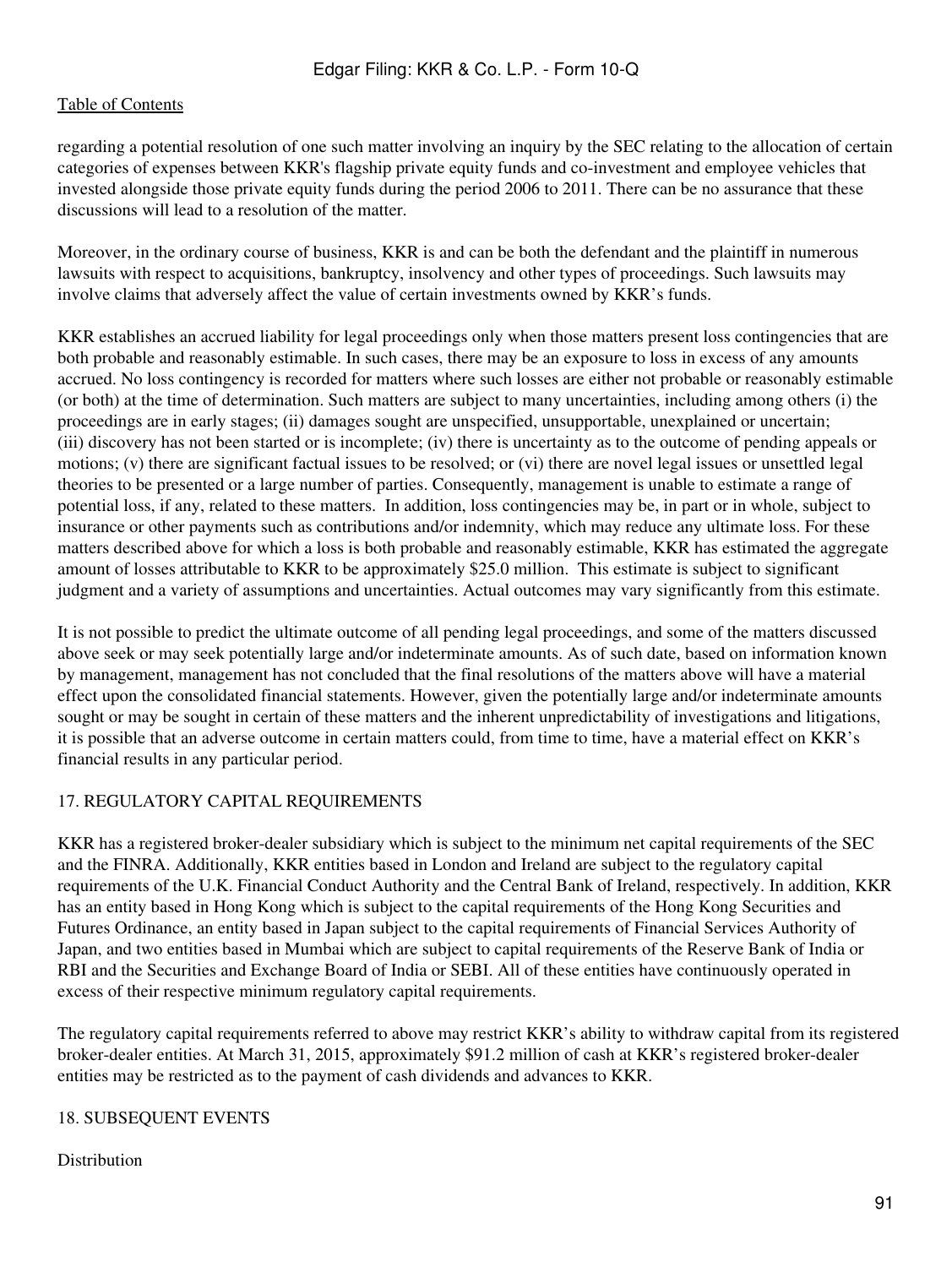A distribution of \$0.46 per KKR & Co. L.P. common unit was announced on April 23, 2015, and will be paid on May 18, 2015 to unitholders of record as of the close of business on May 4, 2015. KKR Holdings will receive its pro rata share of the distribution from the KKR Group Partnerships.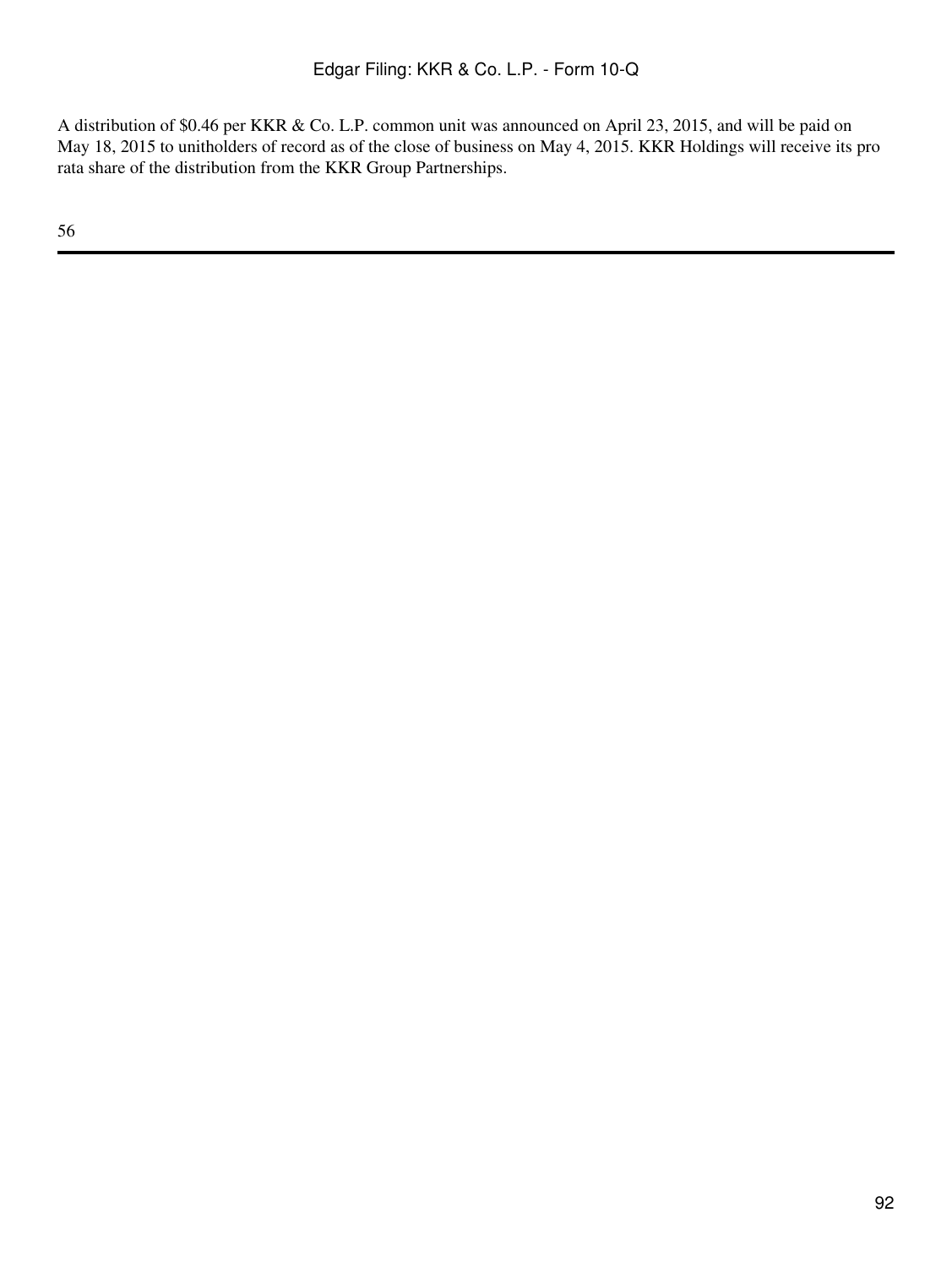## ITEM 2. MANAGEMENT'S DISCUSSION AND ANALYSIS OF FINANCIAL CONDITION AND RESULTS OF OPERATIONS

The following discussion and analysis should be read in conjunction with the unaudited condensed consolidated financial statements of KKR & Co. L.P., together with its consolidated subsidiaries, and the related notes included elsewhere in this report and our Annual Report on Form 10-K for the fiscal year ended December 31, 2014, filed with the Securities and Exchange Commission on February 27, 2015, including the audited consolidated financial statements and the related notes and "Management's Discussion and Analysis of Financial Condition and Results of Operations" contained therein. The historical condensed consolidated financial data discussed below reflects the historical results and financial position of KKR. In addition, this discussion and analysis contains forward looking statements and involves numerous risks and uncertainties, including those described under "Cautionary Note Regarding Forward-looking Statements" and "Risk Factors." Actual results may differ materially from those contained in any forward looking statements.

#### **Overview**

We are a leading global investment firm that manages investments across multiple asset classes including private equity, energy, infrastructure, real estate, credit and hedge funds. We aim to generate attractive investment returns by following a patient and disciplined investment approach, employing world-class people, and driving growth and value creation in the assets we manage. We invest our own capital alongside the capital we manage for fund investors and bring debt and equity investment opportunities to others through our capital markets business.

 Our business offers a broad range of investment management services to our fund investors and provides capital markets services to our firm, our portfolio companies and third parties. Throughout our history, we have consistently been a leader in the private equity industry, having completed more than 260 private equity investments in portfolio companies with a total transaction value in excess of \$505 billion. We have grown our firm by expanding our geographical presence and building businesses in new areas, such as credit, special situations, hedge funds, collateralized loan obligations ("CLOs"), capital markets, infrastructure, energy and real estate. These efforts build on our core principles and industry expertise, allowing us to leverage the intellectual capital and synergies in our businesses, and to capitalize on a broader range of the opportunities we source. Additionally, we have increased our focus on meeting the needs of our existing fund investors and in developing relationships with new investors in our funds.

 We conduct our business with offices throughout the world, providing us with a pre-eminent global platform for sourcing transactions, raising capital and carrying out capital markets activities. Our growth has been driven by value that we have created through our operationally focused investment approach, the expansion of our existing businesses, our entry into new lines of business, innovation in the products that we offer investors in our funds, an increased focus on providing tailored solutions to our clients and the integration of capital markets distribution activities.

We have also used our balance sheet as a significant source of capital to further grow and expand our business, increase our participation in our existing businesses and further align our interests with those of our fund investors and other stakeholders. The majority of our balance sheet consists of general partner interests in KKR investment funds, limited partner interests in certain KKR investment funds, and co-investments in certain portfolio companies of KKR private equity funds as well as the interests in CLOs, corporate loans, debt securities and energy and real estate assets acquired in connection with our acquisition of KKR Financial Holdings LLC. Our balance sheet also holds other assets used in the development of our business, including seed capital for new strategies such as growth equity investments.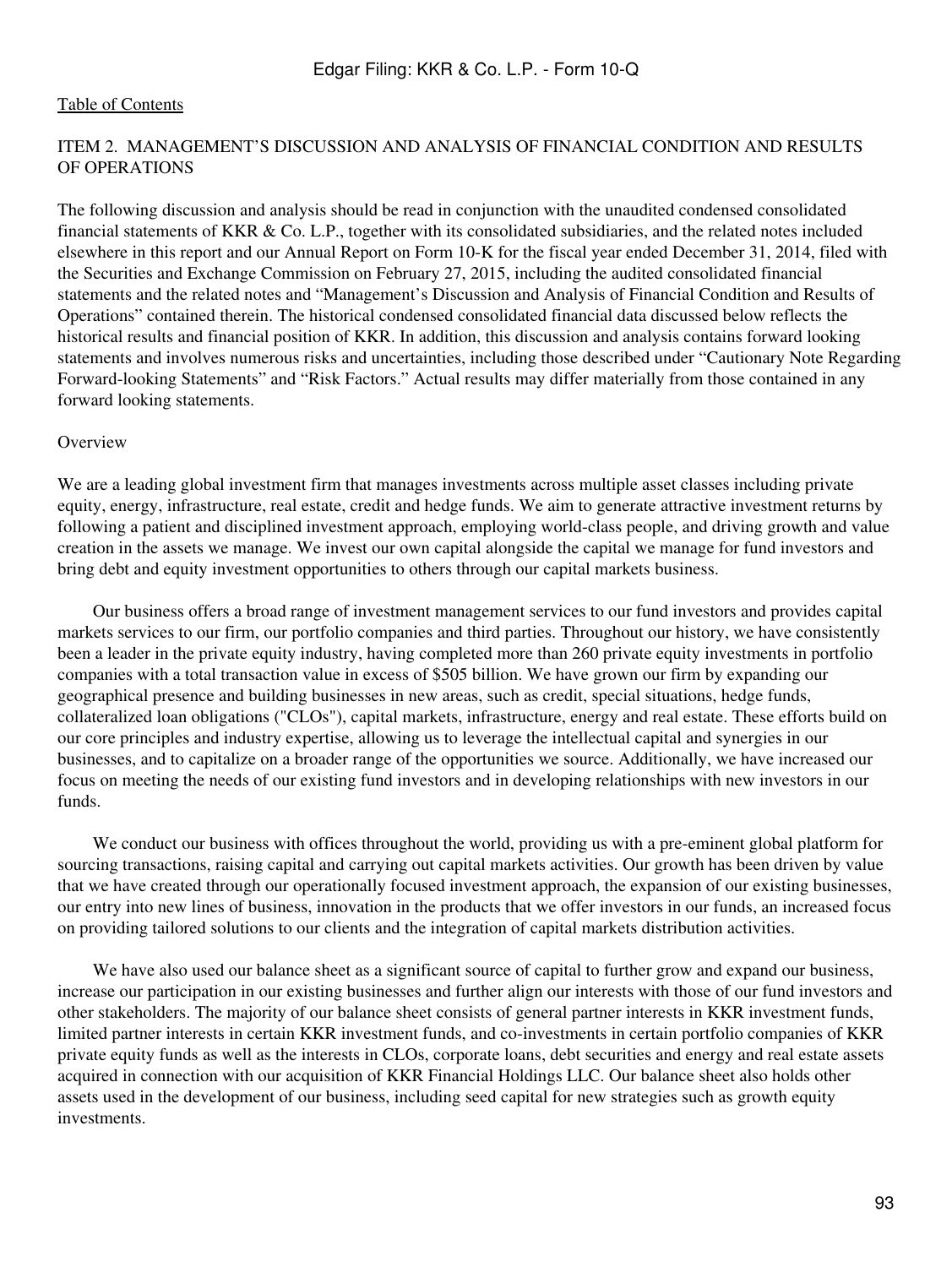As a global investment firm, we earn management, monitoring, transaction and incentive fees for providing investment management, monitoring and other services to our funds, vehicles, CLOs, managed accounts and portfolio companies, and we generate transaction-specific income from capital markets transactions. We earn additional investment income from investing our own capital alongside that of our fund investors and from other balance sheet investments and from the carried interest we receive from our funds and certain of our other investment vehicles. A carried interest entitles the sponsor of a fund to a specified percentage of investment gains that are generated on third-party capital that is invested.

Our investment teams have deep industry knowledge and are supported by a substantial and diversified capital base, an integrated global investment platform, the expertise of operating consultants and senior advisors and a worldwide network of business relationships that provide a significant source of investment opportunities, specialized knowledge during due diligence and substantial resources for creating and realizing value for stakeholders. These teams invest capital, a substantial portion of which is of a long duration and not subject to redemption. With over 75% of our fee paying assets under management not subject to redemption for at least 8 years from inception, we have significant flexibility to grow investments and select exit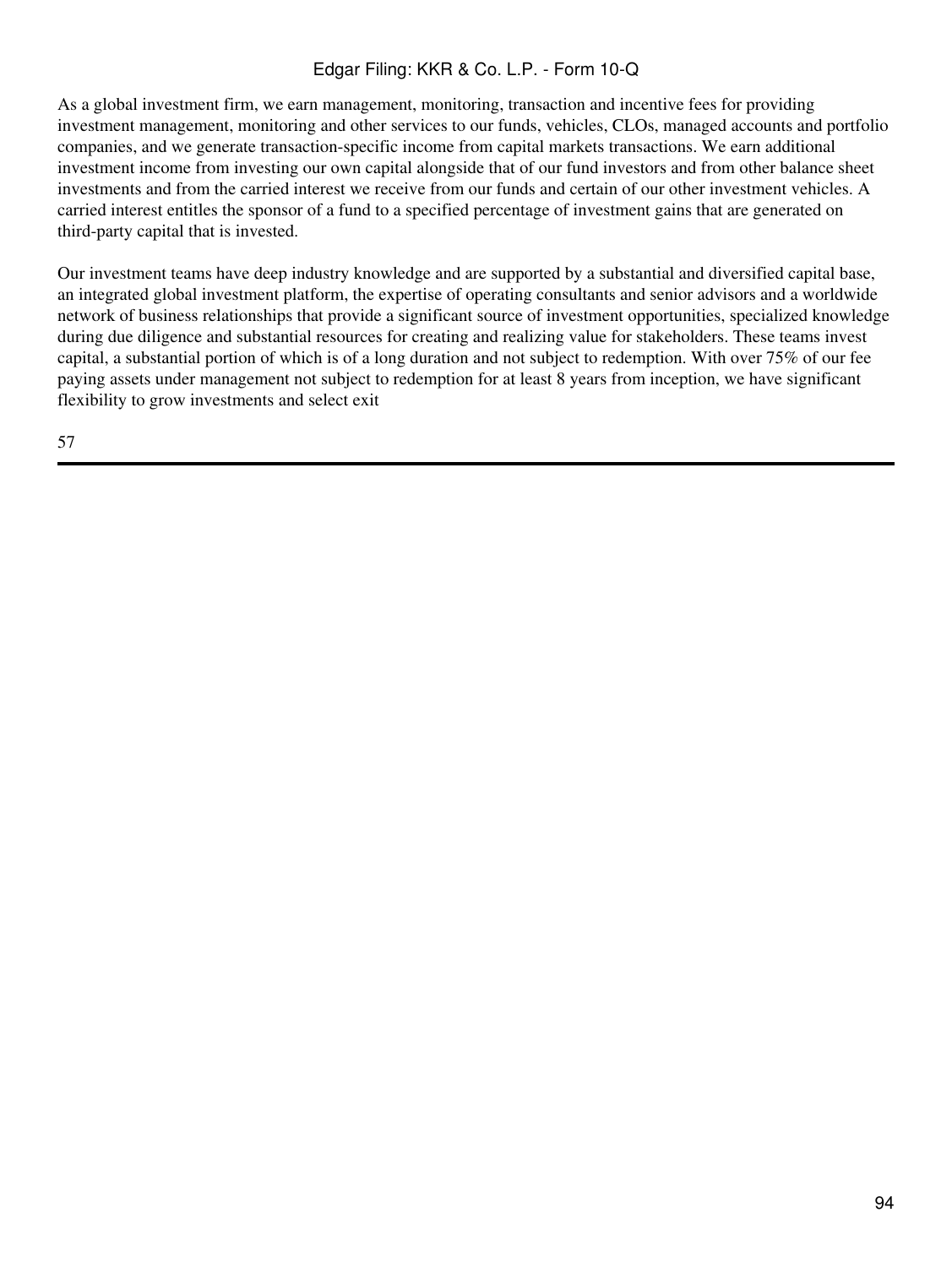opportunities. We believe that these aspects of our business will help us continue to expand and grow our business and deliver strong investment performance in a variety of economic and financial conditions.

#### Business Segments

## Private Markets

Through our Private Markets segment, we manage and sponsor a group of private equity funds and co-investment vehicles that invest capital for long-term appreciation, either through controlling ownership of a company or strategic minority positions. We also manage and sponsor a group of funds and co-investment vehicles that invest capital in real assets, such as infrastructure, energy and real estate. These funds, vehicles and accounts are managed by Kohlberg Kravis Roberts & Co. L.P., an SEC registered investment adviser. As of March 31, 2015, the segment had \$62.1 billion of AUM and FPAUM of \$47.2 billion, consisting of \$37.7 billion in private equity and \$9.5 billion in real assets (including infrastructure, energy and real estate). Prior to 2010, FPAUM in the Private Markets segment consisted entirely of private equity funds.

The table below presents information as of March 31, 2015 relating to our current private equity funds and other investment vehicles for which we have the ability to earn carried interest. This data does not reflect acquisitions or disposals of investments, changes in investment values or distributions occurring after March 31, 2015.<br>Investment Period (1) Amount (\$ in millions) Amount  $(\hat{\mathbf{x}})$  in millions)

|                                             | Investment I cribu (1)                                              |         |          | $AIII$ and $\phi$ in immons |            |          |                                  |         |                                  |
|---------------------------------------------|---------------------------------------------------------------------|---------|----------|-----------------------------|------------|----------|----------------------------------|---------|----------------------------------|
|                                             |                                                                     |         |          |                             | Percentage |          |                                  |         |                                  |
|                                             | Commencement Date End Date Committed Committed by Invested Realized |         |          | Commitments                 |            |          |                                  | Cost(3) | RemainingRemaining<br>Fair Value |
|                                             |                                                                     |         |          |                             | Partner    |          |                                  |         |                                  |
| <b>Private Markets</b>                      |                                                                     |         |          |                             |            |          |                                  |         |                                  |
| Private Equity<br>Funds                     |                                                                     |         |          |                             |            |          |                                  |         |                                  |
| European Fund<br>IV                         | 12/2014                                                             | 12/2020 |          | \$2,229.3 \$2,068.4 8.9%    |            | \$160.9  | $\frac{\S}{\S}$                  | \$160.9 | \$154.8                          |
| Asian Fund II                               | 4/2013                                                              | 4/2019  | 5,825.0  | 4,157.0                     | 1.3%       | 1,668.0  |                                  | 1,668.0 | 2,382.4                          |
| North America<br>Fund XI                    | 9/2012                                                              | 9/2018  | 8,718.4  | 4,202.6                     | 2.9%       | 4,515.8  | 205.6                            | 4,515.8 | 6,006.1                          |
| China Growth<br>Fund                        | 11/2010                                                             | 11/2016 | 1,010.0  | 444.7                       | 1.0%       | 565.3    | 46.3                             | 547.9   | 683.0                            |
| E2 Investors<br>(Annex Fund)                | 8/2009                                                              | 11/2013 | 208.1    | 12.3                        | 4.6%       | 195.8    | 166.0                            | 33.9    | 150.4                            |
| European Fund<br>III                        | 3/2008                                                              | 3/2014  | 6,137.6  | 629.1                       | 4.6%       | 5,508.5  | 3,934.4                          | 3,694.0 | 4,596.6                          |
| Asian Fund                                  | 7/2007                                                              | 4/2013  | 3,983.3  | 158.7                       | 2.5%       | 3,824.6  | 4,432.7                          | 2,296.7 | 3,452.2                          |
| 2006 Fund                                   | 9/2006                                                              | 9/2012  | 17,642.2 | 553.1                       | 2.1%       | 17,089.1 | 15,043.2                         | 9,270.4 | 15,319.2                         |
| European Fund<br>П                          | 11/2005                                                             | 10/2008 | 5,750.8  |                             | 2.1%       | 5,750.8  | 6,143.6                          | 1,268.9 | 2,068.6                          |
| Millennium<br>Fund                          | 12/2002                                                             | 12/2008 | 6,000.0  | $\hspace{0.05cm}$           | 2.5%       | 6,000.0  | 11,445.6 1,284.3                 |         | 2,284.5                          |
| European Fund 12/1999                       |                                                                     | 12/2005 | 3,085.4  |                             | 3.2%       | 3,085.4  | 8,736.6                          |         | 40.0                             |
| <b>Total Private</b><br><b>Equity Funds</b> |                                                                     |         | 60,590.1 | 12,225.9                    |            |          | 48, 364. 2 50, 154. 0 24, 740. 8 |         | 37,137.8                         |
|                                             | Various                                                             | Various | 4,195.9  | 1,298.1                     | Various    | 2,897.8  | 1,434.9                          | 2,371.5 | 3,059.5                          |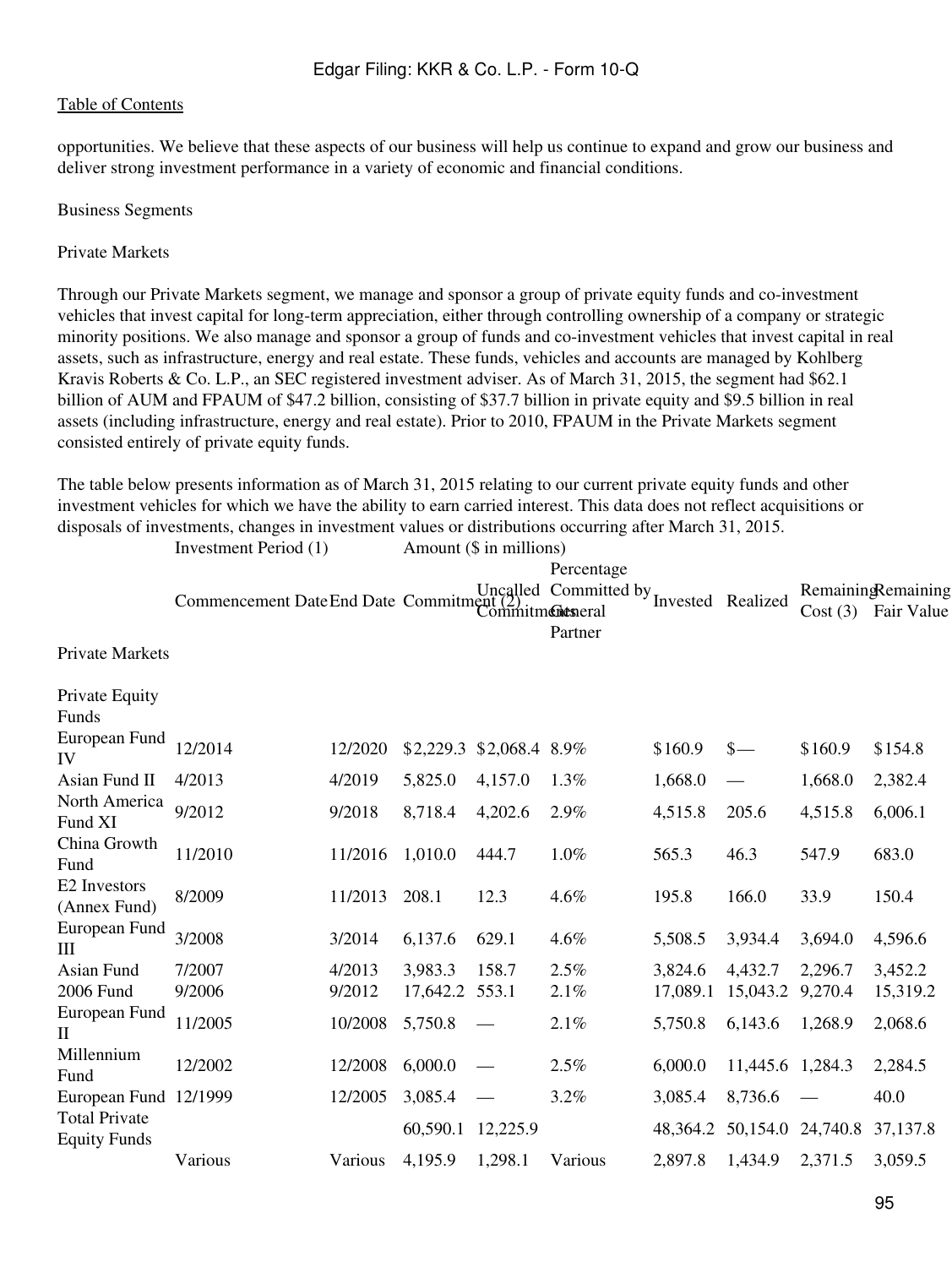| Co-Investment<br>Vehicles                              |         |         |                   |                      |         |         |       |                                     |                                          |
|--------------------------------------------------------|---------|---------|-------------------|----------------------|---------|---------|-------|-------------------------------------|------------------------------------------|
| <b>Total Private</b><br>Equity                         |         |         | 64,786.0 13,524.0 |                      |         |         |       | 51,262.0 51,588.9 27,112.3 40,197.3 |                                          |
| <b>Real Assets</b><br>Energy Income                    |         |         |                   |                      |         |         |       |                                     |                                          |
| and Growth<br>Fund                                     | 9/2013  | 9/2018  | 1,974.2           | 1,217.7              | 12.8%   | 756.5   | 92.1  | 715.0                               | 580.3                                    |
| Natural<br><b>Resources Fund</b>                       | Various | Various | 887.4             | 2.9                  | Various | 884.5   | 96.6  | 809.9                               | 319.9                                    |
| Global Energy<br>Opportunities                         | Various | Various | 1,033.7           | 809.6                | Various | 224.1   | 27.7  | 218.4                               | 149.1                                    |
| Infrastructure<br>Fund                                 | 9/2011  | 10/2014 | 1,039.8           | 132.5                | 4.8%    | 907.3   | 81.8  | 907.3                               | 947.8                                    |
| Infrastructure<br>Fund II                              | 10/2014 | 10/2020 | 2,325.6           | 2,275.3              | 5.4%    | 50.3    |       | 50.3                                | 50.3                                     |
| Infrastructure<br>Co-Investments<br><b>Real Estate</b> | Various | Various | 1,125.0           |                      | Various | 1,125.0 | 314.8 | 1,125.0                             | 1,583.1                                  |
| Partners                                               | 5/2013  | 12/2016 | 1,330.2           | 728.0                | 16.3%   | 602.2   | 229.8 | 500.8                               | 557.4                                    |
| Americas<br><b>Real Assets</b>                         |         |         | 9,715.9           | 5,166.0              |         | 4,549.9 | 842.8 | 4,326.7                             | 4,187.9                                  |
| <b>Private Markets</b><br>Total                        |         |         |                   | \$74,501.9\$18,690.0 |         |         |       |                                     | \$55,811.9\$52,431.7\$31,439.0\$44,385.2 |

The commencement date represents the date on which the general partner of the applicable fund commenced investment of the fund's capital or the date of the first closing. The end date represents the earlier of (i) the date on

(1) which the general partner of the applicable fund was or will be required by the fund's governing agreement to cease making investments on behalf of the fund, unless extended by a vote of the fund investors or (ii) the date on which the last investment was made.

The commitment represents the aggregate capital commitments to the fund, including capital commitments by

(2) third-party fund investors and the general partner. Foreign currency commitments have been converted into U.S. dollars based on (i) the foreign exchange rate at the date of purchase for each investment and (ii) the exchange rate that prevailed on March 31, 2015, in the case of uncalled commitments.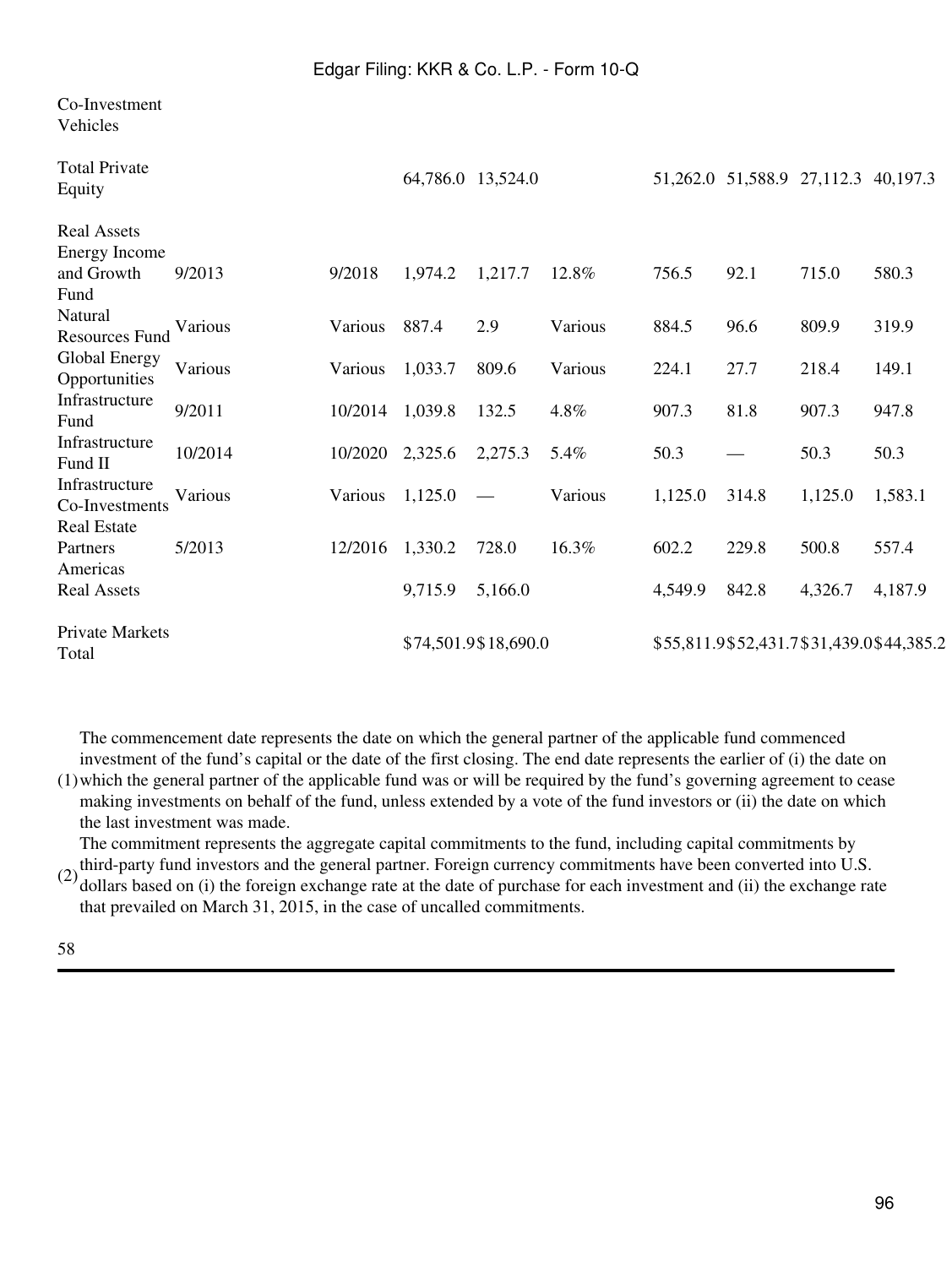(3) partners' investment reduced for any return of capital and realized gains from which the general partner did not The remaining cost represents the initial investment of the general partner and limited partners, with the limited receive a carried interest.

The tables below present information as of March 31, 2015 relating to the historical performance of certain of our Private Markets investment vehicles since inception, which we believe illustrates the benefits of our investment approach. The information presented under Total Investments includes all of the investments made by the specified investment vehicle, while the information presented under Realized/Partially Realized Investments includes only those investments for which realized proceeds, excluding current income like dividends and interest, are a material portion of invested capital. This data does not reflect additional capital raised since March 31, 2015 or acquisitions or disposals of investments, changes in investment values or distributions occurring after that date. Past performance is no guarantee of future results.

|                                                    | Amount   |          | Fair Value of Investments |               |                               |                           |        |  |                                             |
|----------------------------------------------------|----------|----------|---------------------------|---------------|-------------------------------|---------------------------|--------|--|---------------------------------------------|
| Private Markets Investment Funds Commitment vested |          |          | Realized                  |               | <b>Unrealized Total Value</b> | Gross<br>$IRR*$           |        |  | Multiple of<br>Net IRR*Invested<br>Capital* |
| (\$ in millions)                                   |          |          |                           |               |                               |                           |        |  |                                             |
| <b>Total Investments</b>                           |          |          |                           |               |                               |                           |        |  |                                             |
| Legacy Funds (1)                                   |          |          |                           |               |                               |                           |        |  |                                             |
| 1976                                               | \$31.4   | \$31.4   | \$537.2                   | $\frac{1}{2}$ | \$537.2                       | 39.5                      | % 35.5 |  | % 17.1                                      |
| 1980                                               | 356.8    | 356.8    | 1,827.8                   |               | 1,827.8                       | 29.0                      | % 25.8 |  | % 5.1                                       |
| 1982                                               | 327.6    | 327.6    | 1,290.7                   |               | 1,290.7                       | 48.1                      | %39.2  |  | %3.9                                        |
| 1984                                               | 1,000.0  | 1,000.0  | 5,963.5                   |               | 5,963.5                       | 34.5                      | % 28.9 |  | % 6.0                                       |
| 1986                                               | 671.8    | 671.8    | 9,080.7                   |               | 9,080.7                       | 34.4                      | % 28.9 |  | % 13.5                                      |
| 1987                                               | 6,129.6  | 6,129.6  | 14,949.2                  |               | 14,949.2                      | 12.1                      | % 8.9  |  | % 2.4                                       |
| 1993                                               | 1,945.7  | 1,945.7  | 4,143.3                   |               | 4,143.3                       | 23.6                      | % 16.8 |  | % 2.1                                       |
| 1996                                               | 6,011.6  | 6,011.6  | 12,476.9                  | $\frac{1}{1}$ | 12,476.9                      | 18.0                      | % 13.3 |  | % 2.1                                       |
| Subtotal - Legacy Funds                            | 16,474.5 | 16,474.5 | 50,269.3                  |               | 50,269.3                      | 26.1                      | %19.9  |  | % 3.1                                       |
| <b>Included Funds</b>                              |          |          |                           |               |                               |                           |        |  |                                             |
| European Fund (1999) (2)                           | 3,085.4  | 3,085.4  | 8,736.6                   | 40.0          | 8,776.6                       | 27.0                      | % 20.2 |  | % 2.8                                       |
| Millennium Fund (2002)                             | 6,000.0  | 6,000.0  | 11,445.6                  | 2,284.5       | 13,730.1                      | 22.3                      | % 16.3 |  | % 2.3                                       |
| European Fund II (2005) (2)                        | 5,750.8  | 5,750.8  | 6,143.6                   | 2,068.6       | 8,212.2                       | 5.8                       | % 4.2  |  | % 1.4                                       |
| 2006 Fund (2006)                                   | 17,642.2 | 17,089.1 | 15,043.2                  | 15,319.2      | 30,362.4                      | 11.6                      | % 8.9  |  | $\%$ 1.8                                    |
| Asian Fund (2007)                                  | 3,983.3  | 3,824.6  | 4,432.7                   | 3,452.2       | 7,884.9                       | 19.8                      | % 14.3 |  | % 2.1                                       |
| European Fund III (2008) (2)                       | 6,137.6  | 5,508.5  | 3,934.4                   | 4,596.6       | 8,531.0                       | 15.5                      | %9.5   |  | % 1.5                                       |
| E2 Investors (Annex Fund) (2009)<br>(2)            | 208.1    | 195.8    | 166.0                     | 150.4         | 316.4                         | 13.7                      | % 11.4 |  | % 1.6                                       |
| China Growth Fund (2010)                           | 1,010.0  | 565.3    | 46.3                      | 683.0         | 729.3                         | 11.5                      | % 4.4  |  | % 1.3                                       |
| Natural Resources Fund (2010)                      | 887.4    | 884.5    | 96.6                      | 319.9         | 416.5                         | $(45.3)\%$ $(48.3)\%$ 0.5 |        |  |                                             |
| Infrastructure Fund (2011) (2)                     | 1,039.8  | 907.3    | 81.8                      | 947.8         | 1,029.6                       | 7.3                       | % 6.1  |  | % 1.1                                       |
| North America Fund XI (2012)<br>(3)                | 8,718.4  | 4,515.8  | 205.6                     | 6,006.1       | 6,211.7                       | N/A                       | N/A    |  | N/A                                         |
| Asian Fund II $(2013)$ $(3)$                       | 5,825.0  | 1,668.0  |                           | 2,382.4       | 2,382.4                       | N/A                       | N/A    |  | N/A                                         |
| <b>Real Estate Partners Americas</b><br>(2013)(3)  | 1,330.2  | 602.2    | 229.8                     | 557.4         | 787.2                         | N/A                       | N/A    |  | N/A                                         |
| Energy Income and Growth Fund<br>(2013)(3)         | 1,974.2  | 756.5    | 92.1                      | 580.3         | 672.4                         | N/A                       | N/A    |  | N/A                                         |
| Infrastructure Fund II $(2)$ $(3)$                 | 2,325.6  | 50.3     |                           | 50.3          | 50.3                          | N/A                       | N/A    |  | N/A                                         |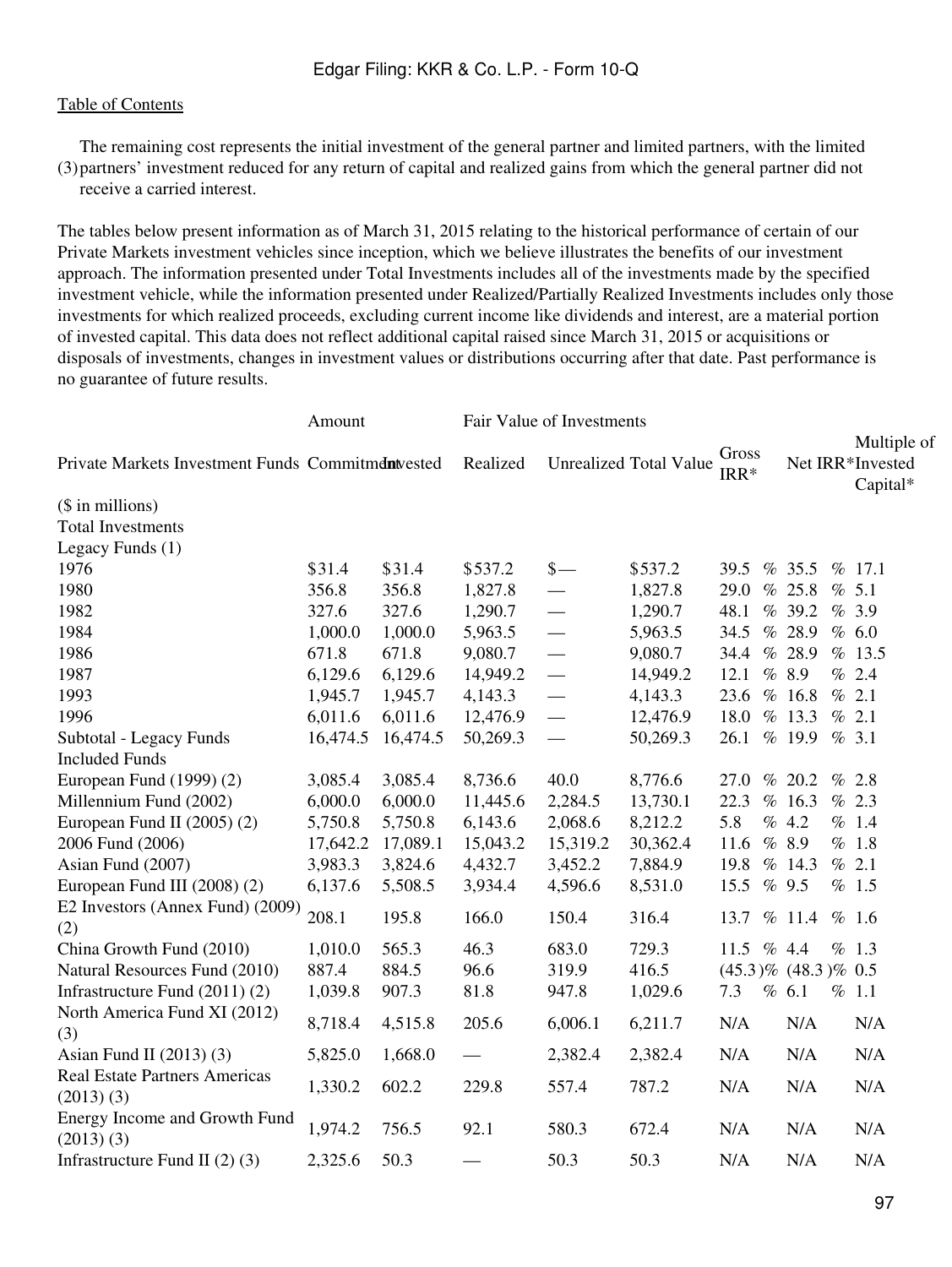| European Fund IV $(2)$ $(3)$<br>Subtotal - Included Funds | $2,229.3$ $160.9$ — | 154.8 | 154.8<br>68,147.3 51,565.0 50,654.3 39,593.5 90,247.8 15.3 % 11.0 % 1.7    | N/A | N/A | N/A |
|-----------------------------------------------------------|---------------------|-------|----------------------------------------------------------------------------|-----|-----|-----|
| All Funds                                                 |                     |       | $$84,621.8\,$68,039.5\,$100,923.6\,$39,593.5\,$140,517.1\,25.5\%20.1\%2.2$ |     |     |     |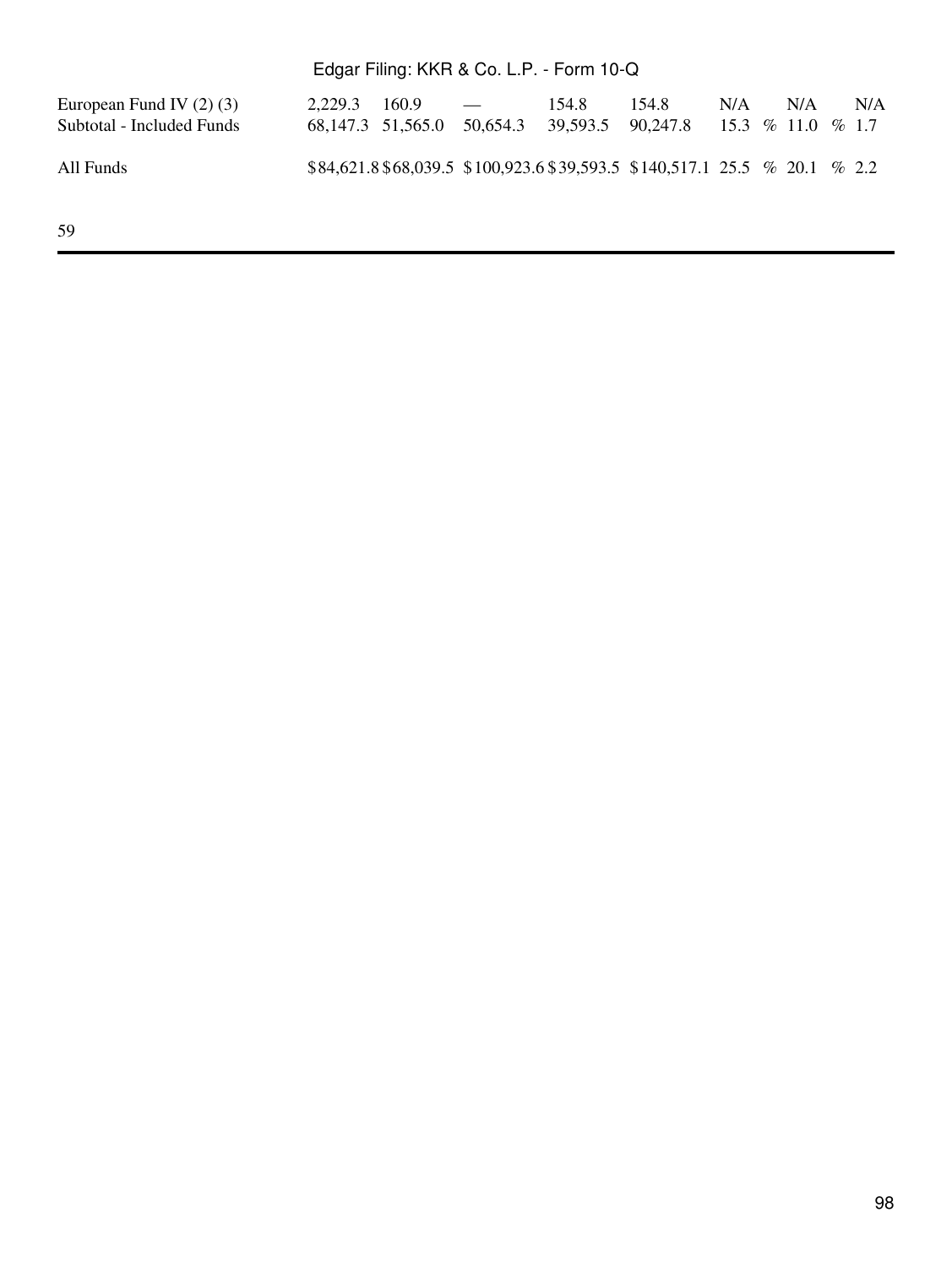|                                                   | Amount   |          | Fair Value of Investments |                                |          |                 |  |                           |      |                         |
|---------------------------------------------------|----------|----------|---------------------------|--------------------------------|----------|-----------------|--|---------------------------|------|-------------------------|
| Private Markets Investment Funds Commitmemtvested |          |          |                           | Realized UnrealizedTotal Value |          | Gross<br>$IRR*$ |  | Net IRR*Invested          |      | Multiple of<br>Capital* |
| (\$ in millions)                                  |          |          |                           |                                |          |                 |  |                           |      |                         |
| Realized/Partially Realized                       |          |          |                           |                                |          |                 |  |                           |      |                         |
| Investments (4)                                   |          |          |                           |                                |          |                 |  |                           |      |                         |
| Legacy Funds (1)                                  |          |          |                           |                                |          |                 |  |                           |      |                         |
| 1976                                              | \$31.4   | \$31.4   | \$537.2                   | $\frac{\S}{\S}$                | \$537.2  | 39.5            |  | % 35.5                    |      | % 17.1                  |
| 1980                                              | 356.8    | 356.8    | 1,827.8                   |                                | 1,827.8  | 29.0            |  | % 25.8                    |      | % 5.1                   |
| 1982                                              | 327.6    | 327.6    | 1,290.7                   |                                | 1,290.7  | 48.1            |  | % 39.2                    |      | %3.9                    |
| 1984                                              | 1,000.0  | 1,000.0  | 5,963.5                   | $\frac{1}{1}$                  | 5,963.5  | 34.5            |  | % 28.9                    |      | % 6.0                   |
| 1986                                              | 671.8    | 671.8    | 9,080.7                   | $\equiv$                       | 9,080.7  | 34.4            |  | % 28.9                    |      | % 13.5                  |
| 1987                                              | 6,129.6  | 6,129.6  | 14,949.2                  |                                | 14,949.2 | 12.1            |  | % 8.9                     |      | % 2.4                   |
| 1993                                              | 1,945.7  | 1,945.7  | 4,143.3                   |                                | 4,143.3  | 23.6            |  | % 16.8                    |      | % 2.1                   |
| 1996                                              | 6,011.6  | 6,011.6  | 12,476.9                  |                                | 12,476.9 | 18.0            |  | % 13.3                    |      | % 2.1                   |
| Subtotal - Legacy Funds                           | 16,474.5 | 16,474.5 | 50,269.3                  |                                | 50,269.3 | 26.1            |  | % 19.9                    |      | % 3.1                   |
| <b>Included Funds</b>                             |          |          |                           |                                |          |                 |  |                           |      |                         |
| European Fund (1999) (2)                          | 3,085.4  | 3,085.4  | 8,736.6                   | 40.0                           | 8,776.6  | 27.0            |  | % 20.2                    |      | % 2.8                   |
| Millennium Fund (2002)                            | 6,000.0  | 4,518.2  | 11,036.8                  | 1,439.9                        | 12,476.7 | 33.5            |  | % 25.9                    |      | % 2.8                   |
| European Fund II $(2005)$ $(2)$                   | 5,750.8  | 5,096.8  | 6,143.6                   | 2,066.4                        | 8,210.0  | 7.8             |  | % 6.6                     |      | % 1.6                   |
| 2006 Fund (2006)                                  | 17,642.2 | 5,846.3  | 14,190.2                  | 3,711.7                        | 17,901.9 | 25.3            |  | % 22.8                    |      | % 3.1                   |
| Asian Fund (2007)                                 | 3,983.3  | 1,868.1  | 4,256.8                   | 557.1                          | 4,813.9  | 23.7            |  | % 20.4                    |      | % 2.6                   |
| European Fund III (2008) (2)                      | 6,137.6  | 2,301.1  | 3,846.7                   | 1,058.8                        | 4,905.5  | 21.6            |  | % 18.2                    |      | % 2.1                   |
| E2 Investors (Annex Fund) (2009)                  |          |          |                           |                                |          |                 |  |                           |      |                         |
| (2)                                               | 208.1    | 67.5     | 166.0                     | 24.8                           | 190.8    | 26.7            |  | % 26.2                    |      | % 2.8                   |
| China Growth Fund (2010)                          | 1,010.0  | 17.5     | 28.5                      | $\overline{\phantom{0}}$       | 28.5     | 33.5            |  | % 33.5                    |      | % 1.6                   |
| Natural Resources Fund (2010)                     | 887.4    | 884.6    | 96.6                      | 319.8                          | 416.4    |                 |  | $(42.7)\%$ $(48.3)\%$ 0.5 |      |                         |
| Infrastructure Fund $(2011)(2)$                   | 1,039.8  | 28.1     | 26.5                      | 46.3                           | 72.8     |                 |  | 55.5 % 55.5 % 2.6         |      |                         |
| North America Fund XI (2012)<br>(4)               | 8,718.4  |          |                           |                                |          |                 |  |                           |      |                         |
| Asian Fund II $(2013)$ $(4)$                      | 5,825.0  |          |                           |                                |          |                 |  |                           |      |                         |
| <b>Real Estate Partners Americas</b><br>(2013)    | 1,330.2  |          |                           |                                |          |                 |  |                           |      |                         |
| Energy Income and Growth Fund<br>(2013)(4)        | 1,974.2  |          |                           |                                |          |                 |  |                           |      |                         |
| Infrastructure Fund II $(2)$ $(4)$                | 2,325.6  |          |                           |                                |          |                 |  |                           |      |                         |
| European Fund IV (2) (4)                          | 2,229.3  |          |                           |                                |          |                 |  |                           |      |                         |
| Subtotal - Included Funds                         | 68,147.3 | 23,713.6 | 48,528.3                  | 9,264.8                        | 57,793.1 | 23.0            |  | % 19.2                    | $\%$ | 2.4                     |

All Realized/Partially Realized

Sm Realized a transverse and the \$84,621.8 \$40,188.1 \$98,797.6 \$9,264.8 \$108,062.4 26.0 % 21.1 % 2.7

(1)These funds were not contributed to KKR as part of the KPE Transaction.

The capital commitments of the European Fund, European Fund II, European Fund III, E2 Investors (Annex Fund), European Fund IV, Infrastructure Fund and Infrastructure Fund II include euro-denominated commitments of

 $(2)$  €196.5 million, €2,597.5 million, €2,882.8 million, €55.5 million, €953.8 million, €30.0 million and €153.8 million,  $(2)$  geometrically. Such amounts have been converted into U.S. dollars beend on (i) the foreign respectively. Such amounts have been converted into U.S. dollars based on (i) the foreign exchange rate at the date of purchase for each investment and (ii) the exchange rate prevailing on March 31, 2015 in the case of unfunded commitments.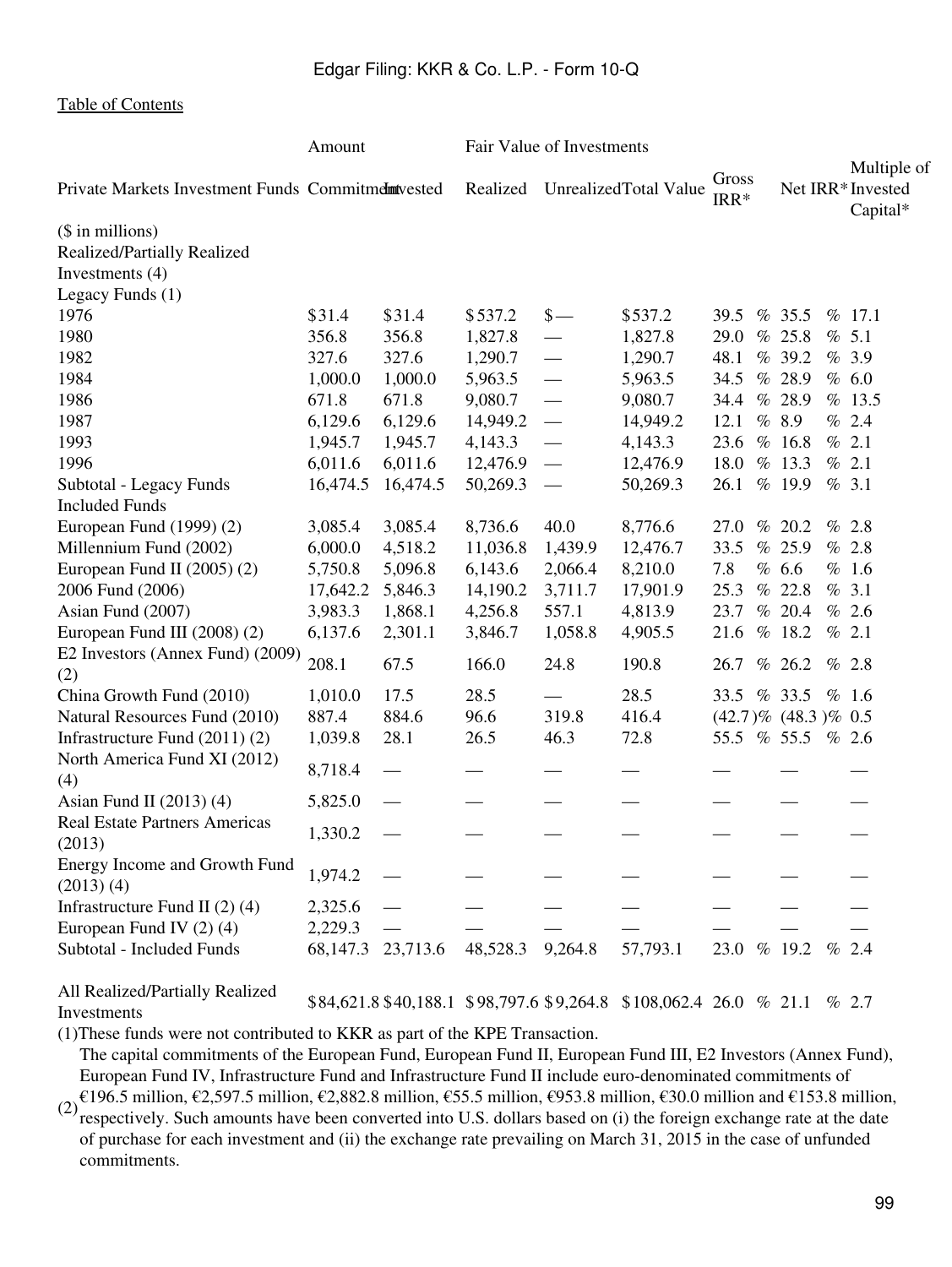The gross IRR, net IRR and multiple of invested capital are calculated for our investment funds that have invested for at least 36 months prior to March 31, 2015. None of the North America Fund XI, Asian Fund II, Real Estate

(3) Partners Americas, Energy Income and Growth Fund, Infrastructure Fund II or European Fund IV have invested for at least 36 months as of March 31, 2015. We therefore have not calculated gross IRRs, net IRRs and multiples of invested capital with respect to those funds.

Investments are considered partially realized when realized proceeds, excluding current income like dividends and interest, are a material portion of invested capital. None of the North America Fund XI, Asian Fund II, Real Estate

(4) Partners Americas, Energy Income and Growth Fund, Infrastructure Fund II or European Fund IV have realized a material portion of invested capital. We therefore have not calculated gross IRRs, net IRRs and multiples of invested capital with respect to the investments of those funds.

\* IRRs measure the aggregate annual compounded returns generated by a fund's investments over a holding period. Net IRRs presented under Total Investments are calculated after giving effect to the allocation of realized and unrealized carried interest and the payment of any applicable management fees. Net IRRs presented under Realized/Partially Realized Investments are calculated after giving effect to the allocation of realized and unrealized carried interest, but before payment of any applicable management fees as management fees are applied to funds, not investments. Gross IRRs are calculated before giving effect to the allocation of carried interest and the payment of any applicable management fees.

The multiples of invested capital measure the aggregate returns generated by a fund's investments in absolute terms. Each multiple of invested capital is calculated by adding together the total realized and unrealized values of a fund's investments and dividing by the total amount of capital invested by the fund. Such amounts do not give effect to the allocation of any realized and unrealized returns on a fund's investments to the fund's general partner pursuant to a carried interest or the payment of any applicable management fees.

Existing KKR private markets funds may utilize financing facilities in connection with the management of capital calls to provide liquidity to such funds and may temporarily provide debt or equity financing to companies to facilitate permanent investments therein by such fund, or bridge financing. The principal amount of a bridge financing returned within 18 months is considered recyclable capital which is restored to the unused commitments of the investors in the relevant fund, and the interest paid thereon is distributed pro rata. If a bridge financing is not refunded within 18 months, it is considered to be a permanent investment in the company from the date of the original investment. In addition, commencing with KKR European Fund II, any portion of a permanent investment returned within 13 months or 18 months for some of our newer funds generally is considered recyclable capital and is restored to the unused commitments of the investors in the relevant fund. For the purposes of calculating the internal rates of return and multiples of invested capital herein, recyclable capital (both amounts repaid for bridge financings and permanent investments returned within 13 or 18 months, as applicable) and any related interest income has been disregarded. As a result, gross IRRs, net IRRs and multiples of invested capital are higher than if the foregoing amounts had not been disregarded.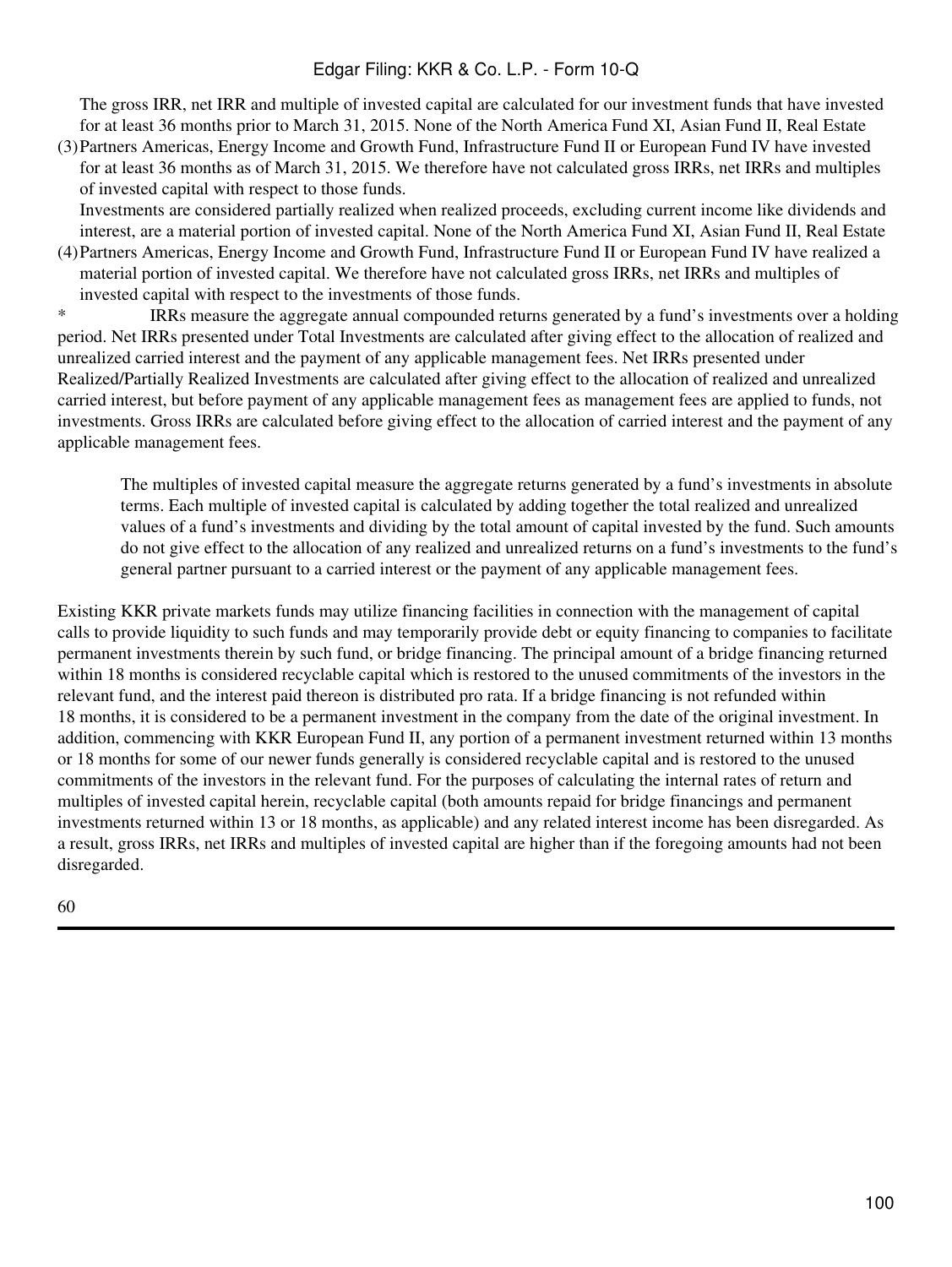#### Public Markets

We operate and report our combined credit and hedge funds businesses through the Public Markets segment. Our credit business advises funds, CLOs, separately managed accounts, and investment companies registered under the Investment Company Act, including a business development company or BDC, undertakings for collective investment in transferable securities or UCITS, and alternative investments funds or AIFs, which invest capital in (i) leveraged credit strategies, such as leveraged loans, high yield bonds and opportunistic credit, and (ii) alternative credit strategies such as mezzanine investments, direct lending investments, special situations investments and long/short credit investment strategies. The funds, accounts, registered investment companies and CLOs in our leveraged credit and alternative credit strategies are managed by KKR Credit Advisors (US) LLC (formerly known as KKR Asset Management LLC), which is an SEC-registered investment adviser, KKR Credit Advisors (Ireland), regulated by the Central Bank of Ireland, and KKR Credit Advisors (UK), regulated by the United Kingdom Financial Conduct Authority or FCA. Our Public Markets segment also includes our hedge funds business that offers a variety of investment strategies including customized hedge fund portfolios, hedge fund-of-fund solutions and acquiring stakes in or seeding hedge fund managers. The funds and accounts in our hedge fund business are managed by Prisma Capital Partners LP (KKR Prisma or Prisma), an SEC-registered investment adviser. In our hedge funds stakes and seeding business, we have a 24.9% interest in Nephila Capital Ltd., or Nephila, an investment manager focused on investing in natural catastrophe and weather risk, and a 24.9% interest in BlackGold Capital Management L.P., or BlackGold, a credit-oriented investment manager focused on investing in energy and hard asset investments.

We intend to continue to grow the Public Markets business by leveraging our global investment platform, experienced investment professionals and the ability to adapt our investment strategies to different market conditions to capitalize on investment opportunities that may arise at various levels of the capital structure and across market cycles.

Leveraged Credit Strategies: Inception-to-Date Annualized Gross Performance vs. Benchmark by Strategy

| $($$ in millions)                          | Inception Date AUM |         | Gross<br>Returns |      | <b>Net</b><br>Returns |      | Benchmark (1)                                      | Benchmark<br>Gross<br>Returns |      |
|--------------------------------------------|--------------------|---------|------------------|------|-----------------------|------|----------------------------------------------------|-------------------------------|------|
| <b>Bank Loans Plus</b><br>High Yield $(2)$ | <b>Jul 2008</b>    | \$3,402 | 9.27             |      | % 8.59                | $\%$ | 65% S&P/ LSTA, 35% BoAML HY<br>Master II Index (3) | 7.07                          | $\%$ |
| <b>Opportunistic Credit</b>                | May 2008           | 1,312   | 14.11            |      |                       |      | % 11.99 % BoAML HY Master II Index (4)             | 8.88                          | $\%$ |
| Bank Loans (2)                             | Apr 2011           | 2,166   | 5.49             |      | % 4.86                |      | % S&P/LSTA Loan Index (5)                          | 4.39                          | $\%$ |
| High Yield $(2)$                           | Apr 2011           | 1,094   | 7.36             |      | % 6.77                |      | % BoAML HY Master II Index (6)                     | 7.00                          | $\%$ |
| <b>Bank Loans</b><br>Conservative          | Apr 2011           | 788     | 5.10             | $\%$ | 4.48                  |      | % S&P/ LSTA BB-B Loan Index (7)                    | 4.38                          | $\%$ |
| European Leveraged<br>Loans $(8)$          | Sep 2009           | 1,426   | 6.32             |      | % 5.79                | $\%$ | CS Inst West European Leveraged<br>Loan Index (9)  | 5.28                          | $\%$ |

(1)The Benchmarks referred to herein include the S&P/LSTA Leveraged Loan Index (the "S&P/LSTA Loan Index"), the Bank of America Merrill Lynch High Yield Master II Index (the "BoAML HY Master II Index"), the S&P European Leveraged Loan Index (the "ELLI") and Credit Suisse Institutional Western European Leveraged Loan Index (the "CS Inst European Leveraged Loan Index"). The S&P/LSTA Loan Index is an index that comprises all loans that meet the inclusion criteria and that have marks from the LSTA/LPC mark-to-market service. The inclusion criteria consist of the following: (i) syndicated term loan instruments consisting of term loans (both amortizing and institutional), acquisition loans (after they are drawn down) and bridge loans; (ii) secured; (iii) U.S. dollar denominated; (iv) minimum term of one year at inception; and (v) minimum initial spread of LIBOR plus 1.25%. The BoAML HY Master II Index is a market value weighted index of below investment grade U.S. dollar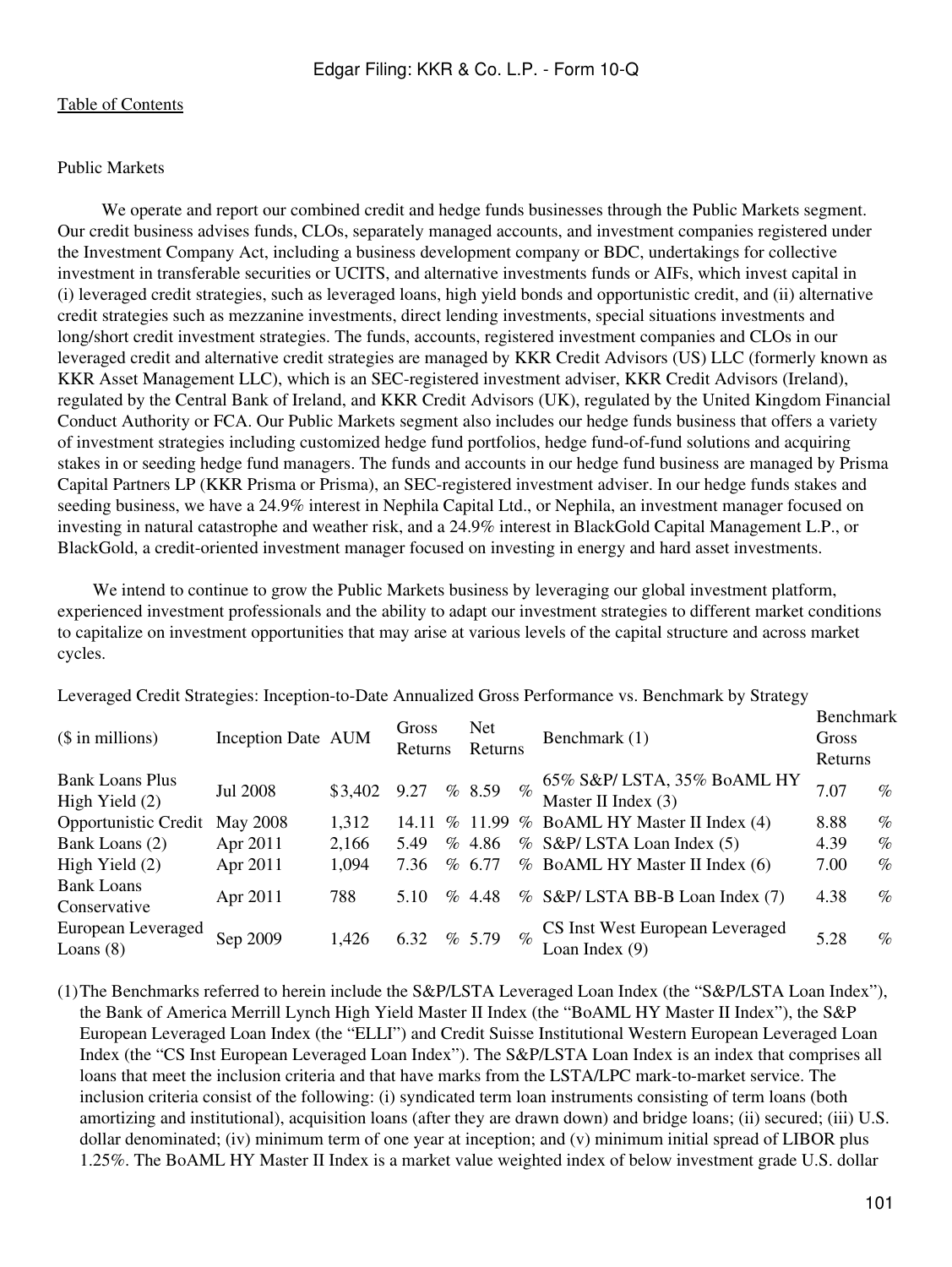denominated corporate bonds publicly issued in the U.S. domestic market. "Yankee" bonds (debt of foreign issuers issued in the U.S. domestic market) are included in the BoAML HY Master II Index provided that the issuer is domiciled in a country having investment grade foreign currency long-term debt rating. Qualifying bonds must have maturities of one year or more, a fixed coupon schedule and minimum outstanding of US\$100 million. In addition, issuers having a credit rating lower than BBB3, but not in default, are also included. The ELLI is based upon Euro denominated facilities. The index reflects the market-weighted performance of institutional leveraged loan portfolios investing in European credits. All the index components are loans syndicated to European loan investors. The ELLI series uses real-time market weightings, spreads and interest payments. The Index was calculated monthly from January 1, 2002 to January 1, 2004; then weekly until May 2, 2013, and is currently calculated daily. The CS Inst European Leveraged Loan Index contains only institutional loan facilities priced above 90, excluding TL and TLa facilities and loans rated CC, C or in default. It is designed to more closely reflect the investment criteria of institutional investors. While the returns of these strategies reflect the reinvestment of income and dividends, none of the indices presented in the chart above reflect such reinvestment, which has the effect of increasing the reported relative performance of these strategies as compared to the indices. Furthermore, these indices are not subject to management fees, incentive allocations or expenses. It is not possible to invest directly in unmanaged indices.

(2) The AUM of the Bank Loans Plus High Yield strategy is also included in the AUM of the High Yield strategy and the AUM of the Bank Loans strategy.

(3) used for purposes of comparison for the Bank Loans Plus High Yield strategy is based on 65% S&P/LSTA Loan Performance is based on a blended composite of Bank Loans Plus High Yield strategy accounts. The Benchmark Index and 35% BoAML HY Master II Index.

- (4) Benchmark used for purposes of comparison for the Opportunistic Credit strategy presented herein is based on the The Opportunistic Credit strategy invests in high yield securities and corporate loans with no preset allocation. The
- BoAML HY Master II Index. (5) Performance is based on a composite of portfolios that primarily invest in leveraged loans. The Benchmark used<br>for purposes of comparison for the Bank Loans strategy is based on the S&P/LSTA Loan Index.
- (6) Performance is based on a composite of portfolios that primarily invest in high yield securities. The Benchmark used for purposes of comparison for the High Yield strategy is based on the BoAML HY Master II Index.
-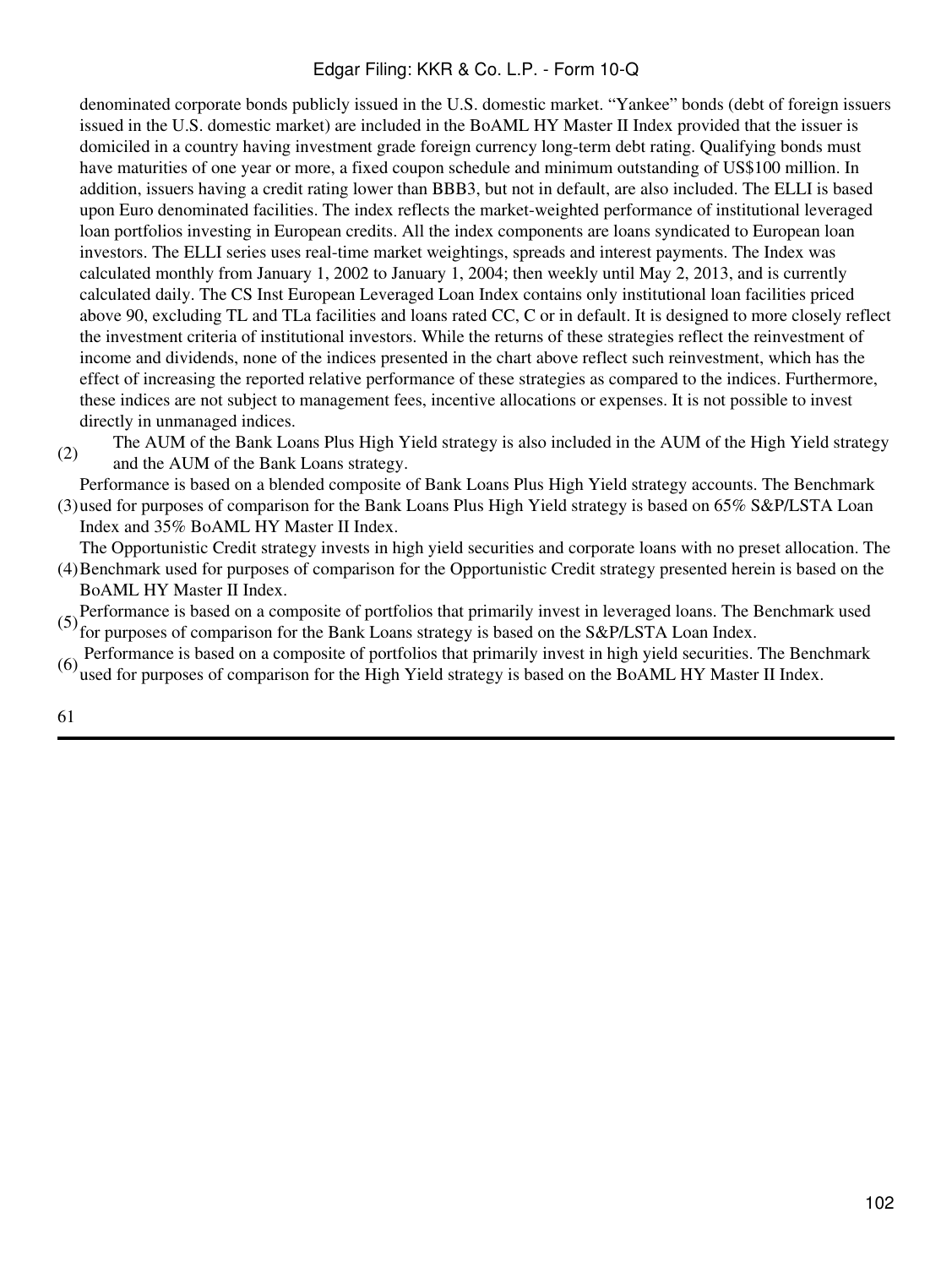(7) The Benchmark used for purposes of comparison for the Bank Loans strategy is based on the S&P/LSTA BB/B Performance is based on a composite of portfolios that primarily invest in leveraged loans rated B-/Baa3 or higher. Loan Index.

(8) The AUM amounts reflected have been converted to U.S. dollars based on the exchange rate prevailing on March 31, 2015. The returns presented are calculated based on local currency.

(9) Performance is based on a composite of portfolios that primarily invest in higher quality leveraged loans. The Benchmark used for purposes of comparison for the European Senior Loans strategy is based on the CS Inst West European Leveraged Loan Index.

Our alternative credit strategies primarily invest in more illiquid instruments through private investment funds. The following table presents information regarding our Public Markets alternative credit funds where investors are subject to capital commitments from inception to March 31, 2015. Some of our alternative credit funds have begun investing more recently and therefore have not yet developed meaningful track records, and thus their performance is not included below. Past performance is no guarantee of future results.

## Alternative Credit Strategies: Fund Performance

|                                                        |                                                                                                                                                                                                                                                                                                                                       | Amount    |                   |         | Fair Value of Investments |                             |                   |     |                                               |
|--------------------------------------------------------|---------------------------------------------------------------------------------------------------------------------------------------------------------------------------------------------------------------------------------------------------------------------------------------------------------------------------------------|-----------|-------------------|---------|---------------------------|-----------------------------|-------------------|-----|-----------------------------------------------|
| <b>Public Markets</b><br><b>Investment Funds</b>       | Inception Date Commitmehtvestment Realized Value<br>Value                                                                                                                                                                                                                                                                             |           |                   |         |                           | Junealized Total Value IRR* |                   |     | Multiple<br>Net IRR* of Invested<br>Capital** |
| $($$ in Millions)<br><b>Special Situations</b><br>Fund | $Dec-12$                                                                                                                                                                                                                                                                                                                              | \$2,073.7 | $$1,905.3$ \$73.7 |         | \$2,214.2                 | \$2,287.9                   | 19.2 % 12.6 % 1.2 |     |                                               |
| <b>Special Situations</b><br>Fund II                   | $Dec-14$                                                                                                                                                                                                                                                                                                                              | 659.7     | 85.0              |         | 85.5                      | 85.5                        | N/A               | N/A | N/A                                           |
| Mezzanine<br>Partners                                  | $Mar-10$                                                                                                                                                                                                                                                                                                                              | 1,022.8   | 799.7             | 269.6   | 797.2                     | 1,066.8                     | 15.7 % 9.4        |     | % 1.3                                         |
| <b>Lending Partners</b>                                | $Dec-11$                                                                                                                                                                                                                                                                                                                              | 460.2     | 383.0             | 127.7   | 357.0                     | 484.7                       | 12.2 % 9.8        |     | % 1.3                                         |
| <b>Lending Partners</b><br>$\Pi$                       | $Jun-14$                                                                                                                                                                                                                                                                                                                              | 1,071.4   | 433.3             |         | 460.4                     | 460.4                       | N/A               | N/A | N/A                                           |
| All Funds                                              |                                                                                                                                                                                                                                                                                                                                       | \$5,287.8 | \$3,606.3         | \$471.0 | \$3,914.3                 | \$4,385.3                   |                   |     | 1.2                                           |
|                                                        | $\mathbf{m}_{\mathbf{p}}$ , and consider the consistent consistent of a process consistent $\mathbf{r}_{\mathbf{p}}$ , $\mathbf{r}_{\mathbf{p}}$ , $\mathbf{r}_{\mathbf{p}}$ , $\mathbf{r}_{\mathbf{p}}$ , $\mathbf{r}_{\mathbf{p}}$ , $\mathbf{r}_{\mathbf{p}}$ , $\mathbf{r}_{\mathbf{p}}$ , $\mathbf{r}_{\mathbf{p}}$ , $\mathbf{$ |           |                   |         |                           |                             |                   |     |                                               |

IRRs measure the aggregate annual compounded returns generated by a fund's investments over a holding period. Net IRRs presented are calculated after giving effect to the allocation of realized and unrealized carried interest and the payment of any applicable management fees. Gross IRRs are calculated before giving effect to the allocation of carried interest and the payment of any applicable management fees.

\*\* The multiples of invested capital measure the aggregate returns generated by a fund's investments in absolute terms. Each multiple of invested capital is calculated by adding together the total realized and unrealized values of a fund's investments and dividing by the total amount of capital invested by the fund. Such amounts do not give effect to the allocation of any realized and unrealized returns on a fund's investments to the fund's general partner pursuant to a carried interest or the payment of any applicable management fees.

For the period beginning in June 2004 through March 31, 2015, our hedge fund-of-funds low volatility strategy, which consists of the majority of our hedge fund-of-funds AUM and FPAUM, generated a gross annualized return of 7.7%. As of March 31, 2015, our hedge fund-of-funds accounted for \$10.6 billion of AUM.

| The table below presents information as of March 31, 2015 relating to our Public Markets vehicles: |     |  |                                              |         |        |                 |  |
|----------------------------------------------------------------------------------------------------|-----|--|----------------------------------------------|---------|--------|-----------------|--|
| $($$ in millions)                                                                                  | AUM |  | FPAUM Typical Mgmt Incentive Fee / Preferred |         |        | <b>Duration</b> |  |
|                                                                                                    |     |  | Fee Rate                                     | Carried | Return | of Capital      |  |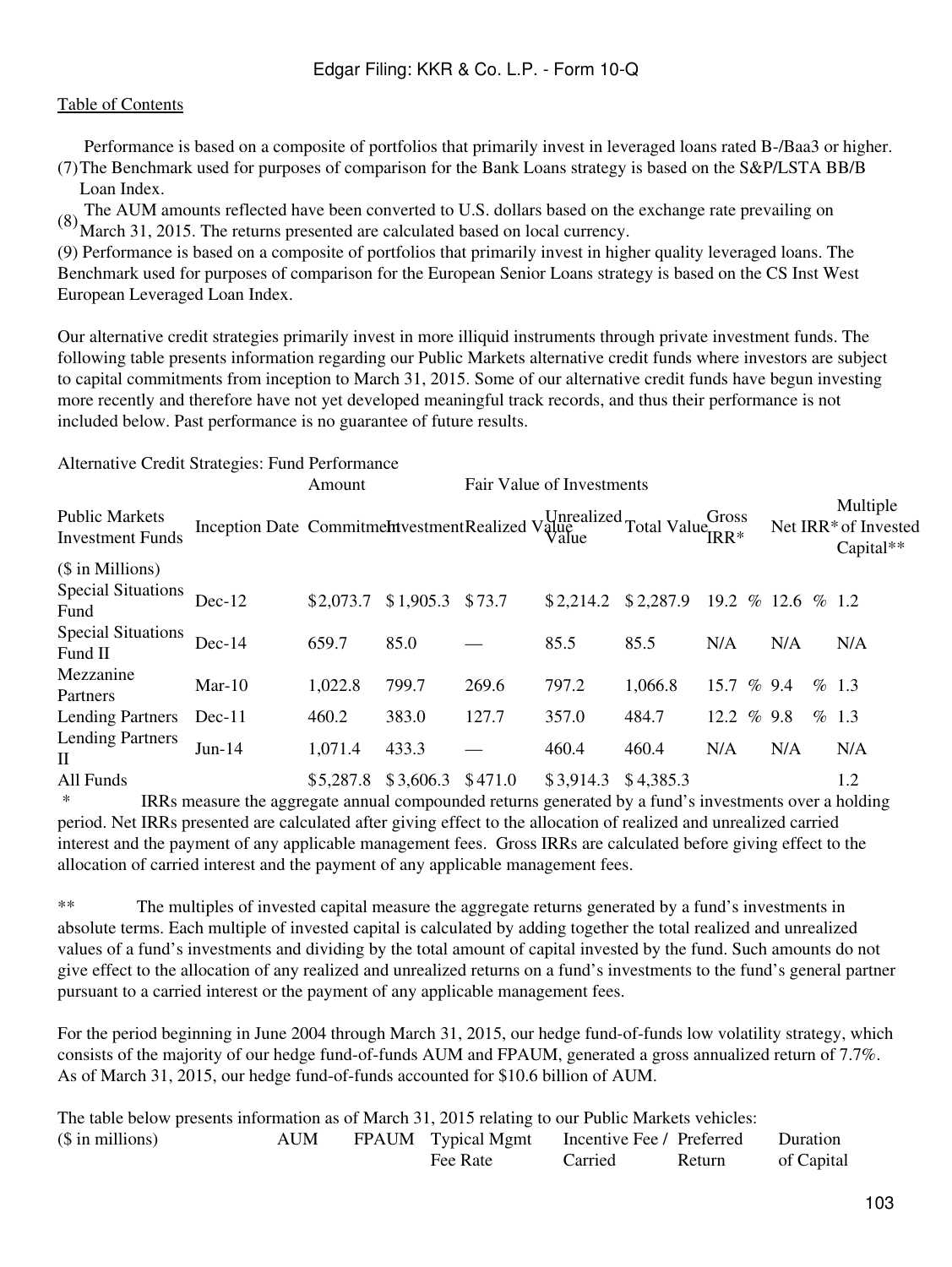Interest

|                                                     |                   |                   |                       | --------     |             |                              |
|-----------------------------------------------------|-------------------|-------------------|-----------------------|--------------|-------------|------------------------------|
| Leveraged Credit:<br>Leveraged Credit<br>SMAs/Funds | \$7,322           | \$7,106           | $0.50\% - 1.50\%$     | Various (1)  | Various (1) | Subject to<br>redemptions    |
| CLO's                                               | 8,062             | 8,062             | $0.50\%$              | Various (1)  | Various (1) | 10-14 Years (2)              |
| <b>Total Leveraged Credit</b>                       | 15,384            | 15,168            |                       |              |             |                              |
| Alternative Credit (3)                              | 7,557             | 6,512             | $0.75\% - 1.50\%$ (4) | 10.00-20.00% |             | 8.00-12.00% 8-15 Years $(2)$ |
| <b>Hedge Fund Solutions</b>                         | 10,557            | 10,552            | $0.50\% - 1.50\%$     | Various (1)  | Various (1) | Subject to<br>redemptions    |
| Corporate Capital Trust (5)<br>Total                | 3,491<br>\$36,989 | 3,491<br>\$35,723 | 1.00%                 | 10.00%       | $7.00\%$    | 7 years $(5)$                |

(1) share in up to 20% or in our hedge fund solutions business, up to 10% of the net profits earned by investors in  $(1)$  system of fractions burdles (concrete to a happen superior index) and subject to a provision negati Certain funds and CLOs are subject to a performance fee in which the manager or general partner of the funds excess of performance hurdles (generally tied to a benchmark or index) and subject to a provision requiring the funds and vehicles to regain prior losses before any performance fee is earned.

(2) Term for duration of capital is since inception. Inception dates for CLOs were between 2004 and 2015 and for<br>separately managed accounts and funds investing in alternative credit strategies from 2009 through 2015.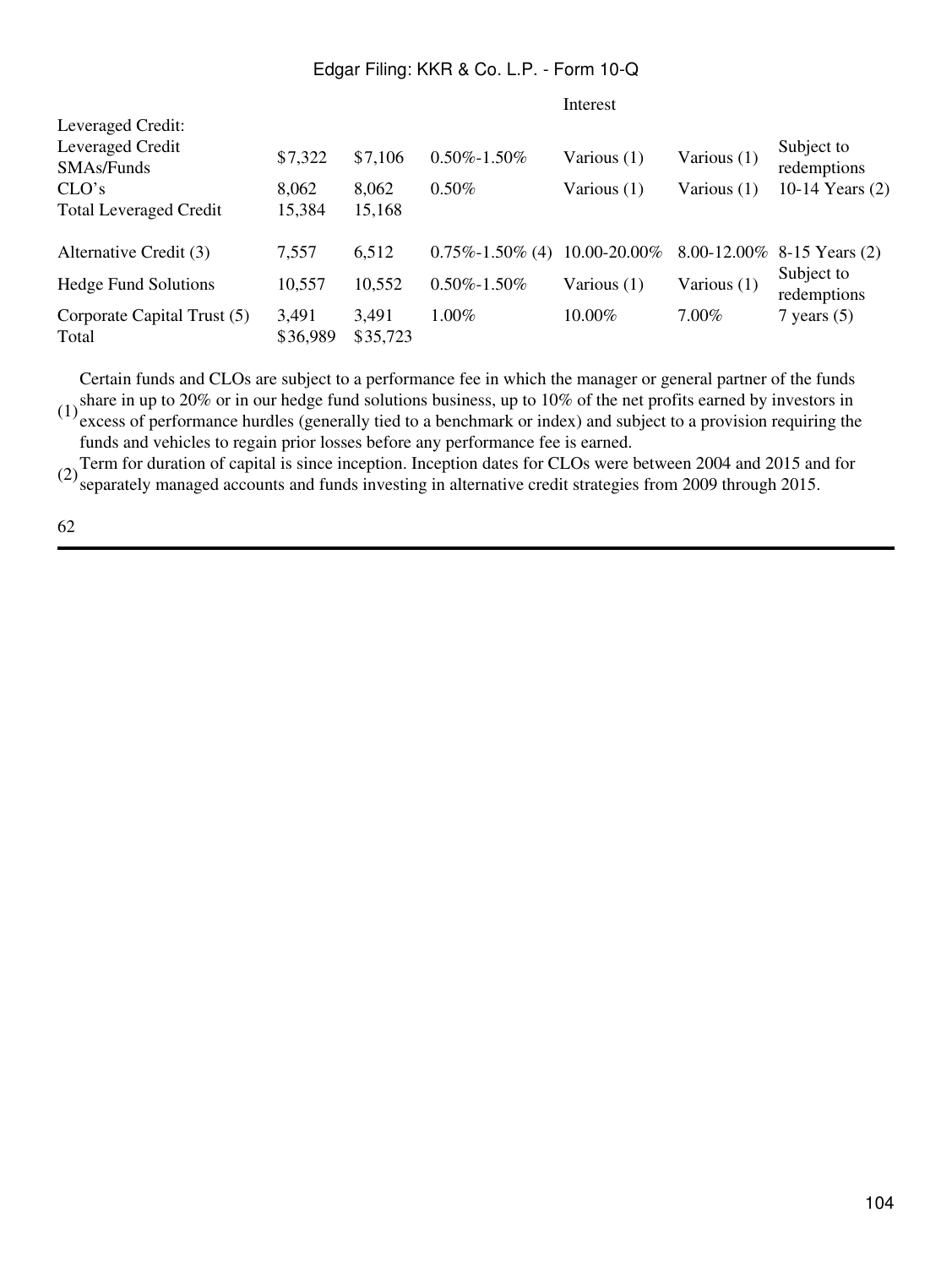(3) respectively, and consequently may include a certain amount of assets, currently less than \$1.0 billion, invested in AUM and FPAUM include all assets invested by vehicles that principally invest in alternative credit strategies, other strategies.

(4)Lower fees on uninvested capital in certain vehicles.

Corporate Capital Trust is a BDC sub-advised by KKR. By December 31, 2018, the capital in the Corporate

(5) Capital Trust vehicle may have an indefinite duration. This vehicle invests in both leveraged credit and alternative credit strategies.

#### Capital Markets

Our Capital Markets segment is comprised primarily of our global capital markets business. Our capital markets business supports our firm, our private equity and other portfolio companies and third-party clients by developing and implementing both traditional and non-traditional capital solutions for investments or companies seeking financing. These services include arranging debt and equity financing for transactions, placing and underwriting securities offerings and providing other types of capital markets services. When we underwrite an offering of securities or a loan on a firm commitment basis, we commit to buy and sell an issue of securities or indebtedness and generate revenue by purchasing the securities or indebtedness at a discount or for a fee. When we act in an agency capacity, we generate revenue for arranging financing or placing securities or debt with capital markets investors. KKR Capital Markets LLC is an SEC-registered broker-dealer and a FINRA member, and we are also registered or authorized to carry out certain broker-dealer activities in various countries in North America, Europe, Asia-Pacific and the Middle East. Our third party capital markets activities are generally carried out through Merchant Capital Solutions LLC, a joint venture with two other unaffiliated partners, and non-bank financial companies, or NBFCs, in India.

#### Business Environment

As a global investment firm, we are affected by financial and economic conditions in North and South America, Europe, Asia‑Pacific and elsewhere in the world. Global and regional economic conditions have a substantial impact on our financial condition and results of operations, impacting both the values of the investments we make as well as our ability to exit these investments profitably and to make new investments. According to the Bureau of Economic Analysis as of April 2015, real GDP in the U.S. increased at a seasonally adjusted rate of 0.2% quarter over quarter in the first quarter of 2015 following an increase of 2.2% in the fourth quarter of 2014, a revised figure provided by the Bureau of Economic Analysis. According to the Bureau of Labor Statistics, the U.S. unemployment rate decreased to 5.6% as of March 31, 2015 relative to an average rate of 6.2% for the year ended December 31, 2014. In the Euro Area, as of April 2015, the IMF estimates that real GDP will grow at a higher rate in 2015 than in 2014 following a seasonally adjusted increase of 0.34% quarter over quarter in the fourth quarter of 2014 according to the Statistical Office of the European Communities. As of April 2015, despite recent signs of improvement, the Euro Area unemployment rate remains elevated at 11.3% as of March 31, 2015, a slight decline from 11.5% as of December 31, 2014 . According to the China Bureau of National Statistics, real GDP in China increased 1.3% in the first quarter of 2015 following an increase of 1.5% in the fourth quarter of 2014. As of April 2015, the IMF estimates that China's economy will expand at a lower rate in 2015 than in past periods. In China, the unemployment rate, which is issued annually by the China Bureau of National Statistics, remains relatively low at 4.1% as of December 31, 2014. In addition to economic conditions, global equity and debt markets also have a substantial effect on our financial condition and results of operations. Global equity markets finished positively for the quarter ended March 31, 2015, with the S&P 500 Index up 1.0% and the MSCI World Index up 2.5%. Equity market volatility declined during the quarter as evidenced by the Chicago Board Options Exchange Market Volatility Index, or the VIX, a measure of volatility, which began the quarter at 19.2 and ended at 15.3 on March 31, 2015, for a decrease of 20.4%. The investment grade credit markets increased, with the S&P/LSTA Leveraged Loan Index up 2.1% and the BoAML HY Master II Index up 2.5% during the quarter ended March 31, 2015, respectively. Within credit markets, spreads have tightened modestly in the quarter ended March 31, 2015 but remain significantly above levels a year ago. Generally,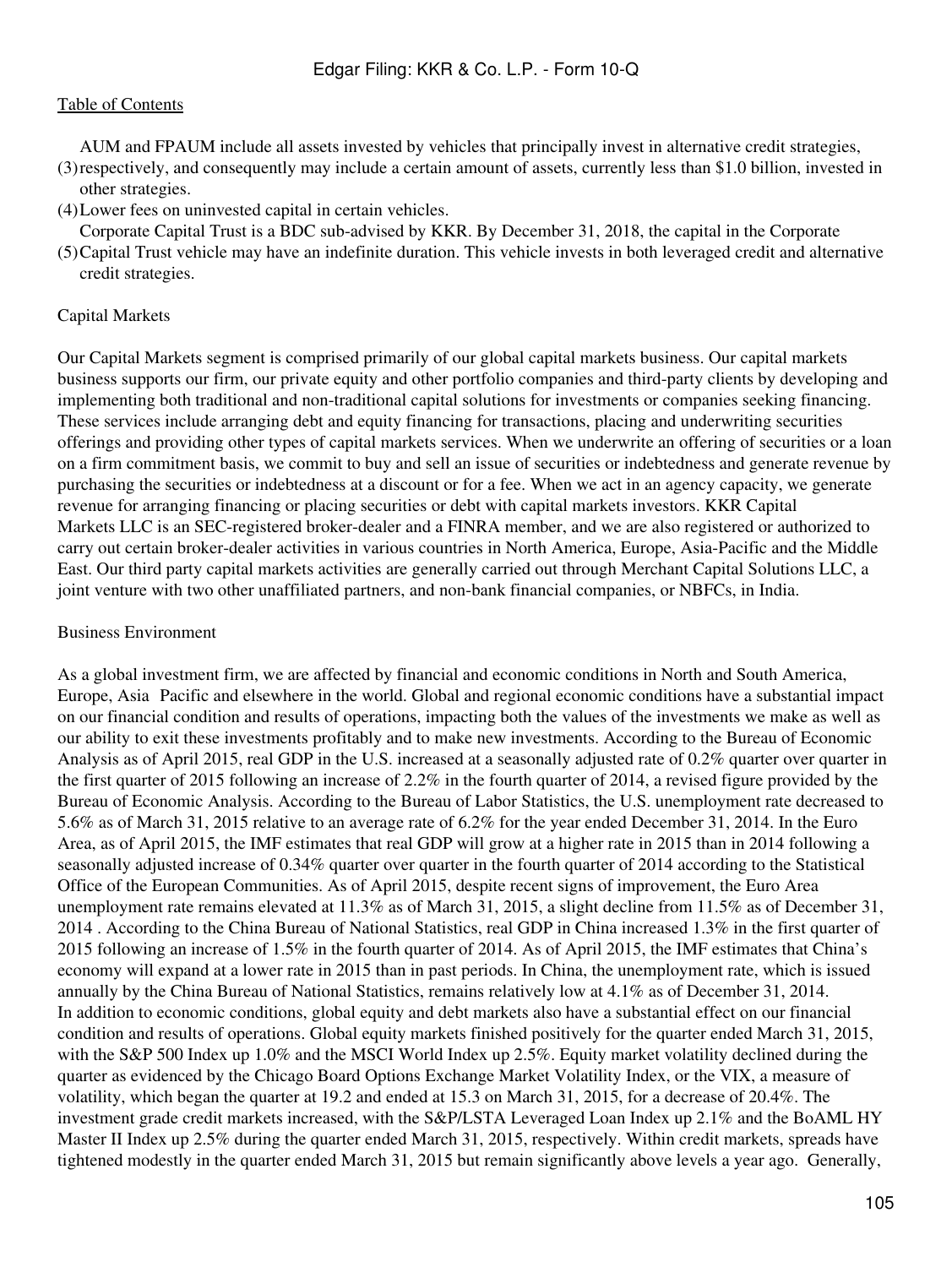increased credit spreads lead to a reduction in the value of our credit investments, if not offset by hedging or other factors. Higher interest rates in conjunction with slower growth or weaker currencies in some emerging market economies may cause the default risk of these countries to increase, and this could impact the operations or value of our investments.

In addition, foreign exchange rates have a substantial impact on the valuations of our investments that are denominated in currencies other than the U.S. dollar. Currency volatility, which has become more pronounced in recent quarters, can also affect our businesses which deal in cross border trade. U.S. dollar appreciation relative to other currencies is likely to cause a decrease in the U.S. dollar value of our non‑U.S. investments to the extent unhedged, cause portfolio companies that export to the U.S. to suffer a decline in revenues, and make the exports of U.S. based companies less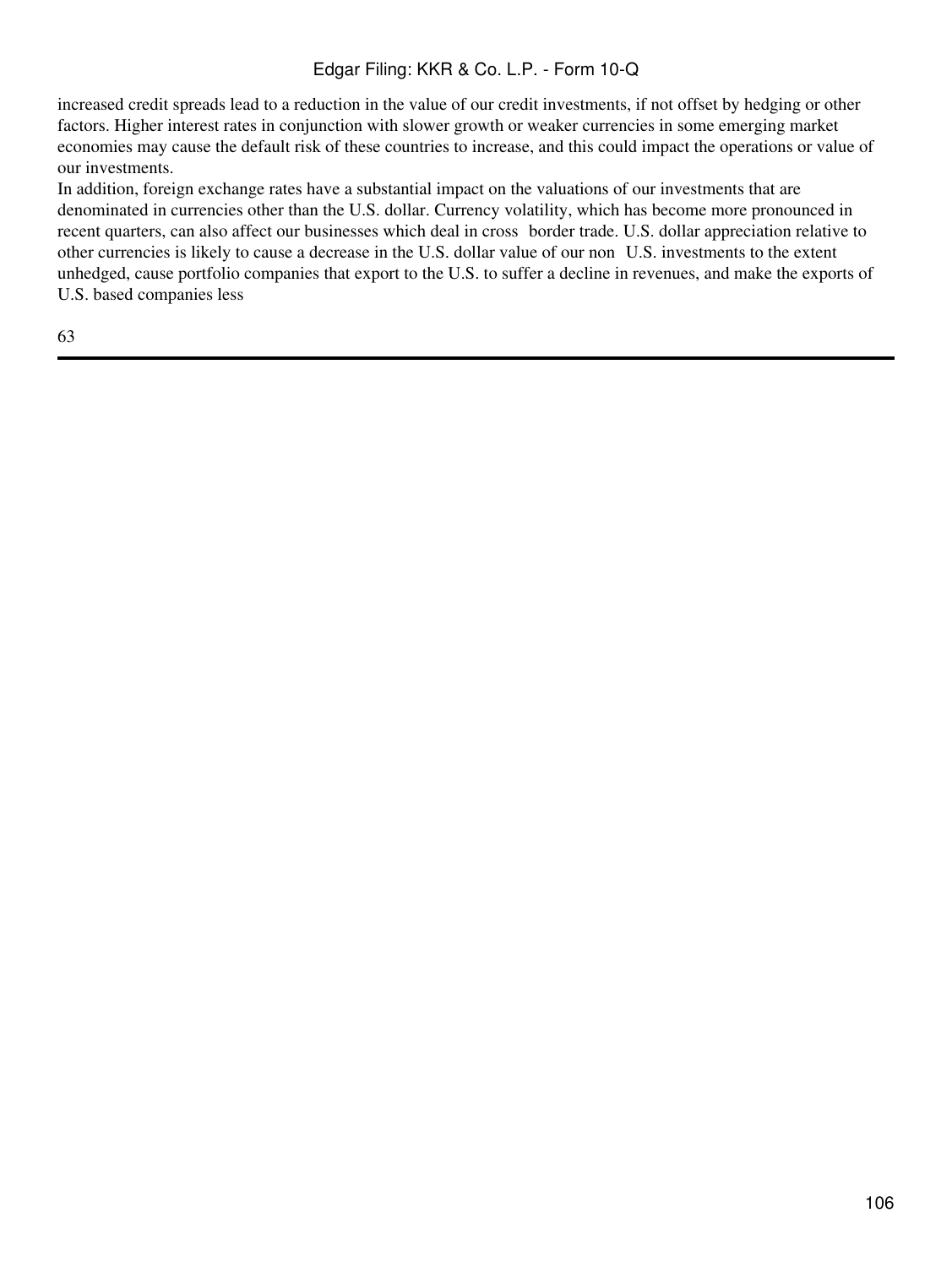competitive. The Euro fell 11.3% in the quarter ended March 31, 2015, while the British pound fell 4.9% relative to the U.S. dollar.

Interest rates have a substantial impact on the valuations of our investments, particularly those valued in whole or in part using a discounted cash flow analysis. In the quarter ended March 31, 2015, many global central banks cut interest rates as historic low rates combined with the fall in oil prices and below‑potential growth heightened deflationary fears. As at March 31, 2015, 10 year government bond yields for the first quarter of 2015 remained flat in China, declined by 36 basis points in Germany, and 25 basis points in the U.S. In the U.S., the Federal Reserve ended its tapering campaign and has signaled a future rate increase.

Our Private Markets portfolio contains energy real asset investments whose values are influenced by the price of natural gas and oil. Such energy real asset investments had a fair value of \$0.7 billion, as of March 31, 2015. For example, the 2017 price of WTI crude oil declined from approximately \$67 per barrel to \$61 per barrel and the 2017 price of natural gas declined from approximately \$3.77 per mcf to \$3.35 per mcf as of December 31, 2014 and March 31, 2015, respectively. For additional information regarding our energy real asset valuation methodologies, see "-Critical Accounting Policies-Fair Value Measurements-Level III Valuation Methodologies-Real Asset Investments." For a discussion of how financial and economic conditions impact our financial condition and results of operations see "Risk Factors-Risks Related to Our Business-Difficult market conditions can adversely affect our business in many ways, including by reducing the value or performance of the investments that we manage or by reducing the ability of our funds to raise or deploy capital, each of which could negatively impact our net income and cash flow and adversely affect our financial condition," "-Risks Related to the Assets We Manage-Valuation methodologies for certain assets in our funds and on our balance sheet can be subjective and the fair value of assets established pursuant to such methodologies may never be realized, which could result in significant losses for our funds and us," "-Our investments are impacted by various economic conditions that are difficult to quantify or predict, but may have a significant adverse impact on the valuation of our investments," "-Dependence on significant leverage in investments by our funds and our principal assets could adversely affect our ability to achieve attractive rates of return on those investments" and "-We make investments in companies that are based outside of the United States, which may expose us to additional risks not typically associated with investing in companies that are based in the United States" and see "Quantitative and Qualitative Disclosures About Market Risk" in our Annual Report on Form 10-K for the fiscal year ended December 31, 2014.

Basis of Accounting

We consolidate the financial results of the KKR Group Partnerships and their consolidated subsidiaries, which include the accounts of our investment management and capital markets companies, the general partners of certain unconsolidated funds and vehicles, general partners of consolidated funds and their respective consolidated funds and certain other entities including certain consolidated CLOs.

In accordance with accounting principles generally accepted in the United States of America, or GAAP, certain entities, including a substantial number of our funds and CLOs, are consolidated notwithstanding the fact that we may hold only a minority economic interest in those entities. In particular, in the majority of our consolidated funds and other investment vehicles, we hold a general partner interest that gives us substantive controlling rights over such funds and vehicles. With respect to our consolidated funds and vehicles, we generally have operational discretion and control, and fund investors have no substantive rights to impact ongoing governance and operating activities of the fund, including the ability to remove the general partner, also known as kick-out rights. As of March 31, 2015, our AUM in our Private Markets segment included 21 consolidated investment funds and 15 unconsolidated investment vehicles. Our AUM in our Public Markets segment included 20 consolidated investment vehicles, including CLOs, and 67 unconsolidated vehicles.

When an entity is consolidated, we reflect the assets, liabilities, fees, expenses, investment income and cash flows of the consolidated entity on a gross basis. While the consolidation of a consolidated fund or entity does not have an effect on the amounts of net income attributable to KKR or KKR's partners' capital that KKR reports, the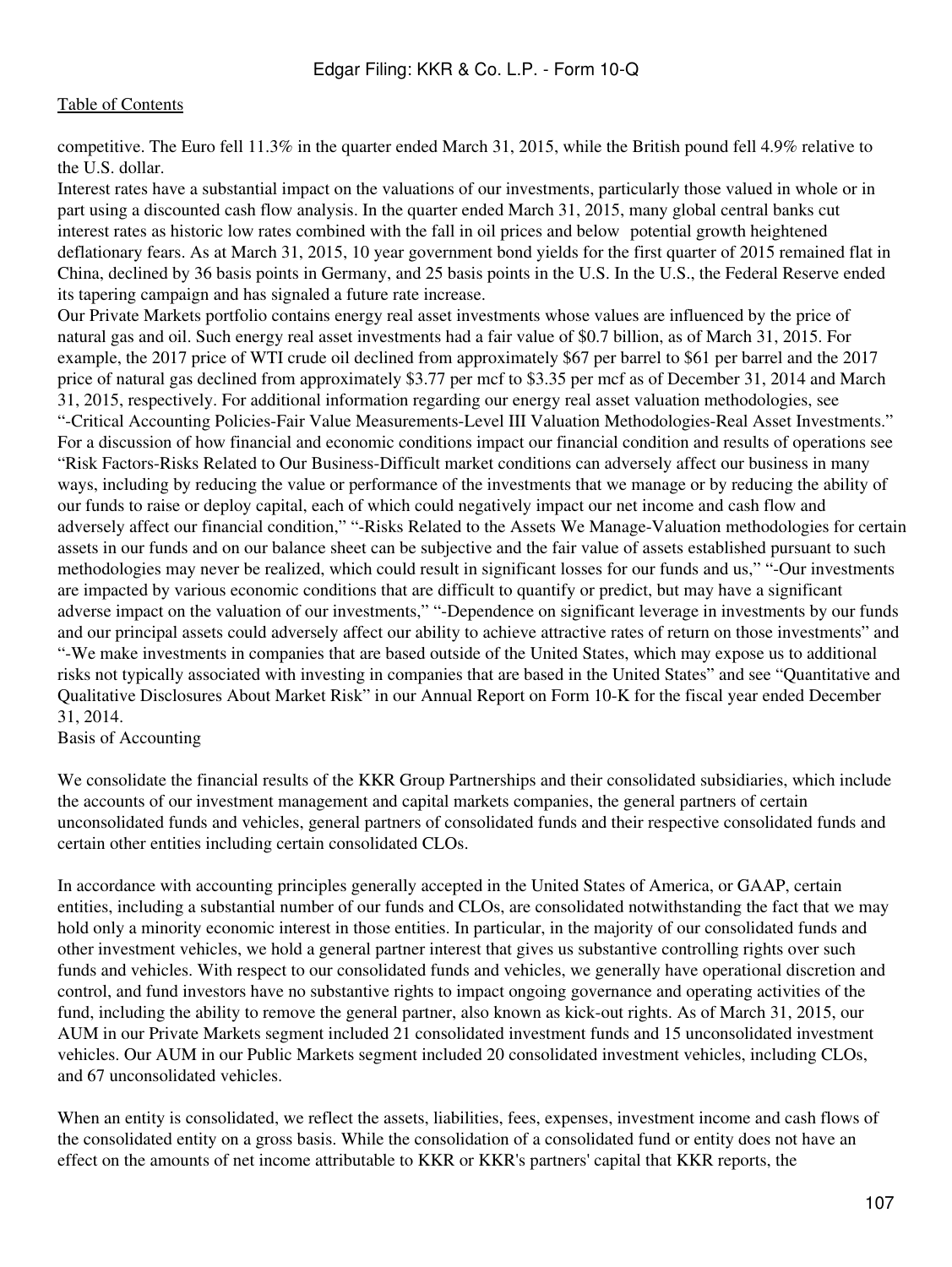consolidation does significantly impact the financial statement presentation. This is due to the fact that the assets, liabilities, fees, expenses and investment income of the consolidated funds and entities are reflected on a gross basis while the allocable share of those amounts that are attributable to third parties are reflected as single line items. The single line items in which the assets, liabilities, fees, expenses and investment income attributable to third parties are recorded are presented as noncontrolling interests on the consolidated statements of financial condition and net income attributable to noncontrolling interests on the consolidated statements of operations. For a further discussion of our consolidation policies, see "—Critical Accounting Policies—Consolidation."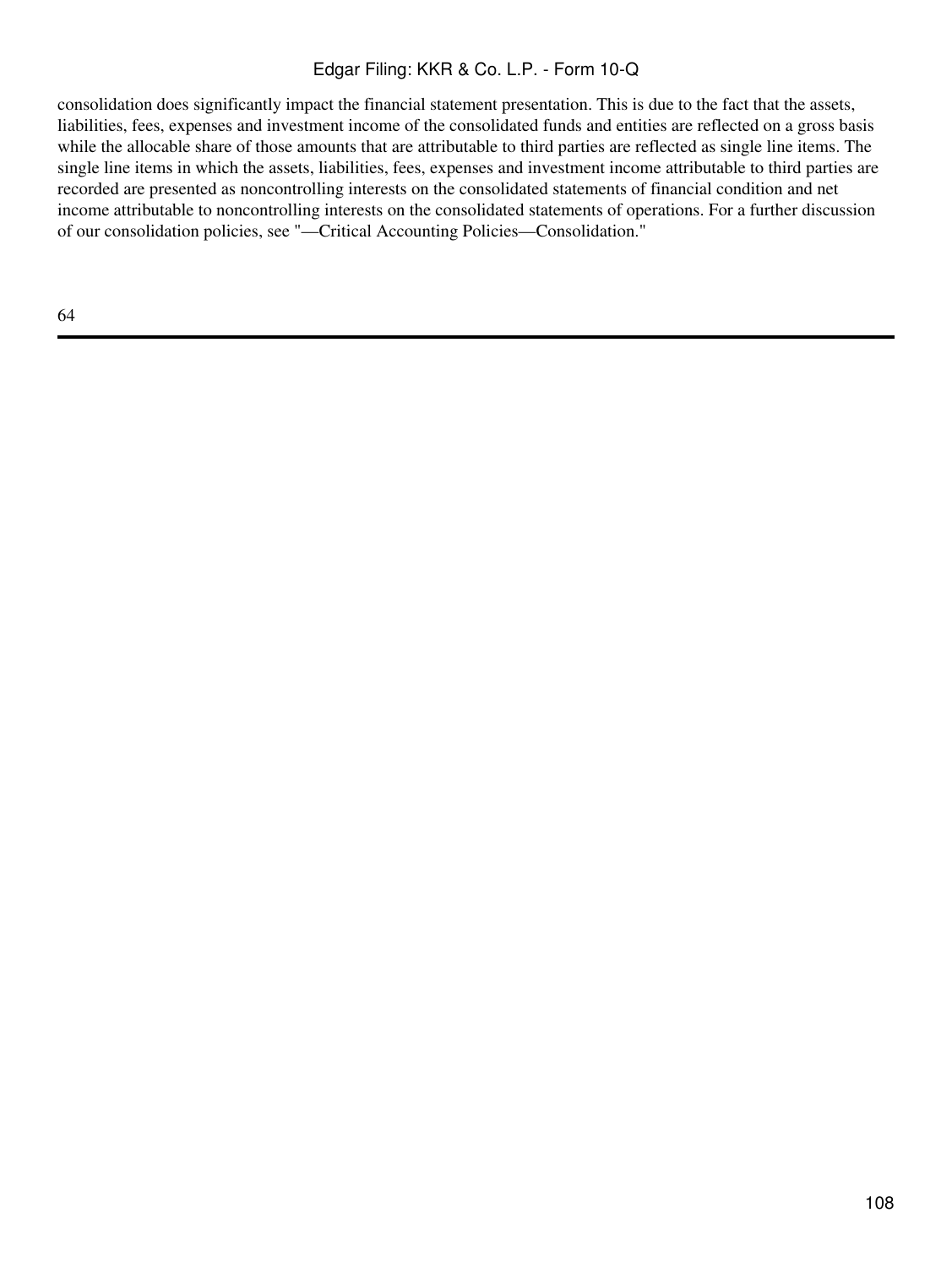# Key Financial Measures Under GAAP

## Fees and Other

Fees and other consist primarily of (i) transaction fees earned in connection with successful investment transactions and from capital markets activities, (ii) management and incentive fees from providing investment management services to unconsolidated funds, CLOs, other vehicles and separately managed accounts, (iii) monitoring fees from providing services to portfolio companies, (iv) revenue earned by oil and gas-producing entities that are consolidated and (v) consulting fees earned by entities that employ non-employee operating consultants. These fees are based on the contractual terms of the governing agreements and are recognized when earned, which coincides with the period during which the related services are performed and in the case of transaction fees, upon closing of the transaction. Monitoring fees may provide for a termination payment following an initial public offering or change of control. These termination payments are recognized in the period when the related transaction closes.

Fees and other reported in our consolidated financial statements do not include the management or incentive fees that we earn from consolidated funds and other entities, because those fees are eliminated in consolidation. However, because those management and incentive fees are earned from, and funded by, third-party investors who hold noncontrolling interests in the consolidated funds and entities, net income attributable to KKR is increased by the amount of the management fees that are eliminated in consolidation. Accordingly, while the consolidation of funds and other entities impacts the amount of fees that are recognized in our financial statements, it does not affect the ultimate amount of net income attributable to KKR or KKR's partners' capital.

For a further discussion of our fee policies, see "—Critical Accounting Policies—Revenue Recognition."

## Expenses

## Compensation and Benefits

Compensation and benefits expense includes cash compensation consisting of salaries, bonuses, and benefits, as well as equity-based compensation consisting of charges associated with the vesting of equity-based awards and carry pool allocations. All employees of certain consolidated entities receive a base salary that is paid by KKR or its consolidated entities, and is accounted for as compensation and benefits expense. These employees are also eligible to receive discretionary cash bonuses based on performance, overall profitability and other matters. While cash bonuses paid to most employees are borne by KKR and certain consolidated entities and result in customary compensation and benefits expense, cash bonuses that are paid to certain employees are currently borne by KKR Holdings. These bonuses are funded with distributions that KKR Holdings receives on KKR Group Partnership Units held by KKR Holdings but are not then passed on to holders of unvested units of KKR Holdings. Because employees are not entitled to receive distributions on units that are unvested, any amounts allocated to employees in excess of an employee's vested equity interests are reflected as employee compensation and benefits expense. These compensation charges are recorded based on the unvested portion of quarterly earnings distributions received by KKR Holdings at the time of the distribution.

With respect to KKR's active and future funds and co-investment vehicles that provide for carried interest, KKR allocates to its employees and other personnel a portion of the carried interest earned as part of its carry pool. KKR currently allocates approximately 40% of the carry it earns from these funds and vehicles to its carry pool. These amounts are accounted for as compensatory profit-sharing arrangements in conjunction with the related carried interest income and recorded as compensation and benefits expense for KKR employees and general, administrative and other expense for certain non-employee consultants and service providers in the consolidated statements of operations.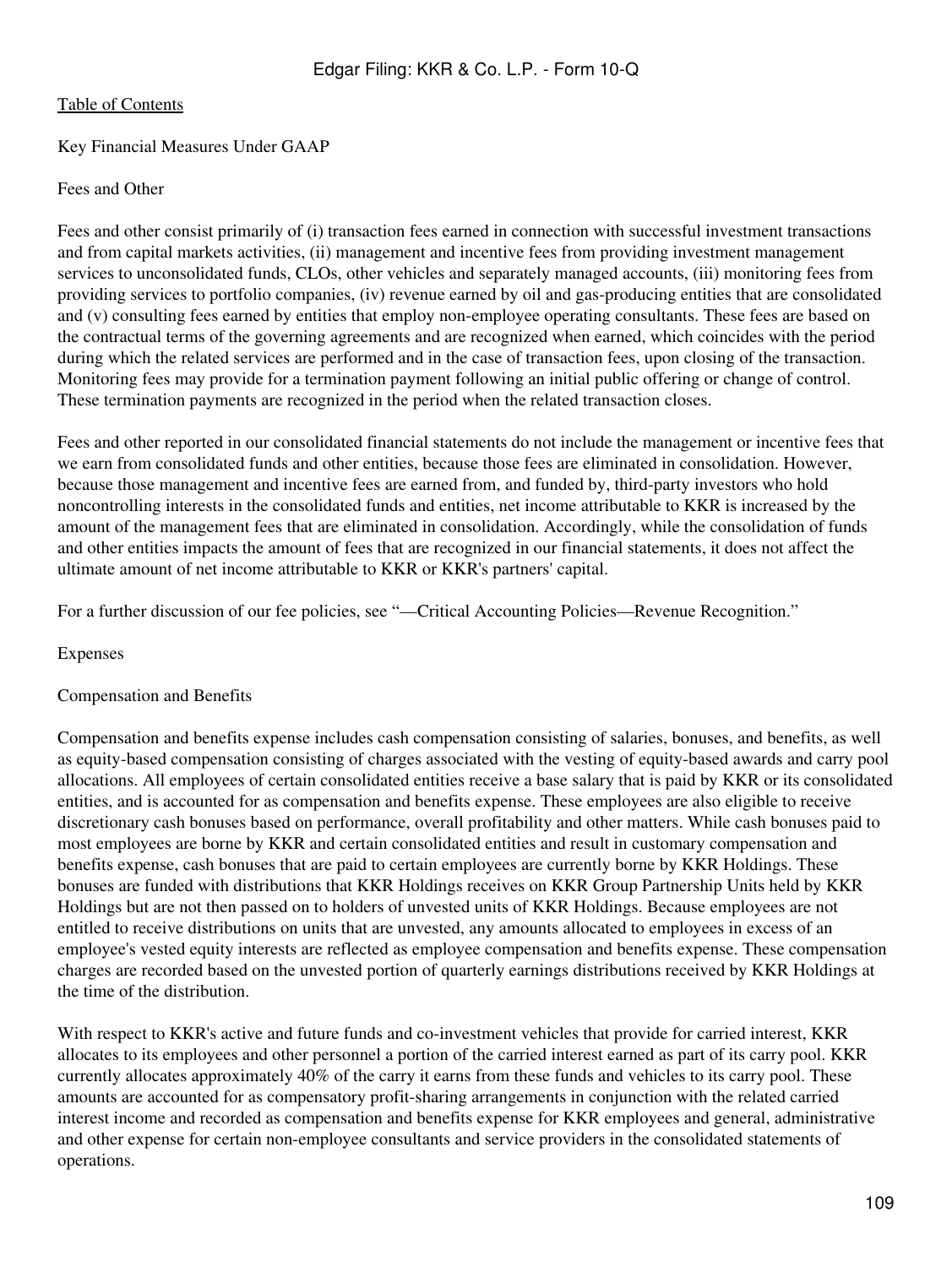# General, Administrative and Other

General, administrative and other expense consists primarily of professional fees paid to legal advisors, accountants, advisors and consultants, insurance costs, travel and related expenses, communications and information services, depreciation and amortization charges, changes in fair value of contingent consideration, expenses incurred by oil and gas-producing entities (including impairment charges) that are consolidated and other general and operating expenses which are not borne by fund investors and are not offset by credits attributable to fund investors' noncontrolling interests in consolidated funds. General, administrative and other expense also consists of costs incurred in connection with pursuing potential investments that do not result in completed transactions, a substantial portion of which are borne by fund investors.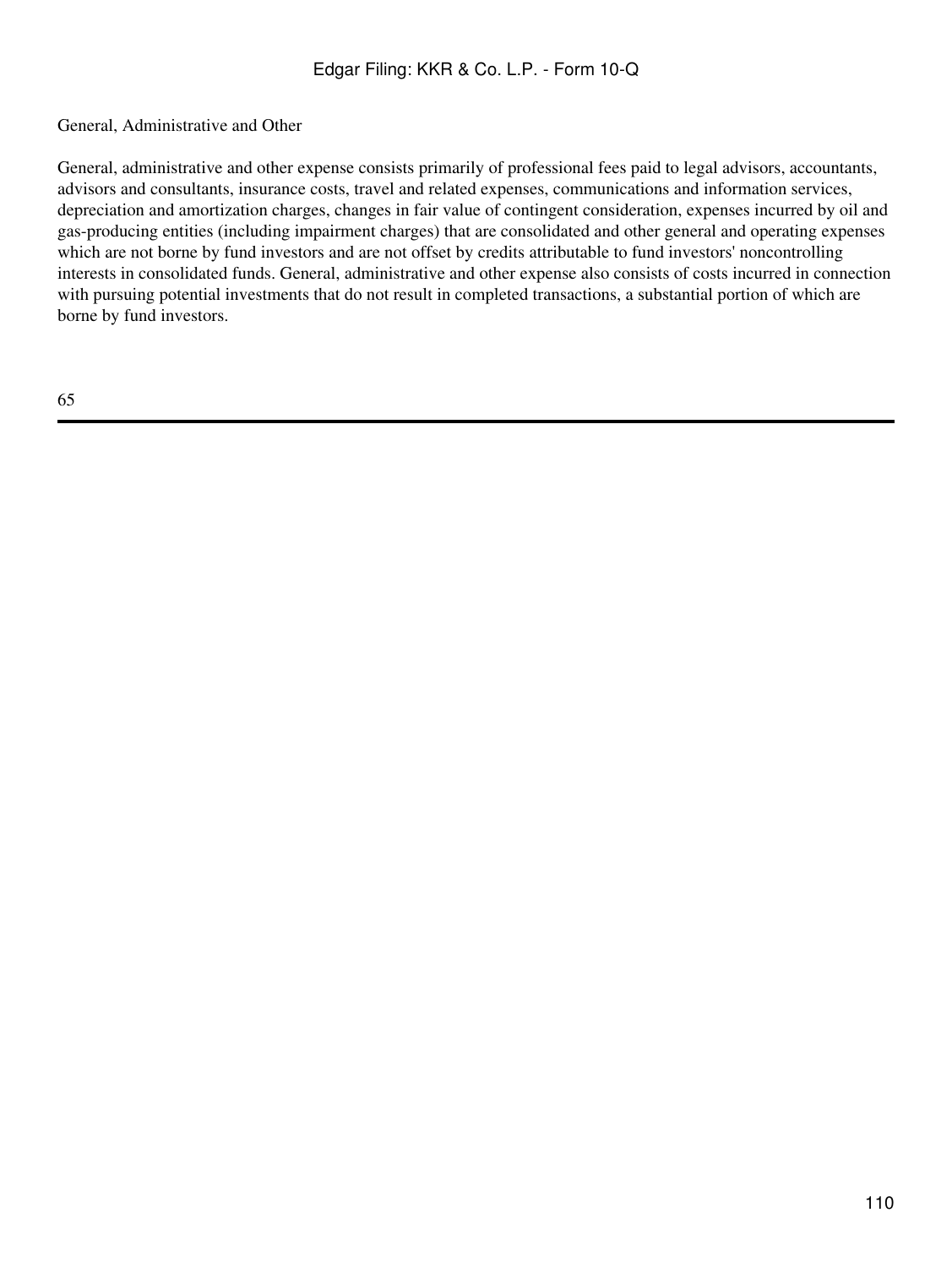# Investment Income (Loss)

# Net Gains (Losses) from Investment Activities

Net gains (losses) from investment activities consist of realized and unrealized gains and losses arising from our investment activities. The majority of our net gains (losses) from investment activities are related to our private equity investments. Fluctuations in net gains (losses) from investment activities between reporting periods is driven primarily by changes in the fair value of our investment portfolio as well as the realization of investments. The fair value of, as well as the ability to recognize gains from, our private equity investments is significantly impacted by the global financial markets, which, in turn, affects the net gains (losses) from investment activities recognized in any given period. Upon the disposition of an investment, previously recognized unrealized gains and losses are reversed and an offsetting realized gain or loss is recognized in the current period. Since our investments are carried at fair value, fluctuations between periods could be significant due to changes to the inputs to our valuation process over time. For a further discussion of our fair value measurements and fair value of investments, see "—Critical Accounting Policies—Fair Value Measurements."

# Dividend Income

Dividend income consists primarily of distributions that investment funds receive from portfolio companies in which they invest. Dividend income is recognized primarily in connection with (i) dispositions of operations by portfolio companies, (ii) distributions of excess cash generated from operations from portfolio companies and (iii) other significant refinancings undertaken by portfolio companies.

## Interest Income

Interest income consists primarily of interest that is received on our cash balances and other investments including credit instruments in which our consolidated funds and other entities invest.

# Interest Expense

Interest expense is incurred from debt issued by KKR, including debt issued by KFN which was consolidated upon completion of the acquisition of KFN, credit facilities entered into by KKR, debt securities issued by consolidated CLOs and financing arrangements at our consolidated funds entered into primarily with the objective of managing cash flow. KFN's debt obligations are non-recourse to KKR beyond the assets of KFN. Debt securities issued by consolidated CLOs are supported solely by the investments held at the CLO vehicles and are not collateralized by assets of any other KKR entity. Our obligations under financing arrangements at our consolidated funds are generally limited to our pro-rata equity interest in such funds. Our management companies bear no obligations with respect to financing arrangements at our consolidated funds. We also capitalize debt financing costs incurred in connection with new debt arrangements. Such costs are amortized into interest expense using either the interest method or the straight-line method, as appropriate. See "—Liquidity".

## Income Taxes

The KKR Group Partnerships and certain of their subsidiaries operate in the United States as partnerships for U.S. federal income tax purposes and as corporate entities in non-U.S. jurisdictions. Accordingly, these entities, in some cases, are subject to New York City unincorporated business taxes, or non-U.S. income taxes. Furthermore, we hold our interest in one of the KKR Group Partnerships through KKR Management Holdings Corp., which is treated as a corporation for U.S. federal income tax purposes, and certain other subsidiaries of the KKR Group Partnerships are treated as corporations for U.S. federal income tax purposes. Accordingly, such subsidiaries of KKR, including KKR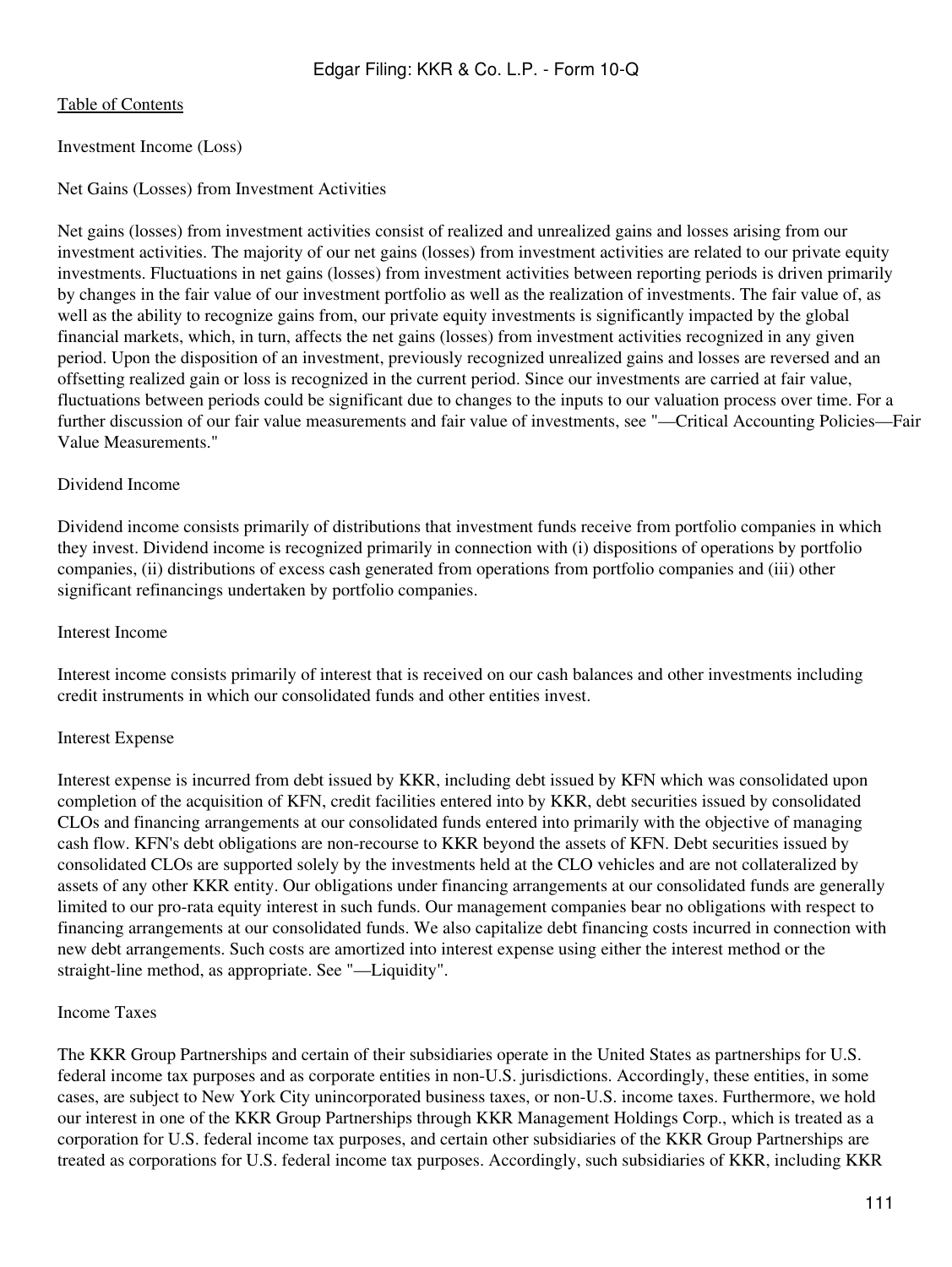Management Holdings Corp., and of the KKR Group Partnerships are subject to U.S. federal, state and local corporate income taxes at the entity level and the related tax provision attributable to KKR's share of this income is reflected in the financial statements. We also generate certain interest income to our unitholders and interest deductions to KKR Management Holdings Corp.

We use the asset and liability method to account for income taxes in accordance with GAAP. Under this method, deferred tax assets and liabilities are recognized for the expected future tax consequences of differences between the carrying amounts of assets and liabilities and their respective tax basis using currently enacted tax rates. The effect on deferred tax assets and liabilities of a change in tax rates is recognized in income in the period when the change is enacted. Deferred tax assets are reduced by a valuation allowance when it is more likely than not that all or a portion of the deferred tax assets will not be realized.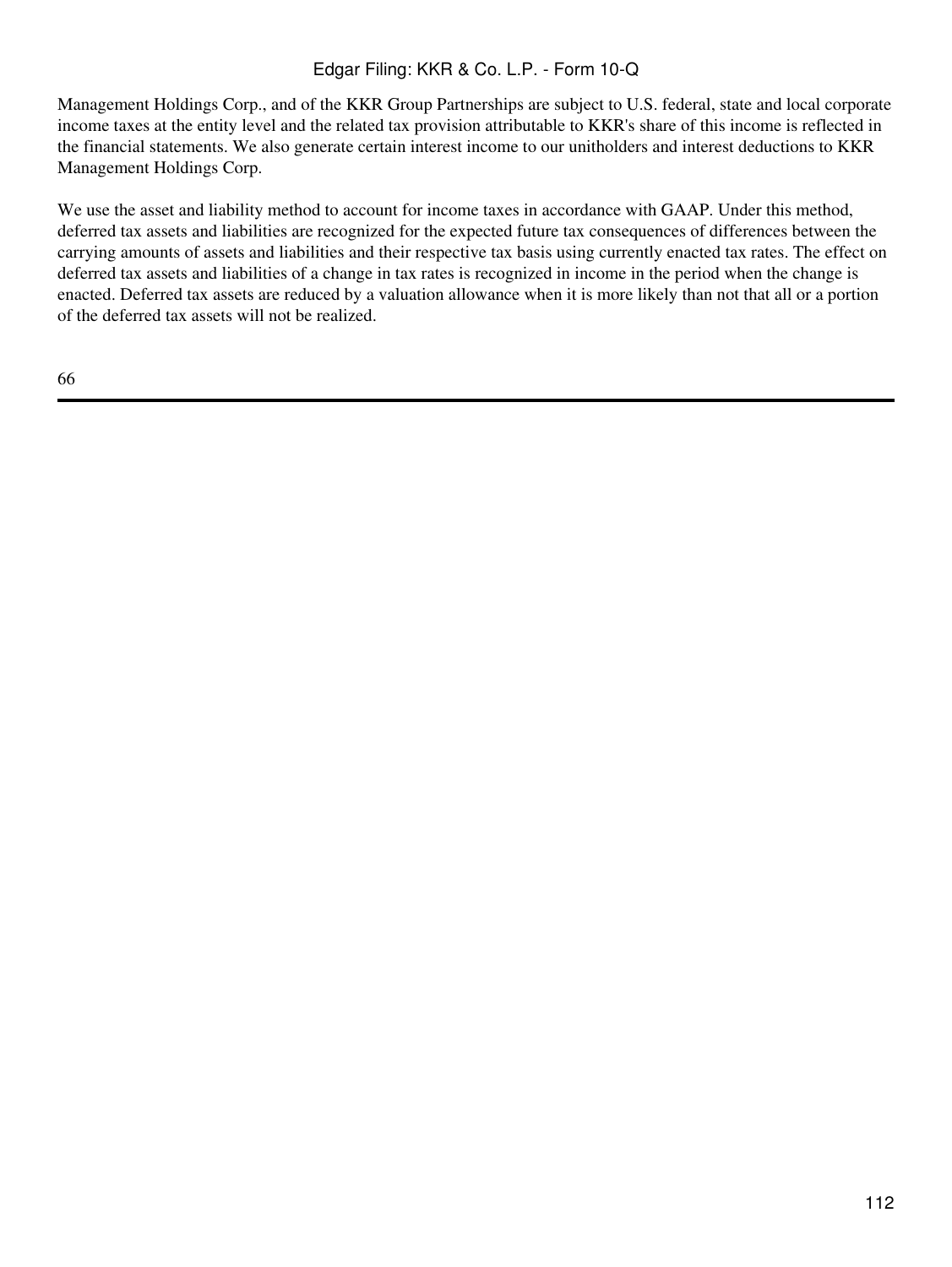Tax laws are complex and subject to different interpretations by the taxpayer and respective governmental taxing authorities. Significant judgment is required in determining tax expense and in evaluating tax positions including evaluating uncertainties. We review our tax positions quarterly and adjust our tax balances as new information becomes available.

## Net Income (Loss) Attributable to Noncontrolling Interests

Net income (loss) attributable to noncontrolling interests represents the ownership interests that certain third parties hold in entities that are consolidated in the financial statements as well as the ownership interests in our KKR Group Partnerships that are held by KKR Holdings. The allocable share of income and expense attributable to these interests is accounted for as net income (loss) attributable to noncontrolling interests. Historically, the amount of net income (loss) attributable to noncontrolling interests has been substantial and has resulted in significant charges and credits in the statements of operations. Given the consolidation of certain of our investment funds and the significant ownership interests in our KKR Group Partnerships held by KKR Holdings, we expect this activity to continue.

# Segment Operating and Performance Measures

The segment key performance measures that follow are used by management in making operating and resource deployment decisions as well as assessing the overall performance of each of KKR's reportable business segments. The reportable segments for KKR's business are presented prior to giving effect to the allocation of income (loss) between KKR & Co. L.P. and KKR Holdings L.P. and as such represent the business in total. In addition, KKR's reportable segments are presented without giving effect to the consolidation of the funds or CLOs that KKR manages.

We disclose the following financial measures in this report that are calculated and presented using methodologies other than in accordance with GAAP. We believe that providing these performance measures on a supplemental basis to our GAAP results is helpful to unitholders in assessing the overall performance of KKR's businesses. These financial measures should not be considered as a substitute for similar financial measures calculated in accordance with GAAP, if available. We caution readers that these non-GAAP financial measures may differ from the calculations of other investment managers, and as a result, may not be comparable to similar measures presented by other investment managers. Reconciliations of these non-GAAP financial measures to the most directly comparable financial measures calculated and presented in accordance with GAAP, where applicable, are included within "Condensed Consolidated Financial Statements (Unaudited)—Note 13. Segment Reporting" and later in this report under "—Segment Balance Sheet."

## Economic Net Income (Loss) ("ENI")

Economic net income (loss) is a measure of profitability for KKR's reportable segments and is used by management as an alternative measurement of the operating and investment earnings of KKR and its business segments. We believe this measure is useful to unitholders as it provides additional insight into the overall profitability of KKR's businesses inclusive of carried interest and related carry pool allocations and investment income. ENI is comprised of total segment revenues less total segment expenses and certain economic interests in KKR's segments held by third parties. ENI differs from net income (loss) on a GAAP basis as a result of: (i) the inclusion of management fees earned from consolidated funds that were eliminated in consolidation; (ii) the exclusion of fees and expenses of certain consolidated entities; (iii) the exclusion of charges relating to the amortization of intangible assets; (iv) the exclusion of non-cash equity-based charges and other non-cash compensation charges borne by KKR Holdings or incurred under the Equity Incentive Plan and other securities that are exchangeable for common units of KKR & Co. L.P.; (v) the exclusion of certain non-recurring items; (vi) the exclusion of investment income (loss) relating to noncontrolling interests; and (vii) the exclusion of income taxes.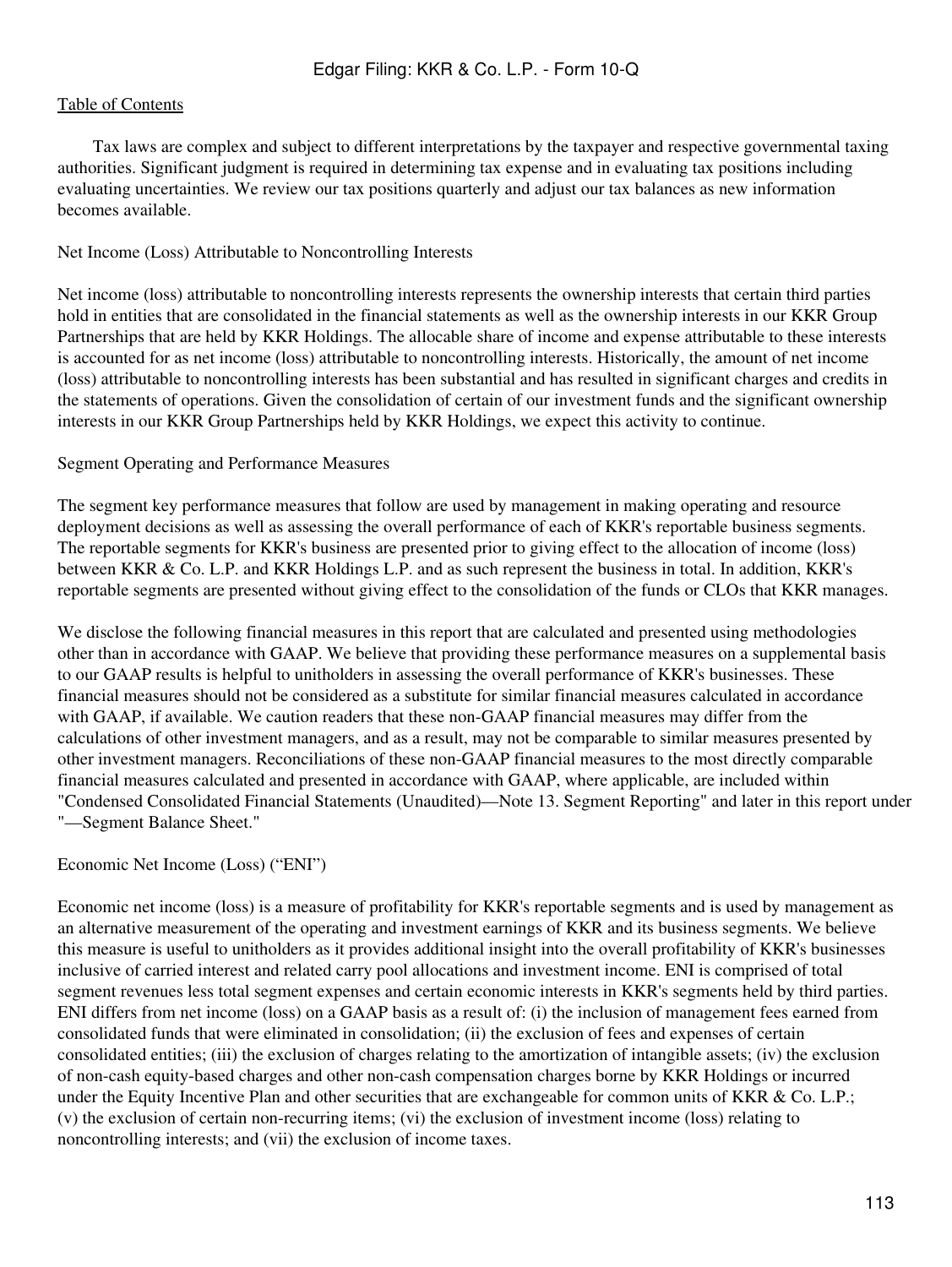Assets Under Management ("AUM")

Assets under management represent the assets from which KKR is entitled to receive fees or a carried interest and general partner capital. We believe this measure is useful to unitholders as it provides additional insight into KKR's capital raising activities and the overall activity in its investment funds. KKR calculates the amount of AUM as of any date as the sum of: (i) the fair value of the investments of KKR's investment funds plus uncalled capital commitments from these funds; (ii) the fair value of investments in KKR's co-investment vehicles; (iii) the net asset value of certain of KKR's fixed income products; (iv) the value of outstanding CLOs (excluding CLOs wholly-owned by KKR); and (v) the fair value of other assets managed by KKR. AUM excludes those assets managed by entities where KKR does not hold more than a 50% ownership interest. KKR's definition of AUM is not based on any definition of AUM that may be set forth in the agreements governing the investment funds, vehicles or accounts that it manages or calculated pursuant to any regulatory definitions.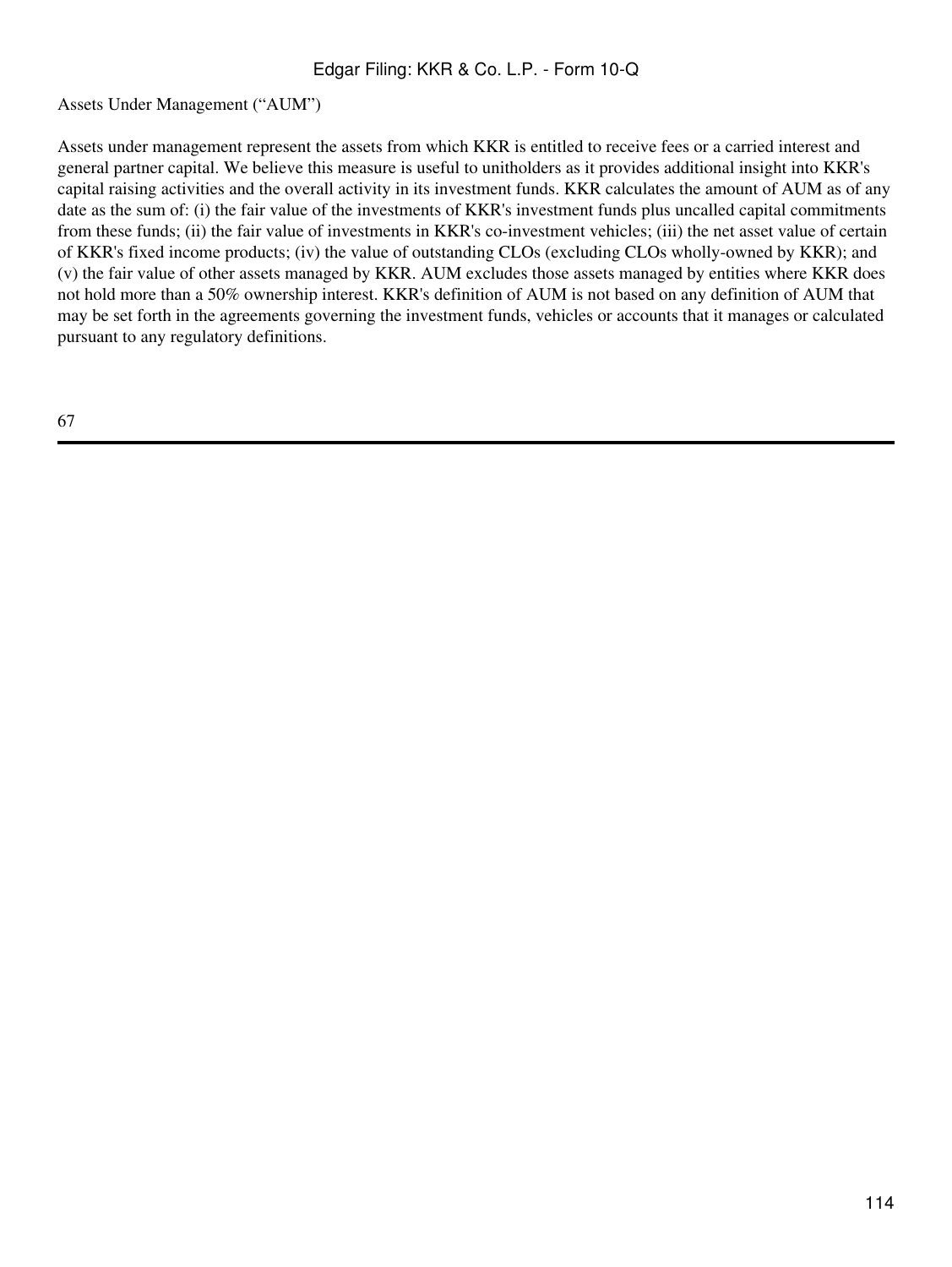# Fee Paying AUM ("FPAUM")

Fee paying AUM represents only those assets under management from which KKR receives management fees. We believe this measure is useful to unitholders as it provides additional insight into the capital base upon which KKR earns management fees. This relates to KKR's capital raising activities and the overall activity in its investment funds or CLOs, for only those funds or CLOs where KKR receives fees (i.e., excluding vehicles that receive only carried interest or general partner capital). FPAUM is the sum of all of the individual fee bases that are used to calculate KKR's fees and differs from AUM in the following respects: (i) assets from which KKR does not receive a fee are excluded (i.e., assets with respect to which it receives only carried interest) and (ii) certain assets, primarily in its private equity funds, are reflected based on capital commitments and invested capital as opposed to fair value because fees are not impacted by changes in the fair value of underlying investments.

# Equity Invested

Equity invested is the aggregate amount of equity capital that has been invested by KKR's investment funds and carry-yielding co-investment vehicles and is used as a measure of investment activity for KKR and its business segments during a given period. We believe this measure is useful to unitholders as it provides additional insight into KKR's investments among its investment funds and carry-yielding co-investment vehicles and replaces committed dollars invested. Such amounts include: (i) capital invested by fund investors and co-investors with respect to which KKR is entitled to a carried interest and (ii) capital invested by KKR's investment funds, including investments made using investment financing arrangements.

# Gross Dollars Invested

Gross dollars invested is the aggregate amount of capital that has been invested by all of KKR's Public Markets investment vehicles in our private credit non-liquid strategies and is used as a measure of investment activity for a portion of KKR's Public Markets segment in a given period. We believe this measure is useful to unitholders as it provides additional insight into KKR's investment of capital across private credit non-liquid strategies for all the investment vehicles in the Public Markets segment. Such amounts include capital invested by fund investors and co-investors with respect to which KKR's Public Markets business is entitled to a fee or carried interest.

# Syndicated Capital

Syndicated capital is generally the aggregate amount of capital in transactions originated by KKR investment funds and carry-yielding co-investment vehicles, which has been distributed to third parties in exchange for a fee. It does not include (i) capital invested in such transactions by KKR investment funds and carry-yielding co-investment vehicles, which is instead reported in equity invested and (ii) debt capital that is arranged as part of the acquisition financing of transactions originated by KKR investment funds. Syndicated capital is used as a measure of investment activity for KKR and its business segments during a given period, and we believe that this measure is useful to unitholders as it provides additional insight into levels of syndication activity in KKR's Capital Markets segment and across its investment platform.

# Uncalled Commitments

Uncalled commitments are used as a measure of unfunded capital commitments that KKR's investment funds and carry-paying co-investment vehicles have received from partners to contribute capital to fund future investments. We believe this measure is useful to unitholders as it provides additional insight into the amount of capital that is available to KKR's investment funds to make future investments. Uncalled commitments are not reduced for investments completed using fund-level investment financing arrangements.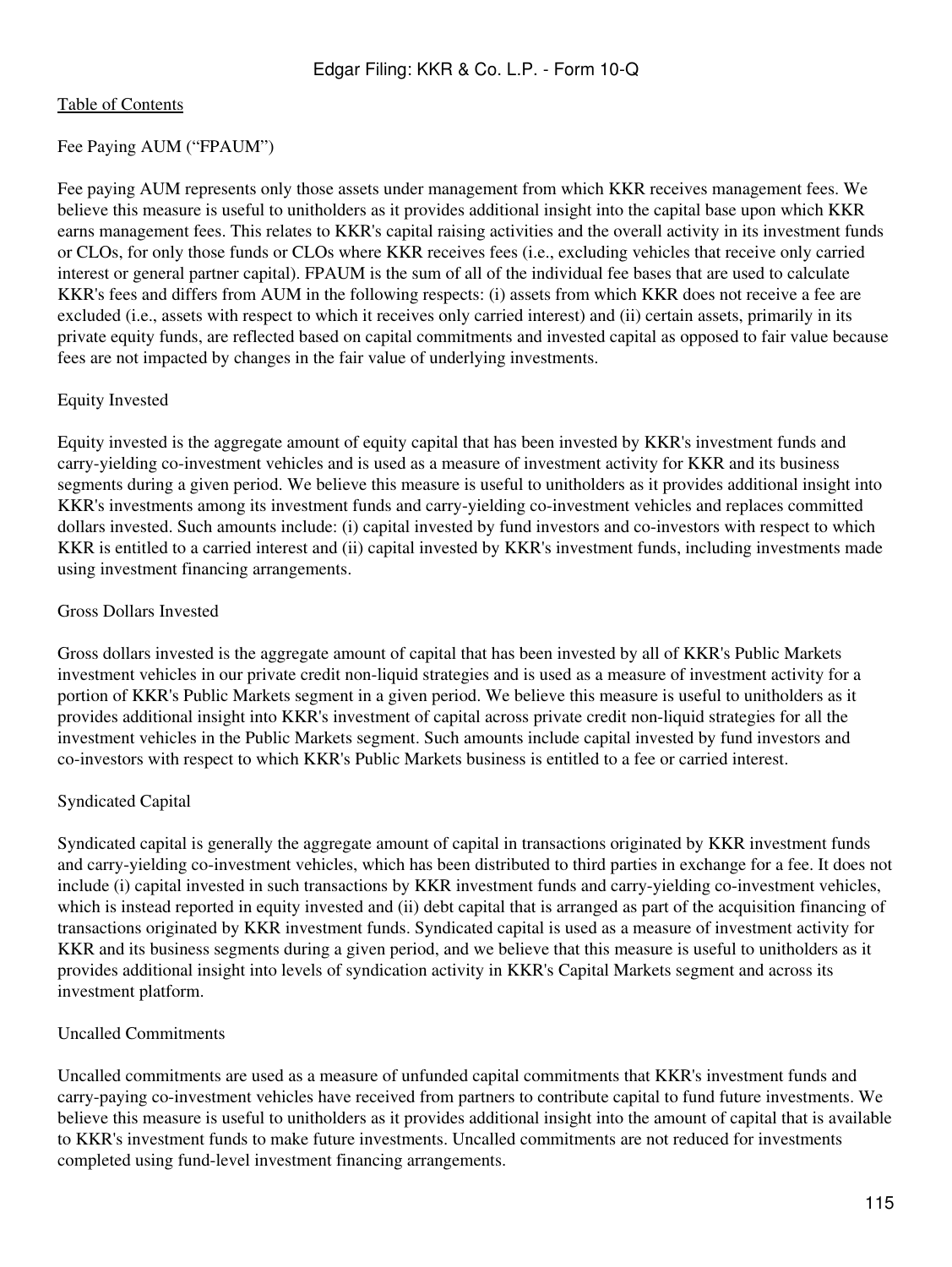# Adjusted Units

Adjusted units are used as a measure of the total equity ownership of KKR that is held by KKR & Co. L.P. (including equity awards issued under the Equity Incentive Plan), KKR Holdings and other holders of securities exchangeable into common units of KKR & Co. L.P. and represent the fully diluted unit count using the if-converted method. We believe this measure is useful to unitholders as it provides an indication of the total equity ownership of KKR as if all outstanding KKR Holdings units, equity awards issued under the Equity Incentive Plan and other exchangeable securities had been exchanged for common units of KKR & Co. L.P.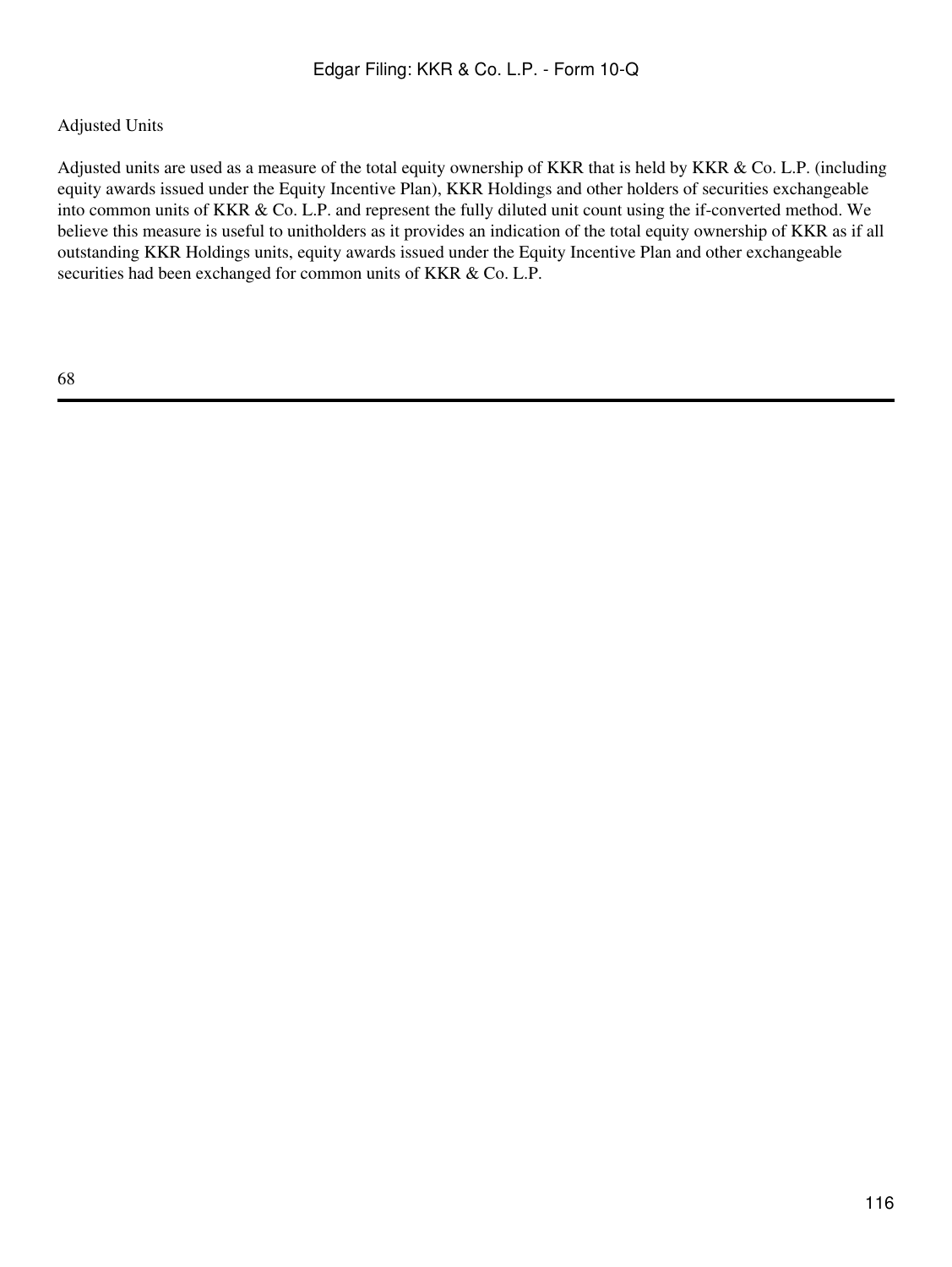# [Table of Contents](#page-2-0)

# Segment Book Value

Book value is a measure of the net assets of KKR's reportable segments and is used by management primarily in assessing the unrealized value of KKR's investment portfolio, including carried interest, as well as KKR's overall liquidity position. We believe this measure is useful to unitholders as it provides additional insight into the assets and liabilities of KKR excluding the assets and liabilities that are allocated to noncontrolling interest holders. Book value differs from KKR & Co. L.P. partners' capital on a GAAP basis primarily as a result of the exclusion of ownership interests attributable to KKR Holdings.

## Unaudited Condensed Consolidated Results of Operations

The following is a discussion of our condensed consolidated results of operations for the three months ended March 31, 2015 and 2014. You should read this discussion in conjunction with the condensed consolidated financial statements and related notes included elsewhere in this report. For a more detailed discussion of the factors that affected the results of operations of our three business segments in these periods, see "—Segment Analysis."

The following tables set forth information regarding our results of operations for the three months ended March 31, 2015 and 2014.

Three months ended March 31, 2015 compared to three months ended March 31, 2014

|                                                                                               | Three Months Ended |                                      |           |               |
|-----------------------------------------------------------------------------------------------|--------------------|--------------------------------------|-----------|---------------|
|                                                                                               | (\$ in thousands)  | March 31, 2015 March 31, 2014 Change |           |               |
| Revenues                                                                                      |                    |                                      |           |               |
| Fees and Other                                                                                | \$291,345          | \$302,926                            | (11, 581) | $\mathcal{E}$ |
| Expenses                                                                                      |                    |                                      |           |               |
| <b>Compensation and Benefits</b>                                                              | 364,999            | 331,038                              | 33,961    |               |
| Occupancy and Related Charges                                                                 | 15,732             | 15,408                               | 324       |               |
| General, Administrative and Other                                                             | 134,302            | 126,725                              | 7,577     |               |
| <b>Total Expenses</b>                                                                         | 515,033            | 473,171                              | 41,862    |               |
| Investment Income (Loss)                                                                      |                    |                                      |           |               |
| Net Gains (Losses) from Investment Activities                                                 | 1,919,825          | 1,972,180                            | (52, 355) |               |
| Dividend Income                                                                               | 78,815             | 96,704                               | (17,889)  |               |
| <b>Interest Income</b>                                                                        | 296,158            | 161,960                              | 134,198   |               |
| <b>Interest Expense</b>                                                                       | (111,963)          | (34, 731)                            | (77,232)  |               |
| Total Investment Income (Loss)                                                                | 2,182,835          | 2,196,113                            | (13,278)  |               |
| Income (Loss) Before Taxes                                                                    | 1,959,147          | 2,025,868                            | (66, 721) |               |
| <b>Income Taxes</b>                                                                           | 16,138             | 21,702                               | (5, 564)  |               |
| Net Income (Loss)                                                                             | 1,943,009          | 2,004,166                            | (61, 157) |               |
| Net Income (Loss) Attributable to Redeemable Noncontrolling<br>Interests                      | 1,933              | 10,637                               | (8,704)   |               |
| Net Income (Loss) Attributable to Noncontrolling Interests and<br><b>Appropriated Capital</b> | 1,670,569          | 1,783,488                            | (112,919) |               |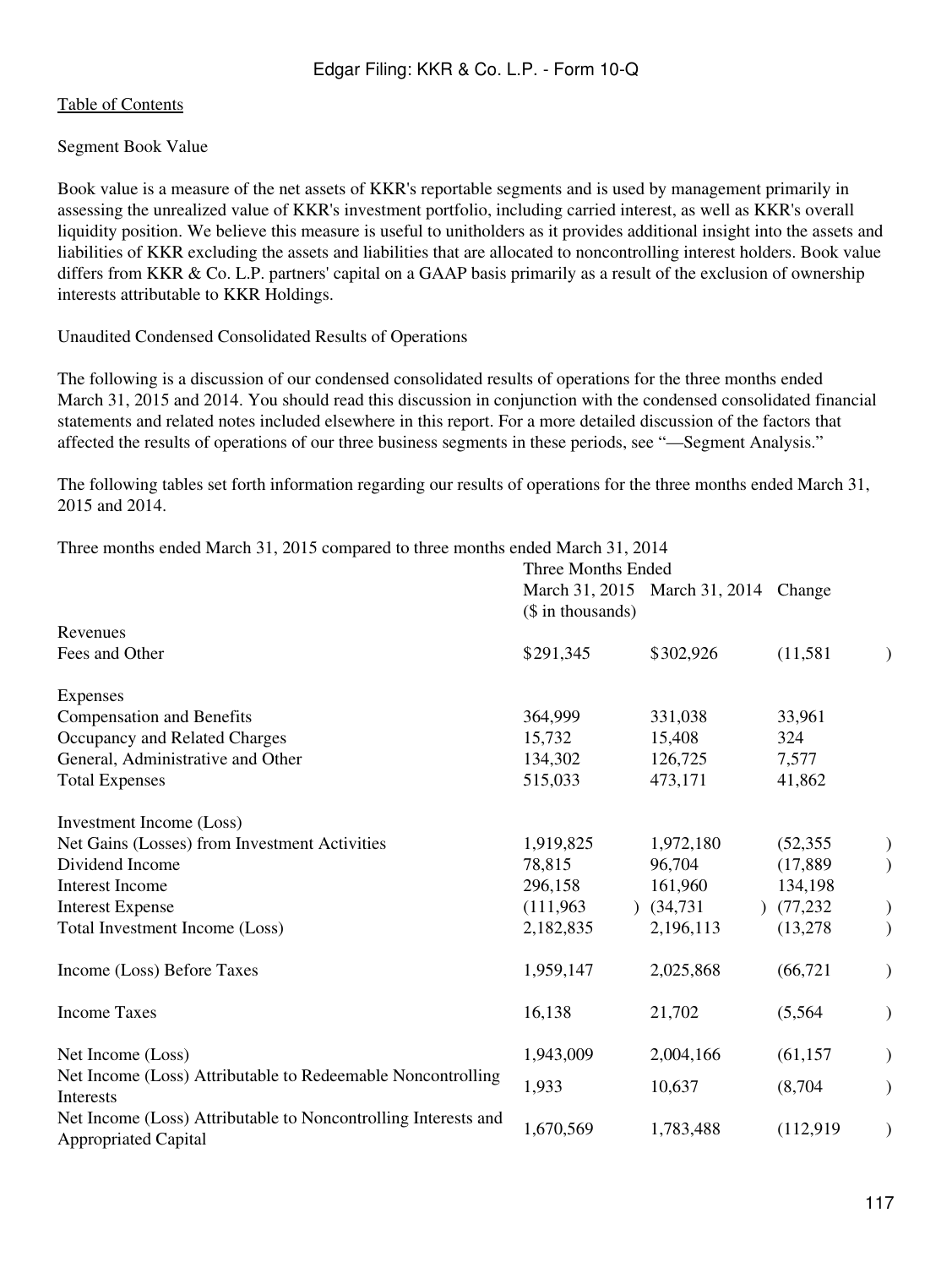| Net Income (Loss) Attributable to KKR & Co. L.P. | \$270,507 | \$210,041 | 60.466 |
|--------------------------------------------------|-----------|-----------|--------|
|                                                  |           |           |        |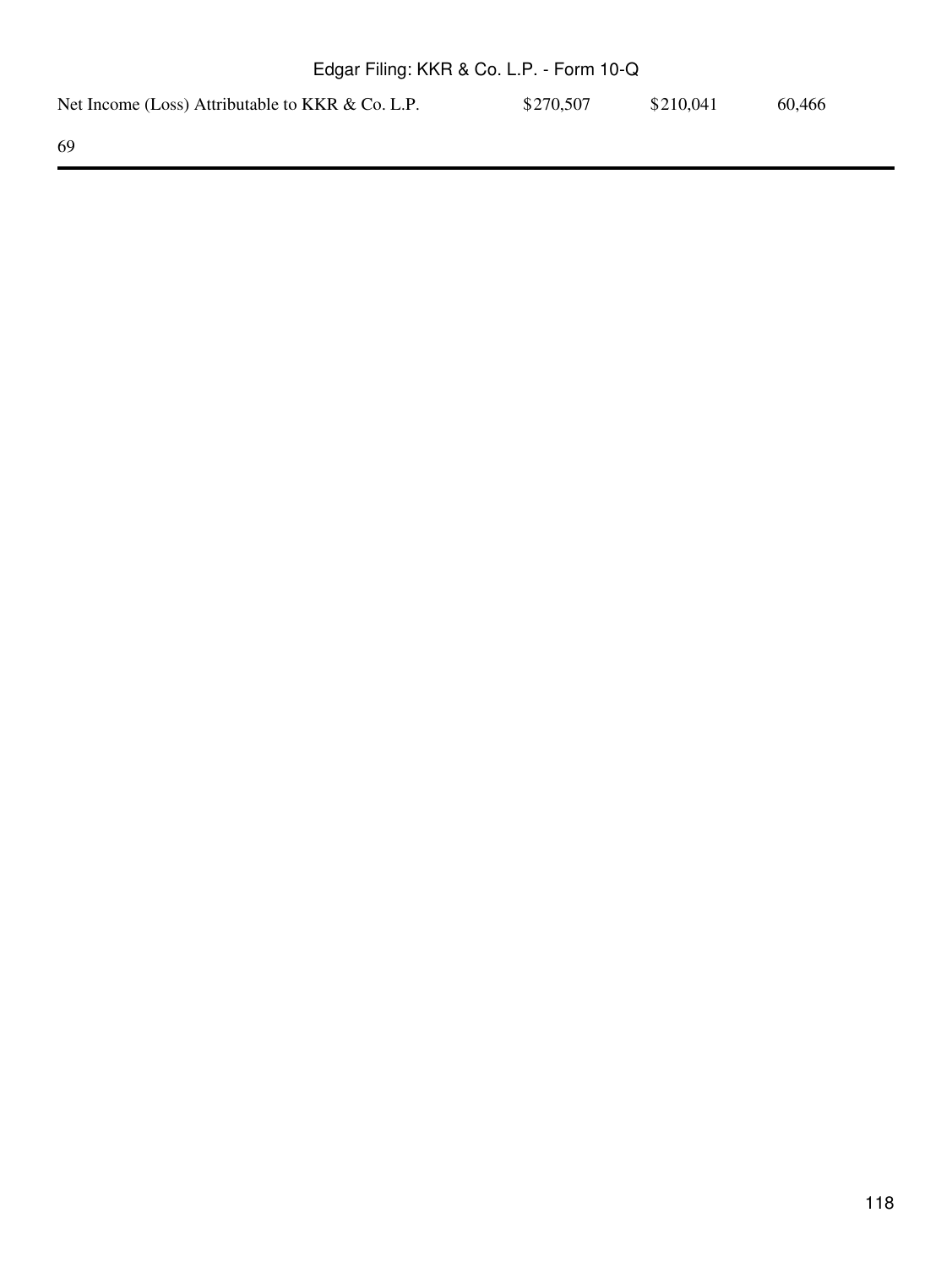## Fees and Other

The net decrease was primarily due to a decrease in transaction fees of \$62.5 million and a decrease in incentive fees of \$11.5 million. The decrease in transaction fees was primarily attributable to (i) a decrease in the size of fee generating investments completed during the three months ended March 31, 2015 in our Private Markets segment and (ii) a decrease in transaction fees in our capital markets business due to a decrease in IPO underwriting fees as well as a decrease in the size of capital markets transactions when compared to the prior period. During the three months ended March 31, 2015, there were 12 transaction fee-generating investments with a total combined transaction value of approximately \$4.4 billion compared to 8 transaction fee-generating investments with a total combined transaction value of approximately \$8.5 billion during the three months ended March 31, 2014. The decrease in incentive fees is due primarily to a decrease in incentive fees from KFN as a result of our acquisition of it on April 30, 2014 as incentive fees from KFN after that date are eliminated. Offsetting these decreases was an increase in monitoring fees of \$59.2 million and an increase in revenues earned by consolidated oil and gas producing entities of \$7.2 million. The increase in monitoring fees was primarily the result of \$81.7 million of fees received in the first quarter of 2015 from the termination of monitoring fee arrangements in connection with the exits of Alliance Boots GmbH (healthcare sector), which was renamed Walgreens Boots Alliance Inc. subsequent to the acquisition of it by Walgreens Co., and Big Heart Pet Brands (consumer products sector) compared to \$8.7 million of such fees received during the first quarter of 2014. These types of termination payments may occur in the future; however, they are infrequent in nature and are generally correlated with sale activity in our private equity portfolio. The increase in revenue earned by consolidated oil and gas producing entities was primarily the result of revenues of oil and gas producing entities of KFN, which was acquired on April 30, 2014.

## Expenses

The increase was primarily due to an increase in compensation and benefits of \$34.0 million and an increase in general administrative and other expense of \$7.6 million. The increase in compensation and benefits expense was primarily due to higher carry pool allocations as a result of the recognition of a higher level of carried interest during the three months ended March 31, 2015 as compared to the three months ended March 31, 2014. The increase in general administrative and other expense is primarily attributable to (i) activities of our consolidated oil and gas producing entities acquired in the acquisition of KFN completed on April 30, 2014, (ii) increased expenses attributable to Avoca which we acquired on February 19, 2014, and (iii) expenses of KFN in the 2015 period as a result of our acquisition of it.

## Net Gains (Losses) from Investment Activities

The following is a summary of net gains (losses) from investment activities:

|                                                     | Three Months Ended         |             |
|-----------------------------------------------------|----------------------------|-------------|
|                                                     | March 31,                  |             |
|                                                     | 2015                       | 2014        |
|                                                     | $($$ in thousands)         |             |
| Net Gains (Losses) from Private Equity Investments  | \$1,891,154                | \$1,680,528 |
| Other Net Gains (Losses) from Investment Activities | 28.671                     | 291.652     |
| Net Gains (Losses) from Investment Activities       | \$1,972,180<br>\$1,919,825 |             |

The majority of our net gains (losses) from investment activities relate to our private equity portfolio. The following is a summary of the components of net gains (losses) from investment activities for private equity investments which illustrates the variances from the prior period. See "—Segment Analysis—Private Markets Segment" for further information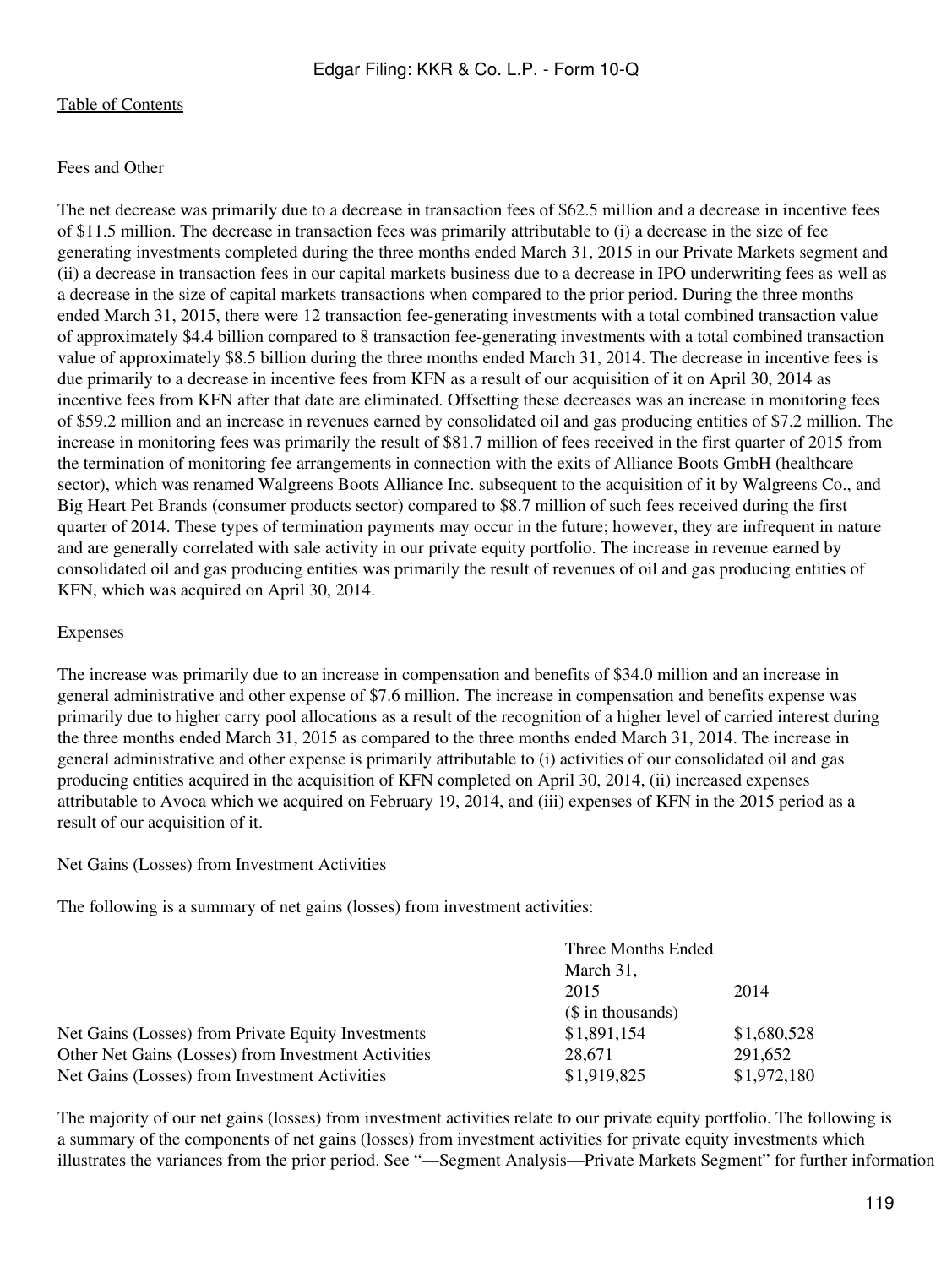regarding gains and losses in our private equity portfolio.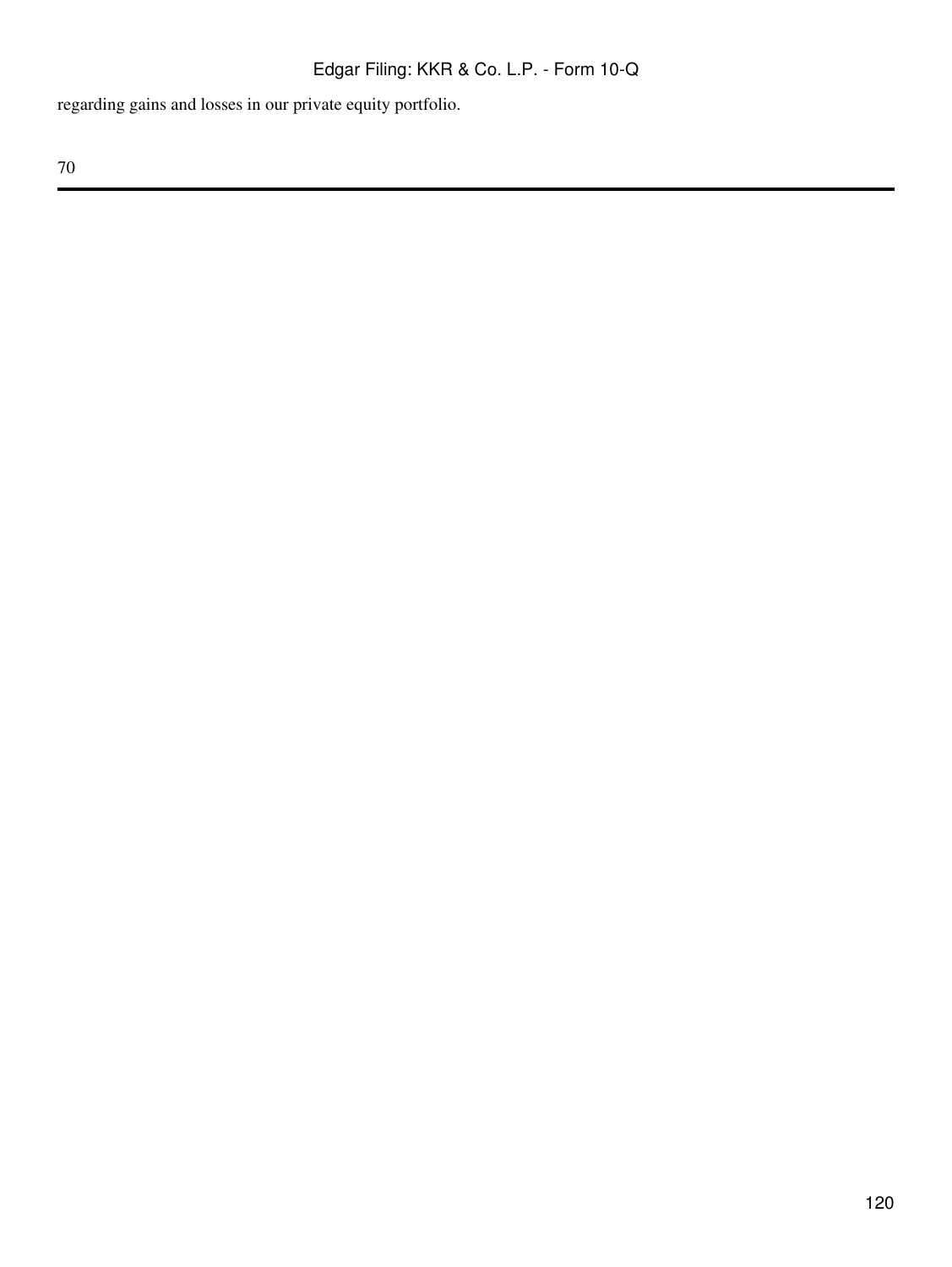|                                                                               | Three Months Ended                      |             |  |
|-------------------------------------------------------------------------------|-----------------------------------------|-------------|--|
|                                                                               | March 31,<br>2015<br>$($$ in thousands) | 2014        |  |
| <b>Realized Gains</b>                                                         | \$1,622,818                             | \$1,330,387 |  |
| Unrealized Losses from Sales of Investments and Realization of Gains<br>(a)   | (1, 435, 288)                           | (1,230,791) |  |
| <b>Realized Losses</b>                                                        | (2,942)                                 | (695,318)   |  |
| Unrealized Gains from Sales of Investments and Realization of Losses<br>(b)   |                                         | 695,318     |  |
| Unrealized Gains from Changes in Fair Value                                   | 2,400,345                               | 2,097,306   |  |
| Unrealized Losses from Changes in Fair Value                                  | (693, 779)                              | (516, 374)  |  |
| Net Gains (Losses) from Investment Activities - Private Equity<br>Investments | \$1,891,154                             | \$1,680,528 |  |

(a) Amounts represent the reversal of previously recognized unrealized gains in connection with realization events where such gains become realized.

(b)Amounts represent the reversal of previously recognized unrealized losses in connection with realization events where such losses become realized.

A significant driver of net gains (losses) from investment activities for the three months ended March 31, 2015 was related to unrealized gains and losses from changes in fair value in our private equity investments. The net appreciation in the market value of our private equity portfolio was driven primarily by net unrealized gains of \$0.7 billion, \$0.4 billion and \$0.3 billion in our 2006 Fund, North America Fund XI and Asian Fund II, respectively. Approximately 61% of the net change in value for the three months ended March 31, 2015 was attributable to changes in share prices of various publicly held or publicly indexed investments for the three months ended March 31, 2015, the most significant of which were gains on Walgreens Boots Alliance Inc., Qingdao Haier (CH: 600690) and PRA Health Sciences, Inc. (NASDAQ: PRAH) These increases were partially offset by decreased share prices of various publicly held investments, the most significant of which were RigNet (NASDAQ: RNET) and Far East Horizon Ltd (HK: 3360). Our privately held investments contributed the remainder of the change in value, the most significant of which were gains relating to First Data Corporation (financial services sector), Big Heart Pet Brands, and Mitchell International (technology sector). The unrealized gains on our privately held investments were partially offset by unrealized losses relating primarily to BIS Industries Ltd. (industrial sector), Laureate Education, Inc. (education sector) and SunGard (technology sector) The increased valuations of individual companies in our privately held investments, in the aggregate, generally related to (i) an increase in the value of market comparables and individual company performance and (ii) in the case of Big Heart Pet Brands, an increase that primarily reflected the valuation of an agreement to sell this investment. The decreased valuations of individual companies in our privately held investments, in the aggregate, generally related to individual company performance or, in certain cases, an unfavorable business outlook.

The most significant driver of net gains (losses) from investment activities for the three months ended March 31, 2014 is related to unrealized gains and losses from changes in fair value in our private equity investments. The net unrealized investment gains in our private equity portfolio were driven primarily by net unrealized gains of \$0.6 billion, \$0.5 billion and \$0.3 billion in our 2006 Fund, European Fund III and Asian Fund, respectively. Approximately 31% of the net change in value for the three months ended March 31, 2014 was attributable to changes in share prices of various publicly listed investments, the most significant of which were gains on NXP Semiconductors N.V. (NASDAQ: NXPI), HCA, Inc. (NYSE:HCA) and Pets at Home Group Plc. (LSE: PETS) These increases were partially offset by decreased share prices of various publicly held investments, the most significant of which were Far East Horizon Ltd., Tarkett S.A. (FP: TKTT) and ProSiebenSat.1 Media AG (XETRA: PSM). Our privately held investments contributed the remainder of the change in value, the most significant of which were gains relating to United Envirotech Limited (recycling sector), Alliance Boots GmbH and Avincis Group (transportation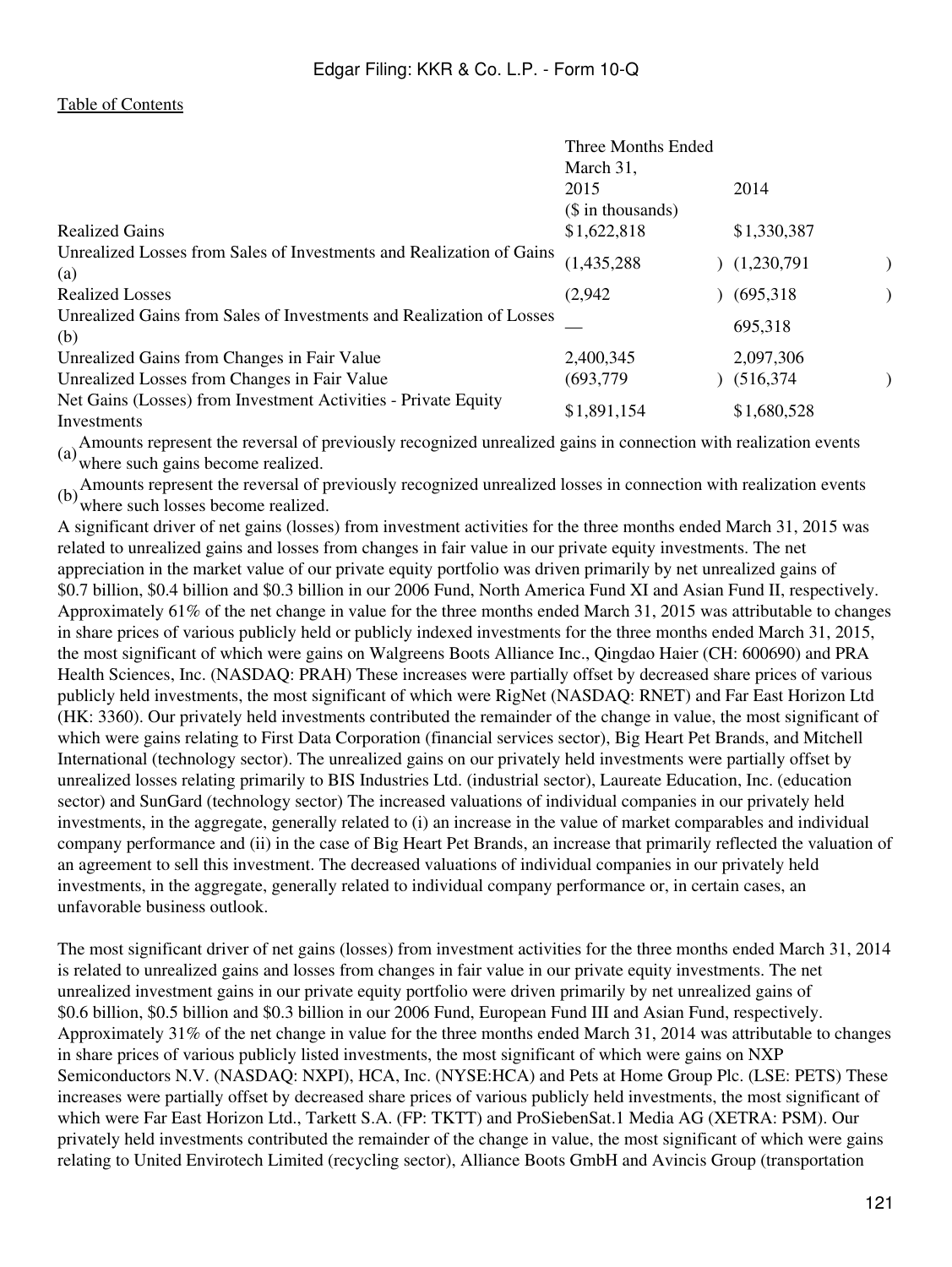sector). The unrealized gains on our privately held investments were partially offset by unrealized losses relating primarily to Laureate Education, Inc. and Toys R Us (retail sector). The increased valuations of individual companies in our privately held investments, in the aggregate, generally related to (i) an increase in the value of market comparables and individual company performance, (ii) in the case of Avincis Group, an increase that primarily reflects the valuation of an agreement to sell the investment that was announced in March 2014 and (iii) in the case of Alliance Boots GmbH, in part due to the increase in the value of a publicly traded stock that may be delivered pursuant to a previously announced transaction. The decreased valuations of individual companies in our privately held investments, in the aggregate, generally related to individual company performance or, in certain cases, an unfavorable business outlook.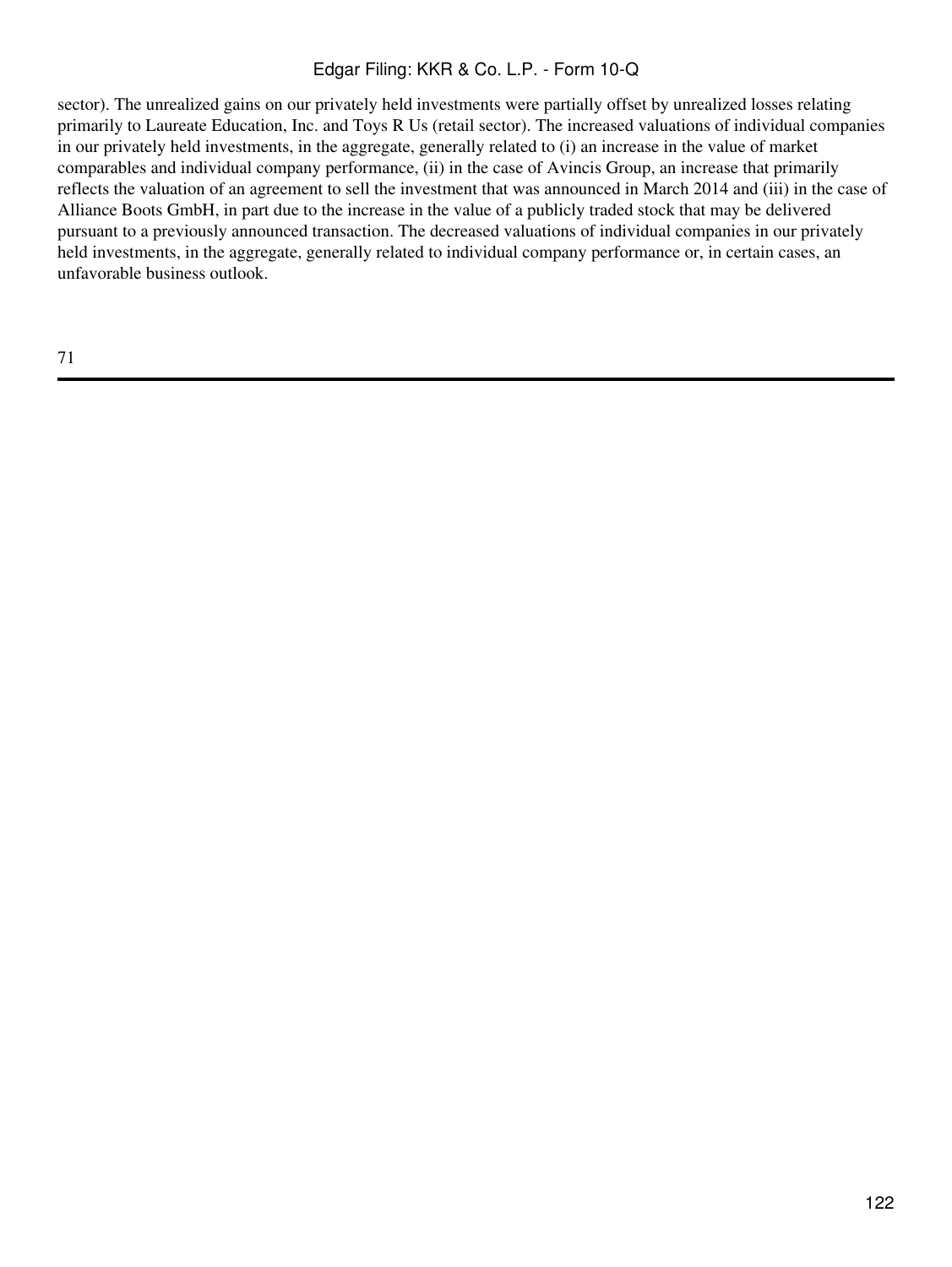# Dividend Income

During the three months ended March 31, 2015 we received dividends of \$51.6 million from Far East Horizon Ltd, \$7.6 million from Walgreens Boots Alliance Inc., and an aggregate of \$19.6 million of dividends from other investments. During the three months ended March 31, 2014, we received a dividend of \$76.3 million from Academy Sports and Outdoors (retail sector), and an aggregate of \$20.4 million of dividends from other investments. Significant dividends from portfolio companies are generally not recurring quarterly dividends, and while they may occur in the future, their size and frequency are variable.

## Interest Income

The increase was primarily due to the consolidation of debt instruments held by KFN including CLOs, subsequent to the acquisition of KFN on April 30, 2014, as well as a net increase in the amount of credit instruments in our consolidated Public Markets investment vehicles, including growth in our CLO platform when compared to the prior period.

# Interest Expense

The increase was primarily due to (i) interest expense associated with consolidated CLOs acquired in the KFN acquisition which was completed on April 30, 2014, (ii) interest expense associated with senior and subordinated debt at KFN and (iii) interest expense on our 2044 Senior Notes issued on May 29, 2014 and an additional issuance of such notes on March 18, 2015.

## Income (Loss) Before Taxes

The decrease was due to the increase in expenses and the decrease in investment income and fees as described above.

## Income Taxes

The decrease was primarily due to a decrease in the amount of income in the KKR Group Partnerships that is subject to corporate taxes, partially offset by an increase in KKR & Co. L.P.'s ownership percentage in the KKR Group Partnerships from approximately 42.4% for the three months ended March 31, 2014 to approximately 53.6% for the three months ended March 31, 2015. The increase in ownership is primarily the result of the issuance of KKR & Co. L.P. common units in connection with our acquisition of KFN. This increase in ownership subjects a greater level of income to corporate taxes.

Net Income (Loss) Attributable to Redeemable Noncontrolling Interests

The decrease was primarily driven by the termination of our KKR Equity Strategies fund and to a lesser extent decreased investment income for funds and vehicles where noncontrolling interests are redeemable.

Net Income (Loss) Attributable to Noncontrolling Interests and Appropriated Capital

The decrease was primarily driven by a decrease in KKR Holding's ownership percentage in the KKR Group Partnerships, primarily as a result of the acquisition of KFN, from approximately 57.6% for the three months ended March 31, 2014 to 46.4% for the three months ended March 31, 2015.

Net Income (Loss) Attributable to KKR & Co. L.P.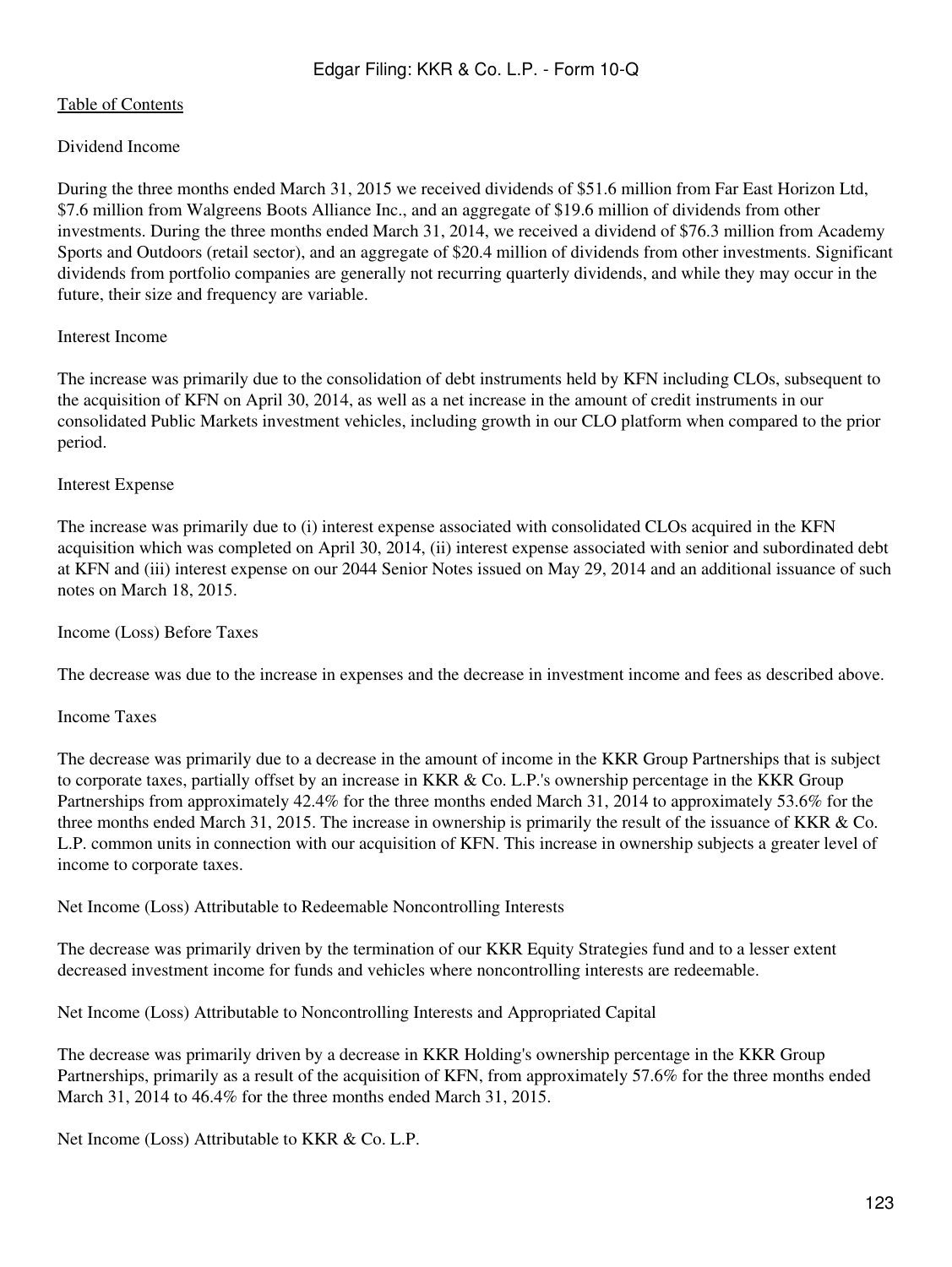The increase was primarily attributable to an increase in KKR & Co. L.P.'s ownership percentage in the KKR Group Partnerships from approximately 42.4% for the three months ended March 31, 2014 to 53.6% for the three months ended March 31, 2015 primarily as a result of the acquisition of KFN.

# Segment Analysis

The following is a discussion of the results of our three reportable business segments for three months ended March 31, 2015 and 2014. You should read this discussion in conjunction with the information included under "—Basis of Financial Presentation—Segment Operating and Performance Measures" and the condensed consolidated financial statements and related notes included elsewhere in this report.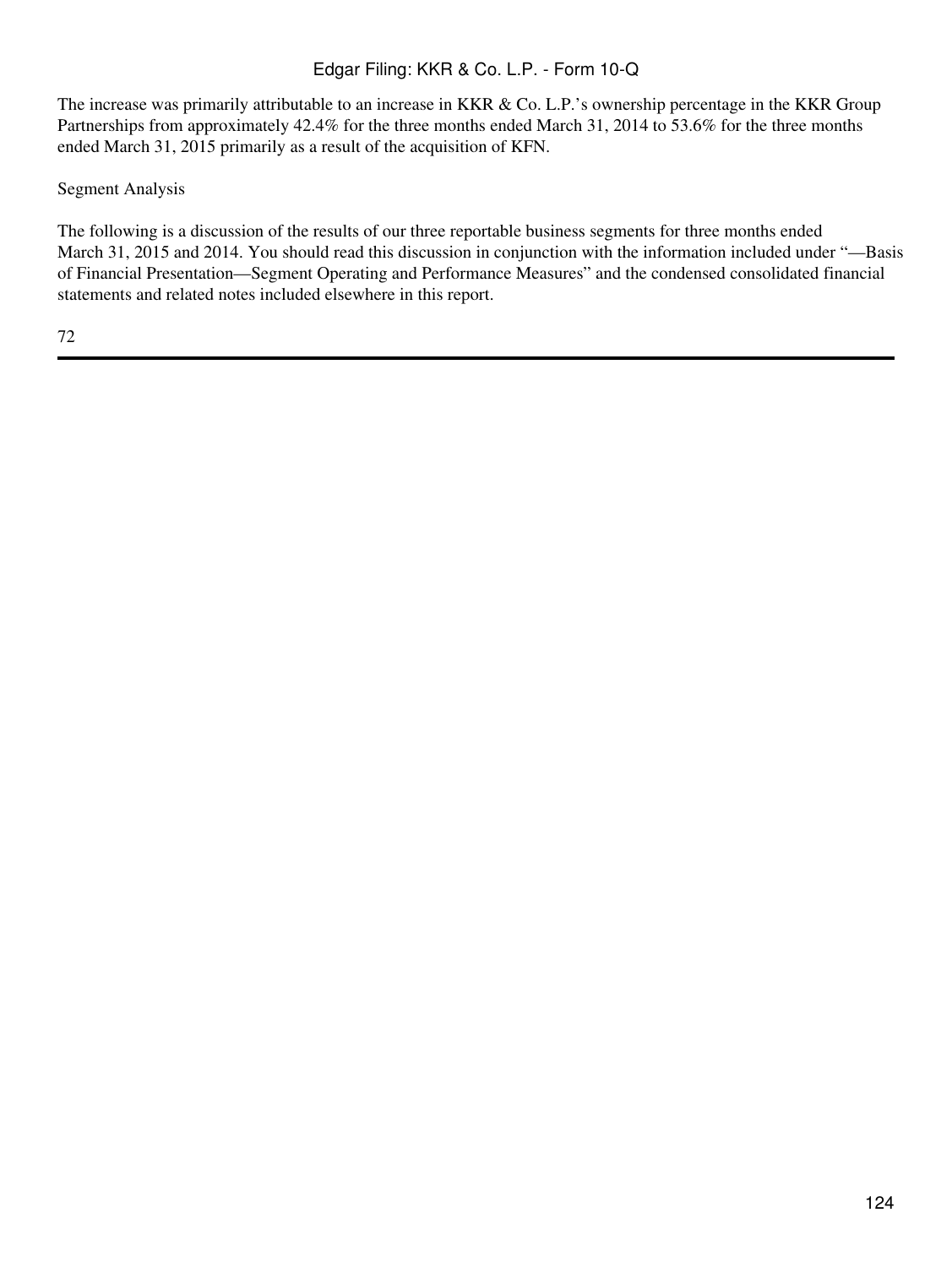# Private Markets Segment

The following tables set forth information regarding the results of operations and certain key operating metrics for our Private Markets segment for the three months ended March 31, 2015 and 2014.

Three months ended March 31, 2015 compared to three months ended March 31, 2014

|                                                        | Three Months Ended |                   |             |               |
|--------------------------------------------------------|--------------------|-------------------|-------------|---------------|
|                                                        | March 31, 2015     | March 31,<br>2014 | Change      |               |
|                                                        | (\$ in thousands)  |                   |             |               |
| <b>Segment Revenues</b>                                |                    |                   |             |               |
| Management, Monitoring and Transaction Fees, Net       |                    |                   |             |               |
| <b>Management Fees</b>                                 | \$109,276          | \$123,039         | \$(13,763)  | $\mathcal{)}$ |
| <b>Monitoring Fees</b>                                 | 97,838             | 36,363            | 61,475      |               |
| <b>Transaction Fees</b>                                | 46,599             | 93,020            | (46, 421)   | $\big)$       |
| Fee Credits                                            | (69,906)           | (80, 338)         | 10,432      |               |
| Total Management, Monitoring and Transaction Fees, Net | 183,807            | 172,084           | 11,723      |               |
| Performance Income                                     |                    |                   |             |               |
| <b>Realized Carried Interest</b>                       | 302,425            | 168,800           | 133,625     |               |
| <b>Incentive Fees</b>                                  |                    |                   |             |               |
| <b>Unrealized Carried Interest</b>                     | 126,937            | 145,776           | (18, 839)   | $\mathcal{)}$ |
| <b>Total Performance Income</b>                        | 429,362            | 314,576           | 114,786     |               |
| Investment Income (Loss)                               |                    |                   |             |               |
| Net Realized Gains (Losses)                            | 183,264            | 176,198           | 7,066       |               |
| Net Unrealized Gains (Losses)                          | 79,363             | 70,673            | 8,690       |               |
| <b>Total Realized and Unrealized</b>                   | 262,627            | 246,871           | 15,756      |               |
| Net Interest and Dividends                             | (7, 831)           | (2,808)           | (5,023)     | )             |
| Total Investment Income (Loss)                         | 254,796            | 244,063           | 10,733      |               |
| <b>Total Segment Revenues</b>                          | 867,965            | 730,723           | 137,242     |               |
| <b>Segment Expenses</b>                                |                    |                   |             |               |
| <b>Compensation and Benefits</b>                       |                    |                   |             |               |
| <b>Cash Compensation and Benefits</b>                  | 73,967             | 66,898            | 7,069       |               |
| Realized Allocation to Carry Pool                      | 120,970            | 67,520            | 53,450      |               |
| Unrealized Allocation to Carry Pool                    | 50,693             | 58,743            | (8,050)     | $\mathcal{E}$ |
| <b>Total Compensation and Benefits</b>                 | 245,630            | 193,161           | 52,469      |               |
| Occupancy and related charges                          | 11,016             | 11,560            | (544)       | $\mathcal{)}$ |
| Other operating expenses                               | 42,116             | 40,059            | 2,057       |               |
| <b>Total Segment Expenses</b>                          | 298,762            | 244,780           | 53,982      |               |
| Income (Loss) attributable to noncontrolling interests | 719                | 515               | 204         |               |
| Economic Net Income (Loss)                             | \$568,484          | \$485,428         | \$83,056    |               |
| <b>Assets Under Management</b>                         | \$62,139,400       | \$60,520,300      | \$1,619,100 |               |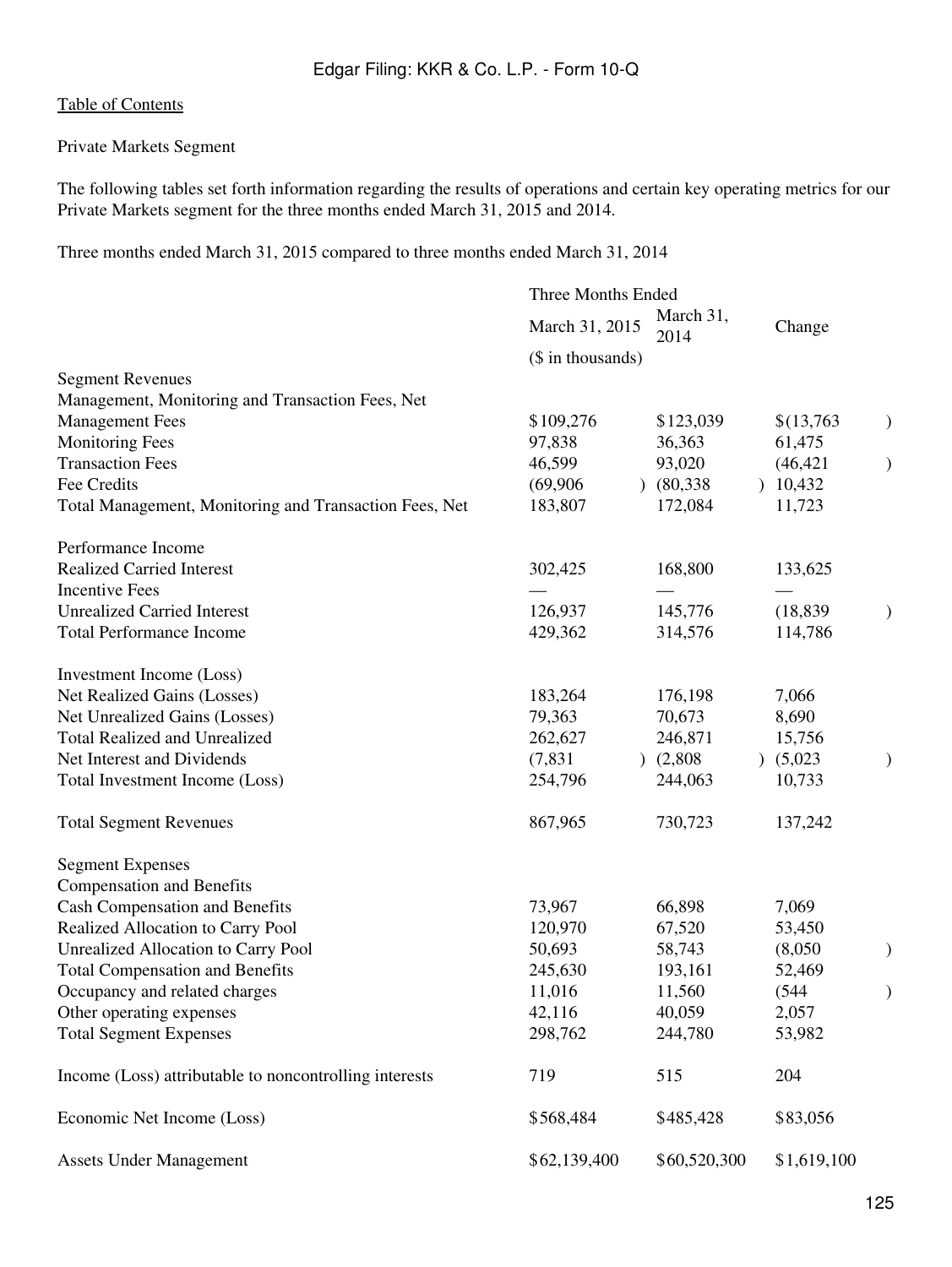Fee Paying Assets Under Management \$47,161,900 \$48,211,000 \$(1,049,100 )

Equity Invested  $$2,047,400$   $$2,551,800$   $$(504,400)$ Uncalled Commitments  $$18,690,000$   $$18,256,800$   $$(18,238,110)$ 

Segment Revenues

Management, Monitoring and Transaction Fees, Net

The net increase was primarily due to an increase in monitoring fees of \$61.5 million, and a decrease in fee credits of \$10.4 million, partially offset by a decrease in transaction fees of \$46.4 million and a decrease in management fees of \$13.8

73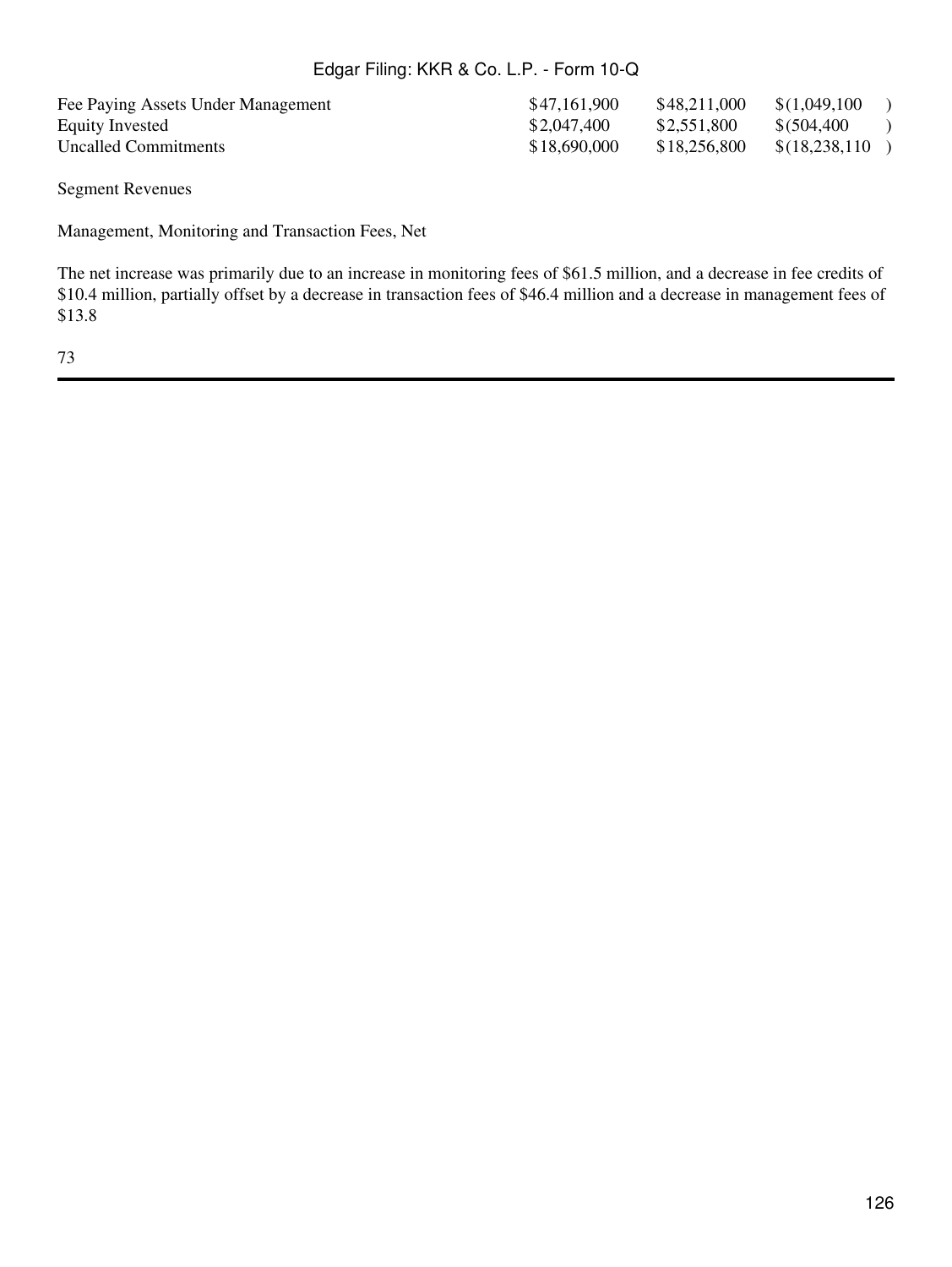million. The increase in monitoring fees was primarily the result of \$81.7 million of fees received in the first quarter of 2015 from the termination of monitoring fee arrangements in connection with the exits of Alliance Boots GmbH and Big Heart Pet Brands compared to approximately \$8.7 million of such fees received during the first quarter of 2014. These types of termination payments may occur in the future; however, they are infrequent in nature and are generally correlated with sale activity in our private equity portfolio. The decrease in transaction fees was primarily attributable to a decrease in the size of fee generating investments completed during the three months ended March 31, 2015. During the three months ended March 31, 2015, there were 12 transaction fee-generating investments with a total combined transaction value of approximately \$4.4 billion compared to 8 transaction fee-generating investments with a total combined transaction value of approximately \$8.5 billion during the three months ended March 31, 2014. Transaction fees vary by investment based upon a number of factors, the most significant of which are transaction size, the particular discussions as to the amount of the fees, the complexity of the transaction and KKR's role in the transaction. The decrease in management fees is primarily attributable to (i) the European Fund III entering into its post-investment period on March 31, 2014, which reduced the fund's fee rate by approximately half and changed the fund's management fee base from committed capital to invested capital and (ii) to a lesser extent lower invested capital in our 2006 Fund and European II Fund as a result of realizations. Partially offsetting these decreases are increases due to new capital raised in Global Infrastructure Investors II Fund, the Energy Income and Growth Fund and European Fund IV. The decrease in fee credits is due primarily to a lower level of monitoring fees and transaction fees that are shared with our fund limited partners due to a higher proportion of those fees being earned from capital managed for investors in which fees are not shared. See also discussion under "- Assets Under Management" and "- Fee-Paying Assets Under Management".

## Performance Income

The net increase is primarily attributable to higher net carried interest resulting from more private equity funds earning carried interest and to a lesser extent higher overall appreciation in our private equity portfolio. Realized carried interest for the three months ended March 31, 2015 consisted primarily of realized gains from the sale of Alliance Boots GmbH, Big Heart Pet Brands and Fotolia Holdings Inc. (technology sector)

Realized carried interest for the three months ended March 31, 2014 consisted primarily of realized gains from the partial sale of Jazz Pharmaceuticals, Inc. (NASDAQ: JAZZ), Santander Consumer USA (NYSE: SC) and NXP Semiconductors N.V.

The following table presents net unrealized carried interest by investment vehicle for the three months ended March 31, 2015 and 2014:

| 17,771   |
|----------|
|          |
| 84,529   |
| (1,484)  |
| (47,032) |
|          |
| (4,620)  |
|          |
|          |
| 60,707   |
| 60,689   |
|          |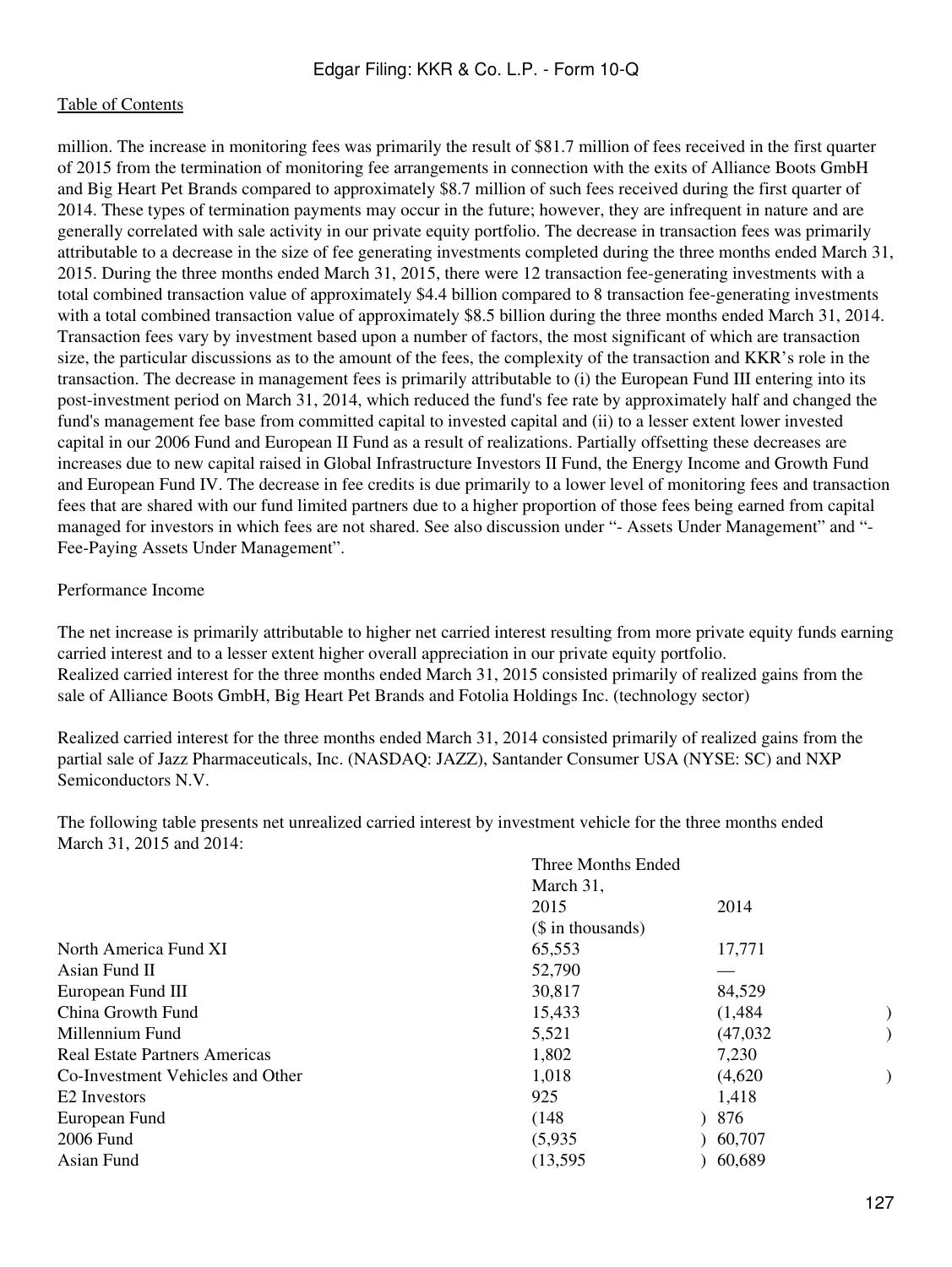| European Fund II                                                                                                                  | (28,700)  | (30,989)  |  |
|-----------------------------------------------------------------------------------------------------------------------------------|-----------|-----------|--|
| <b>Management Fee Refunds</b>                                                                                                     | 1.456     | (3,319)   |  |
| Total $(a)$                                                                                                                       | \$126,937 | \$145.776 |  |
| (a) The above table excludes any funds for which there was no unrealized carried interest during either of the periods presented. |           |           |  |

For the three months ended March 31, 2015, the net unrealized carried interest income of \$126.9 million included \$372.5 million representing net increases in the value of various portfolio companies, which were partially offset by unrealized losses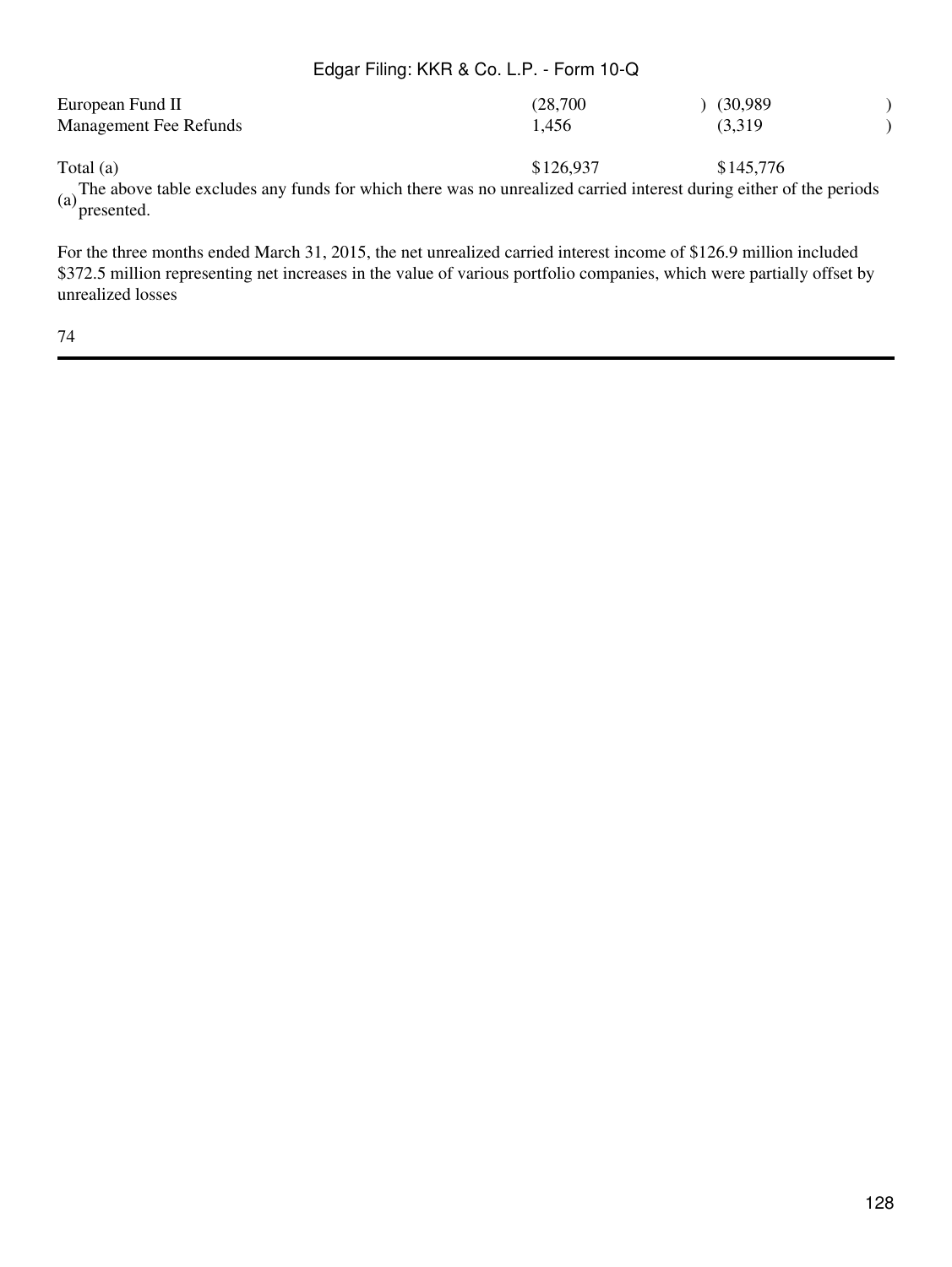of \$245.6 million primarily representing reversals of previously recognized net unrealized gains in connection with the occurrence of realization events such as partial or full sales and management fee refunds.

For the three months ended March 31, 2015, the value of our private equity investment portfolio increased 5.1%. Increased share prices of various publicly held or publicly indexed investments comprised approximately 61% of the net increase in value for the three months ended March 31, 2015, the most significant of which were gains on Walgreens Boots Alliance Inc., Qingdao Haier and PRA Health Sciences, Inc. These increases were partially offset by decreased share prices of various publicly held investments, the most significant of which were RigNet, and Far East Horizon Ltd. Our privately held investments contributed the remainder of the change in value, the most significant of which were gains relating to First Data Corporation, Big Heart Pet Brands, and Mitchell International. The unrealized gains on our privately held investments were partially offset by unrealized losses relating primarily to BIS Industries Ltd., Laureate Education, Inc. and SunGard. The increased valuations of individual companies in our privately held investments, in the aggregate, generally related to (i) an increase in the value of market comparables and individual company performance and (ii) in the case of Big Heart Pet Brands, an increase that primarily reflected the valuation of an agreement to sell this investment. The decreased valuations of individual companies in our privately held investments, in the aggregate, generally related to individual company performance or, in certain cases, an unfavorable business outlook.

The reversals of previously recognized net unrealized gains for the three months ended March 31, 2015 resulted primarily from the sales of Alliance Boots GmbH, Big Heart Pet Brands and Fotolia Holdings Inc.

For the three months ended March 31, 2014, the net unrealized carried interest of \$145.8 million included \$269.9 million primarily reflecting net increases in the value of various portfolio companies which were partially offset by \$124.1 million of reversals of previously recognized net unrealized gains in connection with the occurrence of realization events such as partial or full sales and management fee refunds.

For the three months ended March 31, 2014, the value of our private equity investment portfolio increased 4.5%. Increased share prices of various publicly held investments comprised approximately 31% of the net increase in value for the three months ended March 31, 2014, the most significant of which were gains on NXP Semiconductors N.V., HCA, Inc. and Pets at Home Group Plc. These increases were partially offset by decreased share prices of various publicly held investments, the most significant of which were Far East Horizon Ltd., Tarkett S.A. and ProSiebenSat.1 Media AG. Our privately held investments contributed the remainder of the change in value, the most significant of which were gains relating to United Envirotech Limited, Alliance Boots GmbH and Avincis Group. The unrealized gains on our privately held investments were partially offset by unrealized losses relating primarily to Laureate Education, Inc. and Toys R Us. The increased valuations of our privately held investments, in the aggregate, generally related to (i) an increase in the value of market comparables and individual company performance, (ii) in the case of Avincis Group, an increase that primarily reflects the valuation of an agreement to sell the investment that was announced in March 2014 and (iii) in the case of Alliance Boots GmbH, in part due to the increase in the value of a publicly traded stock that may be delivered pursuant to a previously announced transaction. The decreased valuations of our privately held investments, in the aggregate, generally related to individual company performance or, in certain cases, an unfavorable business outlook.

## Investment Income

 The net increase is primarily due to an increase in unrealized gains of \$8.7 million and realized gains of \$7.1 million, which were partially offset by an decrease in net interest and dividends of \$5.0 million.

 For the three months ended March 31, 2015, net realized gains were comprised primarily of gains from the sale of private equity investments, including the sales of Alliance Boots GmbH, Kion Group AG (XETRA:KGX) and The Nielsen Company B.V. (NYSE: NLSN). Net unrealized gains were primarily attributable to increases in value of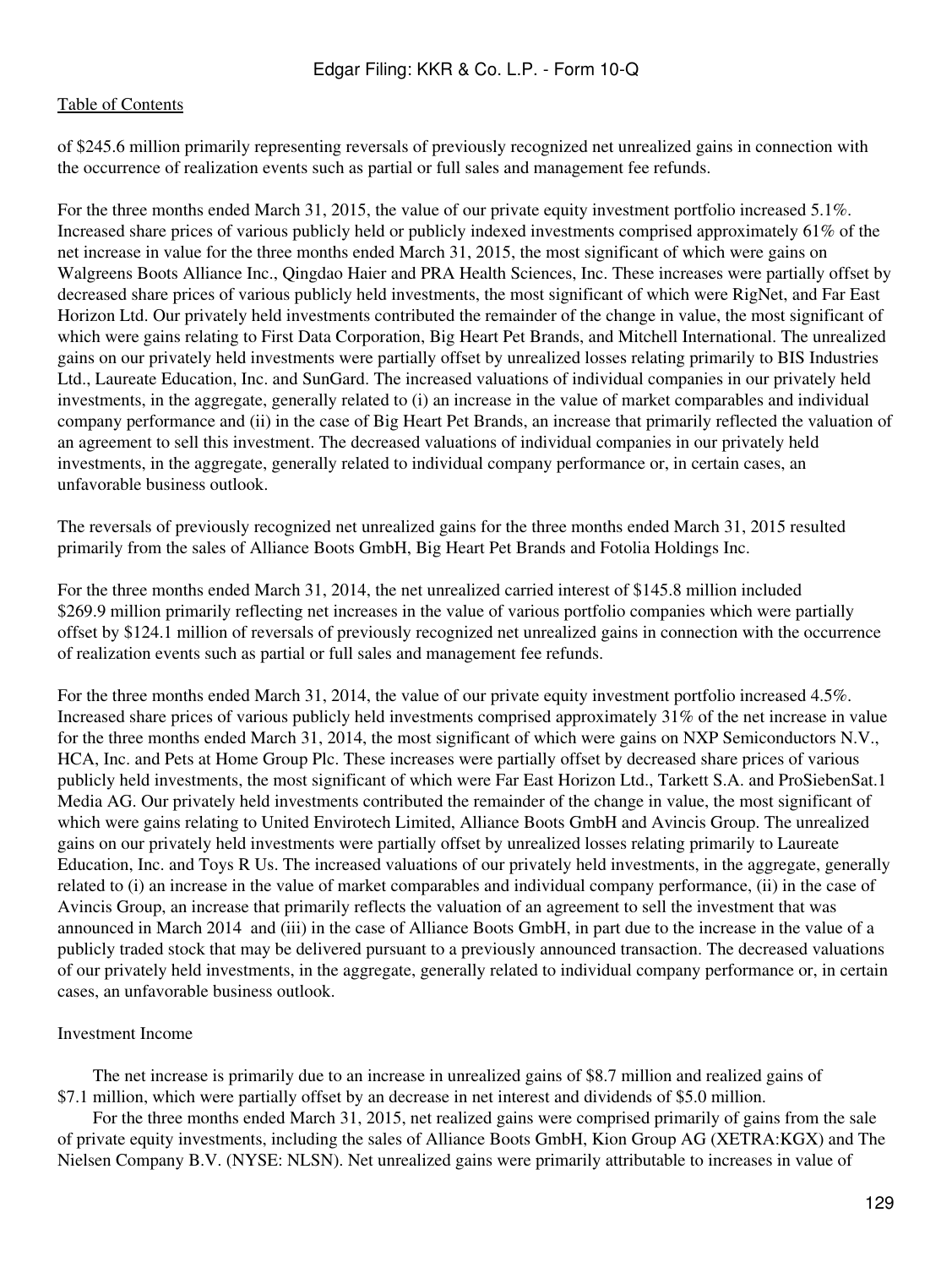various private equity investments including First Data Corporation and Walgreens Boots Alliance Inc. and growth equity investments including Coherus Biosciences (NASDAQ:CHRS). Partially offsetting these increases were unrealized losses primarily related to the reversal of gains on sales of investments noted in the realized gains commentary above as well as declines in value of various investments in working interests in oil and gas producing properties.

For the three months ended March 31, 2014, net realized gains were comprised primarily of realized gains from the sale or partial sale of private equity investments, the most significant of which were NXP Semiconductors N.V., ProSiebenSat.1 Media AG and Kion Group AG. Realized investment losses from private equity investments that were already written down as of October 1, 2009 that have been excluded from net realized gains (losses) above amounted to approximately \$55.5 million for the three months ended March 31, 2014 and related to the write-off of A.T.U Auto Teile Unger (retail sector). The net unrealized gains related primarily to increases in the value of various investments, most notably WMI Holdings Corp.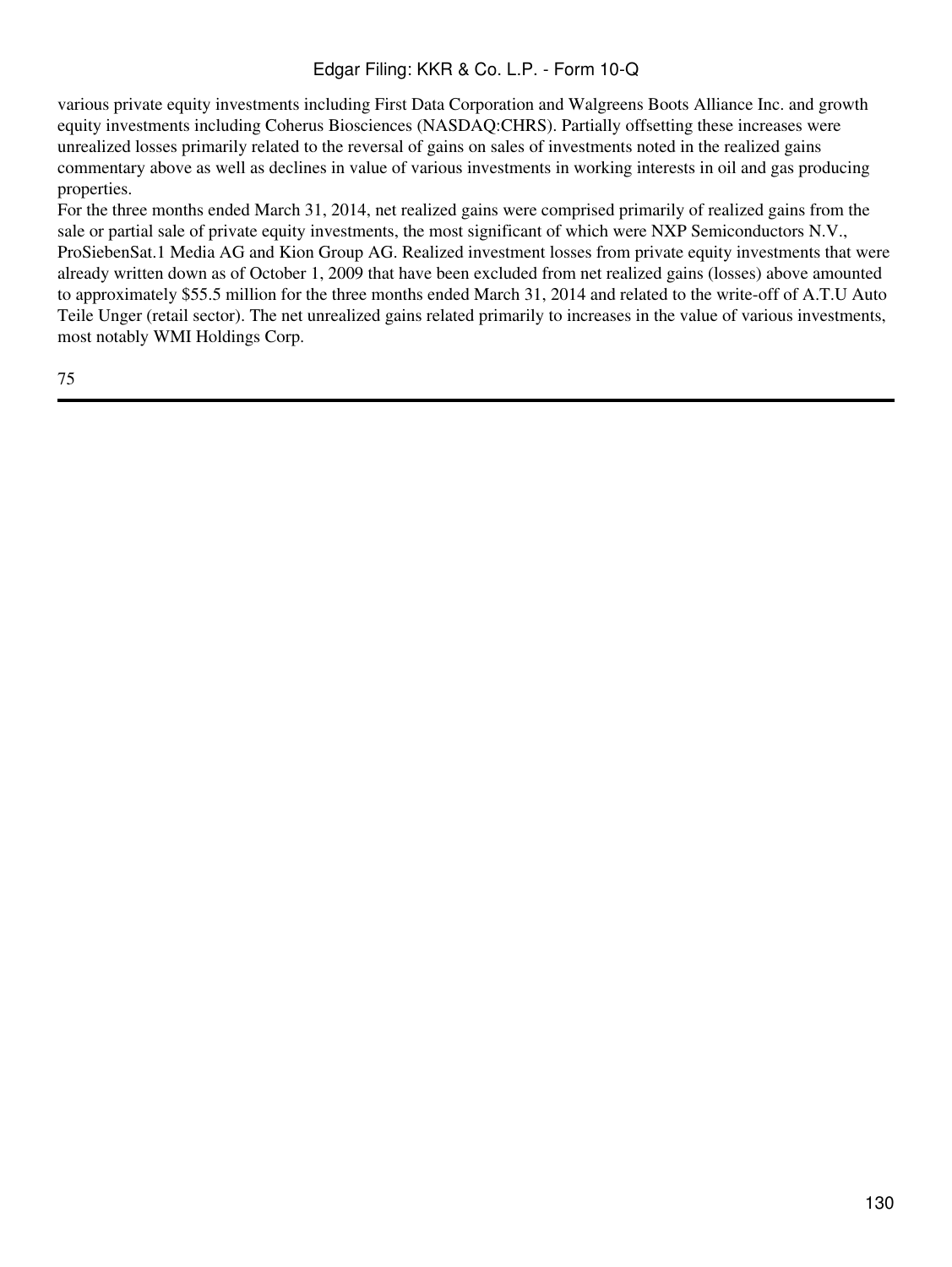(financial services sector), HCA, Inc. and Alliance Boots GmbH, partially offset by unrealized losses on ProSiebenSat.1 Media AG, The Nielsen Company B.V and Energy Future Holdings Corp. (energy sector) , as well as reversals of unrealized gains on the sale of ProSiebenSat.1 Media AG, Kion Group AG and The Nielsen Company B.V.

For the three months ended March 31, 2015, net interest and dividends were comprised of (i) \$11.7 million of interest income which consists primarily of interest that is received from our cash balances and other assets, (ii) \$5.0 million of dividend income from distributions received through our investment funds and other assets and (iii) \$24.5 million of interest expense primarily relating to the senior notes outstanding for KKR and KFN, a portion of which are allocable to the Private Markets segment. For the three months ended March 31 2014, net interest and dividends were comprised of (i) \$6.0 million of interest income primarily from interest that is received from our cash balances and other assets, (ii) \$4.4 million of dividend income from our investment funds and other assets and (iii) \$13.2 million of interest expense primarily relating to senior notes outstanding for KKR. The decrease in net interest and dividends from the prior period is primarily due to higher allocations of interest expense to the Private Markets segment as a result of our 2044 Senior Notes issued on May 29, 2014 and an additional issuance of such notes on March 18, 2015, as well as interest expense relating to debt obligations at KFN subsequent to KKR's acquisition of it on April 30, 2014.

## Segment Expenses

Compensation and Benefits

The net increase was due primarily to higher allocations to carry pool driven by the higher levels of net carried interest as discussed in "Performance Income" above. The net increase was also due to higher cash compensation and benefits primarily reflecting increased headcount.

Occupancy and Other Operating Expenses

The net increase was primarily driven by an increase in professional fee expense reflecting the overall growth of this segment. Partially offsetting this increase was a decrease in expenses for unconsummated transactions, also known as "broken deal" expenses.

Economic Net Income (Loss)

The increase was primarily due to an increase in performance income, partially offset by increases in segment expenses as described above.

Assets Under Management

The following table reflects the changes in our Private Markets AUM from December 31, 2014 to March 31, 2015:

|                      | (\$ in thousands) |
|----------------------|-------------------|
| December 31, 2014    | \$61,505,800      |
| New Capital Raised   | 1,591,100         |
| <b>Distributions</b> | (2,967,000)       |
| Change in Value      | 2,009,500         |
| March 31, 2015       | \$62,139,400      |

AUM for the Private Markets segment was \$62.1 billion at March 31, 2015, an increase of \$0.6 billion, compared to \$61.5 billion at December 31, 2014. The increase was primarily attributable to appreciation in the fair value of our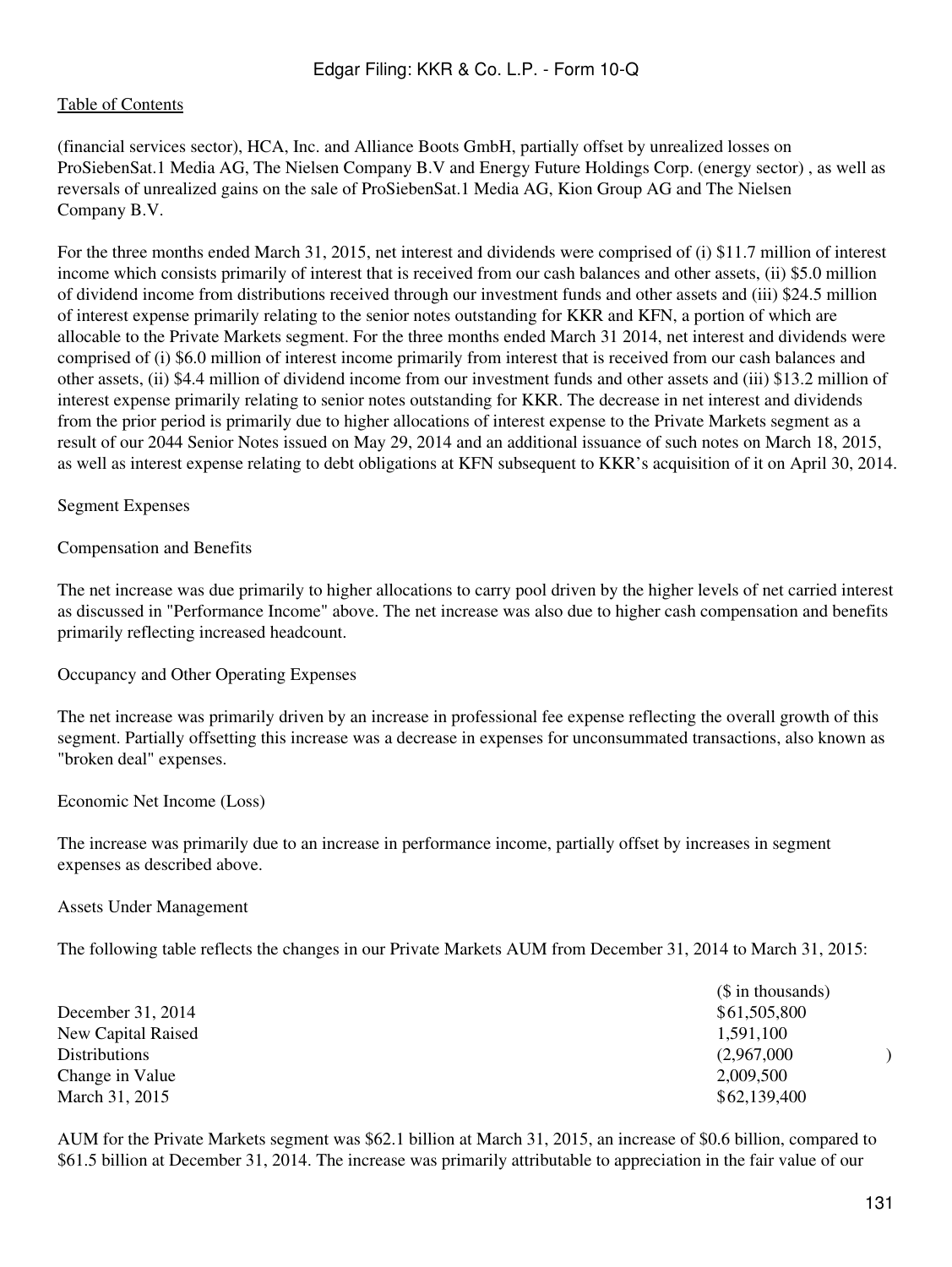private equity portfolio as well as new capital raised primarily in European Fund IV and Global Infrastructure Investors II. These increases were offset by distributions to private equity fund investors of \$3.0 billion comprised of \$2.1 billion of realized gains and \$0.9 billion of return of original cost.

The appreciation in the market value of our private equity portfolio was driven primarily by net unrealized gains of \$0.7 billion, \$0.4 billion and \$0.3 billion in our 2006 Fund, North America Fund XI and Asian Fund II, respectively. Approximately 61% of the net change in value for the three months ended March 31, 2015 was attributable to changes in share prices of various publicly held or publicly indexed investments, the most significant of which were gains on Walgreens Boots Alliance Inc., Qingdao Haier and PRA Health Sciences, Inc. These increases were partially offset by decreased share prices of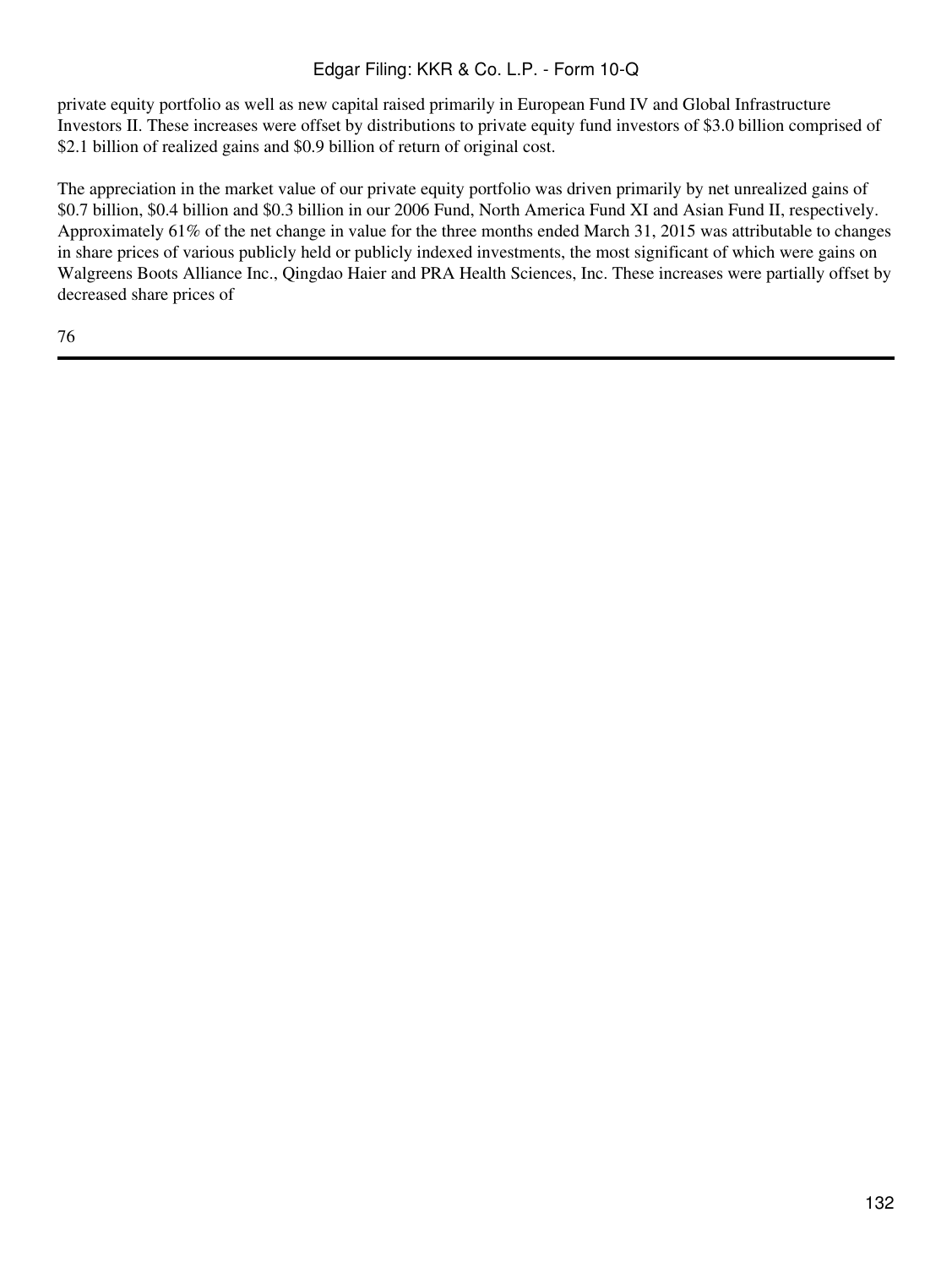various publicly held investments, the most significant of which were RigNet, and Far East Horizon Ltd. Our privately held investments contributed the remainder of the change in value, the most significant of which were gains relating to First Data Corporation, Big Heart Pet Brands, and Mitchell International. The unrealized gains on our privately held investments were partially offset by unrealized losses relating primarily to BIS Industries Ltd., Laureate Education, Inc. and SunGard. The increased valuations of individual companies in our privately held investments, in the aggregate, generally related to (i) an increase in the value of market comparables and individual company performance and (ii) in the case of Big Heart Pet Brands, an increase that primarily reflected the valuation of an agreement to sell this investment. The decreased valuations of individual companies in our privately held investments, in the aggregate, generally related to individual company performance or, in certain cases, an unfavorable business outlook.

As of March 31, 2015, our AUM excluded approximately \$3.1 billion in commitments in connection with infrastructure, energy, private equity and co-investment vehicles for which we are currently not earning management fees. Such commitments will not contribute to AUM unless and until we are entitled to receive fees or carried interest in accordance with our definition of AUM.

## Fee-Paying Assets Under Management

The following table reflects the changes in our Private Markets FPAUM from December 31, 2014 to March 31, 2015:

|                      | (\$ in thousands) |
|----------------------|-------------------|
| December 31, 2014    | \$47,262,500      |
| New Capital Raised   | 1,320,500         |
| <b>Distributions</b> | (961, 100)        |
| Change in Value      | (460,000)         |
| March 31, 2015       | \$47,161,900      |

FPAUM in our Private Markets segment was \$47.2 billion at March 31, 2015, a decrease of \$0.1 billion, compared to \$47.3 billion at December 31, 2014. The decrease was primarily attributable to distributions to private equity fund investors as well as the impact of changes in foreign exchange rates on euro denominated commitments. These decreases were partially offset by new capital raised of \$1.3 billion primarily in our European Fund IV and Global Infrastructure Investors II.

As of March 31, 2015, our FPAUM excluded approximately \$3.1 billion in commitments in connection with infrastructure, energy, private equity and co-investment vehicles for which we are currently not earning management fees. Once these committed amounts are invested, management fees will begin to be earned with respect to such amounts, which will be accretive to our management fees. Such commitments will not contribute to FPAUM unless and until we are entitled to receive management fees in accordance with our definition of FPAUM.

## Equity Invested

The decrease was due to a decrease in the size of private equity investments closed during the three months ended March 31, 2015 compared to the three months ended March 31, 2014. Generally, the operating companies acquired through our private equity business have higher transaction values and result in higher equity invested, relative to transactions in our real asset businesses. The number of large private equity investments made in any quarter is volatile and consequently, a significant amount of equity invested in one quarter or a few quarters may not be indicative of a similar level of capital deployment in future quarters. For the three months ended March 31, 2015, there were 31 transactions with a total combined value of approximately \$6.1 billion compared to 13 transactions with a total combined transaction value of approximately \$9.1 billion for the three months ended March 31, 2014.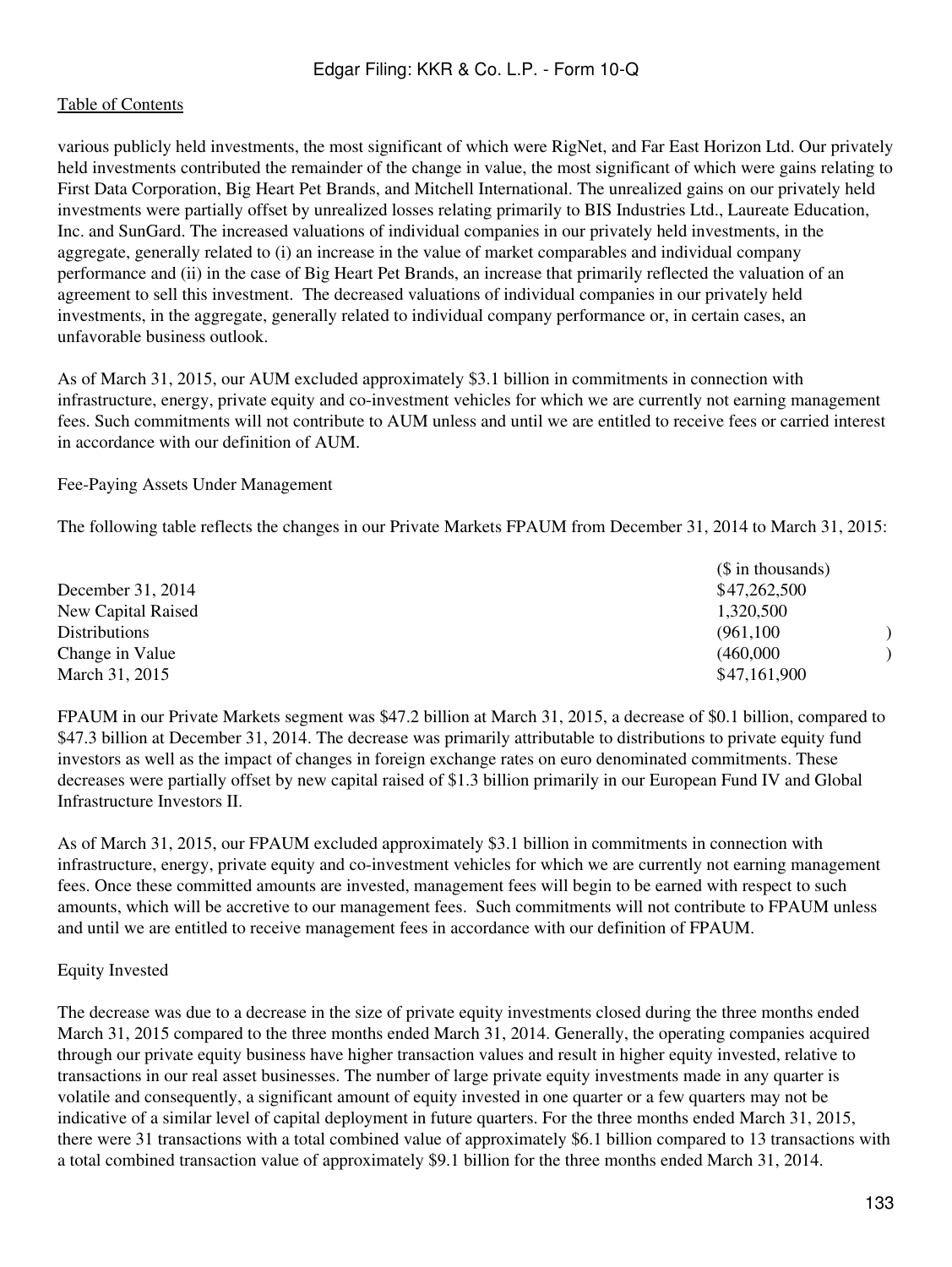# Uncalled Commitments

As of March 31, 2015, our Private Markets Segment had \$18.7 billion of remaining uncalled capital commitments that could be called for investments in new transactions.

77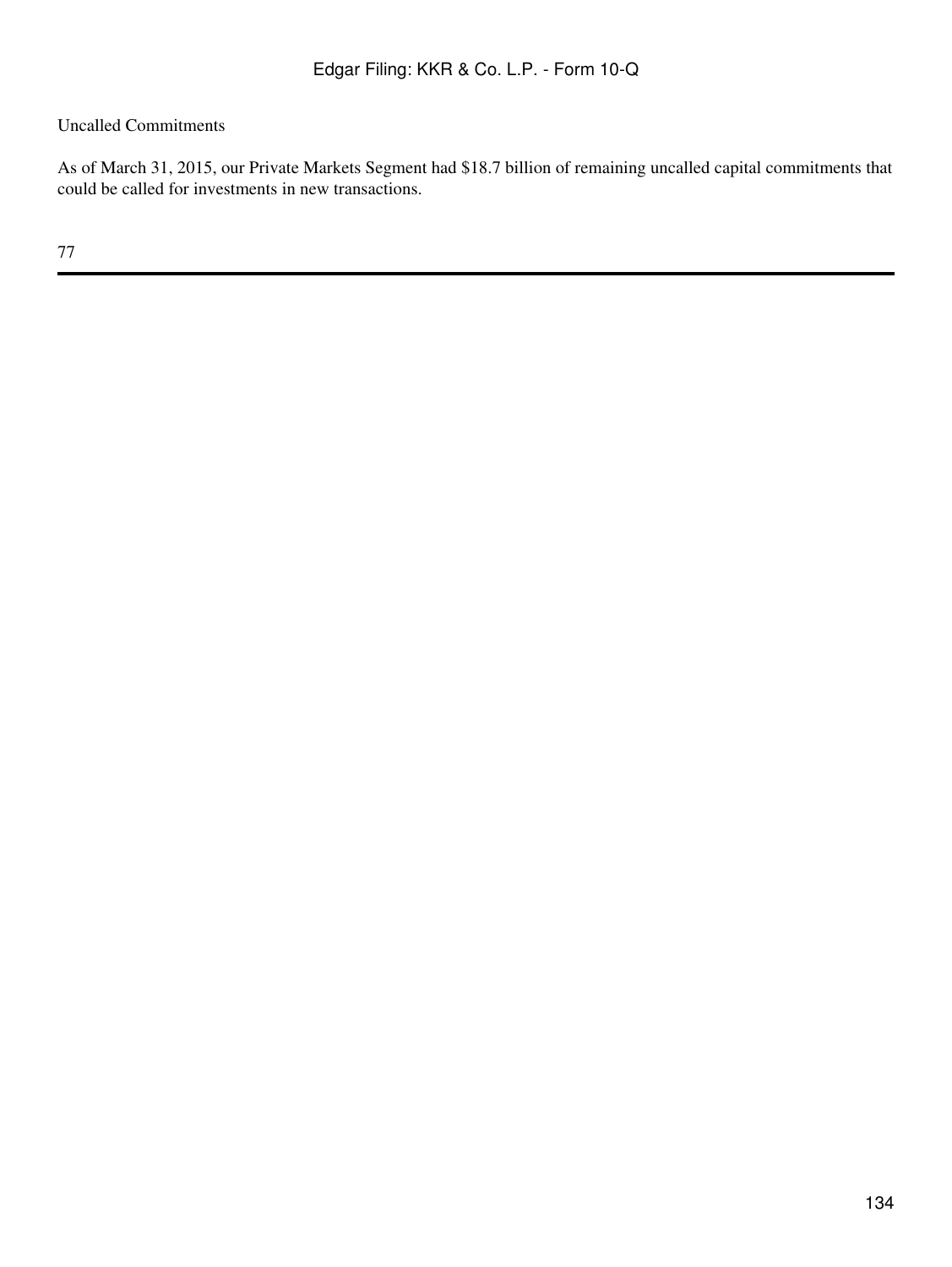# Public Markets Segment

The following tables set forth information regarding the results of operations and certain key operating metrics for our Public Markets segment for the three months ended March 31, 2015 and 2014.

Three months ended March 31, 2015 compared to three months ended March 31, 2014

|                                                        | Three Months Ended |                         |             |                        |
|--------------------------------------------------------|--------------------|-------------------------|-------------|------------------------|
|                                                        | March 31,          | March 31,               |             |                        |
|                                                        | 2015               | 2014                    | Change      |                        |
|                                                        | (\$ in thousands)  |                         |             |                        |
| <b>Segment Revenues</b>                                |                    |                         |             |                        |
| Management, Monitoring and Transaction Fees, Net       |                    |                         |             |                        |
| <b>Management Fees</b>                                 | \$64,504           | \$72,354                | (7, 850)    |                        |
| <b>Monitoring Fees</b>                                 |                    |                         |             |                        |
| <b>Transaction Fees</b>                                | 13,430             | 6,022                   | 7,408       |                        |
| Fee Credits                                            | (10, 588)          | (4,330)                 | (6,258)     |                        |
| Total Management, Monitoring and Transaction Fees, Net | 67,346             | 74,046                  | (6,700)     |                        |
| Performance Income                                     |                    |                         |             |                        |
| <b>Realized Carried Interest</b>                       |                    | 24,750                  | (24,750)    |                        |
| <b>Incentive Fees</b>                                  | 5,665              | 17,019                  | (11, 354)   | $\mathcal{E}$          |
| <b>Unrealized Carried Interest</b>                     | 12,347             | (129)                   | 12,476      |                        |
| <b>Total Performance Income</b>                        | 18,012             | 41,640                  | (23, 628)   |                        |
| Investment Income (Loss)                               |                    |                         |             |                        |
| Net Realized Gains (Losses)                            | 684                | 5,479                   | (4,795)     |                        |
| Net Unrealized Gains (Losses)                          | (87, 877)          | ) 14,814                | (102, 691)  |                        |
| <b>Total Realized and Unrealized</b>                   | (87, 193)          | 20,293                  | (107, 486)  |                        |
| Net Interest and Dividends                             | 51,872             | 9,577                   | 42,295      |                        |
| Total Investment Income (Loss)                         | (35, 321)          | 29,870<br>$\mathcal{L}$ | (65, 191)   | $\mathcal{E}$          |
| <b>Total Segment Revenues</b>                          | 50,037             | 145,556                 | (95, 519)   | $\mathcal{)}$          |
| <b>Segment Expenses</b>                                |                    |                         |             |                        |
| <b>Compensation and Benefits</b>                       |                    |                         |             |                        |
| <b>Cash Compensation and Benefits</b>                  | 24,005             | 26,745                  | (2,740)     |                        |
| Realized Allocation to Carry Pool                      |                    | 9,900                   | (9,900)     |                        |
| <b>Unrealized Allocation to Carry Pool</b>             | 4,938              | (53)                    | 4,991       |                        |
| <b>Total Compensation and Benefits</b>                 | 28,943             | 36,592                  | (7,649)     | $\mathcal{C}^{\prime}$ |
| Occupancy and related charges                          | 3,122              | 2,172                   | 950         |                        |
| Other operating expenses                               | 14,954             | 8,507                   | 6,447       |                        |
| <b>Total Segment Expenses</b>                          | 47,019             | 47,271                  | (252)       |                        |
| Income (Loss) attributable to noncontrolling interests | 175                | 522                     | (347)       |                        |
| Economic Net Income (Loss)                             | \$2,843            | \$97,763                | (94, 920)   |                        |
| <b>Assets Under Management</b>                         | \$36,988,600       | \$41,757,200            | (4,768,600) | $\mathcal{E}$          |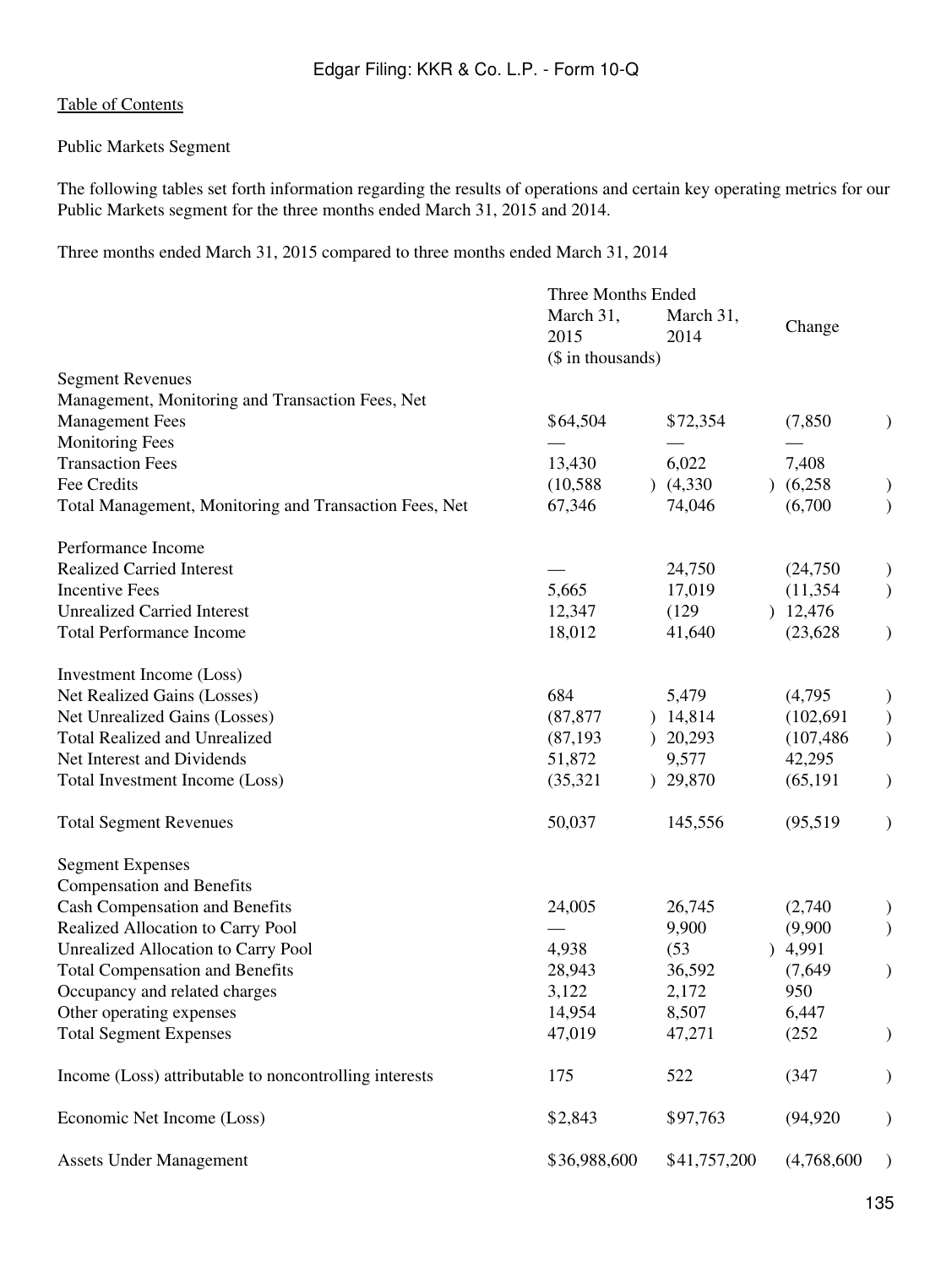| Fee Paying Assets Under Management | \$35,722,600 | \$35,400,600 | 322,000   |  |
|------------------------------------|--------------|--------------|-----------|--|
| Equity Invested                    | \$649.300    | \$734.100    | (84.800)  |  |
| <b>Uncalled Commitments</b>        | \$2,865,600  | \$1,728,300  | 1.137.300 |  |
| Gross Dollars Invested             | \$1,210,800  | \$989.700    | 221,100   |  |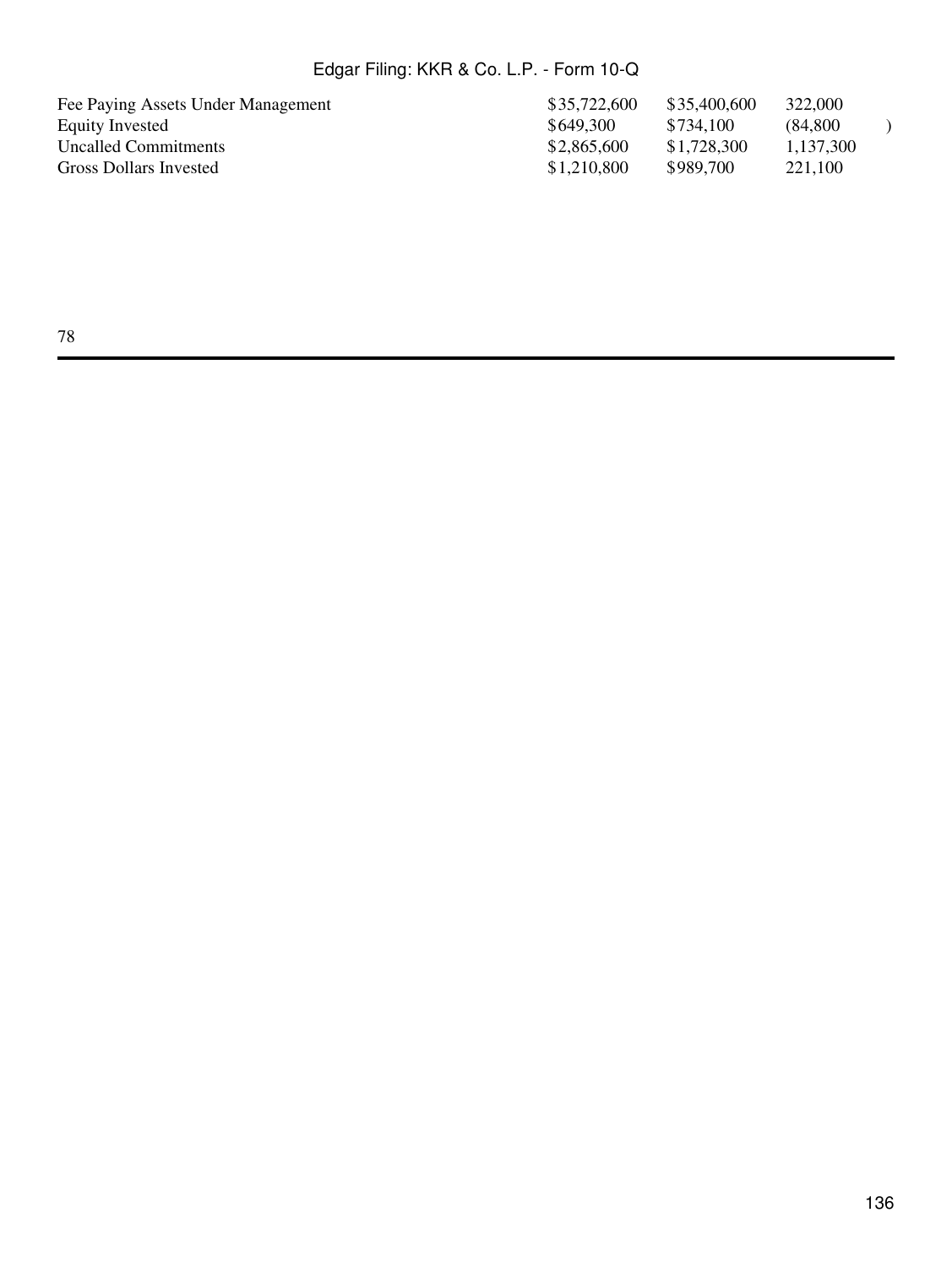# Segment Revenues

# Management, Monitoring and Transaction Fees, Net

The net decrease was primarily due to a decrease in management fees of \$7.9 million. The decrease in management fees is due primarily to a decrease in management fees received from KFN as a result of our acquisition of it on April 30, 2014, as management fees from KFN after that date are eliminated from segment results. This decrease was partially offset by the inclusion of a full quarter of operating results for Avoca in the first quarter of 2015 reflecting our acquisition of it on February 19, 2014. The increase in transaction fees is due primarily to an increase in the size of fee earning transactions in the current period. The increase in fee credits is due primarily to the increase in transaction fees as described above.

# Performance Income

The net decrease was primarily attributable to lower net carried interest resulting from a lower increase in the net asset values of certain carry-eligible investment vehicles in the three months ended March 31, 2015 and a lower level of incentive fees. The decrease in incentive fees is due primarily to a decrease in incentive fees received from KFN as a result of our acquisition of it on April 30, 2014, as incentive fees from KFN after that date are eliminated from segment results, partially offset by an increase in incentive fees earned from Corporate Capital Trust, our sub-advised BDC, resulting from favorable performance. Incentive fees are typically determined for the twelve-month periods ending in either the second or fourth quarters of the calendar year, however, such fees may be determined at other points during the year for certain strategies. Whether an incentive fee from KKR vehicles is payable in any given period, and the amount of an incentive fee payment, if any, depends on the investment performance of the vehicle and as a result are expected to vary significantly from period to period.

## Investment Income

 The net decrease was primarily due to a decrease in total realized and unrealized gains of \$107.5 million, partially offset by an increase in net interest and dividends of \$42.3 million. The decrease in total realized and unrealized gains was due primarily to unrealized losses reflecting (i) overall reductions in the value of our investments in CLOs, (ii) reductions in value of specialty finance holdings, including those acquired in our acquisition of KFN and (iii) reductions in certain credit and other Public Markets related investments. The increase in interest and dividends is due primarily to more significant levels of investments in interest yielding CLOs and credit investments as a result of our acquisition of KFN on April 30, 2014 and to a lesser extent our acquisition of Avoca on February 19, 2014.

# Segment Expenses

## Compensation and Benefits

The decrease was primarily due to a decrease in net allocation to carry pool in connection with lower levels of net carried interest as described above as well as a decrease in cash compensation and benefits reflecting the decrease in fees, which generally results in lower compensation expense.

## Occupancy and Other Operating Expenses

This increase was primarily driven by a full quarter of operating results including operating expenses for Avoca in the first quarter of 2015 reflecting our acquisition of it on February 19, 2014 as well as increased professional fees and expenses associated with fundraising in connection with the growth of this segment.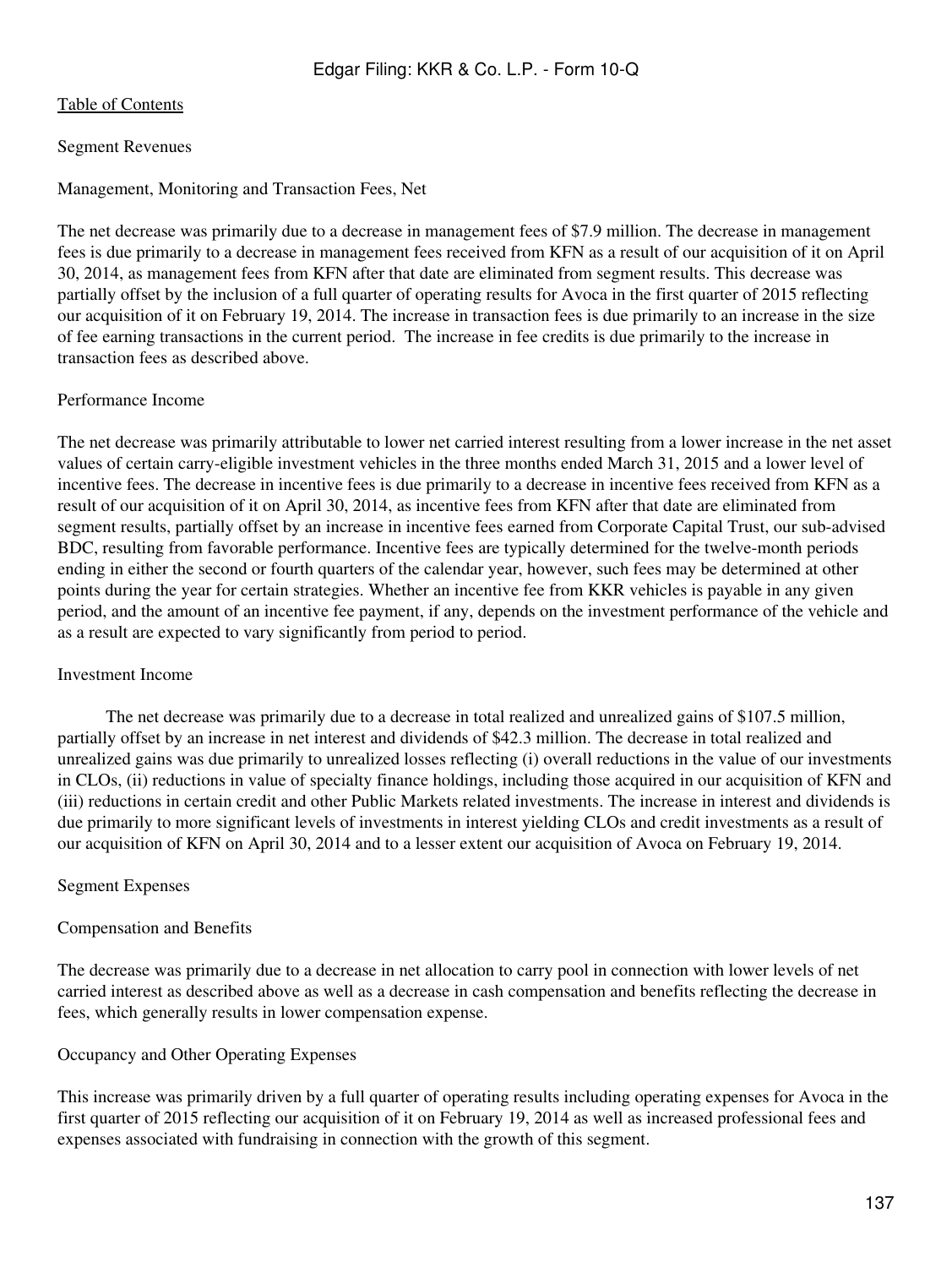Economic Net Income (Loss)

The decrease is primarily attributable to the decreases in investment income, performance income and management fees as described above.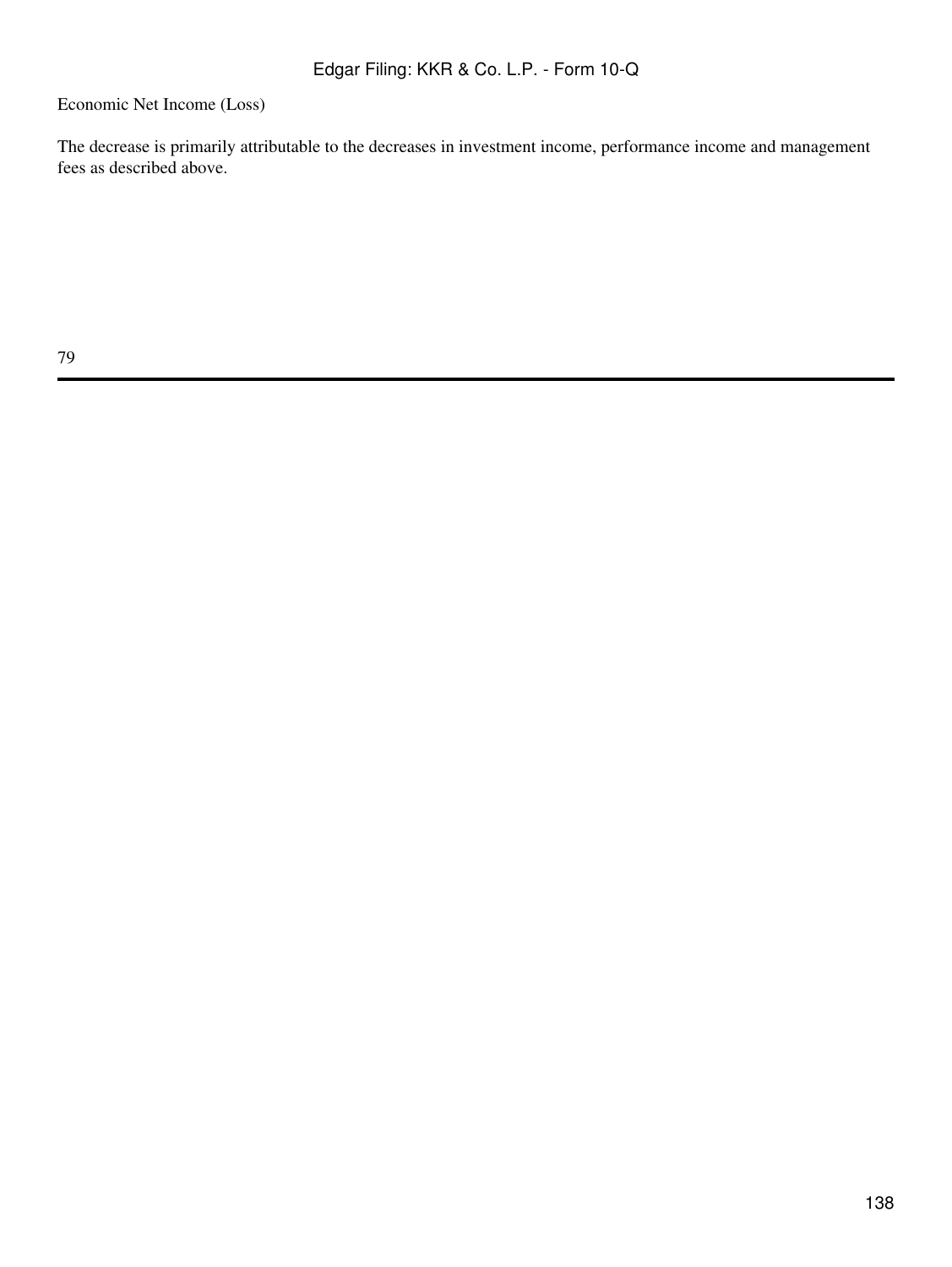## Assets Under Management

The following table reflects the changes in our Public Markets AUM from December 31, 2014 to March 31, 2015:

|                                          | $($$ in thousands) |  |
|------------------------------------------|--------------------|--|
| December 31, 2014                        | \$37,106,700       |  |
| New Capital Raised                       | 2,247,900          |  |
| Distributions                            | (1,195,400)        |  |
| Redemptions                              | (653,200)          |  |
| Net Changes in Fee Base of Certain Funds | (238,600)          |  |
| Change in Value                          | (278, 800)         |  |
| March 31, 2015                           | \$36,988,600       |  |

AUM in our Public Markets segment totaled \$37.0 billion at March 31, 2015, a decrease of \$0.1 billion compared to AUM of \$37.1 billion at December 31, 2014. The decrease for the period was primarily due to the redemption and distribution of \$1.8 billion from certain investment vehicles across multiple strategies, a decrease in value of \$0.3 billion and a net change in fee base of \$0.2 billion reflecting our Mezzanine Fund entering its post-investment period. These decreases were largely offset by \$2.2 billion of new capital raised primarily in our alternative credit platform, our hedge funds platform and CLOs.

As of March 31, 2015, our AUM excluded approximately \$2.6 billion in commitments in connection with various credit strategies, the most significant of which are special situations and direct lending, for which we are currently not earning management fees. Such commitments will not contribute to AUM unless and until we are entitled to receive fees or carried interest in accordance with our definition of AUM.

Fee-Paying Assets Under Management

The following table reflects the changes in our Public Markets FPAUM from December 31, 2014 to March 31, 2015:

|                                          | $($$ in thousands)<br>\$35,783,900 |  |
|------------------------------------------|------------------------------------|--|
| December 31, 2014                        |                                    |  |
| New Capital Raised                       | 2,193,800                          |  |
| Distributions                            | (933,200)                          |  |
| Redemptions                              | (653,200)                          |  |
| Net Changes in Fee Base of Certain Funds | (325, 200)                         |  |
| Change in Value                          | (343,500)                          |  |
| March 31, 2015                           | \$35,722,600                       |  |

FPAUM in our Public Markets segment was \$35.7 billion at March 31, 2015, a decrease of \$0.1 billion compared to FPAUM of \$35.8 billion at December 31, 2014. The decrease was primarily due to the redemption and distribution of \$1.6 billion from certain investment vehicles across multiple strategies, a decrease in value of \$0.3 billion and a net change in fee base of \$0.3 billion reflecting our Mezzanine Fund entering its post-investment period. These decreases were partially offset by new capital raised of \$2.2 billion, primarily in our alternative credit platform, our hedge funds platform and CLOs.

As of March 31, 2015, our FPAUM excluded approximately \$2.6 billion in commitments in connection with various credit strategies, the most significant of which are special situations and direct lending, for which we are currently not earning management fees. Once these committed amounts are invested, management fees will begin to be earned with respect to such amounts, which will be accretive to our management fees. Such commitments will not contribute to FPAUM unless and until we are entitled to receive management fees in accordance with our definition of FPAUM.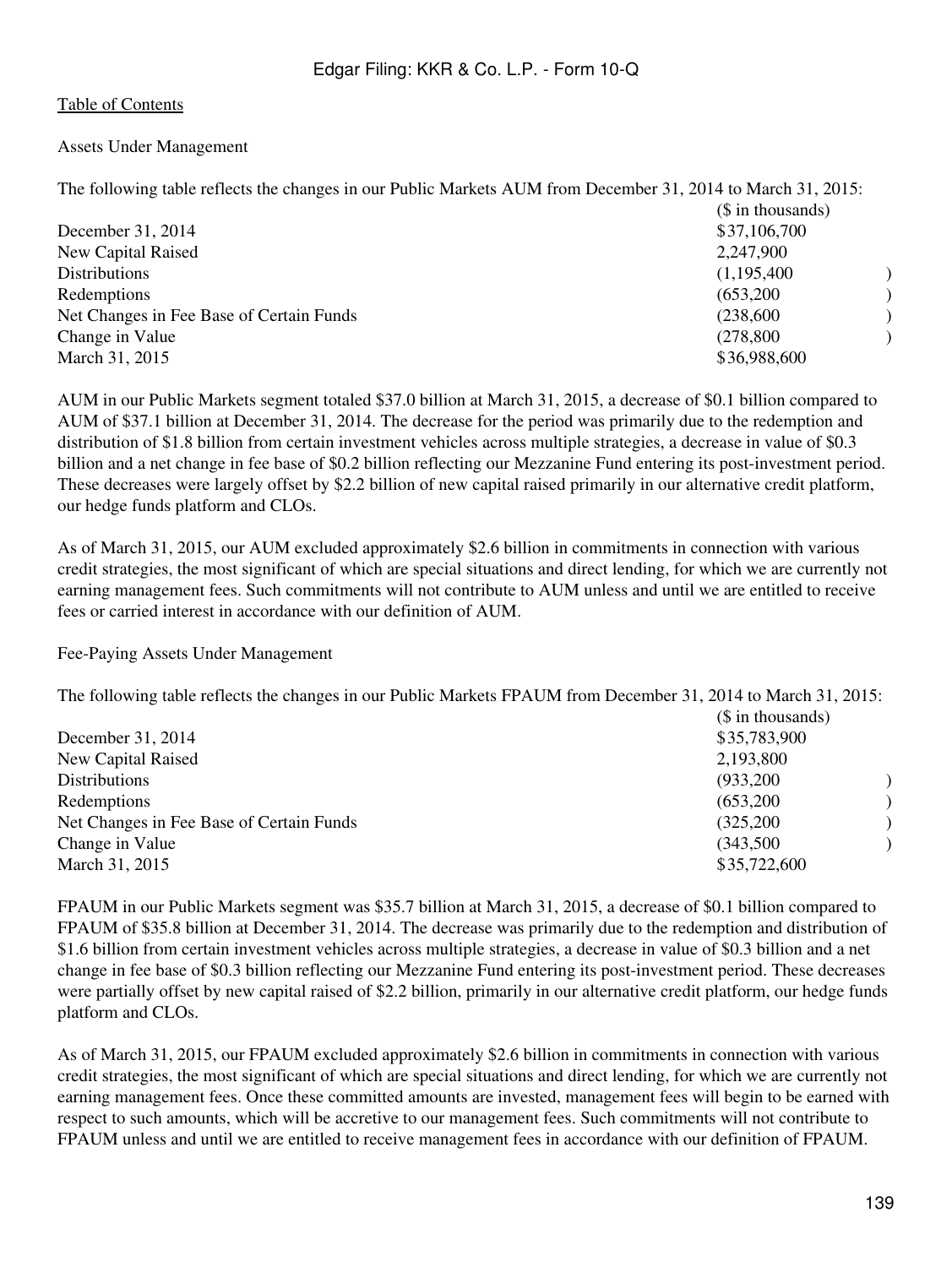# Equity Invested

The decrease is primarily due to a lower level of net capital deployed, primarily in our special situations strategies.

Uncalled Commitments

As of December 31, 2014, our Public Markets segment had \$2.9 billion of uncalled capital commitments that could be called for investments in new transactions.

80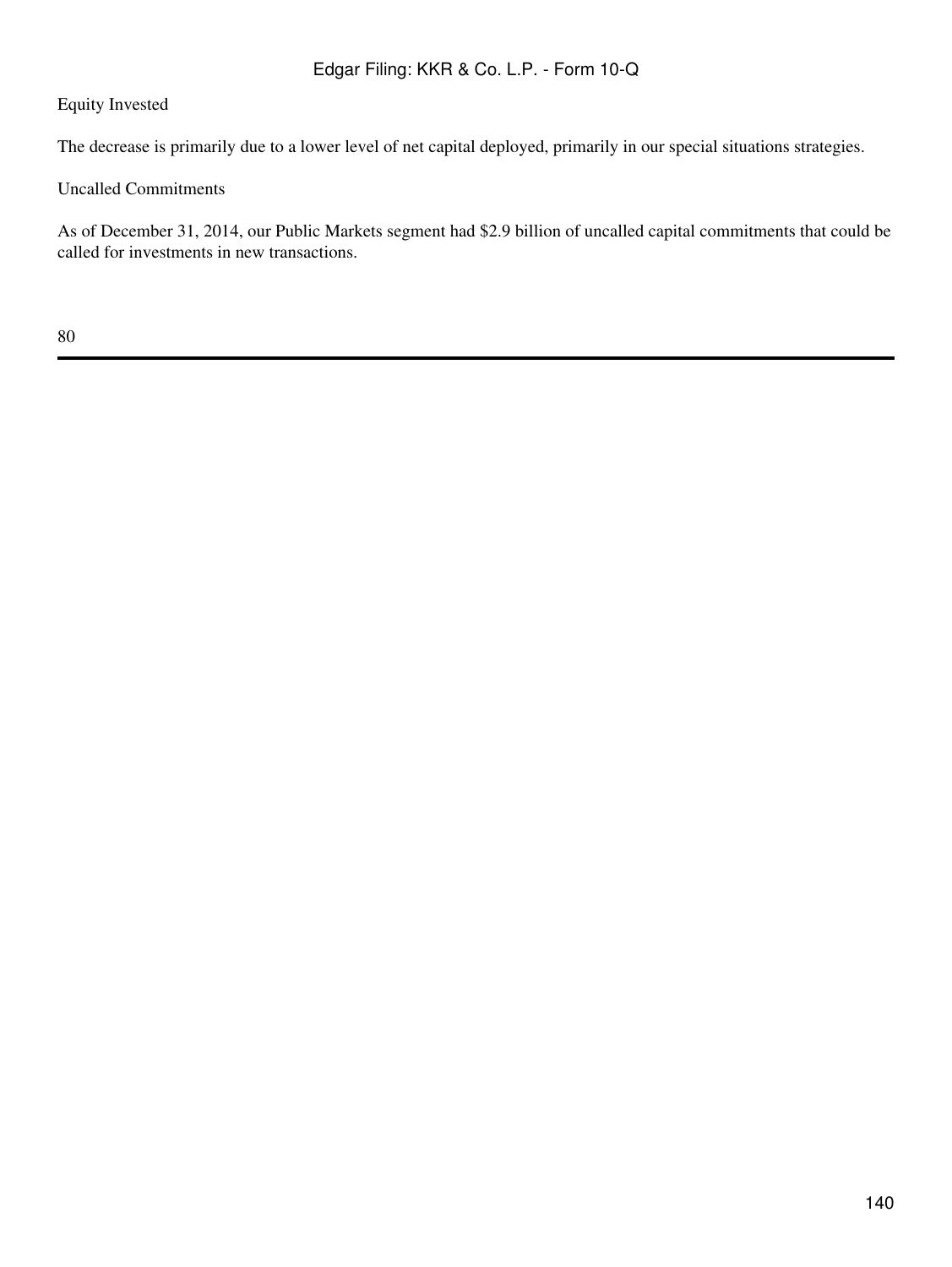# Gross Dollars Invested

The increase is primarily due to a higher level of investment activity in our direct lending and mezzanine strategies, partially offset by a decrease in investment activity in our special situations strategies.

# Capital Markets

The following tables set forth information regarding the results of operations and certain key operating metrics for our Capital Markets segment for the three months ended March 31, 2015 and 2014.

Three months ended March 31, 2015 compared to three months ended March 31, 2014

|                                                        | Three Months Ended |                                      |                 |               |
|--------------------------------------------------------|--------------------|--------------------------------------|-----------------|---------------|
|                                                        | (\$ in thousands)  | March 31, 2015 March 31, 2014 Change |                 |               |
| <b>Segment Revenues</b>                                |                    |                                      |                 |               |
| Management, Monitoring and Transaction Fees, Net       |                    |                                      |                 |               |
| <b>Management Fees</b>                                 | $\frac{\ }{s-}$    | $\frac{\ }{s-}$                      | $\frac{\S}{\S}$ |               |
| <b>Monitoring Fees</b>                                 |                    |                                      |                 |               |
| <b>Transaction Fees</b>                                | 43,257             | 64,474                               | (21, 217)       | $\mathcal{L}$ |
| Fee Credits                                            |                    |                                      |                 |               |
| Total Management, Monitoring and Transaction Fees, Net | 43,257             | 64,474                               | (21, 217)       | $\mathcal{E}$ |
| Performance Income                                     |                    |                                      |                 |               |
| <b>Realized Carried Interest</b>                       |                    |                                      |                 |               |
| <b>Incentive Fees</b>                                  |                    |                                      |                 |               |
| <b>Unrealized Carried Interest</b>                     |                    |                                      |                 |               |
| <b>Total Performance Income</b>                        |                    |                                      |                 |               |
| Investment Income (Loss)                               |                    |                                      |                 |               |
| Net Realized Gains (Losses)                            | (3,281)            | 51                                   | (3, 332)        | $\mathcal{E}$ |
| Net Unrealized Gains (Losses)                          | (2,207)            | 272                                  | (2, 479)        |               |
| <b>Total Realized and Unrealized</b>                   | (5,488)            | 323                                  | (5, 811)        |               |
| Net Interest and Dividends                             | 6,634              | 4,395                                | 2,239           |               |
| Total Investment Income (Loss)                         | 1,146              | 4,718                                | (3,572)         | $\mathcal{E}$ |
| <b>Total Segment Revenues</b>                          | 44,403             | 69,192                               | (24, 789)       | $\mathcal{E}$ |
| <b>Segment Expenses</b>                                |                    |                                      |                 |               |
| <b>Compensation and Benefits</b>                       |                    |                                      |                 |               |
| <b>Cash Compensation and Benefits</b>                  | 9,055              | 15,272                               | (6,217)         | $\big)$       |
| Realized Allocation to Carry Pool                      |                    |                                      |                 |               |
| <b>Unrealized Allocation to Carry Pool</b>             |                    |                                      |                 |               |
| <b>Total Compensation and Benefits</b>                 | 9,055              | 15,272                               | (6,217)         | $\mathcal{L}$ |
| Occupancy and related charges                          | 658                | 457                                  | 201             |               |
| Other operating expenses                               | 3,876              | 4,235                                | (359)           | $\mathcal{E}$ |
| <b>Total Segment Expenses</b>                          | 13,589             | 19,964                               | (6,375)         | $\mathcal{E}$ |
| Income (Loss) attributable to noncontrolling interests | 2,728              | 2,165                                | 563             |               |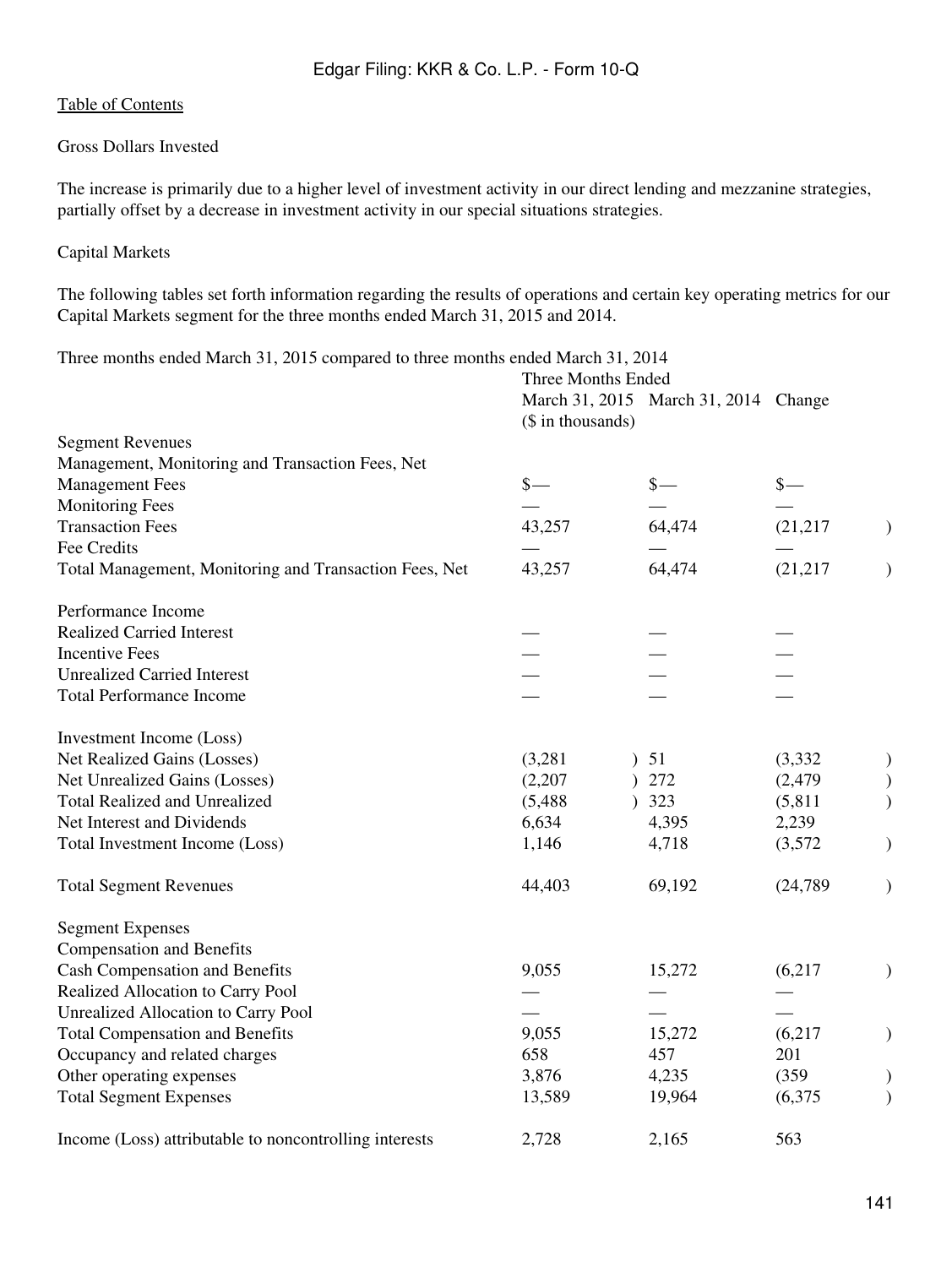| Economic Net Income (Loss) | \$28,086  | \$47,063 | \$(18,977 |  |
|----------------------------|-----------|----------|-----------|--|
| <b>Syndicated Capital</b>  | \$248,700 | \$91,400 | \$157,300 |  |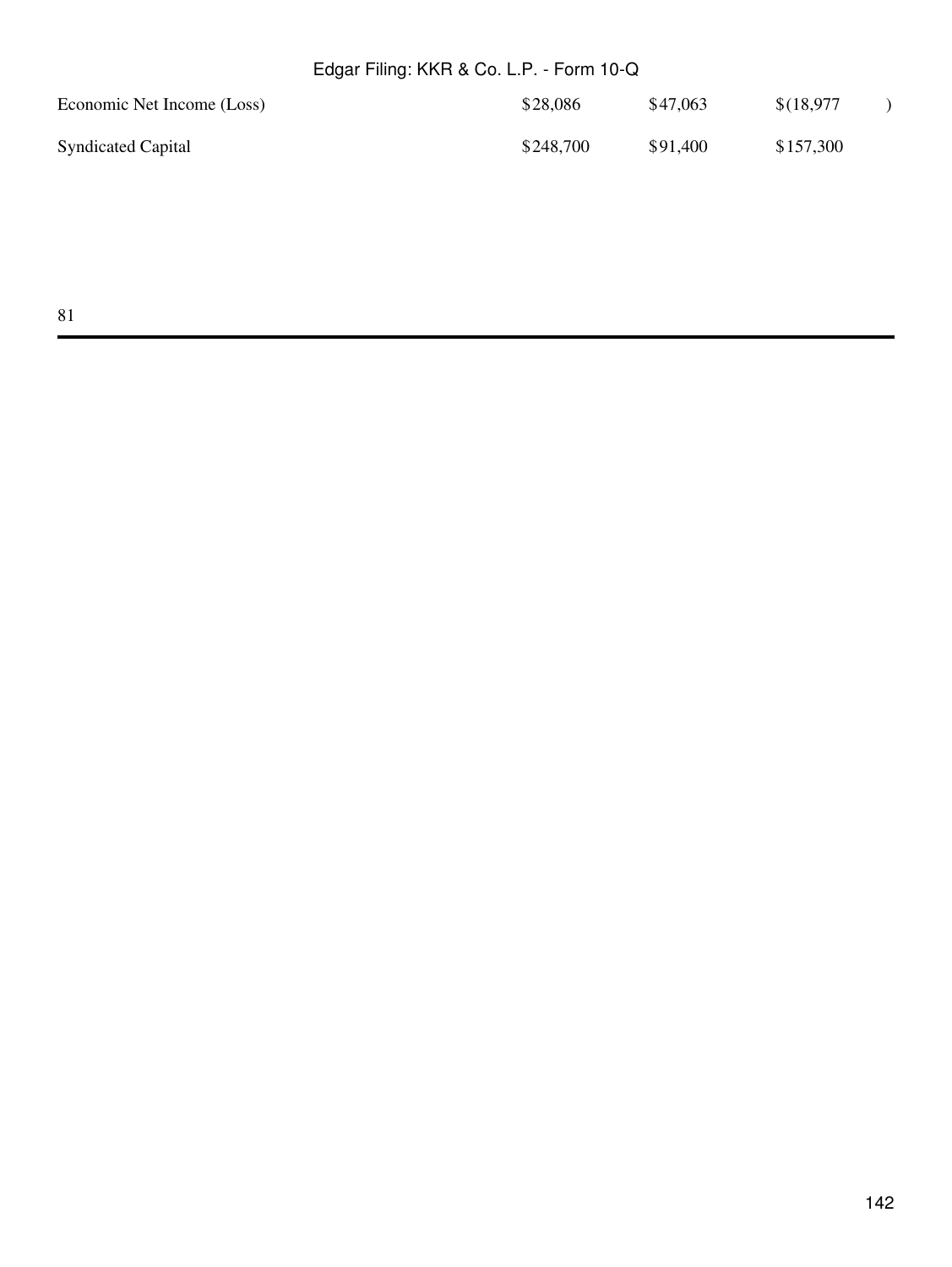# Segment Revenues

Management, Monitoring and Transaction Fees, Net

Transaction fees decreased primarily due to a decrease in IPO underwriting fees as well as the size of capital markets transactions for the three months ended March 31, 2015 compared to the three months ended March 31, 2014. Our capital markets business does not generate management or monitoring fees. Overall, we completed 30 capital markets transactions for the three months ended March 31, 2015 of which 5 represented equity offerings and 25 represented debt offerings, as compared to 43 transactions for the three months ended March 31, 2014 of which 4 represented equity offerings and 39 represented debt offerings. We earned fees in connection with underwriting, syndication and other capital markets services. While each of the capital markets transactions that we undertake in this segment is separately negotiated, our fee rates are generally higher with respect to underwriting or syndicating equity offerings than with respect to debt offerings, and the amount of fees that we collect for like transactions generally correlates with overall transaction sizes. Our capital markets fees are sourced from our Private Markets and Public Markets platforms as well as third party companies. For the three months ended March 31, 2015 approximately 30% of our transaction fees were earned from third parties, as compared to 23% for the three months ended March 31, 2014. Our transaction fees are comprised of fees from various global regions. For the three months ended March 31, 2015 approximately 70% of our transaction fees were sourced outside of the United States as compared to approximately 46% for the three months ended March 31, 2014. Our capital markets business is dependent on the overall capital markets environment, which is influenced by equity prices, credit spreads and volatility.

Segment Expenses

## Compensation and Benefits

This decrease was primarily due to a decrease in cash compensation and benefits related to lower transaction fees for the three months ended March 31, 2015 compared to the three months ended March 31, 2014. Lower transaction fees generally results in lower compensation expense.

Occupancy and Other Operating Expenses

This decrease was primarily driven by a decrease in professional fees in connection with the lower overall level of capital markets transaction activity for the three months ended March 31, 2015 as compared to the three months ended March 31, 2014.

Economic Net Income (Loss)

The decrease is primarily attributable to the decrease in transaction fees, partially offset by the decrease in compensation and benefits, described above.

# Syndicated Capital

The increase is primarily due to an increase in the number and aggregate size of syndication transactions in the three months ended March 31, 2015 when compared to three months ended March 31, 2014. Overall, we completed 5 syndication transactions for the three months ended March 31, 2015 as compared to 2 syndication transactions for the three months ended March 31, 2014.

## Segment Balance Sheet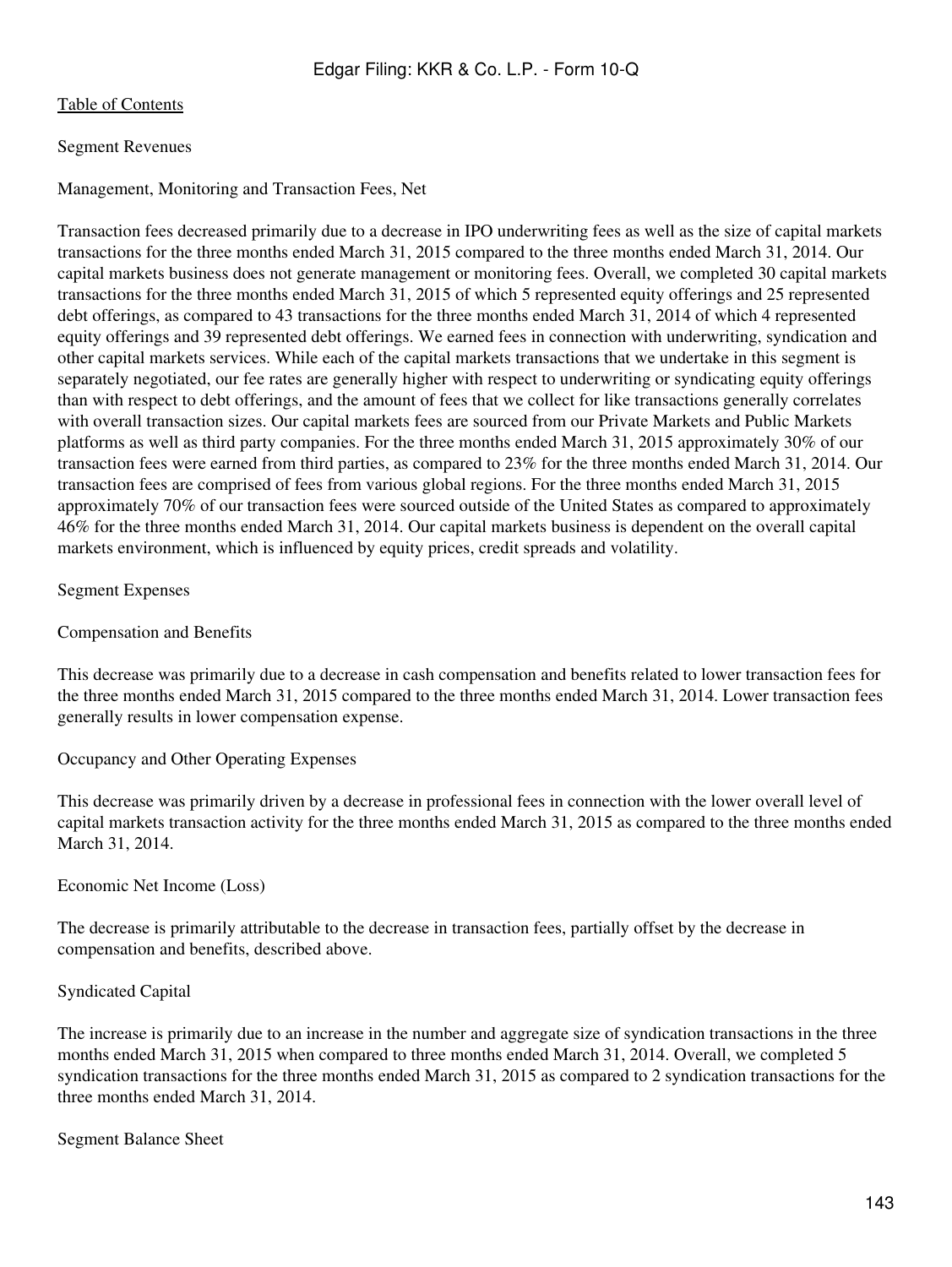Our segment balance sheet serves as a significant source of capital to further grow and expand our business, increase our participation in our existing businesses and further align our interests with those of our fund investors and other stakeholders. The majority of our balance sheet consists of general partner interests in KKR investment funds, limited partner interests in certain KKR investment funds and co-investments in certain portfolio companies of KKR private equity funds as well as interests in CLOs, corporate loans, debt securities and energy and real estate assets held by KFN. Our balance sheet also holds other assets used in the development of our business, including seed capital for new strategies such as growth equity investments.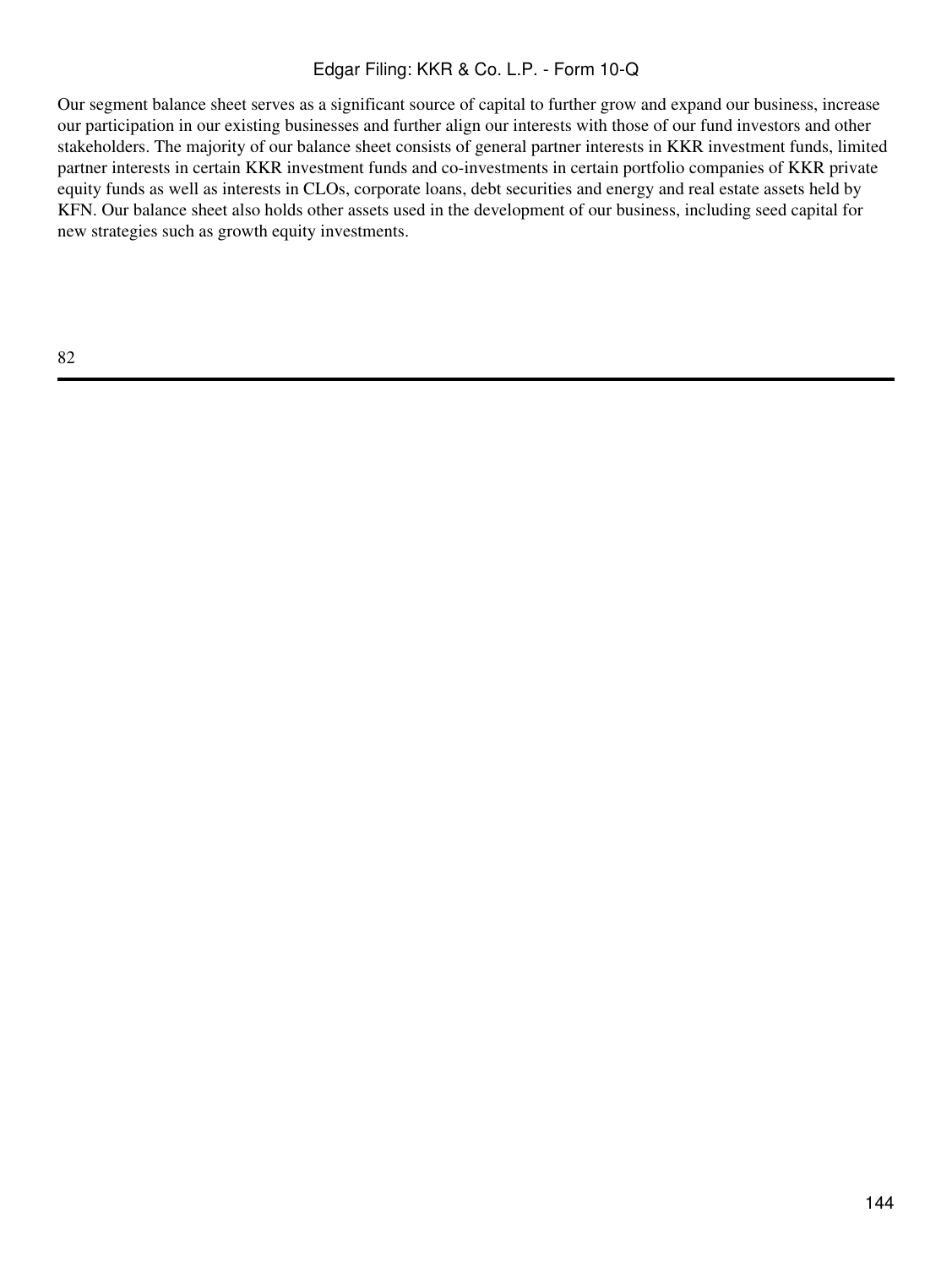### Investments

Investments is a term used solely for purposes of financial presentation of a portion of KKR's balance sheet and includes majority investments in subsidiaries that operate KKR's asset management and other businesses, including the general partner interests of KKR's investment funds.

### Cash and Short-Term Investments

Cash and short-term investments represent cash and liquid short-term investments in high-grade, short-duration cash management strategies used by KKR to generate additional yield on our excess liquidity and is used by management in evaluating KKR's liquidity position. We believe this measure is useful to unitholders as it provides additional insight into KKR's available liquidity. Cash and short-term investments differ from cash and cash equivalents on a GAAP basis as a result of the inclusion of liquid short-term investments in cash and short-term investments. The impact that these liquid short-term investments have on cash and cash equivalents on a GAAP basis is reflected in the consolidated statements of cash flows within cash flows from operating activities. Accordingly, the exclusion of these investments from cash and cash equivalents on a GAAP basis has no impact on cash provided (used) by operating activities, investing activities or financing activities. As of March 31, 2015, we had cash and short-term investments on a segment basis of approximately \$1.5 billion. Excluding approximately \$0.2 billion of liquid short-term investments, cash and short-term investments may be reconciled to cash and cash equivalents of approximately \$1.3 billion as of March 31, 2015.

|                                 | As of                                      | As of             |  |  |  |
|---------------------------------|--------------------------------------------|-------------------|--|--|--|
|                                 | March 31, 2015                             | December 31, 2014 |  |  |  |
|                                 | (\$ in thousands, except per unit amounts) |                   |  |  |  |
| Cash and short-term investments | \$1,453,916<br>\$1,121,385                 |                   |  |  |  |
| Investments                     | 10,040,752                                 | 9,807,606         |  |  |  |
| Unrealized carry (a)            | 1,375,022                                  | 1,283,022         |  |  |  |
| Other assets                    | 1,055,496                                  | 999,654           |  |  |  |
| Total assets                    | \$13,925,186                               | \$13,211,667      |  |  |  |
| Debt obligations - KKR (ex-KFN) | \$2,097,000                                | \$1,527,000       |  |  |  |
| Debt obligations - KFN          | 657,310                                    | 657,310           |  |  |  |
| Preferred shares - KFN          | 373,750                                    | 373,750           |  |  |  |
| Other liabilities               | 285,297                                    | 413,808           |  |  |  |
| <b>Total liabilities</b>        | 3,413,357                                  | 2,971,868         |  |  |  |
| Noncontrolling interests        | 124,769                                    | 121,574           |  |  |  |
| Book value                      | \$10,387,060                               | \$10,118,225      |  |  |  |
| Book value per adjusted unit    | \$12.19                                    | \$12.07           |  |  |  |
| (a) Unrealized Carry            |                                            |                   |  |  |  |
| Private Markets                 | \$1,281,225                                | \$1,196,633       |  |  |  |
| <b>Public Markets</b>           | 93,797                                     | 86,389            |  |  |  |
| Total                           | \$1,375,022                                | \$1,283,022       |  |  |  |

The following tables present our segment balance sheet as of March 31, 2015, and December 31, 2014: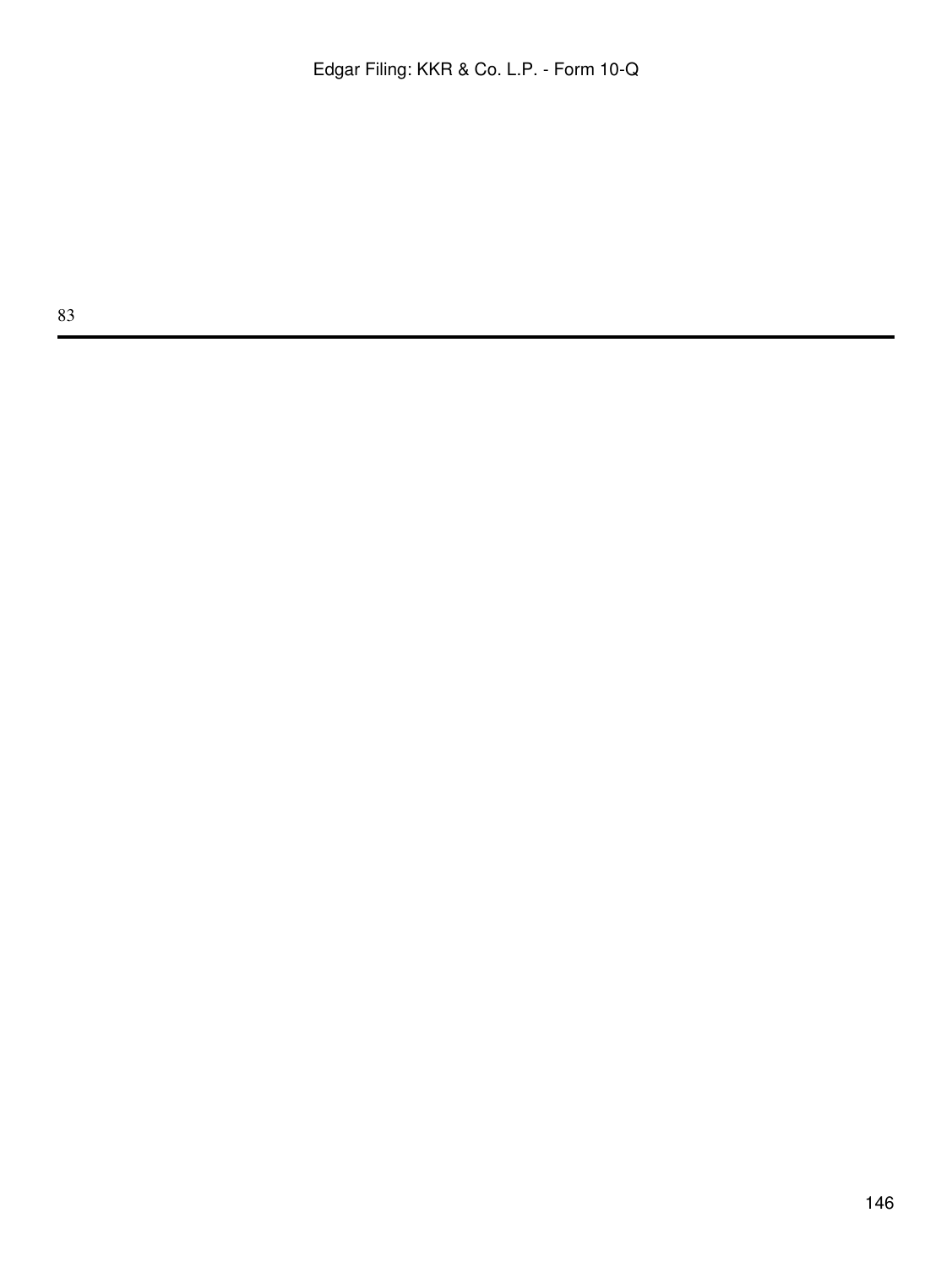The following tables provide reconciliations of KKR's GAAP Common Units Outstanding - Basic to Adjusted Units and KKR & Co. L.P. Partners' Capital to Book Value:

|                                                                                                          | As of<br>March 31, 2015                |
|----------------------------------------------------------------------------------------------------------|----------------------------------------|
| <b>GAAP Common Units Outstanding - Basic</b><br>Adjustments:                                             | 438,054,363                            |
| Unvested Common Units(a)<br>Other Exchangeable Securities (b)<br>GAAP Common Units Outstanding - Diluted | 36,953,115<br>4,776,216<br>479,783,694 |
| Adjustments:<br><b>KKR</b> Holdings Units (c)<br><b>Adjusted Units</b>                                   | 372,661,977<br>852,445,671             |
| (\$ in thousands, except per unit amounts)<br>KKR & Co. L.P. partners' capital                           | As of<br>March 31, 2015<br>\$5,601,366 |
| Noncontrolling interests held by KKR Holdings L.P.                                                       | 4,719,963                              |
| Equity impact of KKR Management Holdings Corp. and other                                                 | 65,731                                 |
| Book value                                                                                               | 10,387,060                             |
| Adjusted units                                                                                           | 852,445,671                            |
| Book value per adjusted unit                                                                             | \$12.19                                |

Represents equity awards granted under the Equity Incentive Plan. The issuance of common units of

(a) KKR & Co. L.P. pursuant to awards under the Equity Incentive Plan dilutes KKR common unitholders and KKR Holdings pro rata in accordance with their respective percentage interests in the KKR business.

(b) Represents securities in a subsidiary of a KKR Group Partnership and of KKR & Co. L.P. that are exchangeable into KKR & Co. L.P. common units issued in connection with the acquisition of Avoca.

(c) Common units that may be issued by KKR & Co. L.P. upon exchange of units in KKR Holdings L.P. for KKR common units.

## Liquidity

We manage our liquidity and capital requirements by focusing on our cash flows before the consolidation of our funds and CLOs and the effect of changes in short term assets and liabilities, which we anticipate will be settled for cash within one year. Our primary cash flow activities on a segment basis typically involve: (i) generating cash flow from operations; (ii) generating income from investment activities, by investing in investments that generate yield (namely interest and dividends) as well as the sale of investments and other assets; (iii) funding capital commitments that we have made to our funds and CLOs, (iv) developing and funding new investment strategies, investment products and other growth initiatives, including acquisitions; (v) underwriting and funding commitments in our capital markets business; (vi) distributing cash flow to our fund investors, unitholders and certain holders of certain exchangeable securities; and (vii) borrowings, interest payments and repayments under credit agreements, our senior notes and other borrowing arrangements. As of March 31, 2015, we had cash and short-term investments on a segment basis of \$1.5 billion.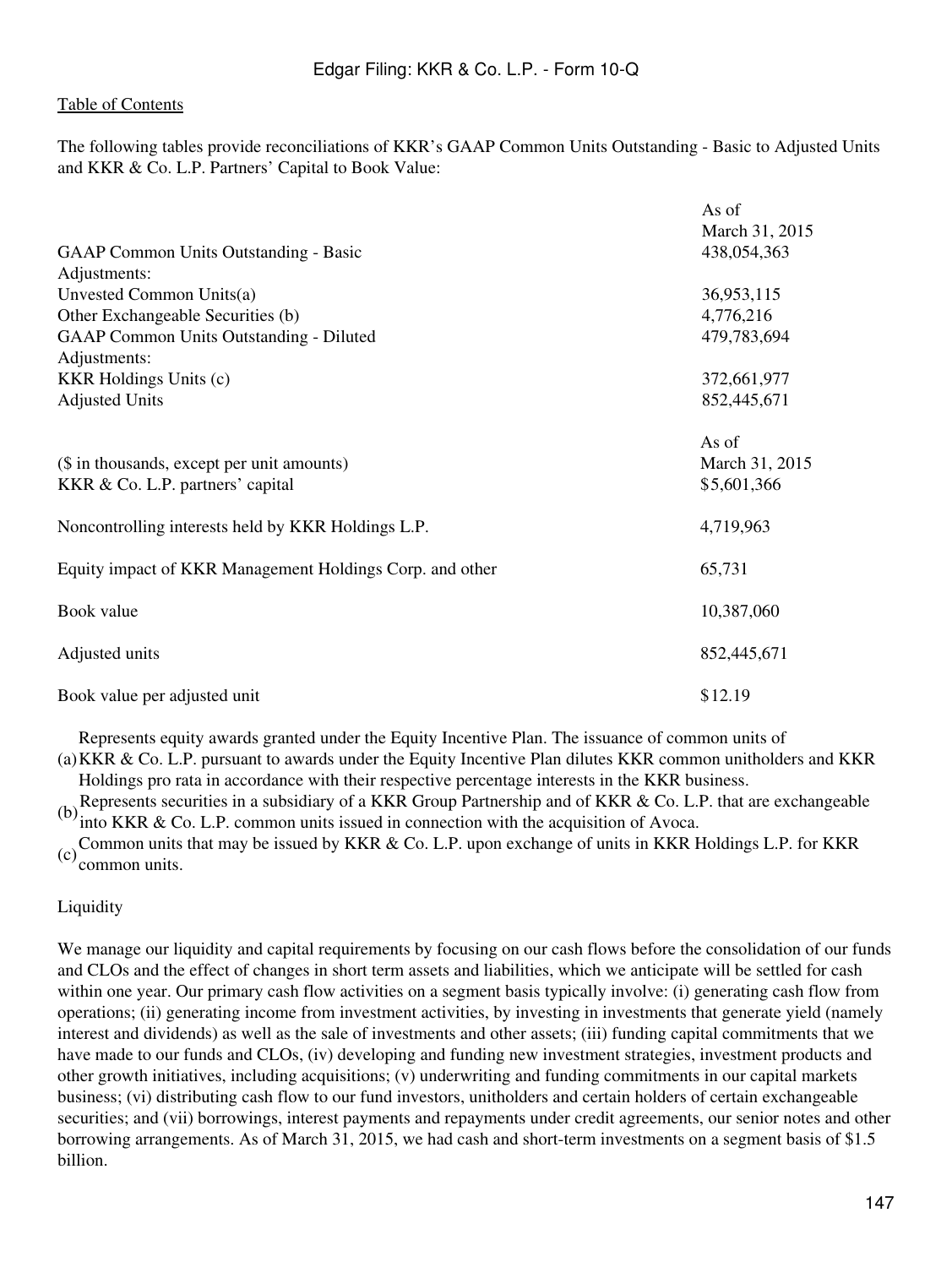# Sources of Liquidity

Our primary sources of liquidity consist of amounts received from: (i) our operating activities, including the fees earned from our funds, managed accounts, portfolio companies, and capital markets transactions; (ii) realizations on carried interest from our investment funds; (iii) interest and dividends from investments that generate yield, including our investments in CLOs; (iv) realizations on and sales of investments and other assets; and (v) borrowings under our credit facilities, debt offerings and other borrowing arrangements. In addition, we may generate cash proceeds from sales of our common units as described below.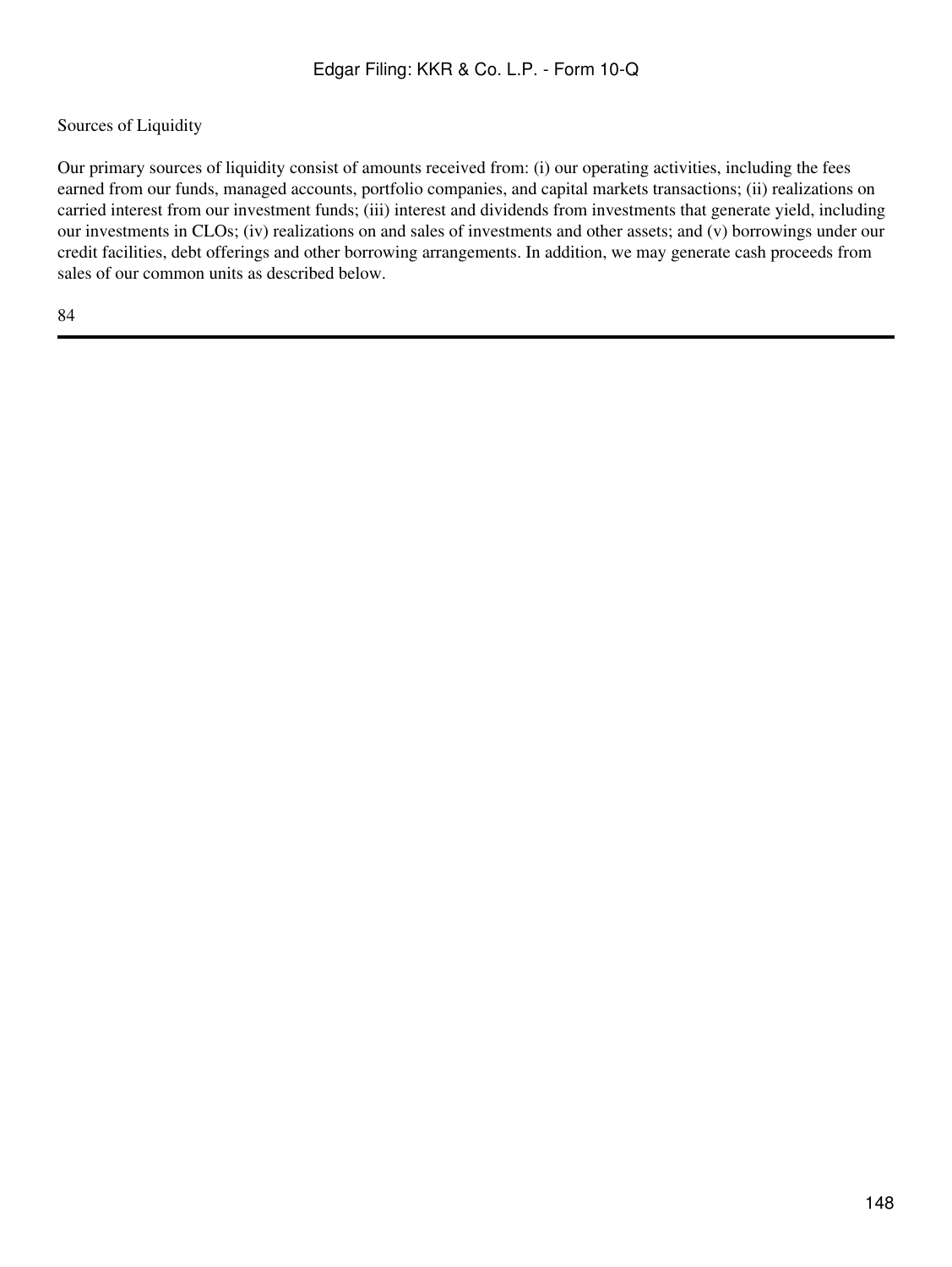With respect to our private equity funds, carried interest is distributed to the general partner of a private equity fund with a clawback or net loss sharing provision only after all of the following are met: (i) a realization event has occurred (e.g., sale of a portfolio company, dividend, etc.); (ii) the vehicle has achieved positive overall investment returns since its inception, in excess of performance hurdles where applicable; and (iii) with respect to investments with a fair value below cost, cost has been returned to fund investors in an amount sufficient to reduce remaining cost to the investments' fair value. As of March 31, 2015, certain of our funds had met the first and second criteria, as described above, but did not meet the third criteria. In these cases, carried interest accrues on the consolidated statement of operations, but will not be distributed in cash to us as the general partner of an investment fund upon a realization event. For a fund that has a fair value above cost, overall, but has one or more investments where fair value is below cost, the shortfall between cost and fair value for such investments is referred to as a "netting hole." When netting holes are present, realized gains on individual investments that would otherwise allow the general partner to receive carried interest distributions are instead used to return invested capital to our funds' limited partners in an amount equal to the netting hole. Once netting holes have been filled with either (a) return of capital equal to the netting hole for those investments where fair value is below cost, or (b) increases in the fair value of those investments where fair value is below cost, then realized carried interest will be distributed to the general partner upon a realization event. A fund that is in a position to pay cash carry refers to a fund for which carried interest is expected to be paid to the general partner upon the next material realization event, which includes funds with no netting holes as well as funds with a netting hole that is sufficiently small in size such that the next material realization event would be expected to result in the payment of carried interest.

As of March 31, 2015, netting holes in excess of \$50 million existed at five of our private equity funds, the most significant of which were our European Fund II and North America Fund XI, which had netting holes of approximately \$394 million and \$103 million, respectively. In accordance with the criteria set forth above, funds may develop netting holes in the future and netting holes for those and other funds may otherwise increase or decrease in the future.

We have access to funding under various credit facilities and other borrowing arrangements that we have entered into with major financial institutions or which we receive from the capital markets. The following is a summary of the principal terms of these sources of funding.

Revolving Credit Agreements

The following is a summary of KKR's revolving credit agreements, which may be used in the normal course of our operations.

•On October 22, 2014, Kohlberg Kravis Roberts & Co. L.P. and the KKR Group Partnerships., as borrowers, entered into a credit agreement (the "Corporate Credit Agreement") with certain lending institutions and HSBC Bank USA, National Association, as Administrative Agent and simultaneously terminated its existing credit agreement dated February 26, 2008, as amended from time to time, with no amounts outstanding at the time of termination. The Corporate Credit Agreement provides the borrowers with a senior unsecured multicurrency revolving credit facility in an aggregate principal amount of \$1.0 billion, as of the closing date, with the option to request an increase in the facility amount of up to an additional \$250 million, for an aggregate principal amount of \$1.25 billion, subject to certain conditions, including obtaining new or increased commitments from new or existing lenders. The credit facility is a five-year facility, scheduled to mature on October 22, 2019, with the borrowers' option to extend the maturity date, subject to the consent of the applicable lenders, and the borrowers may prepay, terminate or reduce the commitments under the credit facility at any time without penalty. Interest on borrowings under the credit facility will be based on either London Interbank Offered Rate (LIBOR) or Alternate Base Rate, with the applicable margin per annum in excess of LIBOR or the Alternate Base Rate based on a corporate ratings-based pricing grid ranging from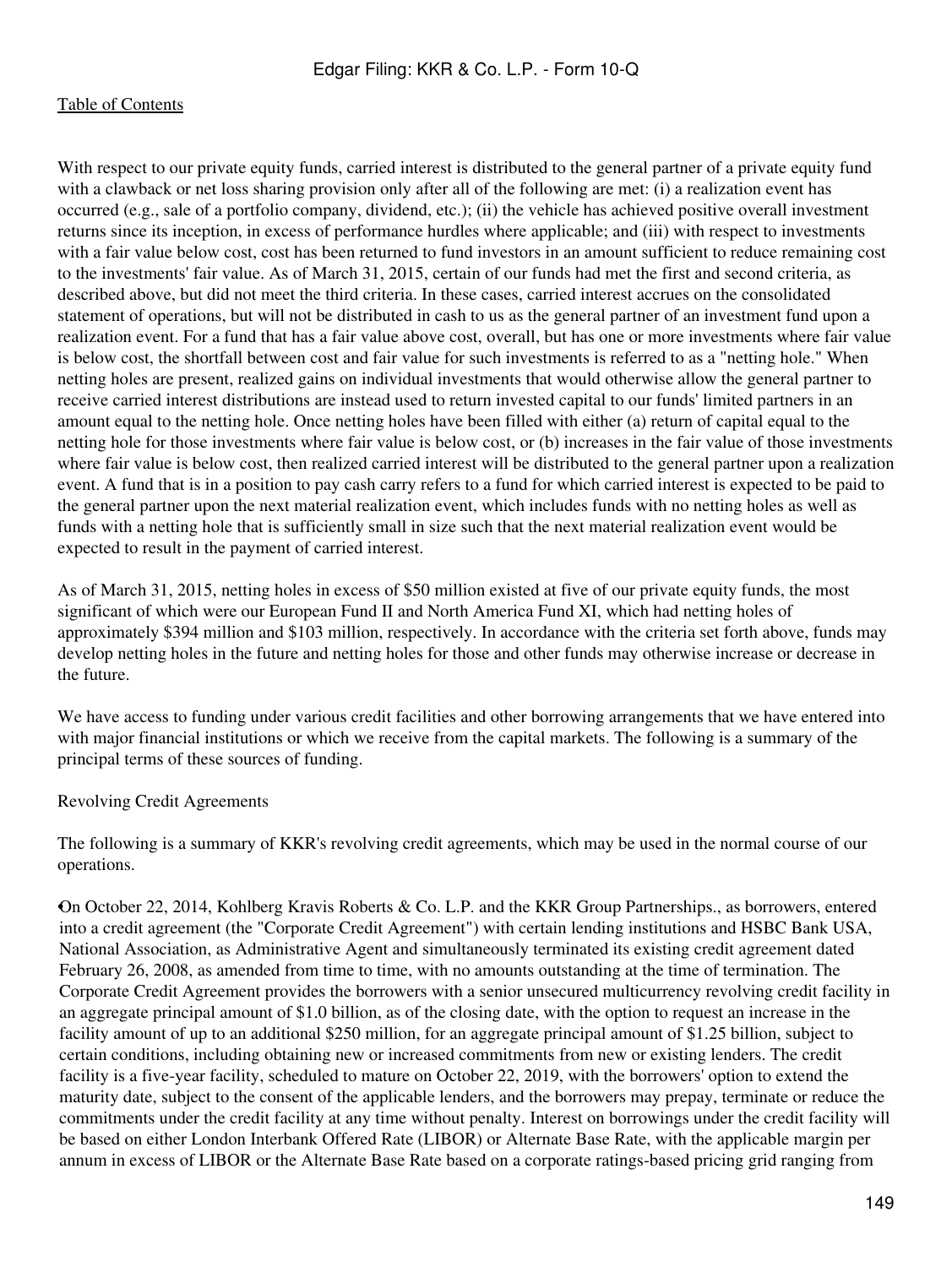69 basis points to 120 basis points (for LIBOR borrowings). Borrowings under the credit facility are guaranteed by KKR & Co. L.P. and any other entity (other than the borrowers) that guarantees the 2020 Senior Notes, 2043 Senior Notes or the 2044 Senior Notes. As of April 20, 2015, a letter of credit in the amount of \$20.0 million was outstanding under the Corporate Credit Agreement. Other than this letter of credit, no borrowings were outstanding under the Corporate Credit Agreement for the three months ended March 31, 2015.

• On March 30, 2012, an agreement was made to extend the maturity of the KCM Credit Agreement from February 27, On February 27, 2008, KKR Capital Markets Holdings L.P. entered into a credit agreement with a major financial institution (the "KCM Credit Agreement") for use in KKR's capital markets business. The KCM Credit Agreement, as amended, provides for revolving borrowings of up to \$500 million with a \$500 million sublimit for letters of credit. 2013 to March 30, 2017. In addition to extending the terms, certain other terms of the KCM Credit Agreement were renegotiated including a reduction of the cost of funding on amounts drawn and a reduced commitment fee. Borrowings under this facility may only be used for our capital markets business, and its only obligors are entities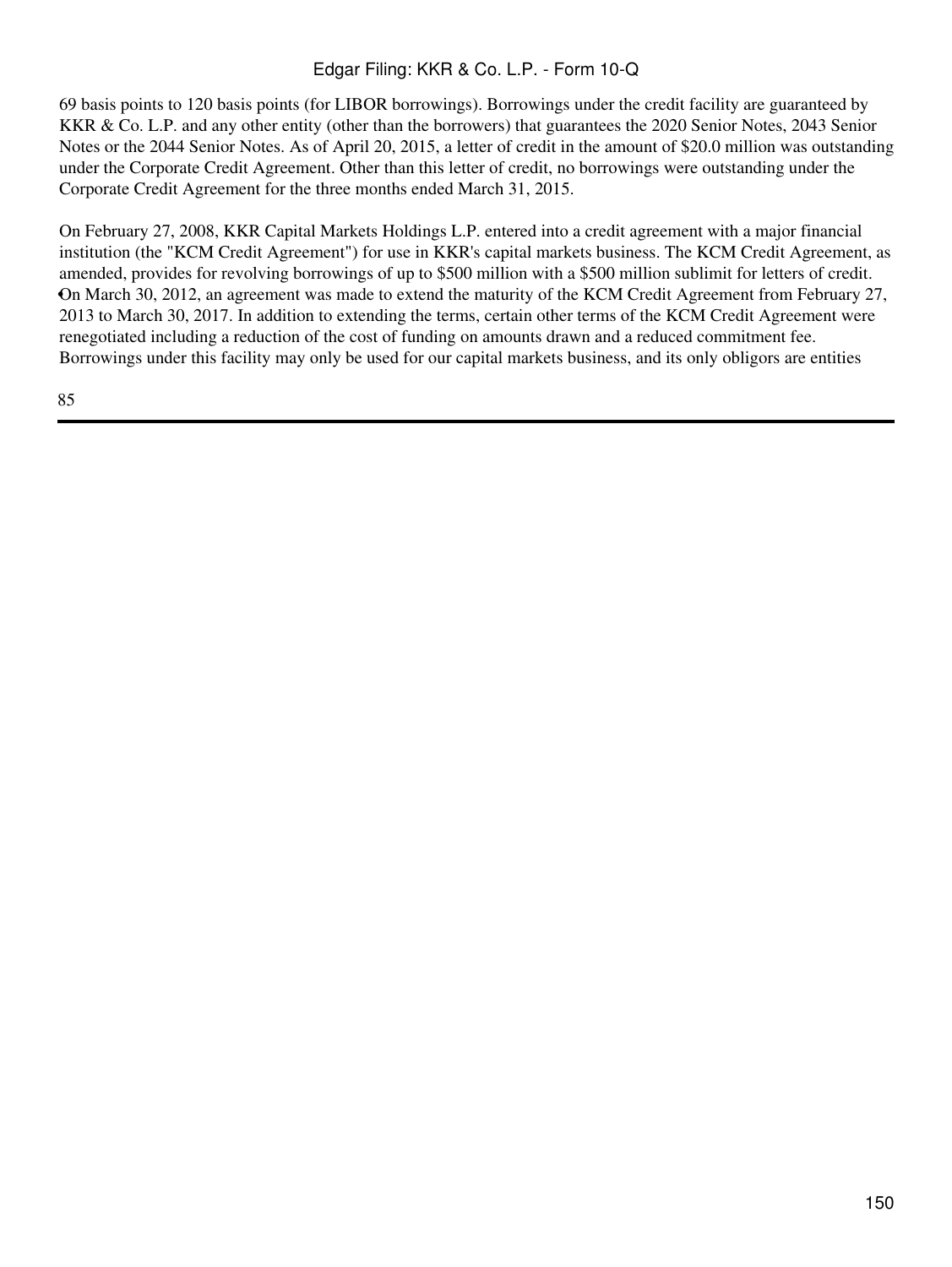involved in our capital markets business, and its liabilities are non-recourse to other parts of KKR's business. For the three months ended March 31, 2015, a total of \$97 million was borrowed under the KCM Credit Agreement. In addition, a total of \$27 million that was borrowed during 2014 was fully repaid during the three months ended March 31, 2015. As of April 20, 2015, the \$97 million of borrowings were repaid and there were no outstanding borrowings under the KCM Credit Agreement.

### Senior Notes

If september 25, 2020, antess carrier redeemed or reputents on the 2020 Semon Protes are runy and direonationally guaranteed, jointly and severally, by KKR & Co. L.P. and the KKR Group Partnerships. The guarantees are unse On September 29, 2010, KKR Group Finance Co. LLC, a subsidiary of KKR Management Holdings Corp., issued \$500 million aggregate principal amount of 6.375% Senior Notes (the "2020 Senior Notes"), which were issued at a price of 99.584%. The 2020 Senior Notes are unsecured and unsubordinated obligations of the issuer and will mature on September 29, 2020, unless earlier redeemed or repurchased. The 2020 Senior Notes are fully and unconditionally and unsubordinated obligations of the guarantors. The 2020 Senior Notes bear interest at a rate of 6.375% per annum, accruing from September 29, 2010. Interest is payable semi-annually in arrears on March 29 and September 29 of each year.

The indenture, as supplemented, relating to the 2020 Senior Notes includes covenants, including limitations on the issuer's and the guarantors' ability to, subject to exceptions, incur indebtedness secured by liens on voting stock or profit participating equity interests of their subsidiaries or merge, consolidate or sell, transfer or lease assets. The indenture, as supplemented, also provides for events of default and further provides that the trustee or the holders of not less than 25% in aggregate principal amount of the outstanding 2020 Senior Notes may declare the 2020 Senior Notes immediately due and payable upon the occurrence and during the continuance of any event of default after expiration of any applicable grace period. In the case of specified events of bankruptcy, insolvency, receivership or reorganization, the principal amount of the 2020 Senior Notes and any accrued and unpaid interest on the 2020 Senior Notes automatically becomes due and payable. All or a portion of the 2020 Senior Notes may be redeemed at the issuer's option in whole or in part, at any time, and from time to time, prior to their stated maturity, at the make-whole redemption price set forth in the 2020 Senior Notes. If a change of control repurchase event occurs, the 2020 Senior Notes are subject to repurchase by the issuer at a repurchase price in cash equal to 101% of the aggregate principal amount of the 2020 Senior Notes repurchased plus any accrued and unpaid interest on the 2020 Senior Notes repurchased to, but not including, the date of repurchase.

• on February 1, 2043, unless earlier redeemed or repurchased. The 2043 Senior Notes are fully and unconditionally On February 1, 2013, KKR Group Finance Co. II LLC, a subsidiary of KKR Management Holdings Corp., issued \$500 million aggregate principal amount of 5.50% Senior Notes (the "2043 Senior Notes"), which were issued at a price of 98.856%. The 2043 Senior Notes are unsecured and unsubordinated obligations of the issuer and will mature guaranteed, jointly and severally, by KKR & Co. L.P. and the KKR Group Partnerships. The guarantees are unsecured and unsubordinated obligations of the guarantors. The 2043 Senior Notes bear interest at a rate of 5.50% per annum, accruing from February 1, 2013. Interest is payable semi-annually in arrears on February 1 and August 1 of each year. The indenture, as supplemented , relating to the 2043 Senior Notes includes covenants, including limitations on the issuer's and the guarantors' ability to, subject to exceptions, incur indebtedness secured by liens on voting stock or profit participating equity interests of their subsidiaries or merge, consolidate or sell, transfer or lease assets. The indenture, as supplemented, also provides for events of default and further provides that the trustee or the holders of not less than 25% in aggregate principal amount of the outstanding 2043 Senior Notes may declare the 2043 Senior Notes immediately due and payable upon the occurrence and during the continuance of any event of default after expiration of any applicable grace period. In the case of specified events of bankruptcy, insolvency, receivership or reorganization, the principal amount of the 2043 Senior Notes and any accrued and unpaid interest on the 2043 Senior Notes automatically becomes due and payable. All or a portion of the 2043 Senior Notes may be redeemed at the issuer's option in whole or in part, at any time, and from time to time, prior to their stated maturity, at the make-whole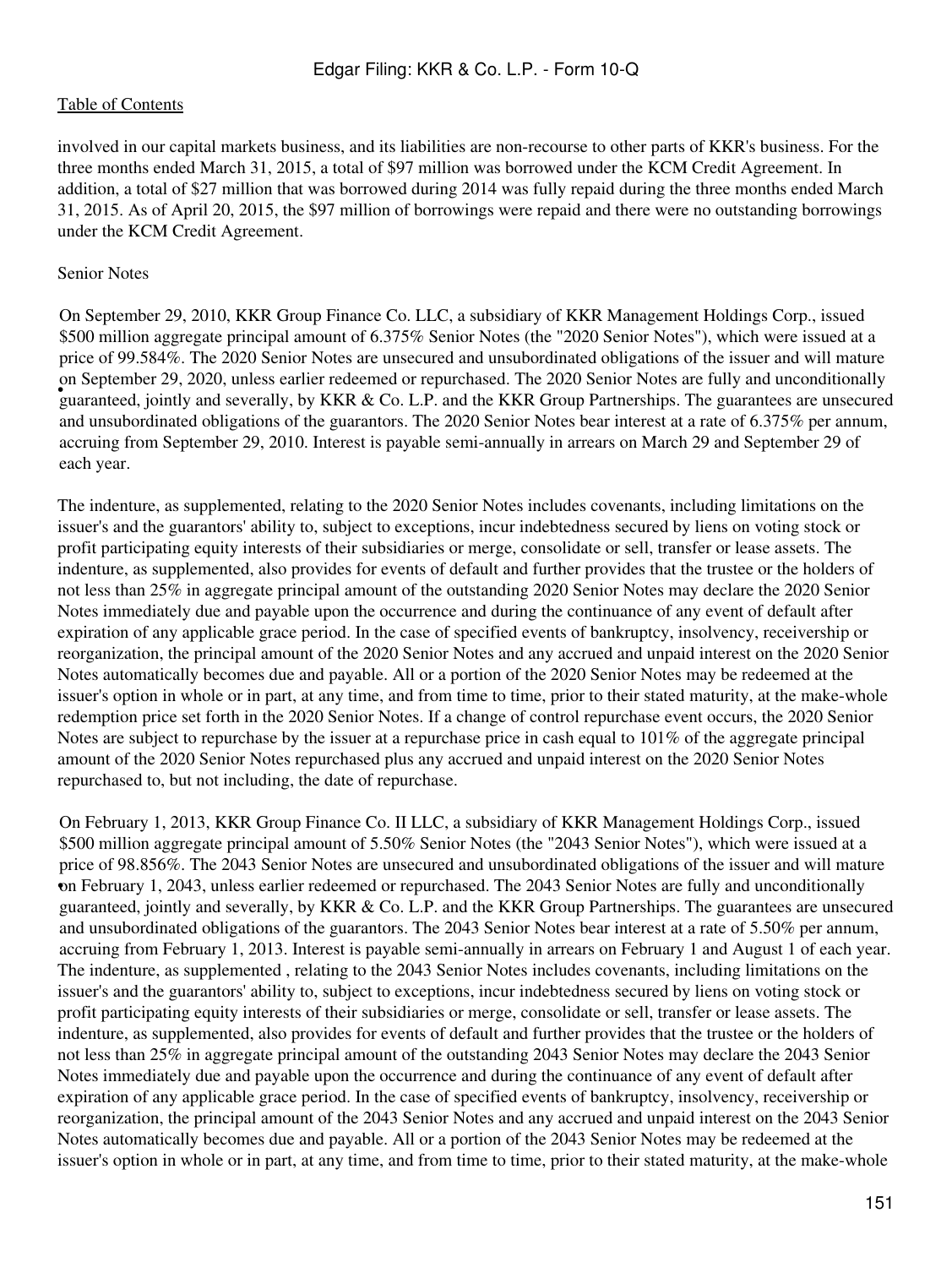redemption price set forth in the 2043 Senior Notes. If a change of control repurchase event occurs, the 2043 Senior Notes are subject to repurchase by the issuer at a repurchase price in cash equal to 101% of the aggregate principal amount of the 2043 Senior Notes repurchased plus any accrued and unpaid interest on the 2043 Senior Notes repurchased to, but not including, the date of repurchase.

• notes of the same series, the "2044 Senior Notes"), which were issued at a price of 98.612%. The 2044 Senior Notes On May 29, 2014, KKR Group Finance Co. III LLC, a subsidiary of KKR Management Holdings Corp., issued \$500 million aggregate principal amount of 5.125% Senior Notes due 2044 (together with any subsequently issued are unsecured and unsubordinated obligations of the issuer and will mature on June 1, 2044, unless earlier redeemed or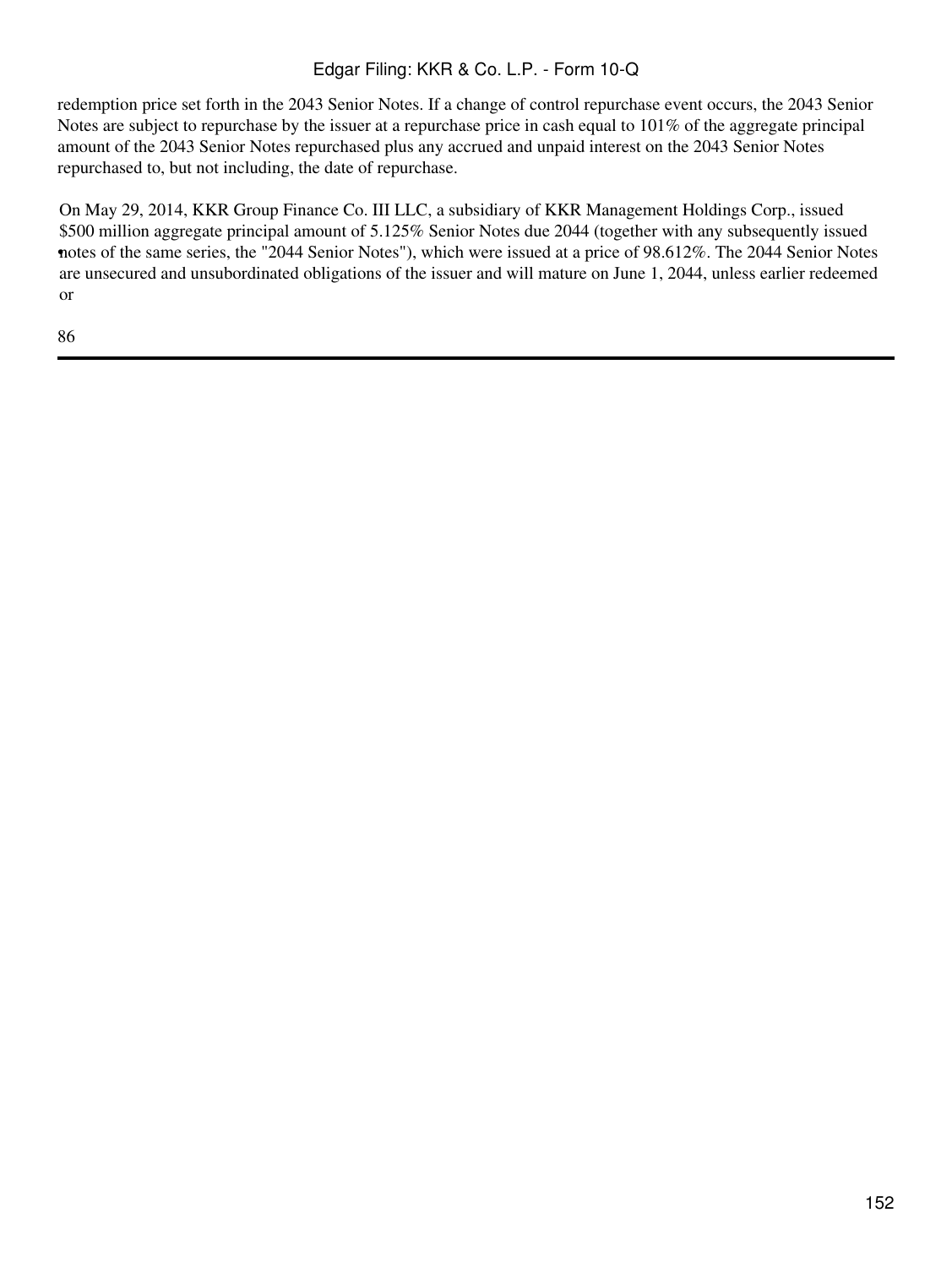repurchased. The 2044 Senior Notes are fully and unconditionally guaranteed, jointly and severally, by KKR & Co. L.P. and the KKR Group Partnerships. The guarantees are unsecured and unsubordinated obligations of the guarantors. The 2044 Senior Notes bear interest at a rate of 5.125% per annum, accruing from May 29, 2014. Interest is payable semi-annually in arrears on June 1 and December 1 of each year, commencing on December 1, 2014.

On March 18, 2015, KKR Group Finance Co. III LLC issued an additional \$500 million aggregate principal amount of its 2044 Senior Notes, which were priced at 101.062%. The 2044 Senior Notes issued in March 2015 constitute an additional issuance of the issuer's 2044 Senior Notes issued in May 2014. The terms of the 2044 Senior Notes issued in March 2015 are identical to the terms of the 2044 Notes issued in May 2014, except for the issue date, issue price, the first payment date, June 1, 2015 and the date from which interest began to accrue.

The indenture, as supplemented, relating to the 2044 Senior Notes includes covenants, including limitations on the issuer's and the guarantors' ability to, subject to exceptions, incur indebtedness secured by liens on voting stock or profit participating equity interests of their subsidiaries or merge, consolidate or sell, transfer or lease assets. The indenture, as supplemented, also provides for events of default and further provides that the trustee or the holders of not less than 25% in aggregate principal amount of the outstanding 2044 Senior Notes may declare the 2044 Senior Notes immediately due and payable upon the occurrence and during the continuance of any event of default after expiration of any applicable grace period. In the case of specified events of bankruptcy, insolvency, receivership or reorganization, the principal amount of the 2044 Senior Notes and any accrued and unpaid interest on the 2044 Senior Notes automatically becomes due and payable. All or a portion of the 2044 Senior Notes may be redeemed at the issuer's option in whole or in part, at any time, and from time to time, prior to their stated maturity, at the make-whole redemption price set forth in the 2044 Senior Notes. If a change of control repurchase event occurs, the 2044 Senior Notes are subject to repurchase by the issuer at a repurchase price in cash equal to 101% of the aggregate principal amount of the 2044 Senior Notes repurchased plus any accrued and unpaid interest on the 2044 Senior Notes repurchased to, but not including, the date of repurchase. KFN Securities

•KFN has two issuances of senior notes outstanding that are non-recourse to KKR beyond the assets of KFN:

• terms as defined in the applicable indenture, KFN will be required to make an offer to repurchase all outstanding KFN On March 20, 2012, KFN issued \$115.0 million par amount of 7.500% Senior Notes ("KFN 2042 Senior Notes"), resulting in net proceeds to KFN of \$111.4 million. The notes trade under the ticker symbol "KFI" on the NYSE. Interest on the 7.500% Senior Notes is payable quarterly in arrears on June 20, September 20, December 20 and March 20 of each year. The KFN 2042 Senior Notes will mature on March 20, 2042 unless previously redeemed or repurchased in accordance with their terms prior to such date. KFN may redeem the KFN 2042 Senior Notes, in whole or in part, at any time on or after March 20, 2017 at a redemption price equal to 100% of the principal amount redeemed plus accrued and unpaid interest to the redemption date. Upon a change of control and reduction in the KFN 2042 Senior Notes' ratings to below investment grade by two nationally recognized statistical ratings organizations, all 2042 Senior Notes at a price in cash equal to 101% of the principal amount of the notes, plus accrued and unpaid interest to, but not including, the repurchase date. The KFN 2042 Senior Notes contain certain restrictions on KFN's ability to create liens over its equity interests in its subsidiaries and to merge, consolidate or sell all or substantially all of its assets, subject to qualifications and limitations set forth in the applicable indenture. Otherwise, the Indenture does not contain any provisions that would limit the Company's ability to incur indebtedness. If an event of default with respect to the KFN 2042 Senior Notes occurs and is continuing, the trustee or the holders of at least 25% in aggregate principal amount of the notes then outstanding may declare the principal of the notes to be due and payable immediately.

•On November 15, 2011, KFN issued \$258.8 million par amount of 8.375% Senior Notes ("KFN 2041 Senior Notes"), resulting in net proceeds to KFN of \$250.7 million. The notes trade under the ticker symbol "KFH" on the NYSE.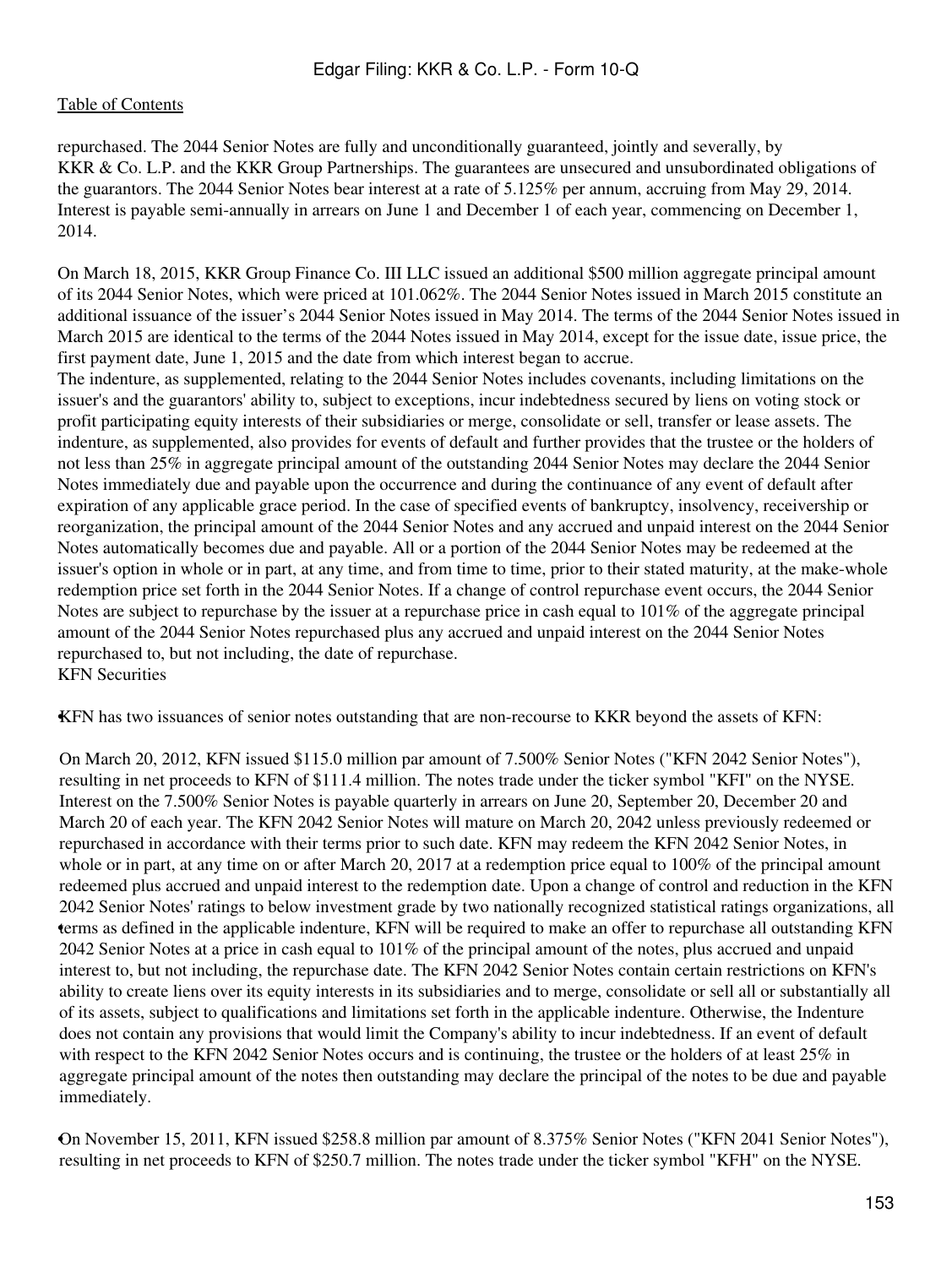Interest on the 8.375% Senior Notes is payable quarterly in arrears on February 15, May 15, August 15 and November 15 of each year. The KFN 2041 Senior Notes will mature on November 15, 2041 unless previously redeemed or repurchased in accordance with their terms prior to such date. KFN may redeem the KFN 2041 Senior Notes, in whole or in part, at any time on or after November 15, 2016 at a redemption price equal to 100% of the principal amount redeemed plus accrued and unpaid interest to the redemption date. Upon a change of control and reduction in the KFN 2041 Senior Notes' ratings to below investment grade by two nationally recognized statistical ratings organizations, as defined in the indenture, KFN will be required to make an offer to repurchase all outstanding KFN 2041 Senior Notes at a price in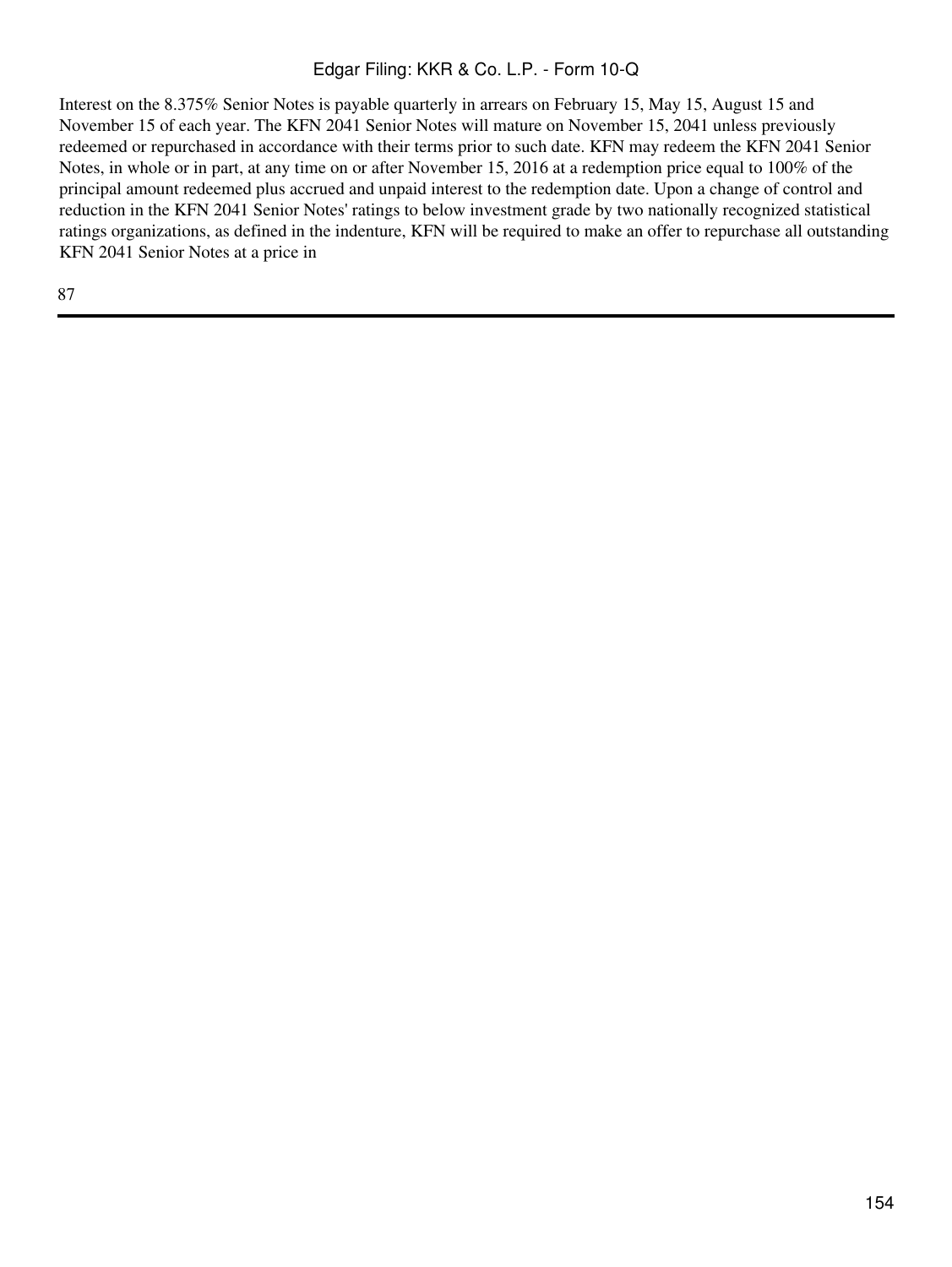cash equal to 101% of the principal amount of the notes, plus accrued and unpaid interest to, but not including, the repurchase date. The KFN 2041 Senior Notes contain certain restrictions on KFN's ability to create liens over its equity interests in its subsidiaries and to merge, consolidate or sell all or substantially all of its assets. If an event of default with respect to the KFN 2041 Senior Notes occurs and is continuing, the trustee or the holders of at least 25% in aggregate principal amount of the notes then outstanding may declare the principal of the notes to be due and payable immediately.

• notes are the sole assets of trusts and mature between 2036 and 2037. Interest is payable quarterly and are fixed, KFN has also established six 30-year trusts from 2006 through 2007 for the sole purpose of issuing trust preferred securities. These trusts issued preferred securities to unaffiliated investors and common securities to KFN. The combined proceeds were invested by the trusts in junior subordinated notes issued by KFN. The junior subordinated floating or a combination among the six trusts. As of March 31, 2015, \$283.5 million par amount was outstanding with weighted average years to maturity of 21.5 years and a weighted average borrowing rate of 5.40%.

the date of the dissolution event (the "Series A Liquidation Value"), to the extent that KFN has sufficient gross On January 17, 2013, KFN issued 14.95 million of Series A LLC Preferred Shares (the "KFN Preferred Shares") at a price of \$25 per share. The KFN Preferred Shares trade on the NYSE under the ticker symbol "KFN.PR" and began trading on January 28, 2013. Distributions on the KFN Preferred Shares are cumulative and are payable by KFN, when, as, and if declared by KFN's board of directors, quarterly on January 15, April 15, July 15 and October 15 of each year at a rate per annum equal to 7.375%. Unless distributions have been declared and paid or declared and set apart for payment on the KFN Preferred Shares for the then-current quarterly distribution period and all past quarterly distribution periods, subject to certain exceptions, KFN may not declare or pay or set apart payment for distributions on the KFN's common shares or other junior shares, including payments to KKR. If KFN experiences a dissolution event, then the holders of the KFN Preferred Shares outstanding at such time will be entitled to receive a payment out of the KFN's assets available for distribution to such holders equal to the sum of the \$25 liquidation preference per KFN Preferred Share and accumulated and unpaid distributions (whether or not declared), if any, to, but excluding, income (excluding any gross income attributable to the sale or exchange of capital assets) in the year of the dissolution event and in the prior years in which the KFN Preferred Shares have been outstanding to ensure that each holder of KFN Preferred Shares will have a capital account balance equal to the Series A Liquidation Value. The KFN Preferred Shares are not convertible into shares of any other class or series of the KFN's shares. Except under limited circumstances relating to an event of default in the payment of distributions, holders of the KFN Preferred Shares have no voting rights. At any time or from time to time on or after January 15, 2018, KFN may, at its option, redeem the KFN Preferred Shares, in whole or in part, upon not less than 30 nor more than 60 days' notice, at a price of \$25 per KFN Preferred Share plus accumulated and unpaid distributions (whether or not declared), if any, to, but excluding, the redemption date, if any. Holders of the KFN Preferred Shares have no right to require the redemption of the KFN Preferred Shares.

#### Common Units

•On May 16, 2014, KKR & Co. L.P. filed a registration statement with the Securities and Exchange Commission for the sale by us from time to time of up to 5,000,000 common units of KKR & Co. L.P. to generate cash proceeds (a) up to (1) the amount of withholding taxes, social benefit payments or similar payments payable by us in respect of awards granted pursuant to the Equity Incentive Plan, the KKR Financial Holdings LLC 2007 Share Incentive Plan (the "KFN Share Incentive Plan") and the KKR Asset Management LLC 2011 Share Incentive Plan (the "KAM Share Incentive Plan"), and together with the Equity Incentive Plan and the KFN Share Incentive Plan, the "Plans", and (2) the amount of cash delivered in respect of awards granted pursuant to the Plans that are settled in cash instead of common units; and (b) to the extent the net proceeds from the sale of common units exceeds the amounts due under clause (a), for general corporate purposes. The administrator of the Equity Incentive Plan is expected to reduce the maximum number of common units eligible to be issued under the Equity Incentive Plan by the number of common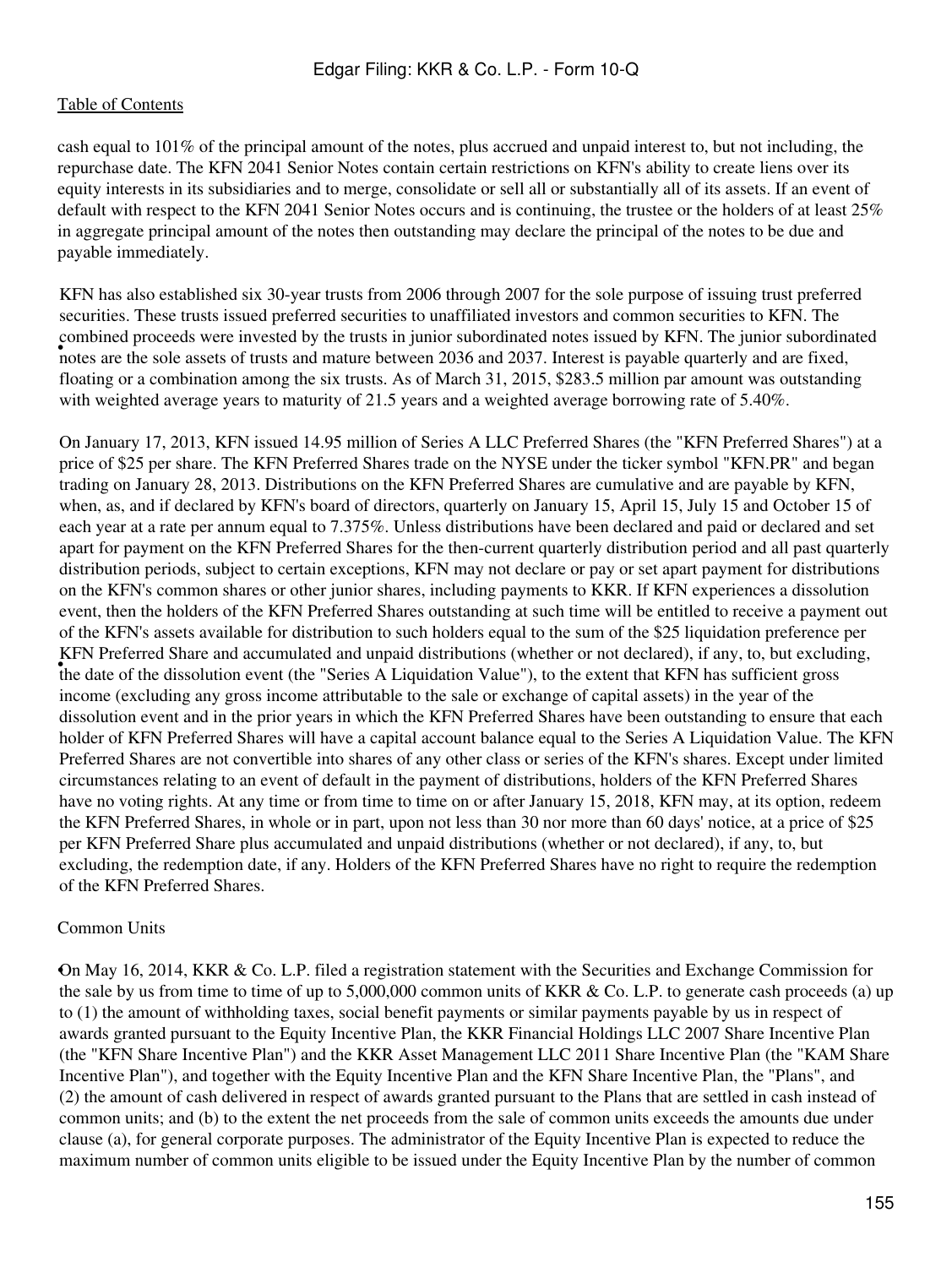units issued and sold pursuant to this Registration Statement, as applicable, unless such reduction is already provided for with respect to such awards under the terms of the Equity Incentive Plan. No additional equity awards will be issued under the KFN Share Incentive Plan or the KAM Share Incentive Plan. The Securities and Exchange Commission declared the registration statement effective on June 4, 2014. As of March 31, 2015, 861,731 common units have been issued and sold under the registration statement and are included in our basic common units outstanding as of March 31, 2015.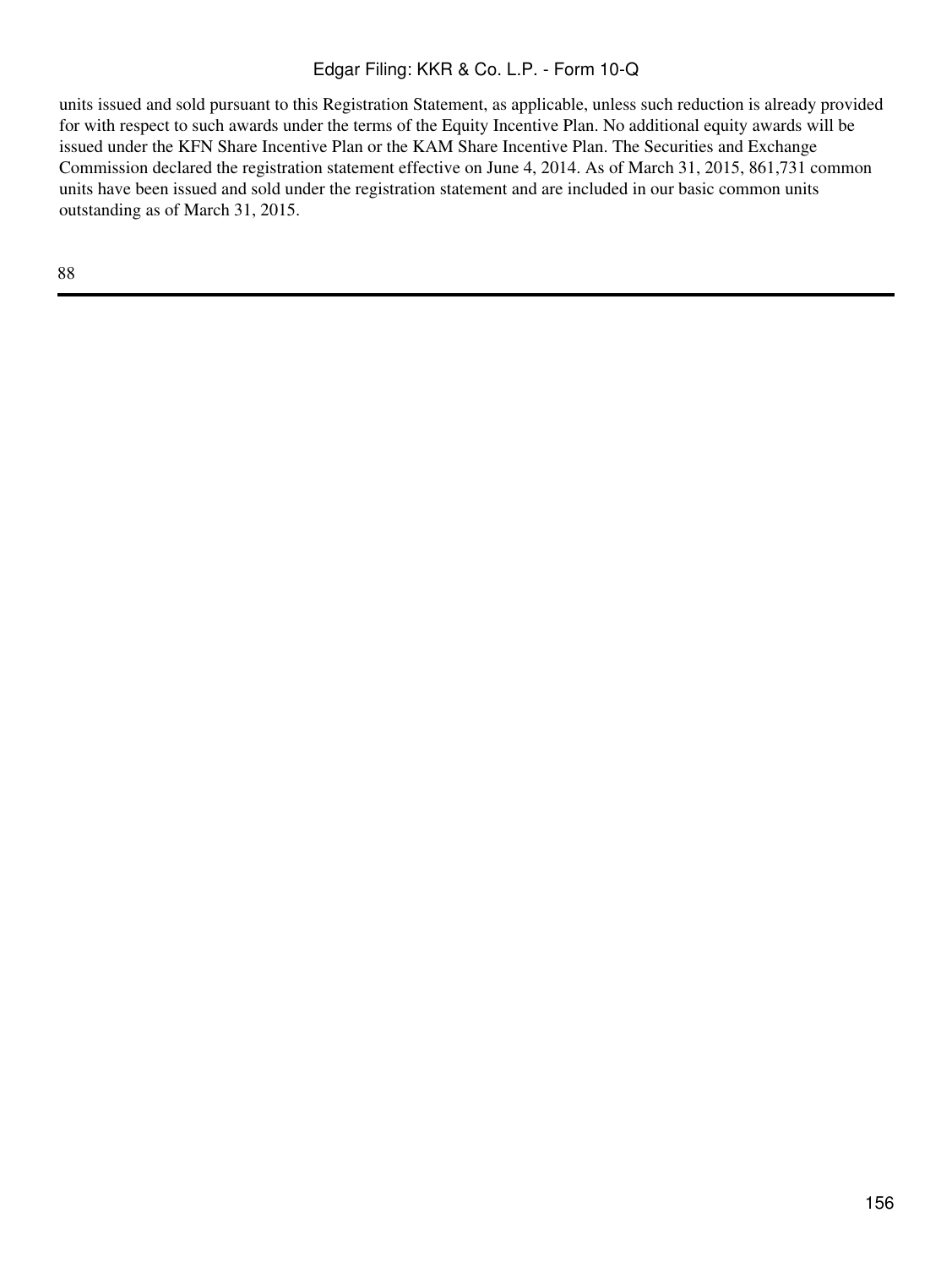## [Table of Contents](#page-2-0)

## Liquidity Needs

We expect that our primary liquidity needs will consist of cash required to:

•continue to grow our business, including seeding new strategies and funding our capital commitments made to existing and future funds, co-investments and any net capital requirements of our capital markets companies;

•warehouse an investment in a portfolio company or other investments for the benefit of one or more of our funds, accounts or CLOs pending the contribution of committed capital by the investors in such vehicles;

•service debt obligations, as well as any contingent liabilities that may give rise to future cash payments;

•fund cash operating expenses and amounts recorded for litigation matters;

•pay amounts that may become due under our tax receivable agreement with KKR Holdings;

•make cash distributions in accordance with our distribution policy;

•underwrite commitments within our capital markets business;

•fund our equity commitment to joint ventures such as Merchant Capital Solutions LLC;

•make future purchase price payments in connection with our proprietary acquisitions or investments, such as our acquisition of Prisma and minority interest in Nephila; and

•acquire additional principal assets, including other businesses.

See "—Liquidity—Contractual Obligations, Commitments and Contingencies on an Unconsolidated Basis." We believe that the sources of liquidity described above will be sufficient to fund our working capital requirements for at least the next 12 months.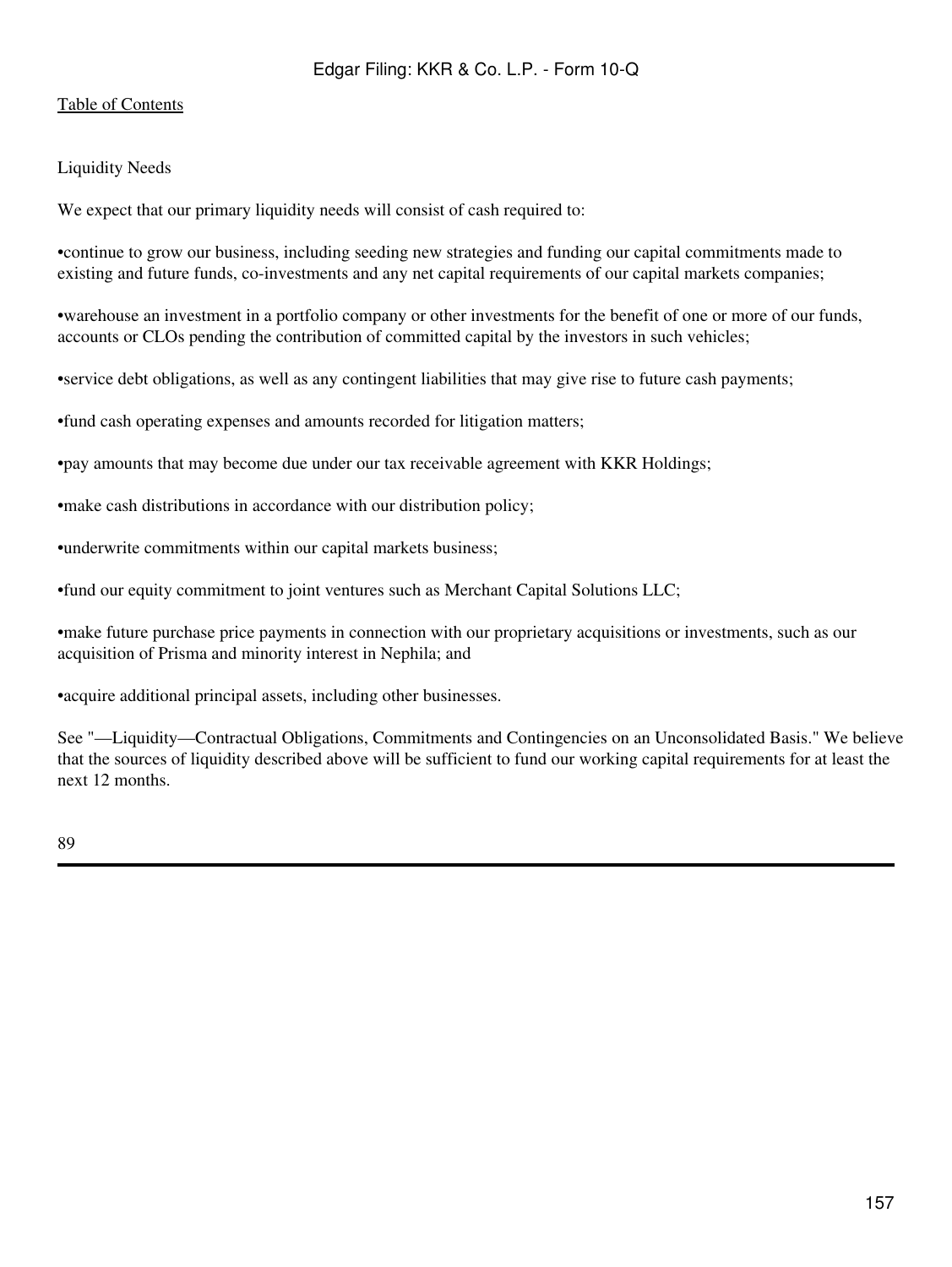### Capital Commitments

The agreements governing our active investment funds generally require the general partners of the funds to make minimum capital commitments to such funds, which usually range from 2% to 4% of a fund's total capital commitments at final closing, but may be greater for certain funds pursuing newer strategies. In addition, we are responsible for certain limited partner interests in some of our private equity funds. The following table presents our uncalled commitments to our active investment funds as of March 31, 2015:

|                                          | Uncalled           |
|------------------------------------------|--------------------|
|                                          | Commitments        |
| <b>Private Markets</b>                   | $($$ in thousands) |
| European Fund IV                         | \$184,700          |
| Energy Income and Growth Fund            | 157,200            |
| North America Fund XI                    | 156,700            |
| Infrastructure II                        | 121,600            |
| Real Estate Partners Americas            | 118,500            |
| Asian Fund II                            | 53,200             |
| European Fund III                        | 52,100             |
| 2006 Fund                                | 23,400             |
| <b>Co-Investment Vehicles</b>            | 30,500             |
| <b>Other Private Markets Funds</b>       | 14,600             |
| <b>Total Private Markets Commitments</b> | 912,500            |
| <b>Public Markets</b>                    |                    |
| <b>Special Situations Vehicles</b>       | 187,900            |
| <b>Direct Lending Vehicles</b>           | 82,500             |
| Mezzanine Fund                           | 9,600              |
| <b>Total Public Markets Commitments</b>  | 280,000            |
| <b>Total Uncalled Commitments</b>        | \$1,192,500        |

As of March 31, 2015, KKR had unfunded commitments consisting of (i) \$1,192.5 million, as shown above, to its active private equity and other investment vehicles, (ii) \$374.6 million in connection with commitments by KKR's capital markets business, (iii) \$128.6 million relating to Merchant Capital Solutions as described below and (iv) other investment commitments of \$157.2 million. Whether these amounts are actually funded, in whole or in part depends on the terms of such commitments, including the satisfaction or waiver of any conditions to funding.

#### Prisma Capital Partners

On October 1, 2012, KKR acquired all of the equity interests of Prisma subject to potential purchase price payments in 2014 and 2017. KKR may become obligated to make future purchase price payments in 2017 based on whether the Prisma business grows to achieve certain operating performance metrics when measured in such year. KKR has the right in its sole discretion to pay a portion of such future purchase price payment, if any, in KKR & Co. L.P. common units rather than in cash. See "—Liquidity—Contractual Obligations, Commitments and Contingencies on an Unconsolidated Basis."

Merchant Capital Solutions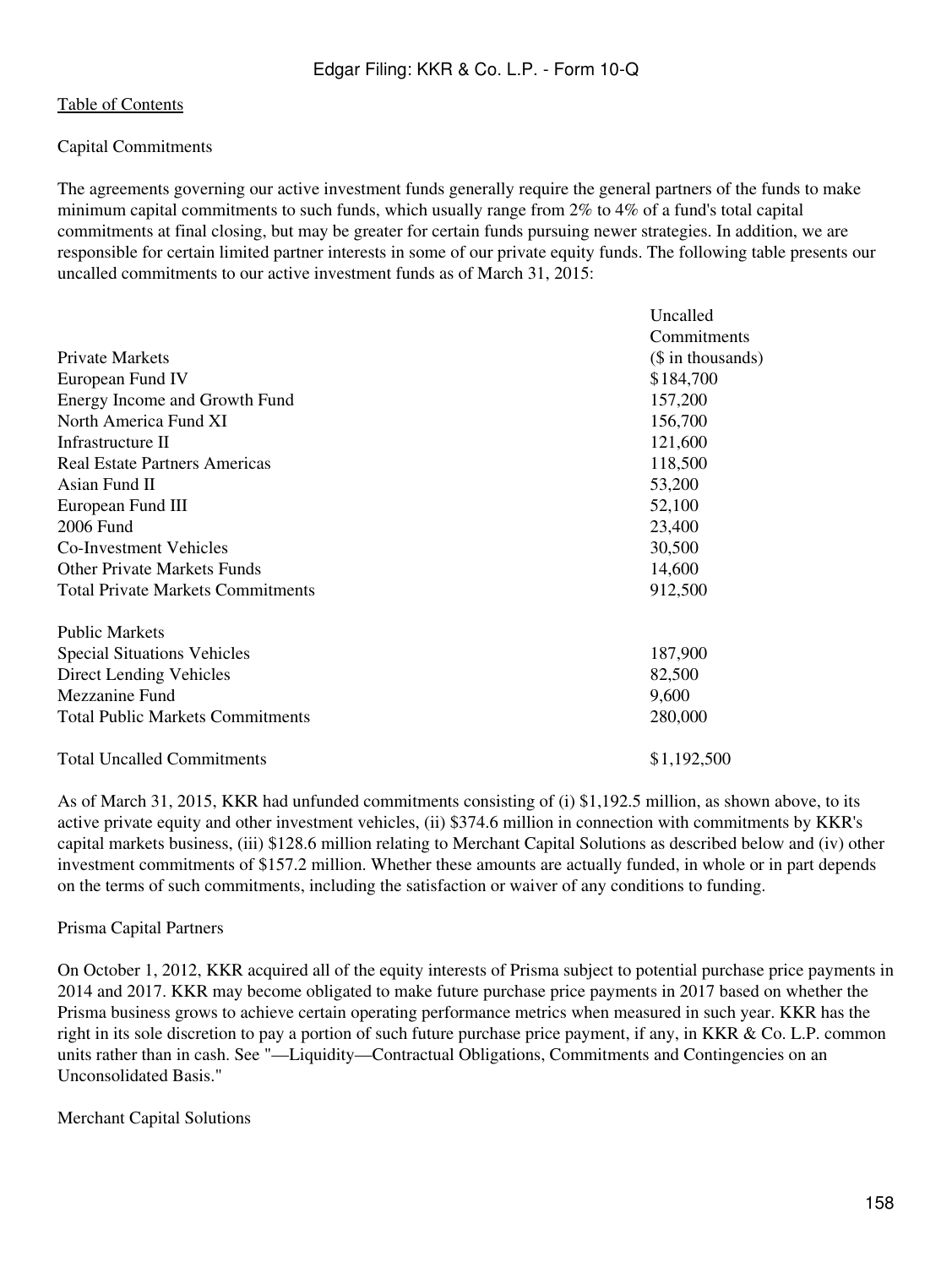Merchant Capital Solutions LLC (MCS, formerly known as MerchCap Solutions LLC) is a joint venture partnership with Stone Point Capital and CPPIB Credit Investments, Inc. MCS seeks to provide capital markets services to mid-market and sponsor-backed companies as well as make certain balance sheet investments to support client needs. KKR and Stone Point each committed \$150 million of equity and CPPIB committed an additional \$50 million to MCS to support its business. KKR's remaining commitment is approximately \$128.6 million as of March 31, 2015. KKR expects that certain capital markets activities for third parties (other than KKR and its portfolio companies) will be principally conducted by MCS.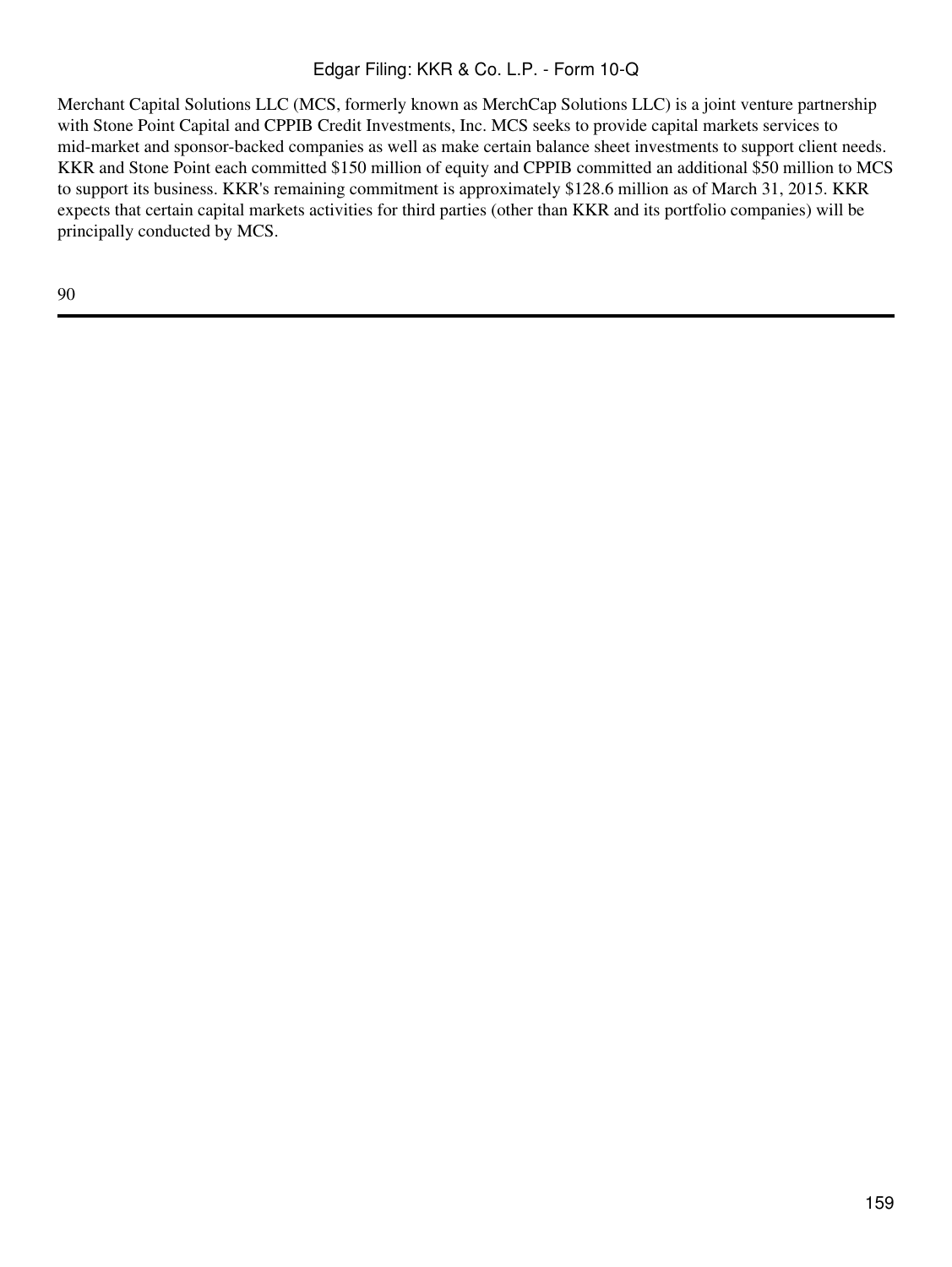#### Tax Receivable Agreement

 We and certain intermediate holding companies that are taxable corporations for U.S. federal, state and local income tax purposes, may be required to acquire KKR Group Partnership Units from time to time pursuant to our exchange agreement with KKR Holdings. KKR Management Holdings L.P. made an election under Section 754 of the Internal Revenue Code that will remain in effect for each taxable year in which an exchange of KKR Group Partnership Units for common units occurs, which may result in an increase in our intermediate holding companies' share of the tax basis of the assets of the KKR Group Partnerships at the time of an exchange of KKR Group Partnership Units. Certain of these exchanges are expected to result in an increase in our intermediate holding companies' share of the tax basis of the tangible and intangible assets of the KKR Group Partnerships, primarily attributable to a portion of the goodwill inherent in our business that would not otherwise have been available. This increase in tax basis may increase depreciation and amortization deductions for tax purposes and therefore reduce the amount of income tax our intermediate holding companies would otherwise be required to pay in the future. This increase in tax basis may also decrease gain (or increase loss) on future dispositions of certain capital assets to the extent tax basis is allocated to those capital assets.

We have entered into a tax receivable agreement with KKR Holdings, which requires our intermediate holding companies to pay to KKR Holdings, or to current and former principals who have exchanged KKR Holdings units for KKR common units as transferees of KKR Group Partnership Units, 85% of the amount of cash savings, if any, in U.S. federal, state and local income tax that the intermediate holding companies realize as a result of the increase in tax basis described above, as well as 85% of the amount of any such savings the intermediate holding companies realize as a result of increases in tax basis that arise due to future payments under the agreement. We expect our intermediate holding companies to benefit from the remaining 15% of cash savings, if any, in income tax that they realize. A termination of the agreement or a change of control could give rise to similar payments based on tax savings that we would be deemed to realize in connection with such events. In the event that other of our current or future subsidiaries become taxable as corporations and acquire KKR Group Partnership Units in the future, or if we become taxable as a corporation for U.S. federal income tax purposes, we expect that each will become subject to a tax receivable agreement with substantially similar terms.

 These payment obligations are obligations of our intermediate holding companies and not the KKR Group Partnerships. As such, cash payments received by common unitholders may vary from those received by holders of KKR Group Partnership Units held by KKR Holdings and its current and former principals to the extent payments are made to those parties under the tax receivable agreement. Payments made under the tax receivable agreement are required to be made within 90 days of the filing of the tax returns of our intermediate holding companies, which may result in a timing difference between the tax savings received by KKR's intermediate holdings companies and the cash payments made to the selling holders of KKR Group Partnership Units.

 For the three months ended March 31, 2015, no cash payments have been made under the tax receivable agreement. We expect our intermediate holding companies to benefit from the remaining 15% of cash savings, if any, in income tax that they realize. As of March 31, 2015, \$2.3 million of cumulative income tax savings have been realized. See "—Liquidity-Other Liquidity Needs— Contractual Obligations, Commitments and Contingencies" for a discussion of amounts payable and cumulative cash payments made under this agreement.

#### Distributions

Our current distribution policy is to make quarterly cash distributions in amounts that in the aggregate are expected to constitute substantially all of the cash earnings of our investment management business, 40% of the net realized investment income of KKR (other than KFN), and 100% of the net realized investment income of KFN, in each case in excess of amounts determined by us to be necessary or appropriate to provide for the conduct of our business, to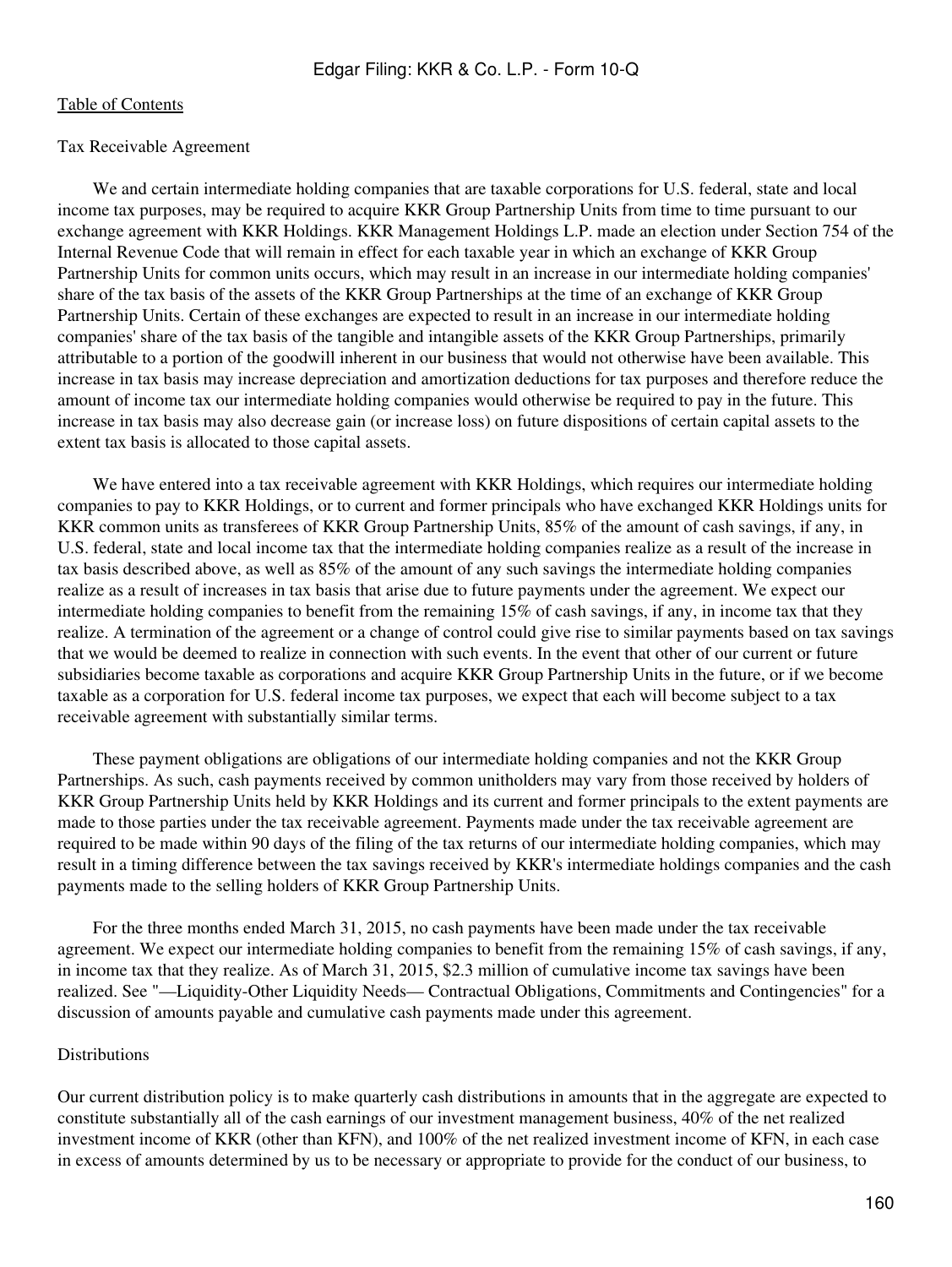make appropriate investments in our business and our investment funds and to comply with applicable law and any of our debt instruments or other obligations. For purposes of our distribution policy, our distributions are expected to consist of (i) FRE (as defined below), (ii) carry distributions received from our investment funds which have not been allocated as part of our carry pool, (iii) 40% of the net realized investment income from KKR (other than KFN) and (iv) 100% of the net realized investment income from KFN. This amount is expected to be reduced by (i) corporate and applicable local taxes, if any, (ii) segment non-controlling interests, and (iii) amounts determined by us to be necessary or appropriate for the conduct of our business and other matters as discussed above.

 The declaration and payment of any distributions are subject to the discretion of the board of directors of the general partner of KKR & Co. L.P., which may change the distribution policy at any time, and the terms of its limited partnership agreement. There can be no assurance that distributions will be made as intended or at all or that unitholders will receive sufficient distributions to satisfy payment of their tax liabilities as limited partners of KKR & Co. L.P. When KKR & Co. L.P.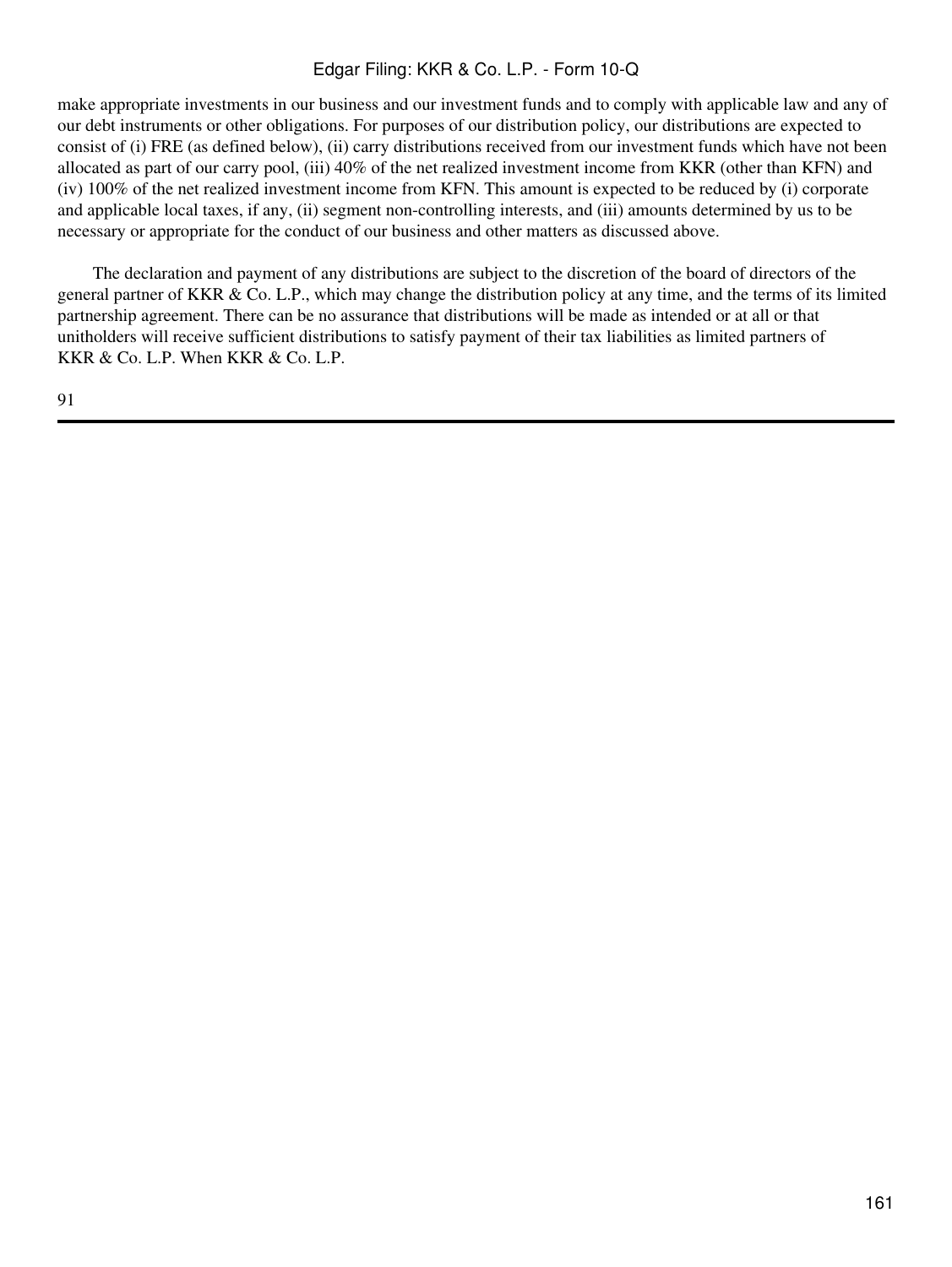receives distributions from the KKR Group Partnerships (the holding companies of the KKR business), KKR Holdings receives its pro rata share of such distributions from the KKR Group Partnerships.

The following table presents our distribution calculation for the three months ended March 31, 2015 and 2014 as described above.

| (\$ in thousands except per unit data)<br><b>Total Distributable Earnings</b>                                                                                | Quarter Ended<br>March 31, 2015<br>\$516,531 | March 31, 2014<br>\$446,808                 |               |
|--------------------------------------------------------------------------------------------------------------------------------------------------------------|----------------------------------------------|---------------------------------------------|---------------|
| Less: estimated current corporate income taxes                                                                                                               | (28, 855)                                    | (33, 445)                                   | $\mathcal{E}$ |
| Distributable Earnings, net of taxes                                                                                                                         | 487,676                                      | 413,363                                     |               |
| Less: Undistributed net realized investment income - KKR (ex-KFN)                                                                                            | (114,886)                                    | (115, 735)                                  | $\mathcal{E}$ |
| <b>Distributed Earnings</b>                                                                                                                                  | \$372,790                                    | \$297,628                                   |               |
| Distributable Earnings, net of taxes per KKR & Co. L.P. common unit                                                                                          | \$0.60                                       | \$0.59                                      |               |
| Distribution per KKR & Co. L.P. common unit                                                                                                                  | \$0.46                                       | \$0.43                                      |               |
| Components of Distribution per KKR & Co. L.P. Common Unit                                                                                                    |                                              |                                             |               |
| After-tax FRE<br><b>Realized Cash Carry</b><br>Distributed Net Realized Investment Income - KKR (ex-KFN)<br>Distributed Net Realized Investment Income - KFN | \$0.10<br>\$0.22<br>\$0.09<br>\$0.05         | \$0.15<br>\$0.17<br>\$0.11<br>$\frac{1}{2}$ |               |
| Fee and yield earnings distribution per KKR & Co. L.P. common unit                                                                                           | \$0.15                                       | \$0.16                                      |               |
| Adjusted Units Eligible For Distribution                                                                                                                     | 813,796,584                                  | 696,070,615                                 |               |
| Payout Ratio                                                                                                                                                 | 76.4                                         | % 72.0                                      | $\%$          |

The following table provides a reconciliation of KKR's Adjusted Units to Adjusted Units Eligible for Distribution:

| <b>Adjusted Units</b>                    | As of<br>March 31, 2015<br>852,445,671 |  |
|------------------------------------------|----------------------------------------|--|
| Adjustments:                             |                                        |  |
| Unvested Common Units                    | (36,953,115)                           |  |
| Unvested Other Exchangeable Securities   | (1,695,972)                            |  |
| Adjusted Units Eligible For Distribution | 813,796,584                            |  |

Total Distributable Earnings

Total distributable earnings is the sum of (i) FRE, (ii) carry distributions received from KKR's investment funds which have not been allocated as part of its carry pool, (iii) net realized investment income—KKR (ex-KFN) and (iv) net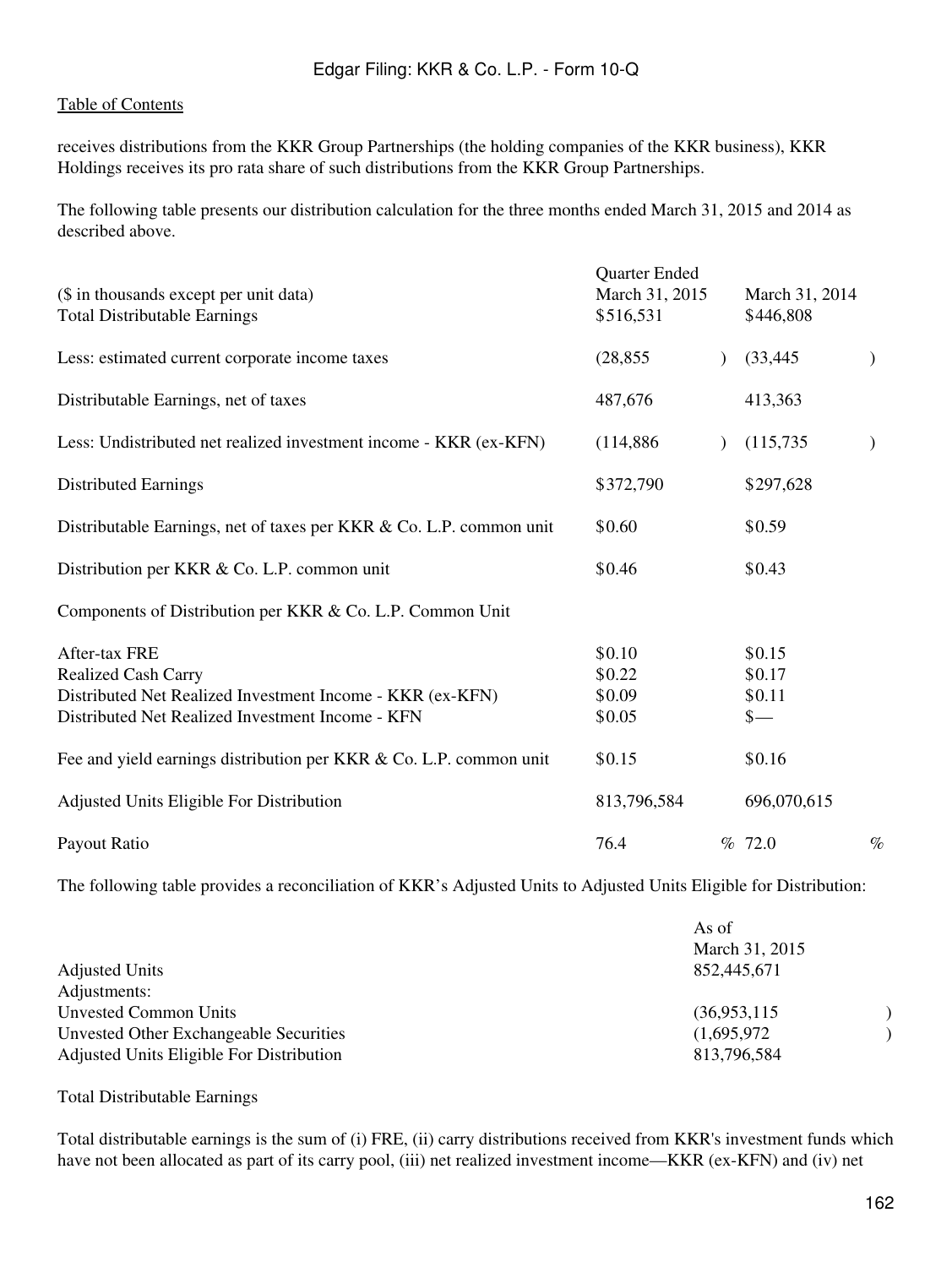realized investment income—KFN; less (i) applicable local income taxes, if any, and (ii) noncontrolling interests. We believe this measure is useful to unitholders as it provides a supplemental measure to assess performance, excluding the impact of mark-to-market gains (losses), and amounts available for distribution to KKR unitholders. However, total distributable earnings is not a measure that calculates actual distributions under KKR's current distribution policy. See our distribution table above for the actual cash distribution declared for the three months ended March 31, 2015 and 2014.

Total distributable earnings were \$516.5 million for the three months ended March 31, 2015, an increase of \$69.7 million, compared to \$446.8 million for the three months ended March 31, 2014. The increase was primarily attributable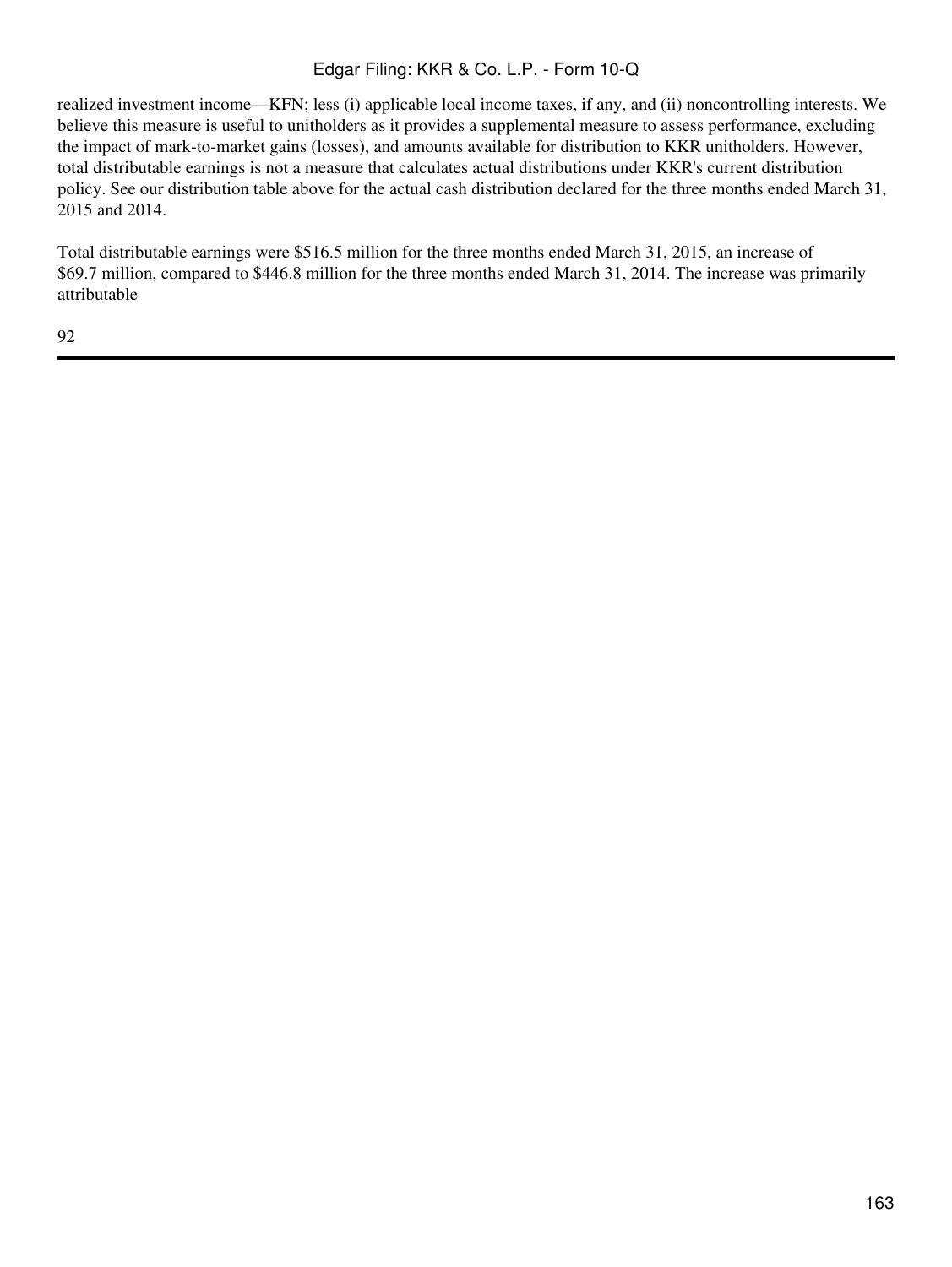to an increase in realized cash carry net of realized cash carry allocated to carry pool of \$65.3 million and an increase in net realized investment income of KFN of \$39.9 million, partially offset by a decrease in fees of \$27.5 million and an increase in other operating expenses of \$8.1 million.

 Distribution per KKR & Co. L.P. common unit was \$0.46 for the three months ended March 31, 2015, an increase of \$0.03 per common unit, compared to \$0.43 per common unit for the three months ended March 31, 2014. The increase was primarily attributable to an increase in realized cash carry per common unit of \$0.05 and distributable net realized investment income-KFN per common unit of \$0.05 as a result of our acquisition of KFN on April 30, 2014. This increase was partially offset by a decrease in after-tax FRE primarily due to a decrease in FRE and to a lesser extent an increase in adjusted units eligible for distribution primarily as a result of the KFN acquisition on April 30, 2014.

#### Fee Related Earnings ("FRE")

Fee related earnings is comprised of (i) total management, monitoring and transaction fees, net, plus incentive fees, less (ii) cash compensation and benefits, occupancy and related charges and other operating expenses. It is a measure of the operating earnings of KKR and its business segments before carried interest and related carry pool allocations and investment income and comprises a portion of KKR's quarterly distribution. The components of FRE on a segment basis differ from the equivalent GAAP amounts on a consolidated basis as a result of: (i) the inclusion of management fees earned from consolidated funds that were eliminated in consolidation; (ii) the exclusion of fees and expenses of certain consolidated entities; (iii) the exclusion of charges relating to the amortization of intangible assets; (iv) the exclusion of charges relating to carry pool allocations; (v) the exclusion of non-cash equity-based charges and other non-cash compensation charges borne by KKR Holdings or incurred under the Equity Incentive Plan; (vi) the exclusion of certain reimbursable expenses; and (vii) the exclusion of certain non-recurring items. After tax FRE represents FRE after deductions for current corporate and local income taxes and non-controlling interests.

Net Realized Investment Income — KKR (ex - KFN)

Net realized investment income—KKR (ex-KFN) refers to net cash income from (i) realized investment gains and losses excluding certain realized investment losses to the extent unrealized losses on these investments were recognized prior to the combination with KPE on October 1, 2009, (ii) dividend income, and (iii) interest income net of interest expense in each case generated by KKR (excluding KFN). This term describes a portion of KKR's quarterly distribution and excludes net realized investment income of KFN. Realized investment losses from balance sheet investments that were already written down as of October 1, 2009 that have been excluded from net realized investment income as described above in (i) above amounted to approximately \$55.5 million for the three months ended March 31, 2014, respectively.

#### Net Realized Investment Income - KFN

Net realized investment income—KFN refers to net cash income from (i) realized investment gains and losses, (ii) dividend income and (iii) interest income net of interest expense less certain general and administrative expenses incurred in the generation of net realized investment income in each case generated by KFN. This term describes a portion of KKR's quarterly distribution.

## Fee and Yield Earnings

Fee and yield earnings is comprised of FRE and net interest and dividends from KKR's business segments. This measure is used by management as a measure of the cash earnings of KKR and its business segments' investment income. We believe this measure is useful to unitholders as it provides insight into the amount of KKR's cash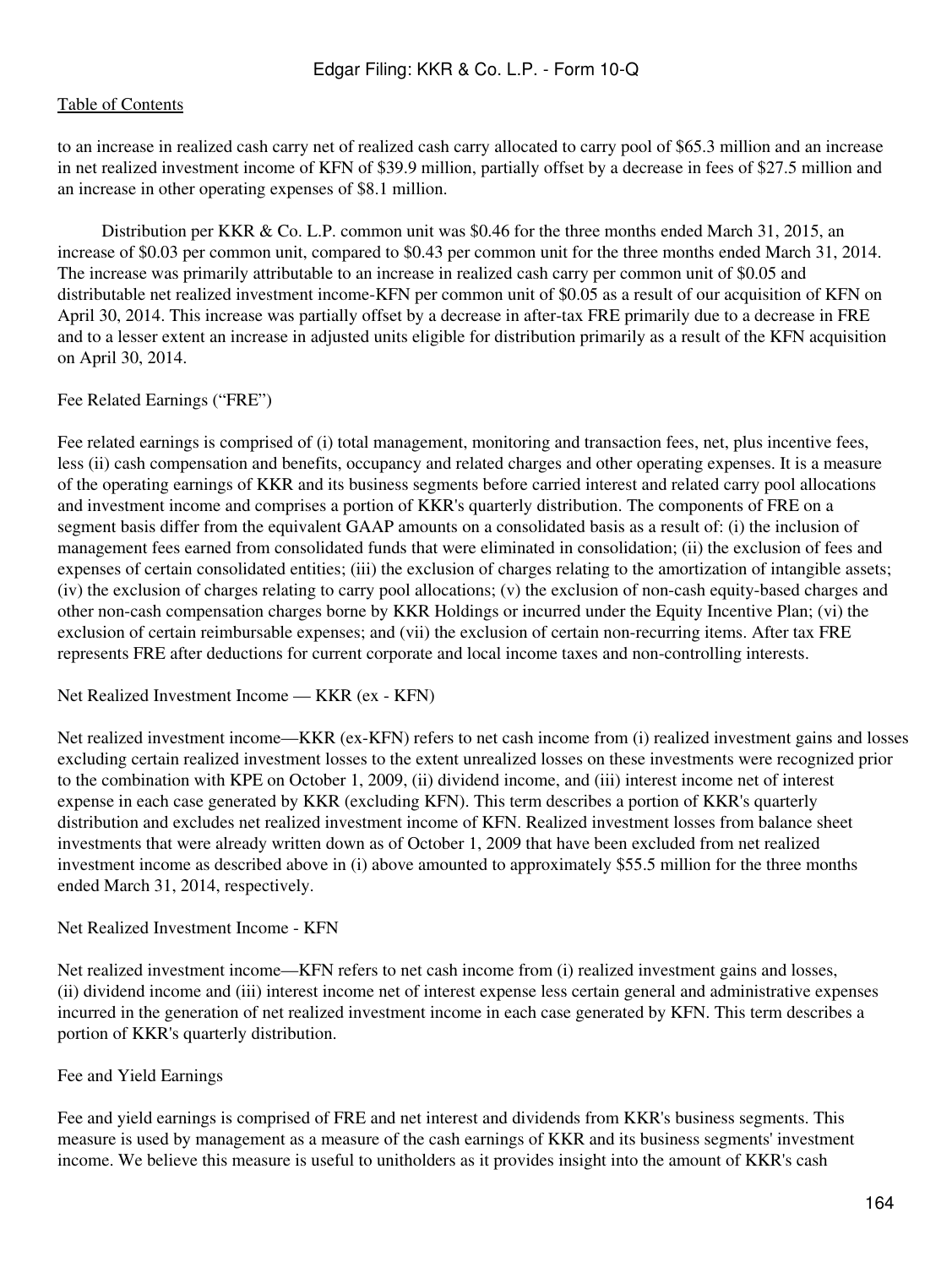earnings, significant portions of which tend to be more recurring than realized carried interest and net realized gains from quarter to quarter.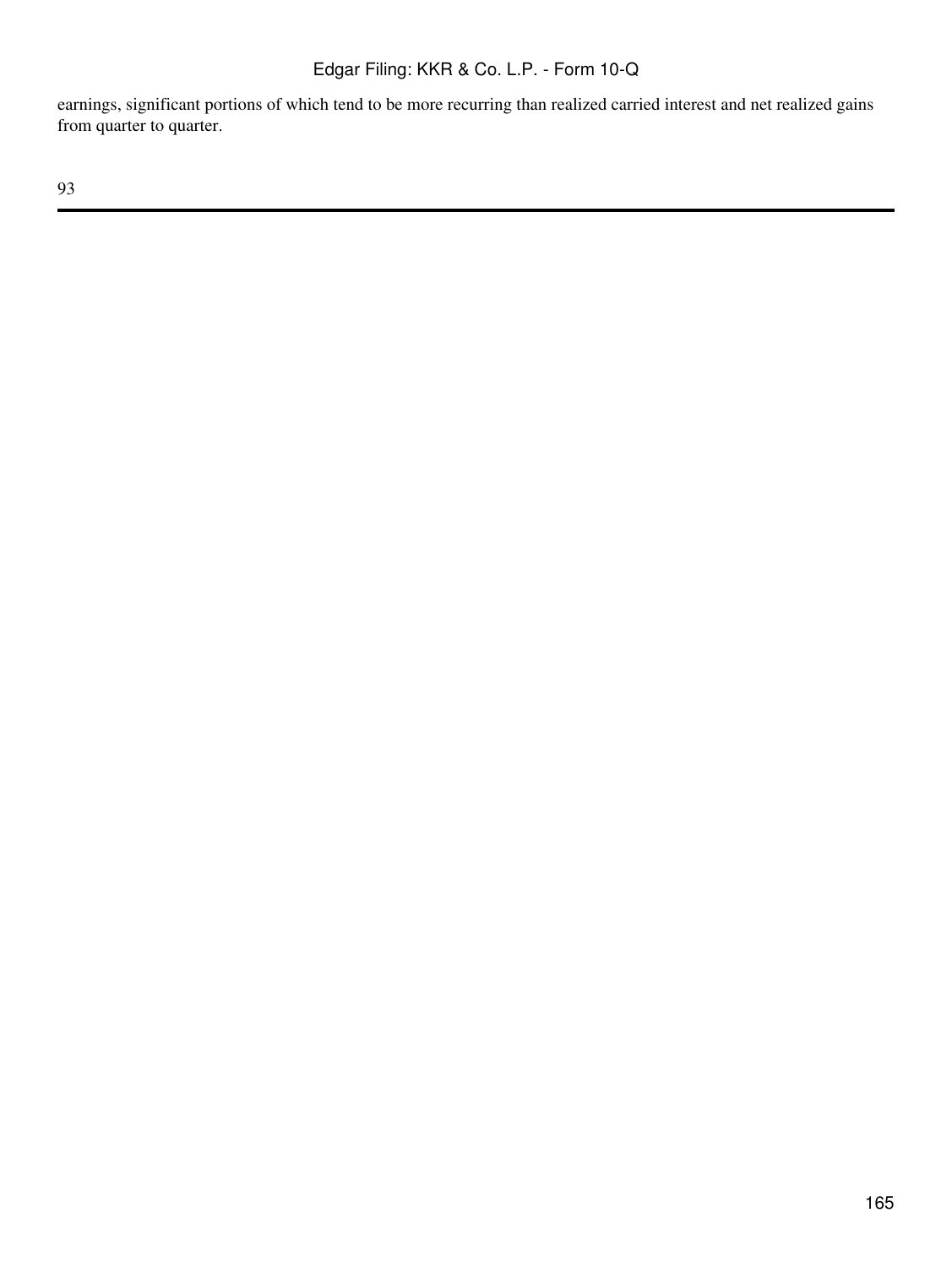A reconciliation of Net Income (Loss) Attributable to KKR & Co. L.P. on a GAAP basis to ENI, FRE, Fee and Yield Earnings, Fee and Yield EBITDA, Total Distributable Earnings and Total EBITDA is provided below.

|                                                                               | Three Months Ended |                |  |
|-------------------------------------------------------------------------------|--------------------|----------------|--|
|                                                                               | March 31, 2015     | March 31, 2014 |  |
|                                                                               | (\$ in thousands)  |                |  |
| Net income (loss) attributable to KKR & Co. L.P.                              | \$270,507          | \$210,041      |  |
| Plus: Net income (loss) attributable to noncontrolling interests held by KKR  | 239,008            | 300,814        |  |
| Holdings L.P.                                                                 |                    |                |  |
| Plus: Non-cash equity based charges                                           | 76,550             | 77,528         |  |
| Plus: Amortization of intangibles and other, net                              | (2,790)            | 20,169         |  |
| Plus: Income taxes                                                            | 16,138             | 21,702         |  |
| Economic net income (loss)                                                    | 599,413            | 630,254        |  |
| Plus: Income attributable to segment noncontrolling interests                 | 3,622              | 3,202          |  |
| Less: Total investment income (loss)                                          | 220,621            | 278,651        |  |
| Less: Net carried interest                                                    | 265,108            | 203,087        |  |
| Fee related earnings                                                          | 117,306            | 151,718        |  |
| Plus: Net interest and dividends                                              | 50,675             | 11,164         |  |
| Fee and yield earnings                                                        | 167,981            | 162,882        |  |
| Plus: Depreciation and amortization                                           | 3,881              | 4,035          |  |
| Plus: Core interest expense                                                   | 25,332             | 18,400         |  |
| Fee and yield EBITDA                                                          | 197,194            | 185,317        |  |
| Less: Depreciation and amortization                                           | 3,881              | 4,035          |  |
| Less: Core interest expense                                                   | 25,332             | 18,400         |  |
| Less: Net interest and dividends                                              | 50,675             | 11,164         |  |
| Plus: Realized cash carry, net of realized cash carry allocated to carry pool | 181,455            | 116,130        |  |
| Plus: Net realized investment income - KKR (ex-KFN)                           | 191,477            | 192,892        |  |
| Plus: Net realized investment income - KFN                                    | 39,865             |                |  |
| Less: Local income taxes and noncontrolling interests                         | 13,572             | 13,932         |  |
| Total distributable earnings                                                  | 516,531            | 446,808        |  |
| Plus: Depreciation and amortization                                           | 3,881              | 4,035          |  |
| Plus: Core interest expense                                                   | 25,332             | 18,400         |  |
| Plus: Local income taxes and noncontrolling interests                         | 13,572             | 13,932         |  |
| <b>Total EBITDA</b>                                                           | \$559,316          | \$483,175      |  |

#### Other Liquidity Needs

We may also be required to fund various underwriting commitments in our capital markets business in connection with the underwriting of loans, securities or other financial instruments. We generally expect that these commitments will be syndicated to third parties or otherwise fulfilled or terminated, although we may in some instances elect to retain a portion of the commitments for our own investment.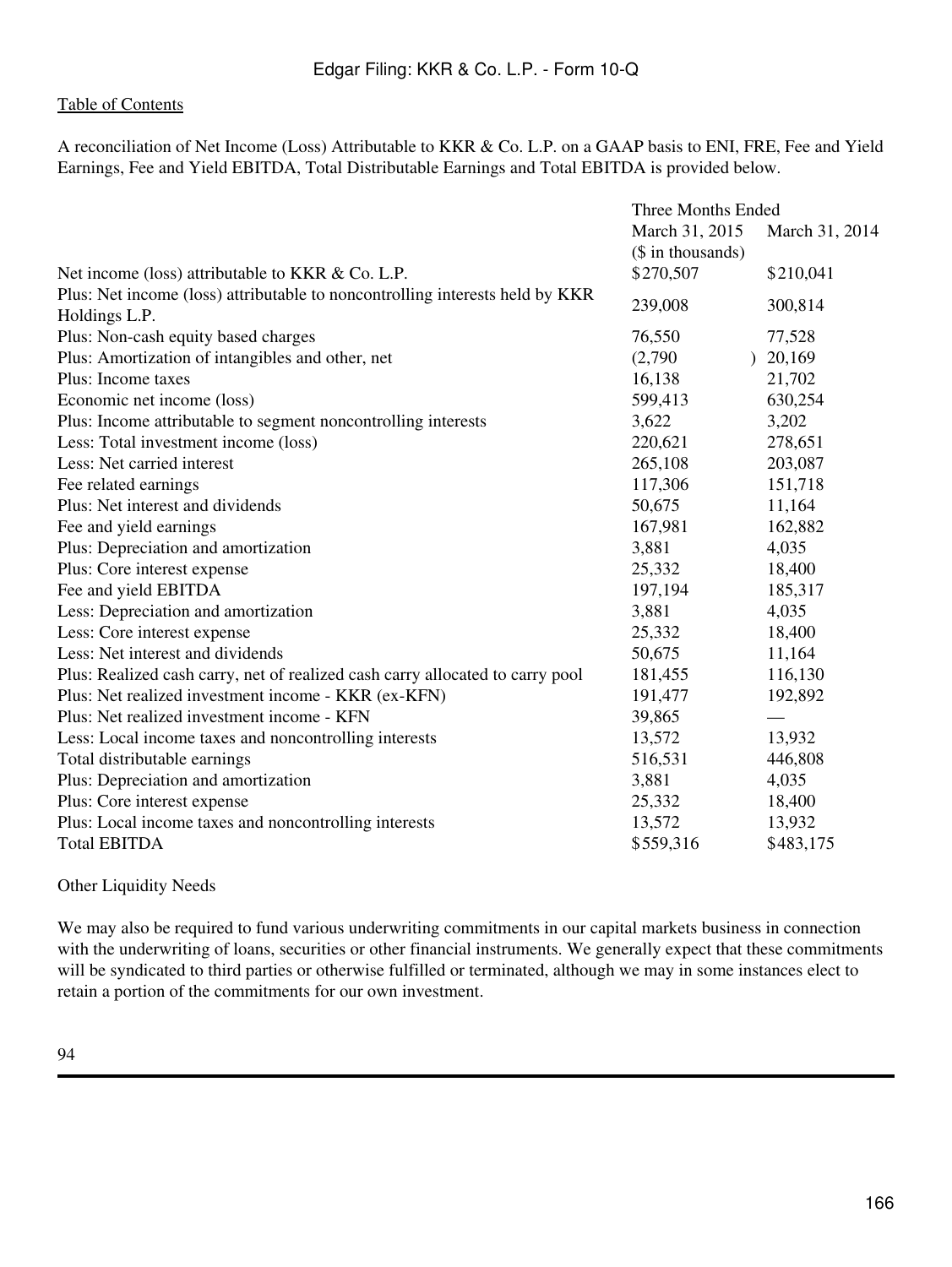Contractual Obligations, Commitments and Contingencies on an Unconsolidated Basis

In the ordinary course of business, we enter into contractual arrangements that may require future cash payments. The following table sets forth information relating to anticipated future cash payments as of March 31, 2015 on an unconsolidated basis before the consolidation of funds and CLOs:

|                                              | Payments due by Period |           |           |           |           |  |
|----------------------------------------------|------------------------|-----------|-----------|-----------|-----------|--|
| Types of Contractual Obligations             | <1 Year                | 1-3 Years | 3-5 Years | >5 Years  | Total     |  |
|                                              | $($$ in millions)      |           |           |           |           |  |
| Uncalled commitments to investment funds (1) | \$1,192.5              | $S-$      | $S-$      | $S-$      | \$1,192.5 |  |
| Debt payment obligations (2)                 | 97.0                   |           |           | 2,657.3   | 2,754.3   |  |
| Interest obligations on debt (3)             | 159.6                  | 301.8     | 296.4     | 2,685.9   | 3,443.7   |  |
| Underwriting commitments (4)                 | 300.8                  |           |           |           | 300.8     |  |
| Lending commitments $(5)$                    | 73.8                   |           |           |           | 73.8      |  |
| Other commitments (6)                        | 285.8                  |           |           |           | 285.8     |  |
| Lease obligations                            | 51.8                   | 93.6      | 75.7      | 52.0      | 273.1     |  |
| Total                                        | \$2,161.3              | \$395.4   | \$372.1   | \$5,395.2 | \$8,324.0 |  |

(1) on demand, the above commitments have been presented as falling due within one year. However, given the size of These uncalled commitments represent amounts committed by us to fund a portion of the purchase price paid for each investment made by our investment funds which are actively investing. Because capital contributions are due such commitments and the rates at which our investment funds make investments, we expect that the capital commitments presented above will be called over a period of several years. See "—Liquidity—Liquidity Needs."

(2) Senior Notes, KFN Junior Subordinated Notes and borrowings outstanding on the KCM Credit Agreement which<br>(2) are presented gross of unomortized discounts and not of unomortized promiums. KEN's dabt abligations are Represents the 2020 Senior Notes, 2043 Senior Notes, 2044 Senior Notes, KFN 2041 Senior Notes, KFN 2042 are presented gross of unamortized discounts and net of unamortized premiums. KFN's debt obligations are non-recourse to KKR beyond the assets of KFN.

(3) maturity. Future interest rates are assumed to be those in effect as of March 31, 2015, including both variable and These interest obligations on debt represent estimated interest to be paid over the maturity of the related debt obligation, which has been calculated assuming the debt outstanding at March 31, 2015 is not repaid until its fixed rates, as applicable, provided for by the relevant debt agreements. The amounts presented above include accrued interest on outstanding indebtedness.

(4) Represents various commitments in our capital markets business in connection with the underwriting of loans, securities and other financial instruments. These commitments are shown net of amounts syndicated.

(5)Represents obligations in our capital markets business to lend under various revolving credit facilities.

(6)Represents our commitment to MCS and investment commitments of KFN. See "—Liquidity—Liquidity Needs—Merchant Capital Solutions."

The commitment table above excludes contractual amounts owed under the tax receivable agreement, because the ultimate amount and timing of the amounts due are not presently known. As of March 31, 2015, a payable of \$128.3 million has been recorded in due to affiliates in the consolidated financial statements representing management's best estimate of the amounts currently expected to be owed under the tax receivable agreement. As of March 31, 2015, approximately \$13.3 million of cumulative cash payments have been made under the tax receivable agreement. See "—Liquidity Needs—Tax Receivable Agreement."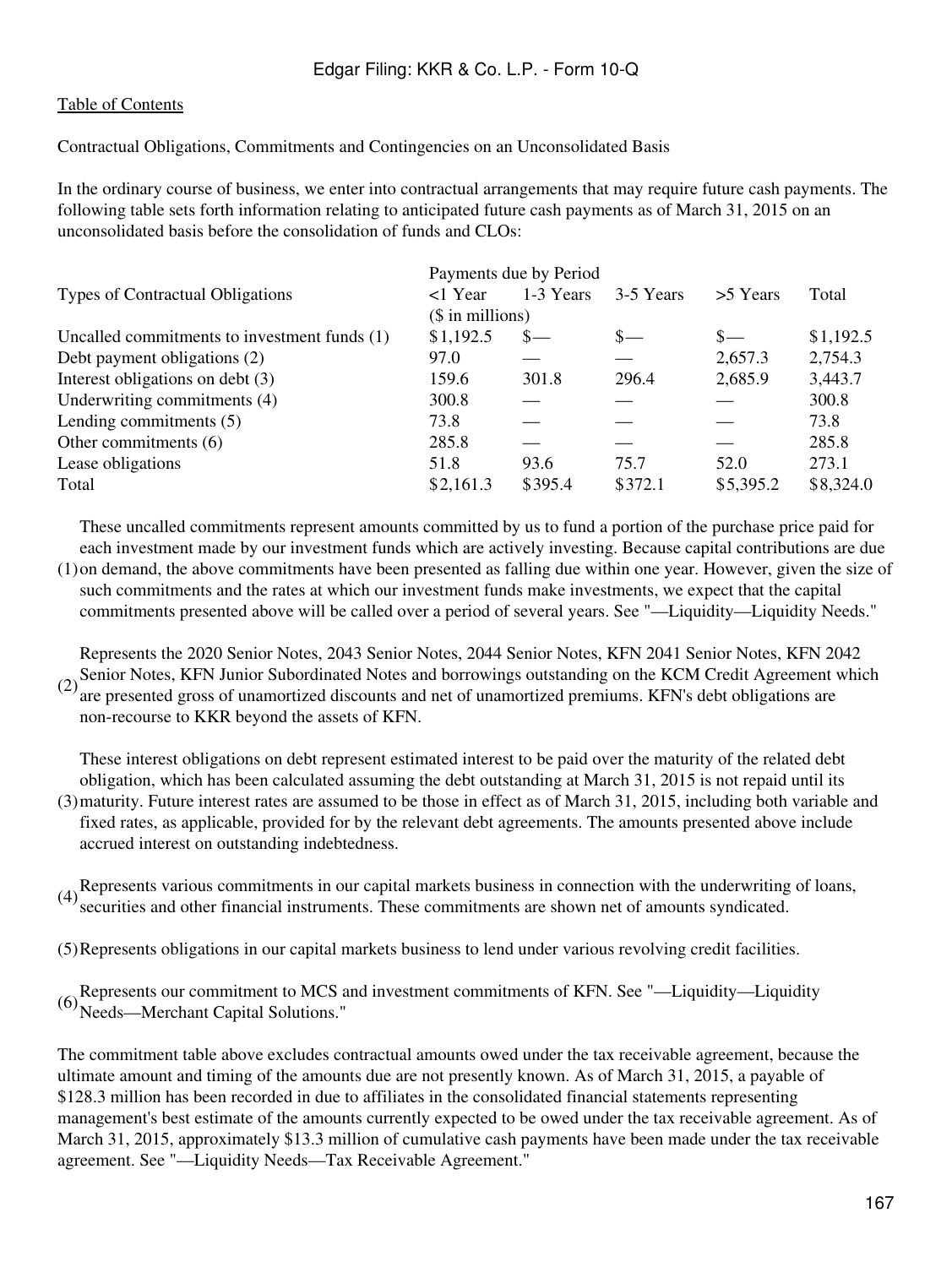The commitment table above excludes certain contingent consideration payments that may be owed in connection with acquisitions and other investments because the ultimate amounts due are not presently known. As of March 31, 2015, the recorded amount of contingent consideration obligations where the amounts are not currently known was approximately \$42.6 million.

The commitment table above excludes amounts recorded for litigation matters. See "Financial Statements — Note 16 "Commitments and Contingencies."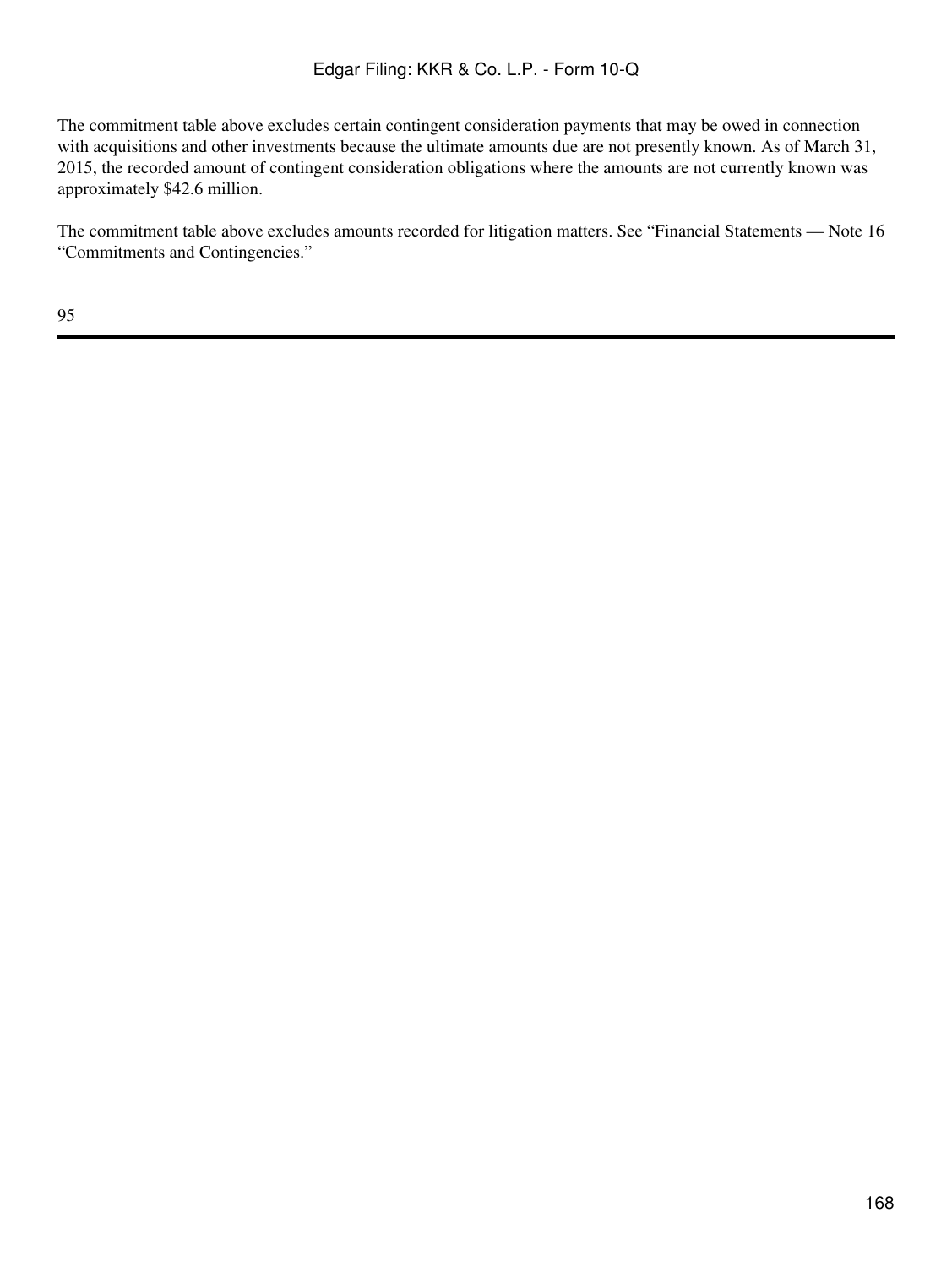In the normal course of business, we enter into contracts that contain a variety of representations and warranties that provide general indemnifications. In addition, certain of our consolidated funds and KFN have provided certain indemnities relating to environmental and other matters and have provided nonrecourse carve-out guarantees for fraud, willful misconduct and other customary wrongful acts, each in connection with the financing of certain real estate investments that we have made. Our maximum exposure under these arrangements is unknown as this would involve future claims that may be made against us that have not yet occurred. However, based on prior experience, we expect the risk of material loss to be low.

The partnership documents governing our carry-paying funds, including funds and vehicles relating to private equity, mezzanine, infrastructure, energy, direct lending and special situations investments, generally include a "clawback" provision that, if triggered, may give rise to a contingent obligation requiring the general partner to return amounts to the fund for distribution to the fund investors at the end of the life of the fund. Under a clawback obligation, upon the liquidation of a fund, the general partner is required to return, typically on an after-tax basis, previously distributed carry to the extent that, due to the diminished performance of later investments, the aggregate amount of carry distributions received by the general partner during the term of the fund exceed the amount to which the general partner was ultimately entitled, including the effects of any performance thresholds. Excluding carried interest received by the general partners of funds that were not contributed to us in the KPE Transaction, as of March 31, 2015, no carried interest was subject to this clawback obligation, assuming that all applicable carry paying funds were liquidated at their March 31, 2015 fair values. Had the investments in such funds been liquidated at zero value, the clawback obligation would have been \$2,486.8 million. Carried interest is recognized in the statement of operations based on the contractual conditions set forth in the agreements governing the fund as if the fund were terminated and liquidated at the reporting date and the fund's investments were realized at the then estimated fair values. Amounts earned pursuant to carried interest are earned by the general partner of those funds to the extent that cumulative investment returns are positive and where applicable, preferred return thresholds have been met. If these investment amounts earned decrease or turn negative in subsequent periods, recognized carried interest will be reversed and to the extent that the aggregate amount of carry distributions received by the general partner during the term of the fund exceed the amount to which the general partner was ultimately entitled, a clawback obligation would be recorded. For funds that are consolidated, this clawback obligation, if any, is reflected as an increase in noncontrolling interests in the consolidated statements of financial condition. For funds that are not consolidated, this clawback obligation, if any, is reflected as a reduction of our investment balance as this is where carried interest is initially recorded.

Certain private equity funds that were contributed to us in the KPE Transaction in 2009 also include a "net loss sharing provision." Upon the liquidation of an investment vehicle to which a net loss sharing obligation applies, the general partner is required to contribute capital to the vehicle, to fund 20% of the net losses on investments. In these vehicles, such losses would be required to be paid by us to the fund investors in those vehicles in the event of a liquidation of the fund regardless of whether any carried interest had previously been distributed, and a greater share of investment losses would be allocable to us relative to the capital that we contributed to it as general partner. Based on the fair market values as of March 31, 2015, there would have been no net loss sharing obligation. If the vehicles were liquidated at zero value, the net loss sharing obligation would have been approximately \$115.8 million as of March 31, 2015.

Prior to the KPE Transaction in 2009, certain principals who received carried interest distributions with respect to certain private equity funds contributed to us had personally guaranteed, on a several basis and subject to a cap, the contingent obligations of the general partners of such private equity funds to repay amounts to fund investors pursuant to the general partners' clawback obligations. The terms of the KPE Transaction require that principals remain responsible for any clawback obligations relating to carry distributions received prior to the KPE Transaction, up to a maximum of \$223.6 million. Through investment realizations, KKR's potential exposure has been reduced to \$184.7 million as of March 31, 2015. Using valuations as of March 31, 2015, no amounts are due with respect to the clawback obligation required to be funded by principals. Carry distributions arising subsequent to the KPE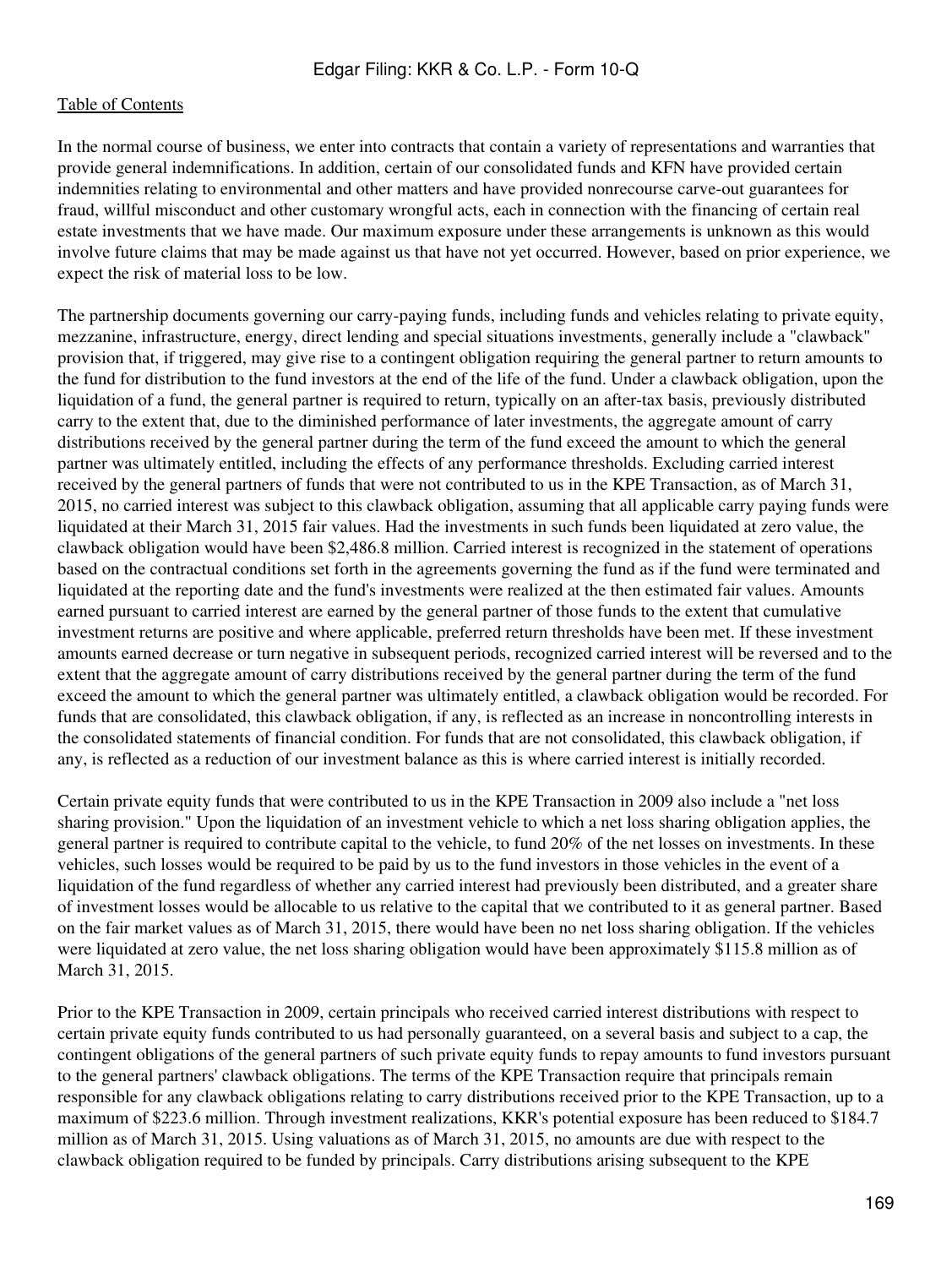Transaction may give rise to clawback obligations that may be allocated generally to us and to persons who participate in the carry pool. Unlike the clawback obligation, we will be responsible for amounts due under a net loss sharing obligation and will indemnify principals for any personal guarantees that they have provided with respect to such amounts. In addition, guarantees of or similar arrangements relating to clawback or net loss sharing obligations in favor of third party investors in an individual investment partnership by entities we own may limit distributions of carried interest more generally.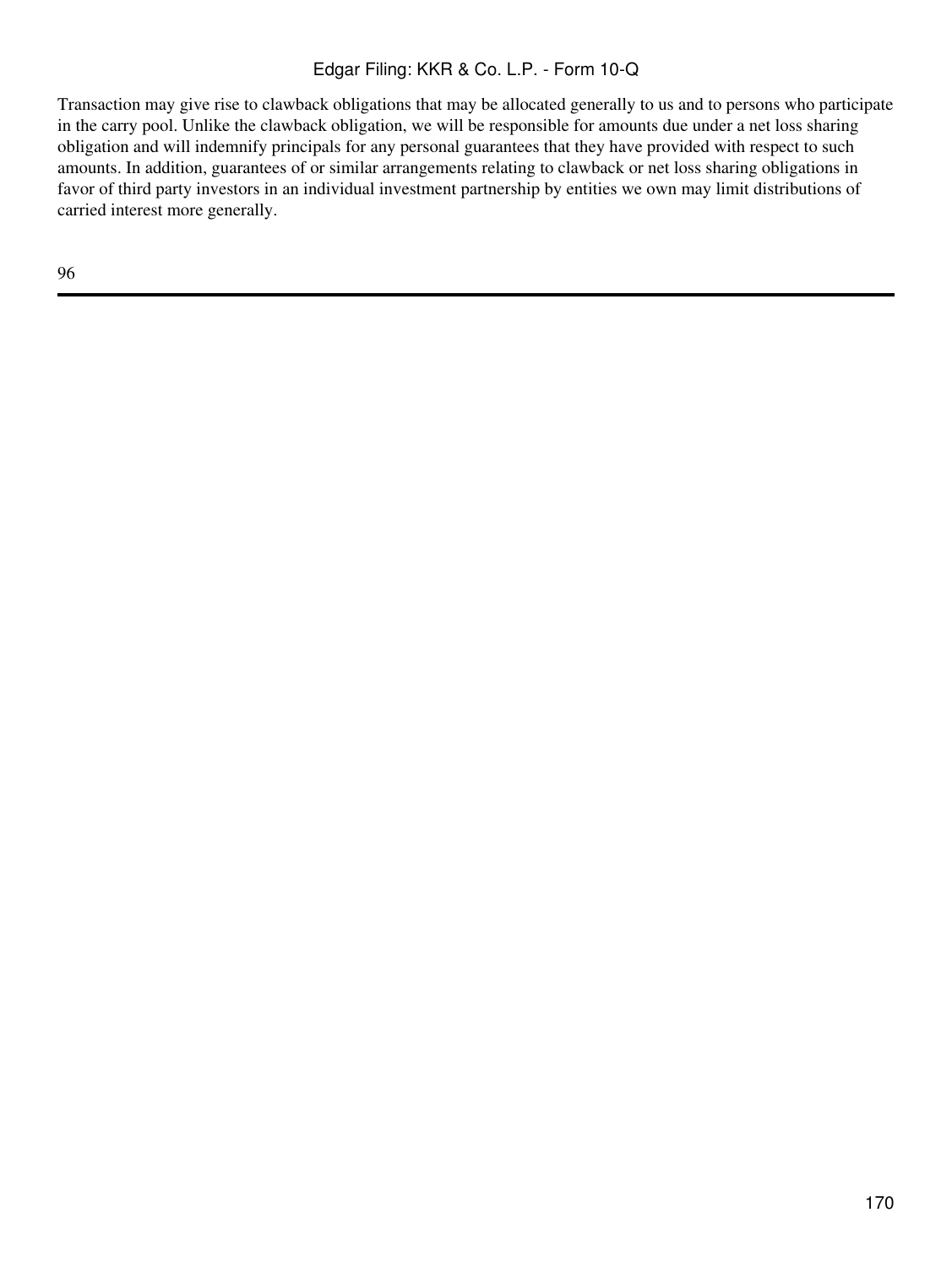### [Table of Contents](#page-2-0)

Contractual Obligations, Commitments and Contingencies on a Consolidated Basis

In the ordinary course of business, we and our consolidated funds and CLOs enter into contractual arrangements that may require future cash payments. The following table sets forth information relating to anticipated future cash payments as of March 31, 2015. This table differs from the table presented above which sets forth contractual commitments on an unconsolidated basis principally because this table includes the obligations of our consolidated funds and CLOs.

|                                              | Payments due by Period |           |           |            |            |  |
|----------------------------------------------|------------------------|-----------|-----------|------------|------------|--|
| Types of Contractual Obligations             | <1 Year                | 1-3 Years | 3-5 Years | >5 Years   | Total      |  |
|                                              | $($$ in millions)      |           |           |            |            |  |
| Uncalled commitments to investment funds (1) | \$19,264.6             | $S-$      | $S-$      | $S-$       | \$19,264.6 |  |
| Debt payment obligations (2)                 | 655.2                  | 1,151.4   | 836.2     | 9,099.9    | 11,742.7   |  |
| Interest obligations on debt (3)             | 344.1                  | 607.2     | 553.1     | 3,266.7    | 4,771.1    |  |
| Underwriting commitments (4)                 | 300.8                  |           |           |            | 300.8      |  |
| Lending commitments $(5)$                    | 73.8                   |           |           |            | 73.8       |  |
| Other commitments (6)                        | 285.8                  |           |           |            | 285.8      |  |
| Lease obligations                            | 51.8                   | 93.6      | 75.7      | 52.0       | 273.1      |  |
| Total                                        | \$20,976.1             | \$1,852.2 | \$1,465.0 | \$12,418.6 | 36,711.9   |  |

These uncalled commitments represent amounts committed by our consolidated investment funds, which include amounts committed by KKR and our fund investors, to fund the purchase price paid for each investment made by

(1) our investment funds which are actively investing. Because capital contributions are due on demand, the above<br>(1) commitments have been researted as folling due within and your Hauguer, given the size of such commitmen commitments have been presented as falling due within one year. However, given the size of such commitments and the rates at which our investment funds make investments, we expect that the capital commitments presented above will be called over a period of several years. See "—Liquidity—Liquidity Needs."

(2) to the funds of \$1.8 billion and (v) debt securities issued by our consolidated CLOs of \$7.2 billion. KFN's debt  $(2)$  obligations are non-negative to  $VVD$  beyond the second of  $VEN$ . Debt sequesting issued by consolid Amounts include (i) the 2020 Senior Notes, 2043 Senior Notes and 2044 Senior Notes of \$2.0 billion gross of unamortized discount, (ii) KFN 2041 Senior Notes and KFN 2042 Senior Notes of \$0.4 billion, net of unamortized premium, (iii) KFN Junior Subordinated Notes of \$0.3 billion, gross of unamortized discount, (iv) financing arrangements entered into by our consolidated funds with the objective of enhancing returns or providing liquidity obligations are non-recourse to KKR beyond the assets of KFN. Debt securities issued by consolidated CLOs are supported solely by the investments held at the CLO vehicles and are not collateralized by assets of any other KKR entity. Obligations under financing arrangements entered into by our consolidated funds are generally limited to our pro-rata equity interest in such funds. Our management companies bear no obligations to repay any financing arrangements at our consolidated funds.

(3) maturity. Future interest rates are assumed to be those in effect as of March 31, 2015, including both variable and These interest obligations on debt represent estimated interest to be paid over the maturity of the related debt obligation, which has been calculated assuming the debt outstanding at March 31, 2015 is not repaid until its fixed rates, as applicable, provided for by the relevant debt agreements. The amounts presented above include accrued interest on outstanding indebtedness.

(4)Represents various commitments in our capital markets business in connection with the underwriting of loans, securities and other financial instruments. These commitments are shown net of amounts syndicated.

(5)Represents obligations in our capital markets business to lend under various revolving credit facilities.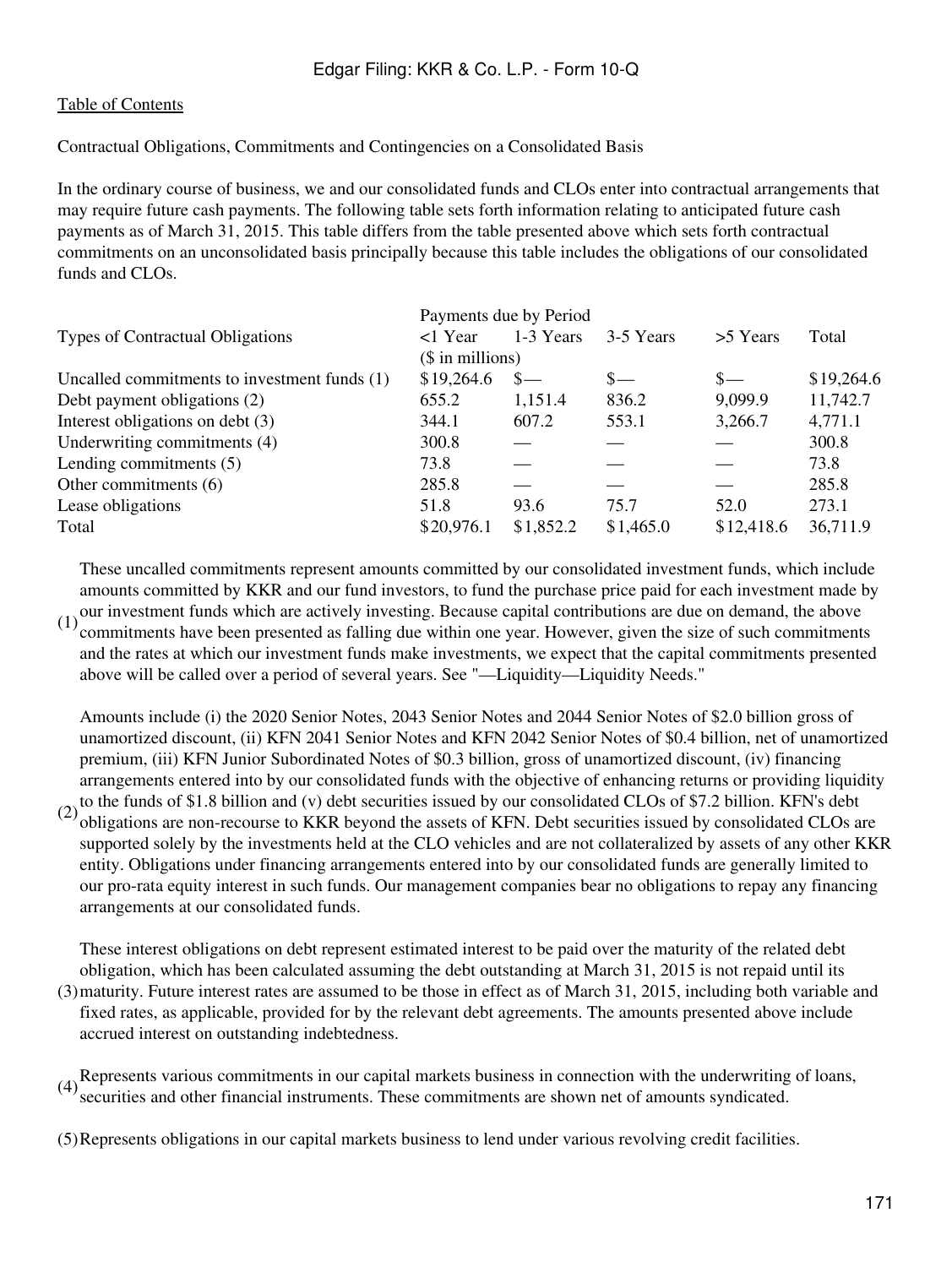(6)Represents our commitment to MCS and investment commitments of KFN. See "—Liquidity—Liquidity Needs—Merchant Capital Solutions."

The commitment table above excludes contractual amounts owed under the tax receivable agreement because the ultimate amount and timing of the amounts due are not presently known. As of March 31, 2015, a payable of \$128.3 million has been recorded in due to affiliates in the consolidated financial statements representing management's best estimate of the amounts currently expected to be owed under the tax receivable agreement. As of March 31, 2015, approximately \$13.3 million of cumulative cash payments have been made under the tax receivable agreement. See "—Liquidity Needs—Tax Receivable Agreement."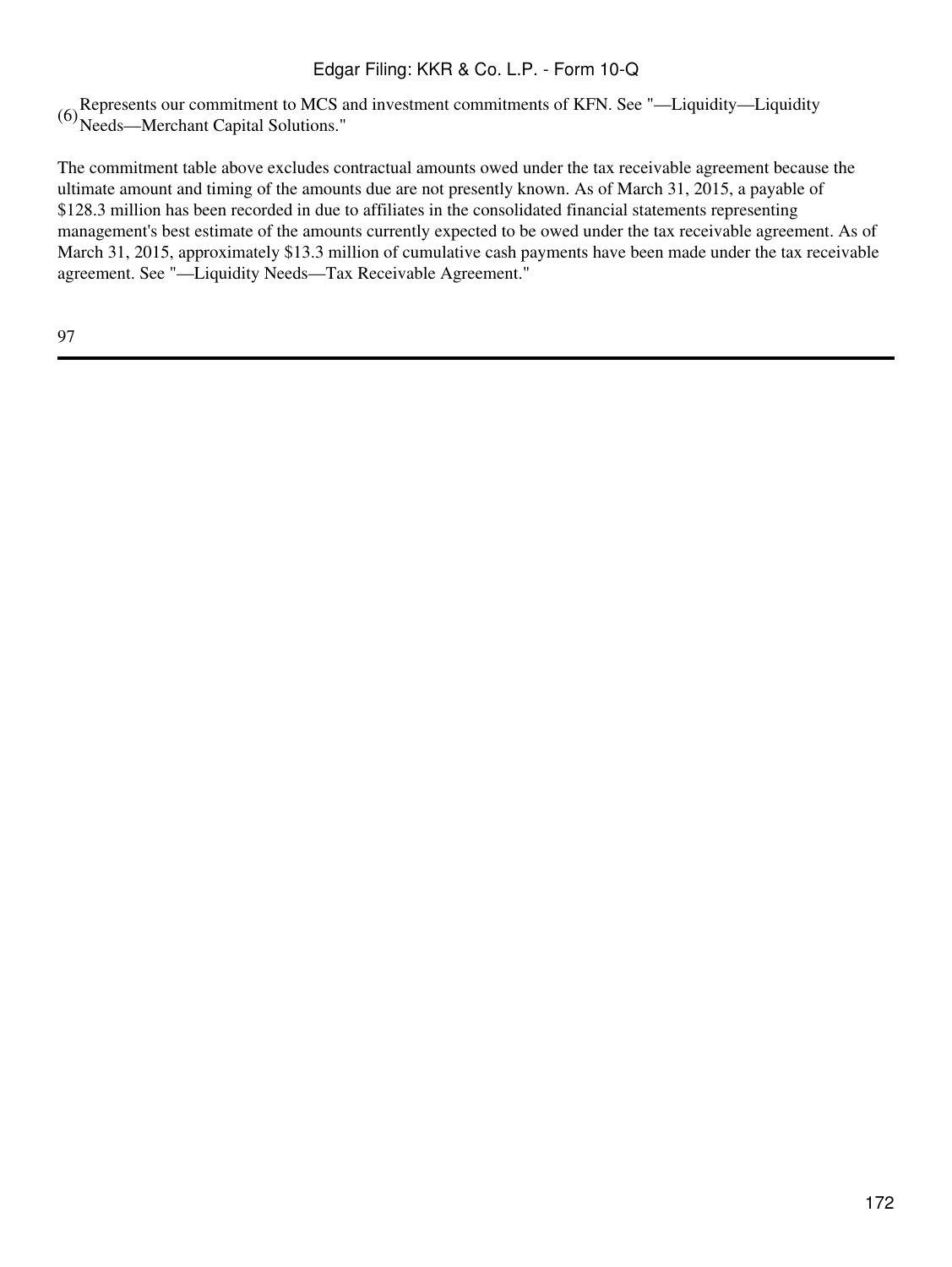The commitment table above excludes certain contingent consideration payments that may be owed in connection with acquisitions and other investments because the ultimate amounts due are not presently known. As of March 31, 2015, the recorded amount of contingent consideration obligations where the amounts are not currently known was approximately \$42.6 million.

The commitment table above excludes amounts recorded for litigation. See "Financial Statements — Note 16 "Commitments and Contingencies."

### Off Balance Sheet Arrangements

Other than contractual commitments and other legal contingencies incurred in the normal course of our business, we do not have any off-balance sheet financings or liabilities.

#### Condensed Consolidated Statement of Cash Flows

The accompanying condensed consolidated statements of cash flows include the cash flows of our consolidated entities which, in particular, include our consolidated funds and CLOs notwithstanding the fact that we may hold only a minority economic interest in those funds and CLOs. The assets of our consolidated funds and CLOs, on a gross basis, are substantially larger than the assets of our business and, accordingly, have a substantial effect on the cash flows reflected in our condensed consolidated statements of cash flows. The primary cash flow activities of our consolidated funds and CLOs involve: (i) capital contributions from fund investors; (ii) using the capital of fund investors to make investments; (iii) financing certain investments with indebtedness; (iv) generating cash flows through the realization of investments; and (v) distributing cash flows from the realization of investments to fund investors. Because our consolidated funds and CLOs are treated as investment companies for accounting purposes, certain of these cash flow amounts are included in our cash flows from operations.

#### Net Cash Provided by (Used in) Operating Activities

Our net cash provided by (used in) operating activities was \$943.4 million and \$(903.4) million during the three months ended March 31, 2015 and 2014, respectively. These amounts primarily included: (i) proceeds from sales of investments and principal payments net of purchases of investments by our funds and CLOs of \$0.4 billion and \$(1.0) billion during the three months ended March 31, 2015 and 2014, respectively; (ii) net realized gains (losses) on investments of \$1.8 billion and \$0.8 billion during the three months ended March 31, 2015 and 2014, respectively; and (iii) change in unrealized gains (losses) on investments of \$114.0 million and \$1.2 billion during the three months ended March 31, 2015 and 2014, respectively. Certain KKR funds and CLOs are, for GAAP purposes, investment companies and reflect their investments and other financial instruments at fair value.

#### Net Cash Provided by (Used in) Investing Activities

Our net cash provided by (used in) investing activities was \$7.9 million and \$(68.5) million during the three months ended March 31, 2015 and 2014, respectively. Our investing activities included a change in restricted cash and cash equivalents (that primarily funds collateral requirements) of \$49.6 million and \$(7.7) million, the purchases of furniture, computer hardware and leasehold improvements of \$(3.8) million and \$(1.9) million during the three months ended March 31, 2015 and 2014, respectively, as well as proceeds from sales of oil and natural gas properties, net of development of oil and natural gas properties of \$(37.9) million for the three months ended March 31, 2015 and cash paid for acquisitions of \$(58.9) million for the three months ended March 31, 2014.

Net Cash Provided by (Used in) Financing Activities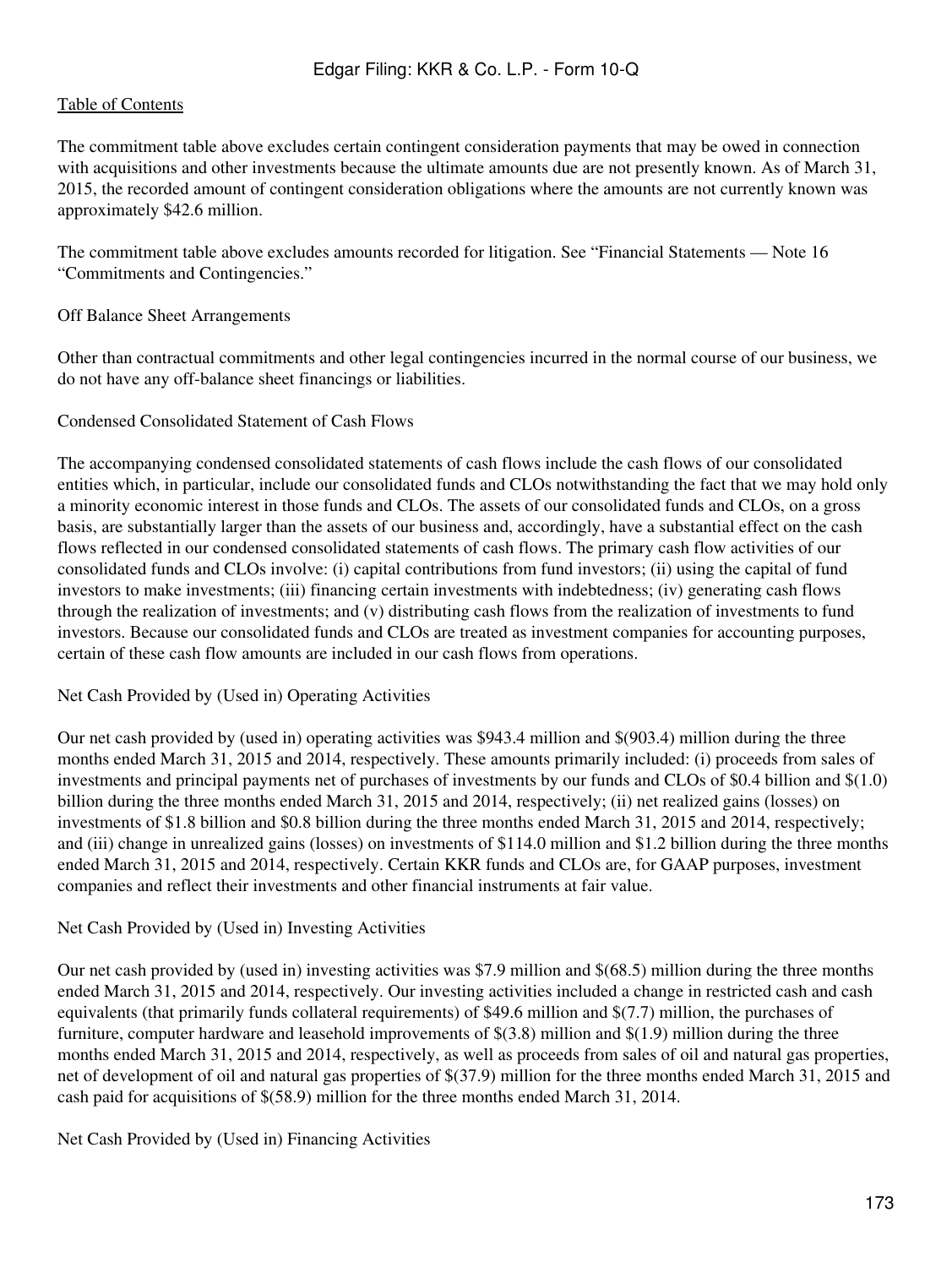Our net cash provided by (used in) financing activities was \$(0.6) billion and \$1.0 billion during the three months ended March 31, 2015 and 2014, respectively. Our financing activities primarily included: (i) distributions to, net of contributions by our noncontrolling and redeemable noncontrolling interests, of \$(1.4) billion and \$0.9 billion during the three months ended March 31, 2015 and 2014, respectively; (ii) proceeds received net of repayment of debt obligations of \$970.9 million and \$175.1 million during the three months ended March 31, 2015 and 2014, respectively; and (iii) distributions to our partners of \$(151.7) million and \$(138.3) million during the three months ended March 31, 2015 and 2014, respectively.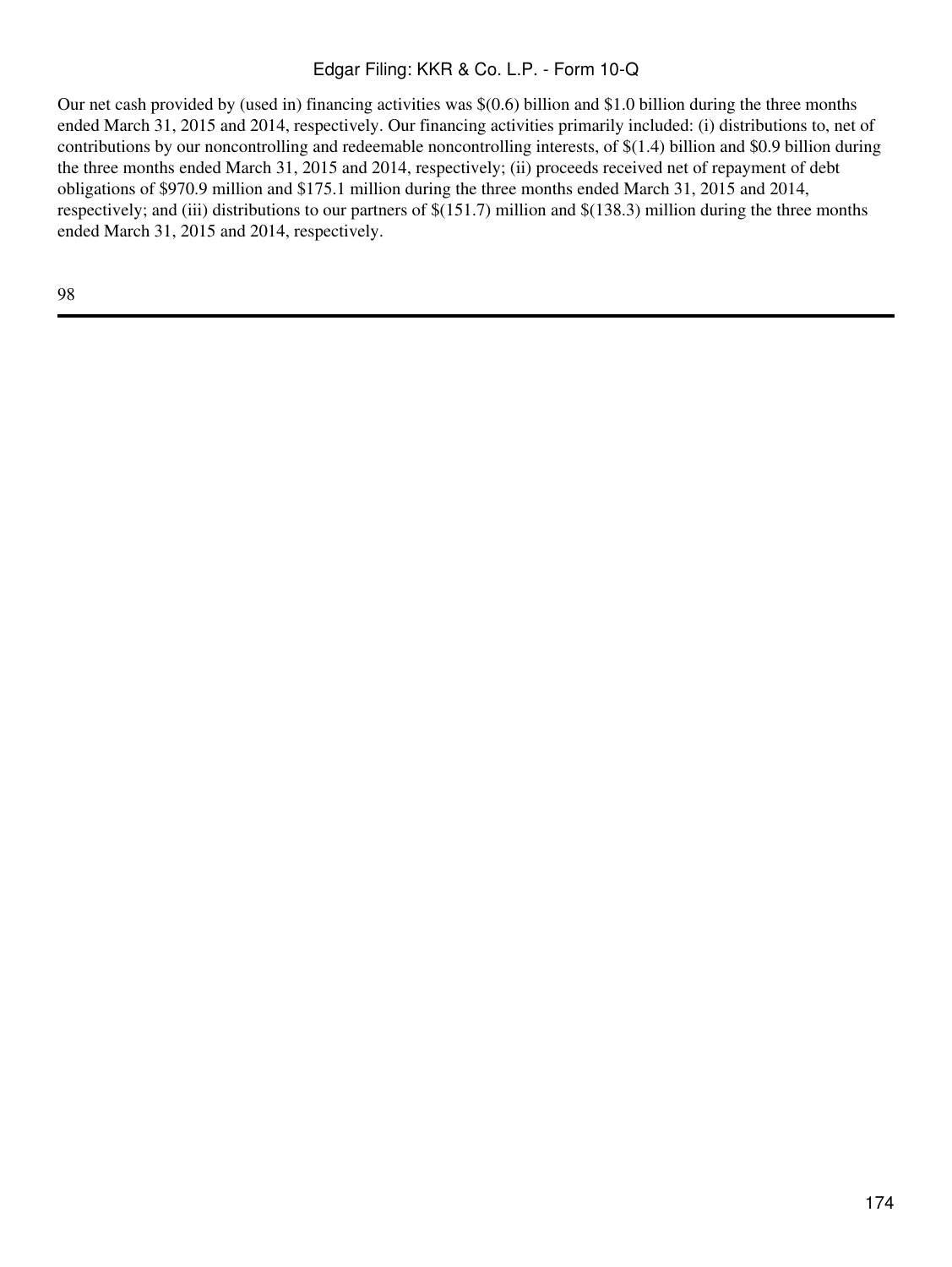### Critical Accounting Policies

The preparation of our condensed consolidated financial statements in accordance with GAAP requires our management to make estimates and judgments that affect the reported amounts of assets and liabilities, disclosure of contingent assets and liabilities, and reported amounts of fees, expenses and investment income. Our management bases these estimates and judgments on available information, historical experience and other assumptions that we believe are reasonable under the circumstances. However, these estimates, judgments and assumptions are often subjective and may be impacted negatively based on changing circumstances or changes in our analyses. If actual amounts are ultimately different from those estimated, judged or assumed, revisions are included in the consolidated financial statements in the period in which the actual amounts become known. We believe the following critical accounting policies could potentially produce materially different results if we were to change underlying estimates, judgments or assumptions. Please see the notes to the consolidated financial statements included elsewhere in this report for further detail regarding our critical accounting policies.

#### Principles of Consolidation

The types of entities with which KKR is involved generally include (i) subsidiaries, including management companies, broker-dealers and general partners of investment funds that KKR manages, (ii) entities that have all the attributes of an investment company like investment funds, (iii) CLOs and (iv) other entities, including entities that employ non-employee operating consultants. Each of these entities is assessed for consolidation on a case by case basis depending on the specific facts and circumstances surrounding that entity.

 Pursuant to its consolidation policy, KKR first considers whether an entity is considered a variable interest entity ("VIE") and therefore whether to apply the consolidation guidance under the VIE model. Entities that do not qualify as VIEs are generally assessed for consolidation as voting interest entities ("VOEs") under the voting interest model.

 The consolidation rules were revised effective January 1, 2010 which had the effect of changing the criteria for determining whether a reporting entity is the primary beneficiary of a VIE. However, the adoption of these new consolidation rules was indefinitely deferred (the "Deferral") for a reporting entity's interests in certain entities. In particular, entities that have all the attributes of an investment company such as investment funds generally meet the conditions necessary for the Deferral. Entities that are securitization or asset-backed financing entities such as CLOs would generally not qualify for the Deferral. Accordingly, when making the assessment of whether an entity is a VIE, KKR considers whether the entity being assessed meets the conditions for the Deferral and therefore would be subject to the rules that existed prior to January 1, 2010. Under both sets of rules, VIEs for which KKR is determined to be the primary beneficiary are consolidated and such VIEs generally include certain CLO vehicles and entities that employ non-employee operating consultants.

With respect to KKR's consolidated funds that are not CLOs, KKR meets the criteria for the Deferral and therefore applies the consolidation rules that existed prior to January 1, 2010. For these funds, KKR generally has operational discretion and control, and fund investors have no substantive rights to impact ongoing governance and operating activities of the fund, including the ability to remove the general partner, also known as kick-out rights. As a result, a fund should be consolidated unless KKR has a nominal level of equity at risk. To the extent that KKR commits a nominal amount of equity to a given fund and has no obligation to fund any future losses, the equity at risk to KKR is not considered substantive and the fund is typically considered a VIE. In these cases, the fund investors are generally deemed to be the primary beneficiaries, and KKR does not consolidate the fund. In cases when KKR's equity at risk is deemed to be substantive, the fund is generally considered to be a VOE and KKR generally consolidates the fund under the VOE model.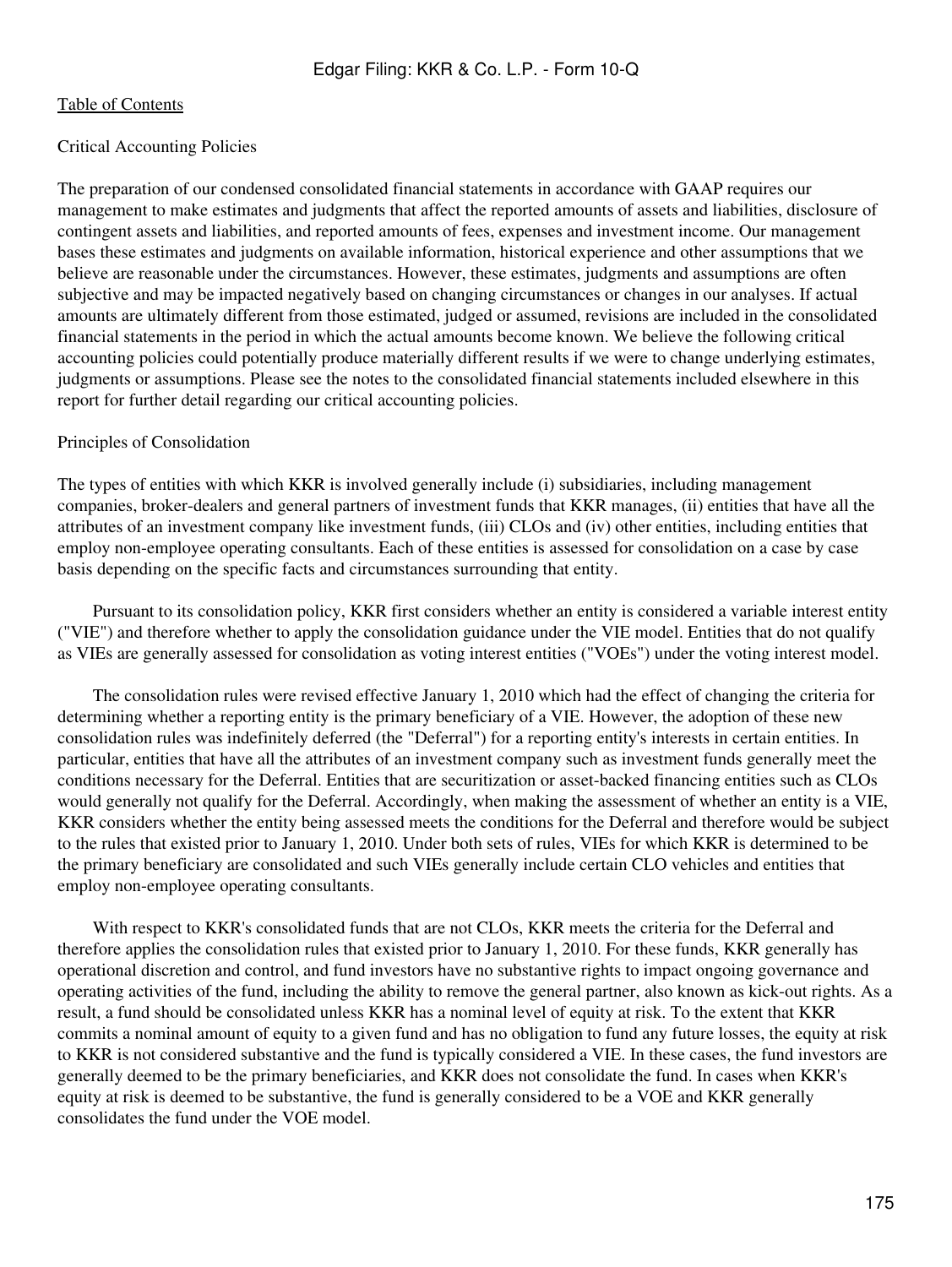With respect to CLOs, which are generally VIEs, the criteria for the Deferral are not met and therefore KKR applies the consolidation rules issued on January 1, 2010. In its role as collateral manager, KKR generally has the power to direct the activities of the CLO entities that most significantly impact the economic performance of the entity. In some, but not all cases, KKR, through both its residual interest in the CLO and the potential to earn an incentive fee, may have variable interests that represent an obligation to absorb losses of or a right to receive benefits from the CLO that could potentially be significant to KKR. In cases where KKR has both (a) the power to direct the activities of the CLO that most significantly impact the CLOs economic performance and (b) the obligation to absorb losses of the CLO or the right to receive benefits from the CLO that could potentially be significant to the CLO, KKR consolidates the CLO.

Certain of KKR's funds and CLOs are consolidated by KKR notwithstanding the fact that KKR has only a minority economic interest in those funds and vehicles. KKR's financial statements reflect the assets, liabilities, fees, expenses, investment income (loss) and cash flows of the consolidated KKR funds and vehicles on a gross basis, and the majority of the economic interests in those funds, which are held by fund investors or other stakeholders, are attributed to noncontrolling interests in the accompanying financial statements. All of the management fees and certain other amounts earned by KKR from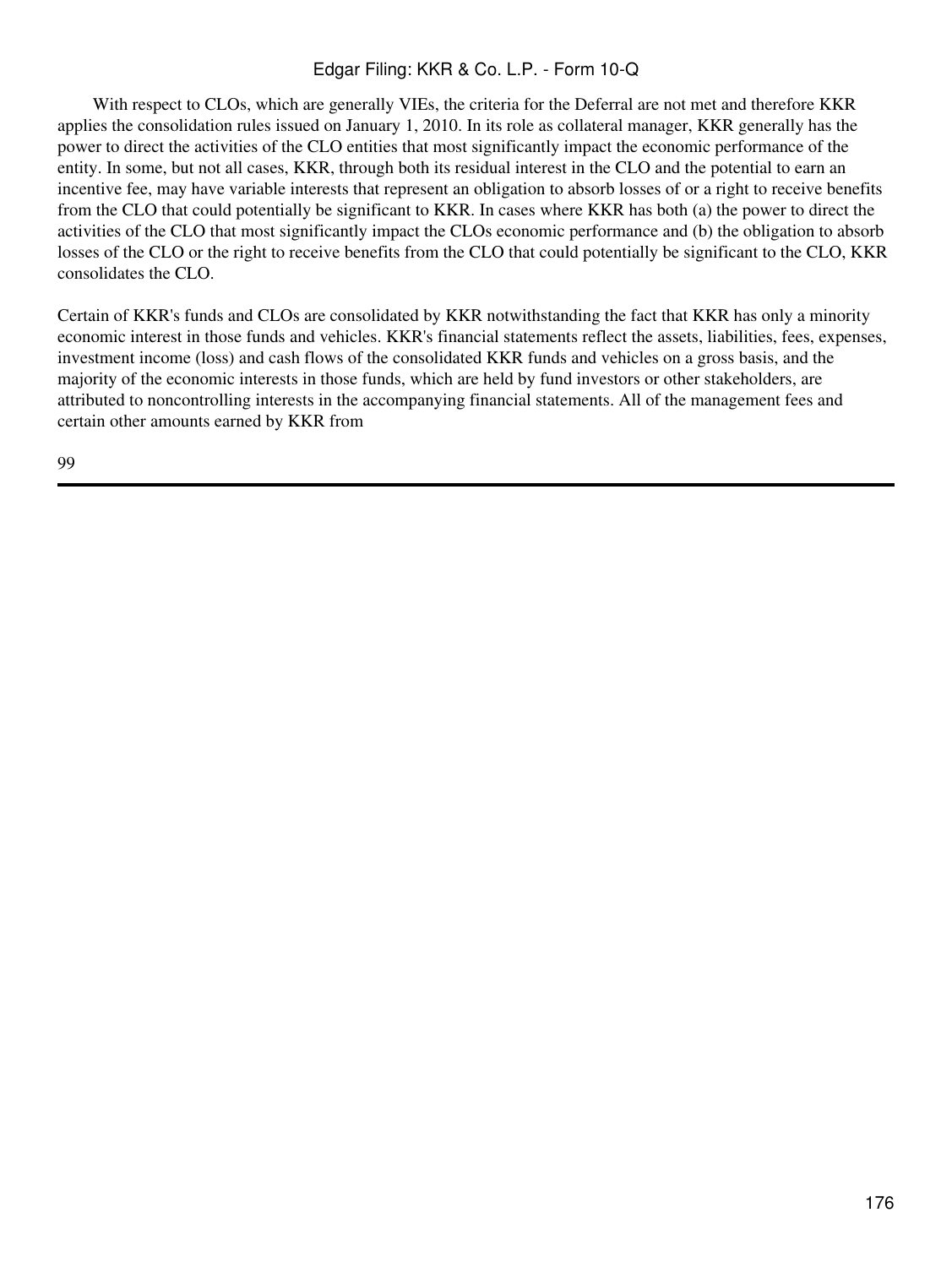those funds and entities are eliminated in consolidation. However, because the eliminated amounts are earned from, and funded by, noncontrolling interests, KKR's attributable share of the net income (loss) from those funds is increased by the amounts eliminated. Accordingly, the elimination in consolidation of such amounts has no effect on net income (loss) attributable to KKR or KKR partners' capital.

KKR's funds are, for GAAP purposes, investment companies and therefore are not required to consolidate their investments, including investments in portfolio companies, even if majority-owned and controlled. Rather, the consolidated funds and vehicles reflect their investments at fair value as described below in "Fair Value Measurements". All intercompany transactions and balances have been eliminated.

#### Investments

Investments consist primarily of private equity, real assets, credit, investments of consolidated CLOs, equity method and other investments. Investments are carried at their estimated fair values, with unrealized gains or losses resulting from changes in fair value reflected as a component of Net Gains (Losses) from Investment Activities in the consolidated statements of operations. Investments denominated in currencies other than the U.S. dollar are valued based on the spot rate of the respective currency at the end of the reporting period with changes related to exchange rate movements reflected as a component of Net Gains (Losses) from Investment Activities in the consolidated statements of operations. Security and loan transactions are recorded on a trade date basis. Further disclosure on investments is presented in Note 4, "Investments."

The following describes the types of securities held within each investment class.

Private Equity —Consists primarily of equity investments in operating businesses.

Real Assets —Consists primarily of investments in (i) energy related assets, principally oil and natural gas producing properties, (ii) infrastructure assets, and (iii) real estate, principally residential and commercial real estate assets and businesses.

Credit —Consists primarily of investments in below investment grade corporate debt (primarily high yield bonds and syndicated bank loans), distressed and opportunistic debt and interests in unconsolidated CLOs.

Investments of Consolidated CLOs — Consists primarily of investments in below investment grade corporate debt securities (primarily high yield bonds and syndicated bank loans) held directly by the consolidated CLO vehicles.

Equity Method —Consists primarily of investments in which KKR has significant influence, including investments in unconsolidated investment funds.

Other —Consists primarily of investments in common stock, preferred stock, warrants and options of companies that are not private equity, real assets, credit or equity method investments.

Fair Value Measurements

Investments and other financial instruments are measured and carried at fair value. The majority of investments and other financial instruments are held by the consolidated funds and vehicles. KKR's funds are, for GAAP purposes, investment companies and reflect their investments and other financial instruments at fair value. KKR has retained the specialized accounting for the consolidated funds and vehicles in consolidation. Accordingly, the unrealized gains and losses resulting from changes in fair value of the investments held by KKR's funds are reflected as a component of Net Gains (Losses) from Investment Activities in the consolidated statements of operations.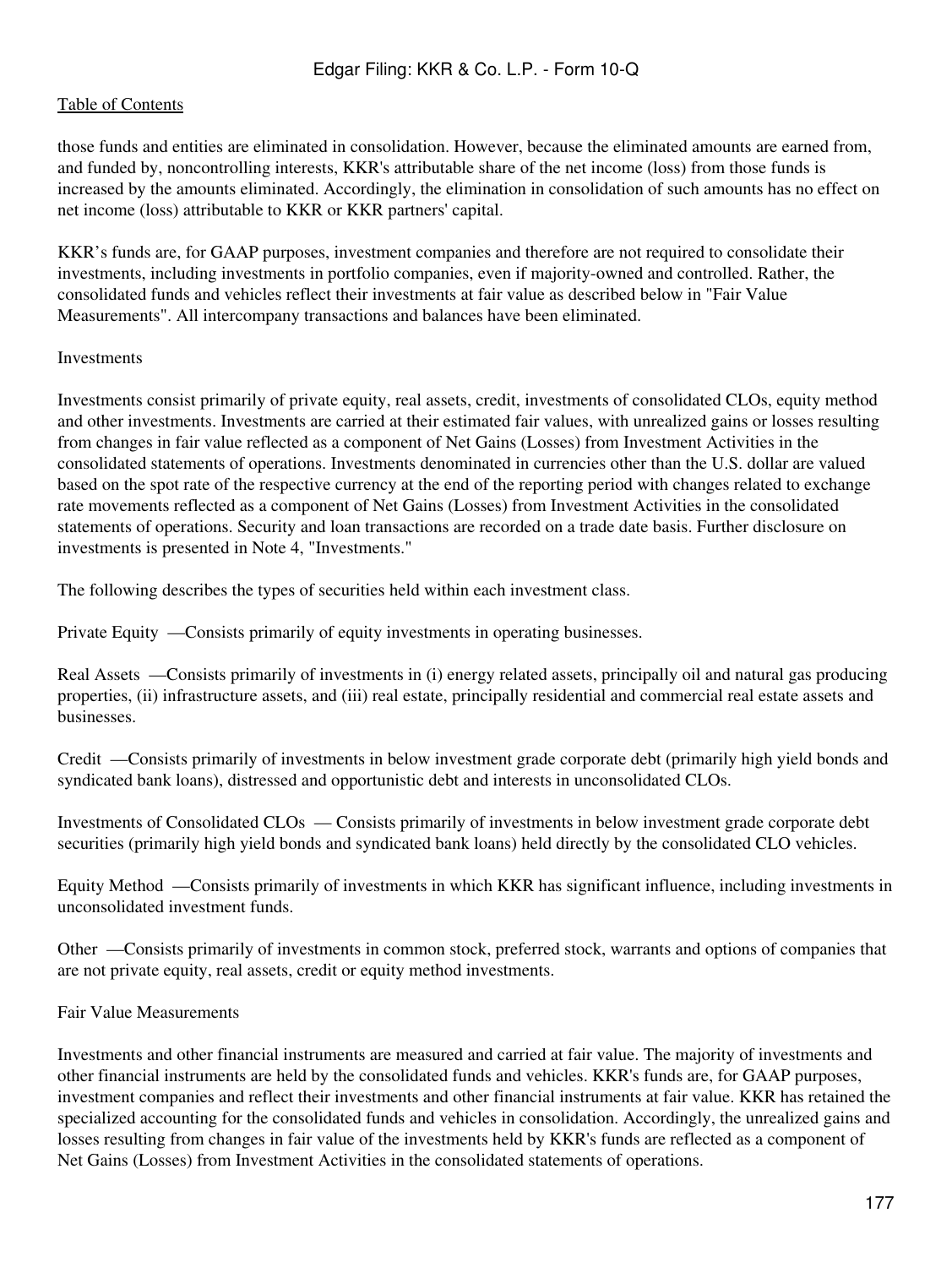For investments and other financial instruments that are not held in a consolidated fund or vehicle, KKR has elected the fair value option since these investments and other financial instruments are similar to those in the consolidated funds and vehicles. Such election is irrevocable and is applied on an investment by investment basis at initial recognition. Unrealized gains and losses resulting from changes in fair value are reflected as a component of Net Gains (Losses) from Investment Activities in the consolidated statements of operations. The methodology for measuring the fair value of such investments and other financial instruments is consistent with the methodologies applied to investments and other financial instruments that are held in consolidated funds and vehicles. In addition, KKR has elected the fair value option for the investments and debt obligations of the consolidated CLO vehicles.

The carrying amounts of Other Assets, Accounts Payable, Accrued Expenses and Other Liabilities recognized on the consolidated statements of financial condition (excluding fixed assets, goodwill, intangible assets, oil and gas assets, net,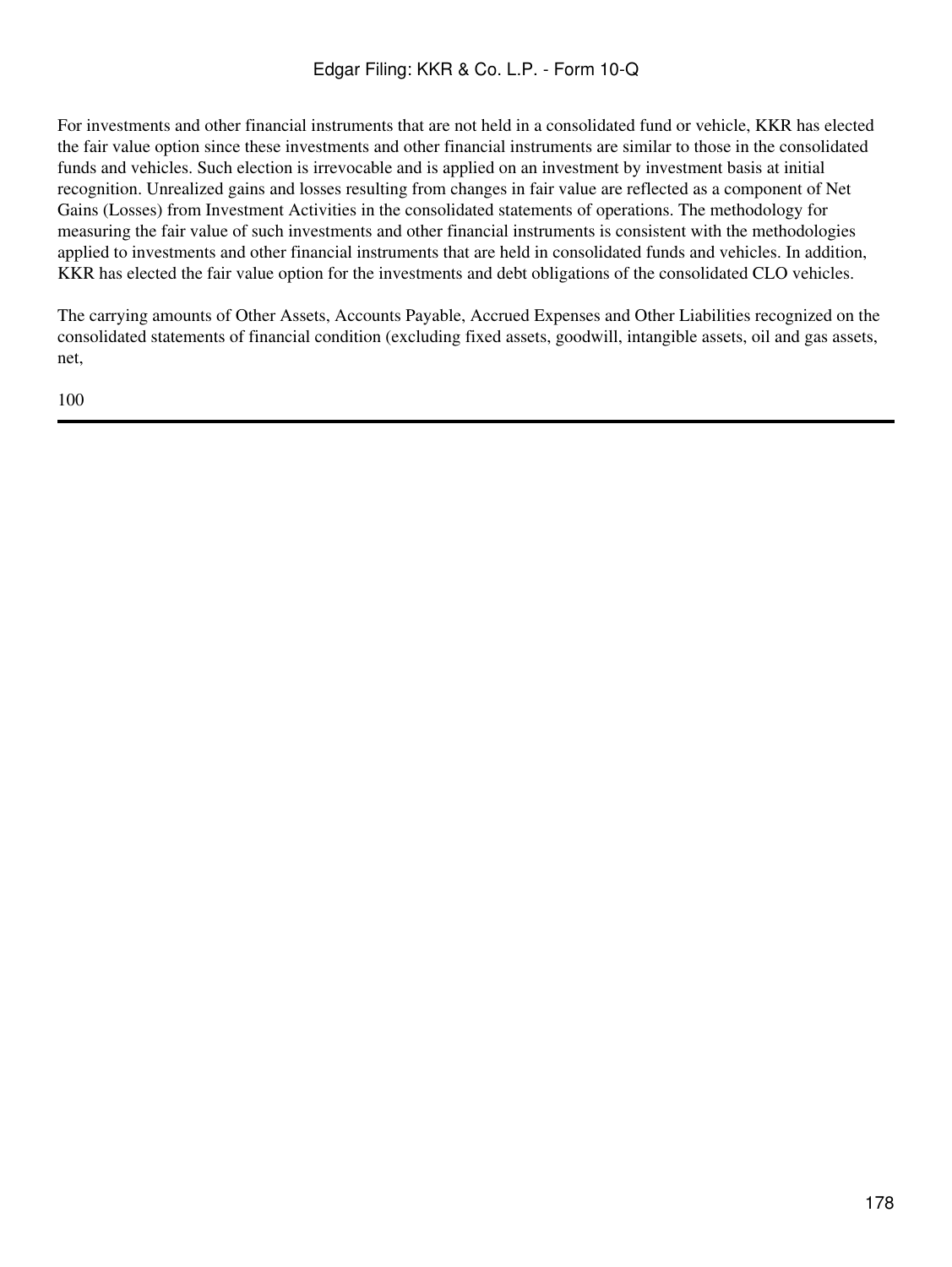contingent consideration and certain debt obligations) approximate fair value due to their short term maturities. Further information on Fixed Assets is presented in Note 7, "Other Assets and Accounts Payable, Accrued Expenses and Other Liabilities". Further information on Goodwill and Intangible Assets is presented in Note 15 "Goodwill and Intangible Assets." Further information on contingent consideration is presented in Note 14 "Acquisitions." Further information on KKR's debt obligations is presented in Note 9, "Debt Obligations".

Fair value is the price that would be received to sell an asset or paid to transfer a liability in an orderly transaction between market participants at the measurement date. Where available, fair value is based on observable market prices or parameters or derived from such prices or parameters. Where observable prices or inputs are not available, valuation techniques are applied. These valuation techniques involve varying levels of management estimation and judgment, the degree of which is dependent on a variety of factors. See Note 5, "Fair Value Measurements" for further information on KKR's valuation techniques that involve unobservable inputs. Assets and liabilities recorded at fair value in the statements of financial condition are categorized based upon the level of judgment associated with the inputs used to measure their value. Hierarchical levels, as defined under GAAP, are directly related to the amount of subjectivity associated with the inputs to the valuation of these assets and liabilities. The hierarchical levels defined under GAAP are as follows:

## Level I

Inputs are unadjusted, quoted prices in active markets for identical assets or liabilities at the measurement date. The type of investments and other financial instruments included in this category are publicly-listed equities and debt and securities sold short. We classified 12.5% of total investments measured and reported at fair value as Level I at March 31, 2015.

#### Level II

Inputs are other than quoted prices that are observable for the asset or liability, either directly or indirectly. Level II inputs include quoted prices for similar instruments in active markets, and inputs other than quoted prices that are observable for the asset or liability. The type of investments and other financial instruments included in this category are credit investments, convertible debt securities indexed to publicly-listed securities, and certain over-the-counter derivatives. We classified 26.6% of total investments measured and reported at fair value as Level II at March 31, 2015.

#### Level III

Inputs are unobservable for the asset or liability, and include situations where there is little, if any, market activity for the asset or liability. The types of assets and liabilities generally included in this category are private portfolio companies, real assets investments and credit investments for which a sufficiently liquid trading market does not exist. We classified 60.9% of total investments measured and reported at fair value as Level III at March 31, 2015. The valuation of our Level III investments at March 31, 2015 represents management's best estimate of the amounts that we would anticipate realizing on the sale of these investments at such date.

In certain cases, the inputs used to measure fair value may fall into different levels of the fair value hierarchy. In such cases, the level in the fair value hierarchy within which the fair value measurement in its entirety falls has been determined based on the lowest level input that is significant to the fair value measurement in its entirety. Our assessment of the significance of a particular input to the fair value measurement in its entirety requires judgment and consideration of factors specific to the asset.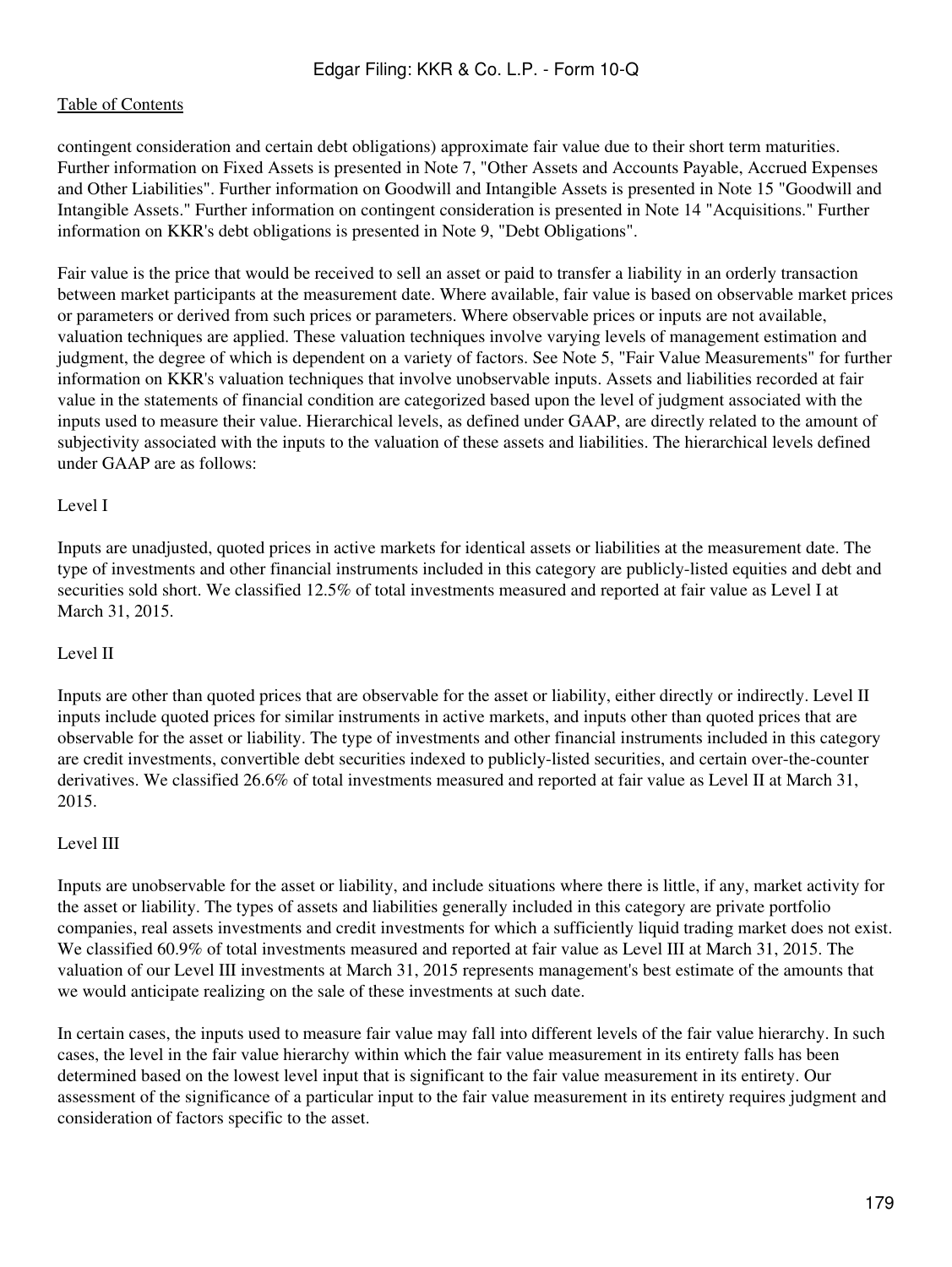A significant decrease in the volume and level of activity for the asset or liability is an indication that transactions or quoted prices may not be representative of fair value because in such market conditions there may be increased instances of transactions that are not orderly. In those circumstances, further analysis of transactions or quoted prices is needed, and a significant adjustment to the transactions or quoted prices may be necessary to estimate fair value.

The availability of observable inputs can vary depending on the financial asset or liability and is affected by a wide variety of factors, including, for example, the type of instrument, whether the instrument has recently been issued, whether the instrument is traded on an active exchange or in the secondary market, and current market conditions. To the extent that valuation is based on models or inputs that are less observable or unobservable in the market, the determination of fair value requires more judgment. Accordingly, the degree of judgment exercised by us in determining fair value is greatest for instruments categorized in Level III. The variability and availability of the observable inputs affected by the factors described above may cause transfers between Levels I, II, and III, which we recognize at the beginning of the reporting period.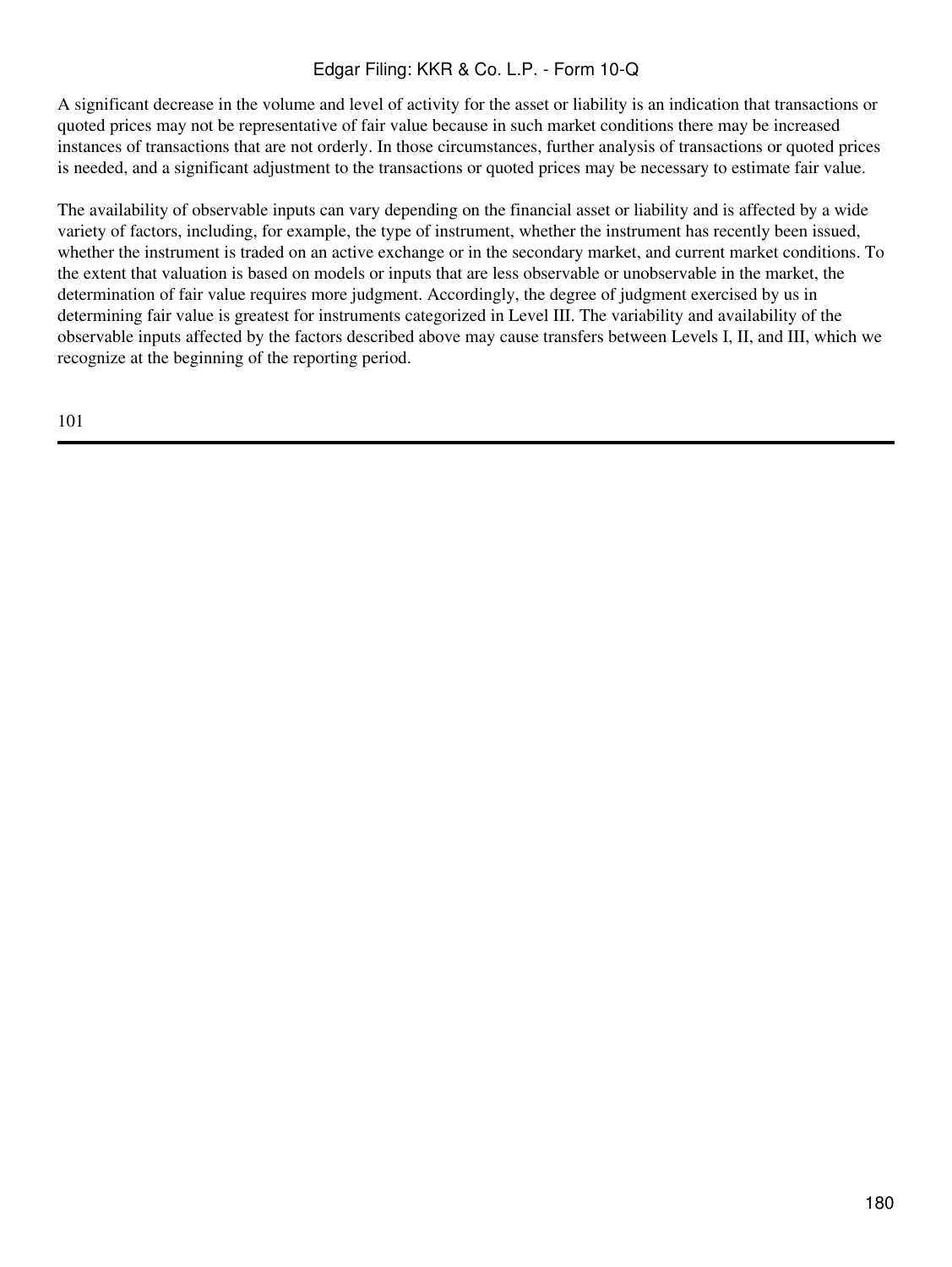Investments and other financial instruments that have readily observable market prices (such as those traded on a securities exchange) are stated at the last quoted sales price as of the reporting date. We do not adjust the quoted price for these investments, even in situations where we hold a large position and a sale could reasonably affect the quoted price.

#### Level II Valuation Methodologies

Financial assets and liabilities categorized as Level II consist primarily of credit investments, investments of consolidated CLOs, convertible debt securities indexed to publicly-listed securities, less liquid and restricted equity securities and certain over-the-counter derivatives such as foreign currency option and forward contracts.

Credit investments and investments of consolidated CLOs: These investments generally have bid and ask prices that can be observed in the marketplace. Bid prices reflect the highest price that KKR and others are willing to pay for an asset. Ask prices represent the lowest price that KKR and others are willing to accept for an asset. For financial assets and liabilities whose inputs are based on bid-ask prices obtained from third party pricing services, fair value may not always be a predetermined point in the bid-ask range. KKR's policy is generally to allow for mid-market pricing and adjusting to the point within the bid-ask range that meets KKR's best estimate of fair value.

Securities indexed to publicly listed securities: The securities are typically valued using standard convertible security pricing models. The key inputs into these models that require some amount of judgment are the credit spreads utilized and the volatility assumed. To the extent the company being valued has other outstanding debt securities that are publicly-traded, the implied credit spread on the company's other outstanding debt securities would be utilized in the valuation. To the extent the company being valued does not have other outstanding debt securities that are publicly-traded, the credit spread will be estimated based on the implied credit spreads observed in comparable publicly-traded debt securities. In certain cases, an additional spread will be added to reflect an illiquidity discount due to the fact that the security being valued is not publicly-traded. The volatility assumption is based upon the historically observed volatility of the underlying equity security into which the convertible debt security is convertible and/or the volatility implied by the prices of options on the underlying equity security.

Restricted Equity Securities: The valuation of certain equity securities is based on an observable price for an identical security adjusted for the effect of a restriction.

Derivatives: The valuation incorporates observable inputs comprising yield curves, foreign currency rates and credit spreads.

CLO Debt Obligations: Beginning on January 1, 2015 with the adoption of ASU 2014-13, KKR measures CLO debt obligations on the basis of the fair value of the financial assets of the CLO.

Level III Valuation Methodologies

Management's determination of fair value is based upon the best information available for a given circumstance and may incorporate assumptions that are management's best estimates after consideration of a variety of internal and external factors.

Financial assets and liabilities categorized as Level III consist primarily of the following:

Private Equity Investments: We generally employ two valuation methodologies when determining the fair value of a private equity investment. The first methodology is typically a market comparables analysis that considers key financial inputs and recent public and private transactions and other available measures. The second methodology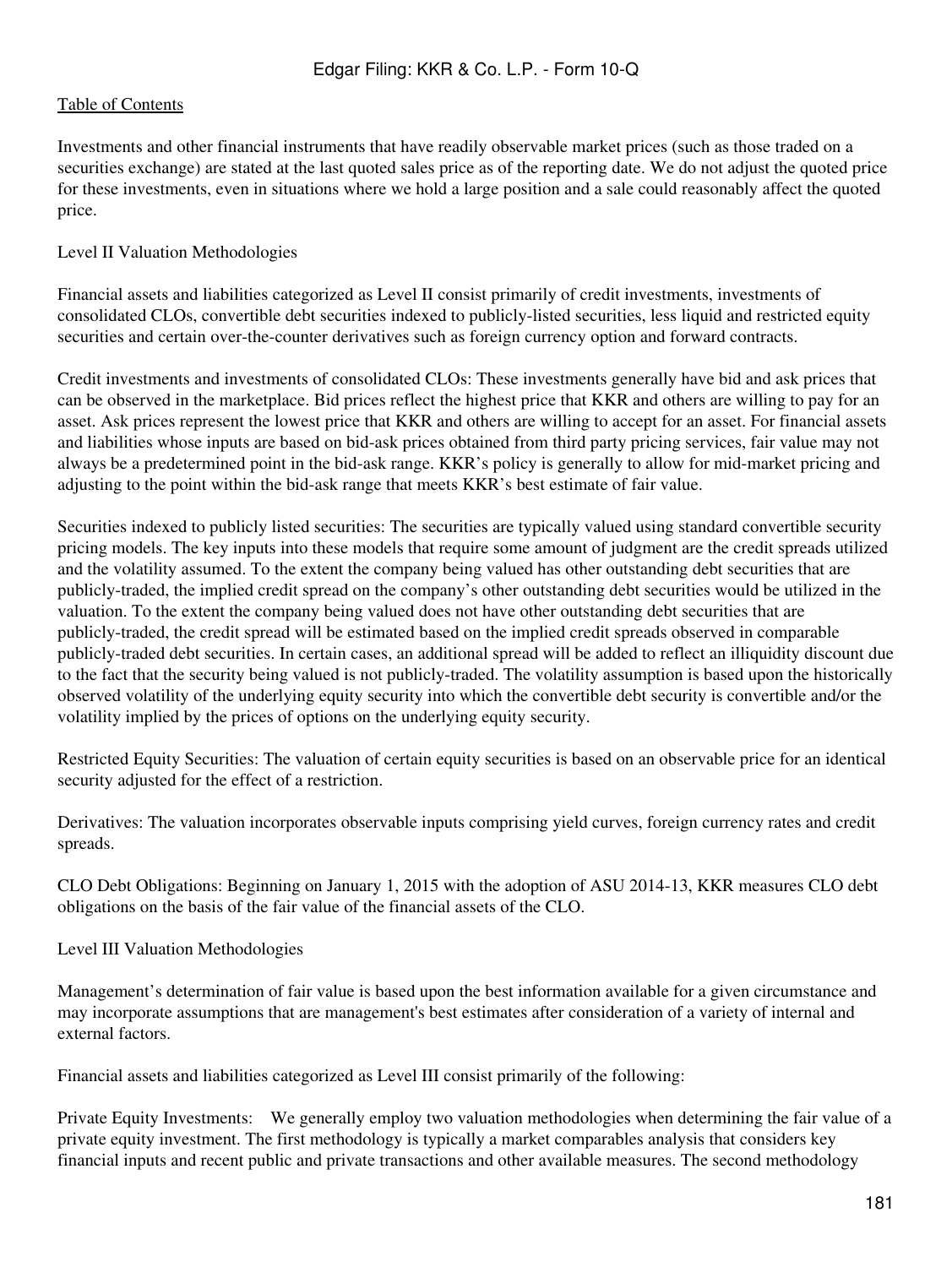utilized is typically a discounted cash flow analysis, which incorporates significant assumptions and judgments. Estimates of key inputs used in this methodology include the weighted average cost of capital for the investment and assumed inputs used to calculate terminal values, such as exit EBITDA multiples. Other inputs are also used in both methodologies. For valuations determined for periods other than at year end, various inputs may be estimated prior to the end of the relevant period. Also, as discussed in greater detail under "—Business Environment" and "Risk Factors—Risks Related to the Assets We Manage—Our investments are impacted by various economic conditions that are difficult to quantify or predict, but may have a significant adverse impact on the value of our investments" in our Annual Report on Form 10-K, a change in interest rates could have a significant impact on valuations. In certain cases the results of the discounted cash flow approach can be significantly impacted by these estimates. In addition, when a definitive agreement has been executed to sell an investment, KKR generally considers a significant determinant of fair value to be the consideration to be received by KKR pursuant to the executed definitive agreement.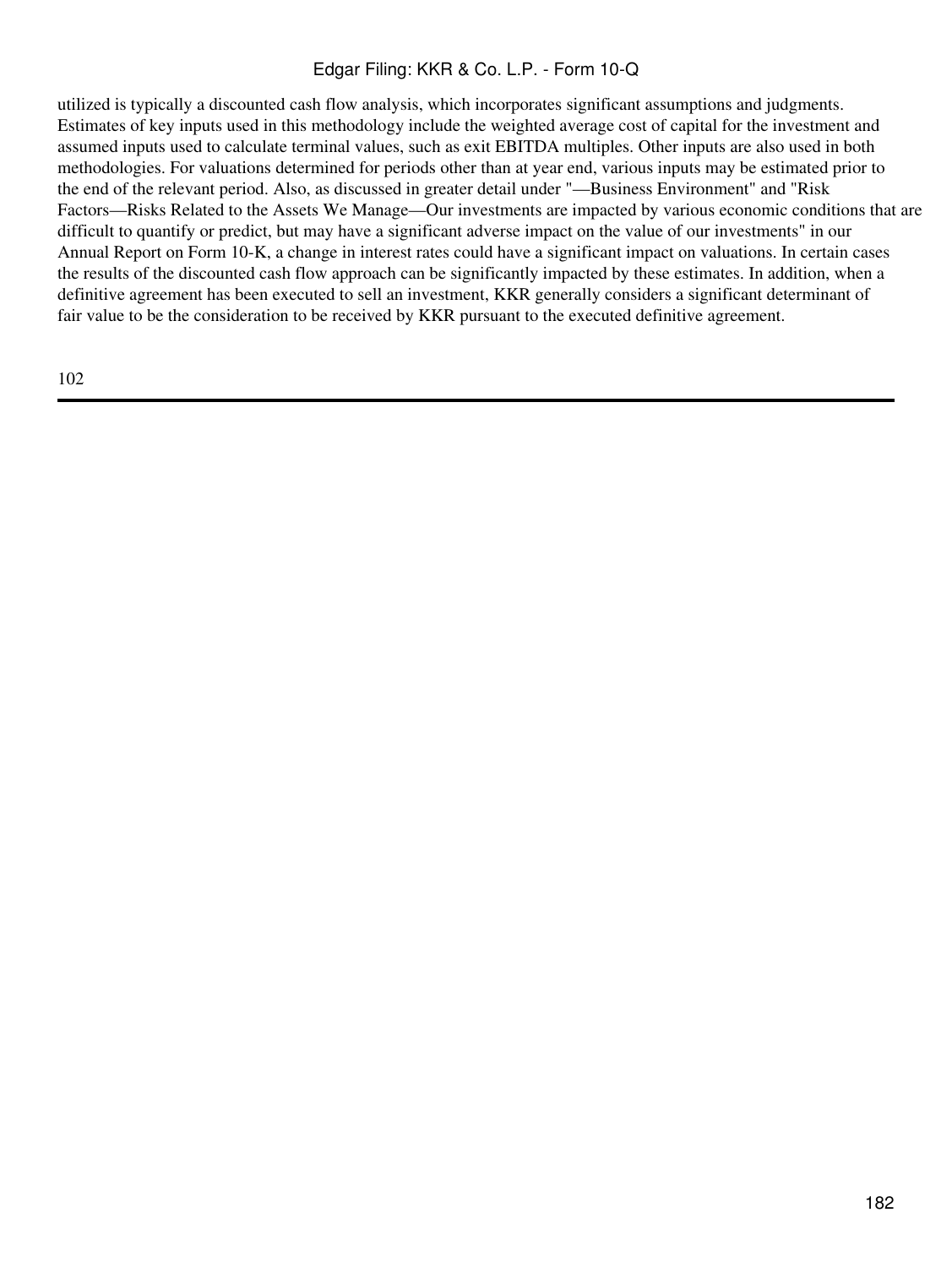Upon completion of the valuations conducted using these methodologies, a weighting is ascribed to each method, and an illiquidity discount is typically applied where appropriate. The ultimate fair value recorded for a particular investment will generally be within a range suggested by the two methodologies, except that the value may be higher or lower than such range in the case of investments being sold pursuant to an executed definitive agreement.

When determining the weighting ascribed to each valuation methodology, we consider, among other factors, the availability of direct market comparables, the applicability of a discounted cash flow analysis, the expected hold period and manner of realization for the investment, and in the case of investments being sold pursuant to an executed definitive agreement, the probability of such sale being completed. These factors can result in different weightings among investments in the portfolio and in certain instances may result in up to a 100% weighting to a single methodology. Across the Level III private equity investment portfolio, approximately 55.4% of the fair value is derived from investments that are valued based exactly 50% on market comparables and 50% on a discounted cash flow analysis. Less than 5% of the fair value of the Level III private equity investment portfolio is derived from investments that are valued either based 100% on market comparables or 100% on a discounted cash flow analysis. As of March 31, 2015, the overall weights ascribed to the market comparables methodology, the discounted cash flow methodology and a methodology based on pending sales for our Level III private equity investments were 41% and 43% and 16%, respectively. As of March 31, 2015, we believe that the approach of using the market multiples methodology, the discounted cash flow methodology and valuations based on pending sales resulted in valuations of our aggregate Level III private equity portfolio that were only 2.3% higher than if only the discounted cash flow methodology had been used and only 5.0% lower than if only the market comparables methodology had been used.

When an illiquidity discount is to be applied, we seek to take a uniform approach across our portfolio and generally apply a minimum 5% discount to all private equity investments. We then evaluate such private equity investments to determine if factors exist that could make it more challenging to monetize the investment and, therefore, justify applying a higher illiquidity discount. These factors generally include (i) whether we are unable to freely sell the portfolio company or conduct an initial public offering of the portfolio company due to the consent rights of a third party or similar factors, (ii) whether the portfolio company is undergoing significant restructuring activity or similar factors and (iii) characteristics about the portfolio company regarding its size and/or whether the portfolio company is experiencing, or expected to experience, a significant decline in earnings. These factors generally make it less likely that a portfolio company would be sold or publicly offered in the near term at a price indicated by using just a market multiples and/or discounted cash flow analysis, and these factors tend to reduce the number of opportunities to sell an investment and/or increase the time horizon over which an investment may be monetized. Depending on the applicability of these factors, we determine the amount of any incremental illiquidity discount to be applied above the 5% minimum, and during the time we hold the investment, the illiquidity discount may be increased or decreased, from time to time, based on changes to these factors. The amount of illiquidity discount applied at any time requires considerable judgment about what a market participant would consider and is based on the facts and circumstances of each individual investment. Accordingly, the illiquidity discount ultimately considered by a market participant upon the realization of any investment may be higher or lower than that estimated by us in our valuations.

Real Assets Investments: Real asset investments in infrastructure, energy and real estate are valued using one or more of the discounted cash flow analysis, market comparables analysis and direct income capitalization, which in each case incorporates significant assumptions and judgments. Infrastructure investments are generally valued using the discounted cash flow analysis. Key inputs used in this methodology include the weighted average cost of capital and assumed inputs used to calculate terminal values, such as exit EBITDA multiples. Energy investments are generally valued using a discounted cash flow analysis. Key inputs used in this methodology that require estimates include the weighted average cost of capital. In addition, the valuations of energy investments generally incorporate both commodity prices as quoted on indices and long-term commodity price forecasts, which may be substantially different from, and are currently higher than, commodity prices on certain indices for equivalent future dates. Certain energy investments do not include an illiquidity discount. Long-term commodity price forecasts are utilized to capture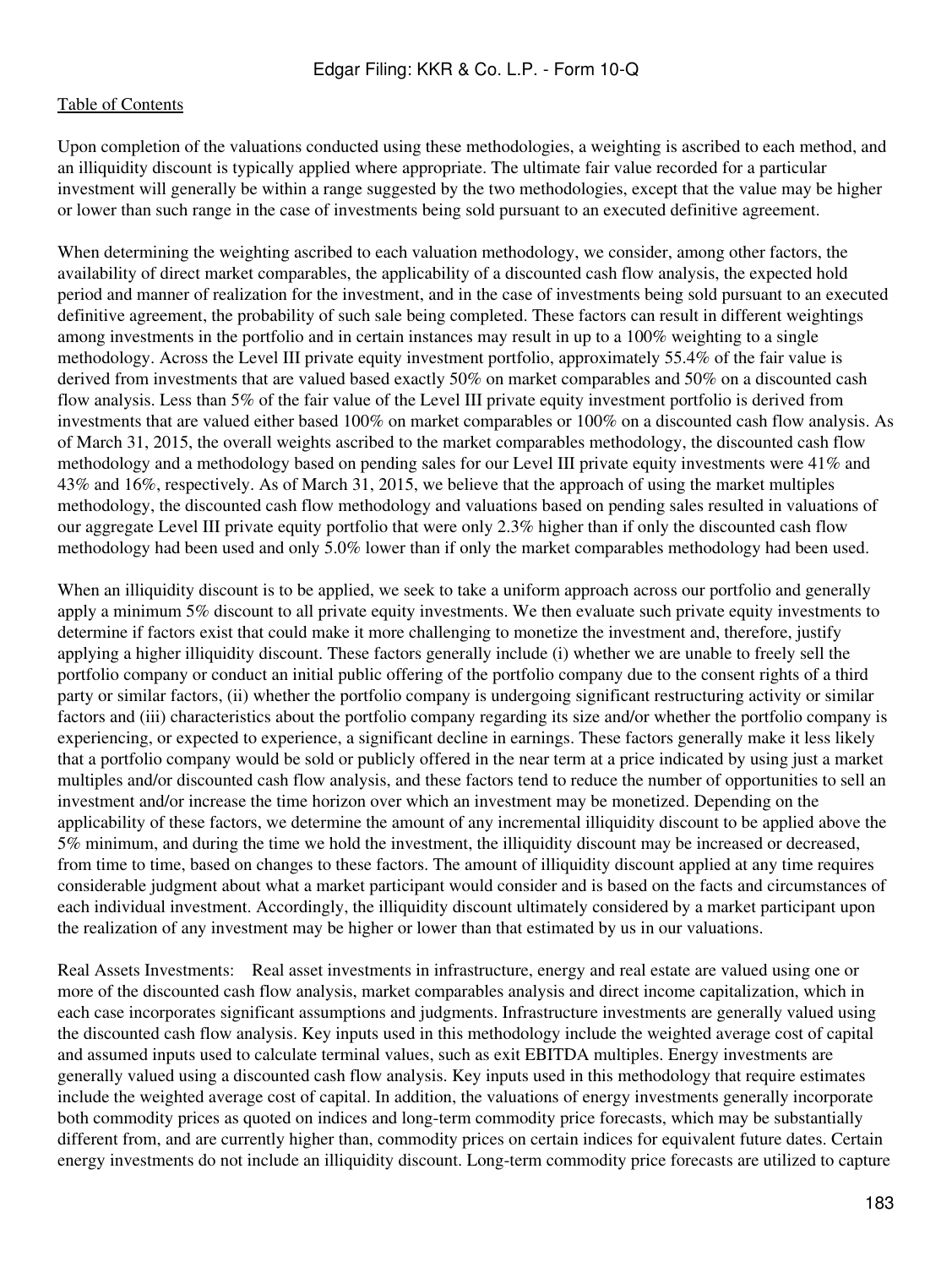the value of the investments across a range of commodity prices within the energy investment portfolio associated with future development and to reflect a range of price expectations. Real estate investments are generally valued using a combination of direct income capitalization and discounted cash flow analysis. Key inputs used in such methodologies that require estimates include an unlevered discount rate and current capitalization rate, and certain real estate investments do not include a minimum illiquidity discount. The valuations of real assets investments also use other inputs.

On a segment basis, our energy real asset investments in oil and gas producing properties as of March 31, 2015 had a fair value of approximately \$684 million. Based on this fair value, we estimate that an immediate, hypothetical 10% decline in the fair value of these energy investments from one or more adverse movements to the investments' valuation inputs would result in a decline in investment income of \$68.4 million and a decline in net income attributable to KKR & Co. L.P. of \$36.7 million, after deducting amounts that are attributable to noncontrolling interests held by KKR Holdings L.P. As of March 31, 2015, if we were to value our energy investments using only the commodity prices as quoted on indices and did not use long-term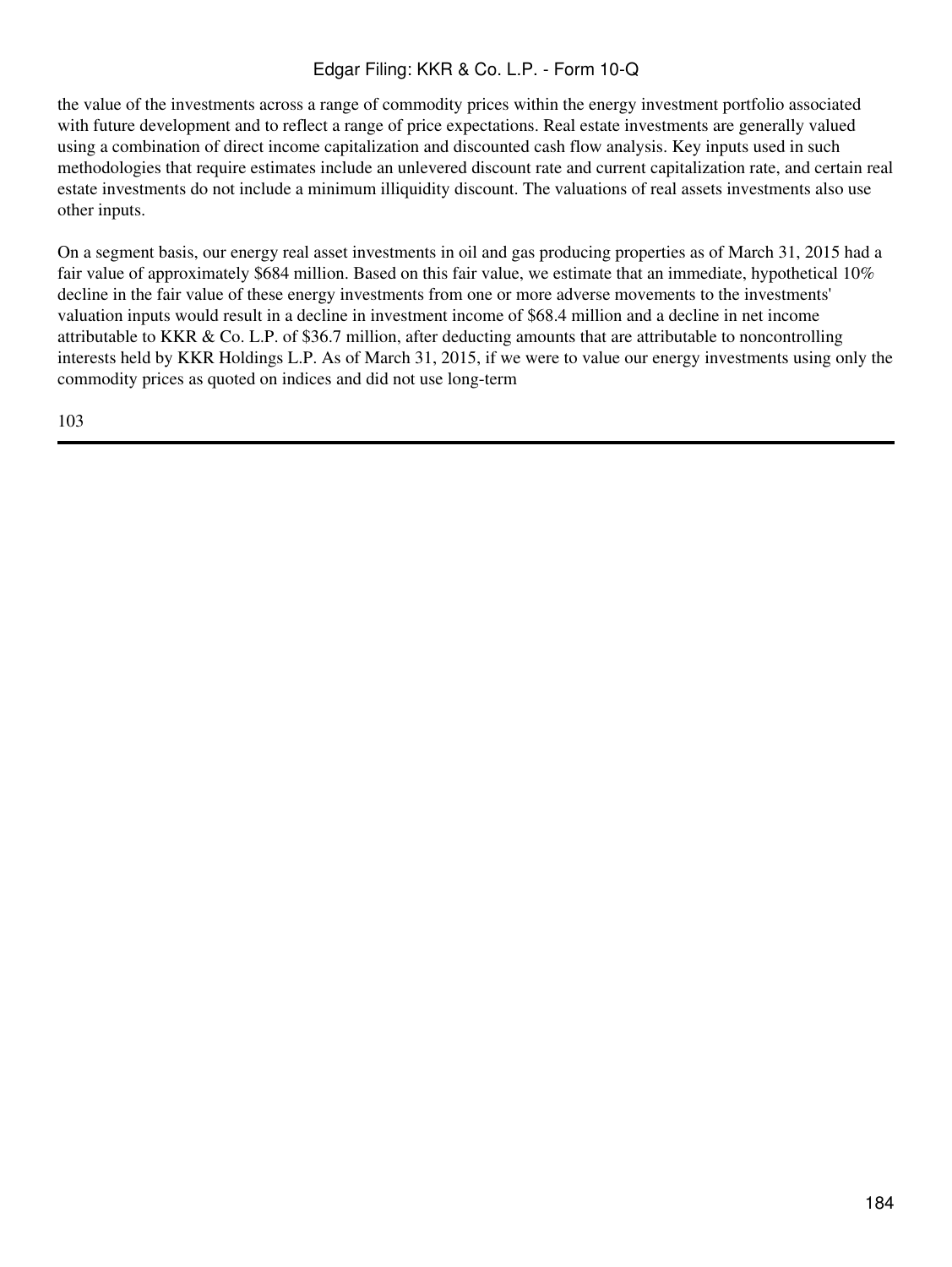commodity price forecasts, and also held all other inputs to their valuation constant, we estimate that investment income would have been approximately \$6 million lower for the three months ended March 31, 2015, resulting in a lower amount of net income attributable to KKR & Co. L.P. of approximately 53.6% of the overall decrease in investment income, after deducting amounts that are attributable to noncontrolling interests held by KKR Holdings L.P.

 These hypothetical declines relate only to investment income. There would be no current impact on KKR's carried interest since all of the investment funds which hold these types of energy investments have investment values that are below their cost and as such are not currently accruing carried interest. Additionally, there would be no impact on fees since fees earned from investment funds which hold investments in oil and gas producing properties are based on either committed capital or capital invested.

 For GAAP purposes, where KKR holds energy investments consisting of working interests in oil and gas producing properties directly and not through an investment fund, such working interests are consolidated based on the proportion of the working interests held by us. Accordingly, we reflect the assets, liabilities, revenues, expenses, investment income and cash flows of the consolidated working interests on a gross basis and changes in the value of these energy investments are not reflected as unrealized gains and losses in the consolidated statements of operations. Accordingly, a change in fair value for these investments does not result in a decrease in net gains (losses) from investment activities. For segment purposes, these directly held working interests are treated as investments and changes in value are reflected in our segment results as unrealized gains and losses.

Credit Investments: Credit investments are valued using values obtained from dealers or market makers, and where these values are not available, credit investments are valued by us based on ranges of values determined by an independent valuation firm. Valuation models are based on discounted cash flow analyses, for which the key inputs are determined based on market comparables, which incorporate similar instruments from similar issuers.

Other Investments: We generally employ the same valuation methodologies as described above for private equity investments when valuing these other investments.

CLO Debt Obligations: Prior to January 1, 2015 and the adoption of ASU 2014-13, collateralized loan obligation senior secured and subordinated notes were initially valued at the transaction price and were subsequently valued using a third party valuation service. The approach used to estimate the fair values was the discounted cash flow method, which includes consideration of the cash flows of the debt obligation based on projected quarterly interest payments and quarterly amortization. The debt obligations were discounted based on the appropriate yield curve given the debt obligation's respective maturity and credit rating. The most significant inputs to the valuation of these financial instruments were default and loss expectations and discount margins. Beginning on January 1, 2015, with the adoption of ASU 2014-13, KKR measures CLO debt obligations on the basis of the fair value of the financial assets of the CLO.

Key unobservable inputs that have a significant impact on our Level III investment valuations as described above are included in Note 5 "Fair Value Measurements" of the financial statements included elsewhere in this report. We utilize several unobservable pricing inputs and assumptions in determining the fair value of our Level III investments. These unobservable pricing inputs and assumptions may differ by investment and in the application of our valuation methodologies. Our reported fair value estimates could vary materially if we had chosen to incorporate different unobservable pricing inputs and other assumptions or, for applicable investments, if we only used either the discounted cash flow methodology or the market comparables methodology instead of assigning a weighting to both methodologies.

#### Level III Valuation Process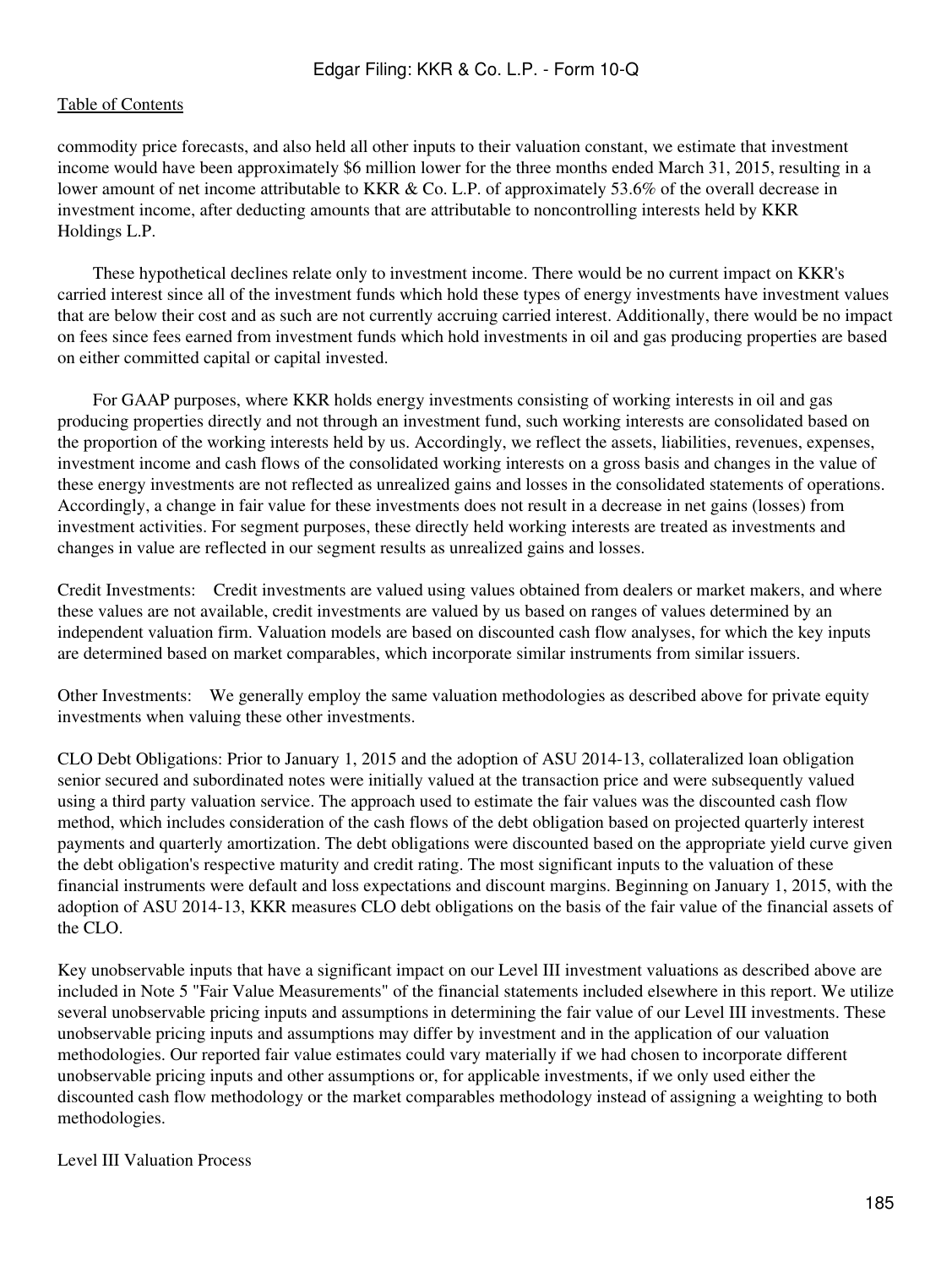The valuation process involved for Level III measurements is completed on a quarterly basis and is designed to subject the valuation of Level III investments to an appropriate level of consistency, oversight, and review. We have a Private Markets valuation committee for private equity and real assets investments and a valuation committee for credit (including investments held by consolidated CLOs) and other investments. The Private Markets valuation committee is assisted by subcommittees in the valuation of real asset investments. Each of the Private Markets valuation committee and the credit valuation committee is assisted by a valuation team, which, except as noted below, is comprised only of employees who are not investment professionals responsible for preparing preliminary valuations or for oversight of the investments being valued. The valuation teams or subcommittees for real asset investments include investment professionals who participate in the preparation of preliminary valuations and oversight for those investments. The valuation committees and teams are responsible for coordinating and consistently implementing our quarterly valuation policies, guidelines and processes. For Private Markets investments classified as Level III, investment professionals prepare preliminary valuations based on their evaluation of financial and operating data, company specific developments, market valuations of comparable companies and other factors.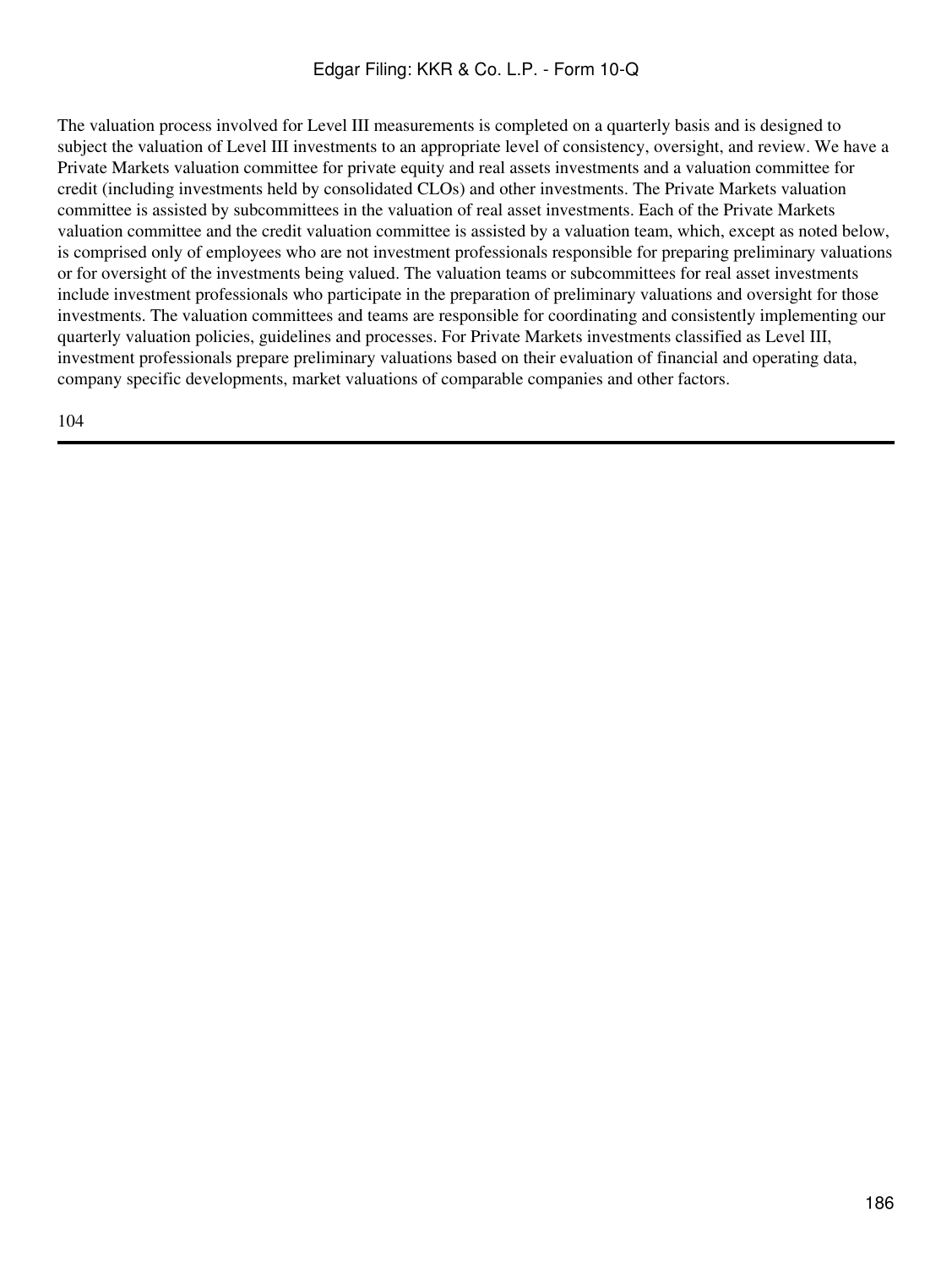These preliminary valuations are reviewed with the investment professionals by the applicable valuation team and are also reviewed by an independent valuation firm engaged by us to perform certain procedures in order to assess the reasonableness of our valuations annually for all Level III investments in Private Markets and quarterly for investments other than investments which are less than pre-set value thresholds and which in the aggregate comprise less than 5% of the total value of our Level III Private Markets investments. For most investments classified as Level III in Public Markets, in general, an independent valuation firm is engaged by us to provide third party valuations, or ranges of valuations from which our investment professionals select a point in the range to determine the preliminary valuation, or an independent valuation firm is engaged by us to perform certain procedures in order to assess the reasonableness and provide positive assurance of our valuations. Approximately 5% of the total value of our Level III credit investments are not valued with the engagement of an independent valuation firm. All preliminary valuations in Private Markets and credit are then reviewed by the applicable valuation committee, and after reflecting any input by their respective valuation committees, the preliminary valuations are presented to the firm's management committee. When these valuations are approved by this committee after reflecting any input from it, the valuations of Level III investments, as well as the valuations of Level I and Level II investments, are presented to the audit committee of our board of directors and are then reported on to the board of directors.

As of March 31, 2015, upon completion by, where applicable, an independent valuation firm of certain limited procedures requested to be performed by them, the independent valuation firm concluded that the fair values, as determined by KKR, of Private Markets investments reviewed by them were reasonable. The limited procedures did not involve an audit, review, compilation or any other form of examination or attestation under generally accepted auditing standards and were not conducted on all Level III investments. We are responsible for determining the fair value of investments in good faith, and the limited procedures performed by an independent valuation firm are supplementary to the inquiries and procedures that we are required to undertake to determine the fair value of the commensurate investments.

As described above, Level II and Level III investments were valued using internal models with significant unobservable inputs and our determinations of the fair values of these investments may differ materially from the values that would have resulted if readily observable inputs had existed. Additional external factors may cause those values, and the values of investments for which readily observable inputs exist, to increase or decrease over time, which may create volatility in our earnings and the amounts of assets and partners' capital that we report from time to time.

Changes in the fair value of the investments of our consolidated private equity funds may impact the net gains (losses) from investment activities of our private equity funds as described under "—Key Financial Measures—Investment Income (Loss)—Net Gains (Losses) from Investment Activities." Based on the investments of our private equity funds as of March 31, 2015, we estimate that an immediate 10% decrease in the fair value of the funds' investments generally would result in a commensurate change in the amount of net gains (losses) from investment activities (except that carried interest would likely be more significantly impacted), regardless of whether the investment was valued using observable market prices or management estimates with significant unobservable pricing inputs. The impact that the consequential decrease in investment income would have on net income attributable to KKR would generally be significantly less than the amount described above, given that a majority of the change in fair value would be attributable to noncontrolling interests and therefore we are only impacted to the extent of our carried interest and our balance sheet investments.

As of March 31, 2015, investments which represented greater than 5% of consolidated investments consisted of Walgreens Boots Alliance Inc. and First Data Corporation valued at \$4.4 billion and \$4.2 billion, respectively. On a segment basis, as of March 31, 2015, investments which represented greater than 5% of total reportable segments investments consisted of First Data Corporation and Walgreens Boots Alliance Inc. valued at \$1,248.2 million and \$594.8 million, respectively.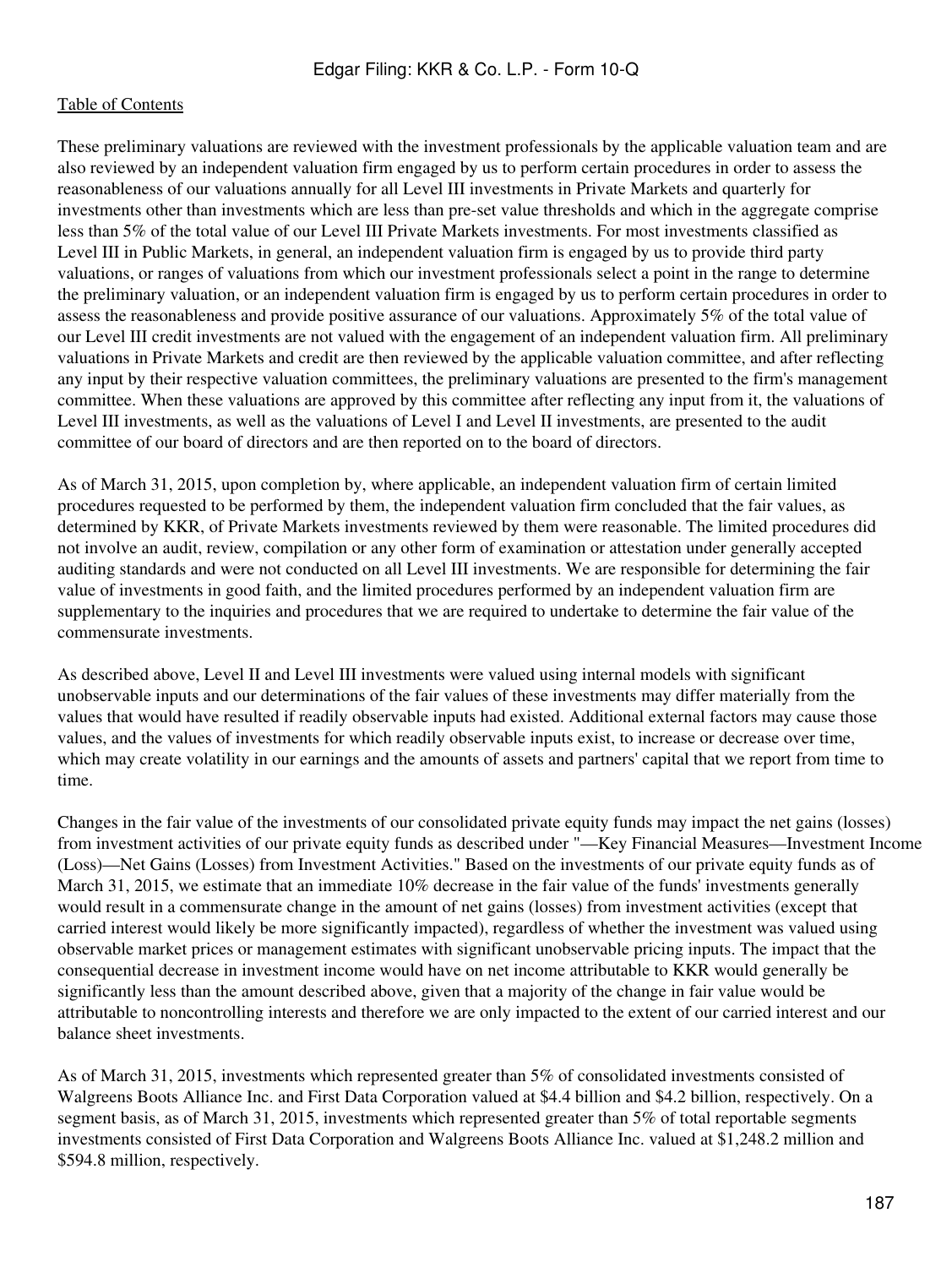## Revenue Recognition

Fees consist primarily of (i) transaction fees earned in connection with successful investment transactions and from capital markets activities, (ii) management and incentive fees from providing investment management services to unconsolidated funds, CLOs and other vehicles and separately managed accounts, (iii) monitoring fees from providing services to portfolio companies, (iv) revenue earned by oil and gas-producing entities that are consolidated and (v) consulting fees earned by entities that employ non-employee operating consultants. These fees are based on the contractual terms of the governing agreements and are recognized when earned, which coincides with the period during which the related services are performed and in the case of transaction fees, upon closing of the transaction. Monitoring fees may provide for a termination payment following an initial public offering or change of control. These termination payments are recognized in the period when the related transaction closes.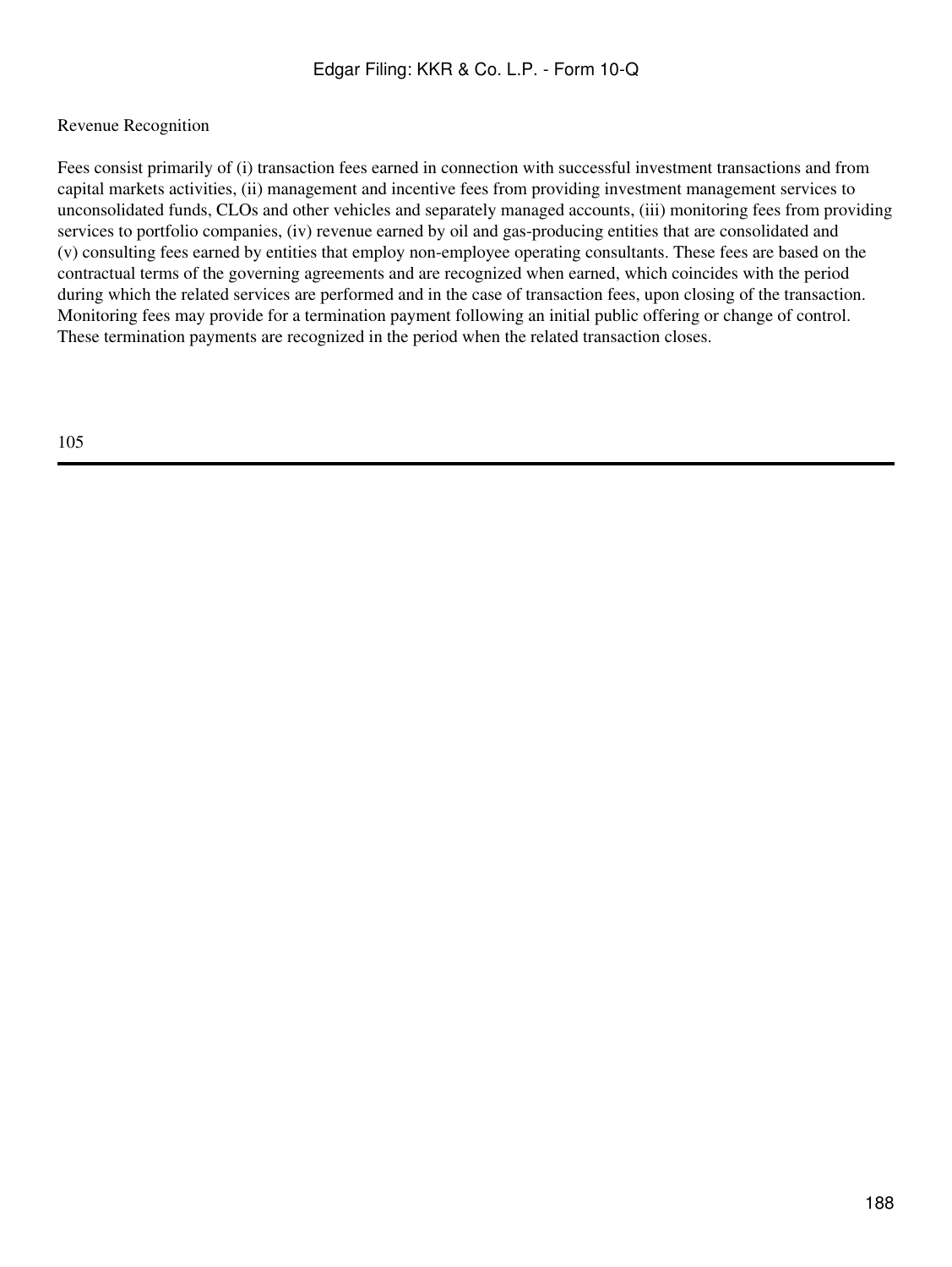### Recognition of Investment Income

Investment income consists primarily of the net impact of: (i) realized and unrealized gains and losses on investments, (ii) dividends, (iii) interest income, (iv) interest expense and (v) foreign exchange gains and losses relating to mark-to-market activity on foreign exchange forward contracts, foreign currency options, foreign denominated debt and debt securities issued by consolidated CLOs. Unrealized gains or losses resulting from the aforementioned activities are included in net gains (losses) from investment activities. Upon disposition of an instrument that is marked-to-market, previously recognized unrealized gains or losses are reversed and a realized gain or loss is recognized. While this reversal generally does not significantly impact the net amounts of gains (losses) that we recognize from investment activities, it affects the manner in which we classify our gains and losses for reporting purposes.

Due to the consolidation of the majority of our funds, the portion of our funds' investment income that is allocable to our carried interests and capital investments is not shown in the consolidated financial statements. For funds that are consolidated, all investment income (loss), including the portion of a funds' investment income (loss) that is allocable to KKR's carried interest, is included in investment income (loss) on the consolidated statements of operations. The carried interest that KKR retains in net income (loss) attributable to KKR & Co. L.P. is reflected as an adjustment to net income (loss) attributable to noncontrolling interests. Because the substantial majority of our funds are consolidated and because we hold only a minority economic interest in our funds' investments, our share of the investment income generated by our funds' investment activities is significantly less than the total amount of investment income presented in the consolidated financial statements.

Recognition of Carried Interest in the Statement of Operations

Carried interest entitles the general partner of a fund to a greater allocable share of the fund's earnings from investments relative to the capital contributed by the general partner and correspondingly reduces noncontrolling interests' attributable share of those earnings. Amounts earned pursuant to carried interest are included as investment income (loss) in net gains (losses) from investment activities and are earned by the general partner of those funds to the extent that cumulative investment returns are positive and where applicable, preferred return thresholds have been met. If these investment returns decrease or turn negative in subsequent periods, recognized carried interest will be reversed and reflected as investment losses in net gains (losses) from investment activities.

Carried interest is recognized in the statement of operations based on the contractual conditions set forth in the agreements governing the fund as if the fund were terminated and liquidated at the reporting date and the fund's investments were realized at the then estimated fair values. Due to the extended durations of our private equity funds, we believe that this approach results in income recognition that best reflects our periodic performance in the management of those funds. Amounts earned pursuant to carried interest are earned by the general partner of those funds to the extent that cumulative investment returns are positive and where applicable, preferred return thresholds have been met. If these investment amounts earned decrease or turn negative in subsequent periods, recognized carried interest will be reversed and to the extent that the aggregate amount of carry distributions received by the general partner during the term of the fund exceed the amount to which the general partner was ultimately entitled, a clawback obligation would be recorded. For funds that are consolidated, this clawback obligation, if any, is reflected as an increase in noncontrolling interests in the consolidated statements of financial condition. For funds that are not consolidated, this clawback obligation, if any, is reflected as a reduction of our investment balance as this is where carried interest is initially recorded.

## Clawback Provision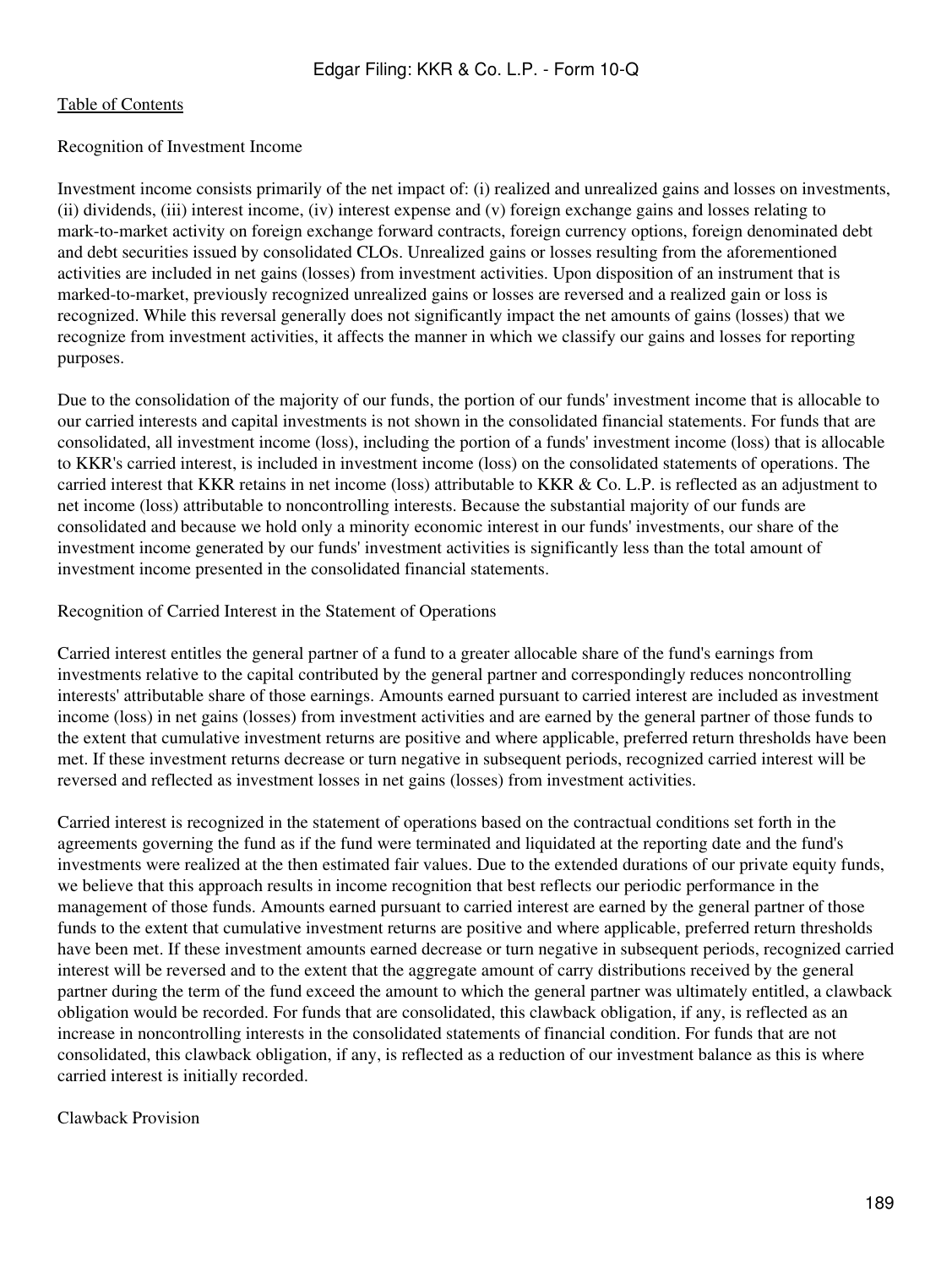The partnership documents governing our carry-paying funds, including funds relating to private equity, mezzanine, infrastructure, energy, real estate, direct lending and special situations investments, generally include a "clawback" provision that, if triggered, may give rise to a contingent obligation requiring the general partner to return amounts to the fund for distribution to the fund investors at the end of the life of the fund. Under a clawback obligation, upon the liquidation of a carry-paying fund, the general partner is required to return, typically on an after-tax basis, previously distributed carry to the extent that, due to the diminished performance of later investments, the aggregate amount of carry distributions received by the general partner during the term of the fund exceed the amount to which the general partner was ultimately entitled including the effects of any performance hurdle.

Prior to the KPE Transaction, certain principals who received carried interest distributions with respect to certain private equity funds contributed to KKR had personally guaranteed, on a several basis and subject to a cap, the contingent obligations of the general partners of such private equity funds to repay amounts to fund investors pursuant to the general partners' clawback obligations. The terms of the KPE Transaction require that principals remain responsible for any clawback obligations relating to carry distributions received prior to the KPE Transaction, up to a maximum of \$223.6 million. Through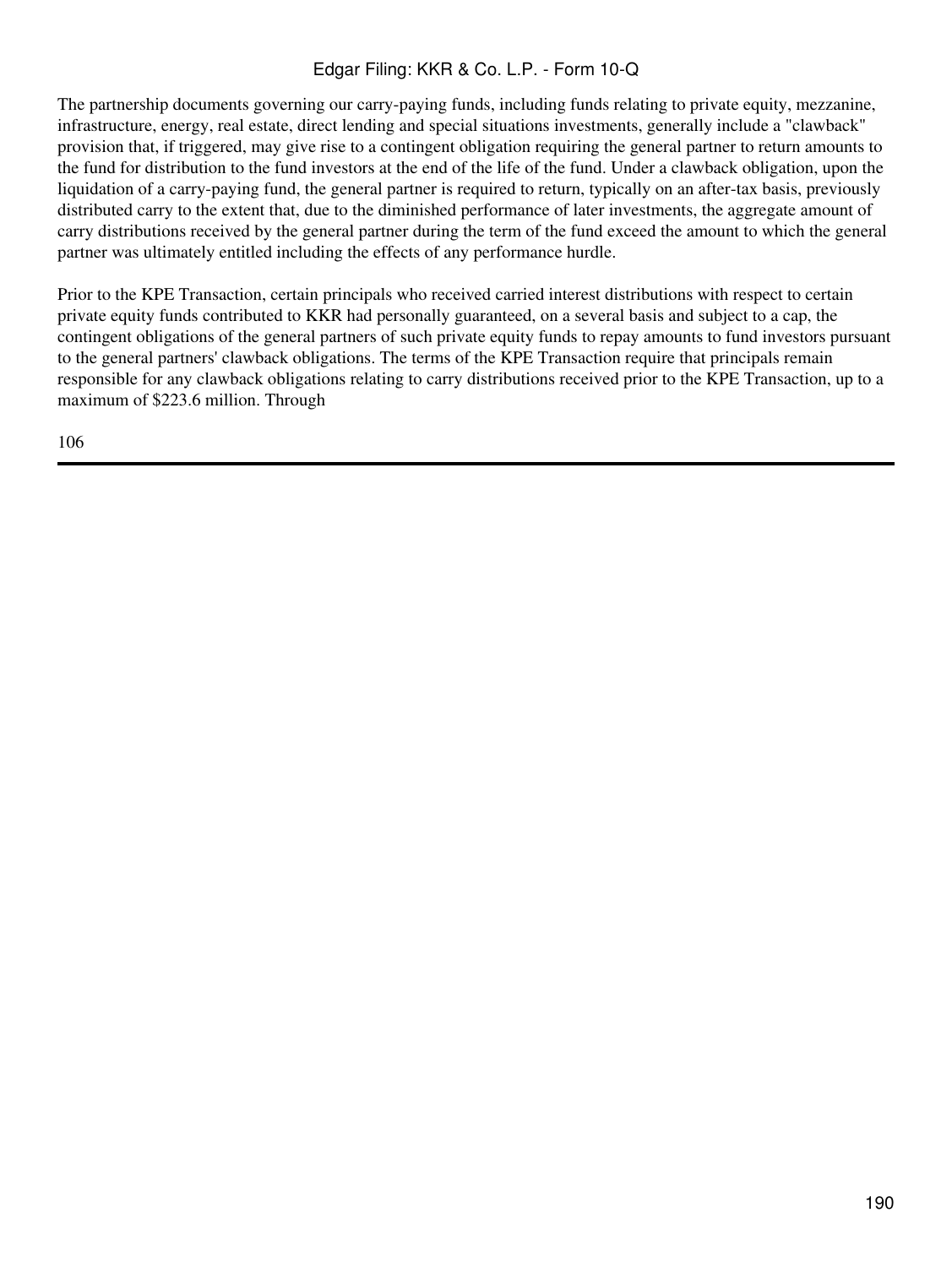investment realizations, this amount has been reduced to \$184.7 million as of March 31, 2015. Carry distributions arising subsequent to the KPE Transaction may give rise to clawback obligations that may be allocated generally to KKR and persons who participate in the carry pool.

#### Net Loss Sharing Provision

Certain private equity funds that were contributed to KKR in the KPE Transaction also include a "net loss sharing provision." Upon the liquidation of an investment vehicle to which a net loss sharing obligation applies, the general partner is required to contribute capital to the vehicle, to fund 20% of the net losses on investments. In these vehicles, such losses would be required to be paid by KKR to fund investors in those vehicles in the event of a liquidation of the fund regardless of whether any carried interest had previously been distributed, and a greater share of investment losses would be allocable to us relative to the capital that we contributed to it as general partner. Unlike the clawback obligation, KKR will be responsible for all amounts due under a net loss sharing obligation and will indemnify principals for any personal guarantees that they have provided with respect to such amounts.

#### Recently Issued Accounting Pronouncements

### Revenue from Contracts with Customers

In May 2014, the FASB issued ASU 2014-09, Revenue from Contracts with Customers Topic 606 ("ASU 2014-09") which outlines a single comprehensive model for entities to use in accounting for revenue arising from contracts with customers and supersedes most current revenue recognition guidance, including industry-specific guidance. Revenue recorded under ASU 2014-09 will depict the transfer of promised goods or services to customers in an amount that reflects the consideration to which the entity expects to be entitled in exchange for those goods or services. In April 2015, the FASB proposed to defer the effective date of ASU 2014-09 to annual reporting periods beginning after December 15, 2017 and early adoption is not permitted. A full retrospective or modified retrospective approach is required. KKR is in the process of assessing the impact that the adoption of this guidance will have on its financial statements, including with respect to the timing of the recognition of carried interest.

Measurement of Financial Assets and Liabilities - Consolidated Collateralized Financing Entities

In August 2014, the FASB issued ASU 2014-13, "Measuring the Financial Assets and Financial Liabilities of a Consolidated Collateralized Financing Entity" ("CFE"), such as CLOs. This standard provides that an entity with an election to measure the financial assets and financial liabilities of a consolidated CFE should be measured on the basis of either the fair value of the CFE's financial assets or financial liabilities, whichever is more observable. The guidance is effective for annual periods, and interim periods within those annual periods, beginning after December 15, 2015. Early adoption is permitted and this guidance was early adopted by KKR on January 1, 2015 using a modified retrospective approach by recording a cumulative-effect adjustment to equity as of the beginning of the annual period.

#### Going Concern

In August 2014, the FASB issued ASU No. 2014-15, Presentation of Financial Statements—Going Concern (Subtopic 205-40) Disclosure of Uncertainties about an Entity's Ability to Continue as a Going Concern ("ASU 2014-15"). The guidance in ASU 2014-15 sets forth management's responsibility to evaluate whether there is substantial doubt about an entity's ability to continue as a going concern as well as required disclosures. ASU 2014-15 indicates that, when preparing interim and annual financial statements, management should evaluate whether conditions or events, in the aggregate, raise substantial doubt about the entity's ability to continue as a going concern for one year from the date the financial statements are issued or are available to be issued. This evaluation should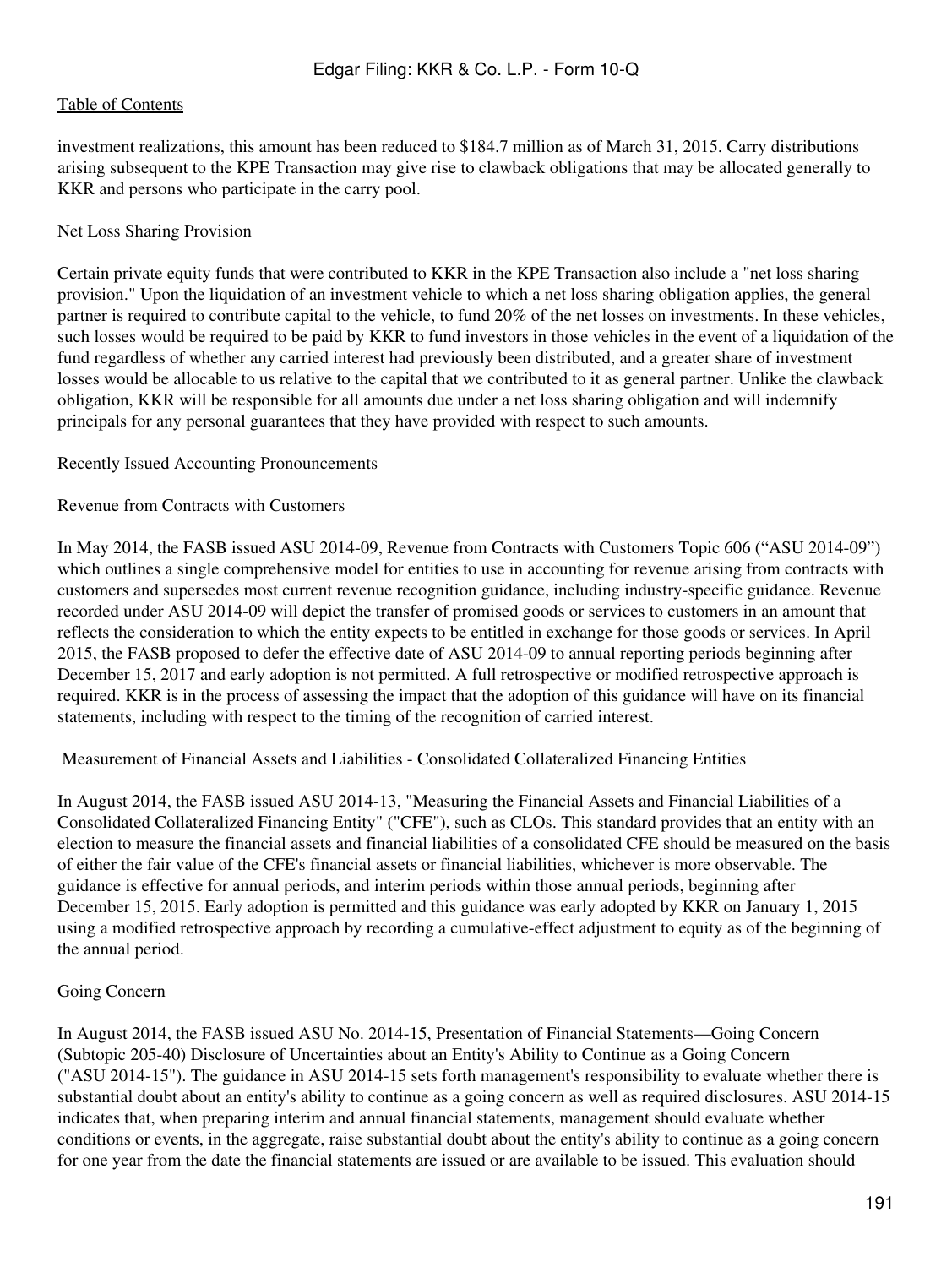include consideration of conditions and events that are either known or are reasonably knowable at the date the financial statements are issued or are available to be issued, as well as whether it is probable that management's plans to address the substantial doubt will be implemented and, if so, whether it is probable that the plans will alleviate the substantial doubt. ASU 2014-15 is effective for annual periods ending after December 15, 2016, and interim periods and annual periods thereafter. Early adoption is permitted, and a prospective approach is required. The adoption of this guidance is not expected to have a material impact on KKR's financial statements.

Derivatives and Hedging

In November 2014, the FASB issued ASU No. 2014-16, Derivatives and Hedging (Topic 815): Determining Whether the Host Contract in a Hybrid Financial Instrument Issued in the Form of a Share is More Akin to Debt or to Equity ("ASU 2014-16"). The guidance in ASU 2014-16 states that implied substantive terms and features of a hybrid financial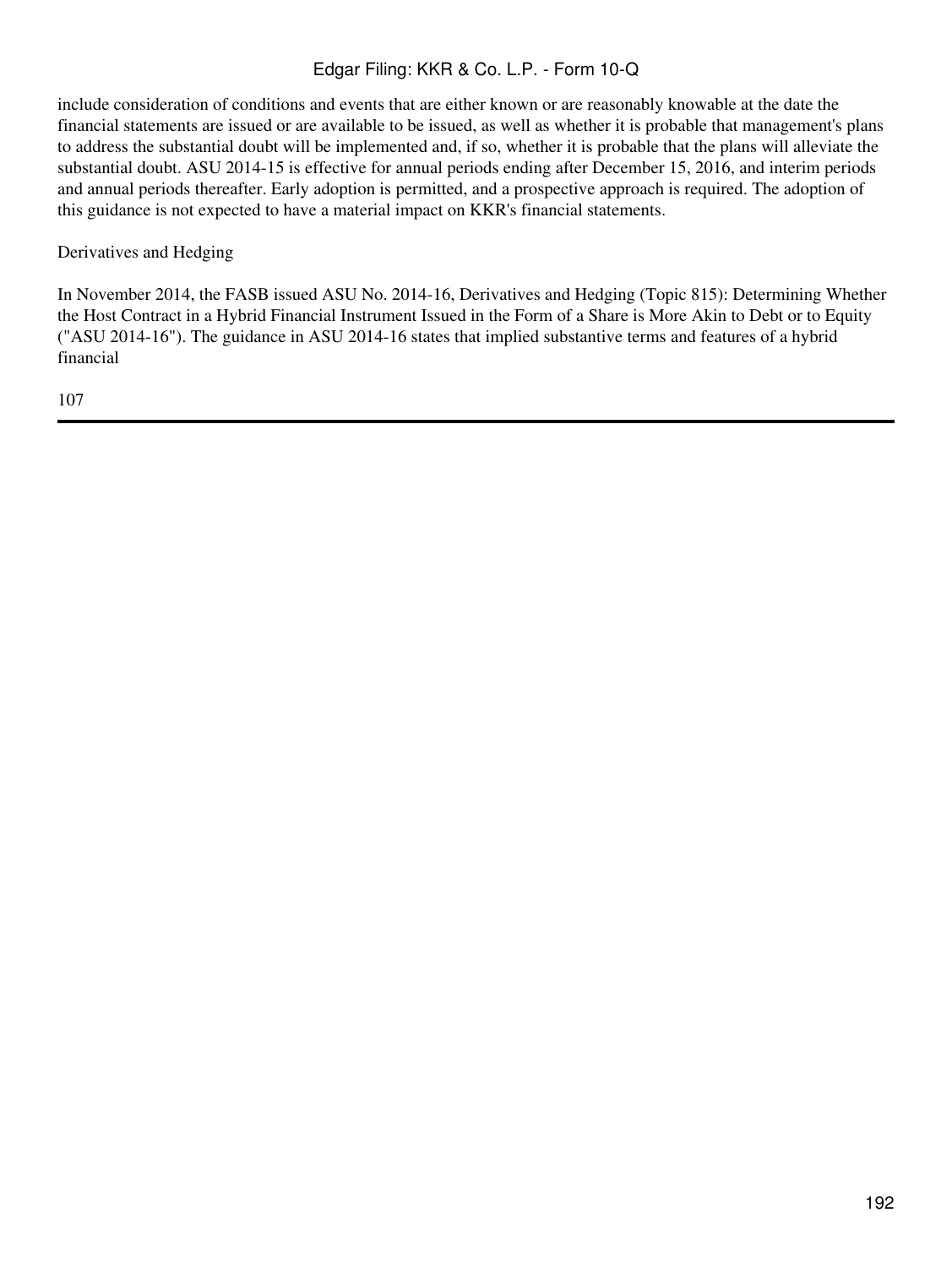instrument issued in the form of a stock should weigh each term and feature on the basis of relevant facts and circumstances. An entity should determine the nature of the host contract by considering the economic characteristics and risks of the entire hybrid financial instrument, including the embedded derivative feature that is being evaluated for separate accounting from the host contract. ASU 2014-16 is effective for reporting periods starting after December 15, 2015 and for interim periods within the fiscal year. Early adoption is permitted, and a retrospective approach is permitted but not required. The adoption of this guidance is not expected to have a material impact on KKR's financial statements.

## Consolidation

In February 2015, the FASB issued ASU No. 2015-02, Consolidation (Topic 810): Amendments to the Consolidation Analysis ("ASU 2015-02"). The guidance in ASU 2015-02 eliminates the presumption that a general partner should consolidate a limited partnership and also eliminates the consolidation model specific to limited partnerships. The amendments also clarify how to treat fees paid to an asset manager or other entity that makes the decisions for the investment vehicle and whether such fees should be considered in determining when a variable interest entity should be reported on an asset manager's balance sheet. ASU 2015-02 is effective for reporting periods starting after December 15, 2015 and for interim periods within the fiscal year. Early adoption is permitted, and a full retrospective or modified retrospective approach is required. KKR is evaluating the impact on its consolidated financial statements and expects to deconsolidate certain investment funds, vehicles and entities upon adoption of this guidance.

## Interest - Imputation of Interest

In April 2015, the FASB issued ASU No. 2015-03, Interest - Imputation of Interest (Subtopic 835-30): Simplifying the Presentation of Debt Issuance Costs ("ASU 2015-03"). The guidance in ASU 2015-03 requires that debt issuance costs related to a recognized debt liability be presented in the balance sheet as a direct deduction from the carrying amount of that debt liability, consistent with debt discounts. ASU 2015-03 is effective for fiscal years beginning after December 15, 2015, and interim periods within those fiscal years. Early adoption is permitted, and a retrospective approach is required. The adoption of this guidance is not expected to have a material impact on KKR's financial statements.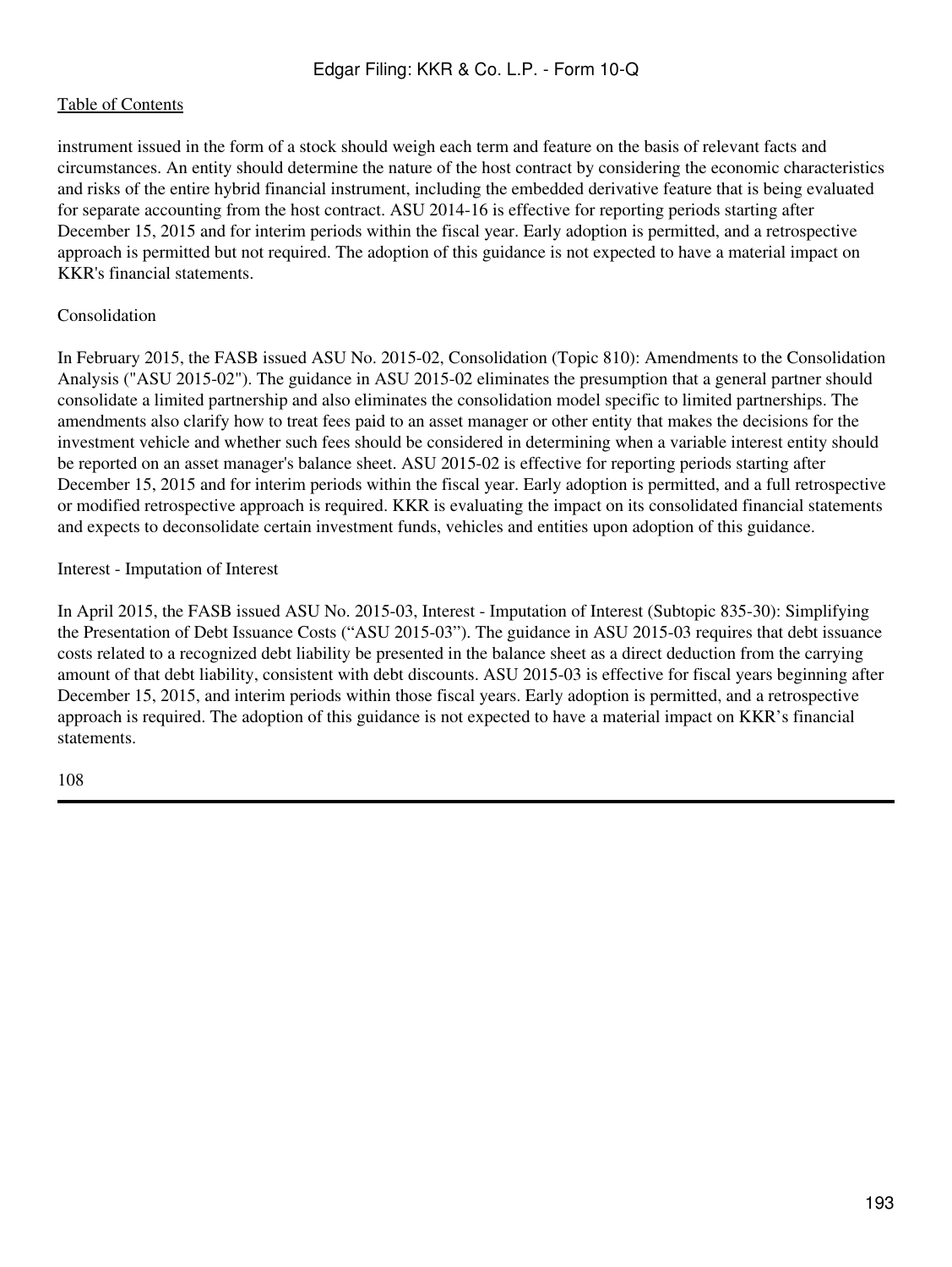## Item 3. Quantitative and Qualitative Disclosures About Market Risk

There was no material change in our market risks during the three months ended March 31, 2015. For additional information, please refer to our Annual Report on Form 10-K for the year ended December 31, 2014, filed with the SEC on February 27, 2015.

### Item 4. Controls and Procedures

Evaluation of Disclosure Controls and Procedures : We maintain disclosure controls and procedures (as such term is defined in Rules 13a-15(e) and 15d-15(e) under the Exchange Act) that are designed to ensure that the information required to be disclosed by us in the reports filed or submitted by us under the Exchange Act is recorded, processed, summarized and reported within the time periods specified in the SEC's rules and forms and such information is accumulated and communicated to management, including the Co-Chief Executive Officers and the Chief Financial Officer, as appropriate, to allow timely decisions regarding required disclosure. Any controls and procedures, no matter how well designed and operated, can provide only reasonable assurances of achieving the desired controls.

As of March 31, 2015, we carried out an evaluation, under the supervision and with the participation of our management, including the Co-Chief Executive Officers and the Chief Financial Officer, of the effectiveness of the design and operation of our disclosure controls and procedures. Based upon that evaluation, our Co-Chief Executive Officers and Chief Financial Officer have concluded that, as of March 31, 2015, our disclosure controls and procedures were effective to accomplish their objectives at the reasonable assurance level.

Changes in Internal Control Over Financial Reporting : There were no changes in our internal control over financial reporting (as that term is defined in Rules 13a-15(f) and 15d-15(f) under the Exchange Act) that occurred during the three months ended March 31, 2015 that have materially affected, or are reasonably likely to materially affect, the Company's internal control over financial reporting.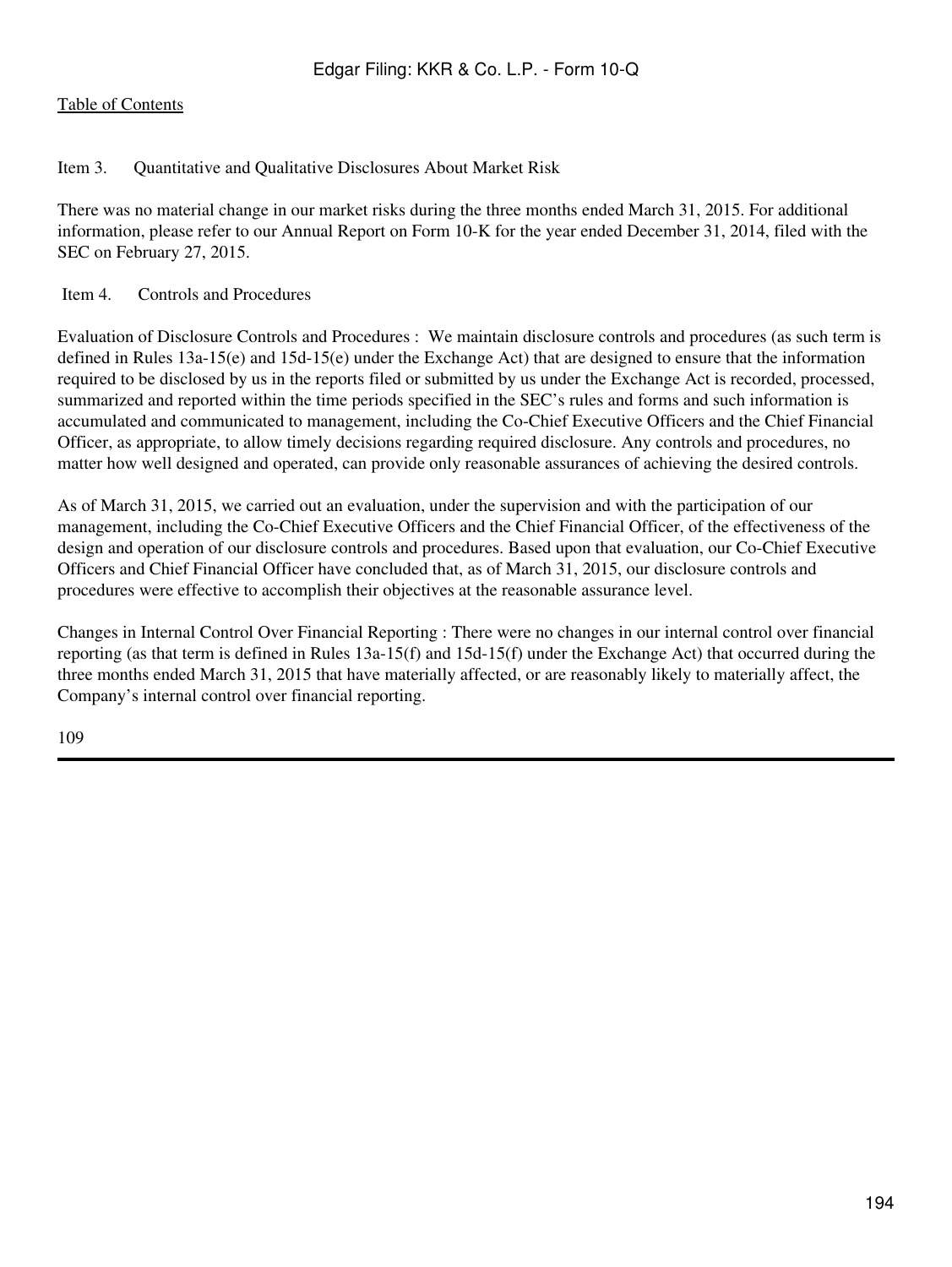## PART II. OTHER INFORMATION

ITEM 1. Legal Proceedings.

The section entitled "Litigation" appearing in Note 16 "Commitments and Contingencies" of our financial statements included elsewhere in this report is incorporated herein by reference.

ITEM 1A. Risk Factors.

For a discussion of our potential risks and uncertainties, see the information under the heading "Risk Factors" in our Annual Report on Form 10-K for the fiscal year ended December 31, 2014, filed with the SEC on February 27, 2015 .

ITEM 2. Unregistered Sales of Equity Securities and Use of Proceeds.

Not applicable.

ITEM 3. Defaults Upon Senior Securities.

Not applicable.

ITEM 4. Mine Safety Disclosures.

Not applicable.

ITEM 5. Other Information.

Not applicable.

ITEM 6. Exhibits.

Required exhibits are listed in the Index to Exhibits and are incorporated herein by reference.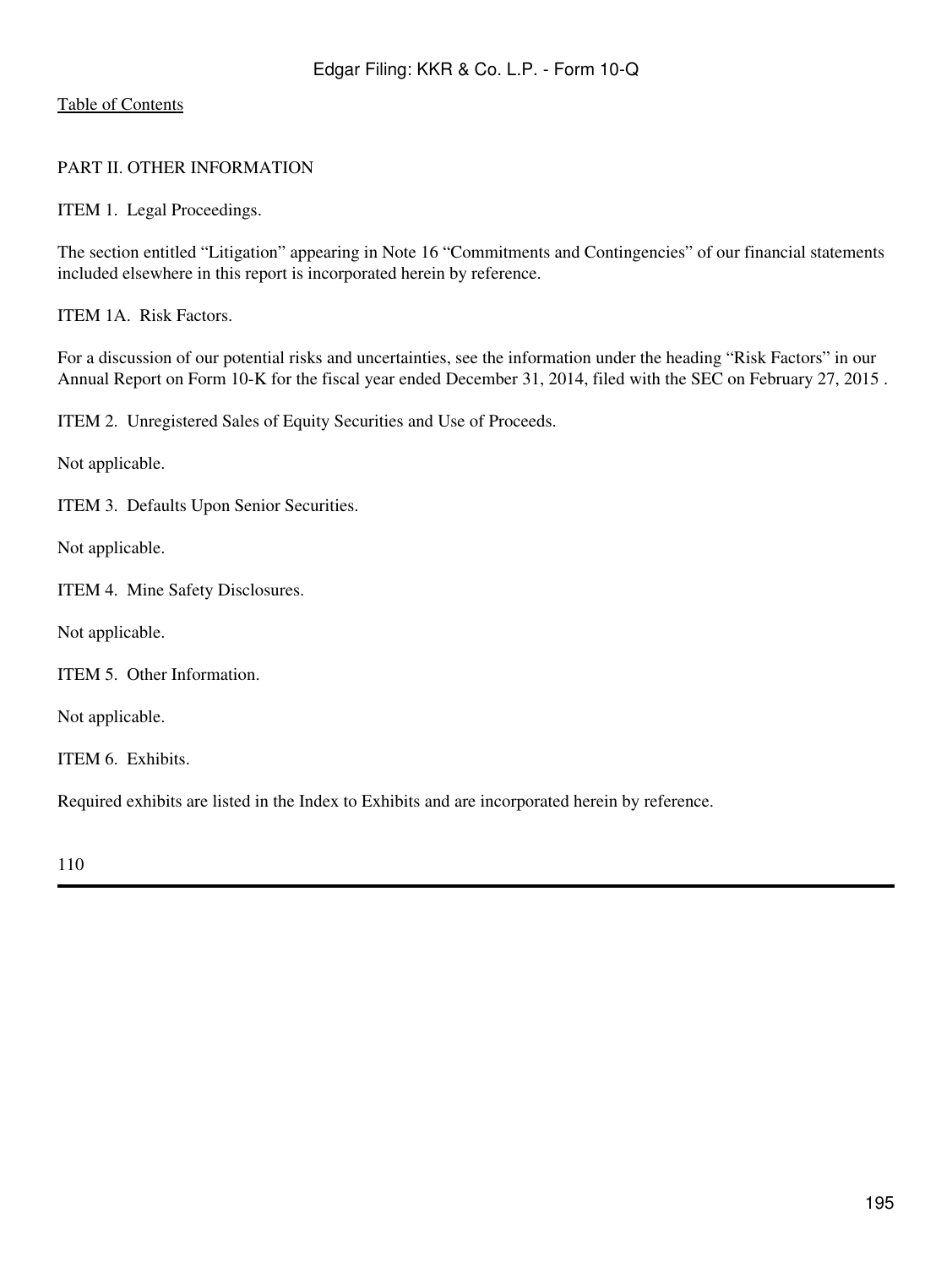## SIGNATURES

Pursuant to requirements of the Securities Exchange Act of 1934, as amended, the registrant has duly caused this report to be signed on its behalf by the undersigned thereunto duly authorized.

KKR & CO. L.P.

By: KKR Management LLC Its General Partner

By: /s/ William J. Janetschek William J. Janetschek Chief Financial Officer (principal financial and accounting officer of KKR Management LLC)

DATE: May 7, 2015